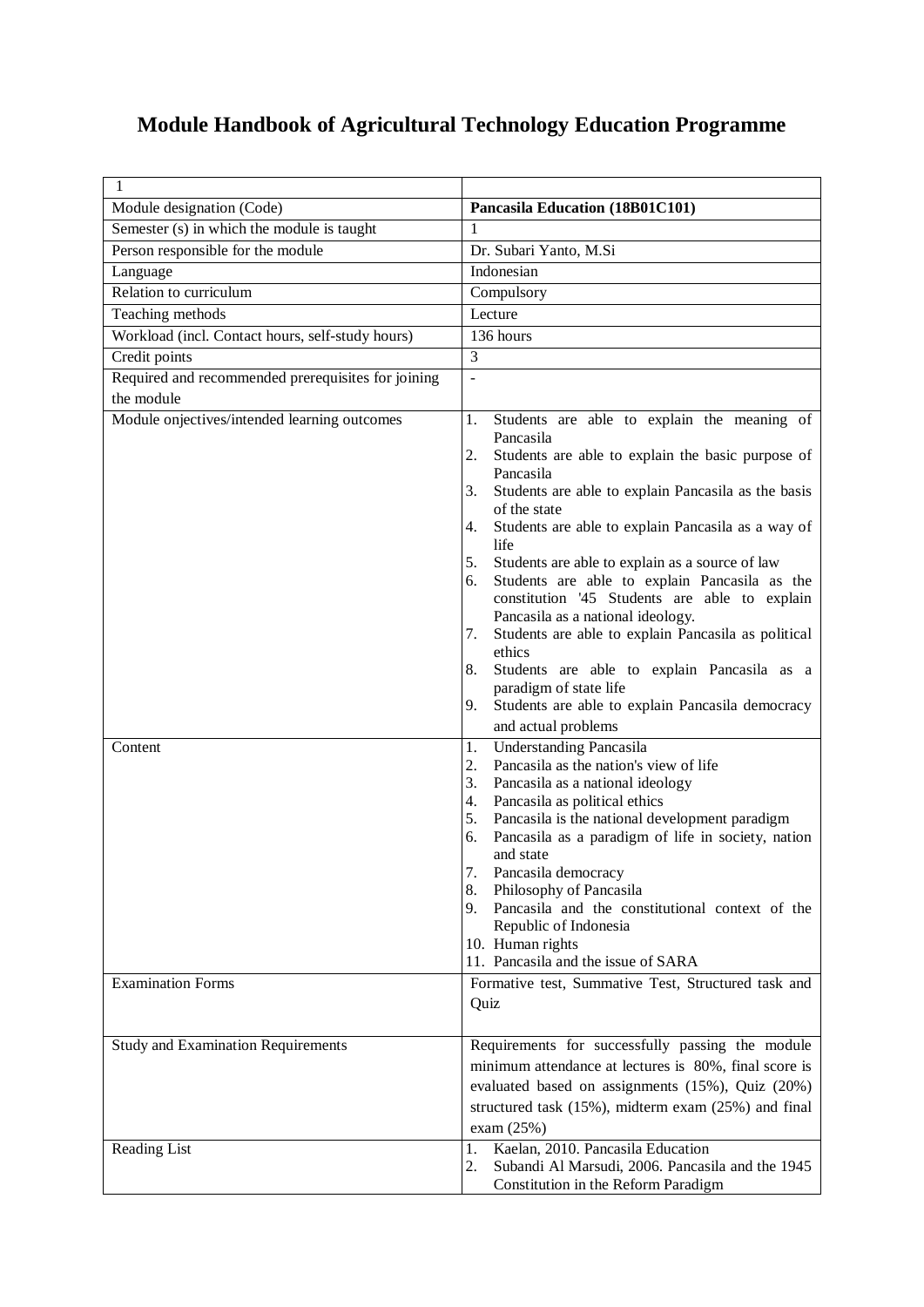|    | Elly, 2005. Setiadi Pancasila Education for Higher |
|----|----------------------------------------------------|
|    | Education                                          |
| 4. | Kaelan, 2004. Pancasila Education                  |
|    | Sunarjo Wreksosuhardjo, 2000. State Juridical      |
|    | Pancasila Science and Pancasila Philosophy         |
|    | Science                                            |
| 6. | Sunarjo Wreksosuhardjo, 2005. State Juridical      |
|    | Pancasila Science and Pancasila Philosophy         |
|    | Science                                            |
|    | Moerdiono et al, 1992. Pancasila as an ideology    |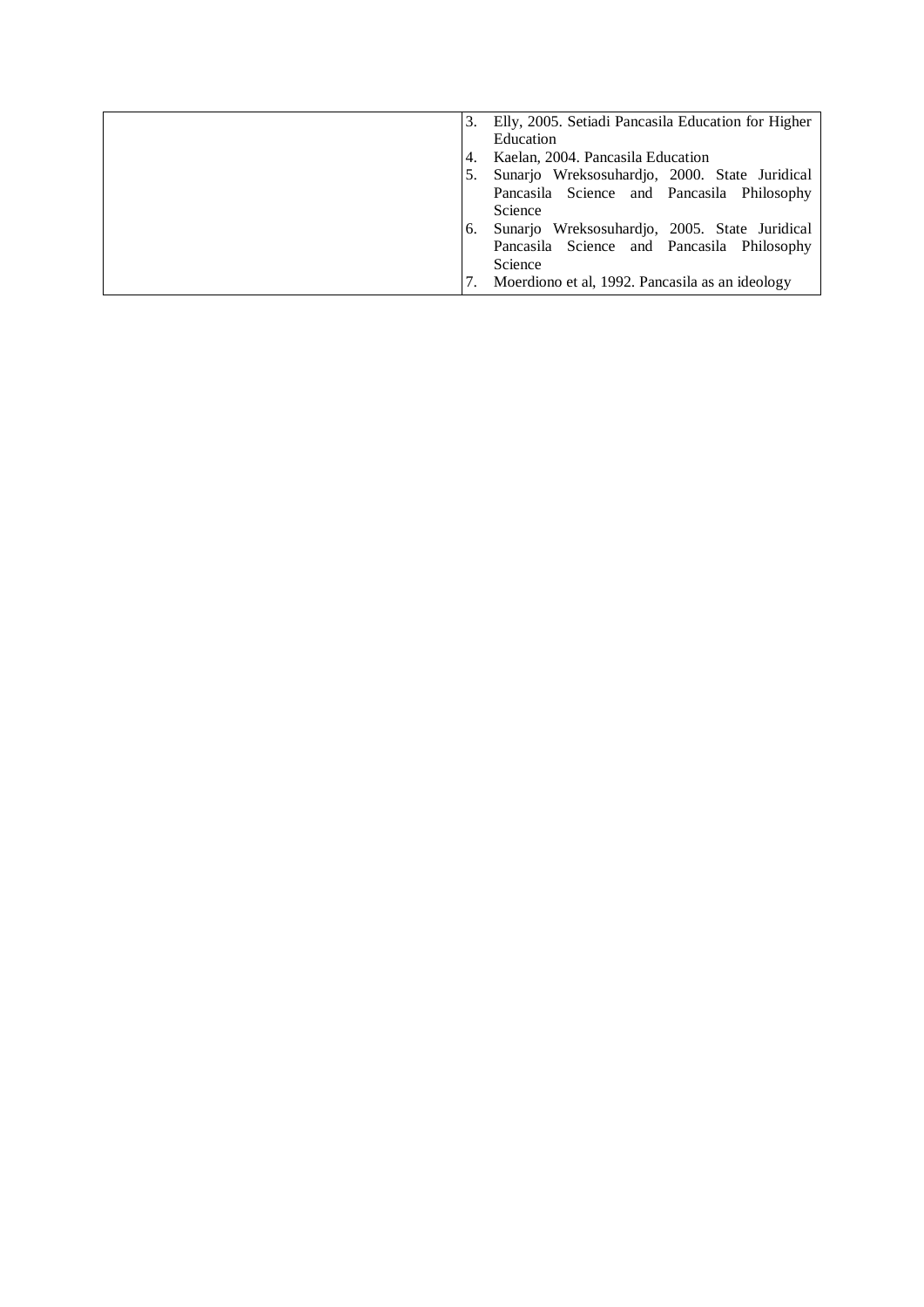| $\overline{2}$                                     |                                                                                                                                                                                                                                                                                                                                                                                                                                                                                                                                                                                                                                                                                      |
|----------------------------------------------------|--------------------------------------------------------------------------------------------------------------------------------------------------------------------------------------------------------------------------------------------------------------------------------------------------------------------------------------------------------------------------------------------------------------------------------------------------------------------------------------------------------------------------------------------------------------------------------------------------------------------------------------------------------------------------------------|
| Module designation (Code)                          | <b>Citizenship Education (18B01C102)</b>                                                                                                                                                                                                                                                                                                                                                                                                                                                                                                                                                                                                                                             |
| Semester (s) in which the module is taught         | 1                                                                                                                                                                                                                                                                                                                                                                                                                                                                                                                                                                                                                                                                                    |
| Person responsible for the module                  | Dr. Subari Yanto, M.Si                                                                                                                                                                                                                                                                                                                                                                                                                                                                                                                                                                                                                                                               |
| Language                                           | Indonesian                                                                                                                                                                                                                                                                                                                                                                                                                                                                                                                                                                                                                                                                           |
| Relation to curriculum                             | Compulsory                                                                                                                                                                                                                                                                                                                                                                                                                                                                                                                                                                                                                                                                           |
| Teaching methods                                   | Lecture                                                                                                                                                                                                                                                                                                                                                                                                                                                                                                                                                                                                                                                                              |
| Workload (incl. Contact hours, self-study hours)   | 136 hours                                                                                                                                                                                                                                                                                                                                                                                                                                                                                                                                                                                                                                                                            |
| Credit ponits                                      | 3                                                                                                                                                                                                                                                                                                                                                                                                                                                                                                                                                                                                                                                                                    |
| Required and recommended prerequisites for joining | ÷,                                                                                                                                                                                                                                                                                                                                                                                                                                                                                                                                                                                                                                                                                   |
| the module                                         |                                                                                                                                                                                                                                                                                                                                                                                                                                                                                                                                                                                                                                                                                      |
| Module objectives/intended learning outcomes       | Citizenship Education as a group of Institutional<br>functions<br>Courses<br>student<br>orientation<br>as<br>in<br>strengthening the insight and spirit of nationalism,<br>love for the homeland, democracy, legal awareness,<br>respect for diversity and participation in building a<br>nation based on Pancasila. In accordance with its<br>function, Citizenship Education organizes national,<br>democratic, legal, multicultural and citizenship<br>education for students to support the realization of<br>citizens who are aware of their rights and obligations,<br>as well as intelligent, skilled and characterized so that<br>they can be relied on to build the nation. |
| Content                                            | 1.<br>Introduction<br>2.<br>The Purpose and Objectives of Citizenship<br>Education<br>ancasila philosophy<br>3.<br>National Identity<br>4.<br>Citizens' rights and obligations<br>5.<br>State and Constitution<br>6.<br>7.<br><b>Indonesian Democracy</b><br>Human Rights (HAM) and the Rule of Law<br>8.<br>National Resilience Theory<br>9.<br>10. Archipelago Insight<br>11. The Importance of Community Integration<br>12. Indonesian Geopolitics<br>13. Indonesian Geostrategy                                                                                                                                                                                                  |
| <b>Examination Forms</b>                           | Formative test, Summative Test, Structured task and<br>Quiz                                                                                                                                                                                                                                                                                                                                                                                                                                                                                                                                                                                                                          |
| <b>Study and Examination Requirements</b>          | Requirements for successfully passing the module<br>minimum attendance at lectures is 80%, final score is<br>evaluated based on assignments (15%), Quiz (20%)<br>structured task (15%), midterm exam (25%) and final<br>exam $(25%)$                                                                                                                                                                                                                                                                                                                                                                                                                                                 |
| Reading List                                       | Arif,<br>DB.<br>2012.<br>Citizenship<br>Education.<br>1.<br>Yogyakarta: Kaukaba<br>Budiardjo. 1986, Basics of Political Science,<br>2.<br>Jakarta: PT. Gramedia, cet. X<br>Cholisin.2000. Citizenship Science, Yogyakarta:<br>3.<br><b>FIS UNY</b><br>Mohtar Mas'oed. 1999, State, Capital<br>4.<br>and<br>Democracy, Yogyakarta: Student Library<br>Surbakti, Ramlan. 1992, Understanding Political<br>5.                                                                                                                                                                                                                                                                           |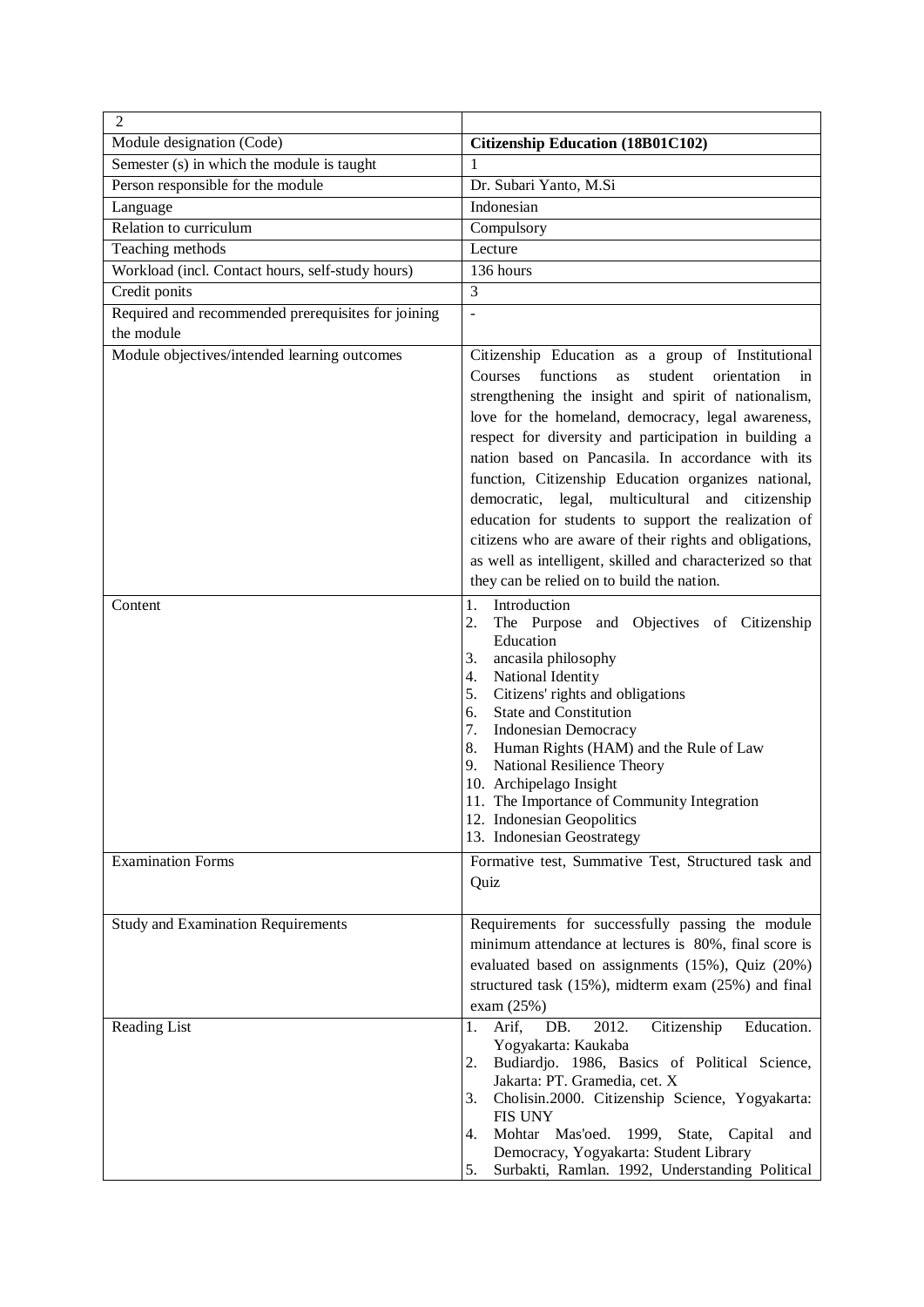|  | Science, Jakarta: PT. grammar<br>Samsuri, 2012. Citizenship Character Education:<br>Criticism of National Character Development. |
|--|----------------------------------------------------------------------------------------------------------------------------------|
|  | Surakarta: Hanif Library.<br>Sunarso, et al. 2003. Citizenship Education for<br>Students. Yogyakarta: UNY Press.                 |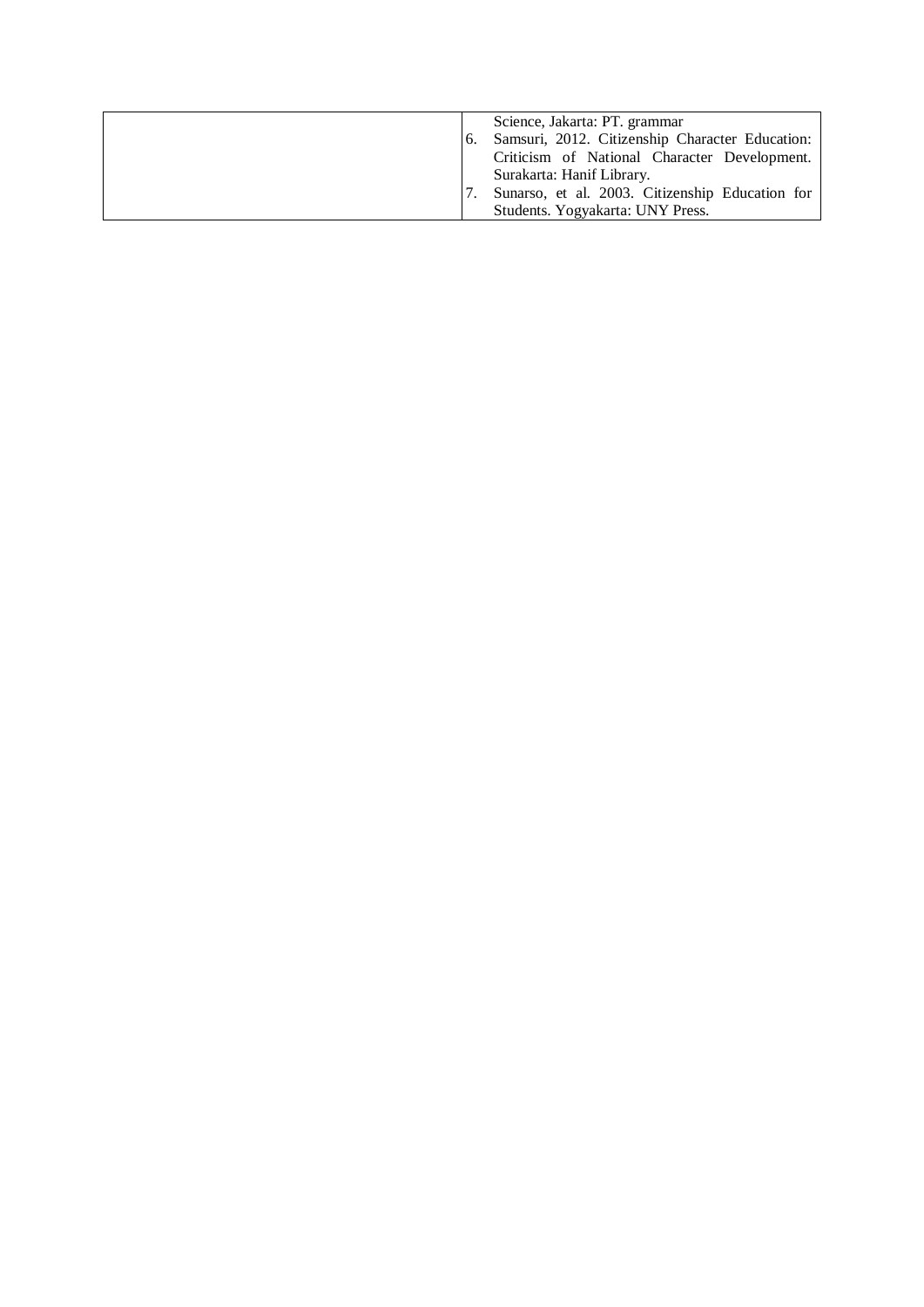| 3                                                  |                                                                                                                                                                                                                                                                                                                                                                                                                                                                                                                                                                                                                                                                                                                                                                                                                                                                                                                                                                          |  |  |  |  |
|----------------------------------------------------|--------------------------------------------------------------------------------------------------------------------------------------------------------------------------------------------------------------------------------------------------------------------------------------------------------------------------------------------------------------------------------------------------------------------------------------------------------------------------------------------------------------------------------------------------------------------------------------------------------------------------------------------------------------------------------------------------------------------------------------------------------------------------------------------------------------------------------------------------------------------------------------------------------------------------------------------------------------------------|--|--|--|--|
| Module designation                                 | English Language(18B01C103)                                                                                                                                                                                                                                                                                                                                                                                                                                                                                                                                                                                                                                                                                                                                                                                                                                                                                                                                              |  |  |  |  |
| Semester (s) in which the module is taught         | 1                                                                                                                                                                                                                                                                                                                                                                                                                                                                                                                                                                                                                                                                                                                                                                                                                                                                                                                                                                        |  |  |  |  |
| Person responsible for the module                  | Dr. Ir. Muhammad Wiharto, M.Si                                                                                                                                                                                                                                                                                                                                                                                                                                                                                                                                                                                                                                                                                                                                                                                                                                                                                                                                           |  |  |  |  |
| Language                                           | Billingual (Indonesian and English)                                                                                                                                                                                                                                                                                                                                                                                                                                                                                                                                                                                                                                                                                                                                                                                                                                                                                                                                      |  |  |  |  |
| Relation to curriculum                             | Compulsory                                                                                                                                                                                                                                                                                                                                                                                                                                                                                                                                                                                                                                                                                                                                                                                                                                                                                                                                                               |  |  |  |  |
| Teaching methods                                   | Lecture                                                                                                                                                                                                                                                                                                                                                                                                                                                                                                                                                                                                                                                                                                                                                                                                                                                                                                                                                                  |  |  |  |  |
| Workload (incl. Contact hours, self-study hours)   | 90.66 hours                                                                                                                                                                                                                                                                                                                                                                                                                                                                                                                                                                                                                                                                                                                                                                                                                                                                                                                                                              |  |  |  |  |
| Credit points                                      | 2                                                                                                                                                                                                                                                                                                                                                                                                                                                                                                                                                                                                                                                                                                                                                                                                                                                                                                                                                                        |  |  |  |  |
| Required and recommended prerequisites for joining | $\overline{a}$                                                                                                                                                                                                                                                                                                                                                                                                                                                                                                                                                                                                                                                                                                                                                                                                                                                                                                                                                           |  |  |  |  |
| the module                                         |                                                                                                                                                                                                                                                                                                                                                                                                                                                                                                                                                                                                                                                                                                                                                                                                                                                                                                                                                                          |  |  |  |  |
| Module objectives/intended learning outcomes       | After learning activities, students are expected to<br>1.<br>be able to:<br>Explain Subject, verb, complement, modifier<br>2.<br>Explain Present Tense, Simple Past<br>3.<br>Explain Present Tens, Simple Prensent Tens,<br>4.<br>Present Progressive, Exercise<br>Explain Past Tens, Simple Past Tense, Past<br>5.<br>Progressive, Exercise<br>Explain<br>Present<br>Perfect,<br>Present<br>Perfect<br>6.<br>Progressive, Exercise<br>Explain Past Perfect, Past Perfect Progressive,<br>7.<br>Exercise<br>Explain Subject Verb Agreement, Exercise<br>8.<br>Explain Pronouns (Subject, Complete, Possesive<br>9.<br>adjective,<br>Possesive<br>Pronouns,<br>Reflesive),<br>Exercise<br>10. Explain Verb as Complement (- Verbs that are<br>always followed by infinitive, - Verbs that always<br>by the gerund), exercise<br>11. Explain Reading and exercise<br>12. Explain Pronoun before the gerund or infinitive<br>(the verb need, the verb in need of), Exercise |  |  |  |  |
|                                                    | 13. Explain Question, exercise                                                                                                                                                                                                                                                                                                                                                                                                                                                                                                                                                                                                                                                                                                                                                                                                                                                                                                                                           |  |  |  |  |
|                                                    | 14. ExplainAfirmative Agreement, Exercise<br>15. ExplainNegative Agreement, Exercise                                                                                                                                                                                                                                                                                                                                                                                                                                                                                                                                                                                                                                                                                                                                                                                                                                                                                     |  |  |  |  |
|                                                    |                                                                                                                                                                                                                                                                                                                                                                                                                                                                                                                                                                                                                                                                                                                                                                                                                                                                                                                                                                          |  |  |  |  |
| Content                                            | 1.<br>Subject, verb, complement, modifier                                                                                                                                                                                                                                                                                                                                                                                                                                                                                                                                                                                                                                                                                                                                                                                                                                                                                                                                |  |  |  |  |
|                                                    | 2.<br>Present Tense, Simple Past<br>Present Tens, Simple Prensent Tens, Present<br>3.                                                                                                                                                                                                                                                                                                                                                                                                                                                                                                                                                                                                                                                                                                                                                                                                                                                                                    |  |  |  |  |
|                                                    | Progressive, Exercise<br>Past Tens, Simple Past Tense, Past Progressive,<br>4.<br>Exercise                                                                                                                                                                                                                                                                                                                                                                                                                                                                                                                                                                                                                                                                                                                                                                                                                                                                               |  |  |  |  |
|                                                    | Present Perfect, Present Perfect Progressive,<br>5.<br>Exercise                                                                                                                                                                                                                                                                                                                                                                                                                                                                                                                                                                                                                                                                                                                                                                                                                                                                                                          |  |  |  |  |
|                                                    | Past Perfect, Past Perfect Progressive, Exercise<br>6.                                                                                                                                                                                                                                                                                                                                                                                                                                                                                                                                                                                                                                                                                                                                                                                                                                                                                                                   |  |  |  |  |
|                                                    | Subject Verb Agreement, Exercise<br>7.                                                                                                                                                                                                                                                                                                                                                                                                                                                                                                                                                                                                                                                                                                                                                                                                                                                                                                                                   |  |  |  |  |
|                                                    | Pronouns (Subject, Complete, Possesive adjective,<br>8.                                                                                                                                                                                                                                                                                                                                                                                                                                                                                                                                                                                                                                                                                                                                                                                                                                                                                                                  |  |  |  |  |
|                                                    | Possesive Pronouns, Reflesive), Exercise                                                                                                                                                                                                                                                                                                                                                                                                                                                                                                                                                                                                                                                                                                                                                                                                                                                                                                                                 |  |  |  |  |
|                                                    | Verb as Complement (- Verbs that are always<br>9.<br>followed by infinitive, - Verbs that always by the<br>gerund), exercise                                                                                                                                                                                                                                                                                                                                                                                                                                                                                                                                                                                                                                                                                                                                                                                                                                             |  |  |  |  |
|                                                    | 10. Reading and exercise                                                                                                                                                                                                                                                                                                                                                                                                                                                                                                                                                                                                                                                                                                                                                                                                                                                                                                                                                 |  |  |  |  |
|                                                    | 11. Pronoun before the gerund or infinitive (the verb                                                                                                                                                                                                                                                                                                                                                                                                                                                                                                                                                                                                                                                                                                                                                                                                                                                                                                                    |  |  |  |  |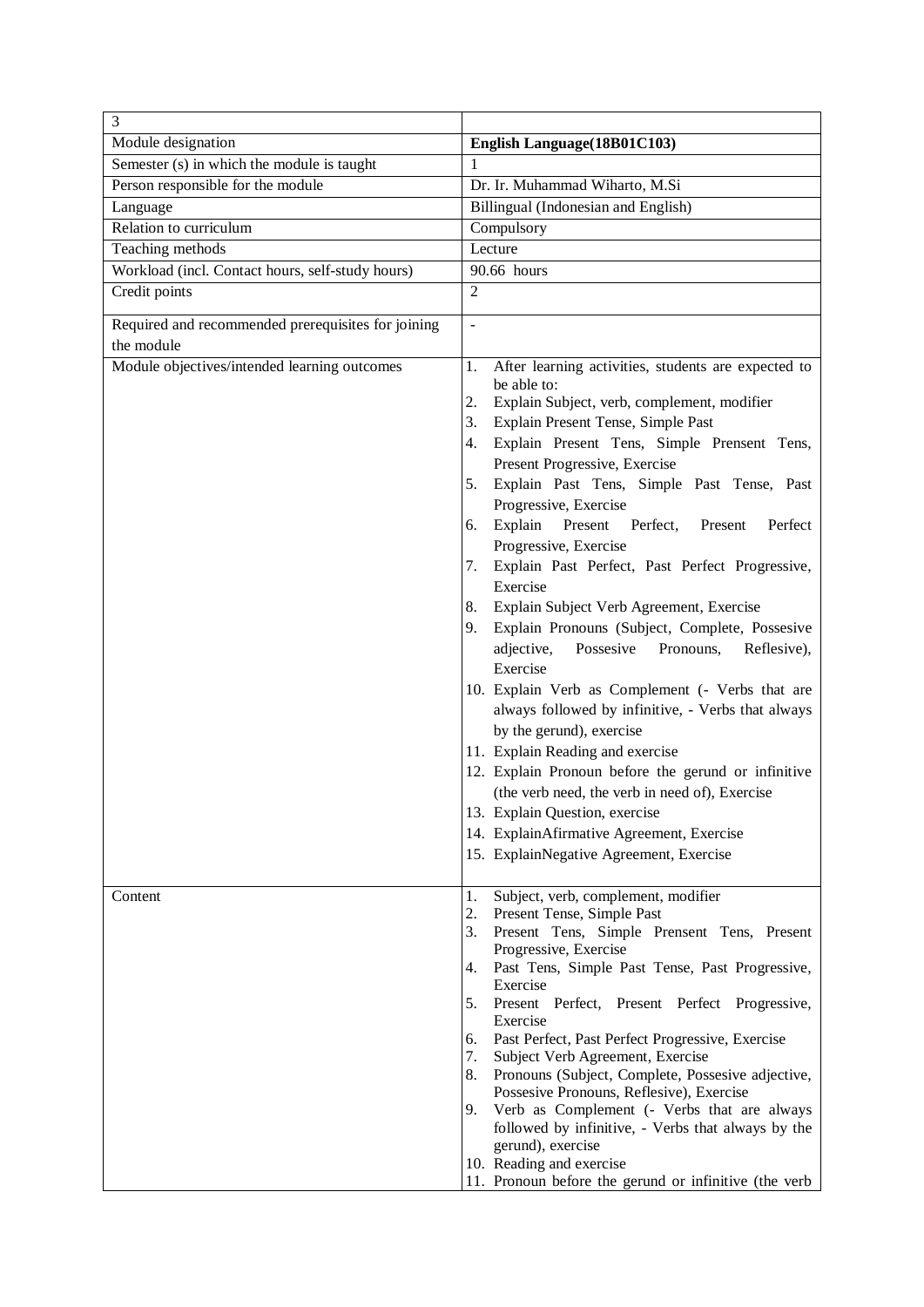|                                           | need, the verb in need of), Exercise<br>12. Ouestion, exercise<br>13. Afirmative Agreement, Exercise<br>14. Negative Agreement, Exercise                                                                                                    |
|-------------------------------------------|---------------------------------------------------------------------------------------------------------------------------------------------------------------------------------------------------------------------------------------------|
| <b>Examination Forms</b>                  | Formative test, Summative Test, Structured task and<br>Exercise                                                                                                                                                                             |
| <b>Study and Examination Requirements</b> | Requirements for successfully passing the module<br>minimum attendance at lectures is 80%, final score is<br>evaluated based on assignments (15%), Quiz (20%)<br>structured task $(15\%)$ , midterm exam $(25\%)$ and final<br>exam $(25%)$ |
| Reading List                              | Jhon Haycraft, 1982. Getting On In English.<br>1.<br>PT.Gramedia, Jakarta.<br>Michael, AP. and Mary A., 2001. Cliffs Toefl<br>2.<br><i>Preparation Guide</i> . International Data Group<br>Company Worlwide, Inc. New York.                 |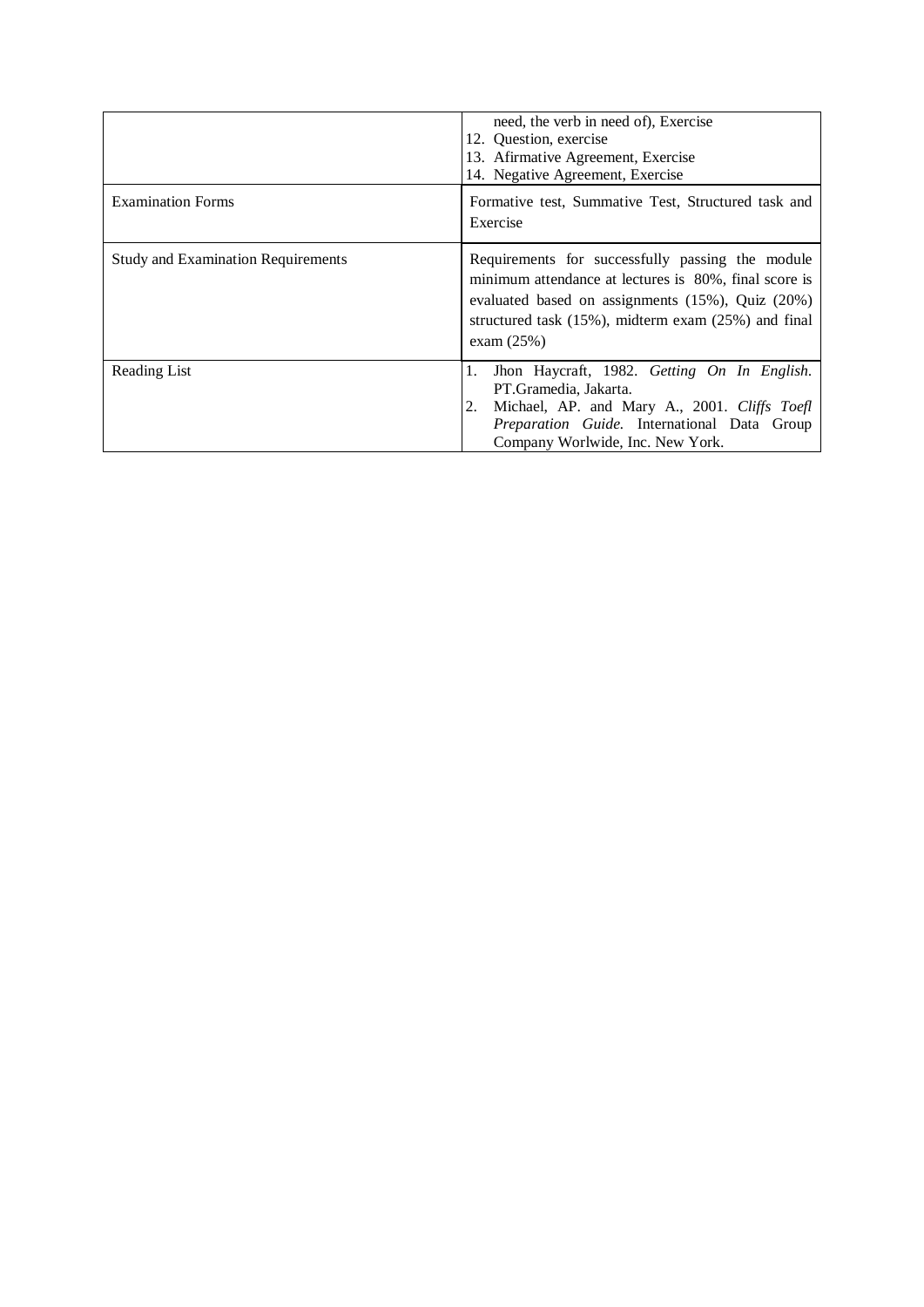| $\overline{4}$                                     |                                                        |  |  |  |
|----------------------------------------------------|--------------------------------------------------------|--|--|--|
| Module designation                                 | Philosophy(18B01C104)                                  |  |  |  |
| Semester $(s)$ in which the module is taught       | -1                                                     |  |  |  |
| Person responsible for the module                  | 1.<br>Prof. Dr. Lahming, MS                            |  |  |  |
|                                                    | 2.<br>Diyahwati, S.TP., M.Pd                           |  |  |  |
| Language                                           | Indonesian                                             |  |  |  |
| Relation to curriculum                             | Compulsory                                             |  |  |  |
| Teaching methods                                   | Lecture                                                |  |  |  |
| Workload (incl. Contact hours, self-study hours)   | 90.66 hours                                            |  |  |  |
| Credit ponits                                      | $\overline{2}$                                         |  |  |  |
| Required and recommended prerequisites for joining | $\overline{\phantom{a}}$                               |  |  |  |
| the module                                         |                                                        |  |  |  |
| Module onjectives/intended learning outcomes       | After learning activities, students are expected to be |  |  |  |
|                                                    | able to:                                               |  |  |  |
|                                                    | Explain the Philosophy of Science<br>1.                |  |  |  |
|                                                    | Explain The Relationship between<br>2.                 |  |  |  |
|                                                    | Explain Philosophy and Philosophy of Science<br>3.     |  |  |  |
|                                                    | Explain History of Science Development: Greek to<br>4. |  |  |  |
|                                                    | Classics                                               |  |  |  |
|                                                    | Explain History of Development of Science:<br>5.       |  |  |  |
|                                                    | <b>Explain Middle to Contemporary</b>                  |  |  |  |
|                                                    | Explain Basic Principles of Reasoning<br>6.            |  |  |  |
|                                                    | Explain Basic Assumptions of Science<br>7.             |  |  |  |
|                                                    | Explain Paradigm, Theory, Law and Scientific<br>8.     |  |  |  |
|                                                    | Concepts                                               |  |  |  |
|                                                    | <b>Explain Science Methodology</b><br>9.               |  |  |  |
|                                                    | 10. Explain Scientific Truth                           |  |  |  |
|                                                    | 11. Explain Scientific Ethics                          |  |  |  |
|                                                    | 12. Explain Group Discussion (1)                       |  |  |  |
|                                                    | 13. Explain Group Discussion (2)                       |  |  |  |
|                                                    | 14. Explain Philosophy of Contextual Science           |  |  |  |
| Content                                            | Introduction to the Philosophy of Science and<br>1.    |  |  |  |
|                                                    | Learning Contract                                      |  |  |  |
|                                                    | Philosophy and Philosophy of Science<br>2.             |  |  |  |
|                                                    | 3.<br>History of Science Development: Greek to         |  |  |  |
|                                                    | Classics                                               |  |  |  |
|                                                    | History of Development of Science: Middle to<br>4.     |  |  |  |
|                                                    | Contemporary                                           |  |  |  |
|                                                    | <b>Basic Principles of Reasoning</b><br>5.             |  |  |  |
|                                                    | Logic and Scientific Language<br>6.                    |  |  |  |
|                                                    | Basic Assumptions of Science<br>7.                     |  |  |  |
|                                                    | Paradigm, Theory, Law and Scientific Concepts<br>8.    |  |  |  |
|                                                    | Science Methodology<br>9.                              |  |  |  |
|                                                    | 10. Scientific Truth                                   |  |  |  |
|                                                    | 11. Scientific Ethics                                  |  |  |  |
|                                                    | 12. Group Discussion (1)                               |  |  |  |
|                                                    | 13. Explain Group Discussion (2)                       |  |  |  |
|                                                    | 14. Philosophy of Contextual Science                   |  |  |  |
| <b>Examination Forms</b>                           | Formative test, Summative Test, Structured task and    |  |  |  |
|                                                    | Quiz                                                   |  |  |  |
| <b>Study and Examination Requirements</b>          | Requirements for successfully passing the module       |  |  |  |
|                                                    | minimum attendance at lectures is 80%, final score is  |  |  |  |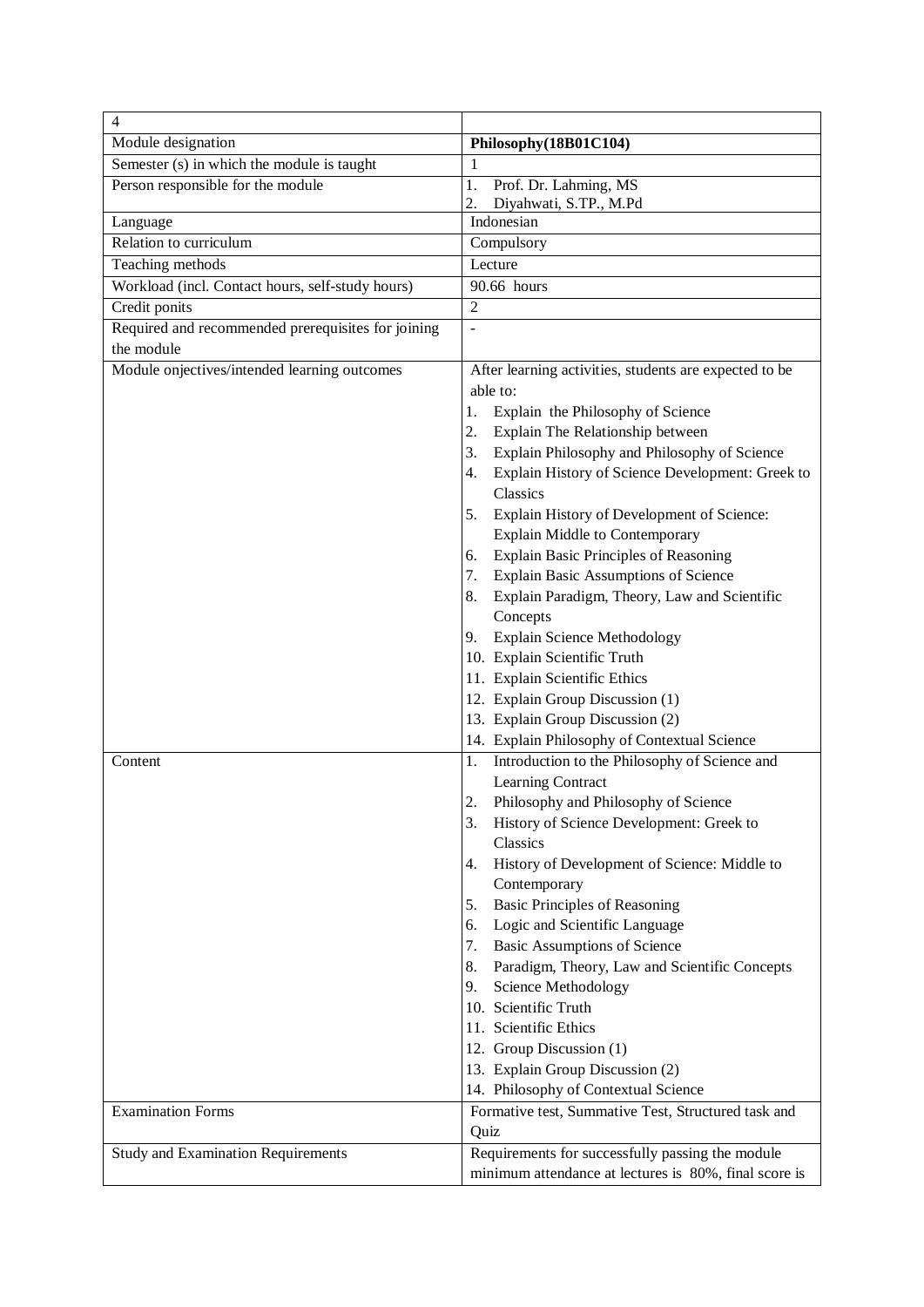|              | evaluated based on assignments (15%), Quiz (20%)<br>structured task (15%), midterm exam (25%) and final                                                                                                                                                                                              |  |  |  |  |
|--------------|------------------------------------------------------------------------------------------------------------------------------------------------------------------------------------------------------------------------------------------------------------------------------------------------------|--|--|--|--|
|              | exam $(25%)$                                                                                                                                                                                                                                                                                         |  |  |  |  |
| Reading List | Mydahardjo, Redja dan Siti Lailan Azizah, 2012.<br>Filsafat Ilmu Pendidikan. Bandung: Remaja<br>Rosdakarya<br>Adrian Husaini dkk, 2013. Filsafat Ilmu perspektif<br>Barat dan Islam. Depok: Gema Insani<br>Lahming, 2019. Handbook: Filsafat Ilmu.<br>3.<br>Makassar: Pendidikan Teknologi Pertanian |  |  |  |  |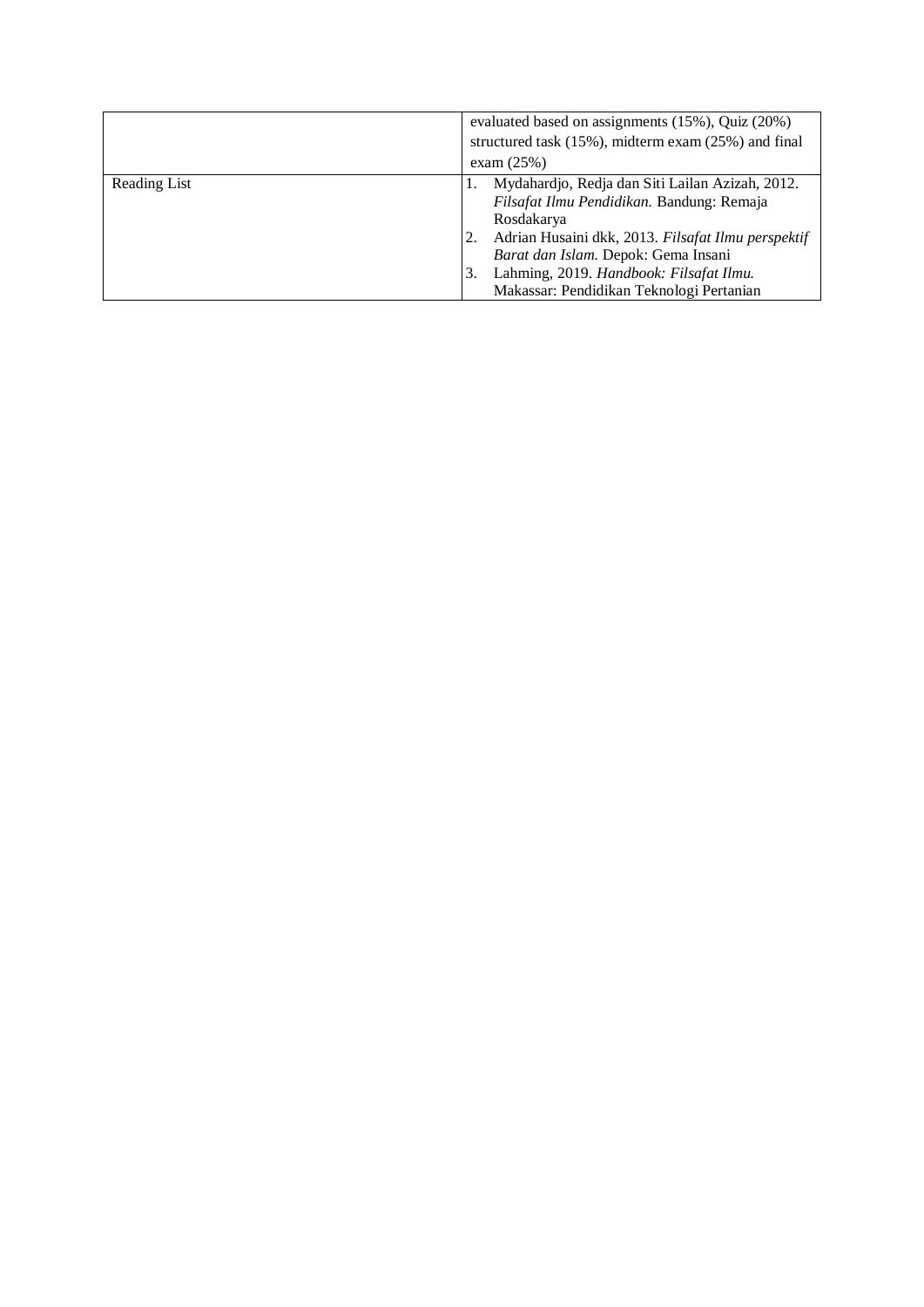| $\sqrt{5}$                                                                      |                                                                                                                                                                                                                                                                                                                                                                                                                                                                                                                                                                                                                                                                                                                                                                                                              |  |  |
|---------------------------------------------------------------------------------|--------------------------------------------------------------------------------------------------------------------------------------------------------------------------------------------------------------------------------------------------------------------------------------------------------------------------------------------------------------------------------------------------------------------------------------------------------------------------------------------------------------------------------------------------------------------------------------------------------------------------------------------------------------------------------------------------------------------------------------------------------------------------------------------------------------|--|--|
| Module designation (Code)                                                       | <b>Introduction to Fisheries and Agricultural</b><br>Technology(18B01C105)                                                                                                                                                                                                                                                                                                                                                                                                                                                                                                                                                                                                                                                                                                                                   |  |  |
|                                                                                 | $\mathbf{1}$                                                                                                                                                                                                                                                                                                                                                                                                                                                                                                                                                                                                                                                                                                                                                                                                 |  |  |
| Semester (s) in which the module is taught<br>Person responsible for the module | 1.<br>Prof. Dr. H. Husain Syam, ST, IPU<br>2.<br>RatnawatyFadilah, S.TP., M.Sc<br>Andi AlamsyahRivai, S.Pi., M.Si<br>3.<br>Muhammad Rizal, S.TP., M.Si<br>4.                                                                                                                                                                                                                                                                                                                                                                                                                                                                                                                                                                                                                                                 |  |  |
| Language                                                                        | Indonesia                                                                                                                                                                                                                                                                                                                                                                                                                                                                                                                                                                                                                                                                                                                                                                                                    |  |  |
| Relation to curriculum                                                          | Compulsory                                                                                                                                                                                                                                                                                                                                                                                                                                                                                                                                                                                                                                                                                                                                                                                                   |  |  |
| Teaching methods                                                                | Lecture                                                                                                                                                                                                                                                                                                                                                                                                                                                                                                                                                                                                                                                                                                                                                                                                      |  |  |
| Workload (incl. Contact hours, self-study hours)                                | 90.66 hours                                                                                                                                                                                                                                                                                                                                                                                                                                                                                                                                                                                                                                                                                                                                                                                                  |  |  |
| Credit ponits                                                                   | $\overline{2}$                                                                                                                                                                                                                                                                                                                                                                                                                                                                                                                                                                                                                                                                                                                                                                                               |  |  |
| Required and recommended prerequisites for joining<br>the module                | L,                                                                                                                                                                                                                                                                                                                                                                                                                                                                                                                                                                                                                                                                                                                                                                                                           |  |  |
| Module onjectives/intended learning outcomes                                    | Able to understand the condition of Indonesian<br>1.<br>agriculture and the history of agricultural<br>technology development<br>Able to understand the contribution of agriculture<br>2.<br>in economic development, problems, challenges,<br>focus of development, advances in agricultural<br>technology in the era of globalization<br>Able to understand the scope of agricultural<br>3.<br>mechanization,<br>(agricultural<br>technology<br>agricultural product technology, agricultural and<br>fishery industry technology)<br>Able to understand the utilization and management<br>4.<br>of natural resources for sustainable agricultural<br>technology development<br>Able to understand the role of agricultural<br>5.<br>technology in standardizing the<br>quality of<br>agricultural products |  |  |
| Content                                                                         | This course discusses the history and development of<br>agricultural technology, what is the role of agricultural<br>technology in supporting the progress of Indonesian<br>agriculture, the condition of Indonesian agriculture, the<br>relationship between the physical and chemical<br>characteristics of agricultural products and their<br>processing<br>scope of<br>aspects,<br>the<br>agricultural<br>technology, the management of natural resources to<br>technological<br>development.<br>support<br>sustainable<br>agriculture, the scope of agricultural mechanization, an<br>introduction to Indonesian fisheries and its scope and<br>an introduction to agricultural industrial technology.                                                                                                  |  |  |
| <b>Examination Forms</b>                                                        | Essay, quiz, literature review                                                                                                                                                                                                                                                                                                                                                                                                                                                                                                                                                                                                                                                                                                                                                                               |  |  |
| <b>Study and Examination Requirements</b><br>Reading List                       | Requirements for successfully passing the module<br>Minimum attendance at lectures is 80%.<br>1.<br>2.<br>Final score is evaluated based on assignments<br>$(10\%)$ , practical $(20\%)$ , midterm exam $(30\%)$ and<br>final exam $(40\%)$ .<br>Minimum final score is 61% ("C")<br>3.<br>1.<br>Mangunwijaya, D., Sailah, I. 2005. Pengantar                                                                                                                                                                                                                                                                                                                                                                                                                                                                |  |  |
|                                                                                 |                                                                                                                                                                                                                                                                                                                                                                                                                                                                                                                                                                                                                                                                                                                                                                                                              |  |  |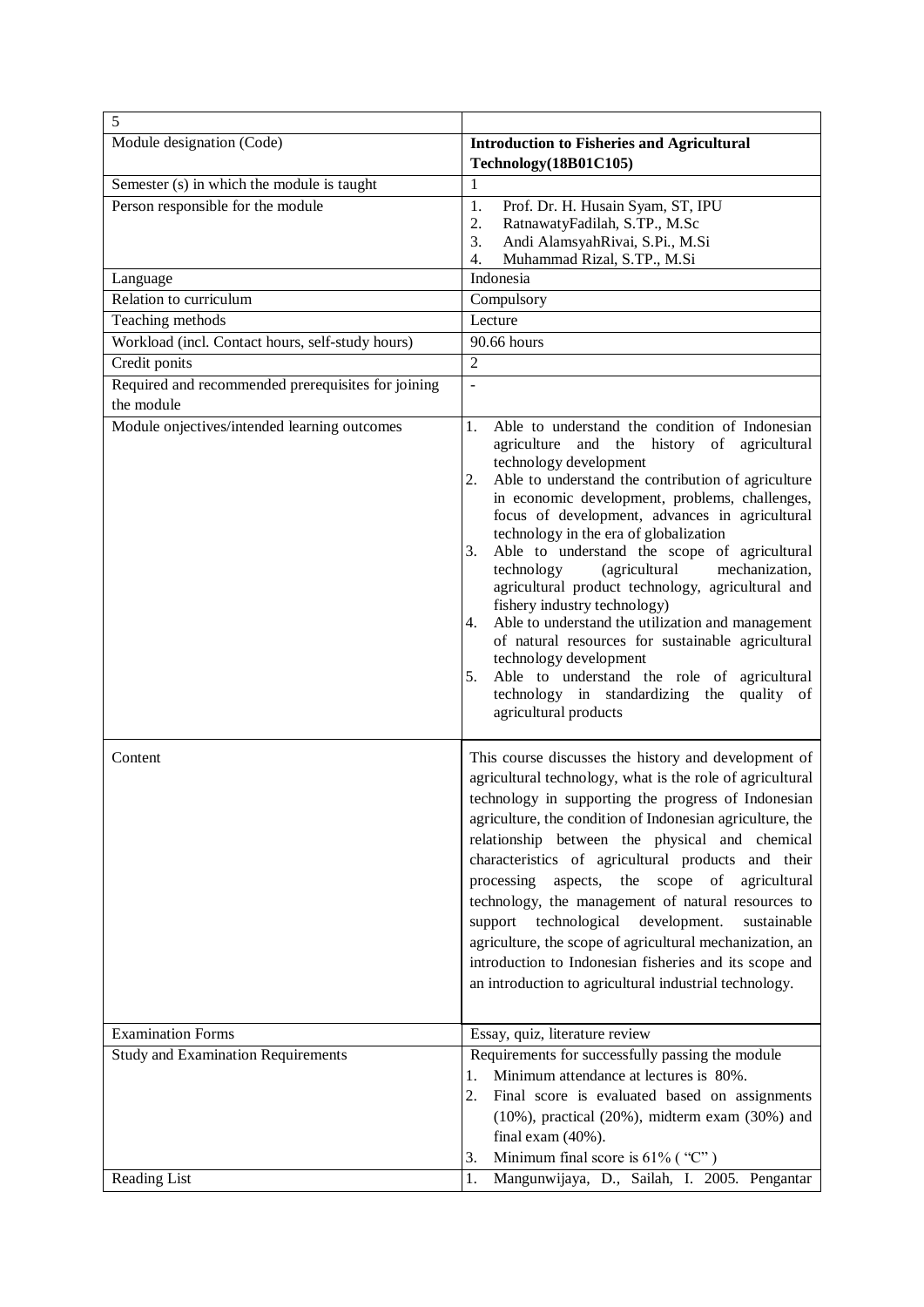|  | Teknologi Pertanian. Penebar Swadaya. Jakarta |  |  |  |
|--|-----------------------------------------------|--|--|--|
|  | Nanda, V., and Sharma S. 2008. Processing     |  |  |  |
|  | technologies. Nipa                            |  |  |  |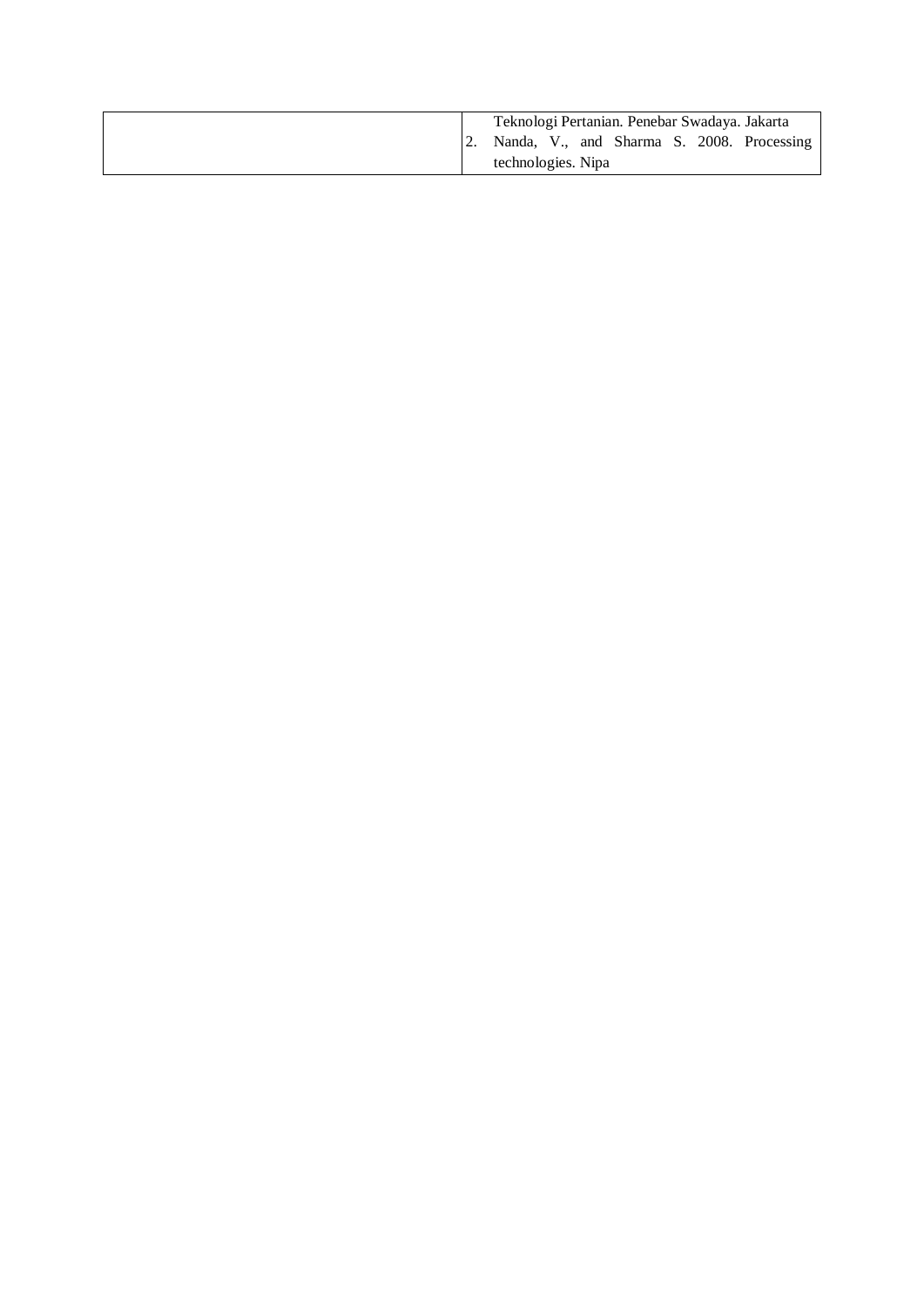| 6                                                  |                                                                                                                                                                                                                                                                                                                                                                                                                                                                                                                                                                                   |  |  |  |  |
|----------------------------------------------------|-----------------------------------------------------------------------------------------------------------------------------------------------------------------------------------------------------------------------------------------------------------------------------------------------------------------------------------------------------------------------------------------------------------------------------------------------------------------------------------------------------------------------------------------------------------------------------------|--|--|--|--|
| Module designation (Code)                          | <b>Engineering Maths (18B01C106)</b>                                                                                                                                                                                                                                                                                                                                                                                                                                                                                                                                              |  |  |  |  |
| Semester (s) in which the module is taught         | 1                                                                                                                                                                                                                                                                                                                                                                                                                                                                                                                                                                                 |  |  |  |  |
| Person responsible for the module                  | 1.<br>Dr. Jamaluddin P, MP                                                                                                                                                                                                                                                                                                                                                                                                                                                                                                                                                        |  |  |  |  |
|                                                    | Amirah Mustarin, S.Pi., M.Si<br>2.                                                                                                                                                                                                                                                                                                                                                                                                                                                                                                                                                |  |  |  |  |
| Language                                           | Indonesian                                                                                                                                                                                                                                                                                                                                                                                                                                                                                                                                                                        |  |  |  |  |
| Relation to curriculum                             | Compulsory                                                                                                                                                                                                                                                                                                                                                                                                                                                                                                                                                                        |  |  |  |  |
| Teaching methods                                   | Lecture                                                                                                                                                                                                                                                                                                                                                                                                                                                                                                                                                                           |  |  |  |  |
| Workload (incl. Contact hours, self-study hours)   | 90.66 hours                                                                                                                                                                                                                                                                                                                                                                                                                                                                                                                                                                       |  |  |  |  |
| Credit ponits                                      | $\overline{2}$                                                                                                                                                                                                                                                                                                                                                                                                                                                                                                                                                                    |  |  |  |  |
| Required and recommended prerequisites for joining | $\overline{\phantom{a}}$                                                                                                                                                                                                                                                                                                                                                                                                                                                                                                                                                          |  |  |  |  |
| the module                                         |                                                                                                                                                                                                                                                                                                                                                                                                                                                                                                                                                                                   |  |  |  |  |
| Module onjectives/intended learning outcomes       | 1. Able to learn and develop themselves (self-<br>learning) various scientific theories that support<br>the profession of entrepreneurs or workers in<br>industry such as marketing, finance, product<br>knowledge, business ethics, etc.<br>2. Have broad insight about the opportunities of a<br>scholar to have a career in big companies<br>3. Able to follow developments in the business world<br>based on the disciplined techniques he has learned.                                                                                                                       |  |  |  |  |
| Content                                            | 1. The scope of mathematics courses<br>2. Complex number<br>3. Hyperbolic function<br>4. Determinants<br>5. Types of matrices<br>6. Vector quantity<br>7. Integration equation<br>8. Integration approach<br>9. integration<br>10. Polar coordinates<br>11. Integral, differential application in agriculture                                                                                                                                                                                                                                                                     |  |  |  |  |
| <b>Examination Forms</b>                           | Essay, quiz                                                                                                                                                                                                                                                                                                                                                                                                                                                                                                                                                                       |  |  |  |  |
| <b>Study and Examination Requirements</b>          | Requirements for successfully passing the module<br>1. Minimum attendance at lectures is 80%.<br>2. Final score is evaluated based on assignments<br>$(10\%)$ , quizz $(20\%)$ , midterm exam $(30\%)$ and<br>final exam $(40\%)$ .<br>3. Minimum final score is $61\%$ ("C")                                                                                                                                                                                                                                                                                                     |  |  |  |  |
| Reading List                                       | 1. Erwin Sucipto. 1984. Engineering mathematics.<br>Erlangga. Bandung.<br>2. Didit Budi Nugroho. Integral Calculus and Its<br>Applications. Graha<br>Ilmu. First Printing.<br>Yogyakarta 2012.<br>3. K.A. Stroud., Dexter J. Booth. Engineering<br>Mathematics Volume 1 Fifth Edition. Erlangga<br>Publisher. Jakarta 2001.<br>4. K.A. Stroud., Dexter J. Booth. Engineering<br>Mathematics Volume 2 Fifth Edition. Erlangga<br>Publisher. Jakarta 2001. Supporters:<br>5. Edwin J Purcell, Dale Varberg, "Calculus with<br>Analytic Geometry", Prentice Hall, New York,<br>1987. |  |  |  |  |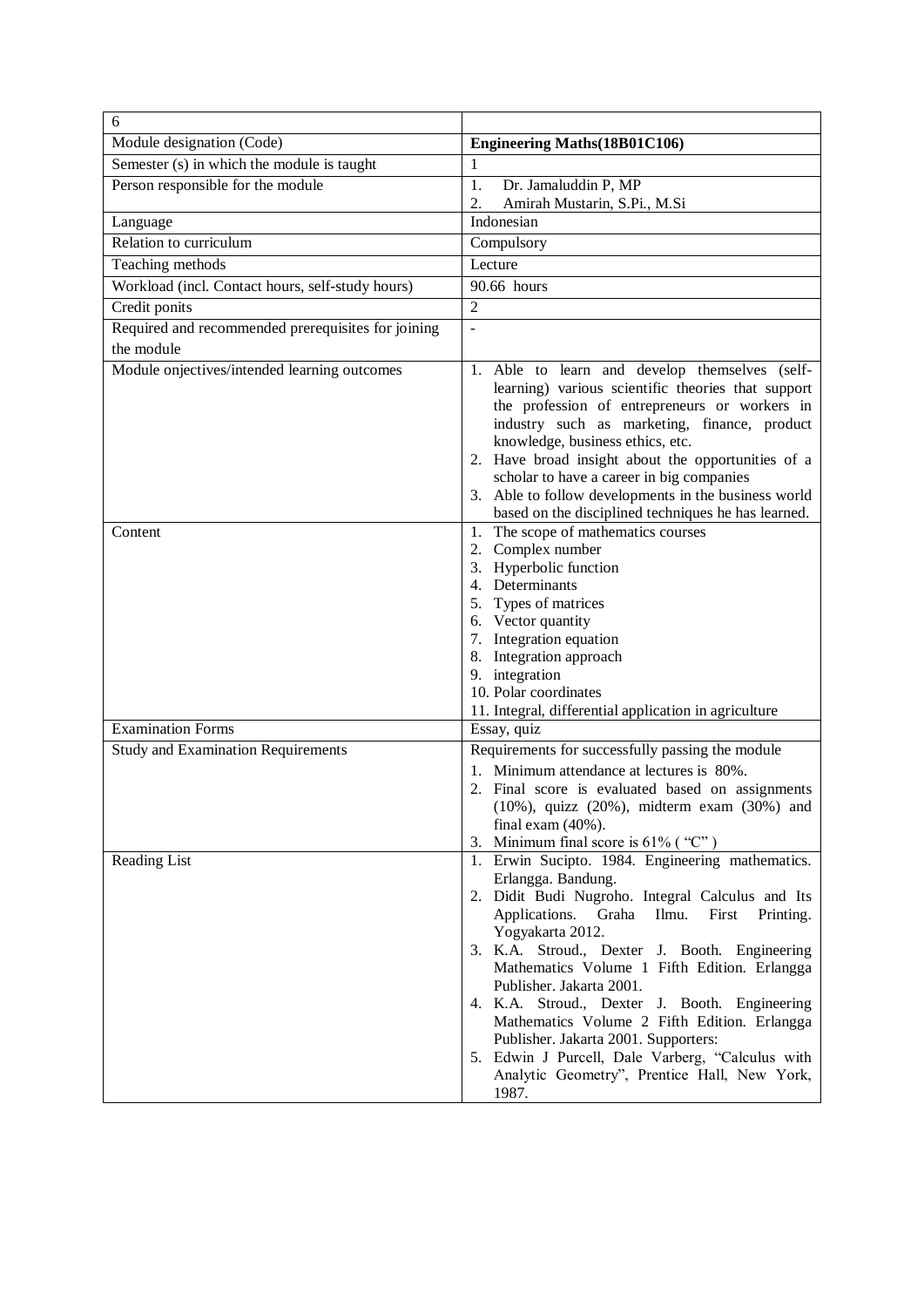| 7                                                  |                                                                                                      |  |  |
|----------------------------------------------------|------------------------------------------------------------------------------------------------------|--|--|
| Module designation (Code)                          | Applied Physics(18B01C107)                                                                           |  |  |
| Semester (s) in which the module is taught         | 1                                                                                                    |  |  |
| Person responsible for the module                  | Reski Febyanti Rauf, S.TP., M.Si<br>1.                                                               |  |  |
|                                                    | Nunik Lestari, S.T.P., M.Si<br>2.                                                                    |  |  |
|                                                    | Andi Muhammad Akram Mukhlis, ST., M.Si<br>3.                                                         |  |  |
| Language                                           | Indonesian                                                                                           |  |  |
| Relation to curriculum                             | Compulsory                                                                                           |  |  |
| Teaching methods                                   | Lecture                                                                                              |  |  |
| Workload (incl. Contact hours, self-study hours)   | 90.66 hours                                                                                          |  |  |
| Credit points                                      | $\overline{2}$                                                                                       |  |  |
| Required and recommended prerequisites for joining | ÷,                                                                                                   |  |  |
| the module                                         |                                                                                                      |  |  |
| Module objectives/intended learning outcomes       | The student will be able to explain the theory and<br>1.                                             |  |  |
|                                                    | understanding of applied physics.                                                                    |  |  |
|                                                    | The student will be able to measure physical<br>2.                                                   |  |  |
|                                                    | quantities, read and write down measurement                                                          |  |  |
|                                                    | results, use the International System (SI) unit by                                                   |  |  |
|                                                    | paying attention to important numbers, calculate                                                     |  |  |
|                                                    | measurement errors and convert basic and                                                             |  |  |
|                                                    | derivative quantities.<br>The student will be able to understand motion,                             |  |  |
|                                                    | 3.<br>impulses.<br>Understand<br>and<br>the                                                          |  |  |
|                                                    | momentum,<br>mechanical and fluid properties of materials, as                                        |  |  |
|                                                    | well as temperature and heat in their application to                                                 |  |  |
|                                                    | agricultural technology.                                                                             |  |  |
|                                                    |                                                                                                      |  |  |
|                                                    | The student will be able to apply physics concepts<br>4.<br>in the field of agricultural technology. |  |  |
|                                                    | The student will be able to understand the basic<br>5.                                               |  |  |
|                                                    | knowledge of applied physics for strengthening in                                                    |  |  |
|                                                    | following advanced engineering courses.                                                              |  |  |
|                                                    | The student will be able to understand and master<br>6.                                              |  |  |
|                                                    | the concepts of applied physics, then will be able                                                   |  |  |
|                                                    | to use these concepts to solve problems related to                                                   |  |  |
|                                                    | the field of agricultural technology.                                                                |  |  |
| Content                                            | Some aspects discussed in this course are :                                                          |  |  |
|                                                    | Introduction<br>1.                                                                                   |  |  |
|                                                    | 2.<br>Physical Quantities and Units                                                                  |  |  |
|                                                    | <b>Vectors and Scalars</b><br>3.                                                                     |  |  |
|                                                    | Distance and Displacement<br>4.                                                                      |  |  |
|                                                    | 5.<br>Motion of Objects                                                                              |  |  |
|                                                    | Force and Mass<br>6.                                                                                 |  |  |
|                                                    | Impulse and Momentum<br>7.                                                                           |  |  |
|                                                    | Work<br>8.                                                                                           |  |  |
|                                                    | 9. Energy                                                                                            |  |  |
|                                                    | 10. Equilibrium and Statics                                                                          |  |  |
|                                                    | 11. Mechanical Properties of Materials                                                               |  |  |
|                                                    | 12. Fluid Statics                                                                                    |  |  |
|                                                    | 13. Fluid Dynamics                                                                                   |  |  |
|                                                    | 14. Heat and Temperature                                                                             |  |  |
| <b>Examination Forms</b>                           | Formative test; Summative Tests; Journal Review;<br>Project Tasks, Case Study.                       |  |  |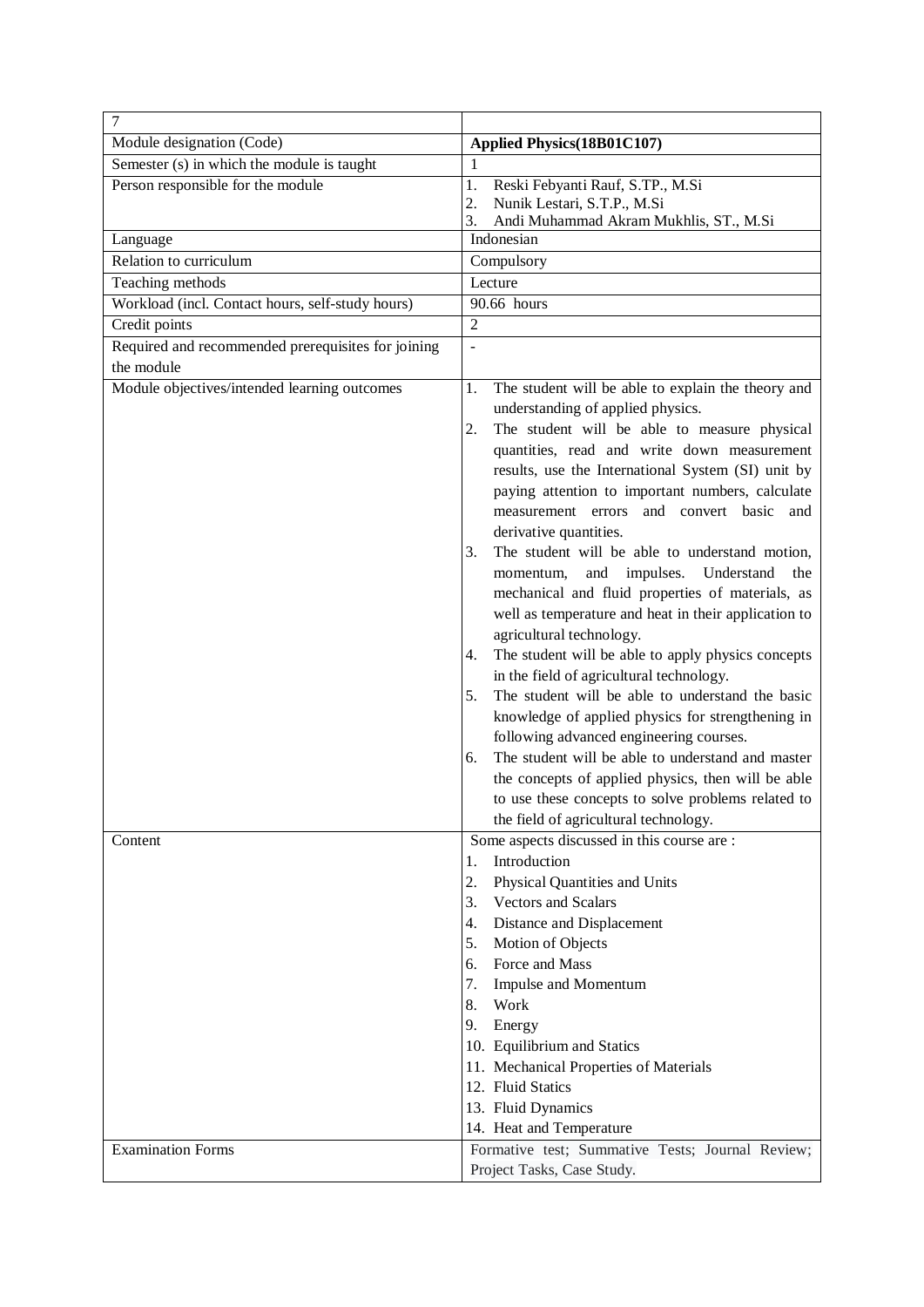| <b>Study and Examination Requirements</b> |    | Requirements for successfully passing the module          |
|-------------------------------------------|----|-----------------------------------------------------------|
|                                           | 1. | Minimum attendance at lectures is 80%.                    |
|                                           | 2. | Final score is evaluated based on assignments             |
|                                           |    | $(10\%)$ , practical $(20\%)$ , midterm exam $(30\%)$ and |
|                                           |    | final exam $(40\%)$ .                                     |
|                                           | 3. | Minimum final score is $61\%$ ("C")                       |
| Reading List                              | 1. | Haliday dan Resnick. 1986. Fisika $3^{rd}$ ed. Jilid I)   |
|                                           |    | Terjemahan Pantur Silaban dan Erwin Sucipto.              |
|                                           |    | Jakarta: Erlangga.                                        |
|                                           |    | Mandra, MAS. 2008. Fisika Teknik 1. Makassar:             |
|                                           |    | Badan Penerbit UNM.                                       |
|                                           | 3. | Giancoli, C., Douglas. 1997. Fisika 1. Terjemahan.        |
|                                           |    | Jakarta: Airlangga.                                       |
|                                           | 4. | Wavhal, D. 2017. Applied Physics II for Science           |
|                                           |    | and Engineering. SELF Publications, India.                |
|                                           | 5. | Rajesekar and Team. 2015. Engineering Physics I           |
|                                           |    | and II. Government of Tamilnadu.                          |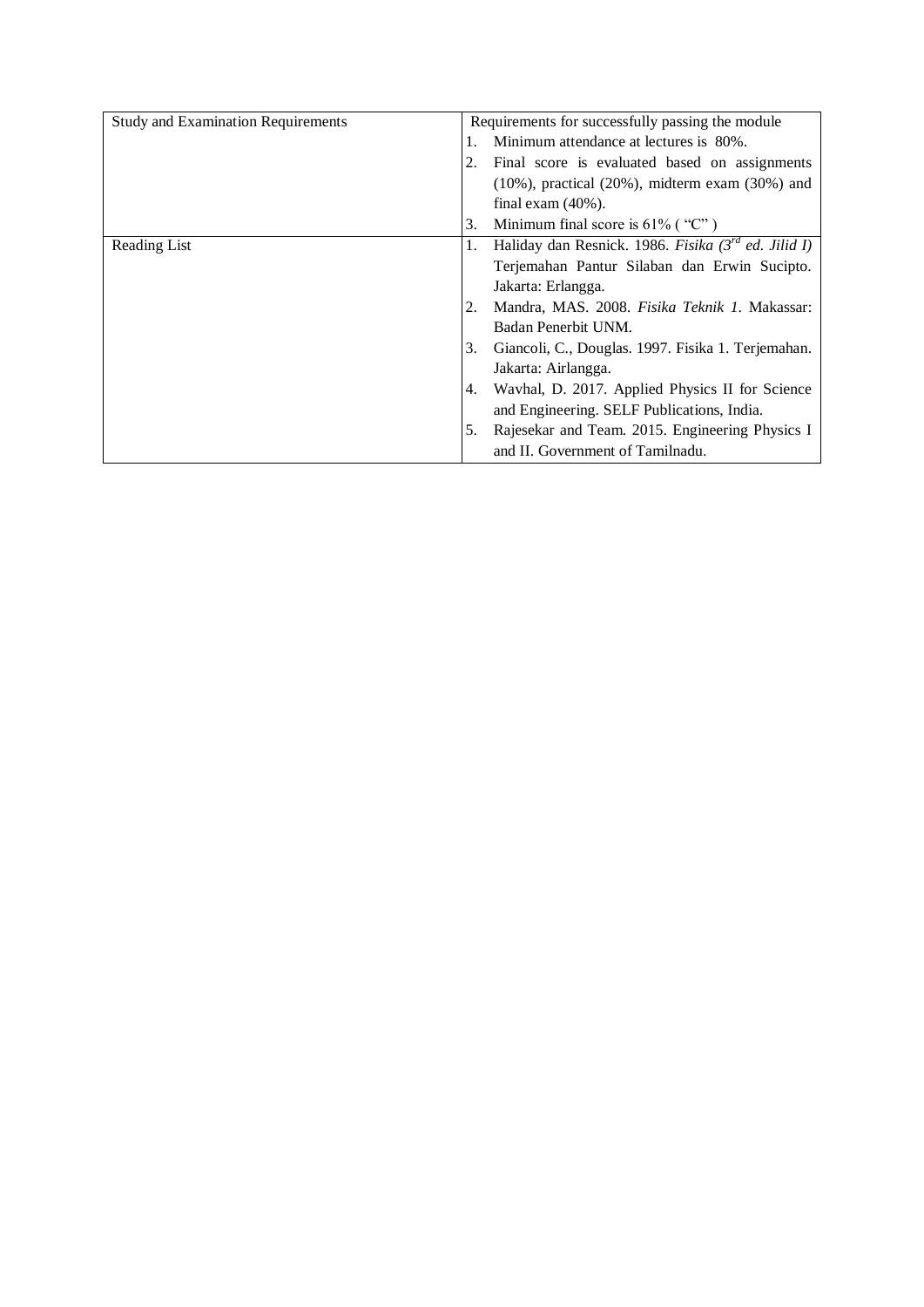| 8                                                       |                                                                                                                                                                                                                                                                                                                                                                                                                                                                                                                                                                                                                                                                                                                                                                                                                                                                                                                                                                                                                                                                                                                                                                                                                                                                                                                                                                                                             |
|---------------------------------------------------------|-------------------------------------------------------------------------------------------------------------------------------------------------------------------------------------------------------------------------------------------------------------------------------------------------------------------------------------------------------------------------------------------------------------------------------------------------------------------------------------------------------------------------------------------------------------------------------------------------------------------------------------------------------------------------------------------------------------------------------------------------------------------------------------------------------------------------------------------------------------------------------------------------------------------------------------------------------------------------------------------------------------------------------------------------------------------------------------------------------------------------------------------------------------------------------------------------------------------------------------------------------------------------------------------------------------------------------------------------------------------------------------------------------------|
| Module designation (Code)                               | Applied Chemistry(18B01C108)                                                                                                                                                                                                                                                                                                                                                                                                                                                                                                                                                                                                                                                                                                                                                                                                                                                                                                                                                                                                                                                                                                                                                                                                                                                                                                                                                                                |
| Semester (s) in which the module is taught              | 1                                                                                                                                                                                                                                                                                                                                                                                                                                                                                                                                                                                                                                                                                                                                                                                                                                                                                                                                                                                                                                                                                                                                                                                                                                                                                                                                                                                                           |
| Person responsible for the module                       | 1.<br>Dr. Mohammad Wijaya, S.Si., M.Si<br>ReskiPraja Putra, S.TP., M.Si<br>2.                                                                                                                                                                                                                                                                                                                                                                                                                                                                                                                                                                                                                                                                                                                                                                                                                                                                                                                                                                                                                                                                                                                                                                                                                                                                                                                               |
| Language                                                | Indonesian                                                                                                                                                                                                                                                                                                                                                                                                                                                                                                                                                                                                                                                                                                                                                                                                                                                                                                                                                                                                                                                                                                                                                                                                                                                                                                                                                                                                  |
| Relation to curriculum                                  | Compulsory                                                                                                                                                                                                                                                                                                                                                                                                                                                                                                                                                                                                                                                                                                                                                                                                                                                                                                                                                                                                                                                                                                                                                                                                                                                                                                                                                                                                  |
| Teaching methods                                        | Lecture, Lab work                                                                                                                                                                                                                                                                                                                                                                                                                                                                                                                                                                                                                                                                                                                                                                                                                                                                                                                                                                                                                                                                                                                                                                                                                                                                                                                                                                                           |
| Workload (incl. Contact hours, self-study hours)        | 90.66 hours                                                                                                                                                                                                                                                                                                                                                                                                                                                                                                                                                                                                                                                                                                                                                                                                                                                                                                                                                                                                                                                                                                                                                                                                                                                                                                                                                                                                 |
| Credit ponits                                           | $\overline{2}$                                                                                                                                                                                                                                                                                                                                                                                                                                                                                                                                                                                                                                                                                                                                                                                                                                                                                                                                                                                                                                                                                                                                                                                                                                                                                                                                                                                              |
| Required and recommended prerequisites for joining      | ÷,                                                                                                                                                                                                                                                                                                                                                                                                                                                                                                                                                                                                                                                                                                                                                                                                                                                                                                                                                                                                                                                                                                                                                                                                                                                                                                                                                                                                          |
| the module                                              |                                                                                                                                                                                                                                                                                                                                                                                                                                                                                                                                                                                                                                                                                                                                                                                                                                                                                                                                                                                                                                                                                                                                                                                                                                                                                                                                                                                                             |
| Module onjectives/intended learning outcomes<br>Content | College students are expected<br>to<br>master<br>the<br>competency standards:<br>Able to explain macrochemical components<br>1.<br>contained in foodstuffs; their<br>composition,<br>structure, chemical reactions, functional properties,<br>and physico-chemical properties.<br>Able to explain microchemical components<br>2.<br>contained in foodstuffs; their composition,<br>structure, chemical reactions, functional properties,<br>and physico-chemical properties.<br>Able to explain changes that occur as result of<br>3.<br>processing, handling and storage.<br><b>Introduction</b><br><b>Applied</b><br><b>Chemistry</b><br>1.<br>to<br>composition<br>chemical<br>understanding<br>in                                                                                                                                                                                                                                                                                                                                                                                                                                                                                                                                                                                                                                                                                                       |
|                                                         | agricultural products and its damage due to<br>chemical reactions (during processing and storage)<br>Water and Ice : water in food, water and ice<br>2.<br>structures, and physicochemical properties of<br>water and ice<br>Water and Ice : Interaction of water with solutes,<br>3.<br>water activity and water vapor pressure, water<br>absorption isotherm (ISA) and its relation to the<br>durability of food<br>Carbohydrate : carbohydrates in agricultural<br>4.<br>products, classification, nomenclature, chemical<br>functional<br>of<br>structure,<br>properties<br>monosaccharides<br>5.<br>Carbohydrate<br>:classification,<br>nomenclature.<br>chemical structure,<br>functional<br>properties of<br>disaccharides and oligosaccharides,<br>Carbohydrate<br>:classification,<br>6.<br>nomenclature,<br>chemical structure,<br>functional<br>properties of<br>polysaccharides<br>7.<br>Carbohydrate<br>:identification<br>and<br>chemical<br>reactions of carbohydrates, modified starch (types<br>and functional properties)<br>Protein :physicochemical properties,<br>8.<br>chemical<br>structure<br>of<br>amino<br>acids<br>proteins,<br>and<br>classification of protein<br>Protein : denaturation, functional properties, and<br>9.<br>chemical reaction of protein<br>10. Fats and Oils : classification and nomenclature,<br>types and physicochemical properties of fats and<br>oils |
|                                                         | 11. Fats and Oils : chemical reactions and extraction<br>process of fats and oils                                                                                                                                                                                                                                                                                                                                                                                                                                                                                                                                                                                                                                                                                                                                                                                                                                                                                                                                                                                                                                                                                                                                                                                                                                                                                                                           |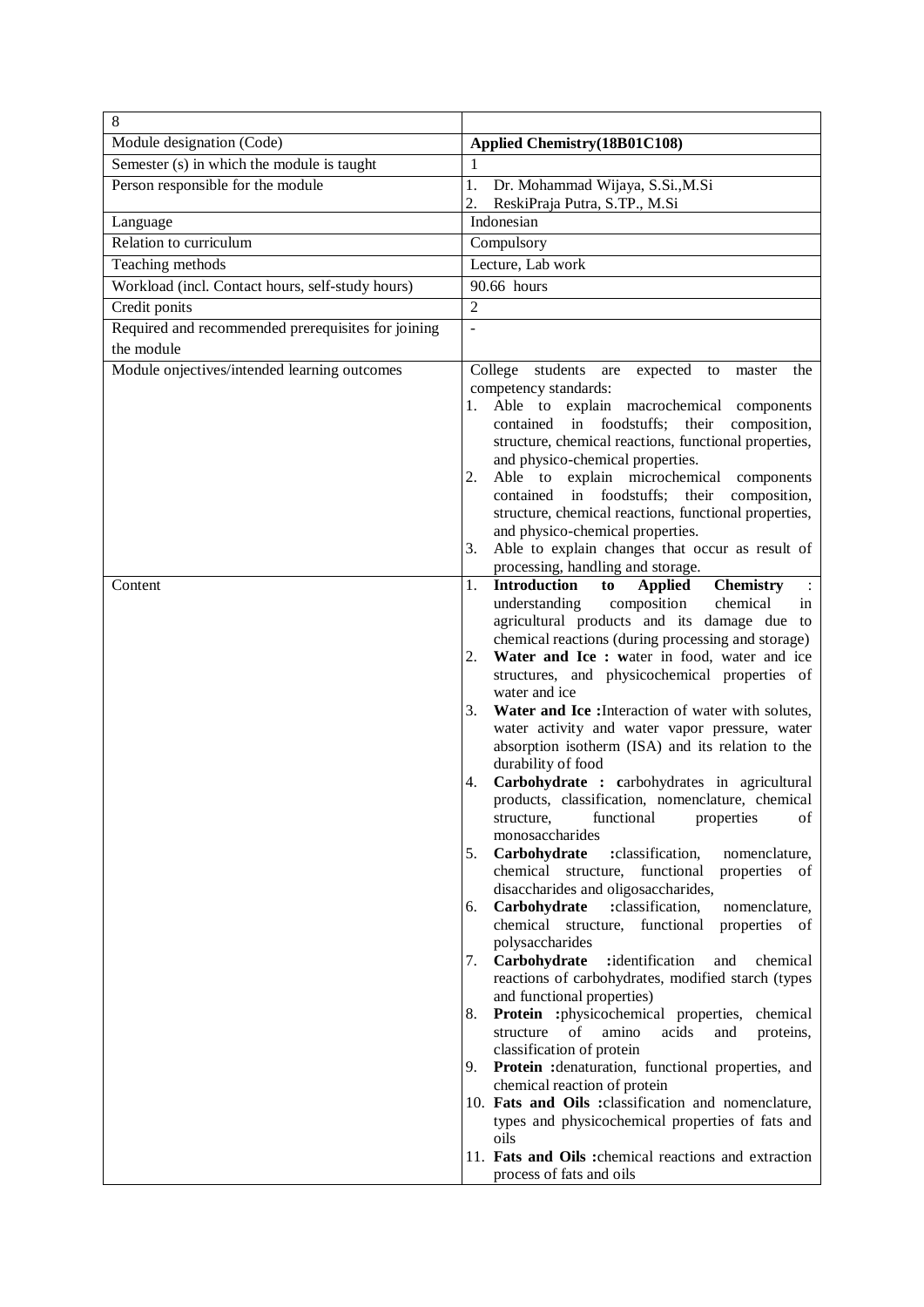| 12. Vitamin: classification of vitamin, water soluble<br>vitamins, fat soluble vitamins<br>13. Vitamin : physicochemical<br>functional<br>and<br>properties, factors causing vitamin loss<br>14. Mineral<br>micro<br>:macro<br>and<br>minerals,<br>functional properties,<br>physicochemical,<br>and<br>chemical reaction                                                                                                                                                                                                                                                                                                                                                                                                                                             |
|-----------------------------------------------------------------------------------------------------------------------------------------------------------------------------------------------------------------------------------------------------------------------------------------------------------------------------------------------------------------------------------------------------------------------------------------------------------------------------------------------------------------------------------------------------------------------------------------------------------------------------------------------------------------------------------------------------------------------------------------------------------------------|
| Oral<br>essay/multiple<br>choices/<br>presentation,                                                                                                                                                                                                                                                                                                                                                                                                                                                                                                                                                                                                                                                                                                                   |
| quizz/practical exam                                                                                                                                                                                                                                                                                                                                                                                                                                                                                                                                                                                                                                                                                                                                                  |
| Requirements for successfully passing the module;                                                                                                                                                                                                                                                                                                                                                                                                                                                                                                                                                                                                                                                                                                                     |
| Minimum attendance of boths, lectures and practicum,<br>is 80%;Students are required to pass practicum, with a<br>minimum score of 85.                                                                                                                                                                                                                                                                                                                                                                                                                                                                                                                                                                                                                                |
| The learning outcomes assessment consists of midterm<br>final exams<br>$(35\%),$<br>$(35\%)$ ,<br>structured<br>exams<br>assignments (10%), independent assignments (10%),                                                                                                                                                                                                                                                                                                                                                                                                                                                                                                                                                                                            |
| and participation/activeness (10%)                                                                                                                                                                                                                                                                                                                                                                                                                                                                                                                                                                                                                                                                                                                                    |
| Winarno F.G. 2002. Kimia Pangan dan Gizi.<br>1.<br>Jakarta: Gramedia Pustaka Utama<br>Fennema O.R. 1996. Food Chemistry Third<br>2.<br>Edition. New York: Marcel Dekker<br>DeMan JM. 1999. Principles of Food Chemistry<br>3.<br>Third Edition. Maryland: Aspen Publisher, Inc.<br>Sikorski ZE., Kolakowska A. 2002. Chemical and<br>4.<br>Functional Properties of Food Lipids. CRC Press<br>Walstra P. 2003. Physical Chemistry of Foods.<br>5.<br>Marcel Dekker, Inc.<br>Barsby TL., AM. Donald, PJ. Frazier. 2001. Starch<br>6.<br>Advances in Structure and Function. Royal<br>Society of Chemistry<br>Sikorski ZE. 2007. Chemical and Functional<br>7.<br>Properties of Food Component 3rd. CRC Press<br>Szefer P., JO Nriagu. 2007. Mineral Component in<br>8. |
|                                                                                                                                                                                                                                                                                                                                                                                                                                                                                                                                                                                                                                                                                                                                                                       |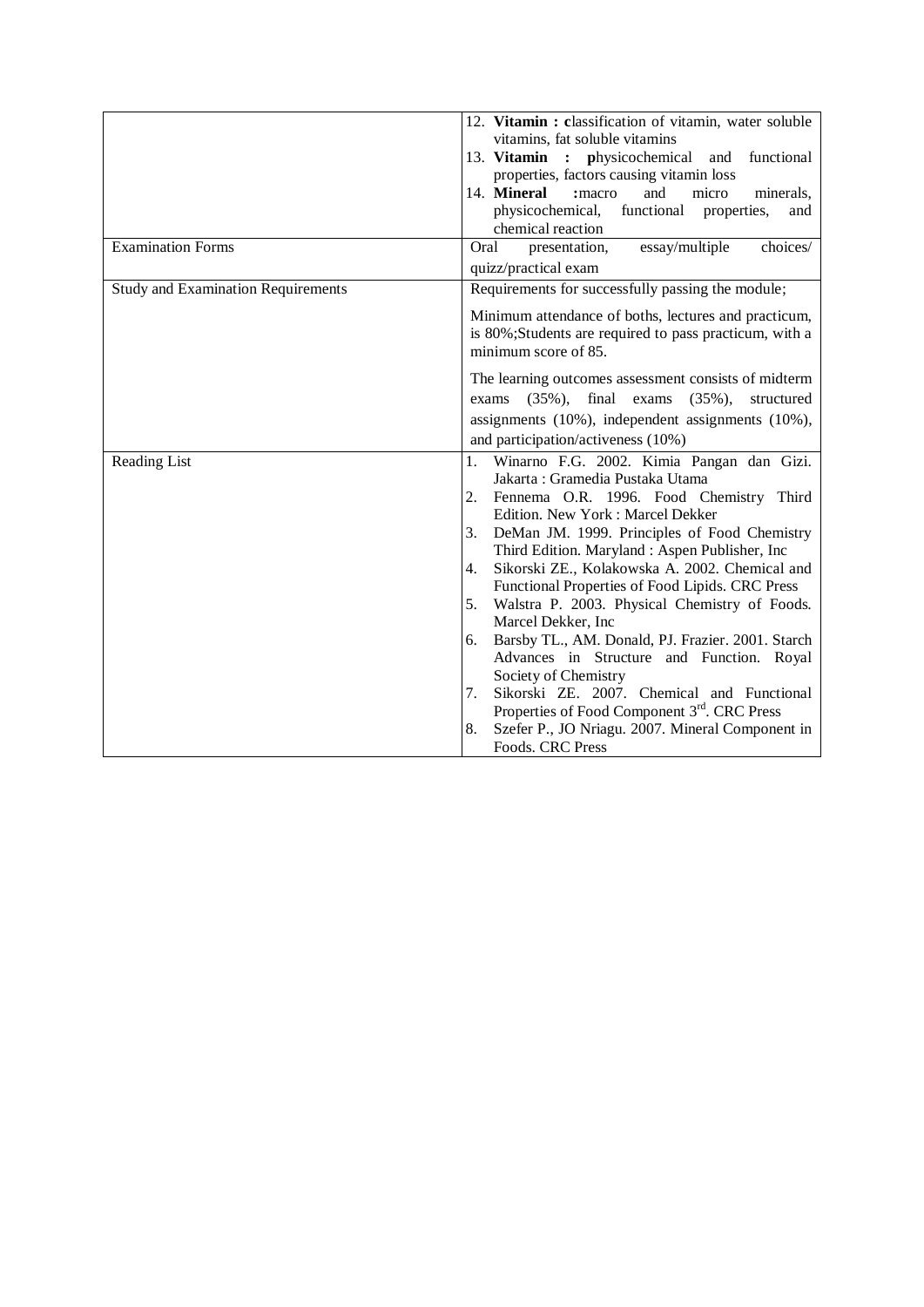| 9                                                                |                                                                                                                                                                                                                                                                                                                                                                                                                                                                                                                                                                                                                                                                                                                                                                                                                                                                                                                                                                                                                                                                                                                                 |
|------------------------------------------------------------------|---------------------------------------------------------------------------------------------------------------------------------------------------------------------------------------------------------------------------------------------------------------------------------------------------------------------------------------------------------------------------------------------------------------------------------------------------------------------------------------------------------------------------------------------------------------------------------------------------------------------------------------------------------------------------------------------------------------------------------------------------------------------------------------------------------------------------------------------------------------------------------------------------------------------------------------------------------------------------------------------------------------------------------------------------------------------------------------------------------------------------------|
| Module designation                                               | Applied Biology (18B01C109)                                                                                                                                                                                                                                                                                                                                                                                                                                                                                                                                                                                                                                                                                                                                                                                                                                                                                                                                                                                                                                                                                                     |
| Semester (s) in which the module is taught                       | 1                                                                                                                                                                                                                                                                                                                                                                                                                                                                                                                                                                                                                                                                                                                                                                                                                                                                                                                                                                                                                                                                                                                               |
| Person responsible for the module                                | Dr. Ir. Muhammad Wiharto, M.Si<br>1.<br>Indrayani, S.Pi, M.Biotech.Stu, Ph.D<br>2.<br>Diyahwati, S.TP., M.Pd<br>3.                                                                                                                                                                                                                                                                                                                                                                                                                                                                                                                                                                                                                                                                                                                                                                                                                                                                                                                                                                                                              |
| Language                                                         | Indonesian                                                                                                                                                                                                                                                                                                                                                                                                                                                                                                                                                                                                                                                                                                                                                                                                                                                                                                                                                                                                                                                                                                                      |
| Relation to curriculum                                           | Compulsory                                                                                                                                                                                                                                                                                                                                                                                                                                                                                                                                                                                                                                                                                                                                                                                                                                                                                                                                                                                                                                                                                                                      |
| Teaching methods                                                 | Lecture, lab work                                                                                                                                                                                                                                                                                                                                                                                                                                                                                                                                                                                                                                                                                                                                                                                                                                                                                                                                                                                                                                                                                                               |
| Workload (incl. Contact hours, self-study hours)                 | 90.66 hours                                                                                                                                                                                                                                                                                                                                                                                                                                                                                                                                                                                                                                                                                                                                                                                                                                                                                                                                                                                                                                                                                                                     |
| Credit ponits                                                    | $\overline{2}$                                                                                                                                                                                                                                                                                                                                                                                                                                                                                                                                                                                                                                                                                                                                                                                                                                                                                                                                                                                                                                                                                                                  |
| Required and recommended prerequisites for joining the<br>module | $\overline{a}$                                                                                                                                                                                                                                                                                                                                                                                                                                                                                                                                                                                                                                                                                                                                                                                                                                                                                                                                                                                                                                                                                                                  |
| Module onjectives/intended learning outcomes                     | After learning activities, students are expected<br>1.<br>to be able to:<br>Explain Food canning<br>2.<br>Explain Biology in Agriculture<br>3.<br>Explain GMP and HACCP (Hazard Analysis<br>4.<br>Critical Control Point)<br>Explain Biology in the environmental field<br>5.<br>Explain Biology in the Health Sector<br>6.<br>Explain Benefits of beneficial microorganisms<br>7.<br>in industry<br>Explain Fish morphology and anatomy,<br>8.<br>sexuality and the beginning of the fish life<br>cycle<br>Explain Definition of forest<br>9.<br>ecology,<br>inecology, autecology. Ecology related to<br>other sciences<br>10. Explain Definition of ecosystem,<br>basic<br>ecosystem structure, productivity of biomass<br>and various kinds of ecosystems<br>Competition<br>and<br>Explain<br>stratification,<br>11.<br>dependability relations<br>12. Explain Understanding of succession, climax<br>and understandings of climax<br>13. Explain<br>Competition<br>stratification,<br>and<br>dependability relations<br>14. Explain Physical<br>environment<br>and<br>the<br>relationship between the physical environment |
|                                                                  | and tree species                                                                                                                                                                                                                                                                                                                                                                                                                                                                                                                                                                                                                                                                                                                                                                                                                                                                                                                                                                                                                                                                                                                |
| Content                                                          | Inroduction<br>1.<br>Food canning<br>2.                                                                                                                                                                                                                                                                                                                                                                                                                                                                                                                                                                                                                                                                                                                                                                                                                                                                                                                                                                                                                                                                                         |
|                                                                  | Biology in Agriculture.<br>3.                                                                                                                                                                                                                                                                                                                                                                                                                                                                                                                                                                                                                                                                                                                                                                                                                                                                                                                                                                                                                                                                                                   |
|                                                                  | GMP and HACCP (Hazard Analysis Critical<br>4.                                                                                                                                                                                                                                                                                                                                                                                                                                                                                                                                                                                                                                                                                                                                                                                                                                                                                                                                                                                                                                                                                   |
|                                                                  | Control Point)                                                                                                                                                                                                                                                                                                                                                                                                                                                                                                                                                                                                                                                                                                                                                                                                                                                                                                                                                                                                                                                                                                                  |
|                                                                  | Biology in the environmental field<br>5.                                                                                                                                                                                                                                                                                                                                                                                                                                                                                                                                                                                                                                                                                                                                                                                                                                                                                                                                                                                                                                                                                        |
|                                                                  | Biology in the Health Sector<br>6.                                                                                                                                                                                                                                                                                                                                                                                                                                                                                                                                                                                                                                                                                                                                                                                                                                                                                                                                                                                                                                                                                              |
|                                                                  | Benefits of beneficial microorganisms in<br>7.                                                                                                                                                                                                                                                                                                                                                                                                                                                                                                                                                                                                                                                                                                                                                                                                                                                                                                                                                                                                                                                                                  |
|                                                                  | industry                                                                                                                                                                                                                                                                                                                                                                                                                                                                                                                                                                                                                                                                                                                                                                                                                                                                                                                                                                                                                                                                                                                        |
|                                                                  | Fish morphology and anatomy, sexuality and<br>8.                                                                                                                                                                                                                                                                                                                                                                                                                                                                                                                                                                                                                                                                                                                                                                                                                                                                                                                                                                                                                                                                                |
|                                                                  | the beginning of the fish life cycle                                                                                                                                                                                                                                                                                                                                                                                                                                                                                                                                                                                                                                                                                                                                                                                                                                                                                                                                                                                                                                                                                            |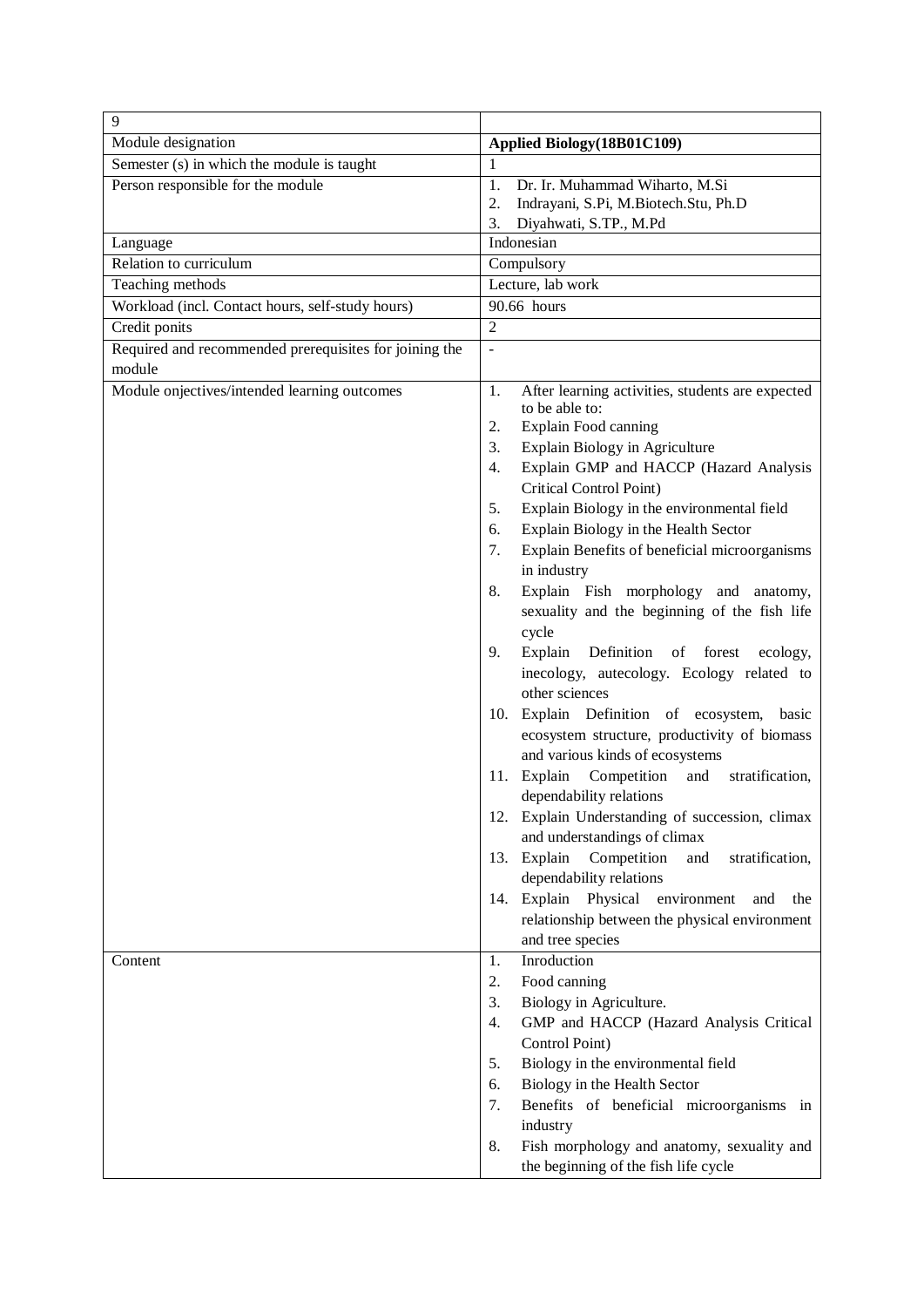|                                           | 9.<br>Definition of forest ecology, inecology,<br>autecology. Ecology related to other sciences<br>10. Definition of ecosystem, basic ecosystem<br>structure, productivity of biomass and various<br>kinds of ecosystems<br>11. Competition and stratification, dependability<br>relations<br>12. Understanding of succession, climax and<br>understandings of climax<br>13. Competition and stratification, dependability<br>relations<br>14. Physical environment and the relationship<br>between the physical environment and tree<br>species                                                                                                                                                                                                                                                                                                                                                                                                                                                                                                                                                                                               |
|-------------------------------------------|------------------------------------------------------------------------------------------------------------------------------------------------------------------------------------------------------------------------------------------------------------------------------------------------------------------------------------------------------------------------------------------------------------------------------------------------------------------------------------------------------------------------------------------------------------------------------------------------------------------------------------------------------------------------------------------------------------------------------------------------------------------------------------------------------------------------------------------------------------------------------------------------------------------------------------------------------------------------------------------------------------------------------------------------------------------------------------------------------------------------------------------------|
| <b>Examination Forms</b>                  | Formative test, Summative Test, Structured task<br>and Quiz                                                                                                                                                                                                                                                                                                                                                                                                                                                                                                                                                                                                                                                                                                                                                                                                                                                                                                                                                                                                                                                                                    |
| <b>Study and Examination Requirements</b> | Requirements for successfully passing the module<br>minimum attendance at lectures is 80%, final score<br>is evaluated based on assignments (15%), Quiz<br>$(20\%)$ structured task $(15\%)$ , midterm exam $(25\%)$<br>and final exam (25%)                                                                                                                                                                                                                                                                                                                                                                                                                                                                                                                                                                                                                                                                                                                                                                                                                                                                                                   |
| Reading List                              | Muhandri T. dkk., 2012. Sistim Jaminan Mutu<br>1.<br>Industri Pangan. IPB Press. Bogor.<br>Slamet Sudarmaji dkk., 1998. Analisa Bahan<br>2.<br>Makanan dan Pertanian. Liberty. Yogyakarta.<br>Winarno F.G., 2004. Sterilisasi Pangan. M-<br>3.<br>Brio Press. Bogor.<br>., 2007. Teknobiologi Pangan.<br>4.<br>M-Brio Press. Bogor.<br>2012.<br>5.<br><b>HACCP</b><br>(Hazard<br>Analysis Critical Control Points)<br>dan<br>Penerapannya dalam Industri Makanan. IPB<br>Press. Bogor.<br>Prihmantoro H dan Indriani Y.H., 1999.<br>6.<br>Hidroponik Sayuran Semusim untuk Bisnis<br>dan Hobi. Penebar Swadaya. Jakarta.<br>Rubatzky, V.E., 1998. Sayuran Dunia I.<br>7.<br>Prinsip, produksi & gizi. Edisi kedua. Penerbit<br>ITB. Bandung.<br>T.,<br>2000.<br>8.<br>Sastrawijaya<br>Pencemaran<br>Lingkungan. Rineka Cipta. Jakarta<br>Barbour M.G., J.H. Burk & W.D. Pitts., 1987.<br>9.<br>Terrestrial Plant Ecology. 2.nd.eds. the<br>Benjamin/Cummings publishing Company,<br>Inc. Menlo Park, California.<br>Hunter M & Gibbs J, 2007. Fundamentals of<br>10.<br>Conservation<br>Biology.<br>Third<br>edition.<br>Blackwell Publishing. |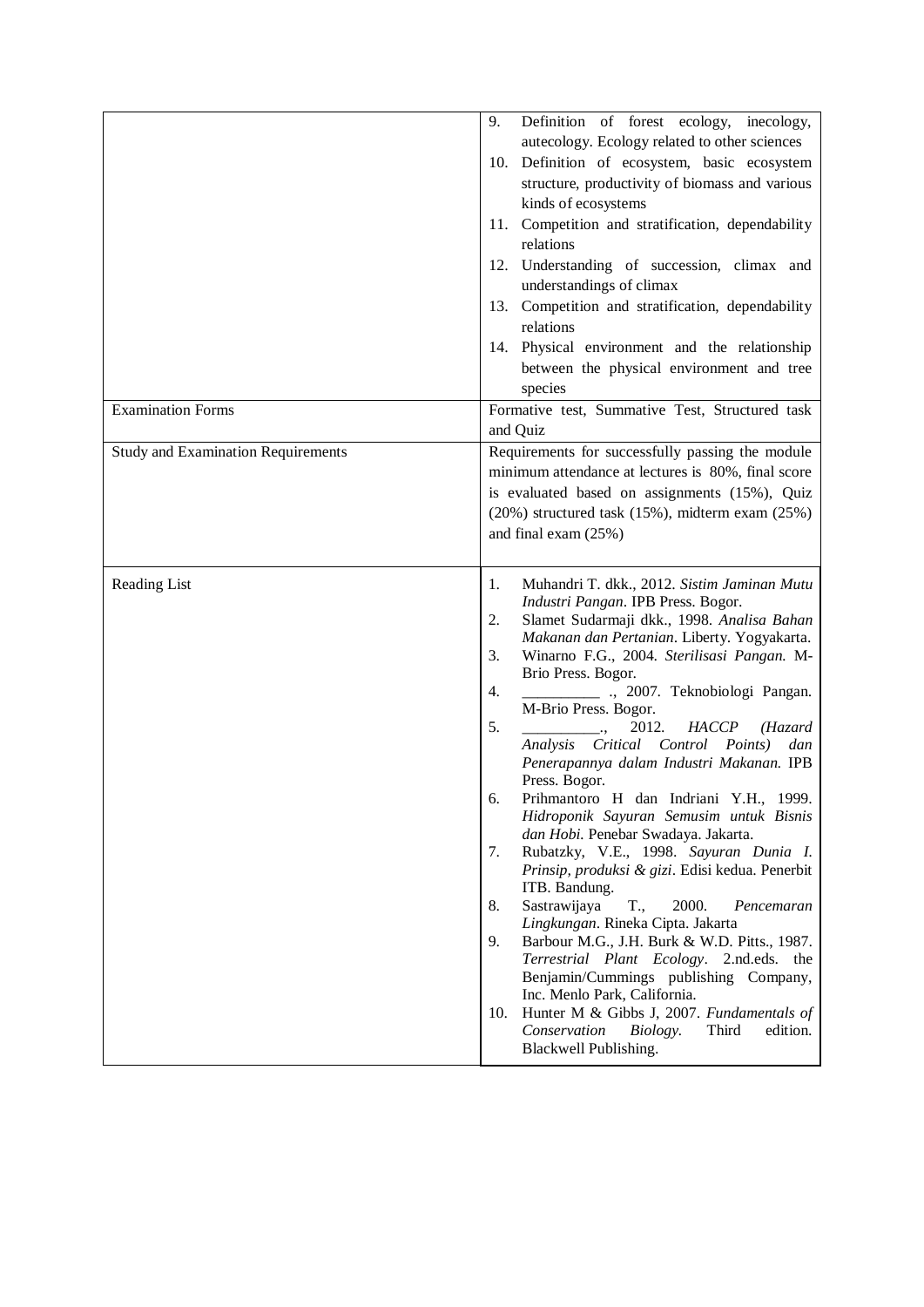| 10                                                 |                                                                                                                                                                                                                                                                                                                                                                                                                                                                                                                                                                                                                                                                                                                                                                                                                                                                                                                                                                                                                                                                                                                                                                                                                                                                                                                                                                           |
|----------------------------------------------------|---------------------------------------------------------------------------------------------------------------------------------------------------------------------------------------------------------------------------------------------------------------------------------------------------------------------------------------------------------------------------------------------------------------------------------------------------------------------------------------------------------------------------------------------------------------------------------------------------------------------------------------------------------------------------------------------------------------------------------------------------------------------------------------------------------------------------------------------------------------------------------------------------------------------------------------------------------------------------------------------------------------------------------------------------------------------------------------------------------------------------------------------------------------------------------------------------------------------------------------------------------------------------------------------------------------------------------------------------------------------------|
| Module designation (Code)                          | <b>Islamic Religion Education (18B01C201)</b>                                                                                                                                                                                                                                                                                                                                                                                                                                                                                                                                                                                                                                                                                                                                                                                                                                                                                                                                                                                                                                                                                                                                                                                                                                                                                                                             |
| Semester (s) in which the module is taught         | $\overline{2}$                                                                                                                                                                                                                                                                                                                                                                                                                                                                                                                                                                                                                                                                                                                                                                                                                                                                                                                                                                                                                                                                                                                                                                                                                                                                                                                                                            |
| Person responsible for the module                  | Nurmila, S.Ag., M.Pd.I                                                                                                                                                                                                                                                                                                                                                                                                                                                                                                                                                                                                                                                                                                                                                                                                                                                                                                                                                                                                                                                                                                                                                                                                                                                                                                                                                    |
| Language                                           | Indonesian                                                                                                                                                                                                                                                                                                                                                                                                                                                                                                                                                                                                                                                                                                                                                                                                                                                                                                                                                                                                                                                                                                                                                                                                                                                                                                                                                                |
| Relation to curriculum                             | Compulsory                                                                                                                                                                                                                                                                                                                                                                                                                                                                                                                                                                                                                                                                                                                                                                                                                                                                                                                                                                                                                                                                                                                                                                                                                                                                                                                                                                |
| Teaching methods                                   | Lecture                                                                                                                                                                                                                                                                                                                                                                                                                                                                                                                                                                                                                                                                                                                                                                                                                                                                                                                                                                                                                                                                                                                                                                                                                                                                                                                                                                   |
| Workload (incl. Contact hours, self-study hours)   | 136 hours                                                                                                                                                                                                                                                                                                                                                                                                                                                                                                                                                                                                                                                                                                                                                                                                                                                                                                                                                                                                                                                                                                                                                                                                                                                                                                                                                                 |
| Credit ponits                                      | 3                                                                                                                                                                                                                                                                                                                                                                                                                                                                                                                                                                                                                                                                                                                                                                                                                                                                                                                                                                                                                                                                                                                                                                                                                                                                                                                                                                         |
| Required and recommended prerequisites for joining | ÷,                                                                                                                                                                                                                                                                                                                                                                                                                                                                                                                                                                                                                                                                                                                                                                                                                                                                                                                                                                                                                                                                                                                                                                                                                                                                                                                                                                        |
| the module                                         |                                                                                                                                                                                                                                                                                                                                                                                                                                                                                                                                                                                                                                                                                                                                                                                                                                                                                                                                                                                                                                                                                                                                                                                                                                                                                                                                                                           |
| Module onjectives/intended learning outcomes       | 1. Able to explore the philosophical and theological<br>foundations of Islamic religious education in<br>universities.<br>2. Able to explore the characteristics and urgency of<br>spirituality and explore sociological, philosophical,<br>theological, and historical sources of the concept<br>of divinity.<br>3. Able to explore the concept and implementation of<br>monotheism in religion.<br>4. Exploring the concept of a trilogy of religions in<br>Islam (Iman, Islam, and Ihsan) and building<br>arguments about the characteristics of human<br>beings.<br>5. Able to explore the basic concepts of the Qur'an,<br>Sunnah and ijtihad.<br>6. Able to explore variations in understanding and<br>practice of religion and build arguments about the<br>urgency and methods of grounding the Qur'an.<br>7. Able to explore Islamic concepts of plurality,<br>tolerance, and multiculturalism.<br>8. Able to develop arguments about the compatibility<br>of Islam in facing challenges in the modern world.<br>9. Able to trace traces of the treasures of Islamic<br>civilization<br>its contribution<br>and<br>to<br>world<br>civilization.<br>10. Able to build arguments about the urgency and<br>function of the campus mosque as a cultural<br>center.<br>11. Able to review the basic concepts of Islam and its<br>implementation in multiple contexts. |
| Content                                            | 1. How to Study Islam in College.<br>2. How Man Is God.<br>3. How Religion Guarantees Happiness.<br>4. How to Integrate Faith, Islam, and Ihsan in<br>Forming Insan Kamil.<br>5. Moral and Moral Ethics<br>6. How to Build a Qur'anic Paradigm for Modern<br>Life.<br>7. How to Ground Islam in Indonesia.<br>8. How Islam Builds Unity in Diversity.<br>9. Science and Technology in Islamic View<br>10. Zakat and taxes in Islam<br>11. How Islam Faced the Challenges of<br>Modernization.<br>12. How is the Contribution of Islam in the<br>Development of World Civilization.<br>13. How to Develop Islamic Culture through the                                                                                                                                                                                                                                                                                                                                                                                                                                                                                                                                                                                                                                                                                                                                      |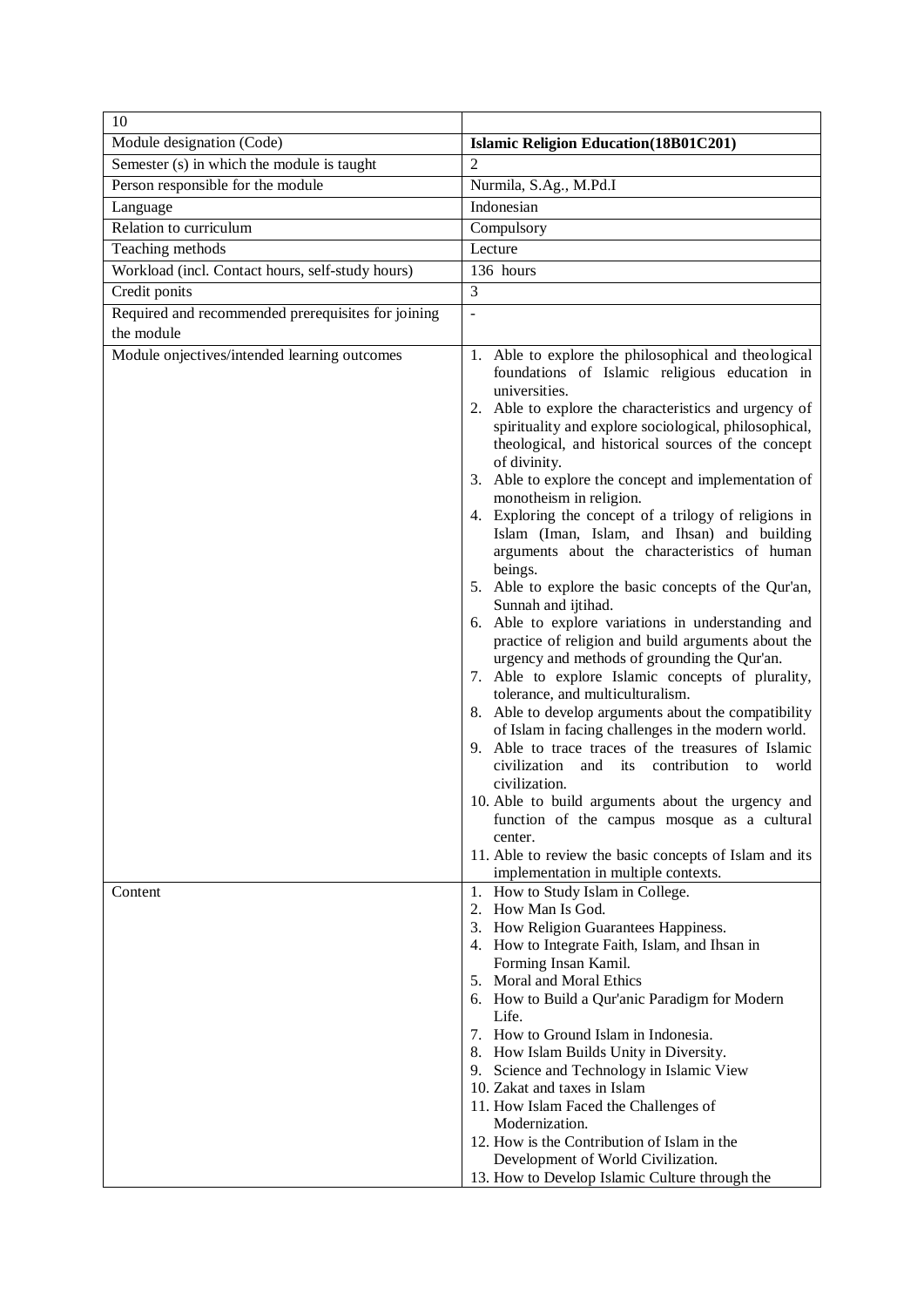|                                           | Campus Mosque.                                          |
|-------------------------------------------|---------------------------------------------------------|
|                                           | 14. Islam Rahmatan Lil Alamin                           |
| <b>Examination Forms</b>                  | written test, oral test, portfolio                      |
| <b>Study and Examination Requirements</b> | Requirements for successfully passing the module        |
|                                           | minimum attendance at lectures is 80%, final score is   |
|                                           | evaluated based on Individual task (20%), Group task    |
|                                           | $(20\%)$ , Midterm exam $(30\%)$ , Final exams $(30\%)$ |
| Reading List                              | 1. Al Qur'anul Karim and its translation, Ministry of   |
|                                           | Religion of the Republic of Indonesia.                  |
|                                           | 2. Textbooks, Islamic Religious Education for Higher    |
|                                           | Education, Issue I, Kemenristekdikti, Jakarta,          |
|                                           | 2016.                                                   |
|                                           | 3. Textbooks, Islamic Religious Education at Public     |
|                                           | Universities, Ministry of Religion, Jakarta, 2004.      |
|                                           | 4. Kitab Bulughul Maram, Akbar Media Publisher,         |
|                                           | Jakarta.                                                |
|                                           | 5. The Book of Fiqh Sunnah, Pen Pundi Aksara            |
|                                           | Publisher, Jakarta, 2006.                               |
|                                           | 6. The book of Riyadhus Shalihin, Amani Library         |
|                                           | Publisher, Jakarta, 1999.                               |
|                                           | Summary of Sahih Bukhari, Gema Insani Press             |
|                                           | Publisher, Jakarta.                                     |
|                                           | 8. Summary of Sahih Muslim, Insan<br>Kamil              |
|                                           | Publisher, Jakarta.                                     |
|                                           | 9. Tafsir Ibnu Katsir, Gema Insani Press Publisher,     |
|                                           | Jakarta, 2000.                                          |
|                                           | 10. Other Islamic books.                                |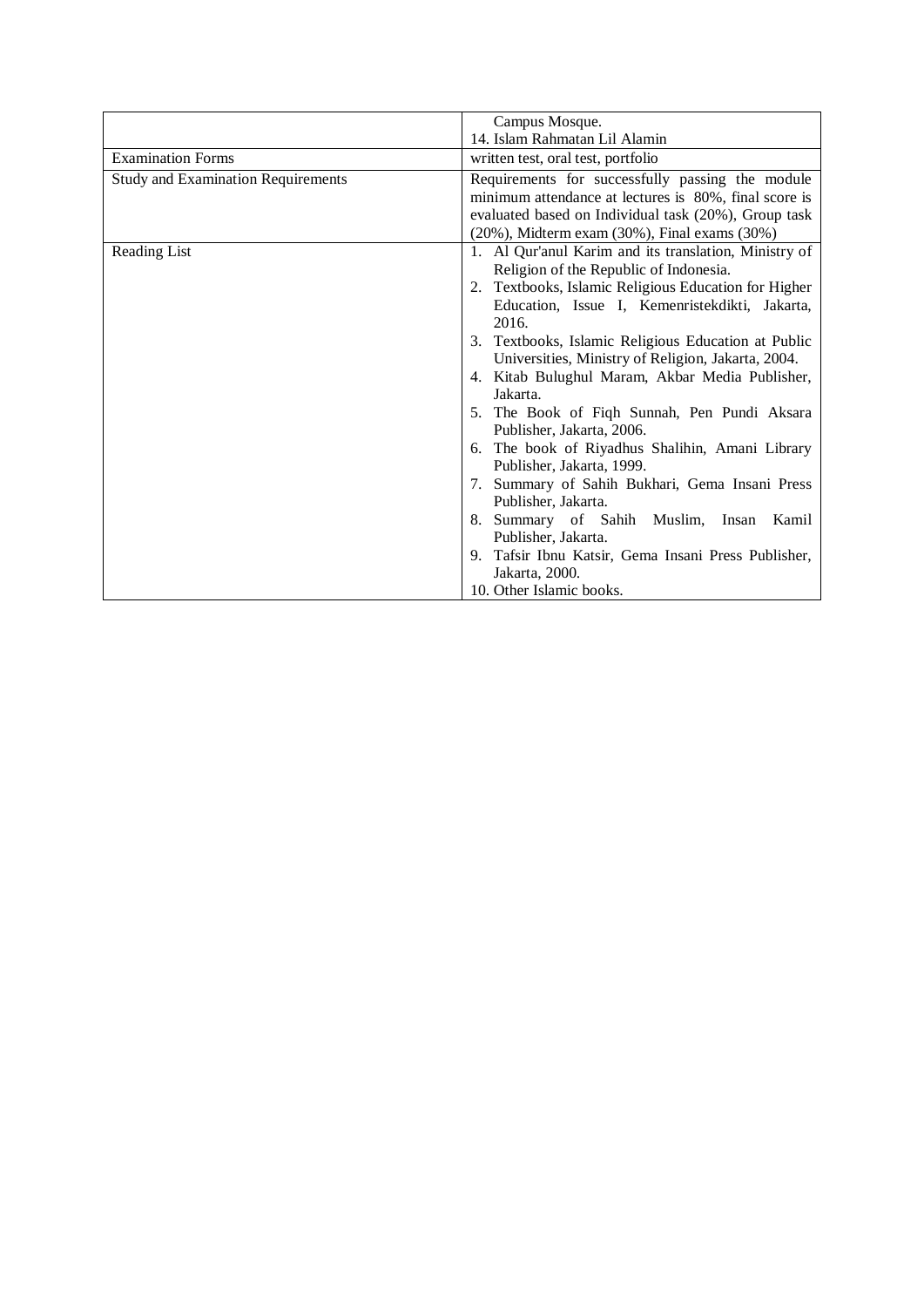| 11                                                 |                                                                                                |
|----------------------------------------------------|------------------------------------------------------------------------------------------------|
| Module designation (Code)                          | Indonesian Language(18B01C202)                                                                 |
| Semester (s) in which the module is taught         | $\overline{2}$                                                                                 |
| Person responsible for the module                  | Dr. Anita Candra Dewi, S.Pd., M.Pd                                                             |
| Language                                           | Indonesian                                                                                     |
| Relation to curriculum                             | Compulsory                                                                                     |
| Teaching methods                                   | 1. Lecture                                                                                     |
|                                                    | 2. Contextual Teaching Learning (CTL)                                                          |
|                                                    | 3. Small Group Discussion (SGD)                                                                |
|                                                    | 4. Project Based Learning (PBL)                                                                |
| Workload (incl. Contact hours, self-study hours)   | 136 hours                                                                                      |
| Credit ponits                                      | 3                                                                                              |
| Required and recommended prerequisites for joining | $\overline{a}$                                                                                 |
| the module                                         |                                                                                                |
| Module onjectives/intended learning outcomes       | 1. Students are able to explain the history of                                                 |
|                                                    | Indonesian language development<br>2. Students are able to explain various spoken and          |
|                                                    | written languages according to context                                                         |
|                                                    | 3. Students are able to classify diction or word                                               |
|                                                    | choices based on the topic of the essay                                                        |
|                                                    | 4. Students are able to show writing that is not in                                            |
|                                                    | accordance with Enhanced Spelling<br>5. Students are able to compose effective, logical,       |
|                                                    | and rule-based mathematical sentences                                                          |
|                                                    | 6. Students are able to develop academic paragraphs                                            |
|                                                    | Students are able to apply reasoning in organizing                                             |
|                                                    | essays                                                                                         |
|                                                    | 8. Students are able to apply scientific paper                                                 |
|                                                    | conventions                                                                                    |
|                                                    | 9. Students are able to make a simple scientific<br>framework                                  |
|                                                    | 10. Students are able to compile citations and                                                 |
|                                                    | bibliography                                                                                   |
| Content                                            | 1. History of the development of the Indonesian                                                |
|                                                    | language                                                                                       |
|                                                    | 2. Variety of Indonesian<br>3.                                                                 |
|                                                    | <b>Improved Spelling</b><br>4. Diction or word choice                                          |
|                                                    | •Effective sentence                                                                            |
|                                                    | 6. Paragraph                                                                                   |
|                                                    | 7. Reasoning in essays                                                                         |
|                                                    | 8. Topic of essay                                                                              |
|                                                    | 9. Scientific work framework<br>10. Bibliography and citations                                 |
| <b>Examination Forms</b>                           | Oral presentation/essay/multiple choices/ quizz                                                |
| <b>Study and Examination Requirements</b>          | Requirements for successfully passing the module                                               |
|                                                    | minimum attendance at lectures is 80%, final score is                                          |
|                                                    | evaluated based on assignments (15%), Quiz (20%)                                               |
|                                                    | structured task (15%), midterm exam (25%) and final                                            |
|                                                    | exam $(25%)$                                                                                   |
| Reading List                                       | 1. Dalman. 2014. Writing Skills.<br>Jakarta: Raja                                              |
|                                                    | Grafindo Persada.                                                                              |
|                                                    | 2. Ermanto&Emidar. 2018. Indonesian Language:                                                  |
|                                                    | Personality Development in Higher Education.                                                   |
|                                                    | Depok: Rajawali Press.                                                                         |
|                                                    | 3. H., Ahmad P. and Alek. 2016. Indonesian for<br>Higher Education: Substance of Study and Its |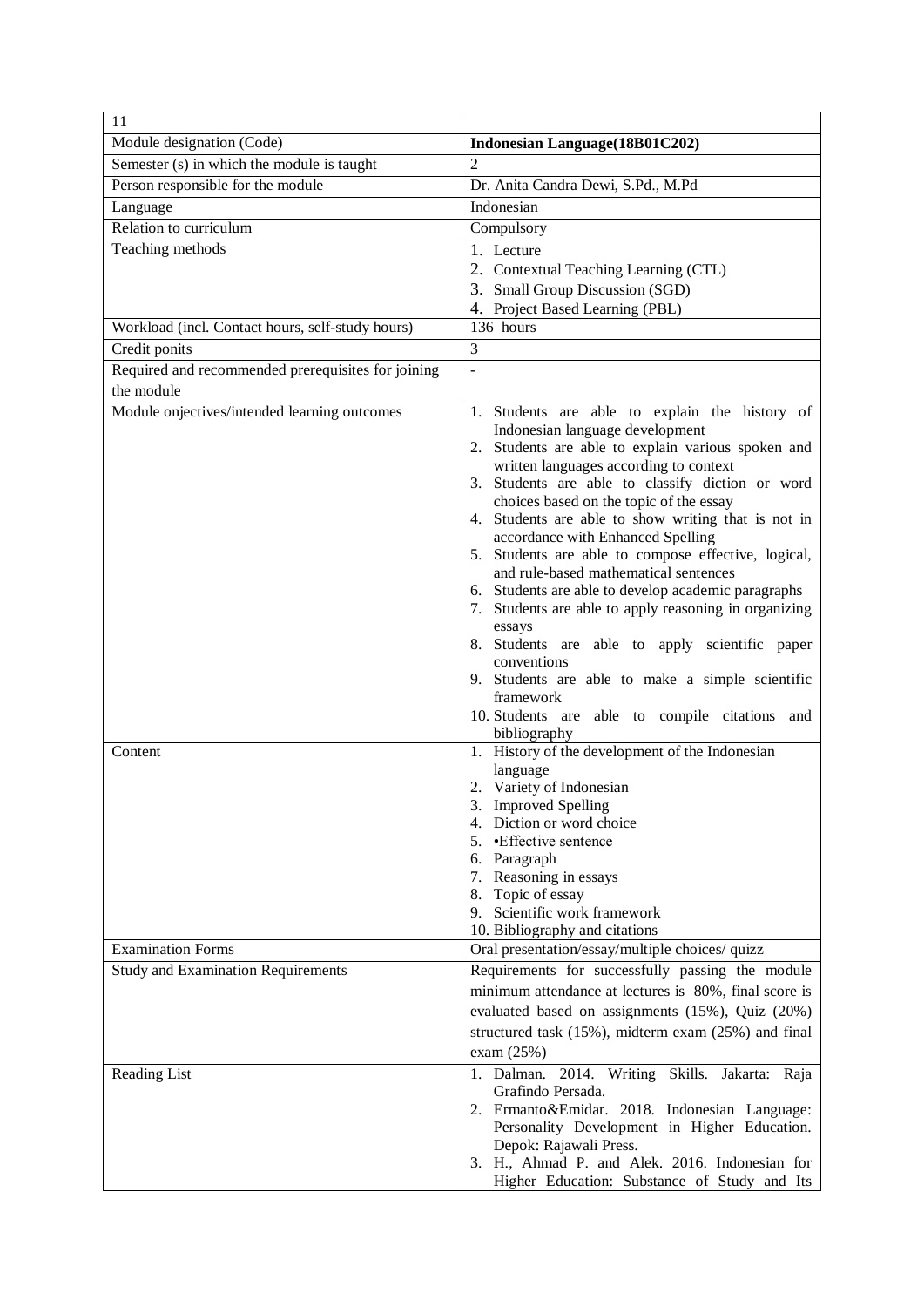|    | Application. Jakarta: Erlangga Publisher.      |
|----|------------------------------------------------|
|    | 4. Nugraheni, Aninditya Sri. 2017. Indonesian  |
|    | Language in Higher Education: Based on Active  |
|    | Learning. Jakarta: Kencana.                    |
| 5. | Satata, Sri, et al. 2012. Indonesian Language: |
|    | Personality Development Course for Academic    |
|    | Writing in Higher Education.<br>Jakarta:       |
|    | MitraWacana Media.                             |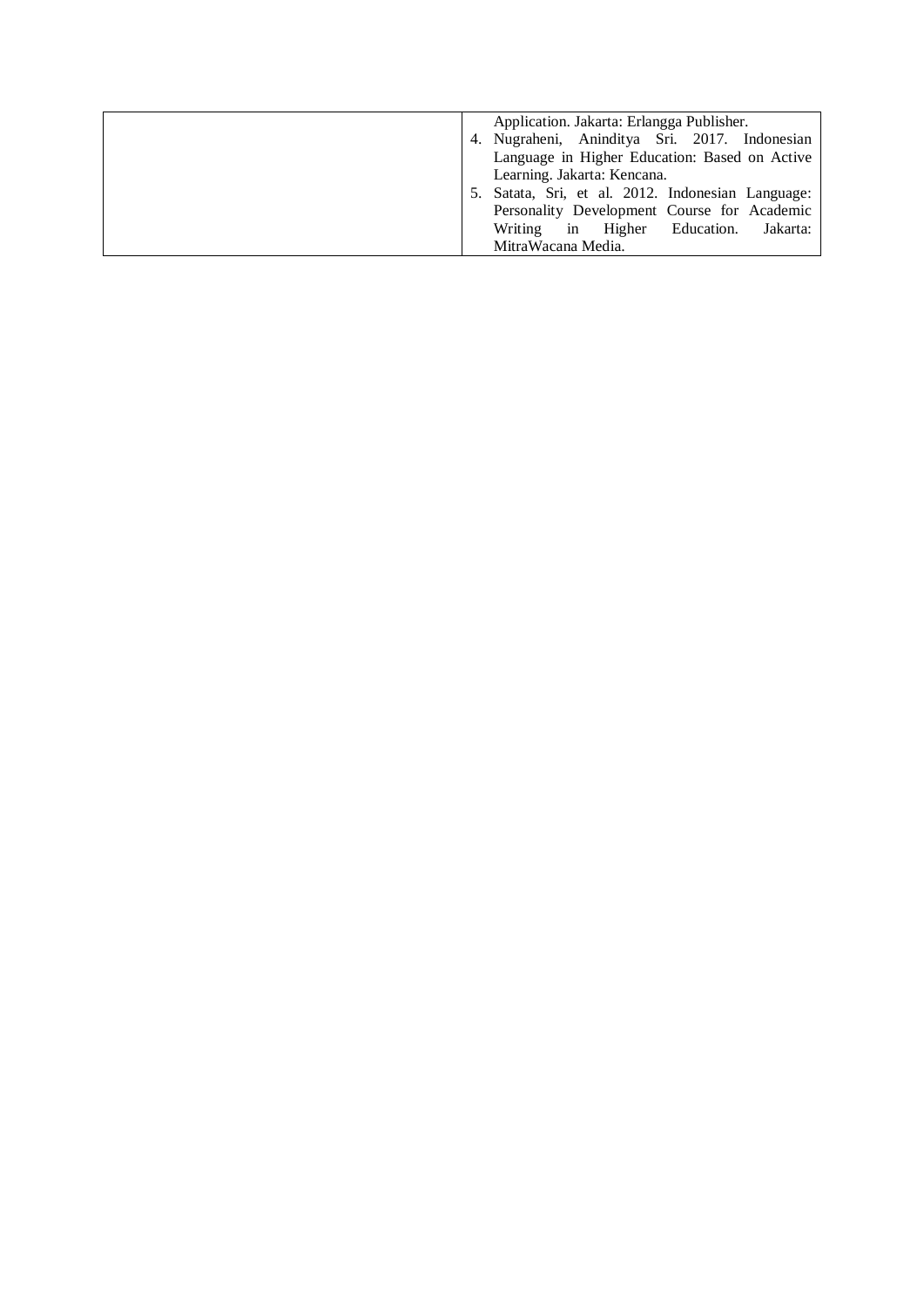| 12                                                 |                                                                                                          |
|----------------------------------------------------|----------------------------------------------------------------------------------------------------------|
| Module designation (Code)                          | <b>Introduction to Vocational Education (18B01C203)</b>                                                  |
| Semester (s) in which the module is taught         | $\overline{2}$                                                                                           |
| Person responsible for the module                  | Dr. Muhammad Rais, S.Pd., MP., MT<br>1.                                                                  |
|                                                    | 2.<br>Khaidir Rahman, S.Pd., M.Pd                                                                        |
|                                                    | 3.<br>Ervi Novitasari, S.Pd., M.Pd                                                                       |
| Language                                           | Indonesian                                                                                               |
| Relation to curriculum                             | Compulsory                                                                                               |
| Teaching methods                                   | Lecture                                                                                                  |
| Workload (incl. Contact hours, self-study hours)   | $\overline{136}$ hours                                                                                   |
| Credit ponits                                      | $\overline{3}$                                                                                           |
| Required and recommended prerequisites for joining | $\sim$                                                                                                   |
| the module                                         |                                                                                                          |
| Module onjectives/intended learning outcomes       | Students can:                                                                                            |
|                                                    | Explain the meaning of vocational education<br>1.                                                        |
|                                                    | 2.<br>Explain the meaning and function of vocational                                                     |
|                                                    | education                                                                                                |
|                                                    | Describe the history of vocational education<br>3.<br>Describe the streams of vocational education<br>4. |
|                                                    | 5.<br>Describe the philosophical basis, conceptual                                                       |
|                                                    | principles, and characteristics of vocational                                                            |
|                                                    | education                                                                                                |
|                                                    | Identifying vocational education problems<br>6.                                                          |
|                                                    | Describe the national education system (8)<br>7.                                                         |
|                                                    | education standards)                                                                                     |
|                                                    | 8.<br>Describe the models of vocational education                                                        |
|                                                    | delivery                                                                                                 |
|                                                    | 9.<br>Describe the basic components in vocational                                                        |
|                                                    | education according to the development of                                                                |
|                                                    | vocational education in the era of the industrial                                                        |
|                                                    | revolution 4.0                                                                                           |
|                                                    | 10. Describe vocational education innovations in the                                                     |
|                                                    | industrial revolution 4.0                                                                                |
|                                                    | 11. Describe the vocational learning methodology                                                         |
|                                                    | 12. Explain the concept of the vocational curriculum                                                     |
|                                                    | Indonesian National<br>and<br>the<br>Qualifications                                                      |
|                                                    | Framework (KKNI)                                                                                         |
|                                                    | 13. Describe<br>the<br>interconnection<br>vocational<br>οf                                               |
|                                                    | education with the world of work                                                                         |
|                                                    | 14. Implement vocational education career guidance                                                       |
| Content                                            | Definition of education and vocational education<br>1.                                                   |
|                                                    | 2.<br>Meaning and function of vocational education                                                       |
|                                                    | 3.<br>History of Vocational Education                                                                    |
|                                                    | Schools of education<br>4.                                                                               |
|                                                    | 5.<br>Philosophical<br>underpinnings,<br>conceptual                                                      |
|                                                    | characteristics<br>vocational<br>principles,<br>and<br>of                                                |
|                                                    | education                                                                                                |
|                                                    | Vocational education problems<br>6.                                                                      |
|                                                    | 7.<br>National education system                                                                          |
|                                                    | 8.<br>Vocational education delivery models                                                               |
|                                                    | 9.<br>The basic components in vocational education are                                                   |
|                                                    | in accordance with the development of vocational                                                         |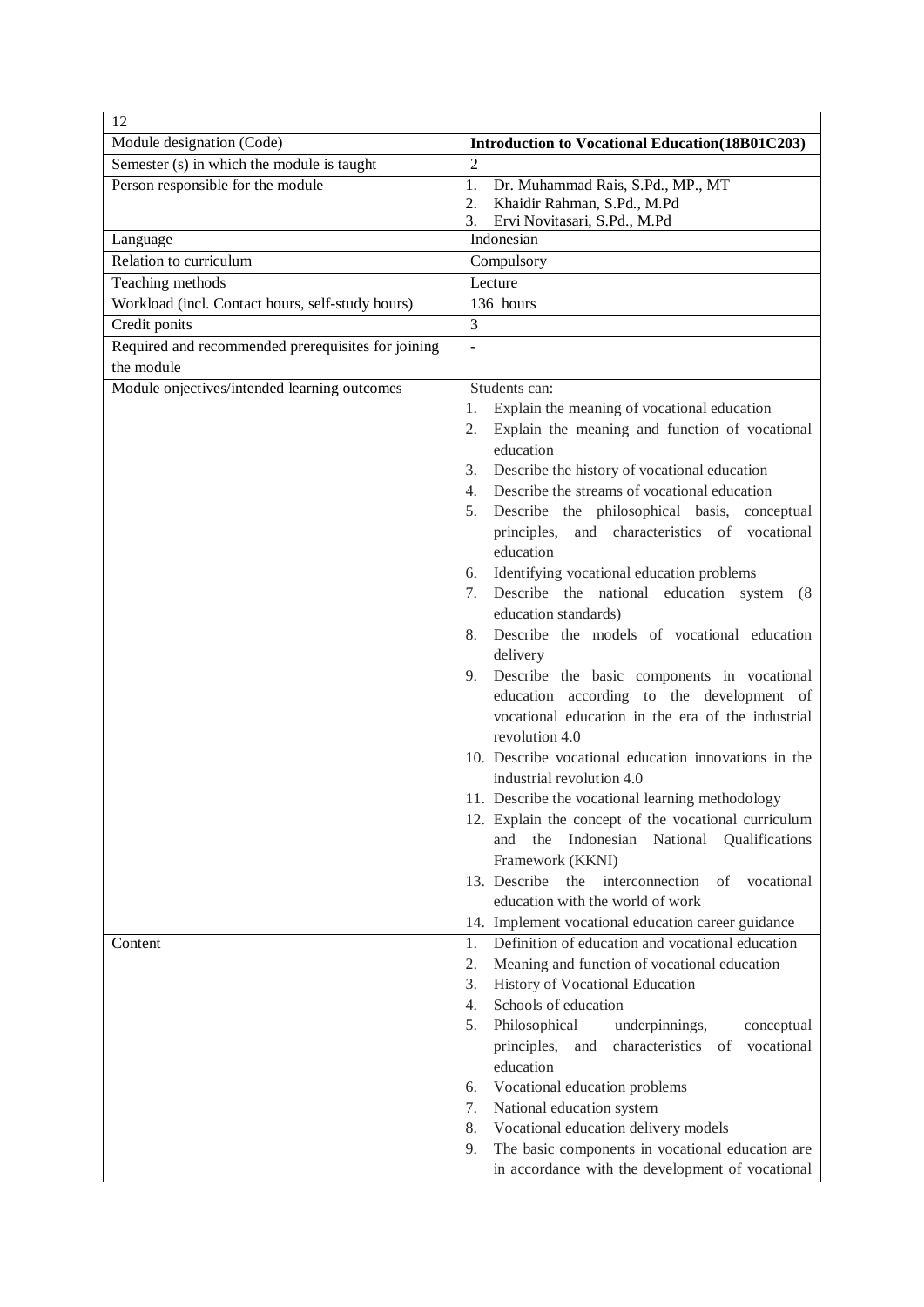|                                           | education in the era of the industrial revolution 4.0                    |
|-------------------------------------------|--------------------------------------------------------------------------|
|                                           | 10. Vocational education innovations in the industrial                   |
|                                           | revolution 4.0                                                           |
|                                           | 11. Vocational learning methodology                                      |
|                                           | 12. Vocational Curriculum and KKNI                                       |
|                                           |                                                                          |
|                                           | 13. Interconnection of vocational education with the                     |
|                                           | world of work.                                                           |
|                                           | 14. Vocational education career guidance                                 |
| <b>Examination Forms</b>                  | Formative test; Summative Tests; Journal Review;                         |
|                                           | Project Tasks                                                            |
| <b>Study and Examination Requirements</b> | Requirements for successfully passing the module                         |
|                                           | minimum attendance at lectures is 80%, final score is                    |
|                                           | evaluated based on assignments 30%),<br>active                           |
|                                           | discussion (10%), midterm exam (20%) and final                           |
|                                           | exam (40%)                                                               |
| Reading List                              | Maslam Bukit (2014). Strategi dan Inovasi<br>1.                          |
|                                           | Pendidikan Kejuruan. Bandung: Alfabeta.                                  |
|                                           | Putu Sudira (2012). Filosofi & Teori Pendidikan<br>2.                    |
|                                           | Vokasi dan Kejuruan. Yogyakarta: UNY Press                               |
|                                           | Putu Sudira (2020). Paradigma Baru Pembelajaran<br>3.                    |
|                                           | Vokasional Era Revolusi Industri 4.0. NY. Press                          |
|                                           |                                                                          |
|                                           | Metodologi (2018). Pembelajaran Vokasional<br>4.<br>Abad XXI. UNY. Press |
|                                           | Basuki Wibowo. (2005). Pendidikan teknologi dan<br>5.                    |
|                                           |                                                                          |
|                                           | kejuruan.Surabaya: Kertajaya Duta Media.                                 |
|                                           | Dedi Supriyadi (Ed.). (2002). Sejarah Pendidikan<br>6.                   |
|                                           | Teknik dan Kejuruan Indonesia: Membangun                                 |
|                                           | Manusia Produktif. Jakarta: Direktorat Pendidikan                        |
|                                           | Kejuruan,<br>Menengah<br>Direktorat<br>Jenderal                          |
|                                           | Pendidikan Dasar dan Menengah, Departemen                                |
|                                           | Pendidikan Nasional.                                                     |
|                                           | Nolker, H., dan Schoenfeldt, E. 1983. Pendidikan<br>7.                   |
|                                           | Kejuruan :<br>Pengajaran,<br>Kurikulum,<br>dan                           |
|                                           | Perencanaan. Terjemahan Agus Setiadi. Jakarta :                          |
|                                           | PT. Gramedia.                                                            |
|                                           | Pavlova, M. (2009). Technology and vocational<br>8.                      |
|                                           | education<br>for<br>sustainable<br>development:                          |
|                                           | Empowering individuals for the future. Australia:                        |
|                                           | Springer.                                                                |
|                                           | Ralph Catts, Lan Falk, Ruth Wallace (2011)<br>9.                         |
|                                           | Vocational learning inovatif teory and practice.                         |
|                                           |                                                                          |
|                                           | Springer. Landon New York.                                               |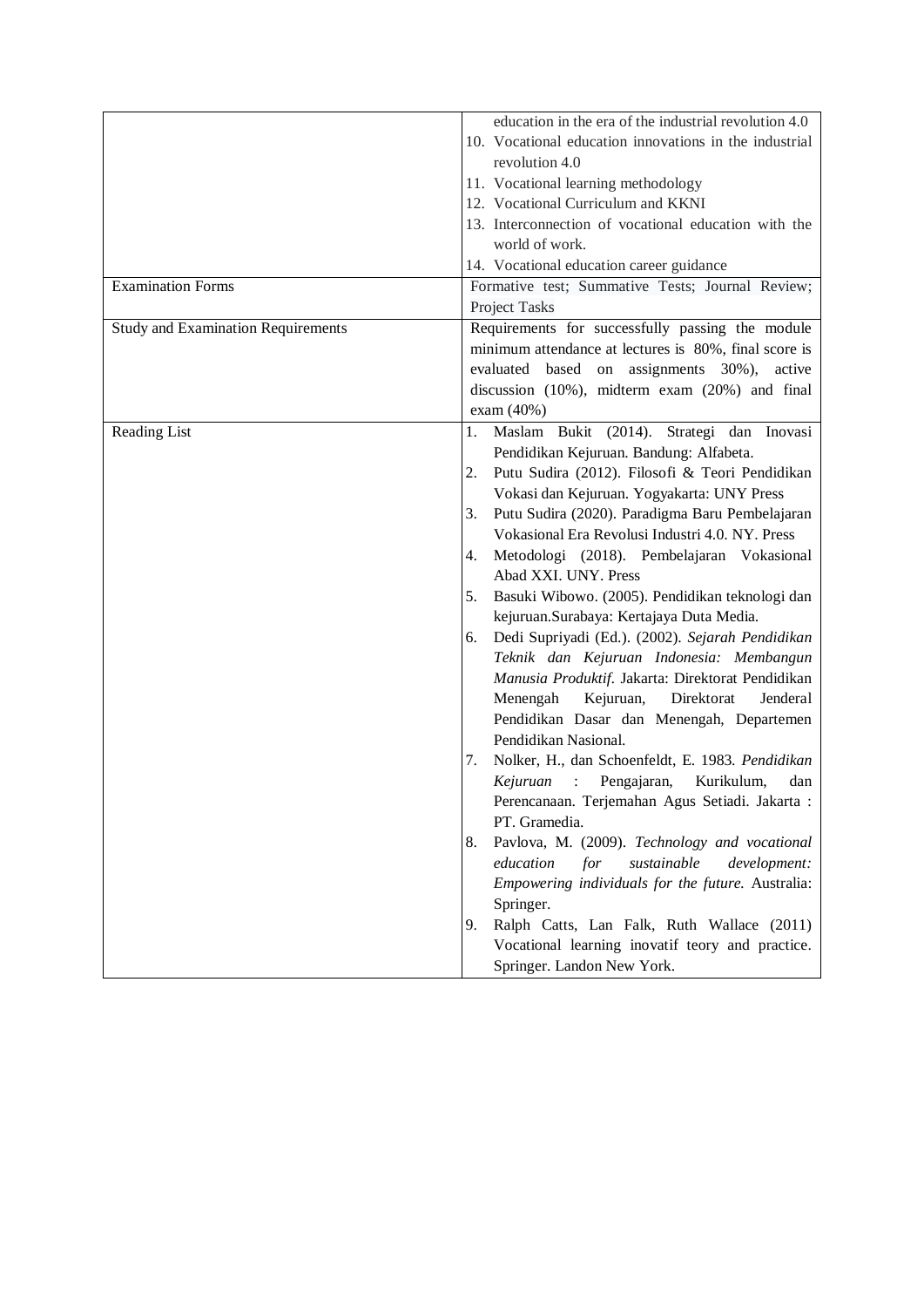| 13                                                 |                                                                                                                      |
|----------------------------------------------------|----------------------------------------------------------------------------------------------------------------------|
| Module designation (Code)                          | Biochemistry of Agricultural Products(18B01C204)                                                                     |
| Semester (s) in which the module is taught         | $\overline{2}$                                                                                                       |
| Person responsible for the module                  | 1.<br>Dr. Andi Sukainah, S.TP., M.Si                                                                                 |
|                                                    | Indrayani, S.Pi., M.Biotech.Stu., Ph.D<br>2.                                                                         |
|                                                    | ReskiPraja Putra, S.TP., M. Si<br>3.                                                                                 |
| Language                                           | AmiruddinHambali, S.TP., M.Si<br>4.<br>Indonesian                                                                    |
| Relation to curriculum                             | Compulsory                                                                                                           |
|                                                    | Lecture, Lab work                                                                                                    |
| Teaching methods                                   | 90.66 hours                                                                                                          |
| Workload (incl. Contact hours, self-study hours)   |                                                                                                                      |
| Credit ponits                                      | $\overline{2}$                                                                                                       |
| Required and recommended prerequisites for joining |                                                                                                                      |
| the module                                         |                                                                                                                      |
| Module onjectives/intended learning outcomes       | College students are expected to master the                                                                          |
|                                                    | competency standards:<br>Able to explain the mechanism of enzymatic and<br>1.                                        |
|                                                    | non-enzymatic browning reactions along with the                                                                      |
|                                                    | inhibition of their reactions                                                                                        |
|                                                    | Able to explain biochemical changes in meat, fish<br>2.                                                              |
|                                                    | and poultry, both, from muscle properties and                                                                        |
|                                                    | muscle conversion during pascamortem, rigor                                                                          |
|                                                    | mortis, changes in meat and muscle protein, and<br>post-rigor tenderness.                                            |
|                                                    | Able to explain the biochemical changes of fruit<br>3.                                                               |
|                                                    | and vegetables which consist of respiration,                                                                         |
|                                                    | ethylene mechanism, changes in color, texture,                                                                       |
|                                                    | taste, biological and microbiological damage to                                                                      |
|                                                    | vegetable.                                                                                                           |
|                                                    | Able to explain the mechanism of carbohydrate<br>4.<br>metabolism<br>(glycolysis,<br>gluconeogenesis,                |
|                                                    | glycogenolysis, glycogenesis), catabolism and                                                                        |
|                                                    | anabolism reactions of protein and fat (oil) and                                                                     |
|                                                    | their relation to the citric acid cycle.                                                                             |
| Content                                            | Introduction to Biochemistry of Agricultural<br>1.                                                                   |
|                                                    | <b>Product</b> : biochemical coverage of agricultural                                                                |
|                                                    | products                                                                                                             |
|                                                    | 2.<br><b>Reaction Browning Food: enzymatic browning</b><br>(reaction mechanism, phenolase and phenolase              |
|                                                    | substrate); phenolase in food and food processing                                                                    |
|                                                    | Digestion of agricultural products in the body<br>3.                                                                 |
|                                                    | :digestion in the mouth, stomach, intestine, and                                                                     |
|                                                    | the end result of digestion of food                                                                                  |
|                                                    | Changes in Biochemistry of Meat :properties of<br>4.                                                                 |
|                                                    | muscles (structure and muscle contraction)<br><b>Biochemistry</b><br>5.<br><b>Changes</b><br>in<br>of<br><b>Meat</b> |
|                                                    | :timerigormortis; changes in meat protein and                                                                        |
|                                                    | muscle protein (myofibriler and sarcoplasmik)                                                                        |
|                                                    | Changes in Biochemistry of Fish :properties of<br>6.                                                                 |
|                                                    | muscles (structure and muscle contraction); time                                                                     |
|                                                    | rigormortis; changes in fish protein and muscle                                                                      |
|                                                    | protein (myofibrillary and sarcoplasmic)                                                                             |
|                                                    | <b>Changes in Biochemistry of Poultry:</b> properties<br>7.<br>of muscles (structure and muscle contraction);        |
|                                                    | time rigormortis; changes in poultry protein and                                                                     |
|                                                    | muscle protein (myofibriler and sarcoplasmik)                                                                        |
|                                                    | Changes in Biochemistry of Fruits<br>8.<br>and                                                                       |
|                                                    | Vegetables : respiration in fruits and vegetables;                                                                   |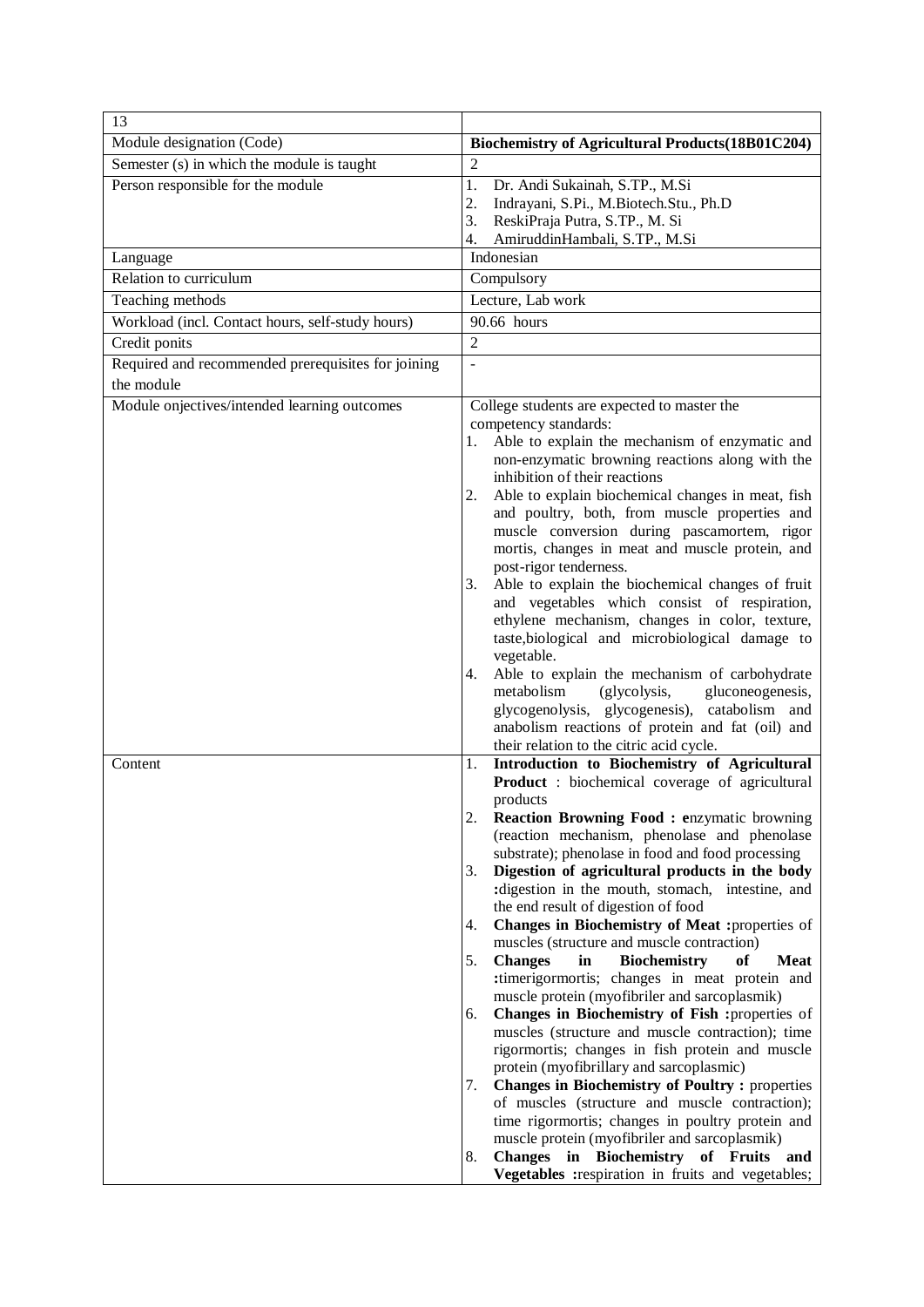|                                           | initiation of the ripening process<br>Changes in Biochemistry of Fruits<br>9.<br>and<br><b>Vegetables</b><br>:relationship<br>between<br>ethylene<br>production and respiration, influence of oxygen<br>and carbon dioxide; change the color of fruits and<br>vegetables<br>10. Changes in Biochemistry of Tubers, Cereals<br>and Legumes : respiration of tubers, cereals and<br>legumes; change in the color of tubers, cereals and<br>legumes<br>11. Glycolysis and Gluconeogenesis :glycolysis and<br>gluconeogenesis<br>12. Glycogenesis, Glycogenolysis, and The Citric<br>Acid Cycle :glycogenesis; glycogenolysis; citric<br>acid cycle<br>13. Fat Metabolism : fat transport; oxidation of                                                                                                                                                                                                                                                                                                                                                                                    |
|-------------------------------------------|----------------------------------------------------------------------------------------------------------------------------------------------------------------------------------------------------------------------------------------------------------------------------------------------------------------------------------------------------------------------------------------------------------------------------------------------------------------------------------------------------------------------------------------------------------------------------------------------------------------------------------------------------------------------------------------------------------------------------------------------------------------------------------------------------------------------------------------------------------------------------------------------------------------------------------------------------------------------------------------------------------------------------------------------------------------------------------------|
|                                           | saturated and unsaturated fatty acids; fatty acid<br>synthesis<br>14. Protein<br>Acid<br>and<br>Amino<br><b>Metabolism</b><br>:breakdown of protein in the body; amino acid<br>metabolism reactions; formation<br>of acetyl                                                                                                                                                                                                                                                                                                                                                                                                                                                                                                                                                                                                                                                                                                                                                                                                                                                            |
| <b>Examination Forms</b>                  | coenzyme A; urea cycle; protein biosynthesis<br>presentation/essay/multiple<br>Oral<br>choices/                                                                                                                                                                                                                                                                                                                                                                                                                                                                                                                                                                                                                                                                                                                                                                                                                                                                                                                                                                                        |
| <b>Study and Examination Requirements</b> | quizz/practical exam<br>Requirements for successfully passing the module;                                                                                                                                                                                                                                                                                                                                                                                                                                                                                                                                                                                                                                                                                                                                                                                                                                                                                                                                                                                                              |
|                                           | Minimum attendance of boths, lectures and practicum,<br>is 80%; Students are required to pass practicum, with a<br>minimum score of 85.                                                                                                                                                                                                                                                                                                                                                                                                                                                                                                                                                                                                                                                                                                                                                                                                                                                                                                                                                |
|                                           | The learning outcomes assessment consists of midterm<br>final exams<br>$(35\%)$ ,<br>$(35\%),$<br>structured<br>exams<br>assignments (10%), independent assignments (10%),<br>and participation/activeness (10%)                                                                                                                                                                                                                                                                                                                                                                                                                                                                                                                                                                                                                                                                                                                                                                                                                                                                       |
| Reading List                              | Lehninger AL. 1993. Dasar-Dasar Biokimia. Jilid<br>1.<br>Thenawidjaja M, penerjemah; Jakarta :<br>1.<br>Erlangga. Terjemahan dari : Principles of<br>Biochemistry.<br>2.<br>Lehninger AL. 1990. Dasar-Dasar Biokimia. Jilid<br>2. Thenawidjaja M, penerjemah; Jakarta :<br>Erlangga. Terjemahan dari : Principles of<br>Biochemistry.<br>Lehninger AL. 1994. Dasar-Dasar Biokimia. Jilid<br>3.<br>3. Thenawidjaja M, penerjemah; Jakarta<br>$\mathbb{R}^2$<br>Erlangga. Terjemahan dari : Principles of<br>Biochemistry.<br>2000.<br>Gilbert,<br>HF.<br>4.<br><b>Basic</b><br>Concepts<br>In<br>Biochemistry A Student's Survival Guide, 2 <sup>nd</sup> .<br>New York: McGraw-Hill<br>Simpson BK. 2012. Food Biochemistry and Food<br>5.<br>Processing, 2 <sup>nd</sup> . USA : Wiley-Blackwell<br>Hui YH., WK. Nip, LML Nollet, G. Paliyath, BK.<br>6.<br>Simpson. 2006. Food Biochemistry and Food<br>Processing. Blackwell Publishing<br>O'Brien J., HE. Nursten, MJC. Crabbe, JM. Ames.<br>7.<br>2005. The Maillard Reaction in Food and<br>Medicine. Woodhead Publishing Limited |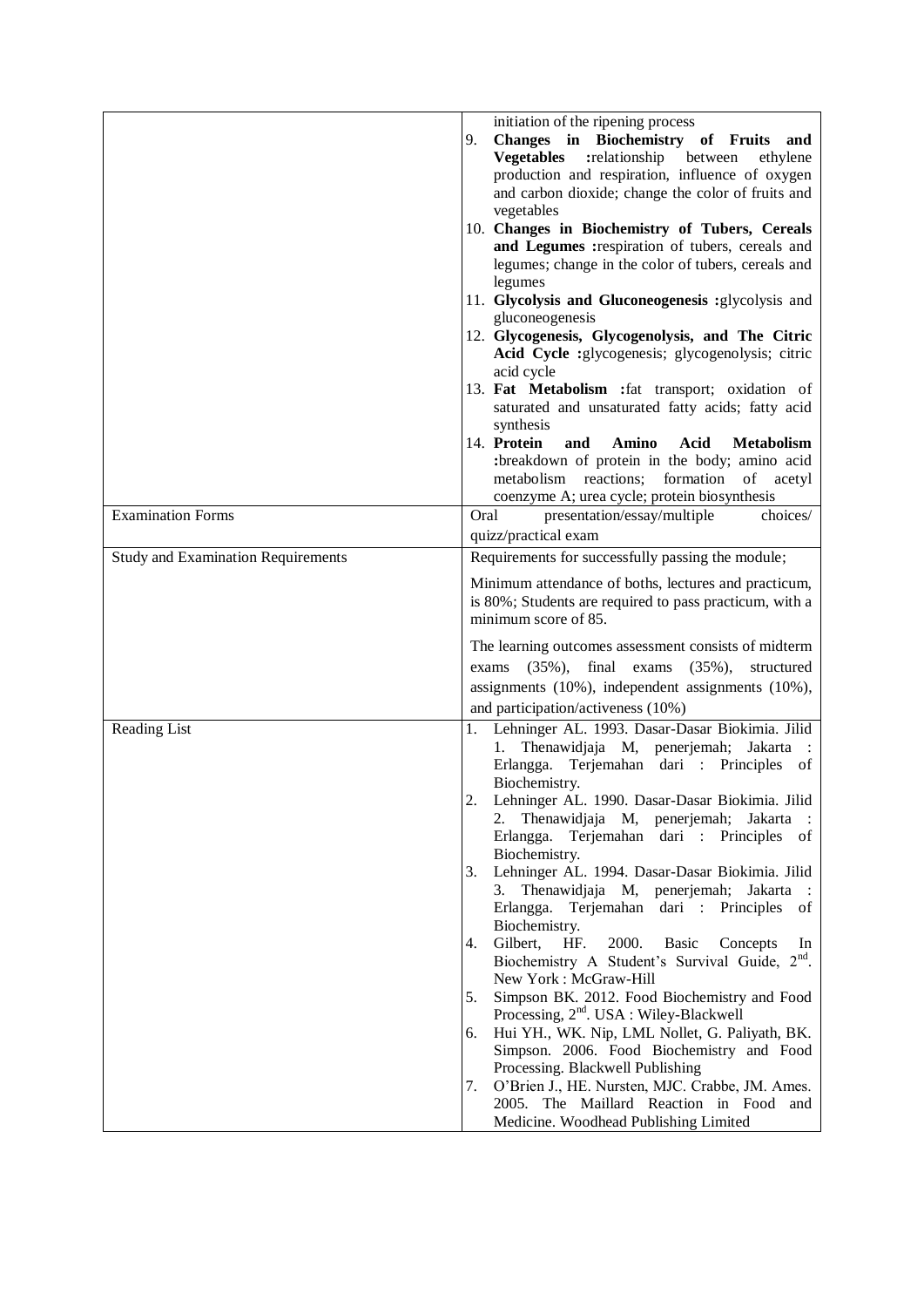| 14                                                 |                                                                                                          |
|----------------------------------------------------|----------------------------------------------------------------------------------------------------------|
| Module designation (Code)                          | <b>Engineering Mechanics (18B01C205)</b>                                                                 |
| Semester (s) in which the module is taught         | $\overline{2}$                                                                                           |
| Person responsible for the module                  | 1.<br>Dr. Jamaluddin P, MP.                                                                              |
|                                                    | 2.<br>Reski Febyanti Rauf, S.TP.M.Si.                                                                    |
|                                                    | Nunik Lestari, S.T.P., M.Si<br>3.<br>Andi Muhammad AkramMukhlis, S.T., M.Si<br>4.                        |
| Language                                           | Indonesian                                                                                               |
| Relation to curriculum                             | Compulsory                                                                                               |
| Teaching methods                                   | Lecture, lab work                                                                                        |
| Workload (incl. Contact hours, self-study hours)   | 90.66 hours                                                                                              |
| Credit points                                      | $\overline{2}$                                                                                           |
| Required and recommended prerequisites for joining | Applied Physics, engineering mathematics                                                                 |
| the module                                         |                                                                                                          |
| Module objectives/intended learning outcomes       | Students are able to explain the concept of<br>1.                                                        |
|                                                    | engineering mechanics                                                                                    |
|                                                    | Students are able to explain and analyze the static<br>2.<br>forces acting on rigid objects              |
|                                                    | Students are able to explain and analyze dynamic<br>3.                                                   |
|                                                    | forces on moving objects                                                                                 |
|                                                    | Students are able to analyze and solve problems in<br>4.                                                 |
|                                                    | case studies involving engineering mechanics<br>concepts                                                 |
|                                                    | 5. Students are able to use the principles of<br>2.                                                      |
|                                                    | engineering mechanics to design technological                                                            |
|                                                    | products related to the field of agricultural                                                            |
|                                                    | technology teknologi                                                                                     |
| Content                                            | Some aspects discussed in this course are :                                                              |
|                                                    | Force vectors<br>1.                                                                                      |
|                                                    | 2.<br>Equilibrium of a particle : two-dimensional<br>Equilibrium of a particle : three-dimensional<br>3. |
|                                                    | Equilibrium of a Rigid Body : two-dimensional<br>4.                                                      |
|                                                    | Equilibrium of a Rigid Body : three-dimensional<br>5.                                                    |
|                                                    | Moment and couple<br>6.                                                                                  |
|                                                    | 7.<br><b>Structural Analysis</b>                                                                         |
|                                                    | 8.<br>Internal Loadings Developed in Structural                                                          |
|                                                    | Members                                                                                                  |
|                                                    | Shear and Moment Equations and Diagrams<br>9.                                                            |
|                                                    | 10. Friction                                                                                             |
|                                                    | 11. Moments of Inertia                                                                                   |
| <b>Examination Forms</b>                           | Essay/quizz/ Practical exam                                                                              |
| <b>Study and Examination Requirements</b>          | Requirements for successfully passing the module                                                         |
|                                                    | Minimum attendance at lectures is 80%.<br>1.                                                             |
|                                                    | 2.<br>Final score is evaluated based on assignments                                                      |
|                                                    | $(10\%)$ , practical $(20\%)$ , midterm exam $(30\%)$ and                                                |
|                                                    | final exam $(40\%)$ .                                                                                    |
|                                                    | Minimum final score is $61\%$ ("C")<br>3.                                                                |
| Reading List                                       | Meriam, J. L., & Kraige, L. G. (2002).<br>1.                                                             |
|                                                    | Engineering mechanics: statics (Vol. 1). John                                                            |
|                                                    | Wiley & Sons.                                                                                            |
|                                                    | Meriam, J. L., & Kraige, L. G. (2012).<br>2.                                                             |
|                                                    | Engineering mechanics: dynamics (Vol. 2). John                                                           |
|                                                    | Wiley & Sons.                                                                                            |
|                                                    | Hibbeler, R. C. (2013). Engineering Mechanics :<br>3.                                                    |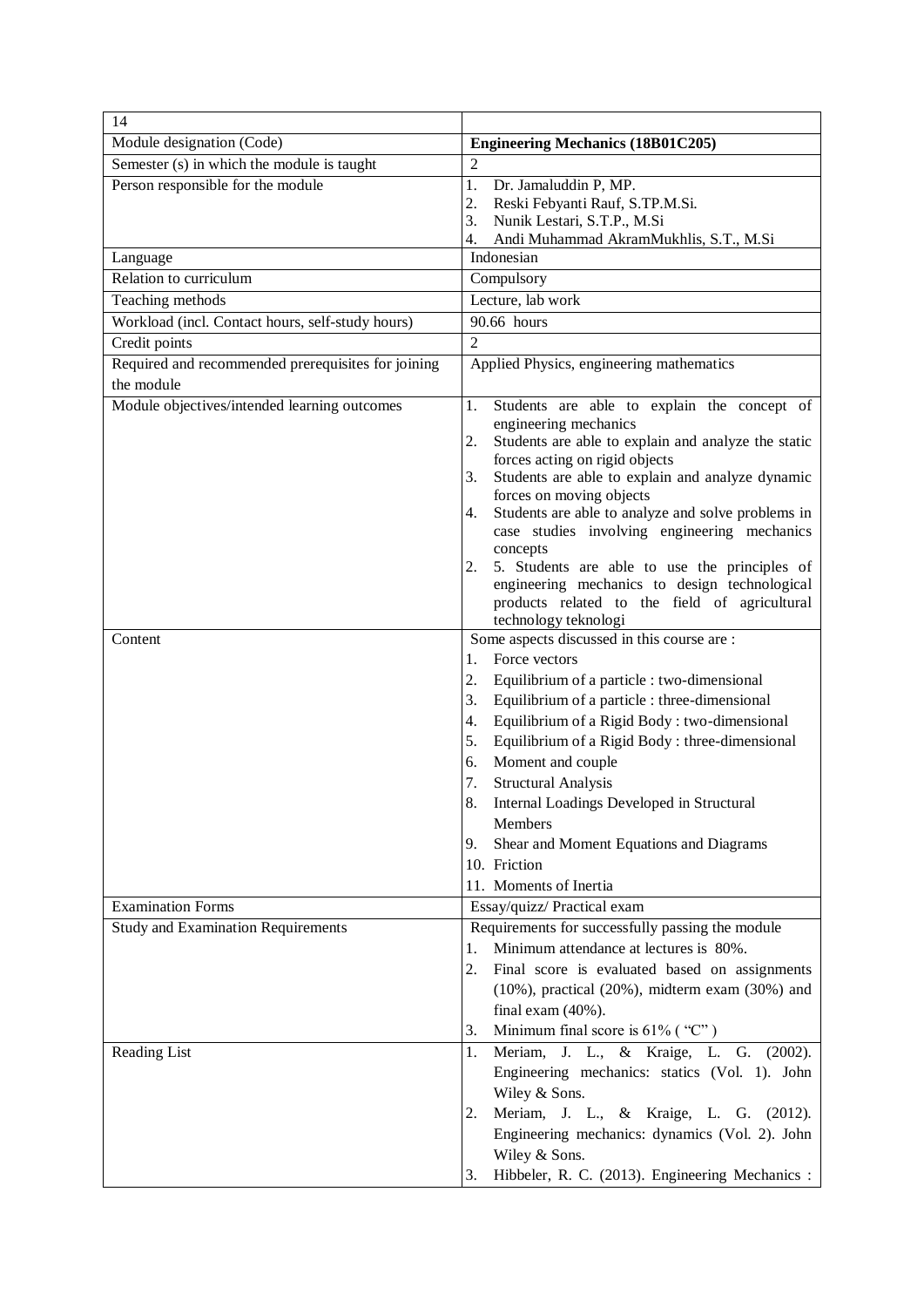|  | Statics. Thirteenth Edition. Pearson Education, |
|--|-------------------------------------------------|
|  | Inc.                                            |
|  | Nelson, E. W., Best, C.L., McLean, W.G. (1998). |
|  | Schaum's outline of theory and problems of      |
|  | engineering mechanics, statics and dynamics.    |
|  | McGraw-Hill                                     |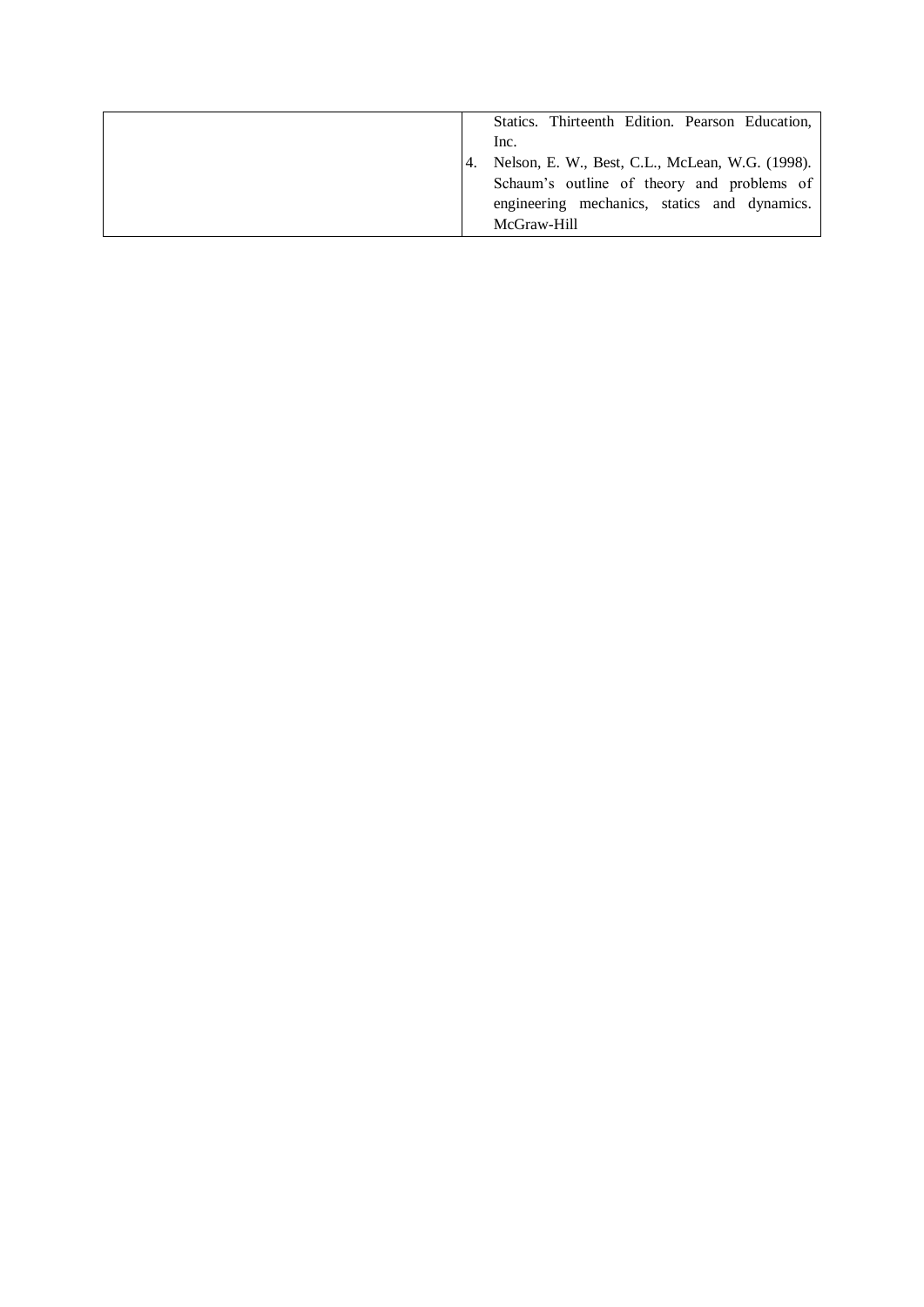| 15                                                        |                                                                                                                                                                                                                                                                                                                                                                                                                                                                                                                                                                                                                                                                                                                            |
|-----------------------------------------------------------|----------------------------------------------------------------------------------------------------------------------------------------------------------------------------------------------------------------------------------------------------------------------------------------------------------------------------------------------------------------------------------------------------------------------------------------------------------------------------------------------------------------------------------------------------------------------------------------------------------------------------------------------------------------------------------------------------------------------------|
| Module designation (Code)                                 | <b>Occupational Safety and Health Management</b><br>System(18B01C206)                                                                                                                                                                                                                                                                                                                                                                                                                                                                                                                                                                                                                                                      |
| Semester (s) in which the module is taught                | $\mathfrak{D}$                                                                                                                                                                                                                                                                                                                                                                                                                                                                                                                                                                                                                                                                                                             |
| Person responsible for the module                         | Dr. Yasdin, S.Pd., M.Pd<br>1.<br>Reski Febyanti Rauf, S.TP., M.Si<br>2.                                                                                                                                                                                                                                                                                                                                                                                                                                                                                                                                                                                                                                                    |
| Language                                                  | Indonesian                                                                                                                                                                                                                                                                                                                                                                                                                                                                                                                                                                                                                                                                                                                 |
| Relation to curriculum                                    | Compulsory                                                                                                                                                                                                                                                                                                                                                                                                                                                                                                                                                                                                                                                                                                                 |
| Teaching methods                                          | Lecture                                                                                                                                                                                                                                                                                                                                                                                                                                                                                                                                                                                                                                                                                                                    |
| Workload (incl. Contact hours, self-study hours)          | 90.66 hours                                                                                                                                                                                                                                                                                                                                                                                                                                                                                                                                                                                                                                                                                                                |
| Credit points                                             | $\overline{2}$                                                                                                                                                                                                                                                                                                                                                                                                                                                                                                                                                                                                                                                                                                             |
| Required and recommended prerequisites for joining        | $\overline{a}$                                                                                                                                                                                                                                                                                                                                                                                                                                                                                                                                                                                                                                                                                                             |
| the module                                                |                                                                                                                                                                                                                                                                                                                                                                                                                                                                                                                                                                                                                                                                                                                            |
| Module objectives/intended learning outcomes              | The student will be able to identify various kinds<br>1.<br>work accidents, various kinds of preventive<br>measures work accident<br>The student will be able to understand the scope of<br>2.<br>occupational safety and health<br>The student will be able to understand work steps<br>3.<br>according to the applicable operational standards<br>The student will be able to<br>understand<br>4.<br>occupational safety and health tools and equipment<br>in agricultural workshops<br>The student will be able to understand the<br>5.<br>occupational health and safety management                                                                                                                                    |
| Content                                                   | system in agriculture<br>Some aspects discussed in this course are :                                                                                                                                                                                                                                                                                                                                                                                                                                                                                                                                                                                                                                                       |
| <b>Examination Forms</b>                                  | Introduction<br>1.<br>Policies and regulations for occupational health<br>2.<br>and safety management systems in Indonesia<br>The concept of occupational health and safety<br>3.<br>Accident prevention principles and methods<br>4.<br>Work accidents in industry<br>5.<br>6.<br>Work accident analysis<br>Industrial hygiene and sanitation<br>7.<br>Occupational illness<br>8.<br>Personal protective equipment<br>9.<br>10. Occupational health and safety in agriculture<br>11. Chemical handling safety<br>12. Fire hazard protection<br>13. Danger of work accidents for agricultural<br>equipment and machinery<br>14. Danger of accidents in animal handling<br>Formative test; Summative Tests; Journal Review; |
|                                                           | Project Tasks, Case Study.                                                                                                                                                                                                                                                                                                                                                                                                                                                                                                                                                                                                                                                                                                 |
| <b>Study and Examination Requirements</b><br>Reading List | Requirements for successfully passing the module<br>Minimum attendance at lectures is 80%.<br>1.<br>2.<br>Final score is evaluated based on assignments<br>$(10\%)$ , practical $(20\%)$ , midterm exam $(30\%)$ and<br>final exam $(40\%)$ .<br>Minimum final score is $61\%$ ("C")<br>3.<br>ILO. 2011. Safety and Health in Agriculture. ILO<br>1.                                                                                                                                                                                                                                                                                                                                                                       |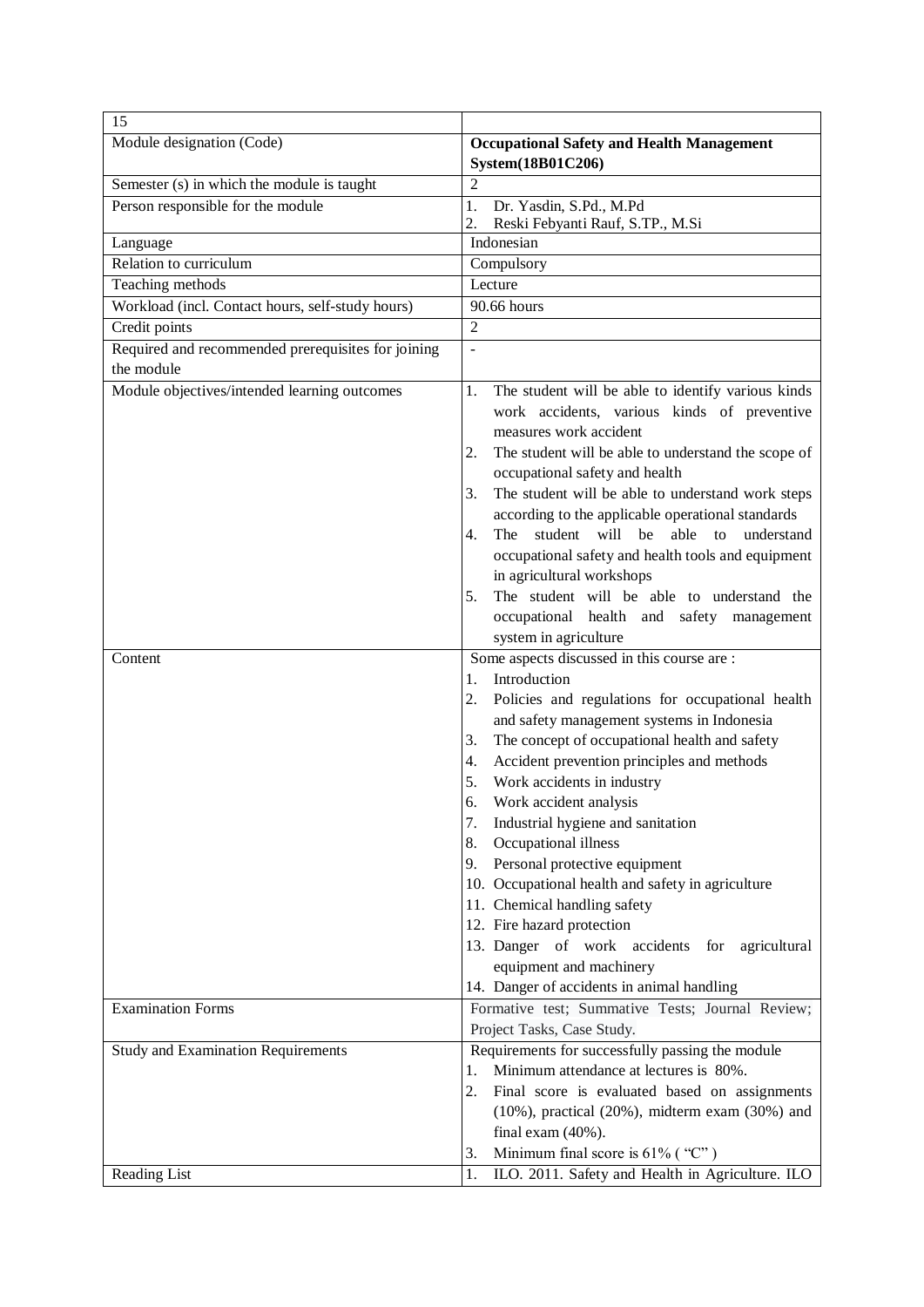|     | code of practice. Geneva                        |
|-----|-------------------------------------------------|
|     | Roger L Braurer. 2006. Safety, and Health for   |
|     | Engineers. New York: John Wiley & Sons, Inc.    |
| 3.  | Silalahi, B.N.B. dan Silalahi, R.B.<br>-1991.   |
|     | Manajemen Keselamatan dan Kesehatan Kerja.      |
|     | Jakarta: PT Pustaka Binaman Pressindo           |
| 4.  | Harrington, J.M. & F.S. Gill, 2003, Kesehatan   |
|     | Kerja, EGC, Jakarta                             |
| .5. | Achadi Budi Cahyono, 2004, Keselamatan Kerja    |
|     | Bahan Kimia di Industri, Gadjah Mada University |
|     | Press                                           |
| 6.  | Suardi, 2005, Sistem Keselamatan &<br>Rudi      |
|     | Kesehatan Kerja, Jakarta, Penerbit PPM          |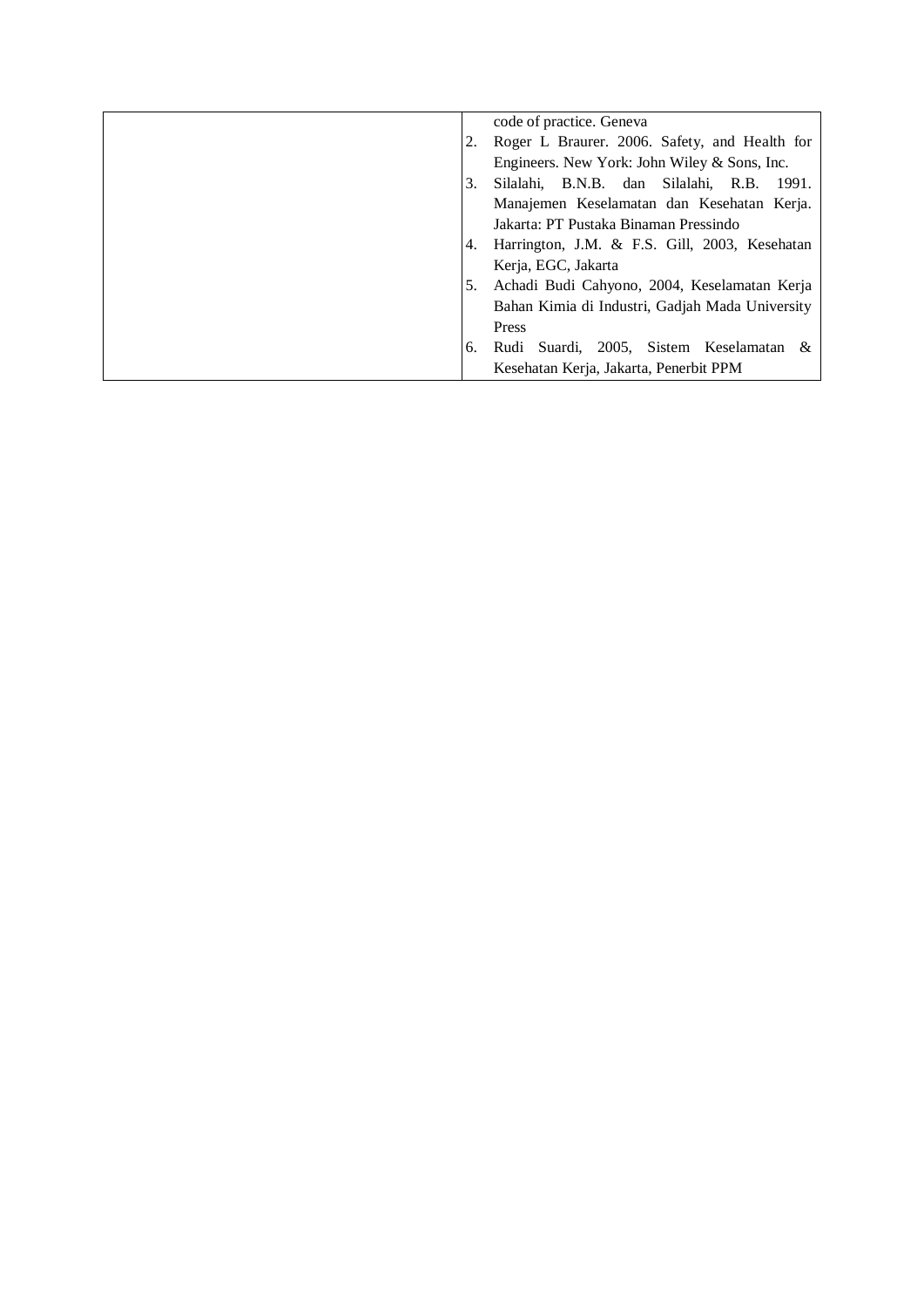| 16                                                               |                                                                                                                                                                                                                                                                                                                                                                                                                                                                                              |
|------------------------------------------------------------------|----------------------------------------------------------------------------------------------------------------------------------------------------------------------------------------------------------------------------------------------------------------------------------------------------------------------------------------------------------------------------------------------------------------------------------------------------------------------------------------------|
| Module designation (Code)                                        | Agricultural Workshop(18B01C207)                                                                                                                                                                                                                                                                                                                                                                                                                                                             |
| Semester (s) in which the module is taught                       | $\mathfrak{D}$                                                                                                                                                                                                                                                                                                                                                                                                                                                                               |
| Person responsible for the module                                | Dr. Jamaluddin P, MP<br>1.<br>2.<br>Andi Muhammad Akram Mukhlis, ST., M.Si<br>Khaidir Rahman, S.Pd., M.Pd<br>3.<br>Muhammad Rizal, S.TP., M.Si<br>4.                                                                                                                                                                                                                                                                                                                                         |
| Language                                                         | Indonesian                                                                                                                                                                                                                                                                                                                                                                                                                                                                                   |
| Relation to curriculum                                           | Compulsory                                                                                                                                                                                                                                                                                                                                                                                                                                                                                   |
| Teaching methods                                                 | Lecture, lab work                                                                                                                                                                                                                                                                                                                                                                                                                                                                            |
| Workload (incl. Contact hours, self-study hours)                 | 136 hours                                                                                                                                                                                                                                                                                                                                                                                                                                                                                    |
| Credit ponits                                                    | $\overline{3}$                                                                                                                                                                                                                                                                                                                                                                                                                                                                               |
| Required and recommended prerequisites for joining<br>the module | $\overline{\phantom{a}}$                                                                                                                                                                                                                                                                                                                                                                                                                                                                     |
| Module onjectives/intended learning outcomes                     | Students are able to explain the basic concepts of<br>1.<br>using agricultural workshops (P4)<br>Students are able to explain and explain about<br>2.<br>workshop equipment and its functions (S10)<br>3.<br>Students are able to apply every workshop<br>equipment (KU3)<br>Students are able to use workshop equipment<br>4.<br>according to its application (S3 and KK1)<br>Students are able to analyze and solve problems in<br>5.<br>case studies involving workshops(KU3 and KK1)     |
| Content                                                          | 1.<br>Introduction<br>2.<br>Basic equipment for workshop and inventory<br>Workshop management<br>3.<br>K3 at the workshop<br>4.<br>5.<br>Basic knowledge of metal construction materials<br>Basic knowledge of agricultural robotics<br>6.<br>workshops<br>The main and supporting equipment for<br>7.<br>agricultural robotics workshops<br>Measuring tool<br>8.<br>Sheet metal working<br>9.<br>10. Fasteners and thread making<br>11. Drilling<br>12. Cutting and refining<br>13. Welding |
| <b>Examination Forms</b>                                         | Formative test; Summative Tests; Journal Review;<br>Project Tasks, Case Study.                                                                                                                                                                                                                                                                                                                                                                                                               |
| <b>Study and Examination Requirements</b>                        | Requirements for successfully passing the module<br>minimum attendance at lectures is 80%, final score is<br>evaluated based on assignments (15%), Quiz (20%)<br>structured task (15%), midterm exam (25%) and final<br>exam $(25%)$                                                                                                                                                                                                                                                         |
| Reading List                                                     | Ray v, Herren. 2018. Agricultural Mechanics:<br>1.<br>Fundamentals and Aplications. United States of<br>America.<br>SCBD.2017. Pedoman Pelaksanaan Keselamatan<br>2.<br>dan Kesehatan Kerja. PT Danayasa Arthatama<br>Tbk: Jakarta                                                                                                                                                                                                                                                           |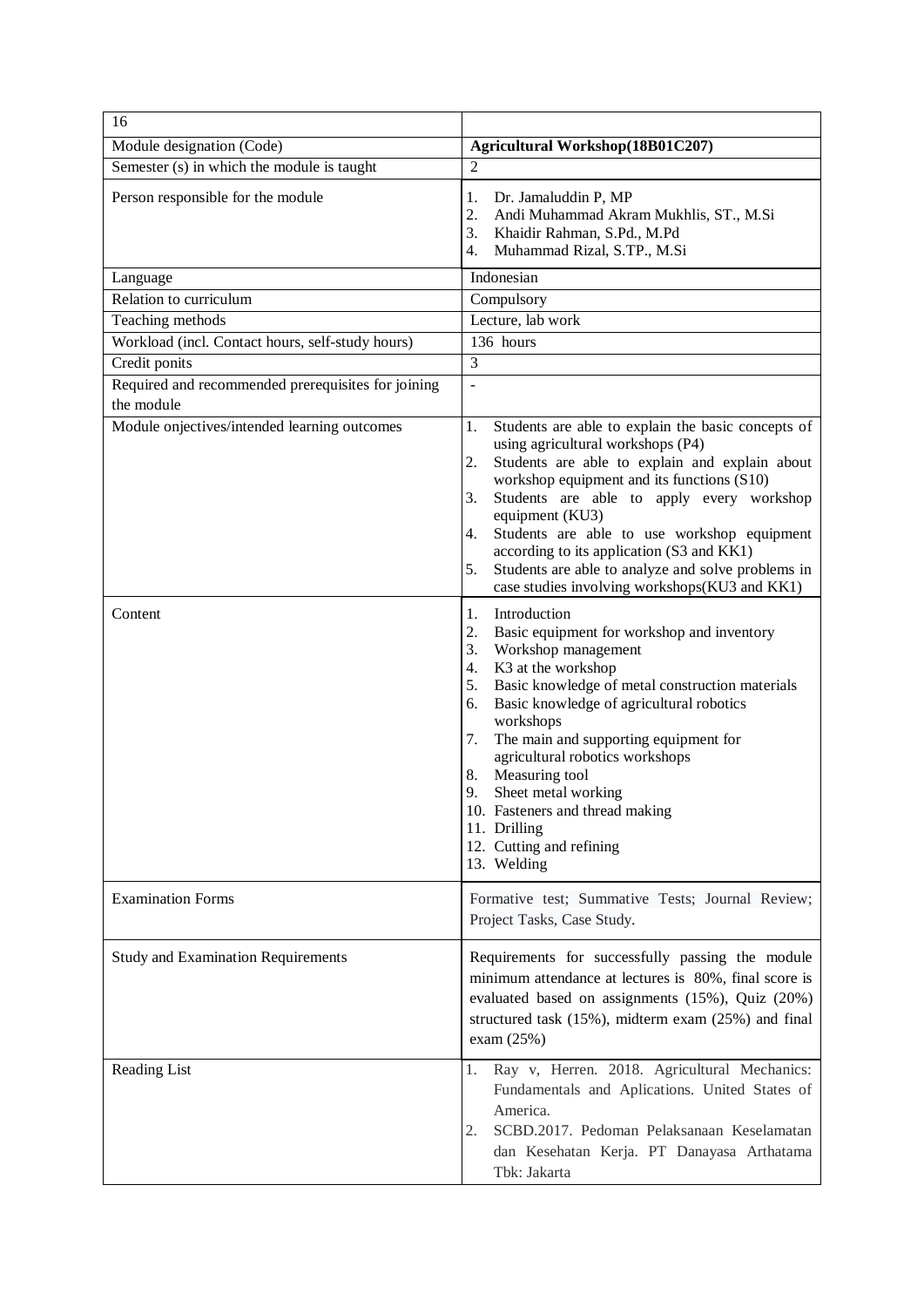| 17                                                 |                                                                                                                                                                                                                                                                                                                                                                                                                                                                                                                                                                                                                                                                                |
|----------------------------------------------------|--------------------------------------------------------------------------------------------------------------------------------------------------------------------------------------------------------------------------------------------------------------------------------------------------------------------------------------------------------------------------------------------------------------------------------------------------------------------------------------------------------------------------------------------------------------------------------------------------------------------------------------------------------------------------------|
| Module designation (Code)                          | <b>Engineering Drawing (18B01C208)</b>                                                                                                                                                                                                                                                                                                                                                                                                                                                                                                                                                                                                                                         |
| Semester (s) in which the module is taught         | 2                                                                                                                                                                                                                                                                                                                                                                                                                                                                                                                                                                                                                                                                              |
| Person responsible for the module                  | Nunik Lestari., S.T.P,M.Si<br>1.                                                                                                                                                                                                                                                                                                                                                                                                                                                                                                                                                                                                                                               |
|                                                    | $\overline{2}$ .<br>Andi Muhammad Akram Mukhlis, ST., M.Si<br>3.<br>Muhammad Rizal, S.TP., M.Si                                                                                                                                                                                                                                                                                                                                                                                                                                                                                                                                                                                |
| Language                                           | Indonesian                                                                                                                                                                                                                                                                                                                                                                                                                                                                                                                                                                                                                                                                     |
| Relation to curriculum                             | Compulsory to all study programmes                                                                                                                                                                                                                                                                                                                                                                                                                                                                                                                                                                                                                                             |
| Teaching methods                                   | Lecture, lab work                                                                                                                                                                                                                                                                                                                                                                                                                                                                                                                                                                                                                                                              |
| Workload (incl. Contact hours, self-study hours)   | 90.66 hours                                                                                                                                                                                                                                                                                                                                                                                                                                                                                                                                                                                                                                                                    |
| Credit ponits                                      | $\overline{2}$                                                                                                                                                                                                                                                                                                                                                                                                                                                                                                                                                                                                                                                                 |
| Required and recommended prerequisites for joining | $\overline{a}$                                                                                                                                                                                                                                                                                                                                                                                                                                                                                                                                                                                                                                                                 |
| the module                                         |                                                                                                                                                                                                                                                                                                                                                                                                                                                                                                                                                                                                                                                                                |
| Module onjectives/intended learning outcomes       | Students are able to master the concept of<br>1.<br>engineering depiction correctly (P1, KK3).<br>Students are able to take geometric measurements<br>2.<br>of a product for the purposes of making technical<br>drawings (P1, KK3)<br>Students are able to read technical drawings of a<br>3.<br>product for further purposes in the scope of<br>agricultural technology, such as design, quality<br>control, and process planning (S5, KU3)<br>Students are able to make technical drawings of a<br>4.<br>product either manually or with drawing software<br>(KK3, S5).<br>Students are able to analyze and solve problems<br>5.<br>involving technical drawings (KU3, S5). |
| Content                                            | Introduction<br>1.<br>The functions and properties of the image as an<br>2.<br>engineering material<br>Drawing tools and their use<br>3.<br>Lines and letters in pictures<br>4.<br>5.<br>Shading<br>Image of pictorial projection technique<br>6.<br>Drawing orthogonal projection technique<br>7.<br>8.<br>Cut (slices)<br>9. Dimensions<br>10. Solidework application installation<br>11. Introduction of solidework applications<br>12. 2D and 3D modeling<br>13. Assembling 3D model (Assembly)<br>14. Drawing 2D and 3D<br>15. Basic animation of solidework                                                                                                              |
| <b>Examination Forms</b>                           | Formative test; Summative Tests; Journal Review;<br>Project Tasks, Case Study.                                                                                                                                                                                                                                                                                                                                                                                                                                                                                                                                                                                                 |
| <b>Study and Examination Requirements</b>          | Requirements for successfully passing the module<br>Minimum attendance at lectures is 80%. Final score is<br>evaluated based on assignments (10%), practical<br>$(20\%)$ , midterm exam $(30\%)$ and final exam $(40\%)$ .<br>Minimum final score is $61\%$ ("C")                                                                                                                                                                                                                                                                                                                                                                                                              |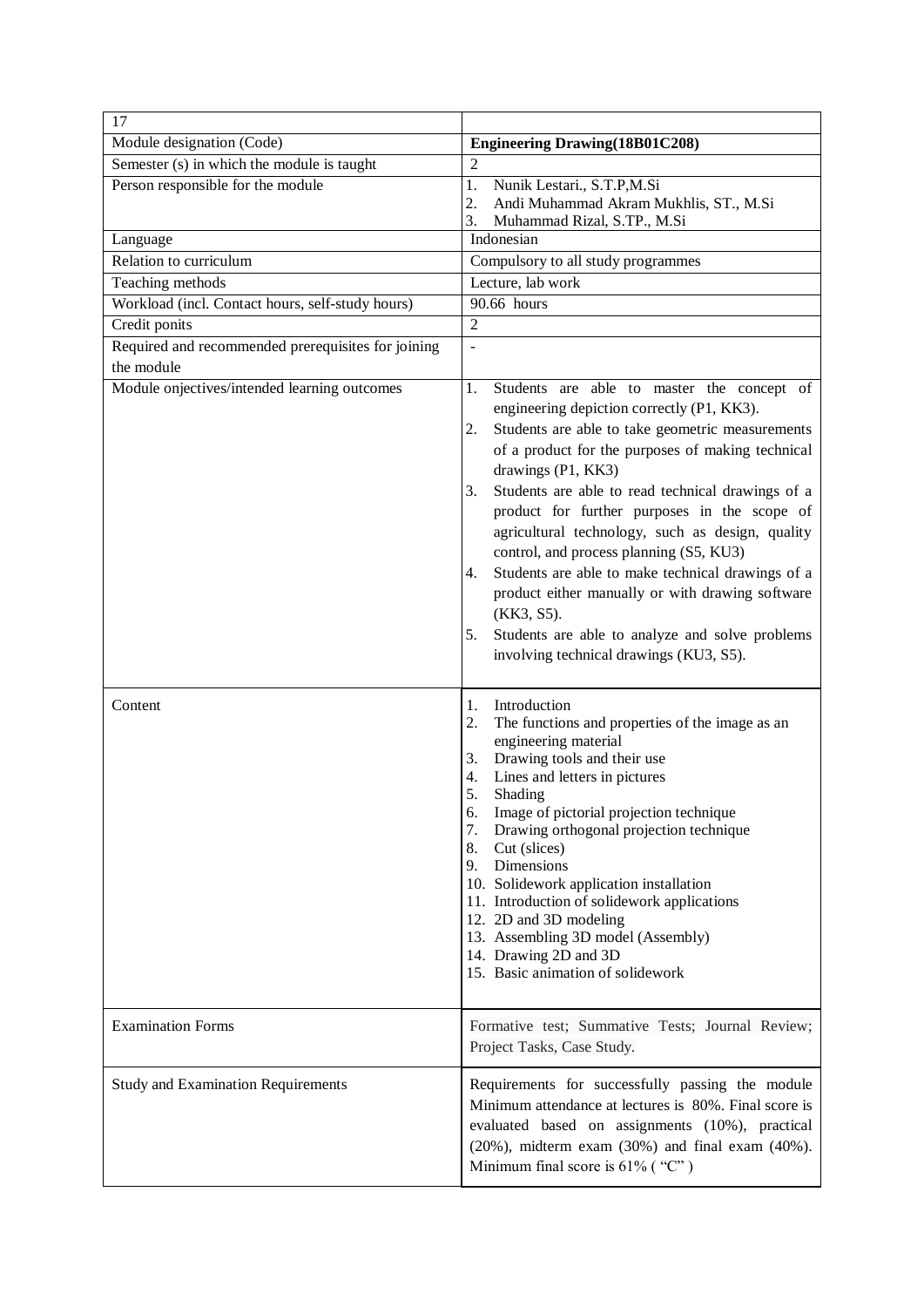| Reading List | Utama:                                                                                                                                                                   |
|--------------|--------------------------------------------------------------------------------------------------------------------------------------------------------------------------|
|              | G. Takeshi Sato dan N. Sugiarto Hartanto. 2005.                                                                                                                          |
|              | Menggambar Mesin menurut Standar ISO, cetakan                                                                                                                            |
|              | kesebelas. Pradnya Paramita. Jakarta.                                                                                                                                    |
|              | Pendukung:                                                                                                                                                               |
|              | Anwari. 1978. Menggambar Mesin. Departemen<br>Pendidikan dan Kebudayaan.<br>Kristie Plantenberg. 2010. Engineering Graphics<br>Essentials with Autocad 2011 Instruction. |
|              | Robbi. 2012. Solideworks Professional. Penerbit<br>3.<br>Informatika. Bandung.                                                                                           |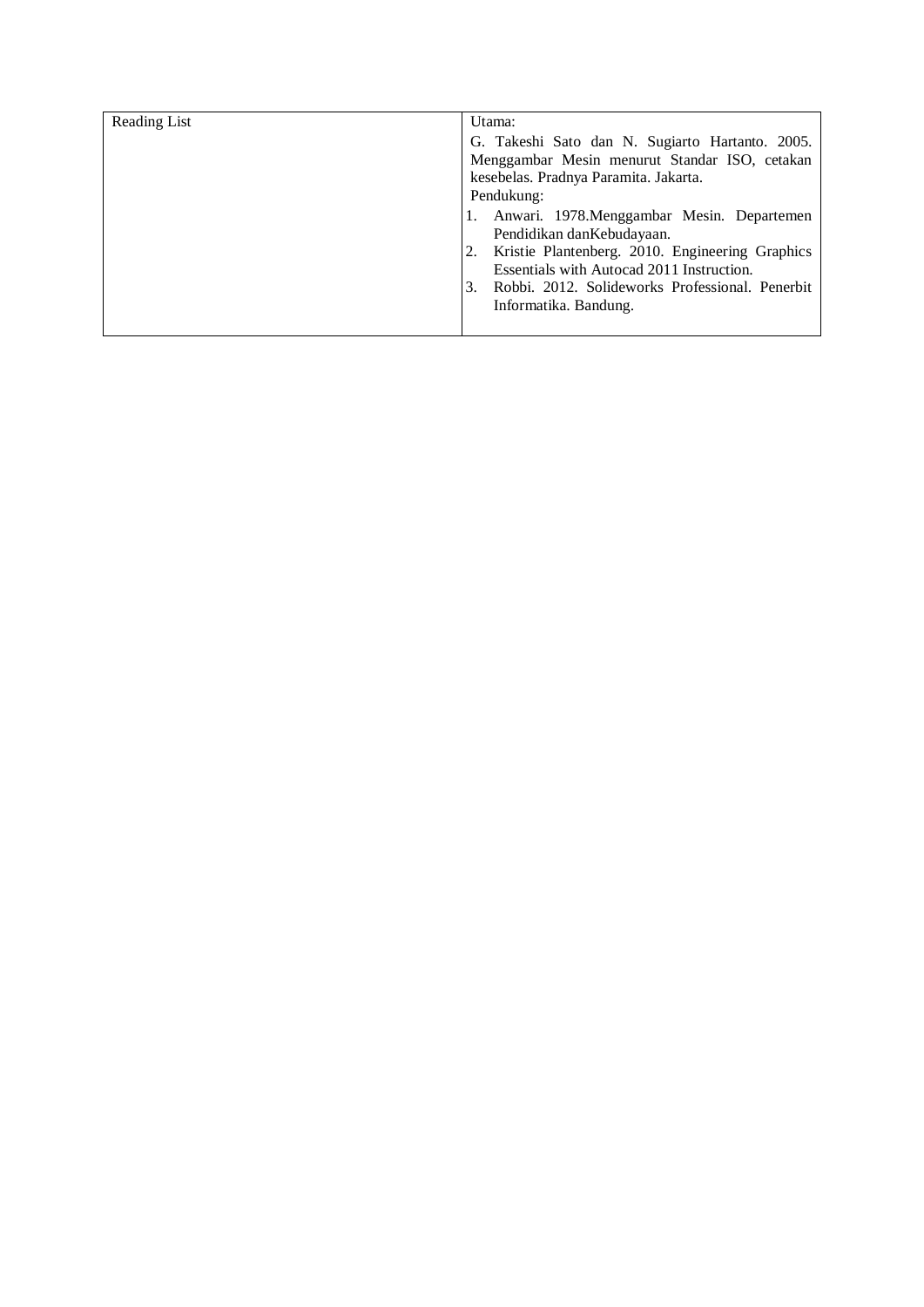| 18                                                 |                                                                                                                   |
|----------------------------------------------------|-------------------------------------------------------------------------------------------------------------------|
| Module designation (Code)                          | <b>Student Development (18B01C301)</b>                                                                            |
| Semester (s) in which the module is taught         | 3                                                                                                                 |
| Person responsible for the module                  | 1.<br>Dr. Muhammad Rais, S.Pd., MP., MT<br>2.<br>Khaidir Rahman, S.Pd., M.Pd<br>3.<br>ErviNovitasari, S.Pd., M.Pd |
| Language                                           | Indonesian                                                                                                        |
| Relation to curriculum                             | Compulsory                                                                                                        |
| Teaching methods                                   | Lecture                                                                                                           |
| Workload (incl. Contact hours, self-study hours)   | 136 hours                                                                                                         |
| Credit ponits                                      | 3                                                                                                                 |
| Required and recommended prerequisites for joining | $\overline{a}$                                                                                                    |
| the module                                         |                                                                                                                   |
| Module onjectives/intended learning outcomes       | Students can:                                                                                                     |
|                                                    | Describe precisely the nature of growth and<br>1.<br>development                                                  |
|                                                    | Describe precisely the law or principles of<br>2.<br>development                                                  |
|                                                    | Describe the individual and its development<br>3.<br>aspects                                                      |
|                                                    | Explain the concept of intelligence and talent<br>4.                                                              |
|                                                    | describe<br>Accurately<br>Multiple<br>Intelligence<br>5.                                                          |
|                                                    | according to Howard Gardner<br>Describe precisely emotional intelligence (EQ)<br>6.                               |
|                                                    | according to Daniel Goleman                                                                                       |
|                                                    | Piaget's precise description of cognitive<br>7.<br>development                                                    |
|                                                    | Describes precisely the<br>development<br>8.<br>οf<br>language according to Vigotsky                              |
|                                                    | To accurately describe the moral and spiritual<br>9.<br>development of learners according to Kohlberg             |
|                                                    | 10. Describing precisely psychosocial development                                                                 |
|                                                    | according to Erikson<br>11. Describe the development tasks of students                                            |
|                                                    | accurately                                                                                                        |
|                                                    | 12. Identify appropriately the development tasks of<br>learners                                                   |
|                                                    | 13. Analyze students' misbehave                                                                                   |
|                                                    | 14. Develop misbehave intervention strategies in                                                                  |
|                                                    | students                                                                                                          |
| Content                                            | The Nature of Growth and Development<br>1.                                                                        |
|                                                    | Law or Principles of Development<br>2.                                                                            |
|                                                    | 3.<br>Individuals and their Developmental Aspects                                                                 |
|                                                    | Multiple Intelligence<br>4.                                                                                       |
|                                                    | Emotional Intelligence (EQ)<br>5.                                                                                 |
|                                                    | <b>Cognitive Development</b><br>6.                                                                                |
|                                                    | Language Development<br>7.                                                                                        |
|                                                    | Moral and Spiritual Development<br>8.                                                                             |
|                                                    | Social Development<br>9.                                                                                          |
|                                                    | 10. Student Development Tasks                                                                                     |
|                                                    | 11. Student Problems and Intervention Strategies                                                                  |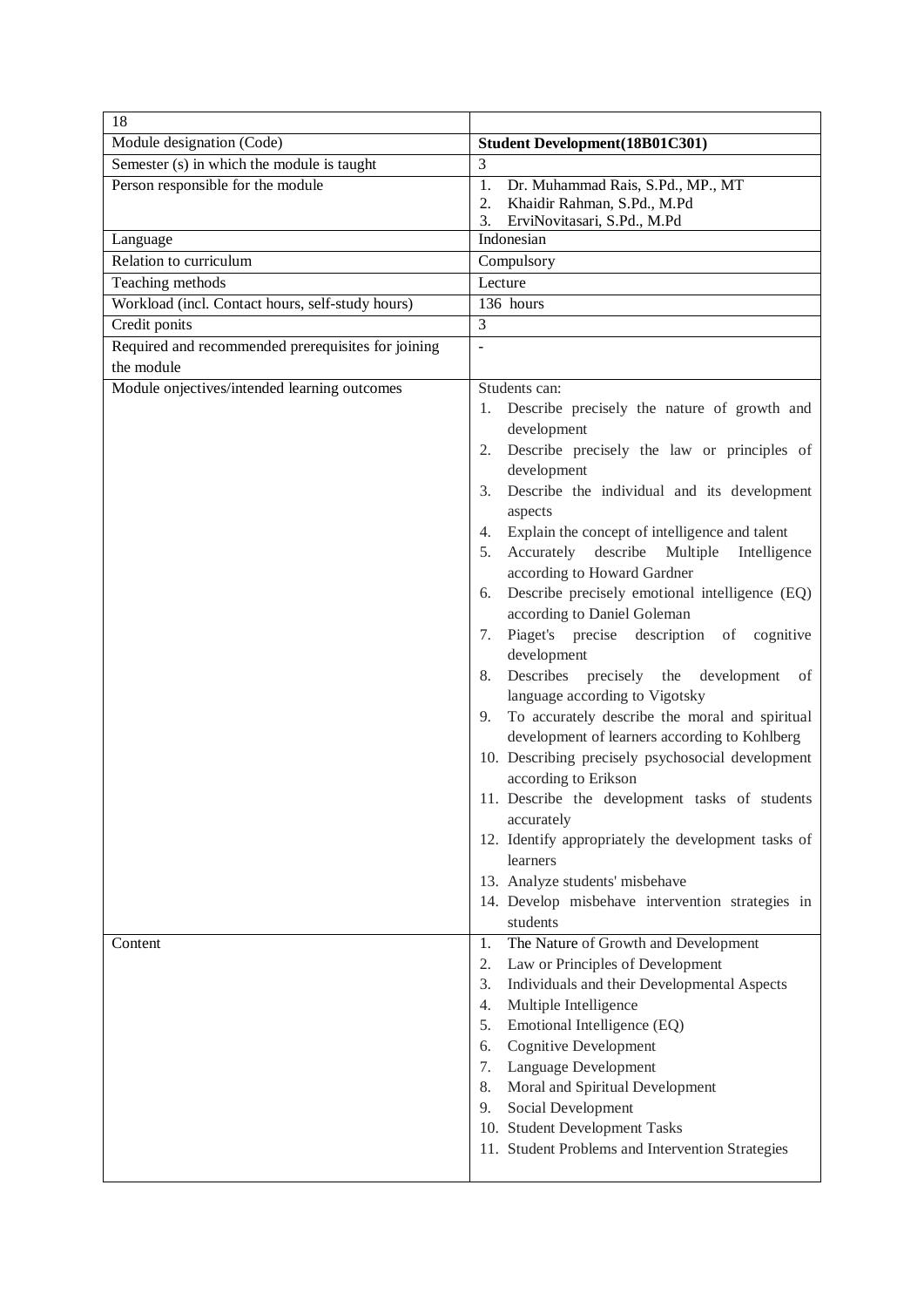| <b>Examination Forms</b>                  | Formative test; Summative Tests; Journal Review;                                         |
|-------------------------------------------|------------------------------------------------------------------------------------------|
|                                           | Video Review. Project Tasks                                                              |
| <b>Study and Examination Requirements</b> | Requirements for successfully passing the module                                         |
|                                           | minimum attendance at lectures is 80%, final score                                       |
|                                           | is evaluated based on assignments 40%), active                                           |
|                                           | discussion $(10\%)$ , midterm exam $(20\%)$ and final                                    |
|                                           | exam (30%)                                                                               |
| Reading List                              | Triyono, dkk. 2012. Perkembangan Peserta<br>1.                                           |
|                                           | Didik. Malang: Universitas Negeri Malang                                                 |
|                                           | Yusuf. S.L.N. 2012. Perkembangan Peserta<br>2.                                           |
|                                           | Didik. Jakarta: Rajawalipress                                                            |
|                                           | Santrok, J.W. 2002. Life- Span Development.<br>3.                                        |
|                                           | Perkembangan Masa Hidup. Alih Bahasa oleh                                                |
|                                           | Juda Damanik, Achmad Chusairi. Jakarta:                                                  |
|                                           | Erlangga.                                                                                |
|                                           | Djiwandono,<br>2002.<br>S.E.W.<br>Psikologi<br>4.                                        |
|                                           | Pendidikan. Jakarta: Grasindo                                                            |
|                                           | Hurlock. E.B. 1991. Psikologi Perkembangan<br>5.                                         |
|                                           | Pendekatan<br>Sepanjang<br>Suatu<br>Rentang<br>Kehidupan. Terjemahan oleh Istiwidayanti, |
|                                           | dkk.Jakarta: Erlangga                                                                    |
|                                           | Gardner, H. 1993 Frames of Mind: The Theory<br>6.                                        |
|                                           | of Mutiple Intelegence. London: Bombury                                                  |
|                                           | Publishing. Inc                                                                          |
|                                           | Sumandi, I., Marthen, P & Hur. H. 2000.<br>7.                                            |
|                                           | Perkembangan Peserta Didik. Malang: FIP                                                  |
|                                           | Universitas Negeri Malang.                                                               |
|                                           | Goleman, D. 1995. Emotional Intelegence. New<br>8.                                       |
|                                           | York. Batam                                                                              |
|                                           |                                                                                          |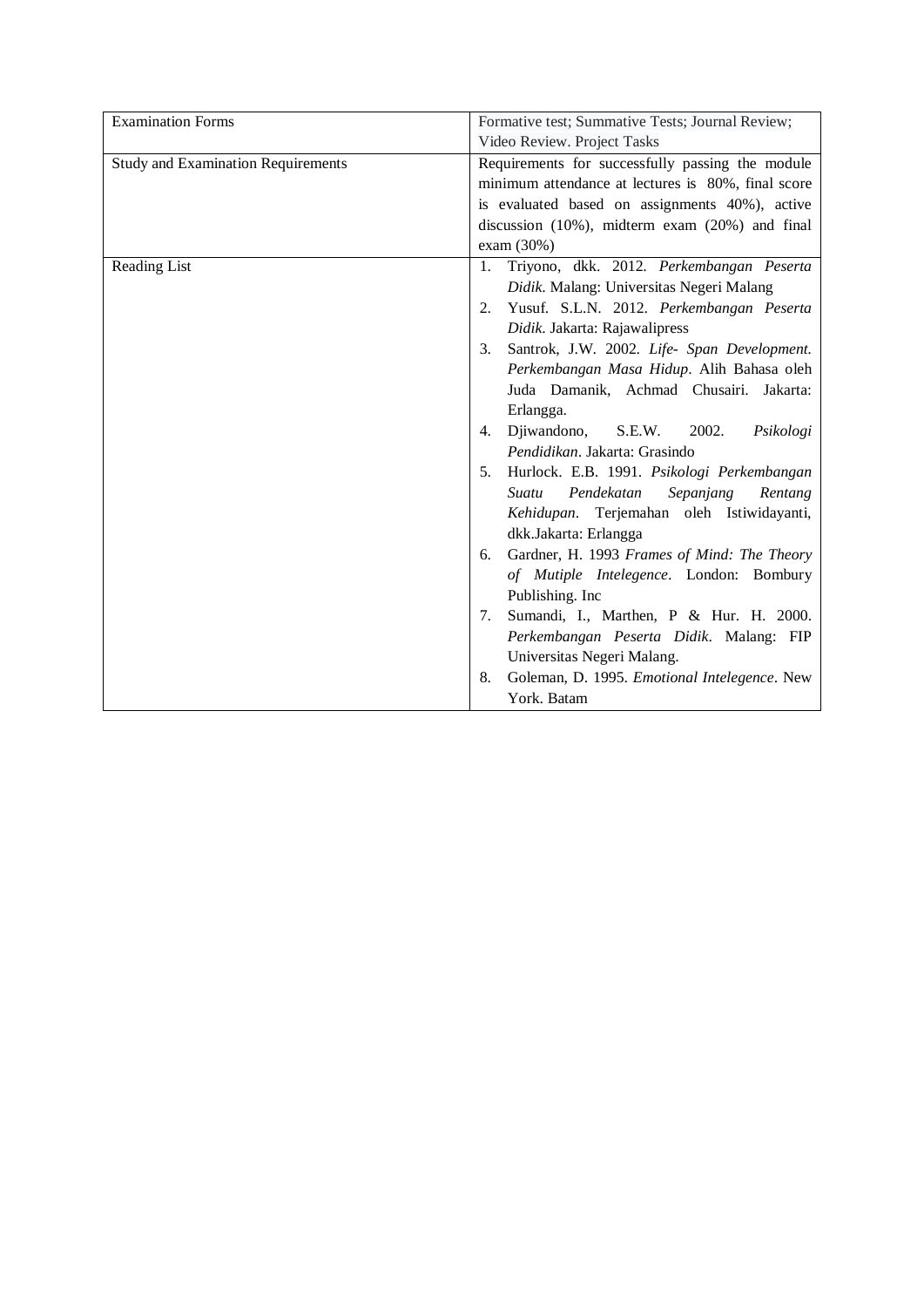| 19                                                 |                                                         |
|----------------------------------------------------|---------------------------------------------------------|
| Module designation (Code)                          | Learn and Learning (18B01C302)                          |
| Semester (s) in which the module is taught         | 3                                                       |
| Person responsible for the module                  | 1.<br>Dr. Muhammad Rais, S.Pd., MP., MT                 |
|                                                    | 2.<br>Diyahwati, S.TP., M.Pd                            |
|                                                    | 3.<br>Khaidir Rahman, S.Pd., M.Pd                       |
|                                                    | ErviNovitasari, S.Pd., M.Pd<br>4.<br>Indonesian         |
| Language<br>Relation to curriculum                 |                                                         |
| Teaching methods                                   | Compulsory<br>Lecture                                   |
| Workload (incl. Contact hours, self-study hours)   | 136 hours                                               |
| Credit ponits                                      | 3                                                       |
| Required and recommended prerequisites for joining |                                                         |
| the module                                         | $\overline{a}$                                          |
| Module onjectives/intended learning outcomes       | Explain the concepts of learning,<br>1.                 |
|                                                    | learning,<br>Teaching and Education                     |
|                                                    | 2.<br>Describe the types of learning<br>and<br>the      |
|                                                    | characteristics of teaching and learning                |
|                                                    | Describe problems in learning<br>3.                     |
|                                                    | Outlines the principles of learning<br>4.               |
|                                                    | Describe teaching and learning theories<br>5.           |
|                                                    | Apply the use of learning resources<br>6.               |
|                                                    | Practicing basic teaching skills<br>7.                  |
|                                                    | Analyze learning cases in the field<br>8.               |
| Content                                            | Concept of learning, learning,<br>1.<br>teaching<br>and |
|                                                    | education                                               |
|                                                    | 2.<br>Types of learning and characteristics of teaching |
|                                                    | and learning                                            |
|                                                    | Learning problems<br>3.                                 |
|                                                    | Learning principles<br>4.                               |
|                                                    | 5.<br>Behavioristic learning theory                     |
|                                                    | Humanistic learning theory<br>6.                        |
|                                                    | Sociocultural learning theory<br>7.                     |
|                                                    | 8.<br>Constructivist learning theory                    |
|                                                    | 9. Basic teaching skills                                |
|                                                    | 10. Utilization of learning resources in learning       |
|                                                    | 11. Analyze the implementation of field learning        |
|                                                    | theories                                                |
|                                                    | 12. Understand and analyze learning cases in the field  |
| <b>Examination Forms</b>                           | Formative test; Summative tests; Journal Review;        |
|                                                    | Film Review; Project Tasks                              |
| <b>Study and Examination Requirements</b>          | Requirements for successfully passing the module        |
|                                                    | minimum attendance at lectures is 80%, final score is   |
|                                                    | evaluated                                               |
|                                                    | based on assignments 35%), active discussion (15%),     |
|                                                    | midterm exam $(25%)$ and final exam $(25%)$             |
| Reading List                                       | Baharuddin. H. (2010), Teori Belajar<br>dan<br>1.       |
|                                                    | Pembelajaran. Jogyakarta: Ar-Ruzz                       |
|                                                    | Budiningsih,<br>Asri.<br>2003.<br>dan<br>2.<br>Belajar  |
|                                                    | Pembelajaran.<br>Yogyakarta:<br>Fakultas<br>Ilmu        |
|                                                    | Pendidikan, Universitas Negeri Yogyakarta.              |
|                                                    | Gagne, R.M. (1997). Conditioning of Learning.<br>3.     |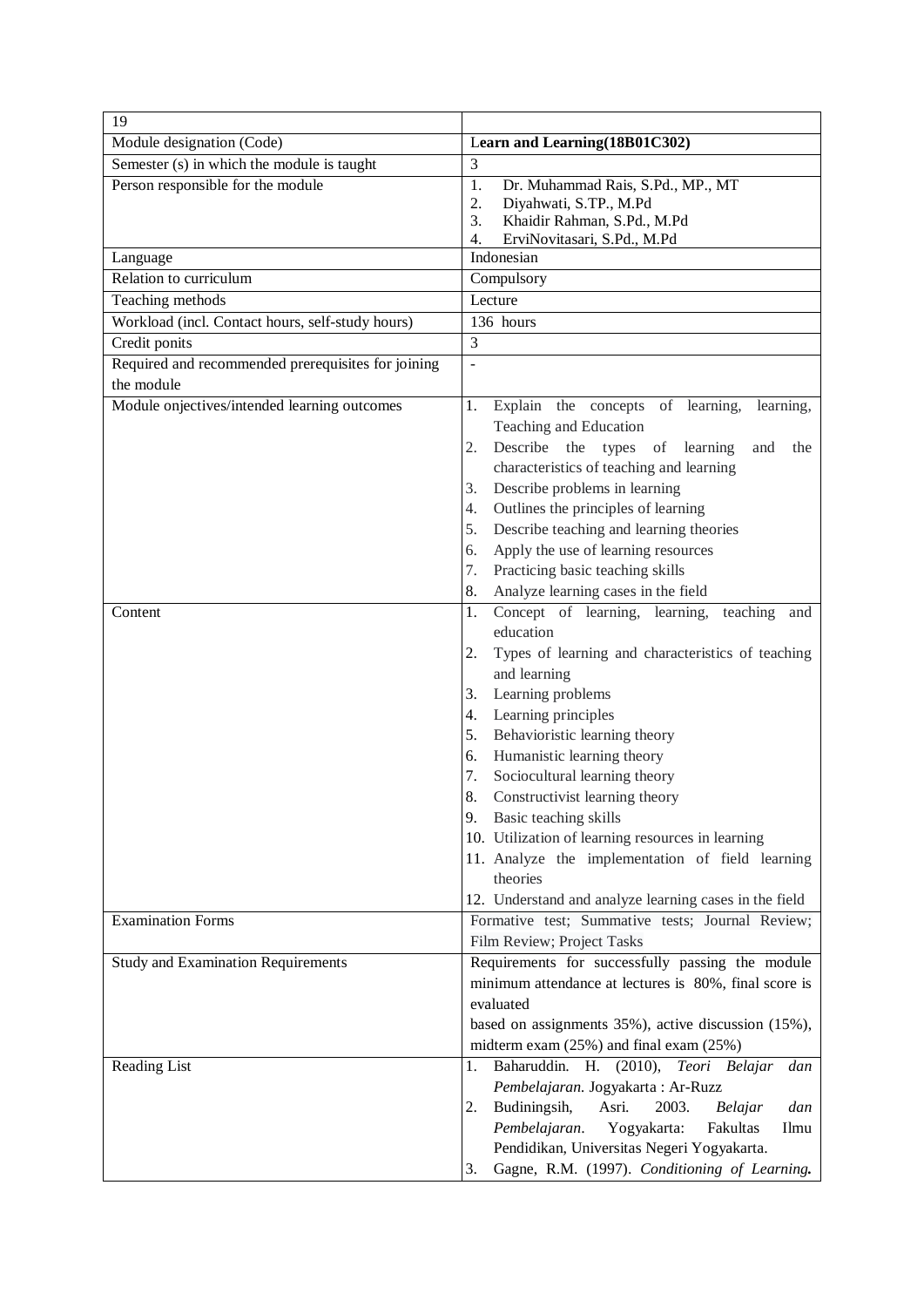| New York: Holt Rinehart and Winston.               |
|----------------------------------------------------|
| 4. Hamalik, Oemar. (2001), Proses Belajar          |
| Mengajar. Bandung: Bumi Aksara                     |
| 5. Hamzah B. Uno, Herminarto Sofyan, Susardjo      |
| Atmowidjojo. 2012. Landasan Pembelajaran           |
| <i>Teori dan Praktik.</i> Gorontalo: Nurul Jannah. |
| 6. Moll, Luis C. (1993). Vygotsky & Education      |
| Instructional Implications and Applications of     |
| socio historical psychology. Australia : Cambridge |
| University Press.                                  |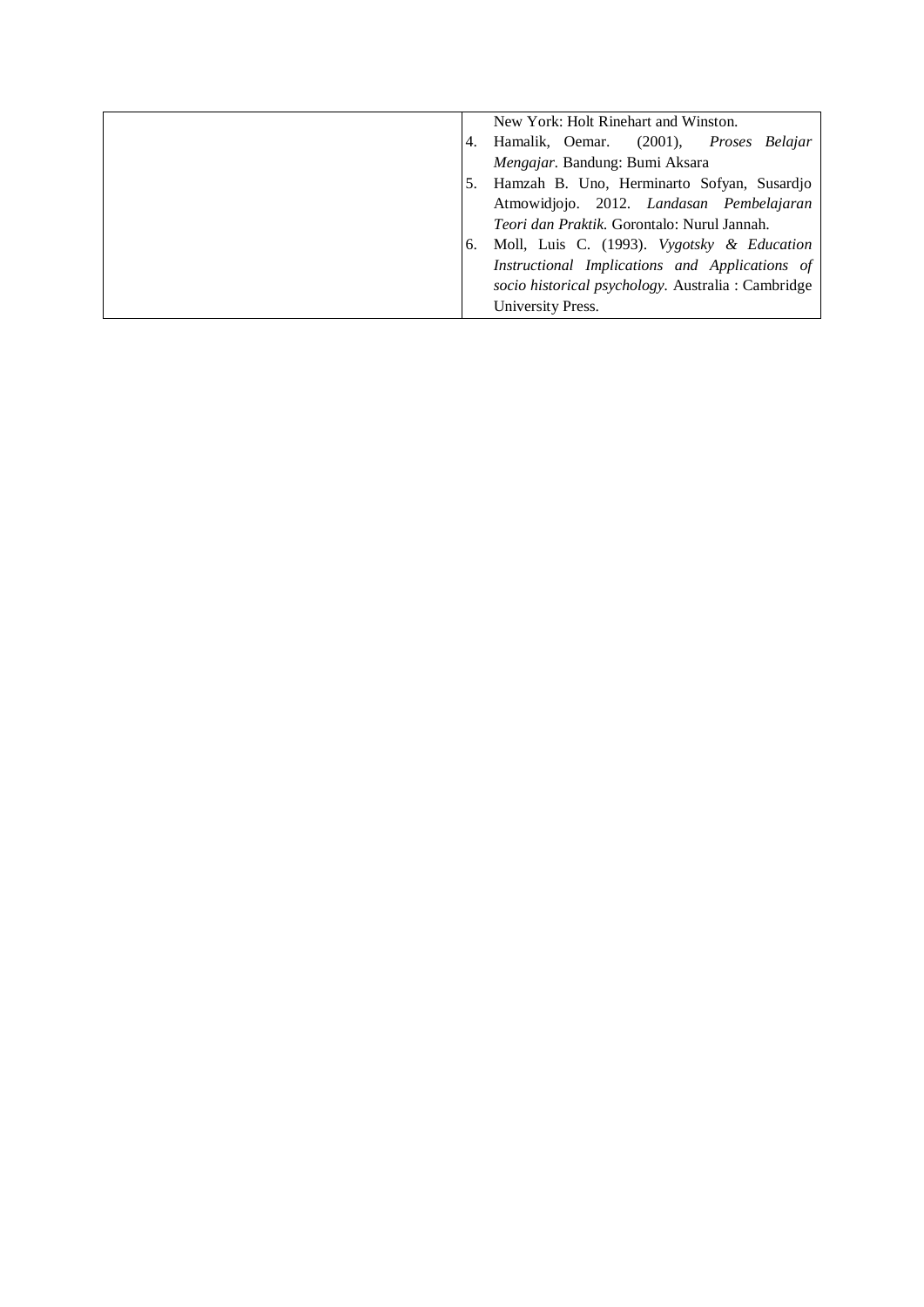| 20                                                 |                                                                    |
|----------------------------------------------------|--------------------------------------------------------------------|
| Module designation (Code)                          | <b>Educational Phsycology</b> (18B01C303)                          |
| Semester (s) in which the module is taught         | 3                                                                  |
| Person responsible for the module                  | 1.<br>Dr. Muhammad Rais, S.Pd., MP., MT                            |
|                                                    | Ervi Novitasari, S.Pd., M.Pd<br>2.                                 |
| Language                                           | 3.<br>Khaidir Rahman, S.Pd., M.Pd<br>Indonesian                    |
| Relation to curriculum                             | Compulsory                                                         |
| Teaching methods                                   | Lecture                                                            |
| Workload (incl. Contact hours, self-study hours)   | 90.66 hours                                                        |
| Credit ponits                                      | $\overline{2}$                                                     |
| Required and recommended prerequisites for joining | $\overline{\phantom{a}}$                                           |
| the module                                         |                                                                    |
| Module onjectives/intended learning outcomes       | Students can:                                                      |
|                                                    | Explain the meaning, history, scope of the<br>1.                   |
|                                                    | psychology of learning                                             |
|                                                    | Describe learning theories and practices in<br>2.                  |
|                                                    | learning                                                           |
|                                                    | Describe the activities and factors that influence<br>3.           |
|                                                    | learning                                                           |
|                                                    | Understand the characteristics of maturity and<br>4.               |
|                                                    | their effect on readiness                                          |
|                                                    | Describe the characteristics of learners and the<br>5.             |
|                                                    | environment and their effects on learning                          |
|                                                    | achievement                                                        |
|                                                    | Describe active learning models and their<br>6.                    |
|                                                    | application in schools                                             |
|                                                    | Describe the ideal teacher profile with a<br>7.                    |
|                                                    | psychological approach                                             |
| Content                                            | Definition of Learning psychology<br>1.                            |
|                                                    | History, scope,<br>and methods of Learning<br>2.                   |
|                                                    | psychology<br>3.<br>The behavior theory of Thorndike, Ivan Pavlov, |
|                                                    | Bruner, Watson, and Skinner's                                      |
|                                                    | The cognitive theory of Jerome Bruner and David<br>4.              |
|                                                    | Ausubel's                                                          |
|                                                    | 5.<br>The constructivist theory of Vigotsky. Piaget                |
|                                                    | The humanistic theory of Arthur Combs, Maslow,<br>6.               |
|                                                    | and Rogers                                                         |
|                                                    | Factors affecting learning<br>7.                                   |
|                                                    | The characteristics of intellectual maturity<br>8.                 |
|                                                    | Effect of maturity on readiness<br>9.                              |
|                                                    | 10. Transfer of learning and factors that play a role in           |
|                                                    | learning                                                           |
|                                                    | 11. Understanding learner characteristics, learning                |
|                                                    | environment, and learning achievement                              |
|                                                    | 12. Active teaching models and ways of implementing                |
|                                                    | them                                                               |
|                                                    | 13. Teacher personality characteristics                            |
|                                                    | 14. Teacher professional<br>competence<br>(cognitive,              |
|                                                    | affective, psychomotor)                                            |
|                                                    | 15. The functions and types of teachers in the teaching            |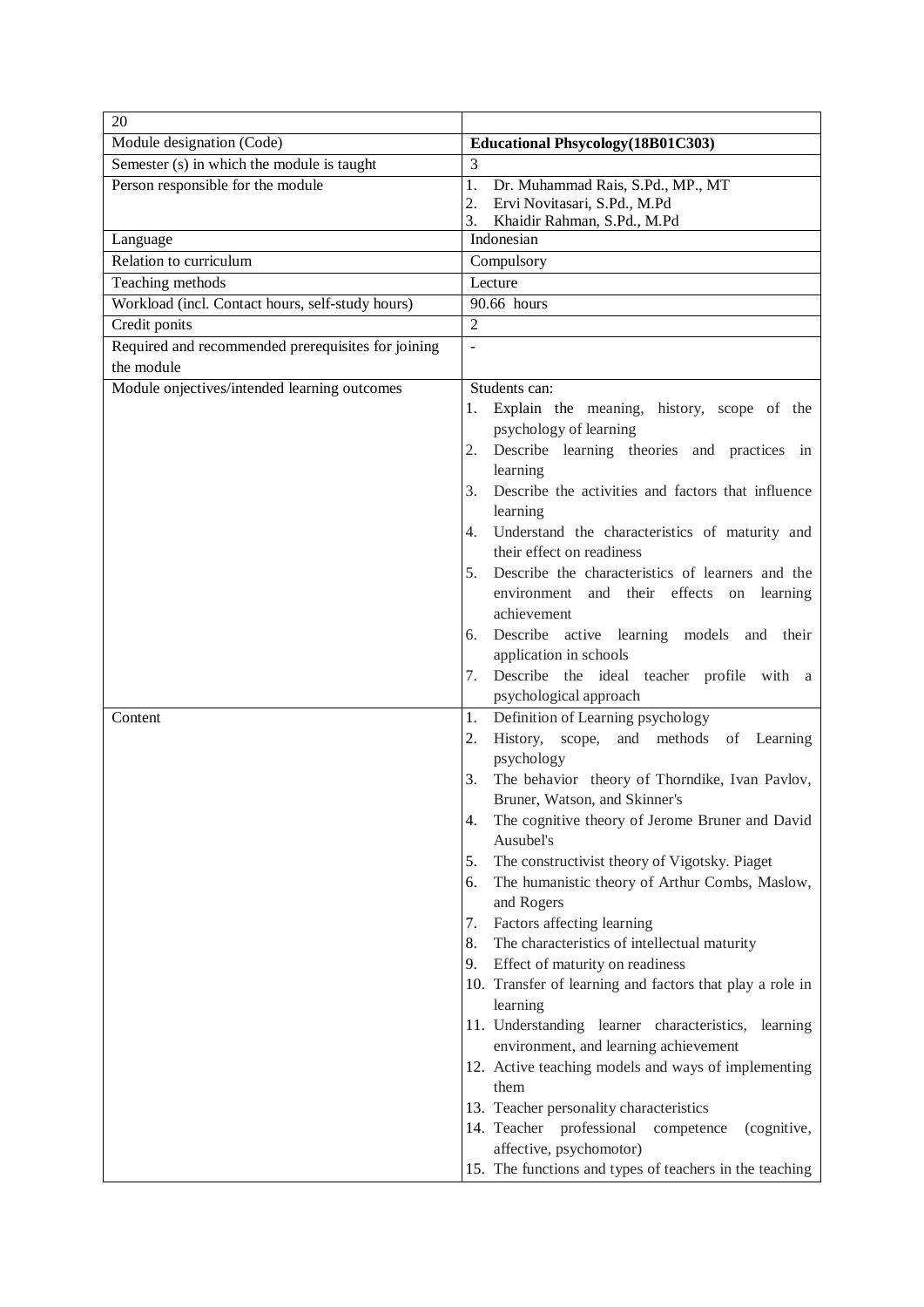|                                           | and learning process                                  |
|-------------------------------------------|-------------------------------------------------------|
| <b>Examination Forms</b>                  | Formative test; Summative Tests; Journal Review;      |
|                                           | Film Review; Project Tasks                            |
| <b>Study and Examination Requirements</b> | Requirements for successfully passing the module      |
|                                           | minimum attendance at lectures is 80%, final score is |
|                                           | evaluated based on assignments 30%),<br>active        |
|                                           | discussion (10%), midterm exam (20%) and final        |
|                                           | exam $(30\%)$                                         |
|                                           |                                                       |
| Reading List                              | Ausubel. David. 1998. Psikologi of Learning           |
|                                           | Gagne, Robert. 1997. Kondisi Belajar dan Teori<br>2.  |
|                                           | Pembelajaran Terjemahan Munandir. Jakarta:            |
|                                           | Depdikbud Dirjen Pendidikan Tinggi                    |
|                                           | Winkel. 2010. Psikologi Pengajaran. Gramedia:<br>3.   |
|                                           | Jakarta                                               |
|                                           | Santrok, W John. 2009. Psikologi Pendidikan.<br>4.    |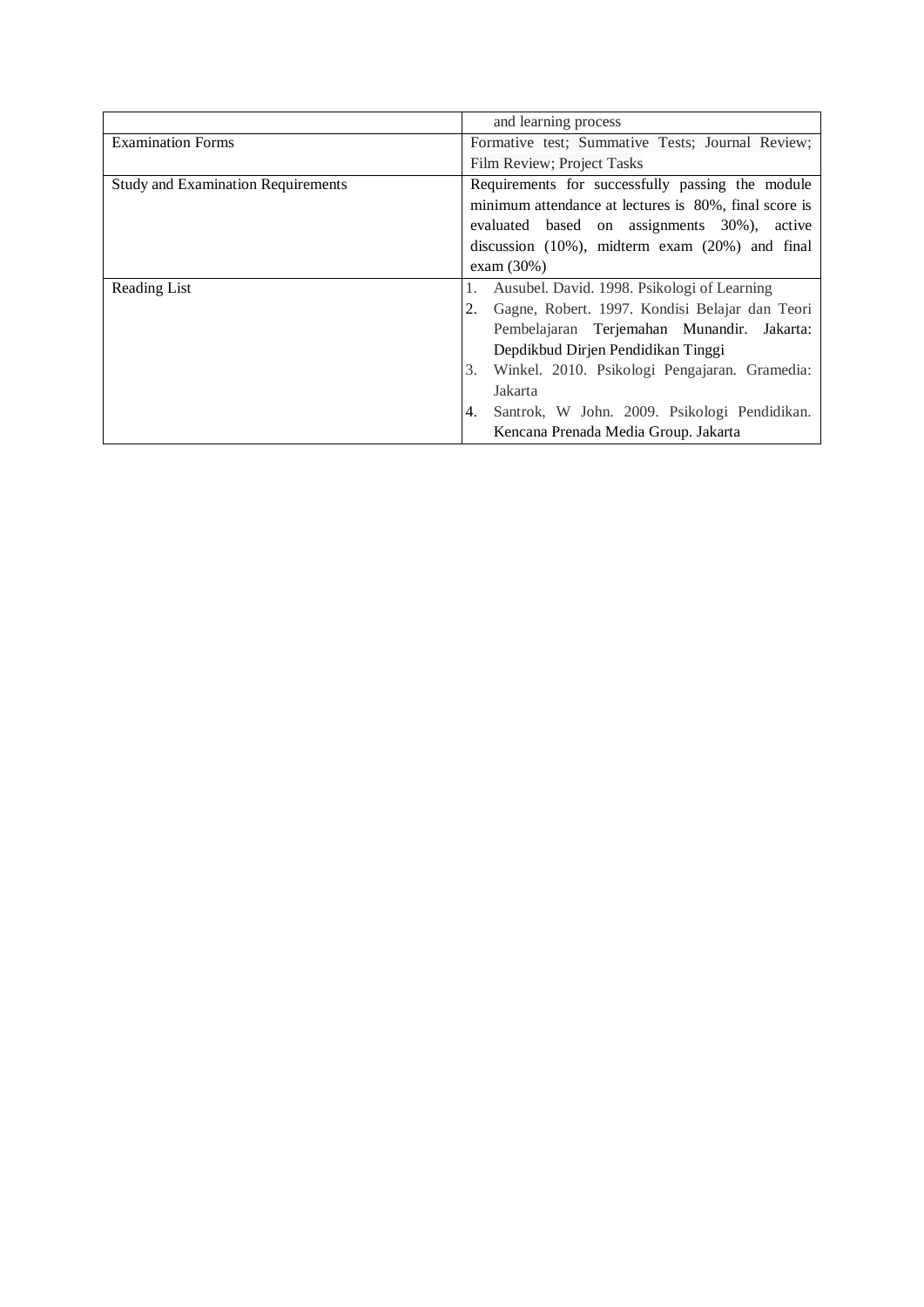| 21                                                      |                                                                                                                                                                                                                                                                                                                                                                                                                                                                                                                                                                                                                                                                                                                                                                                                                                           |
|---------------------------------------------------------|-------------------------------------------------------------------------------------------------------------------------------------------------------------------------------------------------------------------------------------------------------------------------------------------------------------------------------------------------------------------------------------------------------------------------------------------------------------------------------------------------------------------------------------------------------------------------------------------------------------------------------------------------------------------------------------------------------------------------------------------------------------------------------------------------------------------------------------------|
| Module designation                                      | <b>Fundamental of Agricultural</b><br>Cultivation(18B01C304)                                                                                                                                                                                                                                                                                                                                                                                                                                                                                                                                                                                                                                                                                                                                                                              |
| Semester (s) in which the module is taught              | 3                                                                                                                                                                                                                                                                                                                                                                                                                                                                                                                                                                                                                                                                                                                                                                                                                                         |
| Person responsible for the module                       | 1.<br>Ratnawaty Fadilah, S.TP., M.Sc<br>2.<br>Nunik Lestari, S.T.P., M.Si                                                                                                                                                                                                                                                                                                                                                                                                                                                                                                                                                                                                                                                                                                                                                                 |
| Language                                                | 3.<br>Andi Muhammad AkramMukhlis, ST., M.Si<br>Indonesian                                                                                                                                                                                                                                                                                                                                                                                                                                                                                                                                                                                                                                                                                                                                                                                 |
| Relation to curriculum                                  | Compulsory                                                                                                                                                                                                                                                                                                                                                                                                                                                                                                                                                                                                                                                                                                                                                                                                                                |
| Teaching methods                                        | Lecture                                                                                                                                                                                                                                                                                                                                                                                                                                                                                                                                                                                                                                                                                                                                                                                                                                   |
| Workload (incl. Contact hours, self-study hours)        | 90.66 hours                                                                                                                                                                                                                                                                                                                                                                                                                                                                                                                                                                                                                                                                                                                                                                                                                               |
| Credit ponits                                           | $\overline{2}$                                                                                                                                                                                                                                                                                                                                                                                                                                                                                                                                                                                                                                                                                                                                                                                                                            |
| Required and recommended prerequisites for joining      | ÷,                                                                                                                                                                                                                                                                                                                                                                                                                                                                                                                                                                                                                                                                                                                                                                                                                                        |
| the module                                              |                                                                                                                                                                                                                                                                                                                                                                                                                                                                                                                                                                                                                                                                                                                                                                                                                                           |
| Module onjectives/intended learning outcomes<br>Content | Able to understand the condition of Indonesian<br>1.<br>agriculture and the<br>history of Indonesian<br><b>Agricultural Cultivation</b><br>Able to understand the problems, challenges, and<br>2.<br>advances in Indonesian agricultural technology in<br>the era of globalization<br>3.<br>Able to understand the Basics of Agricultural<br>Cultivation<br>Able to understand food crop cultivation starting<br>2.<br>from land preparation, land management, soil<br>quality, plant nutrition, seeding, planting, land<br>maintenance, plant growth phase, pest and plant<br>disease control to harvesting<br>This course will develop the ability, knowledge and<br>skills of plant cultivation. Through this course,<br>will<br>better understand techniques in<br>students<br>agricultural cultivation and the scope of agricultural |
|                                                         | cultivation which includes land preparation, land<br>management, soil ecology, plant nutrition, seed<br>selection, maintenance, pest, disease and weed control,<br>plant growth phases, crop requirements for growing,<br>harvesting and post-harvest techniques for food crops                                                                                                                                                                                                                                                                                                                                                                                                                                                                                                                                                           |
| <b>Examination Forms</b>                                | Essay, quiz, study case                                                                                                                                                                                                                                                                                                                                                                                                                                                                                                                                                                                                                                                                                                                                                                                                                   |
| <b>Study and Examination Requirements</b>               | Requirements for successfully passing the module<br>Minimum attendance at lectures is 80%.<br>1.<br>2.<br>Final score is evaluated based on assignments<br>$(10\%)$ , practical $(20\%)$ , midterm exam $(30\%)$ and<br>final exam $(40\%)$ .<br>Minimum final score is $61\%$ ("C")<br>3.                                                                                                                                                                                                                                                                                                                                                                                                                                                                                                                                                |
| Reading List                                            | 1.<br>I Nyoman Rai. 2018. Dasar- Dasar Agronomi.<br>Penerbit Pelawa Sari. Denpasar<br>Prof. Dr. H. Zulkarnain. 2009. Dasar- Dasar<br>2.<br>Hortikultura. Bumi Aksara Jakarta<br>3.<br>Chandra Shekara et al,. 2016. Farmers's Handbook<br>on Basic Agriculture. Desai Fruits & Vegetables<br>Pvt. Ltd. India<br>Aqleem Abbas., 2011. Introduction of Agriculture.<br>4.<br>The University of Agriculture Peshawar Pakistan                                                                                                                                                                                                                                                                                                                                                                                                                |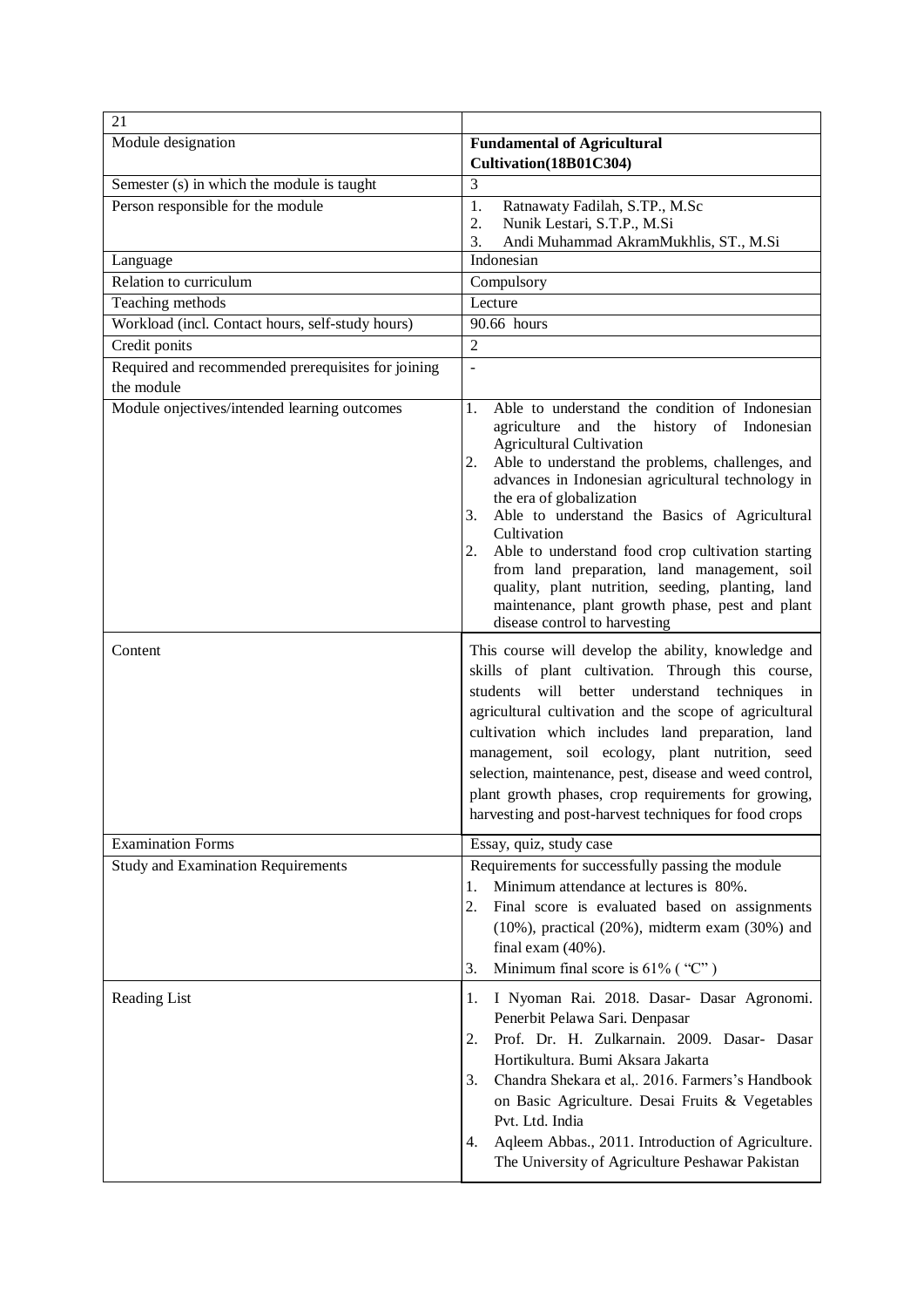| 22                                                 |                                                                                                       |
|----------------------------------------------------|-------------------------------------------------------------------------------------------------------|
| Module designation (Code)                          | Thermodynamics/Heat Transfer(18B01C305)                                                               |
| Semester (s) in which the module is taught         | 3                                                                                                     |
| Person responsible for the module                  | 1.<br>Dr. Jamaluddin P., MP                                                                           |
|                                                    | 2.<br>Nunik Lestari, S.T.P., M.Si                                                                     |
|                                                    | 3.<br>Reski Febyanti Rauf, S.TP., M.Si<br>Andi Muhammad Akram Mukhlis, ST., M.Si<br>4.                |
| Language                                           | Indonesian                                                                                            |
| Relation to curriculum                             | Compulsory                                                                                            |
| Teaching methods                                   | Lecture                                                                                               |
| Workload (incl. Contact hours, self-study hours)   | 90.66 hours                                                                                           |
| Credit points                                      | $\overline{2}$                                                                                        |
| Required and recommended prerequisites for joining | Applied Physics, Engineering Mechanics                                                                |
| the module                                         |                                                                                                       |
| Module objectives/intended learning outcomes       | The student will be able to understand the concepts<br>1.                                             |
|                                                    | basic principles of heat transfer<br>and<br>and                                                       |
|                                                    | thermodynamics and their calculations.                                                                |
|                                                    | The student will be able to understand the process<br>2.                                              |
|                                                    | of heat transfer by conduction, convection and                                                        |
|                                                    | radiation and their calculations.                                                                     |
|                                                    | The student will be able to understand the mass<br>3.                                                 |
|                                                    | transfer process and its calculations.                                                                |
| Content                                            | Some aspects discussed in this course are :                                                           |
|                                                    | Introduction<br>1.                                                                                    |
|                                                    | 2.<br>Thermodynamics Basic Concepts and Principles                                                    |
|                                                    | Heat Transfer Basic Concepts and Principles<br>3.                                                     |
|                                                    | 4.<br>The Properties of The Substance                                                                 |
|                                                    | Conduction<br>5.                                                                                      |
|                                                    | Applications and Equations of Conduction Process<br>6.<br>Convection                                  |
|                                                    | 7.                                                                                                    |
|                                                    | 8.<br>Applications and Equations of Convection Process<br>Radiation: Applications and Equations<br>9. |
|                                                    | 10. Boiling and Condensation                                                                          |
|                                                    | 11. Heat Exchanger                                                                                    |
|                                                    | 12. Heat Loss                                                                                         |
|                                                    | 13. Mass Transfer                                                                                     |
|                                                    | 14. Applications of heat and mass transfer                                                            |
| <b>Examination Forms</b>                           | Formative test; Summative Tests; Journal Review;                                                      |
|                                                    | Project Tasks, Case Study                                                                             |
| <b>Study and Examination Requirements</b>          | Requirements for successfully passing the module                                                      |
|                                                    | Minimum attendance at lectures is 80%.<br>1.                                                          |
|                                                    | 2.<br>Final score is evaluated based on assignments                                                   |
|                                                    | $(10\%)$ , practical $(20\%)$ , midterm exam $(30\%)$ and                                             |
|                                                    | final exam $(40\%)$ .                                                                                 |
|                                                    | Minimum final score is $61\%$ ("C")<br>3.                                                             |
| Reading List                                       | Yunus A. Cengel and Michael Boles. 1994.<br>1.                                                        |
|                                                    | Thermodynamics An Engineering<br>Approach,                                                            |
|                                                    | Second Edition, McGraw-Hill, Inc.                                                                     |
|                                                    | Paul A Tipler.1991. Physics for Scientits and<br>2.                                                   |
|                                                    | Engineers, Third Edition, Worth Publisher, Inc.                                                       |
|                                                    | Khuriati A. 2007. Termodinamika. Jurusan Fisika,<br>3.                                                |
|                                                    | FMIPA, Univerisitas Diponegoro.                                                                       |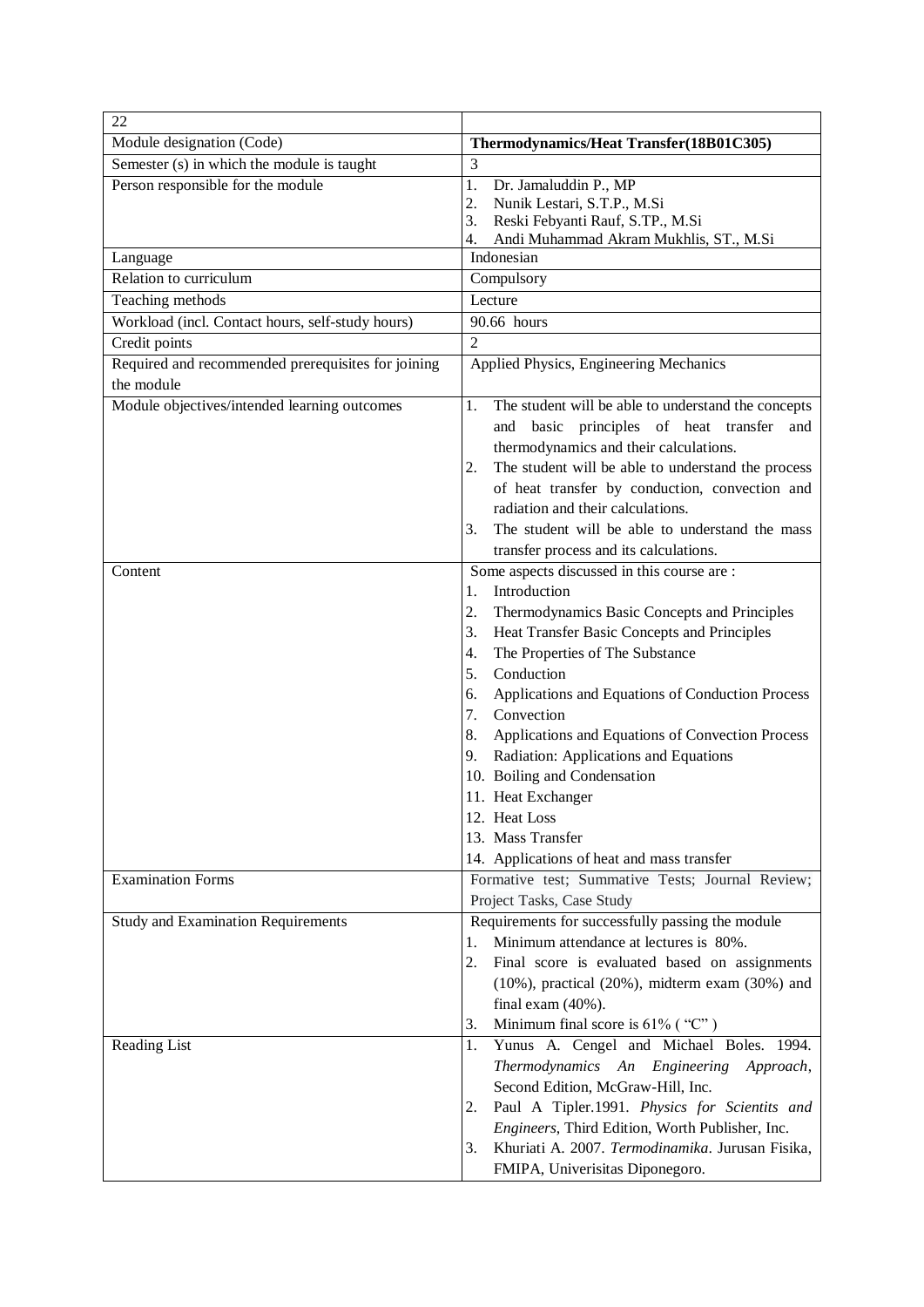| 4. | Susastriawan AAP. 2011. Perpindahan Panas dan |
|----|-----------------------------------------------|
|    | Massa: Konduksi. Institut Sains dan Teknologi |
|    | AKPRIND.                                      |
|    | Hamid AA. 2007. Kalor dan Termodinamika.      |
|    | Jurusan Fisika, FMIPA, Universitas Negeri     |
|    | Yoyakarta.                                    |
| 6. | Al-Shemmeri T. 2010.<br>Engineering           |
|    | Thermodynamics. Tarik Al-Shemmeri & Ventus    |
|    | Publishing ApS: UK.                           |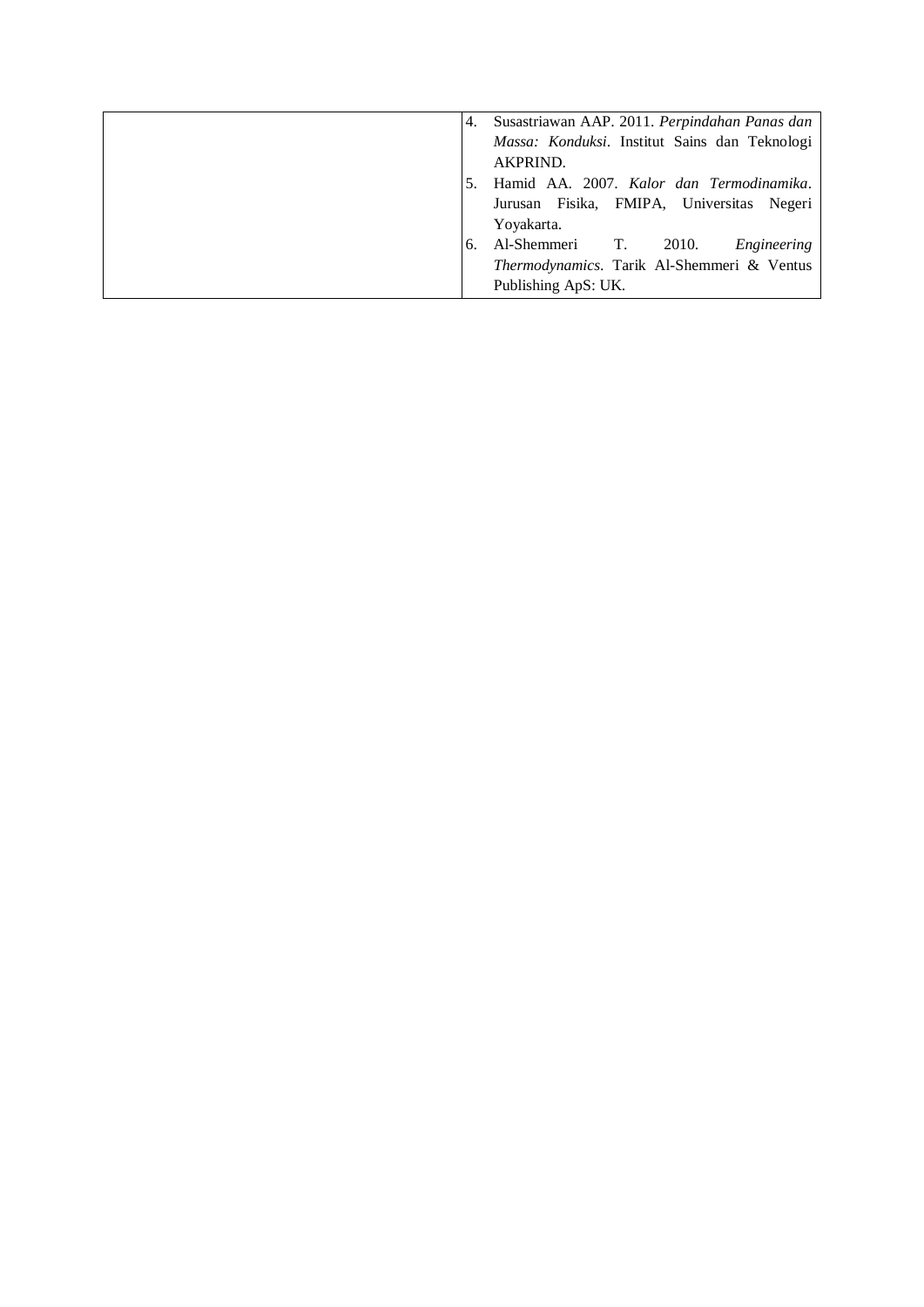| 23                                                 |                                                                                                                                                                                                                                                                                                                                                                                                                                                                                                                                                                                                                                                                                                                                                                                                                                                                                                                                                                                                                        |
|----------------------------------------------------|------------------------------------------------------------------------------------------------------------------------------------------------------------------------------------------------------------------------------------------------------------------------------------------------------------------------------------------------------------------------------------------------------------------------------------------------------------------------------------------------------------------------------------------------------------------------------------------------------------------------------------------------------------------------------------------------------------------------------------------------------------------------------------------------------------------------------------------------------------------------------------------------------------------------------------------------------------------------------------------------------------------------|
| Module designation (Code)                          | Fish Hatchery Technology (18B01C306)                                                                                                                                                                                                                                                                                                                                                                                                                                                                                                                                                                                                                                                                                                                                                                                                                                                                                                                                                                                   |
| Semester (s) in which the module is taught         | 3                                                                                                                                                                                                                                                                                                                                                                                                                                                                                                                                                                                                                                                                                                                                                                                                                                                                                                                                                                                                                      |
| Person responsible for the module                  | 1.<br>Prof. Dr. Patang, S.Pi., M.Si<br>2.<br>Dr. ErnawatiSyahruddinKaseng, S.Pi., M.Si<br>3.<br>Amirah Mustarin, S.Pi., M.Si                                                                                                                                                                                                                                                                                                                                                                                                                                                                                                                                                                                                                                                                                                                                                                                                                                                                                           |
| Language                                           | Indonesian                                                                                                                                                                                                                                                                                                                                                                                                                                                                                                                                                                                                                                                                                                                                                                                                                                                                                                                                                                                                             |
| Relation to curriculum                             | Compulsory                                                                                                                                                                                                                                                                                                                                                                                                                                                                                                                                                                                                                                                                                                                                                                                                                                                                                                                                                                                                             |
| Teaching methods                                   | Lecture, lab work                                                                                                                                                                                                                                                                                                                                                                                                                                                                                                                                                                                                                                                                                                                                                                                                                                                                                                                                                                                                      |
| Workload (incl. Contact hours, self-study hours)   | 90.66 hours                                                                                                                                                                                                                                                                                                                                                                                                                                                                                                                                                                                                                                                                                                                                                                                                                                                                                                                                                                                                            |
| Credit ponits                                      | $\overline{2}$                                                                                                                                                                                                                                                                                                                                                                                                                                                                                                                                                                                                                                                                                                                                                                                                                                                                                                                                                                                                         |
| Required and recommended prerequisites for joining | $\overline{a}$                                                                                                                                                                                                                                                                                                                                                                                                                                                                                                                                                                                                                                                                                                                                                                                                                                                                                                                                                                                                         |
| the module                                         |                                                                                                                                                                                                                                                                                                                                                                                                                                                                                                                                                                                                                                                                                                                                                                                                                                                                                                                                                                                                                        |
| Module onjectives/intended learning outcomes       | Students are able to explain various methods of fish<br>hatchery and apply the methods of hatching freshwater<br>fish, brackish water fish and seawater fish                                                                                                                                                                                                                                                                                                                                                                                                                                                                                                                                                                                                                                                                                                                                                                                                                                                           |
| Content                                            | The meaning and role of reproductive organs,<br>1.<br>endocrine<br>glands,<br>hormones.<br>nerohormones,<br>pheromones in the fish reproduction process;<br>External and internal stimulation to stimulate fish<br>2.<br>to spawn;<br>The process of sperm insemination, embryo<br>3.<br>development from division to hatchingtreatment of<br>larvae into seeds;<br>Hatching freshwater fish, brackish water fish and<br>4.<br>seawater fishdesigning a fish hatchery business.                                                                                                                                                                                                                                                                                                                                                                                                                                                                                                                                        |
| <b>Examination Forms</b>                           | presentation/essay/multiple<br>Oral<br>choices/                                                                                                                                                                                                                                                                                                                                                                                                                                                                                                                                                                                                                                                                                                                                                                                                                                                                                                                                                                        |
|                                                    | quizz/practical exam/assignments<br>Requirements for successfully passing the module;                                                                                                                                                                                                                                                                                                                                                                                                                                                                                                                                                                                                                                                                                                                                                                                                                                                                                                                                  |
| <b>Study and Examination Requirements</b>          | Minimum attendance of boths, lectures and practicum,<br>is 80%;<br>The learning outcomes assessment consists of midterm<br>exams (30%), final exams (40%), assignments (10%),<br>practicum (20%)                                                                                                                                                                                                                                                                                                                                                                                                                                                                                                                                                                                                                                                                                                                                                                                                                       |
| Reading List                                       | Alaerts, G. dan Santika, S.S. (1984). Water<br>1.<br>Research Methods. Usaha Nasional. Surabaya<br>Anastasya R. 2010. Regulation and Reproductive<br>2.<br>System.<br>Affandi, R., Tang, U. M. 2002. Aquatic Animal<br>3.<br>Physiology. Unri Press. Riau.<br>4. Djarijah, Abbas Siregasr. 2001. Carp Hatchery.<br>4.<br>Yogyakarta: Kanisius.<br>Rurangwaa,<br>D.E.F. Kimeb,<br>5.<br>dan<br>J.P.N.<br>Е.<br>Olleviera. 2004. The Measurement Of Sperm<br>Motility And Factors Affecting Sperm Quality In<br>Cultured Fish," Aquaculture, Vol. 234 1 -28<br>Hadie, W., dan Hadie, L. E. 1993. Giant Shrimp<br>6.<br>Hatchery. Penerbit Kanasius.<br>Yogyakarta.<br>7.<br>Haliman, RW dan D. Adijaya, S. 2005. Vannamei<br>8.<br>Shrimp. Penebar Swadaya. Jakarta<br>Murtijdo, B A. 2001. Some Freshwater Fish<br>9.<br>Hatchery Methods. Yogyakarta: Kanisius<br>10. Pujianti, P., Suminto., dan Rachmawati, D. 2014.<br>Gonad Maturity Performance, Fecundity, and<br>Hatching Rate of tiger prawns (Penaeus monodon |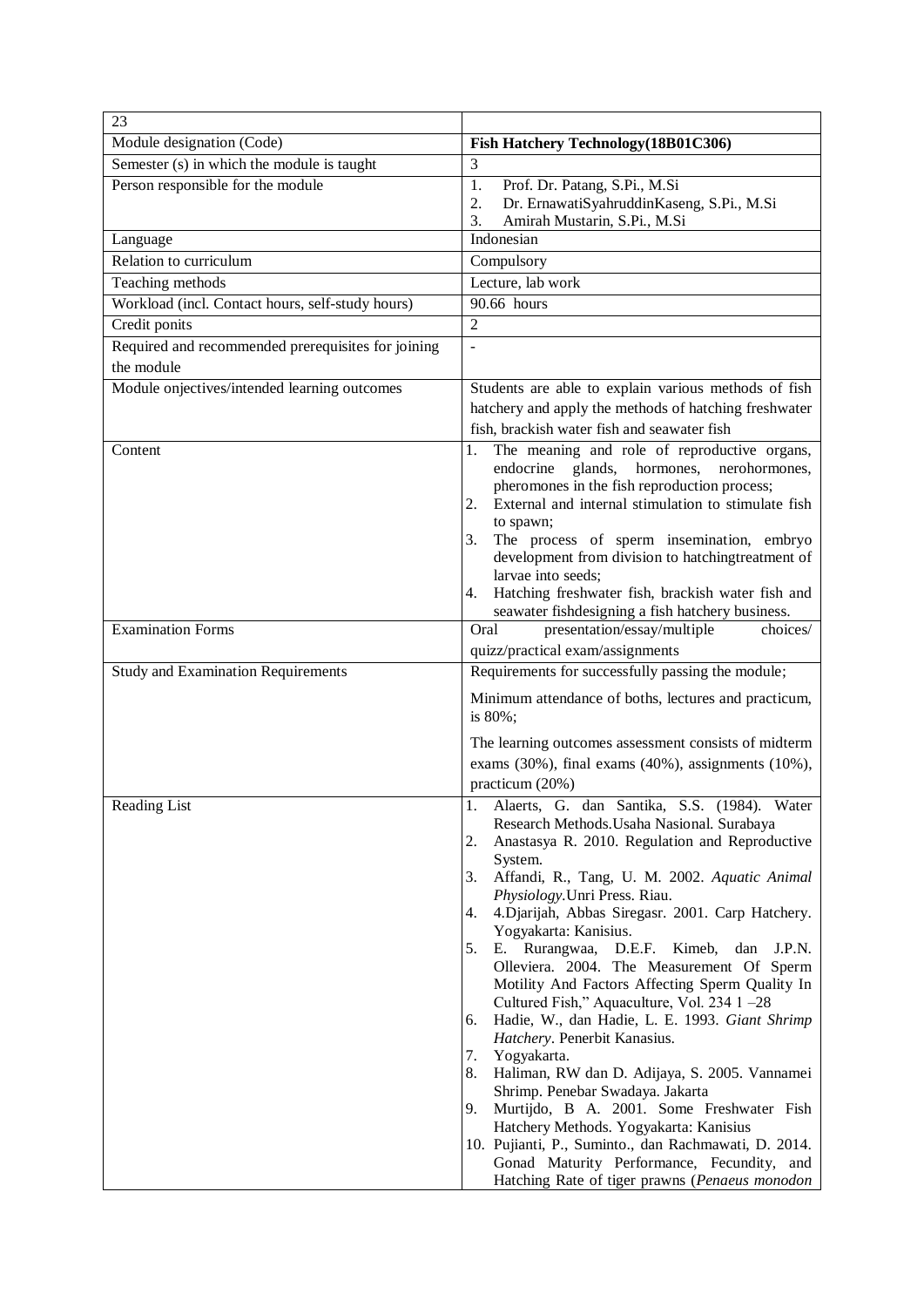| Fab.) Through Substitution of Sea Worms and<br>Earthworms. Journal of Aquaculture Management |
|----------------------------------------------------------------------------------------------|
| and Technology $3(4) : 158-165$<br>11. Syaifudin, H. 2013. Anatomy Physiology. Jakarta:      |
| EGC. Tang. U.M. dan R Affandi. 2001. Fisiologi                                               |
| Hewan Air. Unri                                                                              |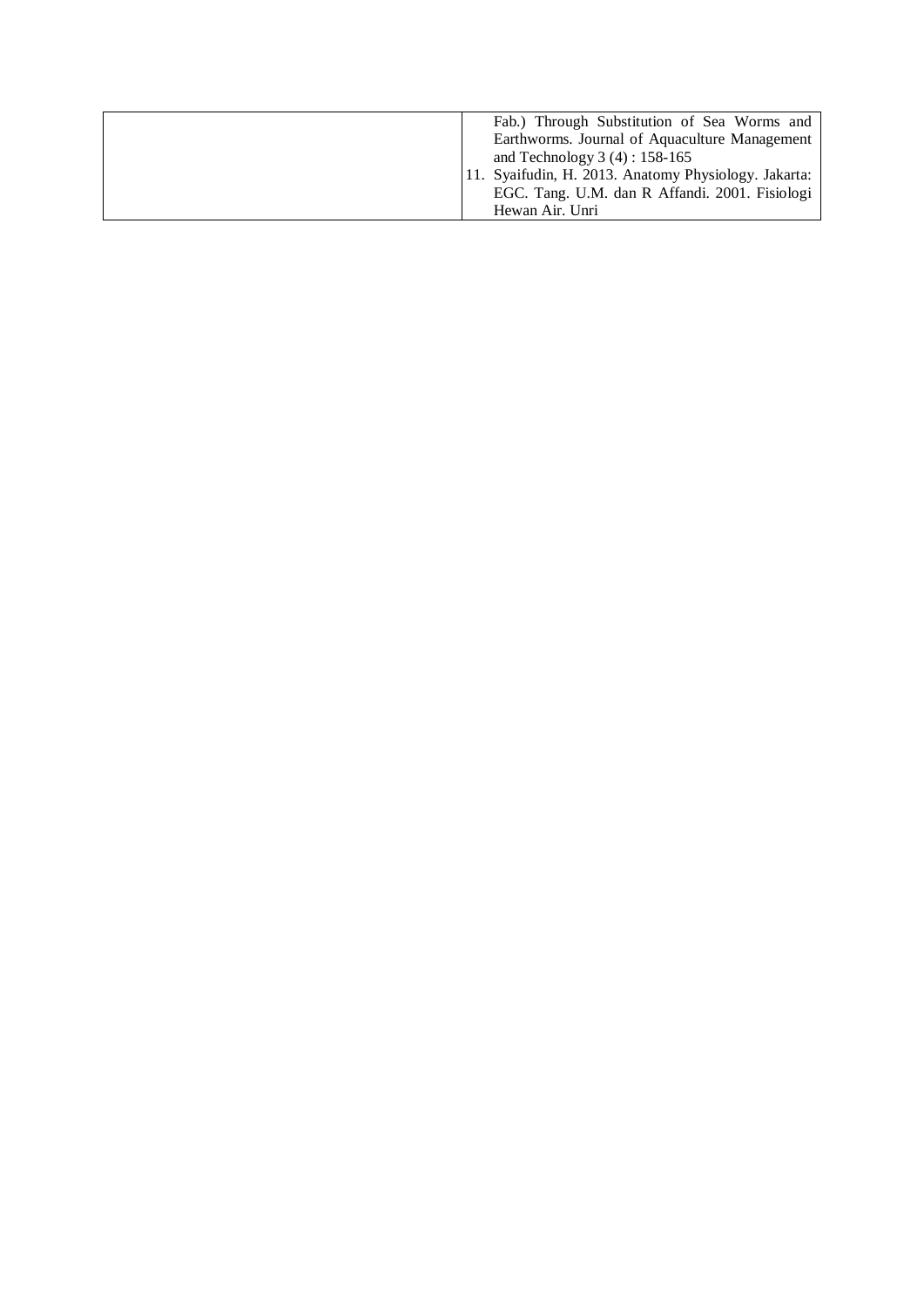| 24                                                 |                                                       |
|----------------------------------------------------|-------------------------------------------------------|
| Module designation (Code)                          | <b>Computer Application and</b>                       |
|                                                    | Programming(18B01C307)                                |
| Semester (s) in which the module is taught         | 3                                                     |
| Person responsible for the module                  | 1.<br>Dr. Jamaluddin P, MP                            |
|                                                    | 2.<br>Khaidir Rahman, S.Pd., M.Pd                     |
|                                                    | 3.<br>Muhammad Rizal, S.TP., M.Si                     |
| Language<br>Relation to curriculum                 | Indonesian                                            |
|                                                    | Compulsory                                            |
| Teaching methods                                   | Lecture, lab work<br>136 hours                        |
| Workload (incl. Contact hours, self-study hours)   |                                                       |
| Credit ponits                                      | 3                                                     |
| Required and recommended prerequisites for joining | $\overline{a}$                                        |
| the module                                         |                                                       |
| Module onjectives/intended learning outcomes       |                                                       |
| Content                                            | 1.<br>Introduction to Programming                     |
|                                                    | 2.<br>Types of Programming                            |
|                                                    | Proteus Applications<br>3.                            |
|                                                    | Application of the Arduino IDE Application<br>4.      |
|                                                    | Arduino programming syntax<br>5.                      |
|                                                    | Programming using LEDs<br>6.                          |
|                                                    | Programming using Button<br>7.                        |
|                                                    | Programming using LCD<br>8.                           |
|                                                    | Programming using Buzzer<br>9.                        |
|                                                    | 10. Basics of computer programming                    |
|                                                    | 11. Introduction to Excel macros                      |
|                                                    | 12. Sub procedures on excel macros                    |
|                                                    | 13. Procedure functions with arguments to macros      |
|                                                    | 14. Creating a user form                              |
|                                                    | 15. Introduction to Matlab                            |
|                                                    | 16. Arithmetic and variable operations (matlab)       |
|                                                    | 17. Arrays and matrices                               |
|                                                    | 18. Functions and interactions with external files    |
|                                                    | 19. Data visualization                                |
| <b>Examination Forms</b>                           | Formative test, summative test, product persentation, |
|                                                    | and project task.                                     |
| <b>Study and Examination Requirements</b>          | Requirements for successfully passing the module      |
|                                                    | minimum attendance at lectures is 80%, final score is |
|                                                    | evaluated based on assignments (10%), product         |
|                                                    | persentation (20%), product (20%), midterm exam       |
|                                                    | $(20\%)$ and final exam $(30\%)$ .                    |
| Reading List                                       | Abdia G. 2010. Matlab Programming. Informatika:       |
|                                                    | Bandung.                                              |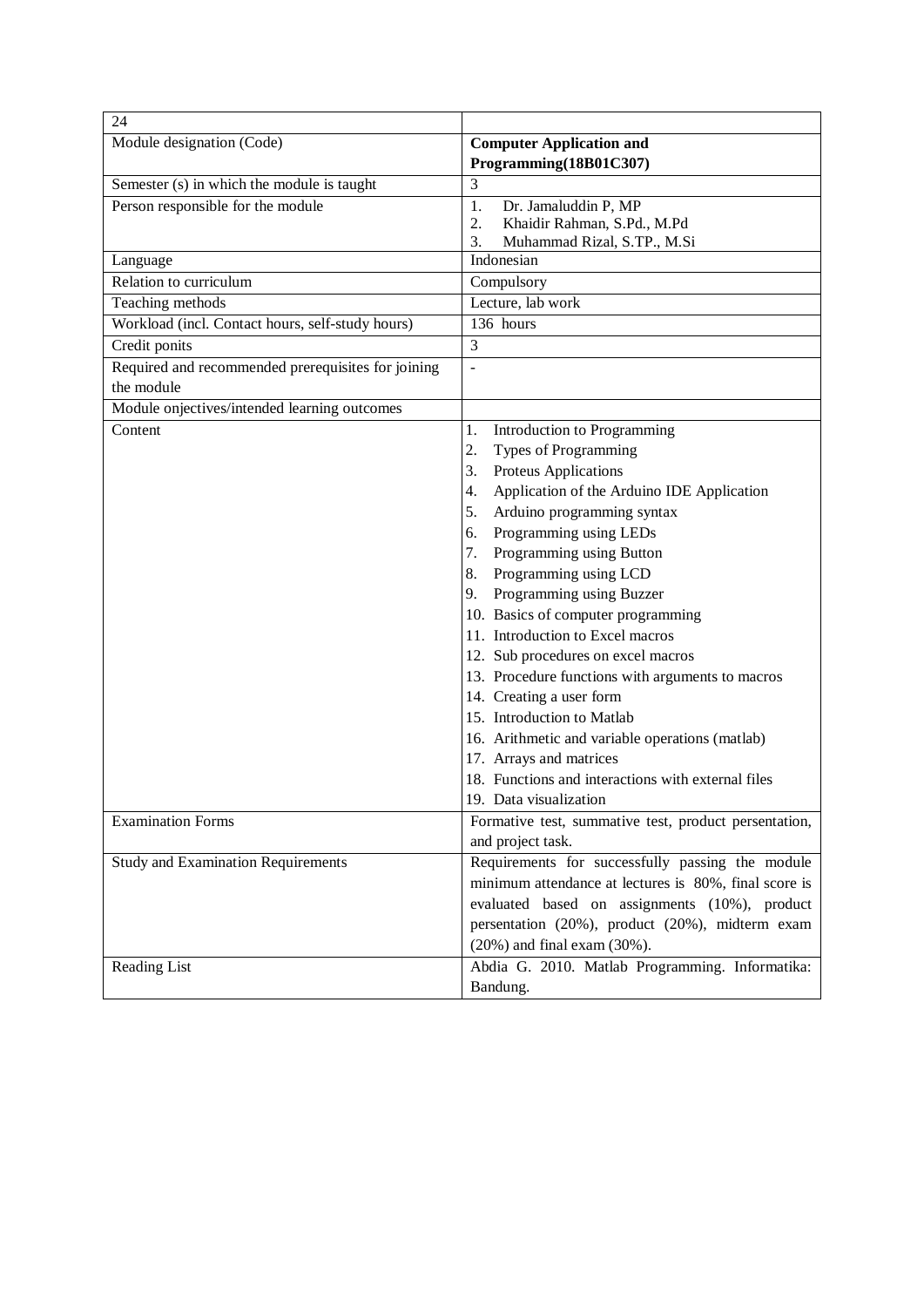| 25                                                 |                                                                                                              |
|----------------------------------------------------|--------------------------------------------------------------------------------------------------------------|
| Module designation (Code)                          | <b>Agricultural Microbiology</b> (18B01C308)                                                                 |
| Semester (s) in which the module is taught         | 3                                                                                                            |
| Person responsible for the module                  | 1.<br>Dr. Andi Sukainah, STP., Msi                                                                           |
|                                                    | Indrayani, S.Pi., M.Biotech.Stu., Ph.D<br>2.<br>3.<br>Reski Praja Putra, S.TP., M.Si                         |
|                                                    | Amiruddin Hambali, S.TP., M.Si<br>4.                                                                         |
| Language                                           | Indonesian                                                                                                   |
| Relation to curriculum                             | Compulsory                                                                                                   |
| Teaching methods                                   | Lecture, Lab work                                                                                            |
| Workload (incl. Contact hours, self-study hours)   | 90.66 hours                                                                                                  |
| Credit ponits                                      | $\overline{2}$                                                                                               |
| Required and recommended prerequisites for joining |                                                                                                              |
| the module                                         |                                                                                                              |
| Module onjectives/intended learning outcomes       | College students are expected to master the<br>competency standards:                                         |
|                                                    | Able to explain protist cells and difference<br>1.                                                           |
|                                                    | between prokaryotic cells and eukaryotic cells                                                               |
|                                                    | Able to explain microorganisms (bacteria, mold,<br>2.                                                        |
|                                                    | and yeast) which are often found in agricultural                                                             |
|                                                    | and food products.<br>3.<br>Able to explain and distinguish beneficial                                       |
|                                                    | microbes, microbes as indicators of sanitation,                                                              |
|                                                    | spoilage and pathogen.                                                                                       |
|                                                    | Able to explain the metabolic system (anabolism<br>4.                                                        |
|                                                    | and catabolism) and genetics of microorganisms                                                               |
|                                                    | 5.<br>Able to explain factors that play role in the growth<br>of microorganisms                              |
| Content                                            | Preliminary : definition and role of microbiology;<br>1.                                                     |
|                                                    | microbiology as multidisciplinary science; history                                                           |
|                                                    | development of microbiology                                                                                  |
|                                                    | Prokaryotic and Eukaryotic Cells :difference<br>2.                                                           |
|                                                    | between prokaryotic<br>and eukaryotic<br>cells;<br>arrangement of protist cells (prokaryotic and             |
|                                                    | eukaryotic); typical structures in prokaryotic and                                                           |
|                                                    | eukaryotic cells                                                                                             |
|                                                    | 3.<br>Microscope : lens and magnification; contrast<br>microscope, dark field, ultraviolet, fluorescent, and |
|                                                    | electron microscope                                                                                          |
|                                                    | Bacteria :bacterial morphology; bacterial growth<br>4.                                                       |
|                                                    | on food                                                                                                      |
|                                                    | 5.<br>Bacteria : classification of bacteria<br>Bacteria :grouping bacteria based on the nature of<br>6.      |
|                                                    | their growth in food                                                                                         |
|                                                    | Yeast :Morphology of yeast, reproductive system,<br>7.                                                       |
|                                                    | physiological properties of yeast, and properties of                                                         |
|                                                    | some yeasts in food                                                                                          |
|                                                    | Mold :general properties of molds; hyphae and<br>8.<br>mycelium, reproductive<br>system,<br>physiological    |
|                                                    | properties of mold, and properties of some mold in                                                           |
|                                                    | food<br>9.<br>Energy Metabolism : energy sources; respiration,                                               |
|                                                    | fermentation,<br>incomplete<br>oxidation.                                                                    |
|                                                    | photosynthesis, energy requirements for growth                                                               |
|                                                    | 10. Macromolecular Biosynthesis : macromolecular                                                             |
|                                                    | composition; polysaccharide, lipid, and protein                                                              |
|                                                    | biosynthesis                                                                                                 |
|                                                    | 11. Genetics of Microorganisms : mutation, transfer                                                          |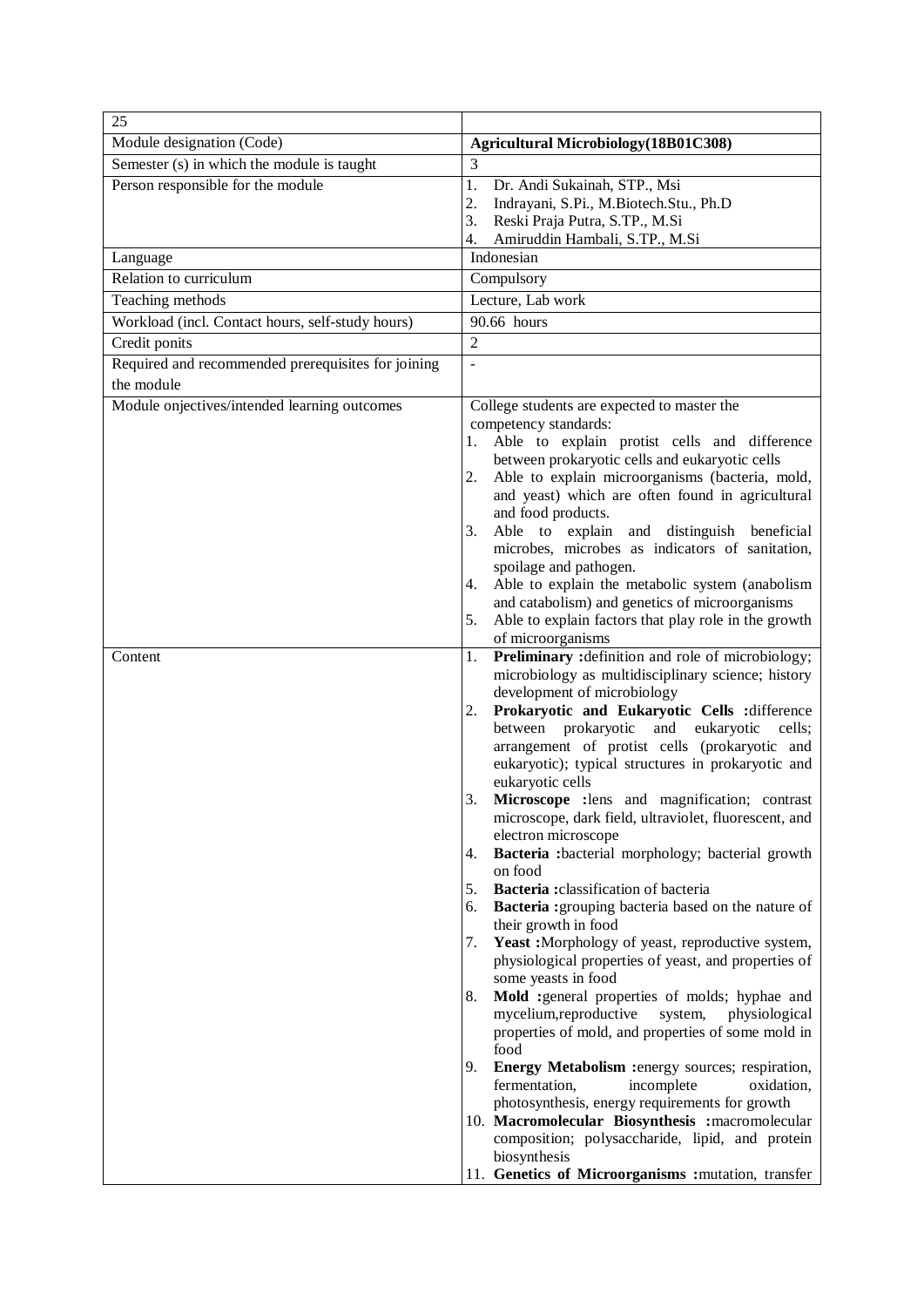|                                           | of DNA in bacteria; sexual reproduction in<br>eukaryotic cells, phenotypic properties<br>12. Growth of Microorganisms<br>: definition<br>of<br>growth; microorganism growth curve<br>13. Growth of Microorganisms : effect of food<br>preservation on microorganisms; factors affecting<br>the growth of microorganisms; athematics of<br>exponential growth<br>14. Ecology of Microorganisms in Food : intrinsic<br>factor, processing, extrinsic (environmental), and<br>implicit factors; food classification                                                                                                                                                                                                                                                                                                                                                                                                                                        |
|-------------------------------------------|---------------------------------------------------------------------------------------------------------------------------------------------------------------------------------------------------------------------------------------------------------------------------------------------------------------------------------------------------------------------------------------------------------------------------------------------------------------------------------------------------------------------------------------------------------------------------------------------------------------------------------------------------------------------------------------------------------------------------------------------------------------------------------------------------------------------------------------------------------------------------------------------------------------------------------------------------------|
| <b>Examination Forms</b>                  | Oral<br>presentation/essay/multiple<br>choices/<br>quizz/practical exam                                                                                                                                                                                                                                                                                                                                                                                                                                                                                                                                                                                                                                                                                                                                                                                                                                                                                 |
| <b>Study and Examination Requirements</b> | Requirements for successfully passing the module;                                                                                                                                                                                                                                                                                                                                                                                                                                                                                                                                                                                                                                                                                                                                                                                                                                                                                                       |
|                                           | Minimum attendance of boths, lectures and practicum,<br>is 80%; Students are required to pass practicum, with a<br>minimum score of 85.                                                                                                                                                                                                                                                                                                                                                                                                                                                                                                                                                                                                                                                                                                                                                                                                                 |
|                                           | The learning outcomes assessment consists of midterm<br>$(35\%),$<br>final<br>exams<br>$(35\%),$<br>structured<br>exams<br>assignments (10%), independent assignments (10%),<br>and participation/activeness (10%)                                                                                                                                                                                                                                                                                                                                                                                                                                                                                                                                                                                                                                                                                                                                      |
| Reading List                              | Sopandi, T. Wardah. 2014. Mikrobiologi Pangan<br>1.<br>(Teori<br>Praktik). Yogyakarta :<br><b>ANDI</b><br>dan<br>Yogyakarta<br>2.<br>Subandi, M. 2014. Mikrobiologi : Kajian dalam<br>Perspektif Islam. Bandung: Remaja Rosdakarya<br>Jay JM, MJ. Loessner, DA. Golden. 2005. Modern<br>Food Microbiology Seventh Edition, Food Science<br>Series. New York: Springer Science and Business<br>Media<br>Bagdi ML. 2009. Microbiology and Biochemistry.<br>3.<br>India: Manglam Publications<br>Ray B. 2005. Fundamental Food Microbiology<br>4.<br>Third Edition. New York: CRC Press<br>5.<br>Adams MR., MO. Moss. 2008. Food Microbiology<br>$3rd$ . RSC Publishing<br>Hogg S., 2005. Essential Microbiology. John<br>6.<br>Wiley & Sons Ltd<br>Kim BH., GM. Gadd. 2008. Bacterial Physiology<br>7.<br>and Metabolism. Cambridge University Press<br>Roberts D., M. Greenwood. 2003. Practical Food<br>8.<br>Microbiology $3rd$ . Blackwell Publishing |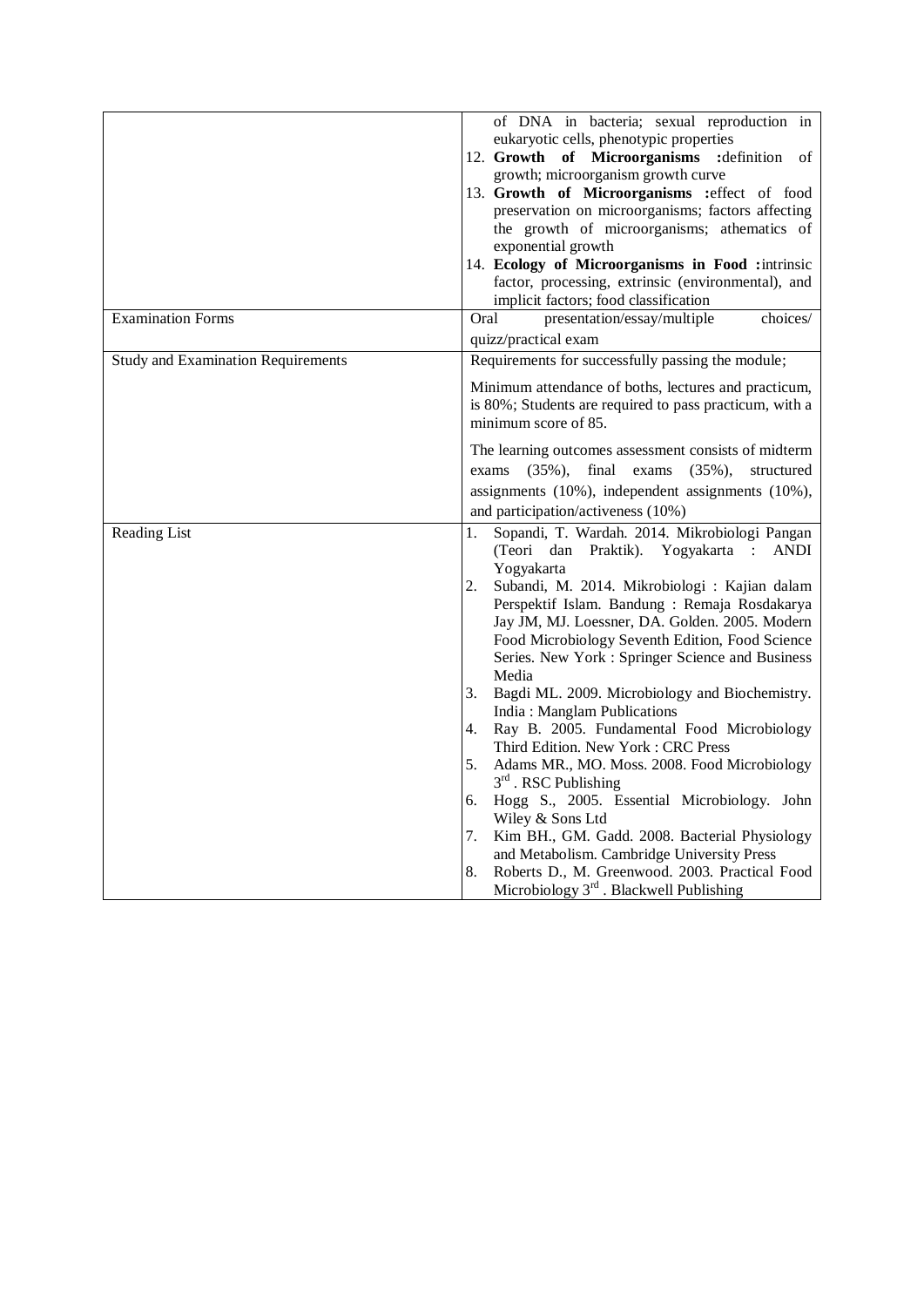| 26                                                 |                                                                                                           |
|----------------------------------------------------|-----------------------------------------------------------------------------------------------------------|
| Module designation (Code)                          | Entrepreneurship(18B01C309)                                                                               |
| Semester (s) in which the module is taught         | 3                                                                                                         |
| Person responsible for the module                  | Prof. Dr. Ir. H. Husain Syam, M.TP., IPU<br>1.                                                            |
|                                                    | Dr. Ir. Nur Rahmah, M.Si<br>2.<br>Dr. Andi Sitti Halima, SP., MP<br>3.                                    |
|                                                    | Diyahwati, S.TP., M.Pd<br>4.                                                                              |
| Language                                           | Indonesian                                                                                                |
| Relation to curriculum                             | Compulsory                                                                                                |
| Teaching methods                                   | Lecture, practical work                                                                                   |
| Workload (incl. Contact hours, self-study hours)   | 136 hours                                                                                                 |
| Credit ponits                                      | 3                                                                                                         |
| Required and recommended prerequisites for joining | $\overline{a}$                                                                                            |
| the module                                         |                                                                                                           |
| Module onjectives/intended learning outcomes       | After taking this course, students are expected to have                                                   |
|                                                    | understanding<br>and<br>inspiration<br>about<br>an                                                        |
|                                                    | entrepreneurship and<br>them<br>motivate<br>be<br>to                                                      |
|                                                    | entrepreneur                                                                                              |
| Content                                            | This course consists of theories on the basic concepts                                                    |
|                                                    | of entrepreneurship including: attitude, personality and                                                  |
|                                                    | profile of an entrepreneur, introduction of self-                                                         |
|                                                    | potential, development of managerial skills, courage to<br>take risks, introduction to the function<br>of |
|                                                    | entrepreneurial models, designing a business with                                                         |
|                                                    | BMC, developing ideas and analyzing business                                                              |
|                                                    | opportunities, SWOT analysis, creating a logo,                                                            |
|                                                    | knowing the sequences of business legality and                                                            |
|                                                    | knowing the code of entrepreneurship ethics and                                                           |
|                                                    | presenting and running a business as a Star Up                                                            |
|                                                    | <b>Business</b>                                                                                           |
| <b>Examination</b> forms                           | presentation/essay/multiple<br>choices/<br>Oral                                                           |
|                                                    | quizz/practical exam                                                                                      |
| <b>Study and Examination Requirements</b>          | Requirements for successfully passing the module;                                                         |
|                                                    | Minimum attendance of boths, lectures and practicum,<br>is 80%;                                           |
|                                                    | The learning outcomes assessment consists of midterm                                                      |
|                                                    | exams (30%), final exams (40%), assignments (10%),                                                        |
|                                                    | Practicum (20%)                                                                                           |
| Reading List                                       | Hikmah, 2010. Modul Kewirausahaan untuk<br>1.                                                             |
|                                                    | Program S-1. Hikmah. Bandung                                                                              |
|                                                    | Manajemen Pemasaran<br>2.<br>Kotler, Philip,<br>2005.                                                     |
|                                                    | Analisis Perencanaan, Implementasi dan Kontrol,<br>Jilid I dan II, Edisi Ke sebelas,<br>Jakarta: PT       |
|                                                    | Indeks.                                                                                                   |
|                                                    | 3.<br>dan Gary Amstrong, 2001, Prinsip-                                                                   |
|                                                    | prinsip Pemasaran, Jilid I, II, Jakarta : Penerbit<br>Erlangga.                                           |
|                                                    | Ismari, dkk., Modul<br>2015.<br>4.<br>Kewirausahaan.                                                      |
|                                                    | Makassar: UNM Press.<br>2020.<br>Nurdan<br>Diyahwati.<br>5.<br>Rahmah,                                    |
|                                                    | Kewirausahaan Pendidikan Teknologi Pertanian.                                                             |
|                                                    | Makassar: ASKA Print.                                                                                     |
|                                                    | Team Penyusun, 2016. Buku Ajar Kewirausahaan.<br>6.<br>Makassar: UNM Press                                |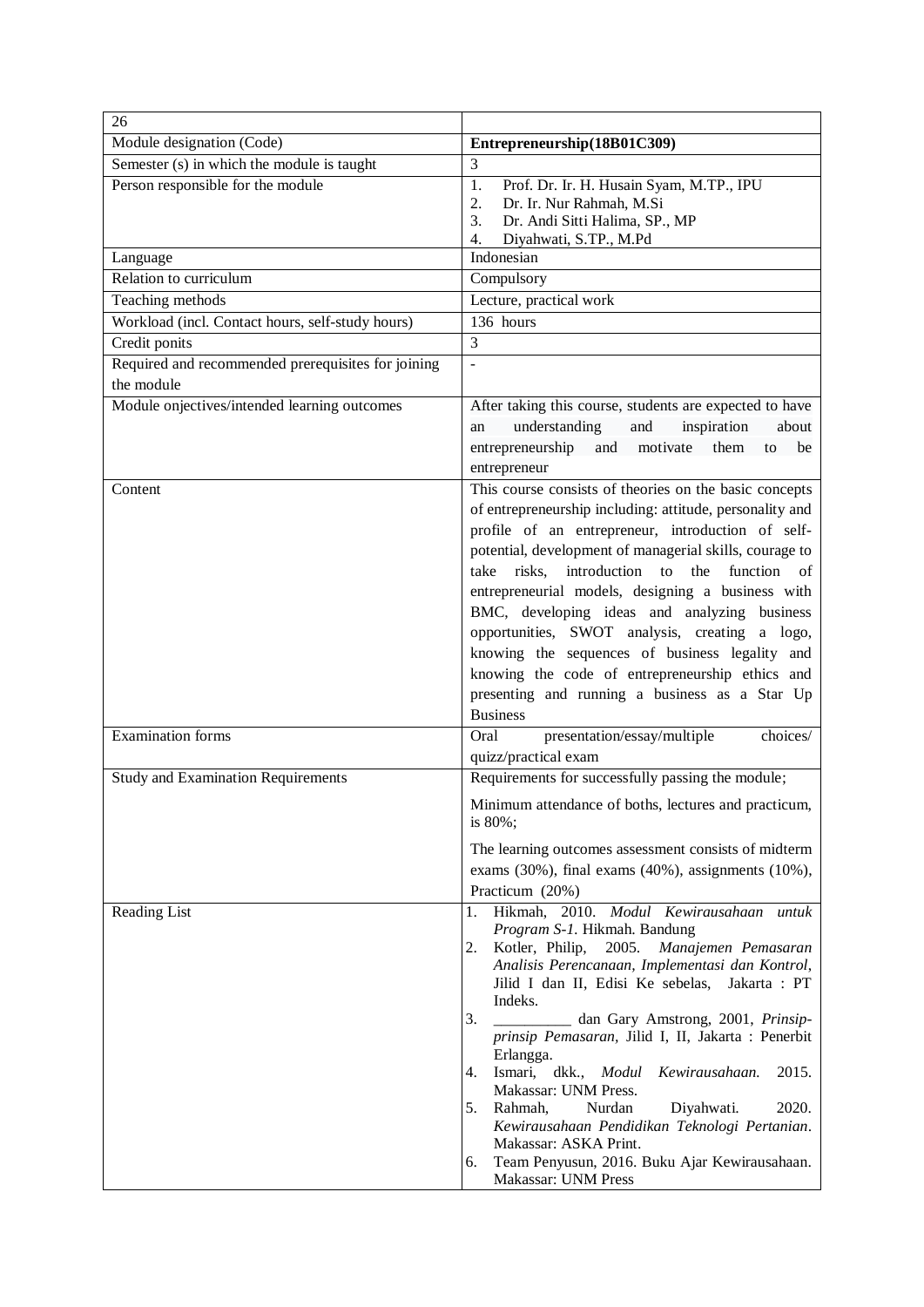| 27                                                                |                                                                                             |
|-------------------------------------------------------------------|---------------------------------------------------------------------------------------------|
| Module designation (Code)                                         | Agroclimatology(18B01C310)                                                                  |
| Semester (s) in which the module is taught                        | 3                                                                                           |
| Person responsible for the module                                 | 1.<br>Prof. Dr. Patang, M.Si                                                                |
|                                                                   | 2.<br>Reski Febyanti Rauf, S.TP., M.Si                                                      |
|                                                                   | 3.<br>Dr. Andi Sitti Halima, SP., MP<br>Indonesian                                          |
| Language<br>Relation to curriculum                                |                                                                                             |
|                                                                   | Compulsory                                                                                  |
| Teaching methods                                                  | Lecture<br>90.66 hours                                                                      |
| Workload (incl. Contact hours, self-study hours)<br>Credit points | $\overline{2}$                                                                              |
|                                                                   |                                                                                             |
| Required and recommended prerequisites for joining<br>the module  | ÷,                                                                                          |
| Module objectives/intended learning outcomes                      | The student will be able to understand the basic<br>1.                                      |
|                                                                   |                                                                                             |
|                                                                   | concepts and principles of agroclimatology                                                  |
|                                                                   | The student will be able to explain the role and<br>2.                                      |
|                                                                   | classification of climate, as well as analysis of<br>changes to the growth of living things |
|                                                                   | The student will be able to explain about the<br>3.                                         |
|                                                                   | function of recording climate, zoning, and analysis                                         |
|                                                                   | of climate data                                                                             |
|                                                                   | The student will be able to explain the influence of<br>4.                                  |
|                                                                   | climate on the agricultural ecosystem                                                       |
| Content                                                           | Some aspects discussed in this course are :                                                 |
|                                                                   | Introduction<br>1.                                                                          |
|                                                                   | 2.<br>Basic Concept and Principle of Agroclimatology                                        |
|                                                                   | <b>Climate Elements</b><br>3.                                                               |
|                                                                   | Composition and role of the atmosphere<br>4.                                                |
|                                                                   | Temperature and humidity distribution<br>5.                                                 |
|                                                                   | Role and climate classification<br>6.                                                       |
|                                                                   | Climate change analysis<br>7.                                                               |
|                                                                   | Climate logging<br>8.                                                                       |
|                                                                   | Climate data analysis<br>9.                                                                 |
|                                                                   | 10. Climate modification and applications                                                   |
|                                                                   | 11. The<br>influence<br>of climate<br>agricultural<br>on                                    |
|                                                                   | ecosystems                                                                                  |
|                                                                   | 12. Climate compatibility with food<br>crop<br>and                                          |
|                                                                   | horticultural commodities                                                                   |
|                                                                   | 13. Climate compatibility with fishery commodities                                          |
|                                                                   | 14. Climate compatibility with livestock commodities                                        |
| <b>Examination Forms</b>                                          | Formative test; Summative Tests; Journal Review;                                            |
|                                                                   | Project Tasks, Case Study                                                                   |
| <b>Study and Examination Requirements</b>                         | Requirements for successfully passing the module                                            |
|                                                                   | Minimum attendance at lectures is 80%.<br>1.                                                |
|                                                                   | 2.<br>Final score is evaluated based on assignments                                         |
|                                                                   | $(10\%)$ , practical $(20\%)$ , midterm exam $(30\%)$ and                                   |
|                                                                   | final exam $(40\%)$ .                                                                       |
|                                                                   | Minimum final score is $61\%$ ("C")<br>3.                                                   |
| <b>Reading List</b>                                               | Gordon B. Bonan, 2008. Ecological Climatology:<br>1.                                        |
|                                                                   | Concept and Application. 2 <sup>nd</sup> edition. Cambridge                                 |
|                                                                   | University.                                                                                 |
|                                                                   | Bishnoi, OP., 2010. Applied Agroclimatology.<br>2.                                          |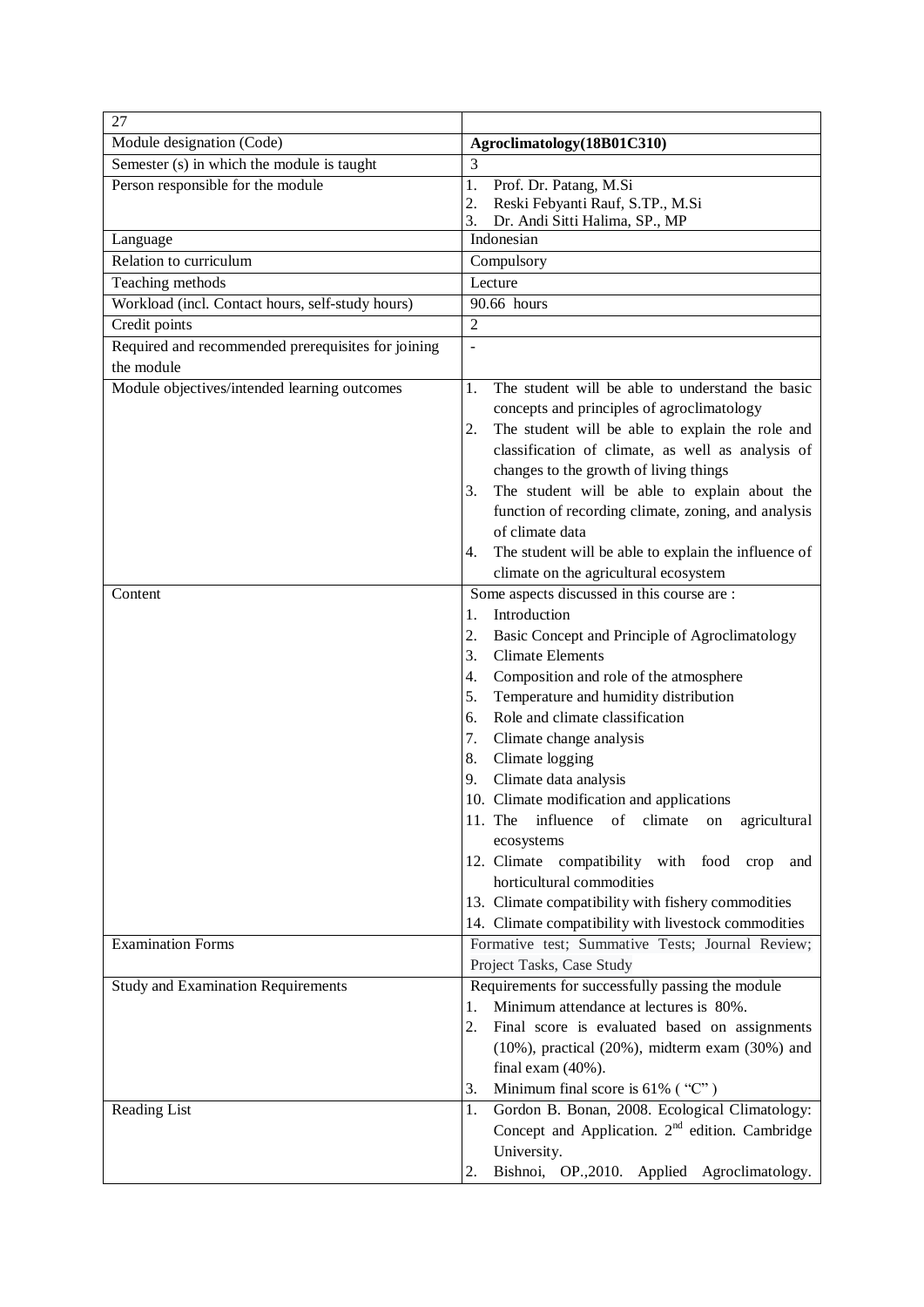| Oxford.                                          |
|--------------------------------------------------|
| Ance Gunarsih, Kartasapoetra. 2012. Klimatologi: |
| Pengaruh Iklim terhadap Tanah dan Tanaman        |
| Edisi Revisi. Bumi Aksara, Jakarta.              |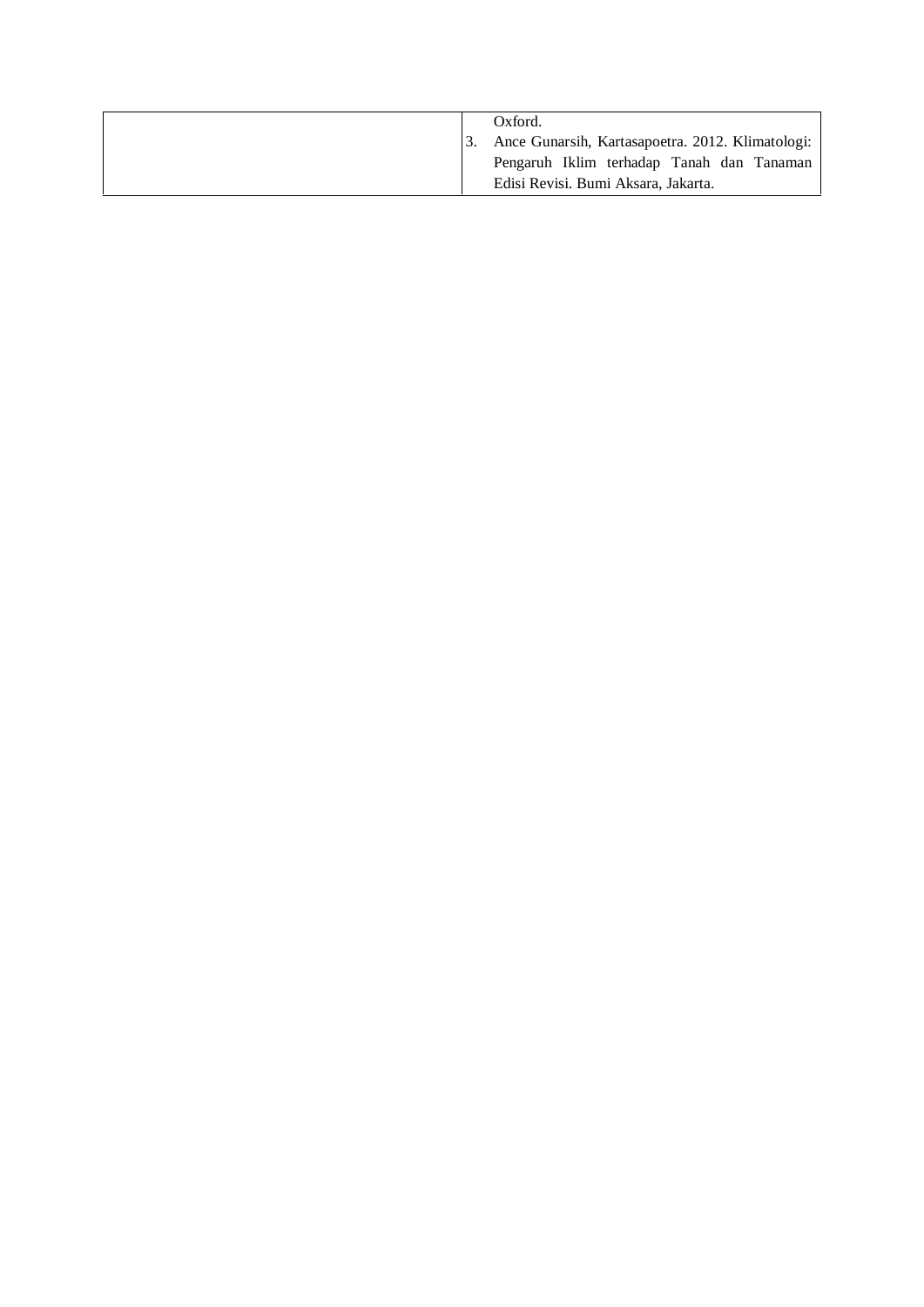| 28                                                      |                                                                                                                                                                                                                                                                                                                                                                                                                                                                                                                                                                                                                                                                                                                                                                                                                                                                                                                                                                                                                                                                                                                                                                                                                                                                                                                                                                                                                                                                                                                                                                                                                                                                                                                                               |
|---------------------------------------------------------|-----------------------------------------------------------------------------------------------------------------------------------------------------------------------------------------------------------------------------------------------------------------------------------------------------------------------------------------------------------------------------------------------------------------------------------------------------------------------------------------------------------------------------------------------------------------------------------------------------------------------------------------------------------------------------------------------------------------------------------------------------------------------------------------------------------------------------------------------------------------------------------------------------------------------------------------------------------------------------------------------------------------------------------------------------------------------------------------------------------------------------------------------------------------------------------------------------------------------------------------------------------------------------------------------------------------------------------------------------------------------------------------------------------------------------------------------------------------------------------------------------------------------------------------------------------------------------------------------------------------------------------------------------------------------------------------------------------------------------------------------|
| Module designation (Code)                               | Teacher Profession(18B01C401)                                                                                                                                                                                                                                                                                                                                                                                                                                                                                                                                                                                                                                                                                                                                                                                                                                                                                                                                                                                                                                                                                                                                                                                                                                                                                                                                                                                                                                                                                                                                                                                                                                                                                                                 |
| Semester (s) in which the module is taught              | $\overline{4}$                                                                                                                                                                                                                                                                                                                                                                                                                                                                                                                                                                                                                                                                                                                                                                                                                                                                                                                                                                                                                                                                                                                                                                                                                                                                                                                                                                                                                                                                                                                                                                                                                                                                                                                                |
| Person responsible for the module                       | 1.<br>Dr. Muhammad Rais, MP., MT.                                                                                                                                                                                                                                                                                                                                                                                                                                                                                                                                                                                                                                                                                                                                                                                                                                                                                                                                                                                                                                                                                                                                                                                                                                                                                                                                                                                                                                                                                                                                                                                                                                                                                                             |
|                                                         | 2.<br>Ervi Novitasari, S.Pd., Gr., M.Pd.                                                                                                                                                                                                                                                                                                                                                                                                                                                                                                                                                                                                                                                                                                                                                                                                                                                                                                                                                                                                                                                                                                                                                                                                                                                                                                                                                                                                                                                                                                                                                                                                                                                                                                      |
|                                                         | 3.<br>Khaidir Rahman, S.Pd., Gr., M.Pd.                                                                                                                                                                                                                                                                                                                                                                                                                                                                                                                                                                                                                                                                                                                                                                                                                                                                                                                                                                                                                                                                                                                                                                                                                                                                                                                                                                                                                                                                                                                                                                                                                                                                                                       |
| Language                                                | Indonesian                                                                                                                                                                                                                                                                                                                                                                                                                                                                                                                                                                                                                                                                                                                                                                                                                                                                                                                                                                                                                                                                                                                                                                                                                                                                                                                                                                                                                                                                                                                                                                                                                                                                                                                                    |
| Relation to curriculum                                  | Compulsory                                                                                                                                                                                                                                                                                                                                                                                                                                                                                                                                                                                                                                                                                                                                                                                                                                                                                                                                                                                                                                                                                                                                                                                                                                                                                                                                                                                                                                                                                                                                                                                                                                                                                                                                    |
| Teaching methods                                        | Lecture                                                                                                                                                                                                                                                                                                                                                                                                                                                                                                                                                                                                                                                                                                                                                                                                                                                                                                                                                                                                                                                                                                                                                                                                                                                                                                                                                                                                                                                                                                                                                                                                                                                                                                                                       |
| Workload (incl. Contact hours, self-study hours)        | 136 hours                                                                                                                                                                                                                                                                                                                                                                                                                                                                                                                                                                                                                                                                                                                                                                                                                                                                                                                                                                                                                                                                                                                                                                                                                                                                                                                                                                                                                                                                                                                                                                                                                                                                                                                                     |
| Credit ponits                                           | $\overline{3}$                                                                                                                                                                                                                                                                                                                                                                                                                                                                                                                                                                                                                                                                                                                                                                                                                                                                                                                                                                                                                                                                                                                                                                                                                                                                                                                                                                                                                                                                                                                                                                                                                                                                                                                                |
| Required and recommended prerequisites for joining      | $\overline{a}$                                                                                                                                                                                                                                                                                                                                                                                                                                                                                                                                                                                                                                                                                                                                                                                                                                                                                                                                                                                                                                                                                                                                                                                                                                                                                                                                                                                                                                                                                                                                                                                                                                                                                                                                |
| the module                                              |                                                                                                                                                                                                                                                                                                                                                                                                                                                                                                                                                                                                                                                                                                                                                                                                                                                                                                                                                                                                                                                                                                                                                                                                                                                                                                                                                                                                                                                                                                                                                                                                                                                                                                                                               |
| Module objectives/intended learning outcomes<br>Content | Able to explain and discuss the definition of<br>1.<br>profession, requirements for the educational<br>profession<br>Able to explain and discuss the foundation of the<br>2.<br>educational profession and the<br>competency<br>standards of educators and educational staff<br>Able to explain and discuss<br>educational<br>3.<br>professional development strategies<br>Able to explain teacher competence<br>4.<br>and<br>professional development<br>Able to detect and display the types of educational<br>5.<br>professions and be able to connect and sort out the<br>duties and responsibilities of the educational<br>profession according to their fields<br>Able to explain the code of ethics for the teaching<br>6.<br>profession, educators, and education personnel<br>Implement and support the use of educational<br>7.<br>technology in accordance with their respective<br>fields<br>Explain and discuss school management<br>8.<br>Able to explain and discuss the concept of<br>9.<br>educational supervision<br>10. Explain and discuss the concept of teaching<br>professional organizations and education personnel<br>11. Explain and discuss the concept of guidance and<br>counseling<br>12. Describe, identify and discuss special services<br>13. Explain and discuss non-formal education<br>The basic concept of the educational profession<br>1.<br>Professional<br>2.<br>development<br>strategies<br>&<br>professional challenges<br>Types, duties and responsibilities of the profession<br>3.<br>Ethics of the educational profession<br>4.<br>Educational technology<br>5.<br>School management<br>6.<br>7.<br><b>Educational supervision</b><br>Teaching<br>professional<br>organizations<br>8.<br>and |
|                                                         | educational staff<br><b>Guidance Counseling</b><br>9.<br>10. Special servic and coes<br>11. Non-formal education                                                                                                                                                                                                                                                                                                                                                                                                                                                                                                                                                                                                                                                                                                                                                                                                                                                                                                                                                                                                                                                                                                                                                                                                                                                                                                                                                                                                                                                                                                                                                                                                                              |
| Examination Forms                                       | Formative test, Summative Tests, structured task and                                                                                                                                                                                                                                                                                                                                                                                                                                                                                                                                                                                                                                                                                                                                                                                                                                                                                                                                                                                                                                                                                                                                                                                                                                                                                                                                                                                                                                                                                                                                                                                                                                                                                          |
|                                                         | independent task                                                                                                                                                                                                                                                                                                                                                                                                                                                                                                                                                                                                                                                                                                                                                                                                                                                                                                                                                                                                                                                                                                                                                                                                                                                                                                                                                                                                                                                                                                                                                                                                                                                                                                                              |
| <b>Study and Examination Requirements</b>               | Requirements for successfully passing the module                                                                                                                                                                                                                                                                                                                                                                                                                                                                                                                                                                                                                                                                                                                                                                                                                                                                                                                                                                                                                                                                                                                                                                                                                                                                                                                                                                                                                                                                                                                                                                                                                                                                                              |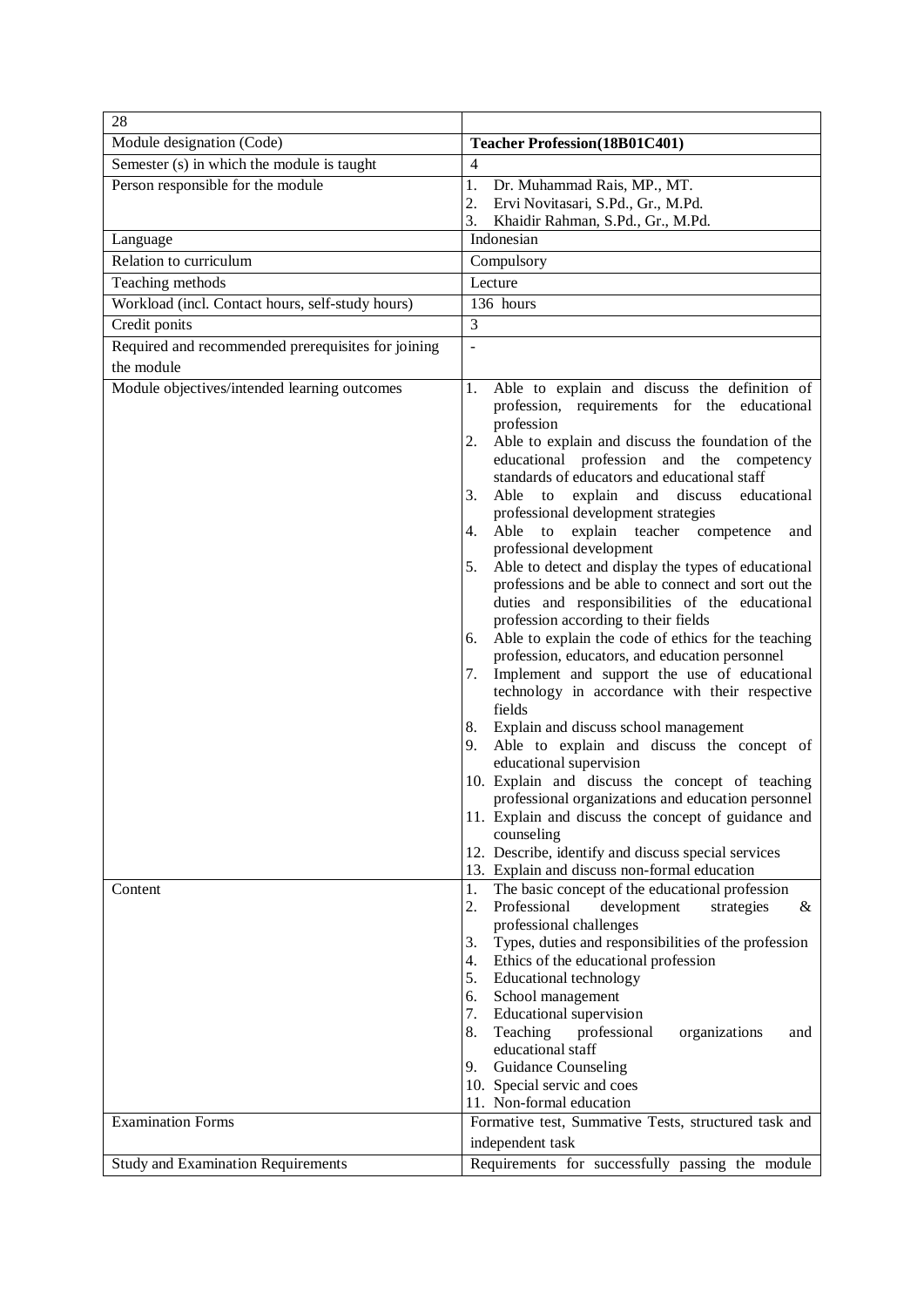|              | minimum attendance at lectures is 80%, final score is                                    |
|--------------|------------------------------------------------------------------------------------------|
|              | evaluated based on assignments (20%), structured task                                    |
|              |                                                                                          |
|              | $(10\%)$ independent task $(10\%)$ , midterm exam $(20\%)$                               |
|              | and final exam (40%)                                                                     |
| Reading List | Sulaeman Samad (editor). 2006. profesi keguruan,<br>1.<br>Makassar: Penerbit FIP UNM     |
|              | Arif Sadiman. 2016. Teknologi Pendidikan.<br>2.                                          |
|              | Jakarta. Rajawali Pers                                                                   |
|              | Danim, Sudarwan, 2010. Profesionalisasi dan<br>3.                                        |
|              | Etika Profesi Guru. Bandung: Alfabeta.                                                   |
|              | IGwardani. 2018. Pengantar Ilmu Pendidikan<br>4.                                         |
|              | Khusus. Jakarta: Rosdakarya                                                              |
|              | Budianto. 2018. Pengantar Pendidikan Inklusi.<br>5.                                      |
|              | Jakarta: Grafindo.                                                                       |
|              | Masyhud, Sulthon. 2014. Manajemen Profesi<br>6.                                          |
|              | Kependidikan.<br>Yogyakarta:<br>Kurnia<br>Kalam                                          |
|              | Semesta.                                                                                 |
|              | 7.<br>Minarti,<br>Sri.<br>2011.<br>Manajemen<br>Sekolah:                                 |
|              | Mengelola Lembaga Pendidikan Secara Mandiri.                                             |
|              | Jogjakarta. Ar-Ruzz-Media.                                                               |
|              | Mudlofir, Ali 2014. Pendidik Profesional. Jakarta:<br>8.                                 |
|              | Rajawali Pers.                                                                           |
|              | Mulyani, A.N., 1983, Administrasi pendidikan di<br>9.                                    |
|              | sekolah, Yogyakarta: Andi Offset.                                                        |
|              | 10. Peraturan Pemerintah nomor 19 tahun 2005                                             |
|              | tentang Standar Nasional Pendidikan<br>11. Peraturan Pemerintah No 74 tahun 2008 tentang |
|              | guru                                                                                     |
|              | 12. Prayitno & C. Anti, 2015, Dasar-dasar Bimbingan                                      |
|              | & Konseling, Jakarta: Rineka Cipta.                                                      |
|              | 13. Rusman.<br>Teknologi Informasi<br>2015.<br>dan                                       |
|              | Komunikasi. Jakarta. Rajawali Pers.                                                      |
|              | 14. Soelaeman<br>Joesoep. $2004$ .<br>Konsep Dasar                                       |
|              | Pendidikan Luar Sekolah. Jakarta: PT. Bumi                                               |
|              | Aksara                                                                                   |
|              | 15. Soetjipto & Kosasi,<br>Raflis.<br>2011. Profesi<br>Keguruan. Jakarta: Rineka Cipta.  |
|              | 16. Sudjana, H.D. 2010. Pendidikan Nonformal:                                            |
|              | Wawasan, Sejarah, Perkembangan, Filsafat, Teori                                          |
|              | Pendukung, Asas. Bandung: Falah Production                                               |
|              | 17. Suparno.<br>2017.<br>Dasar-dasar<br>Pendidikan                                       |
|              | Berkebutuhan Khusus. Jakarta: Dikti 2017                                                 |
|              | 18. Susanto, Ahmad, 2018, Bimbingan & Konseling di                                       |
|              | Sekolah: Konsep, Teori & Aplikasinya. Jakarta:                                           |
|              | Gramedia.                                                                                |
|              | 19. Undang-Undang nomor 20 Tahun 2003 tentang<br>Sistem Pendidikan Nasional              |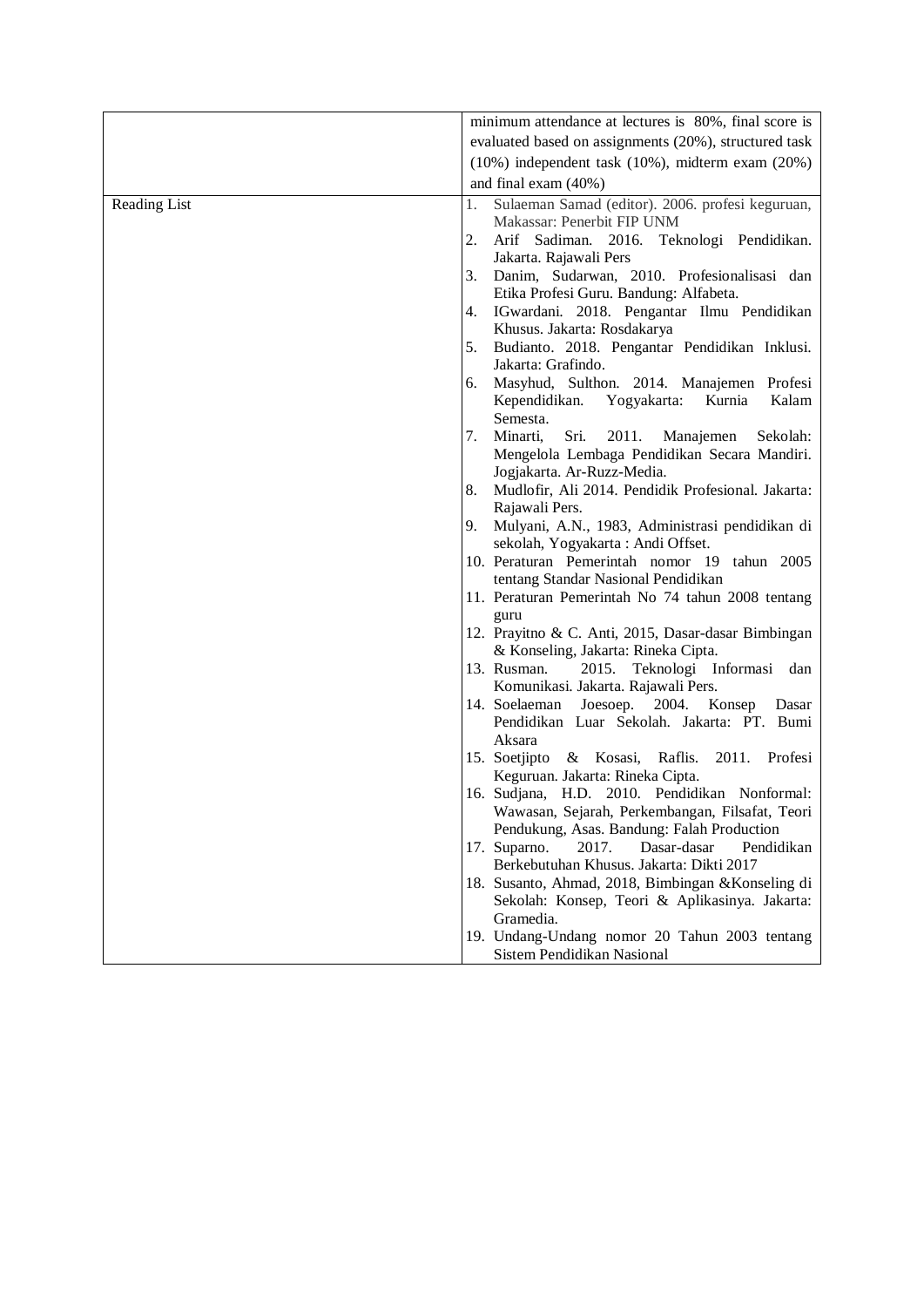| 29                                                 |                                                                                                |
|----------------------------------------------------|------------------------------------------------------------------------------------------------|
| Module designation (Code)                          | <b>Learning Planning (18B01C402)</b>                                                           |
| Semester (s) in which the module is taught         | $\overline{4}$                                                                                 |
| Person responsible for the module                  | 1.<br>Dr. Muhammad Rais, MP., MT.                                                              |
|                                                    | 2.<br>Ervi Novitasari, S.Pd., Gr., M.Pd.                                                       |
|                                                    | 3.<br>Khaidir Rahman, S.Pd., Gr., M.Pd.                                                        |
| Language                                           | Indonesian                                                                                     |
| Relation to curriculum                             | Compulsory                                                                                     |
| Teaching methods                                   | Lecture                                                                                        |
| Workload (incl. Contact hours, self-study hours)   | 136 hours                                                                                      |
| Credit ponits                                      | 3                                                                                              |
| Required and recommended prerequisites for joining |                                                                                                |
| the module                                         |                                                                                                |
| Module objectives/intended learning outcomes       | In learning activities, students are expected to be able                                       |
|                                                    | to:                                                                                            |
|                                                    | 1.<br>Able to explain the basic concepts of lesson                                             |
|                                                    | planning and the competence of lesson planning                                                 |
|                                                    | preparation<br>Able to explain learning objectives<br>2.                                       |
|                                                    | 3.<br>Able to analyze operational verbs                                                        |
|                                                    | Able to choose models, approaches, strategies and<br>4.                                        |
|                                                    | learning techniques                                                                            |
|                                                    | 5.<br>Able to explain learning resources                                                       |
|                                                    | Able to explain learning media<br>6.                                                           |
|                                                    | 7.<br>Able to compile the development of teaching<br>materials                                 |
|                                                    | Able to make student worksheets<br>8.                                                          |
|                                                    | 9. Able to explain learning assessment                                                         |
|                                                    | 10. Able to explain learning outcome assessment                                                |
|                                                    | 11. Creating a learning implementation plan (RPP)                                              |
| Content                                            | Study materials / learning planning materials, namely:                                         |
|                                                    | 1.<br>The basic concept of learning planning                                                   |
|                                                    | 2.<br>Learning objectives                                                                      |
|                                                    | 3.<br>Operational verb (KKO)<br>Strategic approaches, methods,<br>4.<br>models,                |
|                                                    | and<br>learning techniques                                                                     |
|                                                    | 5.<br>Learning resources                                                                       |
|                                                    | 6.<br>Learning media                                                                           |
|                                                    | Development of teaching materials<br>7.                                                        |
|                                                    | 8.<br>Compilation of student worksheets                                                        |
|                                                    | Learning assessment<br>9.                                                                      |
|                                                    | 10. Development of results evaluation tools<br>11. Making a learning implementation plan (RPP) |
| <b>Examination Forms</b>                           | Formative test, Summative Tests, structured task and                                           |
|                                                    | independent task                                                                               |
| <b>Study and Examination Requirements</b>          | Requirements for successfully passing the module                                               |
|                                                    | minimum attendance at lectures is 80%, final score is                                          |
|                                                    | evaluated based on assignments (20%), structured task                                          |
|                                                    | $(10\%)$ independent task $(10\%)$ , midterm exam $(20\%)$                                     |
|                                                    | and final exam (40%)                                                                           |
| Reading List                                       | 1.<br>Ananda Rusydi. 2019. Perencanaan Pembelajaran.                                           |
|                                                    | Medan: LPPI                                                                                    |
|                                                    | 2.<br>Arsyad Azhar.2015. Media pembelajaran. PT Raja                                           |
|                                                    | Grafindo Persada: Jakarta                                                                      |
|                                                    | Jaya Farida, 2019. Perencanaan pembelajaran.<br>3.                                             |
|                                                    | Fakultas ilmu terbiyah dan keguruan: Uin Sumatra                                               |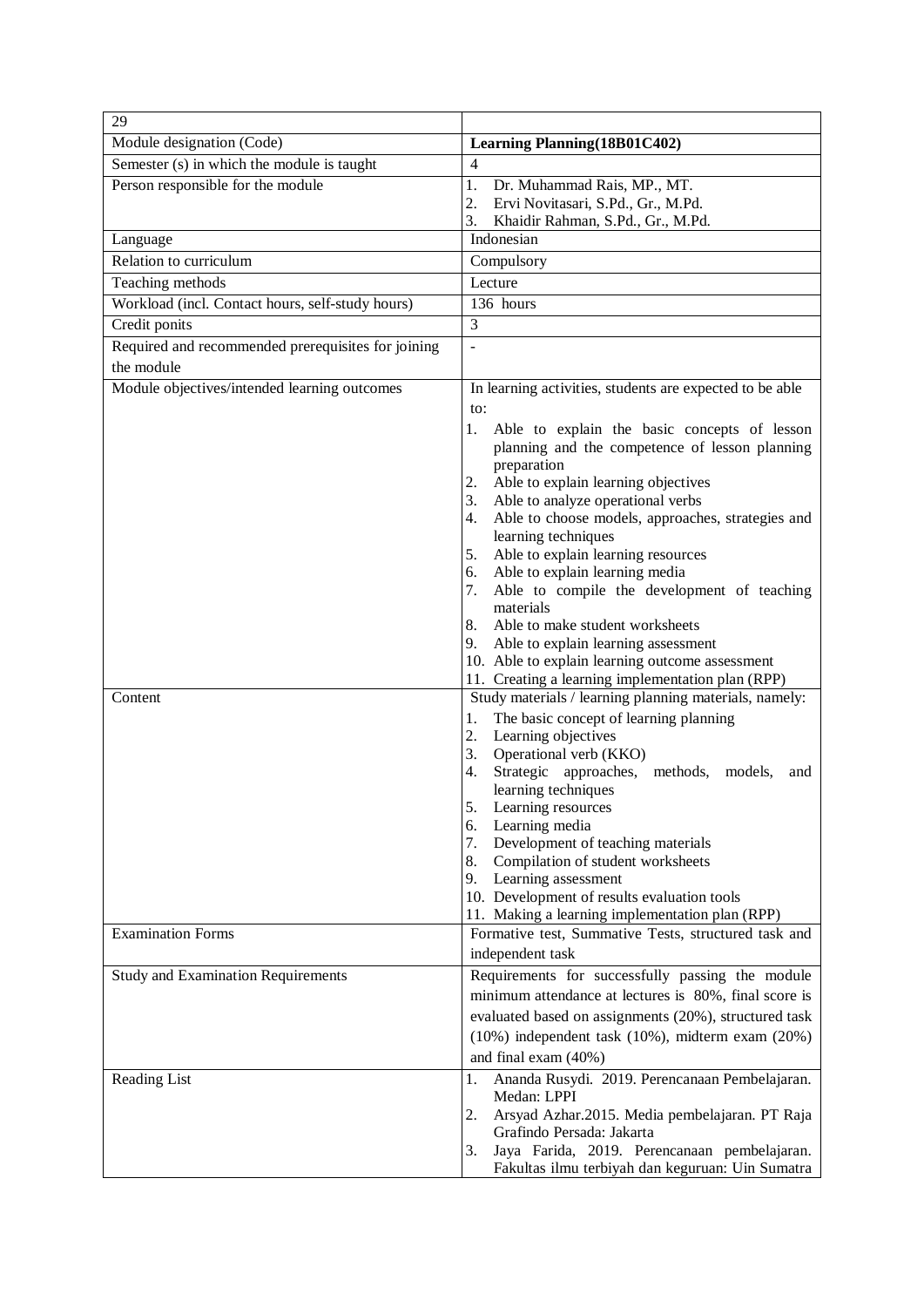|    | Utara                                            |
|----|--------------------------------------------------|
|    | Mansyur, rasyid, H,.2015 Suratno. Assesmen       |
|    | Pembelajaran Sekolah.Pustaka Pelajar: Yogyakarta |
|    | Sujarwo., Ummaya, S, F., Tristanti.<br>2018.     |
|    | Belajar<br>Pengelolaan<br>Sumber                 |
|    | Masyarakat. Yogyakarta                           |
| 6. | Muhidin, A & Al, F, U.2018. Pengembahan Bahan    |
|    | Ajar. Unpan Press Tanggerang                     |
|    | Ratnawulan, E & Rusdiana. 2014. Evaluasi         |
|    | pembelajaran: Pustaka Setai bandung: Bandung     |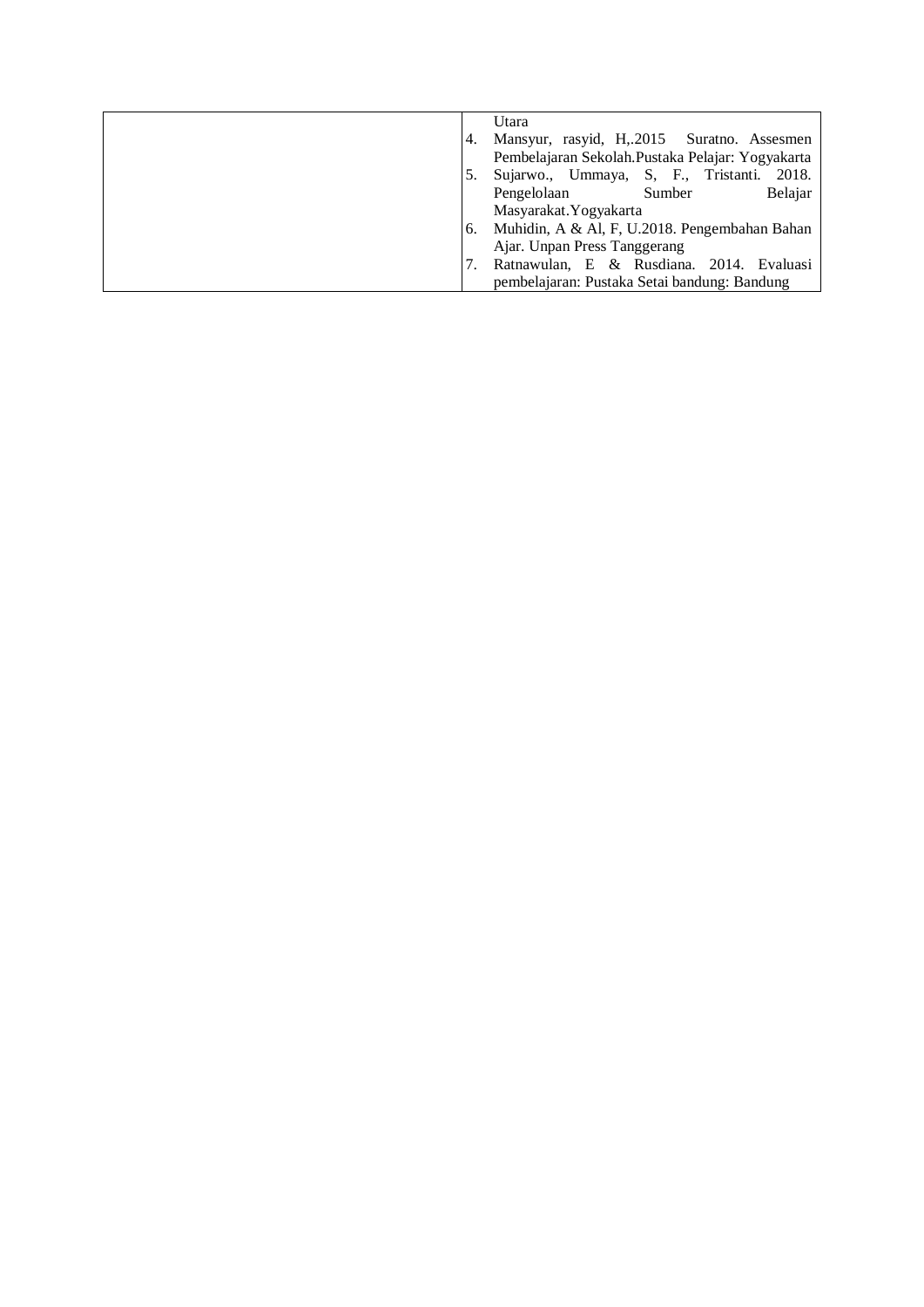| 30                                                 |                                                                                                                                                                                                                                                                                                                                                                                                                                                                                                                                                                                                                                                                                                                     |
|----------------------------------------------------|---------------------------------------------------------------------------------------------------------------------------------------------------------------------------------------------------------------------------------------------------------------------------------------------------------------------------------------------------------------------------------------------------------------------------------------------------------------------------------------------------------------------------------------------------------------------------------------------------------------------------------------------------------------------------------------------------------------------|
| Module designation (Code)                          | Learning Media(18B01C403)                                                                                                                                                                                                                                                                                                                                                                                                                                                                                                                                                                                                                                                                                           |
| Semester (s) in which the module is taught         | $\overline{4}$                                                                                                                                                                                                                                                                                                                                                                                                                                                                                                                                                                                                                                                                                                      |
| Person responsible for the module                  | 1.<br>Dr. Muhammad Rais, MP., MT.                                                                                                                                                                                                                                                                                                                                                                                                                                                                                                                                                                                                                                                                                   |
|                                                    | 2.<br>Khaidir Rahman, S.Pd., Gr., M.Pd.<br>3.<br>Ervi Novitasari, S.Pd., Gr., M.Pd.                                                                                                                                                                                                                                                                                                                                                                                                                                                                                                                                                                                                                                 |
| Language                                           | Indonesian                                                                                                                                                                                                                                                                                                                                                                                                                                                                                                                                                                                                                                                                                                          |
| Relation to curriculum                             | Compulsory                                                                                                                                                                                                                                                                                                                                                                                                                                                                                                                                                                                                                                                                                                          |
| Teaching methods                                   | Lecture                                                                                                                                                                                                                                                                                                                                                                                                                                                                                                                                                                                                                                                                                                             |
| Workload (incl. Contact hours, self-study hours)   | 90.66 hours                                                                                                                                                                                                                                                                                                                                                                                                                                                                                                                                                                                                                                                                                                         |
| Credit ponits                                      | $\overline{2}$                                                                                                                                                                                                                                                                                                                                                                                                                                                                                                                                                                                                                                                                                                      |
| Required and recommended prerequisites for joining | $\overline{a}$                                                                                                                                                                                                                                                                                                                                                                                                                                                                                                                                                                                                                                                                                                      |
| the module                                         |                                                                                                                                                                                                                                                                                                                                                                                                                                                                                                                                                                                                                                                                                                                     |
| Module objectives/intended learning outcomes       | Students are able to explain the meaning of<br>1.<br>learning media and the scope of learning media<br>studies<br>2.<br>Students are able to describe the nature of learning<br>media<br>Students are able to describe the foundations and<br>3.<br>principles of using learning media<br>Students are able to classify the types of learning<br>4.<br>media<br>Students are able to develop silent visual media<br>5.<br>products<br>Students are able to evaluate silent visual media<br>6.<br>products<br>Students are able to develop visual motion media<br>7.<br>products<br>Students are able to evaluate visual motion media<br>8.<br>products<br>Students are able to develop pure audio visual<br>9.      |
|                                                    | media products<br>10. Students are able to evaluate pure audio visual<br>media products<br>11. Students are able to develop impure audio visual<br>media products<br>12. Students are able to evaluate pure audio visual<br>media products<br>13. Students are able to describe the use and<br>development of interactive learning media                                                                                                                                                                                                                                                                                                                                                                            |
| Content<br><b>Examination Forms</b>                | The material taught in this course in general is:<br>Understanding learning media and the scope of<br>1.<br>learning media studies<br>The essence of learning media<br>2.<br>3.<br>The<br>foundation<br>and<br>principles<br>of<br>using<br>instructional media<br>Types of learning media<br>4.<br>Development and evaluation of silent visual media<br>5.<br>products<br>Development and evaluation of visual motion<br>6.<br>media products<br>Development and evaluation of pure audio visual<br>7.<br>media products<br>Development and evaluation of impure audio-<br>8.<br>visual media products<br>Development of interactive learning media<br>9.<br>Formative test, summative test, product persentation, |
|                                                    | and project task.                                                                                                                                                                                                                                                                                                                                                                                                                                                                                                                                                                                                                                                                                                   |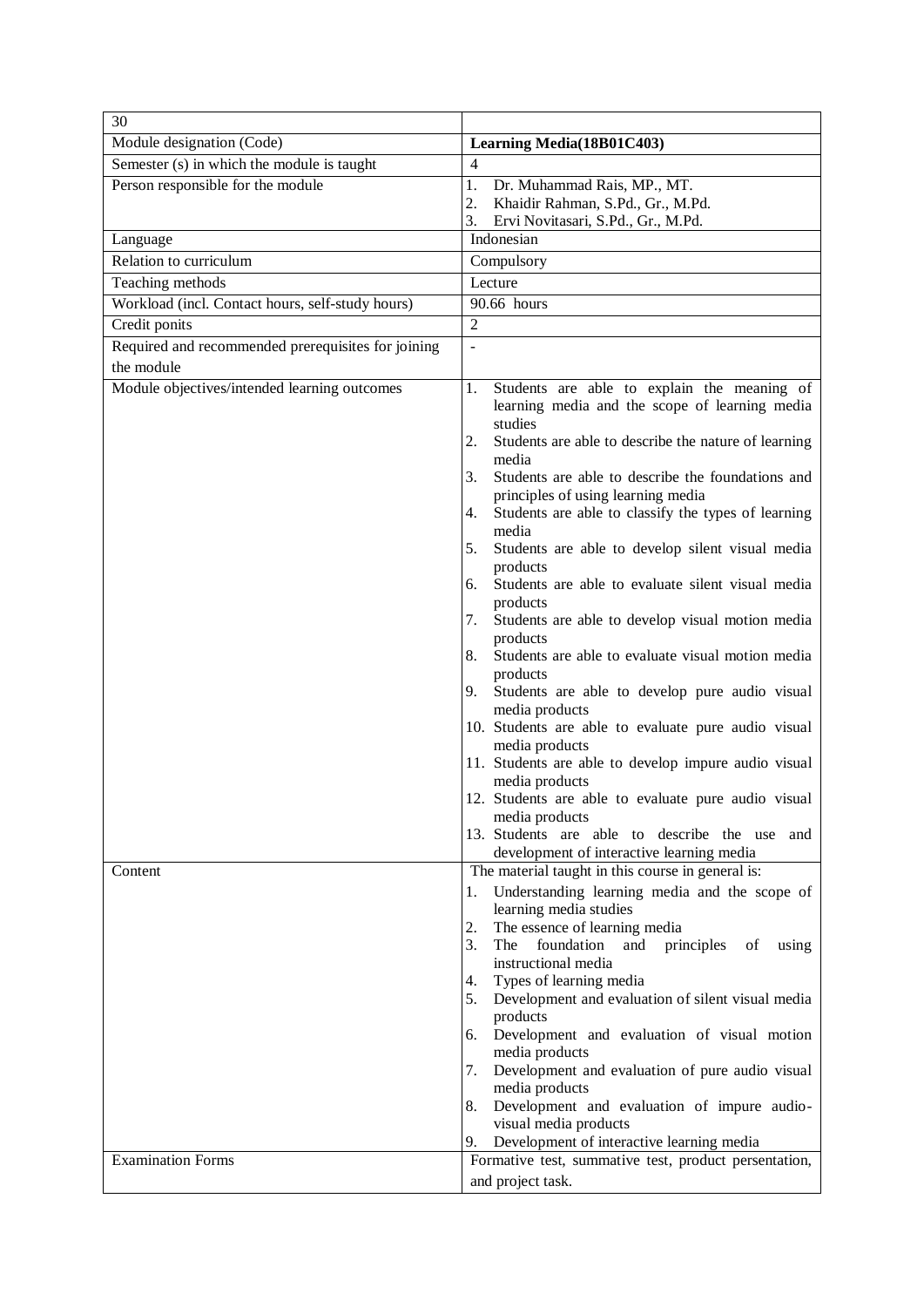| <b>Study and Examination Requirements</b> | Requirements for successfully passing the module      |
|-------------------------------------------|-------------------------------------------------------|
|                                           | minimum attendance at lectures is 80%, final score is |
|                                           | evaluated based on assignments (10%), product         |
|                                           | persentation (10%), product (20%), midterm exam       |
|                                           | $(20\%)$ and final exam $(40\%)$ .                    |
| Reading List                              | Arsyad, Azhar. 2015. Media Pembelajaran.              |
|                                           | Jakarta: Rajawali Pers.                               |
|                                           | Sukiman. 2012. Pengembangan<br>Media                  |
|                                           | Pembelajaran. Yogyakarta: Pedagogia                   |
|                                           | Fatimatur, R. E. 2018. Media Pembelajaran.<br>3.      |
|                                           | Surabaya: IAIN sunan ampel Surabaya                   |
|                                           | Ramli, Muhammad. 2012. Media dan Teknologi<br>4.      |
|                                           | Pembelajaran. Banjarmasin: IAIN Antasari Press        |
|                                           | Dwi, S. H. 2017. Multimedia Pembelajaran<br>5.        |
|                                           | Interaktif. Yogyakarta : UNY Press.                   |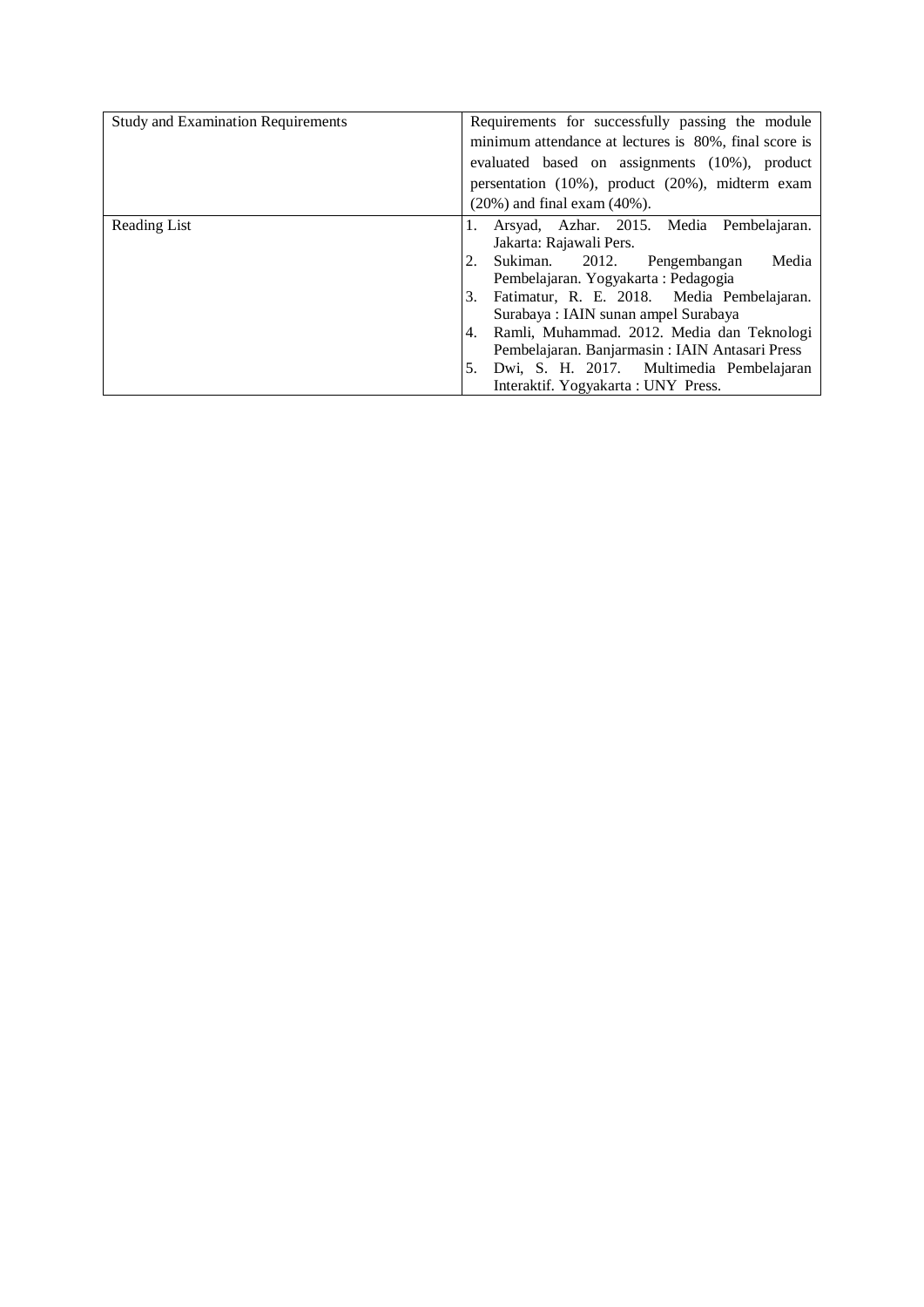| 31                                                 |                                                                                                                 |
|----------------------------------------------------|-----------------------------------------------------------------------------------------------------------------|
| Module designation (Code)                          | Agricultural Industrial System(18B01C404)                                                                       |
| Semester (s) in which the module is taught         | 4                                                                                                               |
| Person responsible for the module                  | 1.<br>Prof. Dr. Lahming, MS                                                                                     |
|                                                    | Dr. Ir. Nur Rahmah, M.Si<br>2.<br>Dr. Andi Sitti Halima, SP., MP<br>3.                                          |
| Language                                           | Indonesian                                                                                                      |
| Relation to curriculum                             | Compulsory                                                                                                      |
| Teaching methods                                   | Lecture                                                                                                         |
| Workload (incl. Contact hours, self-study hours)   | 90.66 hours                                                                                                     |
| Credit ponits                                      | $\overline{2}$                                                                                                  |
| Required and recommended prerequisites for joining |                                                                                                                 |
| the module                                         |                                                                                                                 |
| Module objectives/intended learning outcomes       | Students are able to understand the concept of the<br>1.                                                        |
|                                                    | <b>Agricultural Industrial System</b>                                                                           |
|                                                    | Students are able to understand marketing<br>2.<br>techniques                                                   |
|                                                    | Students are able to understand market needs<br>3.                                                              |
|                                                    | analysis                                                                                                        |
|                                                    | Students are able to understand market forcasting,<br>4.                                                        |
|                                                    | Students are able to understand the availability $\&$<br>5.                                                     |
|                                                    | needs of industrial raw materials.<br>Students are able to design/design process<br>6.                          |
|                                                    | technology development.                                                                                         |
| Content                                            | Industry<br>Efficient<br>Agricultural<br>Planning<br>and                                                        |
|                                                    | integration of key components; marketing, supply of                                                             |
|                                                    | raw materials, and process technology; Marketing                                                                |
|                                                    | component; 4 marketing elements (marketing mix;                                                                 |
|                                                    | product, promotion, price, place); Consumer analysis                                                            |
|                                                    | (definition and consumer behavior); Marketing                                                                   |
|                                                    | planning (factors, objectives, market segmentation,                                                             |
|                                                    | marketing strategy); Forcasting (forecasting) product                                                           |
|                                                    | demand (objectives, functions and benefits); Factors                                                            |
|                                                    | affecting product forecasting. Components of Raw                                                                |
|                                                    | Material Supply (Raw material requirements.                                                                     |
|                                                    | Production trends. Control, Quantity and quality of                                                             |
|                                                    | raw materials. Procurement time series, scheduling,                                                             |
|                                                    | and transportation models, • Raw material production<br>projections. Sensitivity analysis, Material procurement |
|                                                    | Materials<br>model<br>Process<br>Raw<br>Technology                                                              |
|                                                    | Components<br>(Required<br>production<br>capacity,                                                              |
|                                                    | Technology for processing processes, Selection of                                                               |
|                                                    | processing<br>machinery<br>and<br>equipment.<br>Factory                                                         |
|                                                    | location, Equipment layout, inventory management,                                                               |
|                                                    | Production<br>Resource<br>scheduling,<br>optimization,                                                          |
|                                                    | Product utilization, Waste handling; HR Management;                                                             |
|                                                    | <b>Industry Regulations Agriculture</b>                                                                         |
| <b>Examination Forms</b>                           | Oral<br>presentation/essay/multiple<br>choices/                                                                 |
|                                                    | quizz/practical exam                                                                                            |
| <b>Study and Examination Requirements</b>          | Requirements for successfully passing the module                                                                |
|                                                    | minimum attendance at lectures is 80%, final score is                                                           |
|                                                    | evaluated based on assignments (10%), midterm exam                                                              |
|                                                    | (30%) and final exam (40%), participation/activeness                                                            |
|                                                    | (10%)                                                                                                           |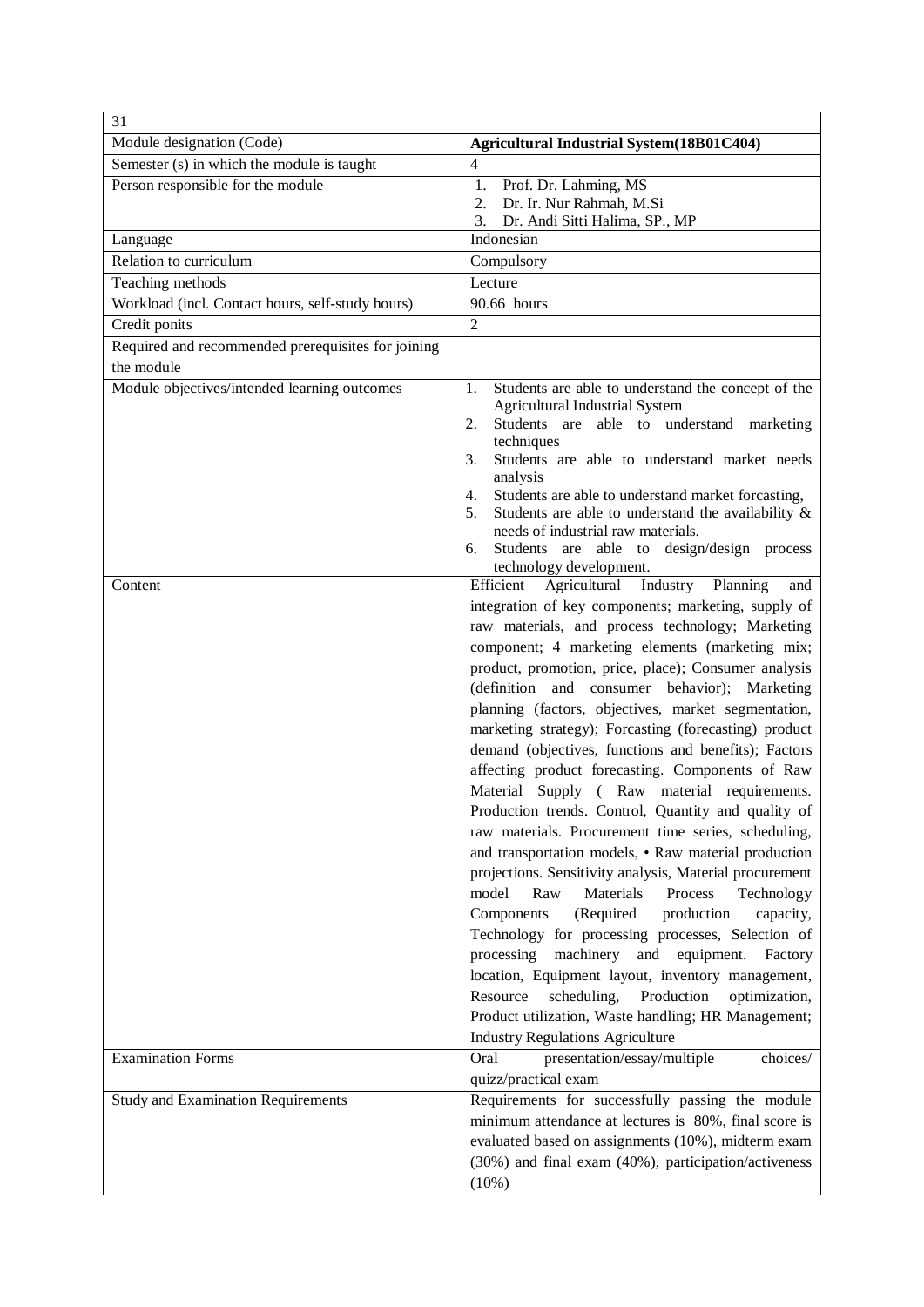| Reading List | Soetriono, Anik Suwandari, 2016. Pengantar Ilmu    |
|--------------|----------------------------------------------------|
|              | Pertanian : Agraris-Agribisnis-Industri. Intimedia |
|              | Malang                                             |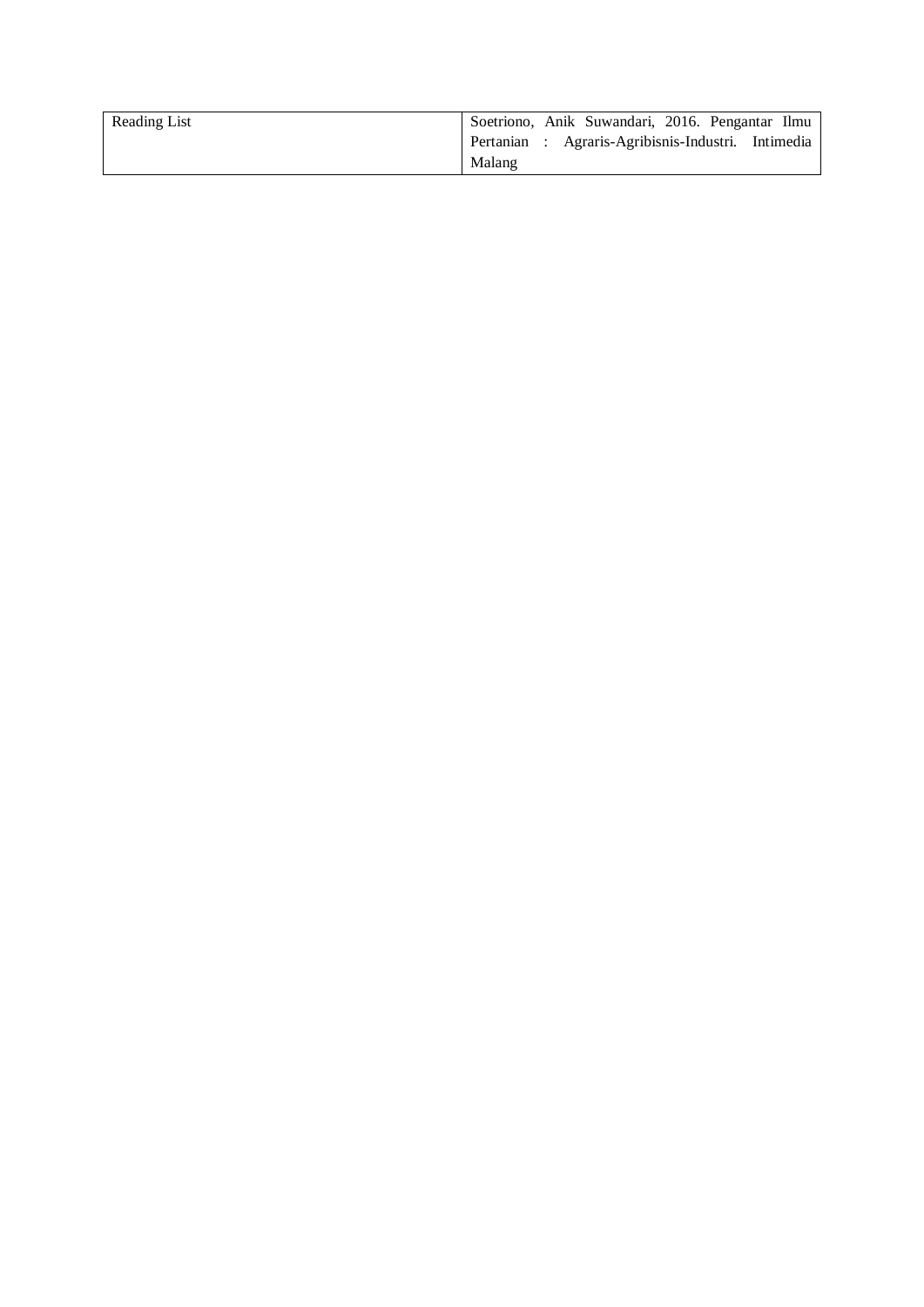| 32                                                 |                                                                                                   |
|----------------------------------------------------|---------------------------------------------------------------------------------------------------|
| Module designation (Code)                          | Food Safety(18B01C405)                                                                            |
| Semester (s) in which the module is taught         | $\overline{4}$                                                                                    |
| Person responsible for the module                  | 1.<br>Dr. Ir. Nur Rahmah, M.Si                                                                    |
|                                                    | Ratnawaty Fadilah, S.TP., M.Sc<br>2.                                                              |
|                                                    | Reski Praja Putra, S.TP., M.Si<br>3.<br>Amiruddin Hambali, S.TP., M.Si<br>4.                      |
| Language                                           | Indonesian                                                                                        |
| Relation to curriculum                             | Compulsory                                                                                        |
| Teaching methods                                   | Lecture, Lab work                                                                                 |
| Workload (incl. Contact hours, self-study hours)   | 90.66 hours                                                                                       |
| Credit ponits                                      | $\overline{2}$                                                                                    |
| Required and recommended prerequisites for joining | $\overline{a}$                                                                                    |
| the module                                         |                                                                                                   |
| Module objectives/intended learning outcomes       | College students are expected to master the                                                       |
|                                                    | competency standards:                                                                             |
|                                                    | Able to explain toxicology in environment which<br>1.                                             |
|                                                    | includes hazardous metals<br>and<br>pesticide                                                     |
|                                                    | toxicology                                                                                        |
|                                                    | Able to explain anti-nutritional substances,<br>2.<br>antibiotic residues, and toxicology of food |
|                                                    | additives                                                                                         |
|                                                    | Able to explain food toxicology, which includes<br>3.                                             |
|                                                    | pathogenic microorganisms in food                                                                 |
|                                                    | Able to explain toxic chemical compounds in<br>4.                                                 |
|                                                    | plants                                                                                            |
|                                                    | Able to explain viruses in food, parasites, and<br>5.<br>protozoa in food                         |
| Content                                            | Introduction of Food Safety : definition and<br>1.                                                |
|                                                    | scope of food safety                                                                              |
|                                                    | <b>Factors</b><br>Contributing<br>2.<br>to<br><b>Toxicity</b><br>in                               |
|                                                    | <b>Environment :</b> biotic and abiotic factors                                                   |
|                                                    | Toxicology of Heavy Metals : mainofheavy metal<br>3.                                              |
|                                                    | and other metals<br><b>Pesticide</b><br><b>Toxicology</b><br>:types of pesticides<br>4.           |
|                                                    | herbicide,<br>(insecticide,<br>fungicide,<br>and                                                  |
|                                                    | rodenticides); work safety                                                                        |
|                                                    | Food Additives are Prohibited, Dangerous, and<br>5.                                               |
|                                                    | Must be Considered: food additives forbidden and                                                  |
|                                                    | dangerous, dyes are problematic and dangerous;<br>preservatives and sweeteners that are safe, but |
|                                                    | must be considered                                                                                |
|                                                    | Antibiotic Residue : definition of antibiotics;<br>6.                                             |
|                                                    | types and mechanisms of action of antibiotics                                                     |
|                                                    | Antibiotic Residue : use of antibiotics in animal<br>7.                                           |
|                                                    | husbandry; antibiotic residue in food; The dangers                                                |
|                                                    | of antibiotic residues<br>Pathogenic Microorganisms in Food : bacteria<br>8.                      |
|                                                    | that cause infectious diseases, non-intestinal                                                    |
|                                                    | pathogenic bacteria, bacteria that cause food                                                     |
|                                                    | poisoning are infectious types                                                                    |
|                                                    | Pathogenic Microorganisms in Food : bacteria<br>9.                                                |
|                                                    | that cause food poisoning are toxic-co-infection                                                  |
|                                                    | types; bacteria that cause poisoning intoxication;<br>pathogenic fungi                            |
|                                                    | 10. Toxic Chemical Compounds in Food: natural                                                     |
|                                                    | toxic compounds in food; toxic compounds in                                                       |
|                                                    | mushrooms (fungi)                                                                                 |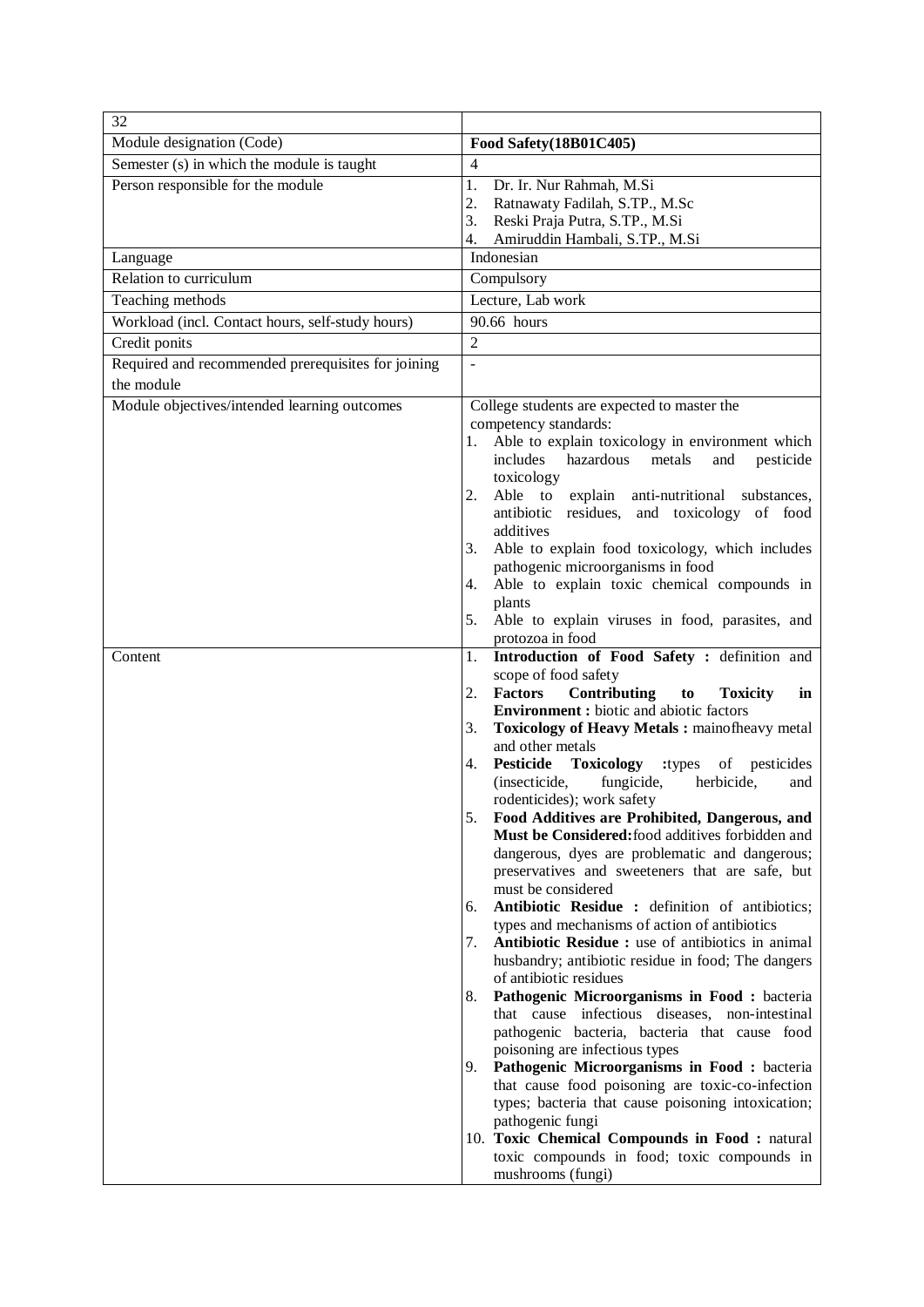|                                           | 11. Toxic Chemical Compounds in Food: natural<br>plant compounds that are addictive and sedative<br>12. Anti-nutritional<br><b>Substance</b><br>$\ddot{\cdot}$<br>antiprotein<br>compounds,<br>and<br>anti-mineral<br>anti-vitamin,<br>compounds                                                                                                                                                                                                                                                                                                                                                                                                                                                                                                                                                                                                                                                                                                                                             |
|-------------------------------------------|----------------------------------------------------------------------------------------------------------------------------------------------------------------------------------------------------------------------------------------------------------------------------------------------------------------------------------------------------------------------------------------------------------------------------------------------------------------------------------------------------------------------------------------------------------------------------------------------------------------------------------------------------------------------------------------------------------------------------------------------------------------------------------------------------------------------------------------------------------------------------------------------------------------------------------------------------------------------------------------------|
|                                           | 13. Viruses, Parasites, and Protozoa in Food :<br>foodborne viruses and parasites<br>14. Viruses, Parasites, and Protozoa in Food :<br>protozoa in food                                                                                                                                                                                                                                                                                                                                                                                                                                                                                                                                                                                                                                                                                                                                                                                                                                      |
| <b>Examination Forms</b>                  | Oral<br>presentation/essay/multiple<br>choices/                                                                                                                                                                                                                                                                                                                                                                                                                                                                                                                                                                                                                                                                                                                                                                                                                                                                                                                                              |
|                                           | quizz/practical exam                                                                                                                                                                                                                                                                                                                                                                                                                                                                                                                                                                                                                                                                                                                                                                                                                                                                                                                                                                         |
| <b>Study and Examination Requirements</b> | Requirements for successfully passing the module;                                                                                                                                                                                                                                                                                                                                                                                                                                                                                                                                                                                                                                                                                                                                                                                                                                                                                                                                            |
|                                           | Minimum attendance of boths, lectures and practicum,<br>is 80%; Students are required to pass practicum, with a<br>minimum score of 85.                                                                                                                                                                                                                                                                                                                                                                                                                                                                                                                                                                                                                                                                                                                                                                                                                                                      |
|                                           | The learning outcomes assessment consists of midterm<br>exams $(35\%)$ ,<br>final<br>exams<br>$(35\%)$ ,<br>structured<br>assignments (10%), independent assignments (10%),<br>and participation/activeness (10%)                                                                                                                                                                                                                                                                                                                                                                                                                                                                                                                                                                                                                                                                                                                                                                            |
| Reading List                              | Winarno FG. 2004. Keamanan Pangan, Jilid 1.<br>1.<br><b>Bogor: M-Brio Press</b><br>2.<br>Winarno FG. 2004. Keamanan Pangan, Jilid 2.<br><b>Bogor: M-Brio Press</b><br>3.<br>Winarno FG. 2004. Keamanan Pangan, Jilid 3.<br><b>Bogor: M-Brio Press</b><br>Sembel DT. 2015. Toksikologi Lingkungan.<br>4.<br>Yogyakarta: ANDI Yogyakarta<br>5.<br>Helferich W, CK. Winter. 2001. Food Toxicology.<br><b>CRC</b> Press.<br>Omaye ST.<br>2004.<br>Food<br>Nutritional<br>6.<br>and<br><b>Toxicology. CRC Press</b><br>McElhatton A., RJ. Marshall. 2007. Food Safety A<br>7.<br>Practical and Case Study Approach. Springer<br>Roberts CA., 2001. The Food Safety Information<br>8.<br>Handbook. Oryx Press.<br>9.<br>Abbas HK. 2005. Aflatoxin and Food Safety. CRC<br>Taylor & Francis Group<br>10. D'Mello JPF. 2003. Food Safety : Contaminant<br>and Toxin. CABI Publishing<br>11. Heredia N., I. Wesley,<br>S. Garcia.<br>2009.<br>Microbiologically Safe Foods. John Wiley & Sons,<br>Inc |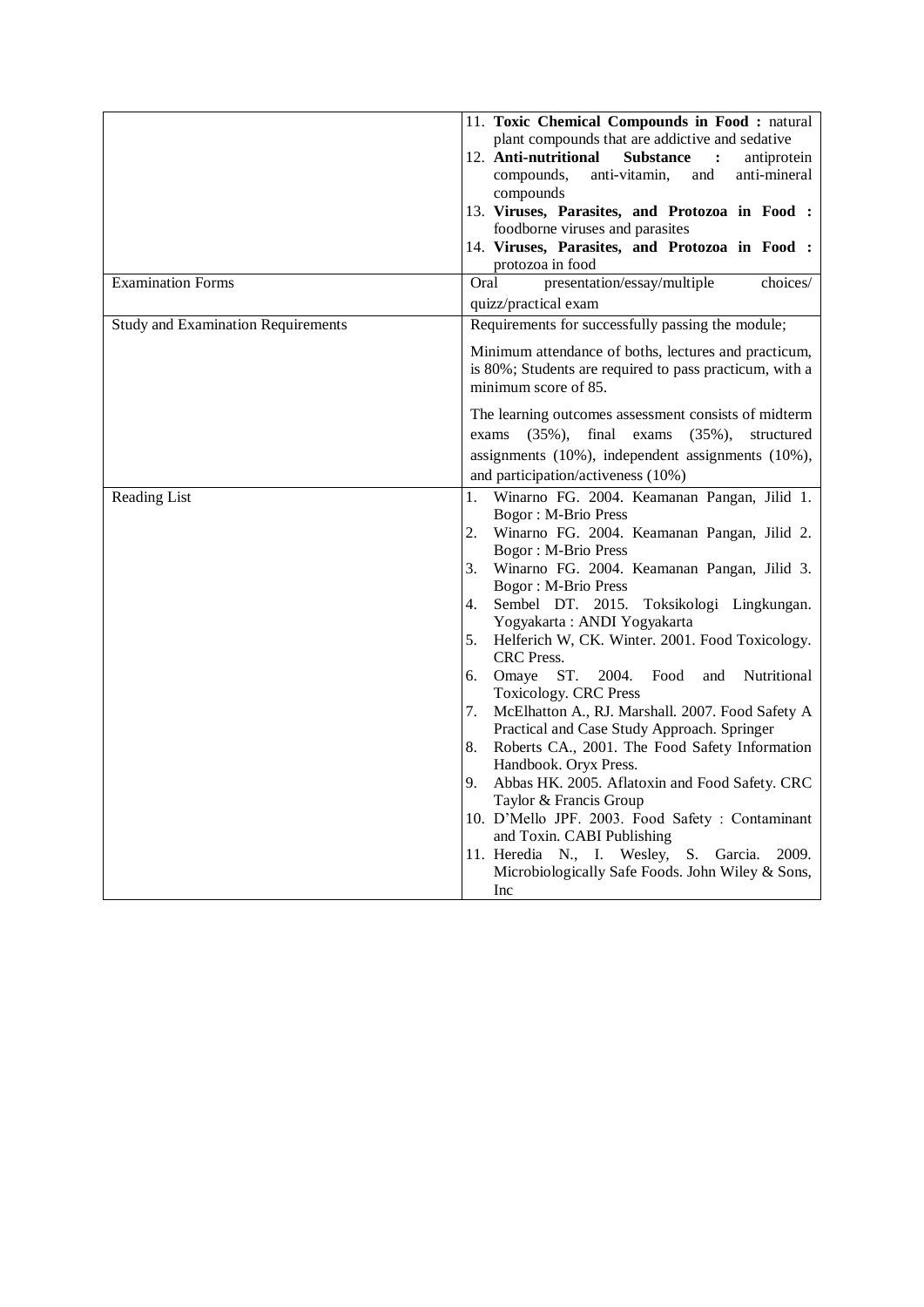| 33                                                 |                                                                                                                                                                                                                                                                                                                                                                                                                                                                                                                                                                                                           |
|----------------------------------------------------|-----------------------------------------------------------------------------------------------------------------------------------------------------------------------------------------------------------------------------------------------------------------------------------------------------------------------------------------------------------------------------------------------------------------------------------------------------------------------------------------------------------------------------------------------------------------------------------------------------------|
| Module designation (Code)                          | Post-Harvest Fisiology (18B01C406)                                                                                                                                                                                                                                                                                                                                                                                                                                                                                                                                                                        |
| Semester (s) in which the module is taught         | 4                                                                                                                                                                                                                                                                                                                                                                                                                                                                                                                                                                                                         |
| Person responsible for the module                  | 1.<br>Dr. Andi Sukainah, S.TP., M.Si                                                                                                                                                                                                                                                                                                                                                                                                                                                                                                                                                                      |
|                                                    | 2.<br>Ratnawaty Fadilah, S.TP., M.Sc                                                                                                                                                                                                                                                                                                                                                                                                                                                                                                                                                                      |
|                                                    | 3.<br>Reski Praja Putra, S.TP., M.Si<br>Amiruddin Hambali, S.TP., M.Si<br>4.                                                                                                                                                                                                                                                                                                                                                                                                                                                                                                                              |
| Language                                           | Indonesian                                                                                                                                                                                                                                                                                                                                                                                                                                                                                                                                                                                                |
| Relation to curriculum                             | Compulsory                                                                                                                                                                                                                                                                                                                                                                                                                                                                                                                                                                                                |
| Teaching methods                                   | Lecture, lab work                                                                                                                                                                                                                                                                                                                                                                                                                                                                                                                                                                                         |
| Workload (incl. Contact hours, self-study hours)   | 136 hours                                                                                                                                                                                                                                                                                                                                                                                                                                                                                                                                                                                                 |
| Credit ponits                                      | 3                                                                                                                                                                                                                                                                                                                                                                                                                                                                                                                                                                                                         |
| Required and recommended prerequisites for joining |                                                                                                                                                                                                                                                                                                                                                                                                                                                                                                                                                                                                           |
| the module                                         |                                                                                                                                                                                                                                                                                                                                                                                                                                                                                                                                                                                                           |
| Module objectives/intended learning outcomes       | 1. Able to explain the role of post-harvest physiology<br>in the development of post-harvest technology that<br>is suitable for post-harvest products.<br>Able to explain the control of storage time for<br>2.<br>post-harvest agricultural products (horticulture)<br>with prime quality starting from harvesting until<br>they are ready for consumption by consumers.<br>3. Ideal development of optimal color, aroma, flavor,<br>hardness, and sugar content as key parameters to<br>produce quality off-harvest agricultural products                                                               |
| Content                                            | This course discusses the important role of post-<br>harvest physiology in the application of post-harvest<br>technology for agricultural products. Metabolic<br>processes (respiration and ethylene biosynthesis) and<br>the characteristics of post-harvest products. Post-<br>harvest physiological, physical, and chemical changes<br>(changes in the respiration process, ethylene, hardness,<br>color, aroma, and flavor) as a result of post-harvest<br>chemical handling, atmospheric engineering during<br>storage and application of post-harvest technology for<br>other agricultural products |
| <b>Examination Forms</b>                           | Oral presentation/essay/multiple choices/                                                                                                                                                                                                                                                                                                                                                                                                                                                                                                                                                                 |
|                                                    | quizz/practical exam                                                                                                                                                                                                                                                                                                                                                                                                                                                                                                                                                                                      |
| <b>Study and Examination Requirements</b>          | Requirements for successfully passing the module;<br>Minimum attendance of boths, lectures and practicum,<br>is 80%; Students are required to pass practicum, with a<br>minimum score of 85.<br>The learning outcomes assessment consists of midterm<br>final exams<br>$(35\%),$<br>$(35\%),$<br>structured<br>exams<br>assignments (10%), independent assignments (10%),<br>and participation/activeness (10%)                                                                                                                                                                                           |
| Reading List                                       | Gardjito M, YR. Swasti. 2014. Fisiologi<br>1.                                                                                                                                                                                                                                                                                                                                                                                                                                                                                                                                                             |
|                                                    | Pascapanen Buah dan Sayur. Yogyakarta: Gadjah<br>Mada University Press<br>Winarno., F.G. 2002. Fisiologi Lepas Panen<br>2.<br>Produk Hortikultura. Bogor. M-Brio Press.<br>Kartasaputra AG. 1994. Teknologi Penanganan<br>3.<br>Pasca Panen. Jakarta: Rineka Cipta<br>Burg SP. 2004. Postharvest Physiology and<br>4.<br>Hypobaric Storage of Fresh Produced. CABI                                                                                                                                                                                                                                        |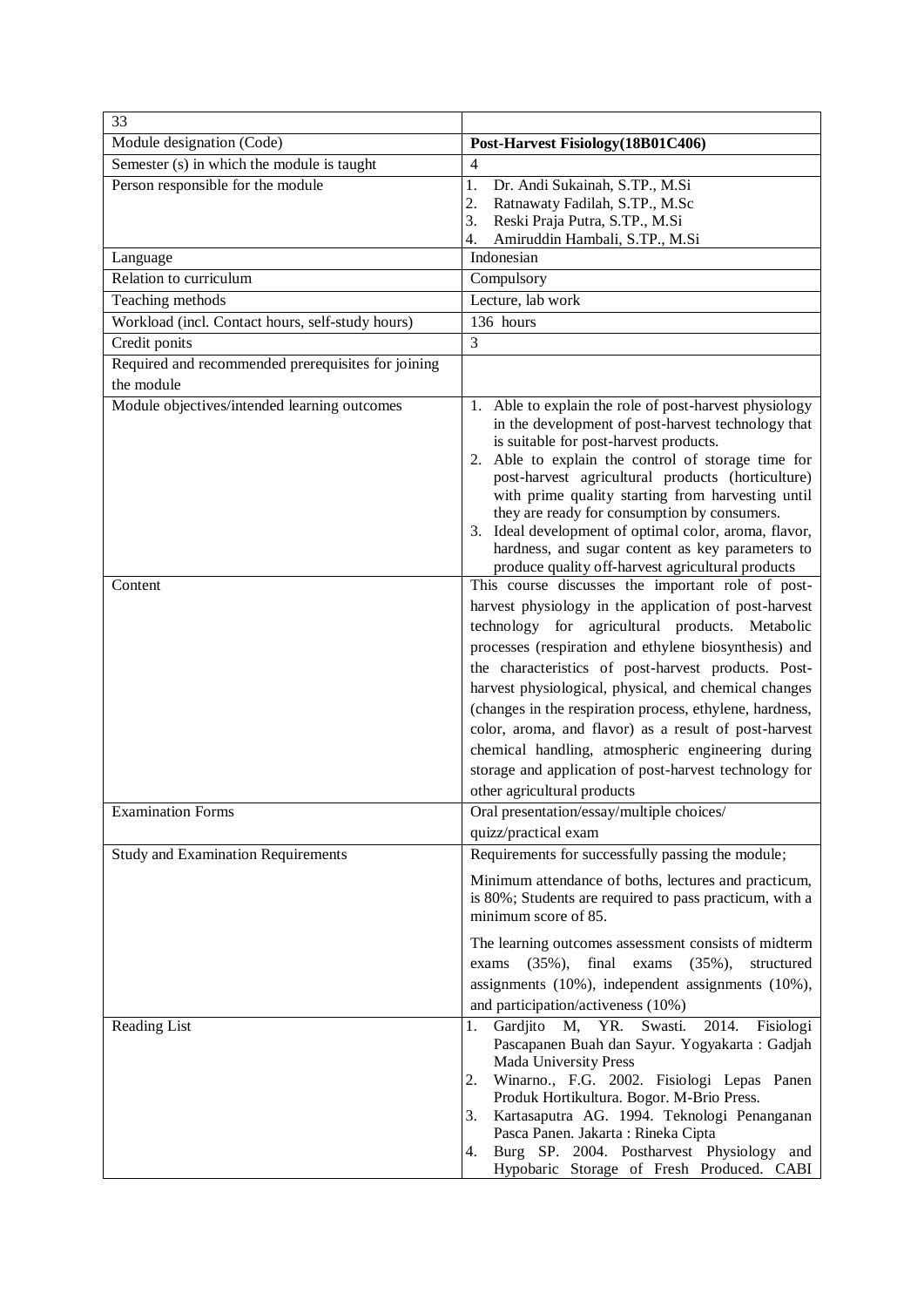|    | Publishing                                      |
|----|-------------------------------------------------|
|    | Beier RC, SD. Pillai, TD. Phillips, RL. Ziprin. |
|    | 2004. Preharvest and Postharvest Food Safety    |
|    | Contemporary Issues and Future Directions.      |
|    | Blackwell Publishing and The Institute of Food  |
|    | Technologists                                   |
| 6. | Jongen W. 2002. Fruit and Vegetable Processing  |
|    | <b>Improving Quality. CRC Press</b>             |
|    | Seymour. G, Taylor. J, and Tucker. G. 1993.     |
|    | Biochemistry of Fruit Ripening. Cambridge.      |
|    | Chapman and Hall.                               |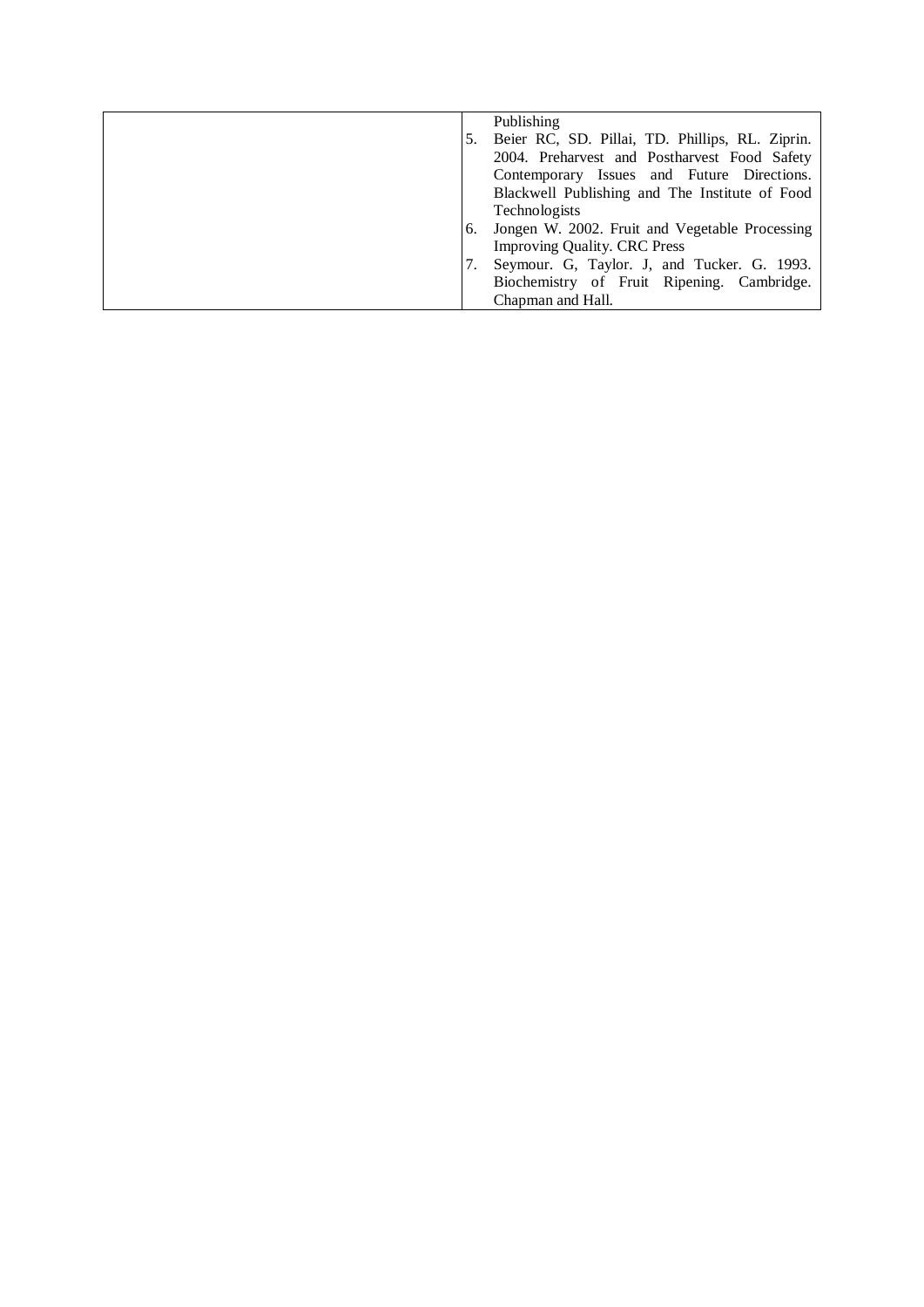| 34                                                               |                                                                                                                                                                                                                                                                                                                                                                                                                                                                                                                                                                                                        |
|------------------------------------------------------------------|--------------------------------------------------------------------------------------------------------------------------------------------------------------------------------------------------------------------------------------------------------------------------------------------------------------------------------------------------------------------------------------------------------------------------------------------------------------------------------------------------------------------------------------------------------------------------------------------------------|
| Module designation                                               | <b>Sanitation and Aqricultural Waste</b><br>Handling(18B01C407)                                                                                                                                                                                                                                                                                                                                                                                                                                                                                                                                        |
| Semester (s) in which the module is taught                       | 4                                                                                                                                                                                                                                                                                                                                                                                                                                                                                                                                                                                                      |
| Person responsible for the module                                | 1.<br>Dr. SubariYanto, M.Si<br>2.<br>Dr. Mohammad Widjaya M, M\S.Si., M.Si<br>3.<br>RatnawatyFadilah, S.TP., M.Sc<br>Diyahwati, S.TP., M.Pd<br>4.                                                                                                                                                                                                                                                                                                                                                                                                                                                      |
| Language                                                         | Bahasa Indonesia                                                                                                                                                                                                                                                                                                                                                                                                                                                                                                                                                                                       |
| Relation to curriculum                                           | Compulsory                                                                                                                                                                                                                                                                                                                                                                                                                                                                                                                                                                                             |
| Teaching methods                                                 | Lecture, practical work                                                                                                                                                                                                                                                                                                                                                                                                                                                                                                                                                                                |
| Workload (incl. Contact hours, self-study hours)                 | 90.66 hours                                                                                                                                                                                                                                                                                                                                                                                                                                                                                                                                                                                            |
| Credit ponits                                                    | $\overline{2}$                                                                                                                                                                                                                                                                                                                                                                                                                                                                                                                                                                                         |
| Required and recommended prerequisites for joining<br>the module | $\overline{a}$                                                                                                                                                                                                                                                                                                                                                                                                                                                                                                                                                                                         |
| Module onjectives/intended learning outcomes                     | Students master the knowledge of the definition<br>1.<br>and scope of management and management of<br>food industry waste<br>Students can apply actions and apply in everyday<br>2.<br>life.<br>Inequality of food industry waste, can measure<br>3.<br>the level of waste pollution and treat food<br>industry waste.                                                                                                                                                                                                                                                                                 |
| Content                                                          | Introduction of Food Industry Sanitation<br>1.<br>2.<br>Food Microorganisms<br>Growth of Microorganisms and Food Toxication<br>3.<br>Personal Hygiene<br>4.<br>Hygiene equipment<br>5.<br>Food handling<br>6.<br><b>Cross Contamination and Equipment Layout</b><br>7.<br>Food Industry Waste, Characteristics of Food<br>8.<br><b>Industry Waste</b><br>Food Industry waste treatment<br>9.<br>10. Measurement of Wastewater Pollution Levels<br>11. Characteristics of Industrial Waste of Fruits and<br>Vegetables, Beef and Poultry, and Milk and<br>Seafood                                       |
| <b>Examination Forms</b>                                         | Formative test; Summative Tests; Journal Review;<br>Project Tasks, Case Study.                                                                                                                                                                                                                                                                                                                                                                                                                                                                                                                         |
| <b>Study and Examination Requirements</b>                        | Minimum attendance at lectures is 80%.<br>Final score is evaluated based on assignments (30%),<br>midterm exam (30%) and final exam (40%).                                                                                                                                                                                                                                                                                                                                                                                                                                                             |
| Reading List                                                     | K.A., BuckleEt Al. 1987. Food Science. Second<br>1.<br>Edition. University of Indonesia. Jakarta.<br>Nusa Idaman Said. (2011). Domestic Waste<br>2.<br>Management. Jakarta: BPPT.<br>Rusdin R. 2013. Food Sanitation and HACCP.<br>3.<br>First Edition. Graham Science. Yogyakarta.<br>Sofian. (2011). Success in Making Compost from<br>4.<br>Trash. South Jakarta: Agromedia Pustaka.<br>Suharto.Ign. (2011). Chemical Waste in Air and<br>5.<br>Air Pollution. Yogyakarta: CV. Andi Offset.<br>Yulipriyanto. (2010). Soil Biology and<br>6.<br>Management Strategies. Yogyakarta: Graha<br>Science. |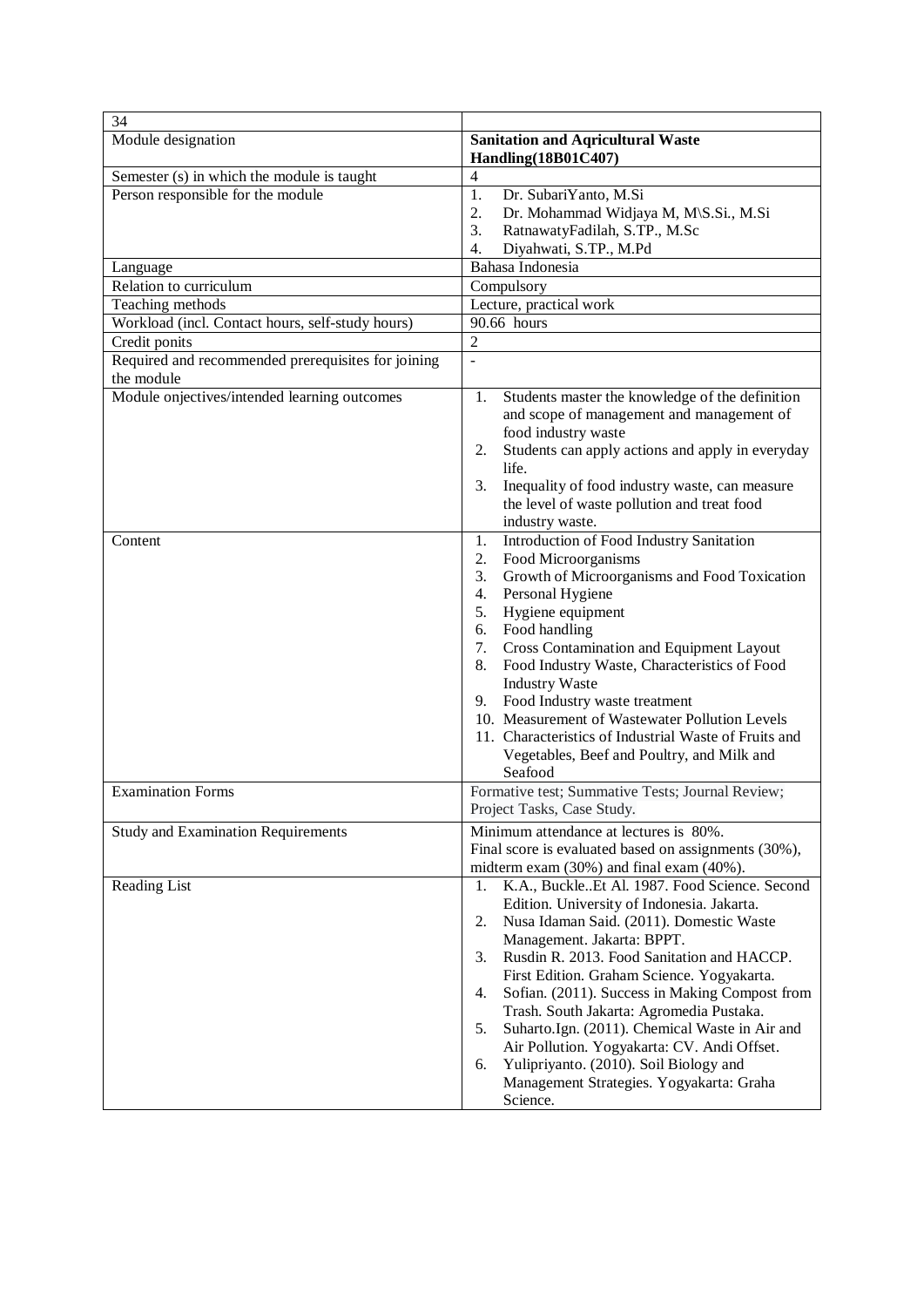| 35                                                 |                                                            |
|----------------------------------------------------|------------------------------------------------------------|
| Module designation (Code)                          | Fluid Mechanics(18B01C408)                                 |
| Semester (s) in which the module is taught         | $\overline{4}$                                             |
| Person responsible for the module                  | 1.<br>Andi Muhammad Akram Mukhlis, ST., M.Si               |
|                                                    | 2.<br>Nunik Lestari, S.T.P., M.Si                          |
|                                                    | Reski Febyanti Rauf, S.TP., M.Si<br>3.                     |
| Language                                           | Indonesian                                                 |
| Relation to curriculum                             | Compulsory                                                 |
| Teaching methods                                   | Lecture                                                    |
| Workload (incl. Contact hours, self-study hours)   | 90.66 hours                                                |
| Credit ponits                                      | $\overline{2}$                                             |
| Required and recommended prerequisites for joining | Applied Physics, Engineering Mechanics                     |
| the module                                         |                                                            |
| Module objectives/intended learning outcomes       | The student will be able to understand the basic<br>1.     |
|                                                    | concepts of fluid mechanics                                |
|                                                    | The student will be able to describe the concepts<br>2.    |
|                                                    | and basic laws of fluid flow in pipes and open             |
|                                                    | channels                                                   |
|                                                    | The student will be able to apply equations in fluid<br>3. |
|                                                    | mechanics to solve basic problems in agriculture           |
| Content                                            | Some aspects discussed in this course are :                |
|                                                    | Introduction<br>1.                                         |
|                                                    | 2.<br>Basic Properties and Characteristics of Fluid        |
|                                                    | <b>Fluid Statics</b><br>3.                                 |
|                                                    | <b>Fluid Kinematics</b><br>4.                              |
|                                                    | <b>Fluid Flow</b><br>5.                                    |
|                                                    | <b>Basic Fluid Flow Equations I</b><br>6.                  |
|                                                    | <b>Basic Fluid Flow Equations II</b><br>7.                 |
|                                                    | <b>Boundary Layer</b><br>8.                                |
|                                                    | Pipe Flow<br>9.                                            |
|                                                    | 10. Open Channel Flow                                      |
|                                                    | 11. Basic Concepts of Open Channel Flow                    |
|                                                    | 12. Basic Open Channel Flow Equations I                    |
|                                                    | 13. Basic Open Channel Flow Equations II                   |
|                                                    | 14. Dams and Irrigation                                    |
| <b>Examination Forms</b>                           | Formative test; Summative Tests; Journal Review;           |
|                                                    | Project Tasks, Case Study.                                 |
| <b>Study and Examination Requirements</b>          | Requirements for successfully passing the module:          |
|                                                    | Minimum attendance at lectures is 80%.<br>1.               |
|                                                    | 2.<br>Final score is evaluated based on assignments        |
|                                                    | $(10\%)$ , practical $(20\%)$ , midterm exam $(30\%)$ and  |
|                                                    | final exam $(40\%)$ .                                      |
|                                                    | Minimum final score is $61\%$ ("C")<br>3.                  |
| Reading List                                       | Munson, Bruce R., Young, Donald F., Okiishi,<br>1.         |
|                                                    | Theodore<br>H.,<br>Huebsch<br>Wade<br>W.<br>2009.          |
|                                                    | Fundamentals of Fluid Mechanics, Sixth Edition.            |
|                                                    | John Wiley and Sons, Inc. USA.                             |
|                                                    | Smits, Alexander J. 2017. A Physical Introduction<br>2.    |
|                                                    | to Fluid Mechanics, Second Edition. A.J. Smits             |
|                                                    | Princeton University.                                      |
|                                                    | Kreith, F., Berger, SA., et.al. 1999. Fluid<br>3.          |
|                                                    | Mechanics, Mechanical Engineering Handbook.                |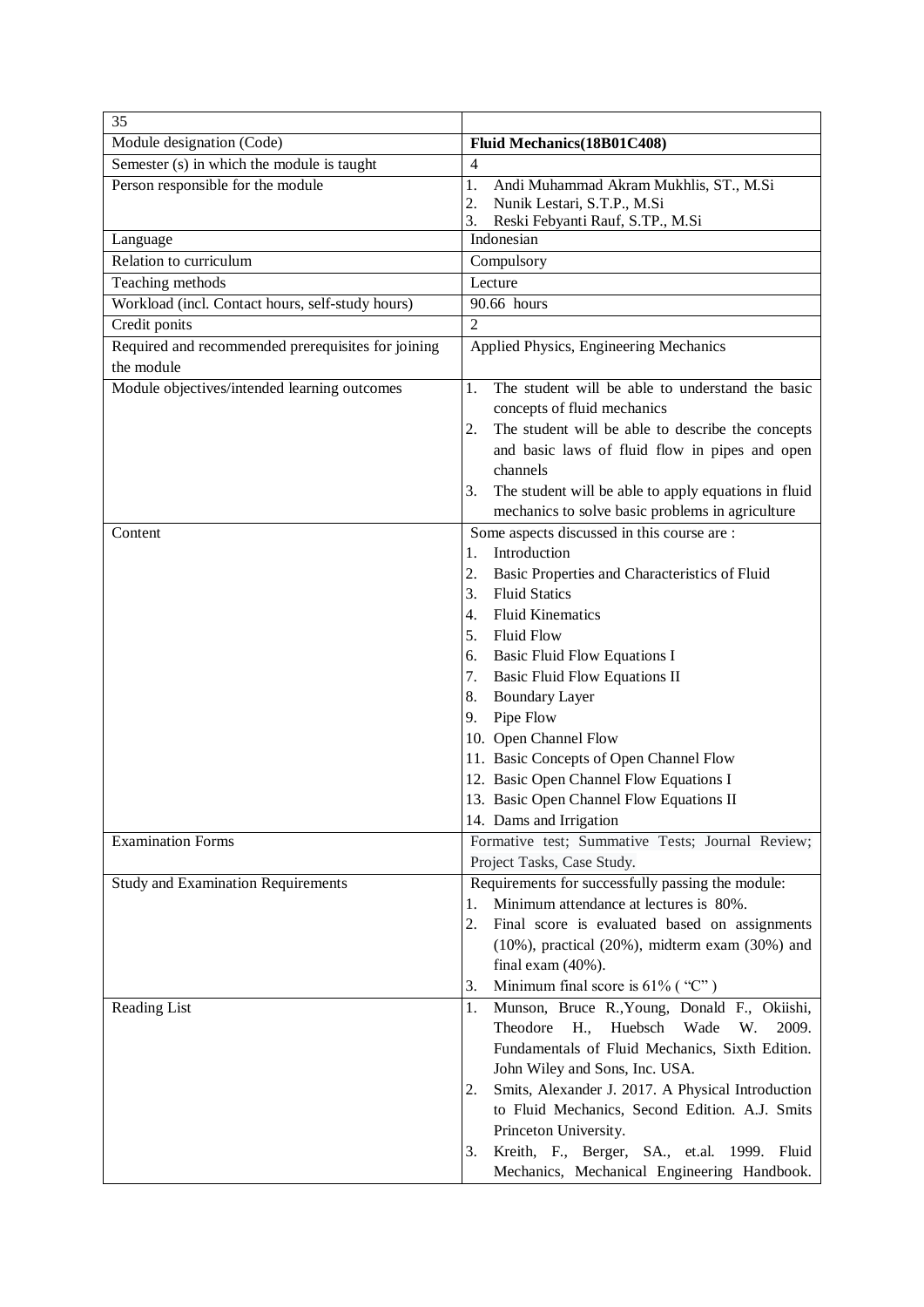|    | CRC Press.                                         |
|----|----------------------------------------------------|
| 4. | Pritchard, Philip J., Leylegian, John C. 2011. Fox |
|    | and McDonald's, Introduction to Fluid Mechanics,   |
|    | Eighth Edition. John Wiley and Sons, Inc. USA.     |
| 5. | White, Frank M. Fluid Mechanics, Fourth Edition.   |
|    | McGraw-Hill.                                       |
| 6. | Ridwan, 2007. Mekanika Fluida Dasar. Penerbit      |
|    | Gunadarma.                                         |
| 7. | Chow, Ven Te. 1988. Open-Channel Hydraulics.       |
|    | McGraw-Hill Classic Textbook Reissue. McGraw-      |
|    | Hill Book Company: USA.                            |
| 8. | GSHydro. 2014. Hydraulic Piping<br>Standard        |
|    | Handbook, Revision 1. GS-Hydro Corporation:        |
|    | Finland.                                           |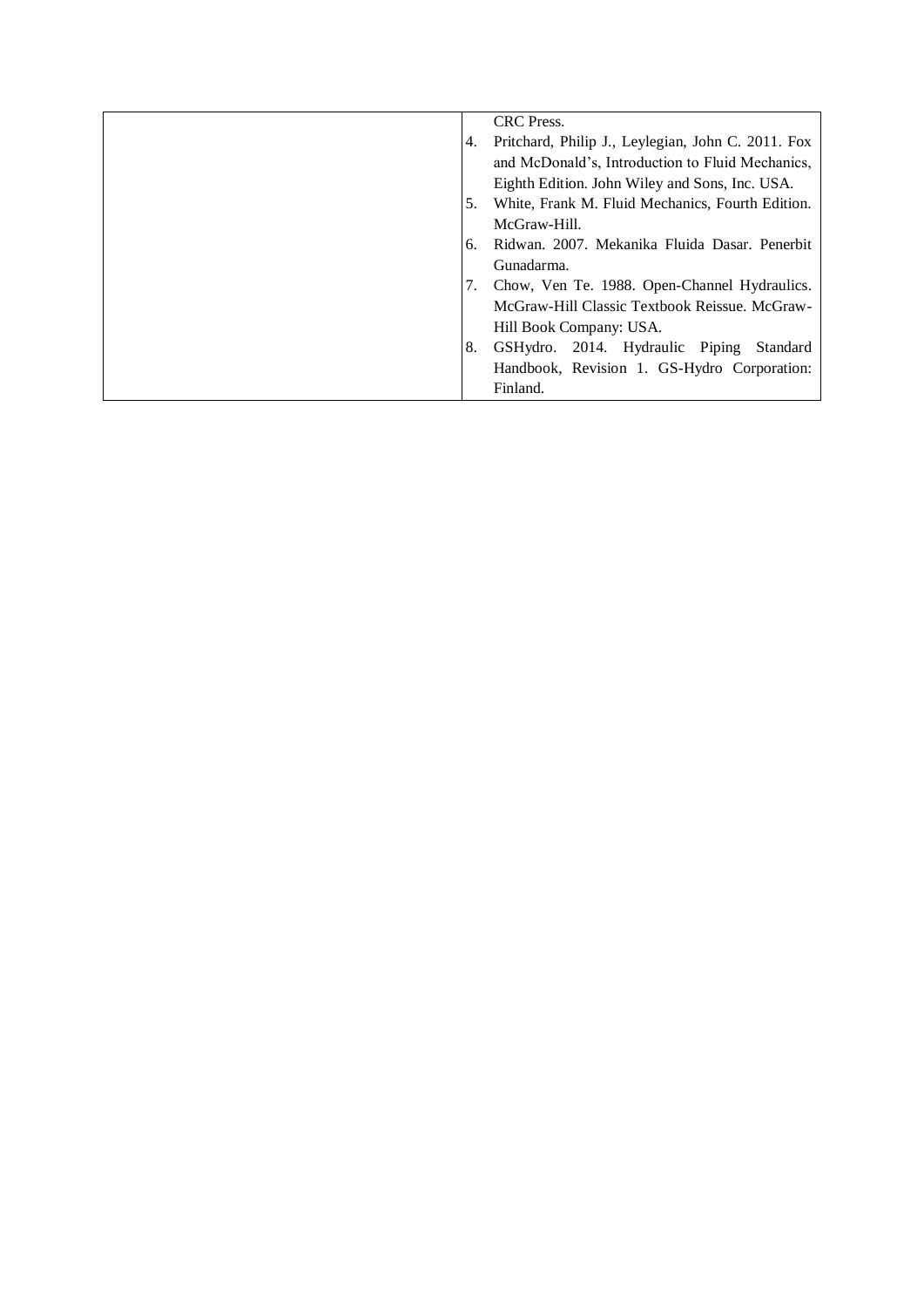| 36                                                               |                                                                                                                                                                                                                                                                                                                                                                                                                                                                                                                                                                                                                                                                                                       |
|------------------------------------------------------------------|-------------------------------------------------------------------------------------------------------------------------------------------------------------------------------------------------------------------------------------------------------------------------------------------------------------------------------------------------------------------------------------------------------------------------------------------------------------------------------------------------------------------------------------------------------------------------------------------------------------------------------------------------------------------------------------------------------|
| Module designation (Code)                                        | <b>Management of Coastal and Marine</b><br>Areas(18B01C409)                                                                                                                                                                                                                                                                                                                                                                                                                                                                                                                                                                                                                                           |
| Semester (s) in which the module is taught                       | $\overline{4}$                                                                                                                                                                                                                                                                                                                                                                                                                                                                                                                                                                                                                                                                                        |
| Person responsible for the module                                | Prof. Dr. Patang, S.Pi., M.Si.<br>Dr. Subari Yanto, M.Si.<br>Andi Alamsyah Rivai, S.Pi., M.Si.                                                                                                                                                                                                                                                                                                                                                                                                                                                                                                                                                                                                        |
|                                                                  | Amirah Mustarin, S.Pi.M.Si.                                                                                                                                                                                                                                                                                                                                                                                                                                                                                                                                                                                                                                                                           |
| Language                                                         | Indonesian                                                                                                                                                                                                                                                                                                                                                                                                                                                                                                                                                                                                                                                                                            |
| Relation to curriculum                                           | Compulsory                                                                                                                                                                                                                                                                                                                                                                                                                                                                                                                                                                                                                                                                                            |
| Teaching methods                                                 | Lecture                                                                                                                                                                                                                                                                                                                                                                                                                                                                                                                                                                                                                                                                                               |
| Workload (incl. Contact hours, self-study hours)                 | 90.66 hours                                                                                                                                                                                                                                                                                                                                                                                                                                                                                                                                                                                                                                                                                           |
| Credit ponits                                                    | $\overline{2}$                                                                                                                                                                                                                                                                                                                                                                                                                                                                                                                                                                                                                                                                                        |
| Required and recommended prerequisites for joining<br>the module |                                                                                                                                                                                                                                                                                                                                                                                                                                                                                                                                                                                                                                                                                                       |
| Module objectives/intended learning outcomes                     | Students can explain the meaning, potential, and<br>1.<br>characteristics of coastal and marine areas.<br>Students can understand important ecosystems in<br>2.<br>coastal and marine areas.<br>Students can classify<br>the<br>abiotic<br>3.<br>coastal                                                                                                                                                                                                                                                                                                                                                                                                                                              |
|                                                                  | environment.<br>Students can evaluate the socio-economic of<br>4.<br>coastal communities.<br>Students can plan the management of fishery<br>5.<br>resources.<br>Students can analyze integrated coastal and marine<br>6.<br>management.                                                                                                                                                                                                                                                                                                                                                                                                                                                               |
| Content                                                          | Some aspects discussed in this course are :<br>Definition and Potential of Coastal Areas.<br>1.<br>2.<br>General Understanding of Integrated Coastal<br>Management.<br>Mangroves.<br>3.<br>Seagrass meadows.<br>4.<br>Coral Reefs.<br>5.<br>Geomorphology and Tides.<br>6.<br>Temperature and Salinity.<br>7.<br>Definition and Factors in Socio-Economic<br>8.<br>Scientific Methods in Monitoring Socio-Economic<br>9.<br>Conditions.<br>10. Fishery Resources.<br>11. Marine Protected Areas.<br>12. Coastal Area Problems.<br>13. Definition and Dimensions of Integrated Coastal<br>Resources Management.<br>14. Small Island Carrying Capacity.<br>15. Coastal Management Planning and Strategy |
| <b>Examination Forms</b>                                         | Formative test, Summative Test, Structured Task,<br>Exercise, Journal Review; Project Tasks, and Case<br>Study                                                                                                                                                                                                                                                                                                                                                                                                                                                                                                                                                                                        |
| <b>Study and Examination Requirements</b>                        | Requirements for successfully passing the module<br>minimum attendance at lectures is 80%, final score is<br>evaluated based on assignments (15%), Quiz (20%)<br>structured task (15%), midterm exam (25%) and final<br>exam $(25%)$                                                                                                                                                                                                                                                                                                                                                                                                                                                                  |
| Reading List                                                     | $200\overline{8}$ .<br>Pengelolaan<br>Johanes,<br>1.<br>sumber<br>daya<br>perikanan laut, Gajah Mada university Press,<br>Yokyakarta.<br>Press, A., & Bulletin, W. S. (2015). Environmental<br>2.                                                                                                                                                                                                                                                                                                                                                                                                                                                                                                     |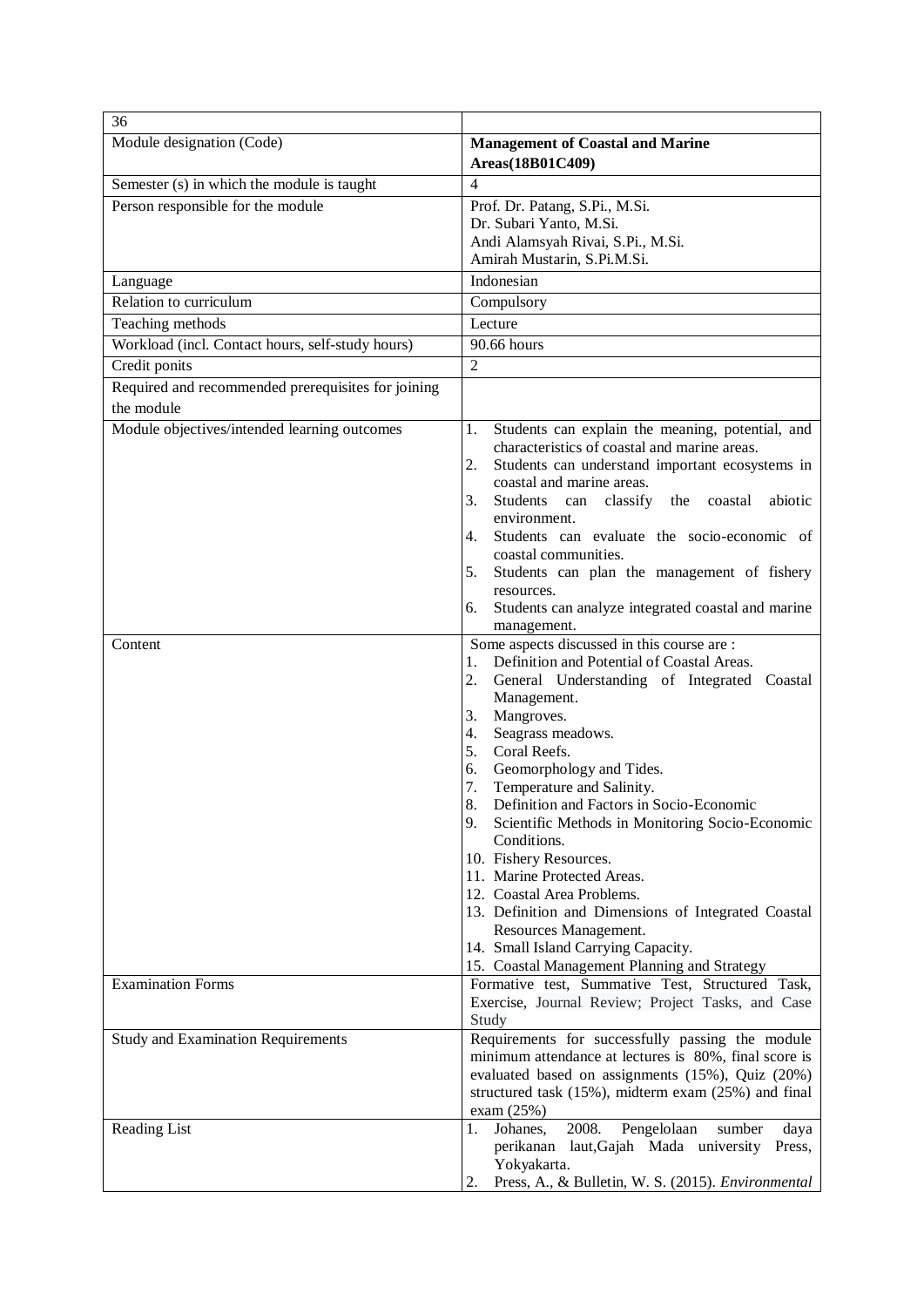|    | Management and Governance: Advances in              |
|----|-----------------------------------------------------|
|    | Coastal and Marine Resources (Vol.<br>8).           |
|    | Switzerland 2015: Springer.                         |
| 3. | Bartlett, D., & Celliers, L. (2017). Geoinformatics |
|    | for Marine and Coastal Management. Boca Raton:      |
|    | CRC Press: Taylor & Francis Group.                  |
| 4. | Moksness, E., Dahl, E., & Støttrup, J. (2013).      |
|    | Global challenges in integrated coastal zone        |
|    | management. West Sussex: Wiley-Blackwell.           |
| 5. | Ramanathan, A., Bhattacharya, P., Dittmar, T.,      |
|    | Prasad, M. B. K., & Neupane, B. R. (2010).          |
|    | Management and Sustainable Development of           |
|    | Coastal Zone Environments. Springer Netherlands.    |
| 6. | Ruddle, K., & Satria, A. (2010). Managing           |
|    | Coastal and Inland Waters: Pre-existing Aquatic     |
|    | Management Systems in Southeast Asia. New           |
|    | York: Springer US.                                  |
| 7. | MacDonald, B. H., Soomai, S. S., Santo, E. M. De,   |
|    | & Wells, P. G. (2016). Science, Information, and    |
|    | Policy Interface for Effective Coastal and Ocean    |
|    | Management. Boca Raton: CRC Press: Taylor &         |
|    | Francis Group.                                      |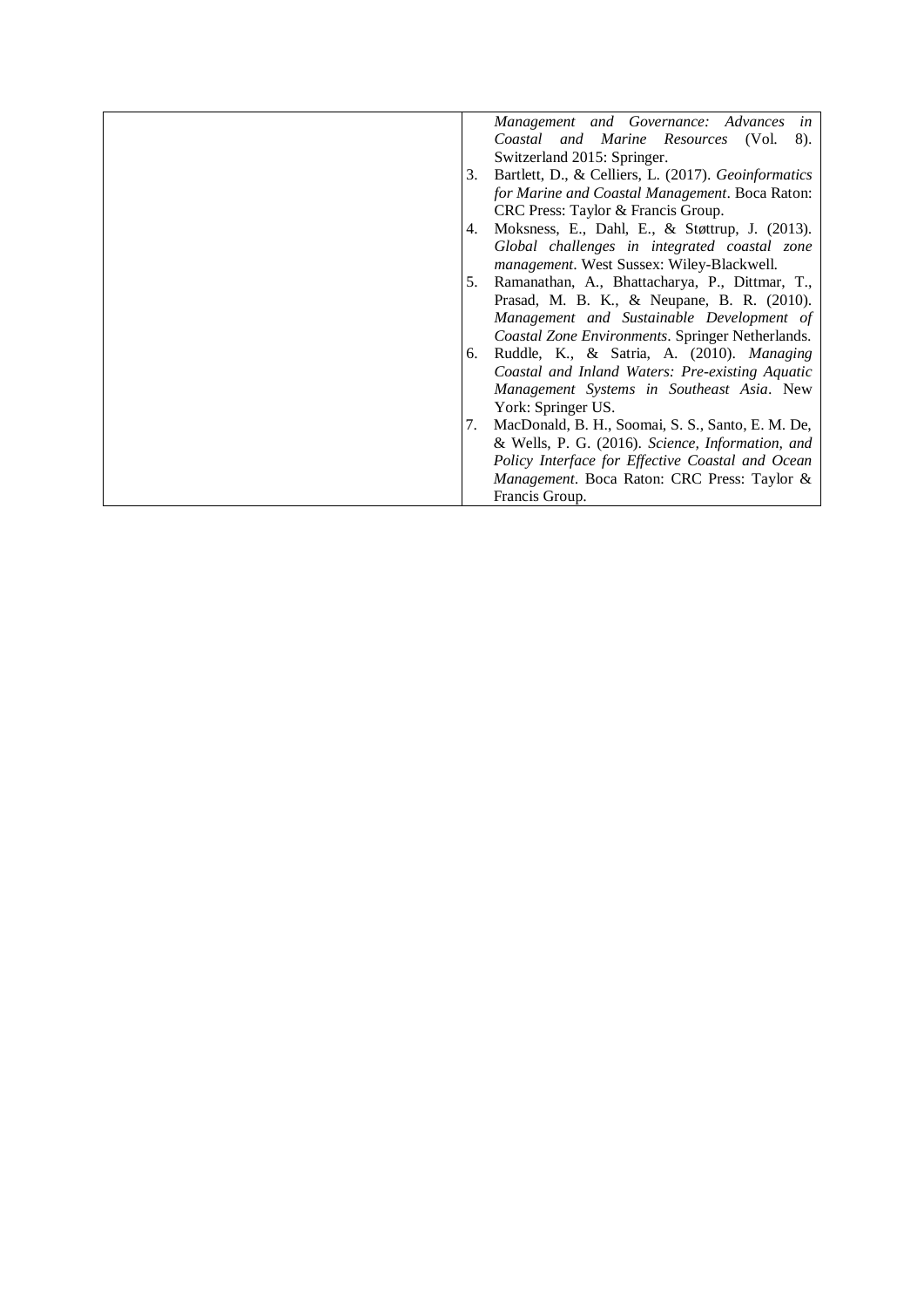| 37                                                               |                                                                                                       |
|------------------------------------------------------------------|-------------------------------------------------------------------------------------------------------|
| Module designation (Code)                                        | <b>Aquaculture Technology</b> (18B01C410)                                                             |
| Semester (s) in which the module is taught                       | $\overline{4}$                                                                                        |
| Person responsible for the module                                | 1.<br>Prof. Dr. Patang, S.Pi., M.Si                                                                   |
|                                                                  | Dr. ErnawatiSyahrudinKaseng, M.Si<br>2.                                                               |
|                                                                  | Amirah Mustarin, S.Pi., M.Si<br>3.<br>Indonesian                                                      |
| Language<br>Relation to curriculum                               |                                                                                                       |
|                                                                  | Compulsory                                                                                            |
| Teaching methods                                                 | Lecture, lab work<br>136 hours                                                                        |
| Workload (incl. Contact hours, self-study hours)                 | 3                                                                                                     |
| Credit ponits                                                    |                                                                                                       |
| Required and recommended prerequisites for joining<br>the module | $\sim$                                                                                                |
|                                                                  |                                                                                                       |
| Module objectives/intended learning outcomes                     | Students are able to:<br>Understand the scope of aquaculture.<br>1.                                   |
|                                                                  | Identify the types of aquatic biota that can become<br>2.                                             |
|                                                                  | an economic commodity for aquaculture.                                                                |
|                                                                  | Understand the characteristics of aquaculture<br>3.                                                   |
|                                                                  | economic commodities                                                                                  |
|                                                                  | Conduct important and economical freshwater,<br>4.                                                    |
|                                                                  | brackish and marine fish farming<br>understand extensive, semi-intensive and intensive<br>5.          |
|                                                                  | cultivation systems                                                                                   |
|                                                                  | apply an intensive system to aquaculture activities.<br>6.                                            |
| Content                                                          |                                                                                                       |
|                                                                  | The scope of aquaculture.<br>1.                                                                       |
|                                                                  | 2.<br>of economically<br>Types<br>important<br>aquatic                                                |
|                                                                  | organisms for aquaculture.<br>Characteristics<br>3.                                                   |
|                                                                  | of<br>aquaculture<br>economic<br>commodities                                                          |
|                                                                  | 4. Cultivation of economically important freshwater,                                                  |
|                                                                  | brackish and marine fish                                                                              |
|                                                                  | Extensive, semi-intensive and intensive cultivation<br>5.                                             |
|                                                                  | systems                                                                                               |
| <b>Examination Forms</b>                                         | 6. Intensive system to aquaculture activities.<br>6.<br>Oral presentation/essay/quizz/ Practical exam |
|                                                                  | Requirements for successfully passing the module:                                                     |
| <b>Study and Examination Requirements</b>                        | 1.<br>Minimum attendance at lectures is 80%.                                                          |
|                                                                  | 2.<br>Final score is evaluated based on assignments                                                   |
|                                                                  | $(10\%)$ , practical $(20\%)$ , midterm exam $(30\%)$ and                                             |
|                                                                  | final exam $(40\%)$ .                                                                                 |
|                                                                  | Minimum final score is $61\%$ ("C")<br>3.                                                             |
| <b>Reading List</b>                                              | Amri, K. 2003. Intensive tiger prawn cultivation.<br>1.                                               |
|                                                                  | Agromedia Pustaka. Jakarta<br>Amri, K dan I. Kanna. 2008. Intensive Vanname<br>2.                     |
|                                                                  | Shrimp Cultivation.                                                                                   |
|                                                                  | Amri, K dan Khairuman. 2013. Fish cultivation.<br>3.                                                  |
|                                                                  | Agromedia. Jakarta                                                                                    |
|                                                                  | Aslan,<br>L.M.,<br>1998.<br>Seaweed<br>Cultivation.<br>4.                                             |
|                                                                  | PenerbitKanisius. Yogyakarta.                                                                         |
|                                                                  | 5.<br>Ciptanto, S. (2002). Top 10 Freshwater Fish. Andi<br>publisher. Yogjakarta                      |
|                                                                  | Effendi, H. (2003). Water quality study: For the<br>6.                                                |
|                                                                  | management<br>of<br>aquatic<br>resources<br>and                                                       |
|                                                                  | environment. Kanisius. Yogyakarta                                                                     |
|                                                                  | IKAPI. 2003. Reviewing the Quality of Water<br>7.                                                     |
|                                                                  | Resources and Aquatic Environment. Kanisius:<br>Yogyakarta                                            |
|                                                                  |                                                                                                       |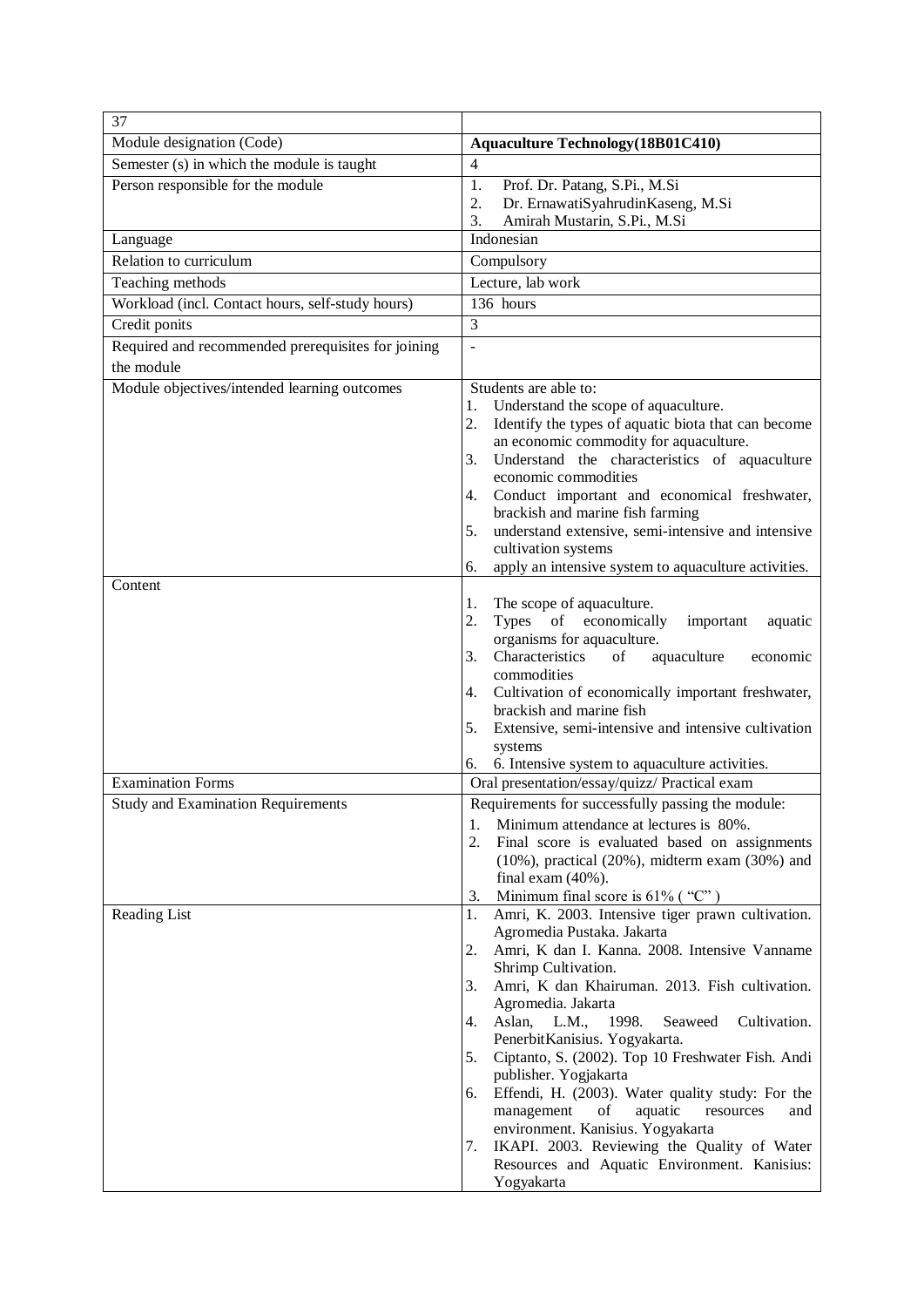|  | Sopian, A., Khasani, I., dan Anggraeni, F. 2013. |
|--|--------------------------------------------------|
|  | Utilization of Biofloc from Nursery Media for    |
|  | cultivation of giant<br>prawns Larvae            |
|  | (Macrobrachiumrosenbergii). Widyariset 16 (2) :  |
|  | 277-232.                                         |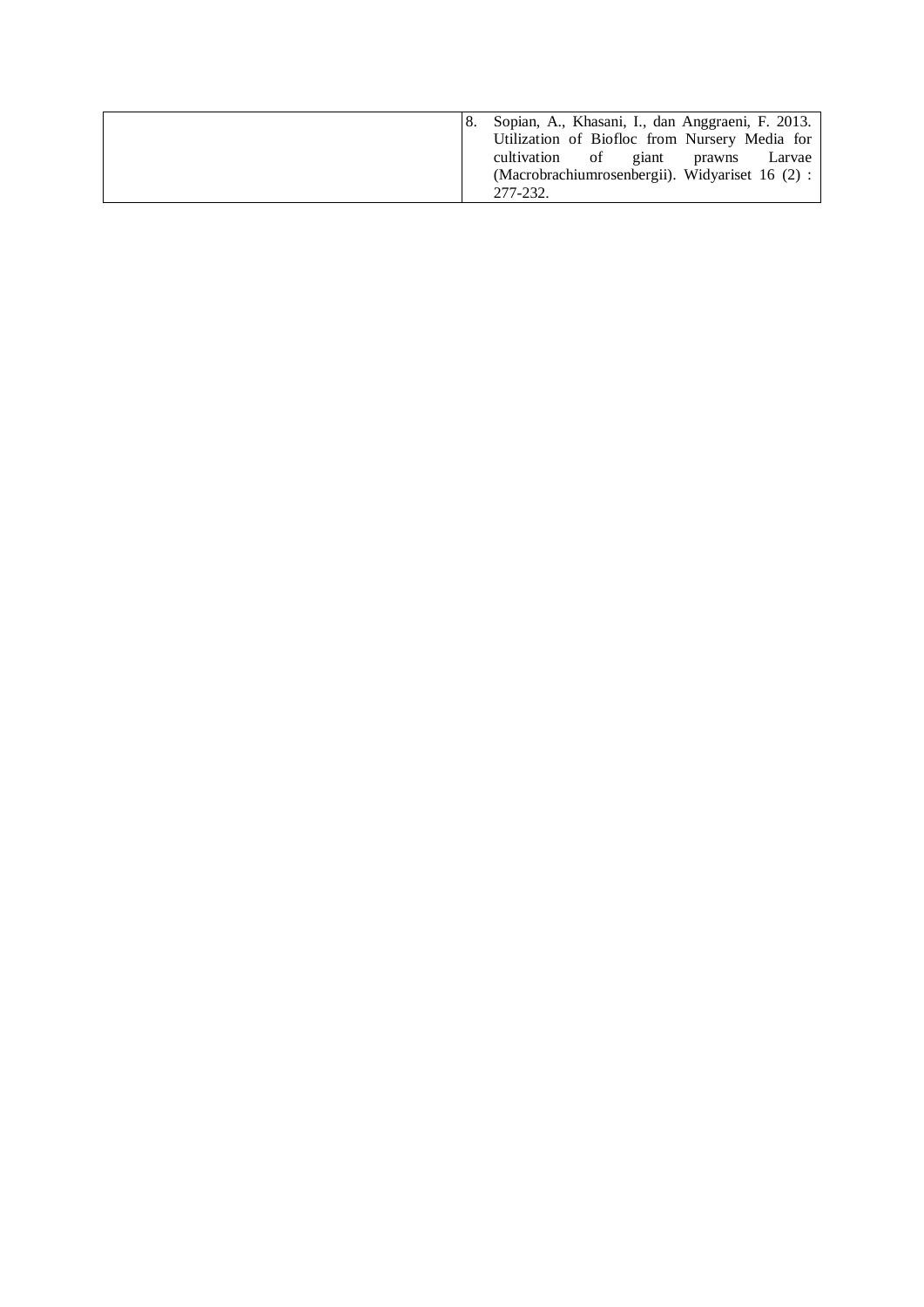| 38                                                 |                                                                                                   |
|----------------------------------------------------|---------------------------------------------------------------------------------------------------|
| Module designation (Code)                          | Learning Strategy(18B01C501)                                                                      |
| Semester (s) in which the module is taught         | 5                                                                                                 |
| Person responsible for the module                  | Dr. Muhammad Rais, S.Pd., MP., MT<br>1.                                                           |
|                                                    | Khaidir Rahman, S.Pd., M.Pd<br>2.                                                                 |
| Language                                           | 3.<br>Ervi Novitasari, S.Pd., M.Pd<br>Indonesian                                                  |
| Relation to curriculum                             | Compulsory                                                                                        |
| Teaching methods                                   | Lecture                                                                                           |
| Workload (incl. Contact hours, self-study hours)   | 90.66 hours                                                                                       |
| Credit ponits                                      | $\overline{2}$                                                                                    |
| Required and recommended prerequisites for joining | $\overline{a}$                                                                                    |
| the module                                         |                                                                                                   |
| Module objectives/intended learning outcomes       | Students can:                                                                                     |
|                                                    | Explain the concept of approaches, strategies,<br>1.                                              |
|                                                    | methods, and models in learning along with real                                                   |
|                                                    | examples in learning practices in schools                                                         |
|                                                    | Explaining 21st century learning concepts in the<br>2.                                            |
|                                                    | era of the industrial revolution 4.0                                                              |
|                                                    | Classifying the Taxonomy of Learning Variables<br>3.                                              |
|                                                    | based on Cognitive, Affective, and Psychomotor                                                    |
|                                                    | domains                                                                                           |
|                                                    | Explain the concept of Contextial Teaching and<br>4.                                              |
|                                                    | Learning and its practice in the context of                                                       |
|                                                    | classroom learning                                                                                |
|                                                    | Explain the concept of active learning at the unit<br>5.                                          |
|                                                    | level of secondary primary education (Active                                                      |
|                                                    | Learning in School) and higher education (Active                                                  |
|                                                    | Learning in Higher Education)                                                                     |
|                                                    | Applying various types of cooperative learning<br>6.<br>models and their applications in learning |
|                                                    | Explain the principles of the Inquiry Based<br>7.                                                 |
|                                                    | Learning model and their application in learning                                                  |
|                                                    | Explain the principles of the Discovery Based<br>8.                                               |
|                                                    | Learning model and their application in learning                                                  |
|                                                    | Explain the principles of the Problem Based<br>9.                                                 |
|                                                    | Learning (PBL) model and their application in                                                     |
|                                                    | learning                                                                                          |
|                                                    | 10. Explain the principles of the Project Based                                                   |
|                                                    | Learning (PjBL) model and their application in                                                    |
|                                                    | learning                                                                                          |
|                                                    | 11. Explain the principles of the Teaching Factory                                                |
|                                                    | (TeFa) model and their application in learning                                                    |
|                                                    | 12. Explain the principles of the Work Based Learning                                             |
|                                                    | model and their application in learning                                                           |
|                                                    | 13. Explain the STEAM learning model and its                                                      |
|                                                    | application in learning<br>Approaches, Strategies, Methods, and Models in                         |
| Content                                            | 1.<br>Learning                                                                                    |
|                                                    | 21st century learning in the era of the industrial<br>2.                                          |
|                                                    | revolution 4.0                                                                                    |
|                                                    | Taxonomy of Learning Variables (Cognitive,<br>3.                                                  |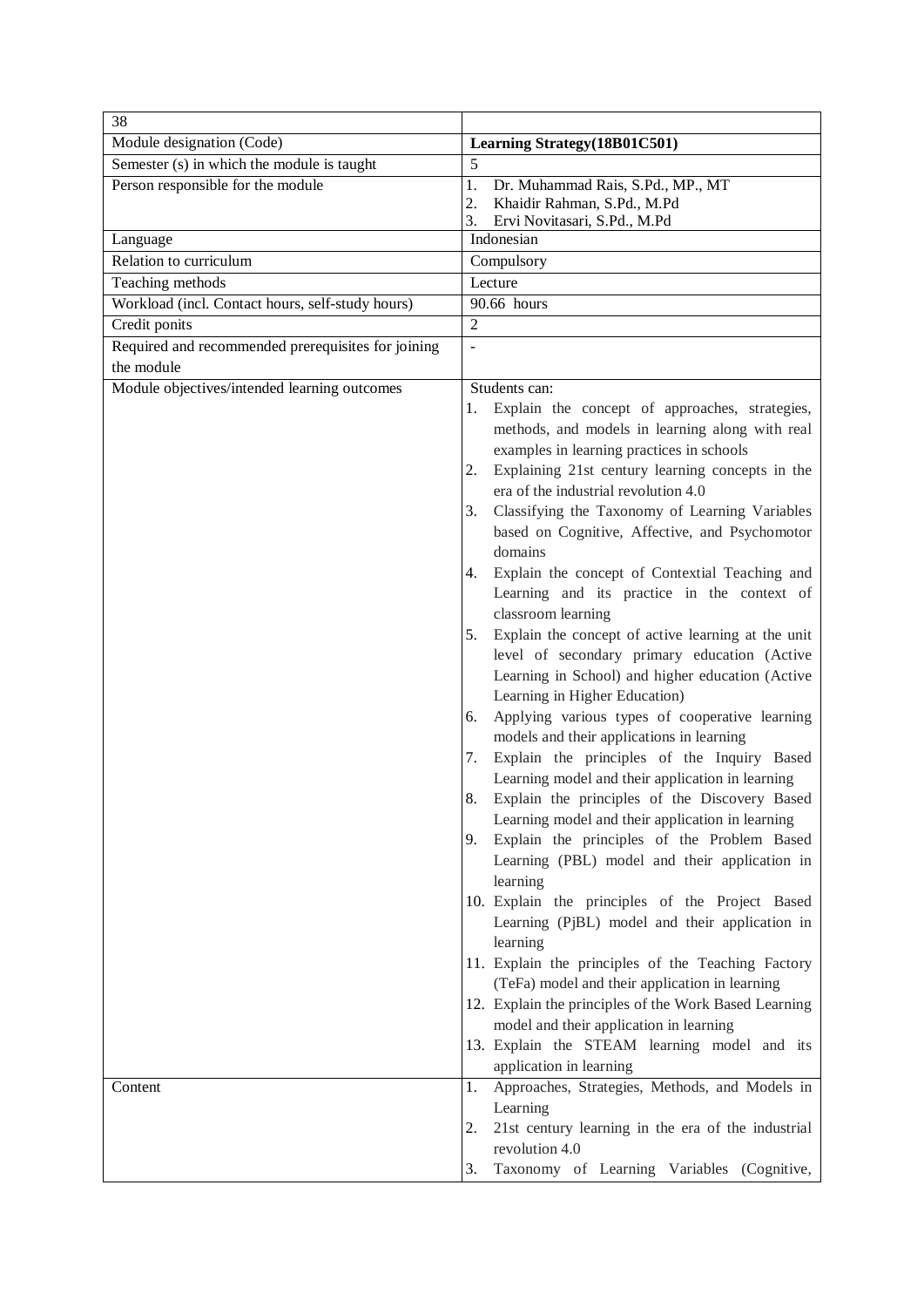|                                           | Affective, and Psychomotor)                             |
|-------------------------------------------|---------------------------------------------------------|
|                                           | Contextial Teaching and Learning Approach<br>4.         |
|                                           | Active Learning in School and Active Learning in<br>5.  |
|                                           | <b>Higher Education</b>                                 |
|                                           | Cooperative learning model (cooperative learning)<br>6. |
|                                           | 7.<br><b>Inquiry Based Learning Model</b>               |
|                                           | Model Discovery Learning<br>8.                          |
|                                           | Model Problem Based Learning (PBL)<br>9.                |
|                                           | 10. Model Project Based Learning (PjBL)                 |
|                                           | 11. Model Teaching Factory (TeFa)                       |
|                                           | 12. Work Based Learning Model                           |
|                                           | 13. STEAM learning model                                |
| <b>Examination Forms</b>                  | Formative test; Summative tests; Journal Review;        |
|                                           | Film Review; Project Tasks                              |
| <b>Study and Examination Requirements</b> | Requirements for successfully passing the module        |
|                                           | minimum attendance at lectures is 80%, final score is   |
|                                           | evaluated based on assignments 40%), active             |
|                                           | discussion (10%), midterm exam (20%) and final          |
|                                           | exam (30%)                                              |
| <b>Reading List</b>                       | Maslam Bukit (2014). Strategi dan Inovasi<br>1.         |
|                                           | Pendidikan Kejuruan. Bandung: Alfabeta.                 |
|                                           | Putu Sudira (2020). Paradigma Baru Pembelajaran<br>2.   |
|                                           | Vokasional Era Revolusi Industri 4.0. UNY. Press        |
|                                           | Putu Sudira<br>(2018). Metodologi Pembelajaran<br>3.    |
|                                           | Vokasional Abad XXI. UNY. Press                         |
|                                           | Slavin, Robert E (2008). Cooperative Learning<br>4.     |
|                                           | Teori, Riset, dan Praktik. Bandung: Nusa Media.         |
|                                           | Tritiyatma, dkk. (2017). Keterampilan Abad 21<br>5.     |
|                                           | Dan STEAM (Science, Technology, Engineering,            |
|                                           | And<br>Mathematics)<br>Project<br>Art<br>Dalam          |
|                                           | Pembelajaran Kimia                                      |
|                                           | Arends, R. I. 2007. Learning to Teach (Edisi<br>6.      |
|                                           | Ketujuh). New York: McGraw Hill Companies.              |
|                                           | Smith, P.L., & Ragan, T.L., 2007, Instructional<br>7.   |
|                                           | Design, Third Edition, John Wiley & Sons, Inc.          |
|                                           | Daniel, M & David, R. 2008. Efective Teaching.<br>8.    |
|                                           | Yogyakarta: Pustaka Pelajar.                            |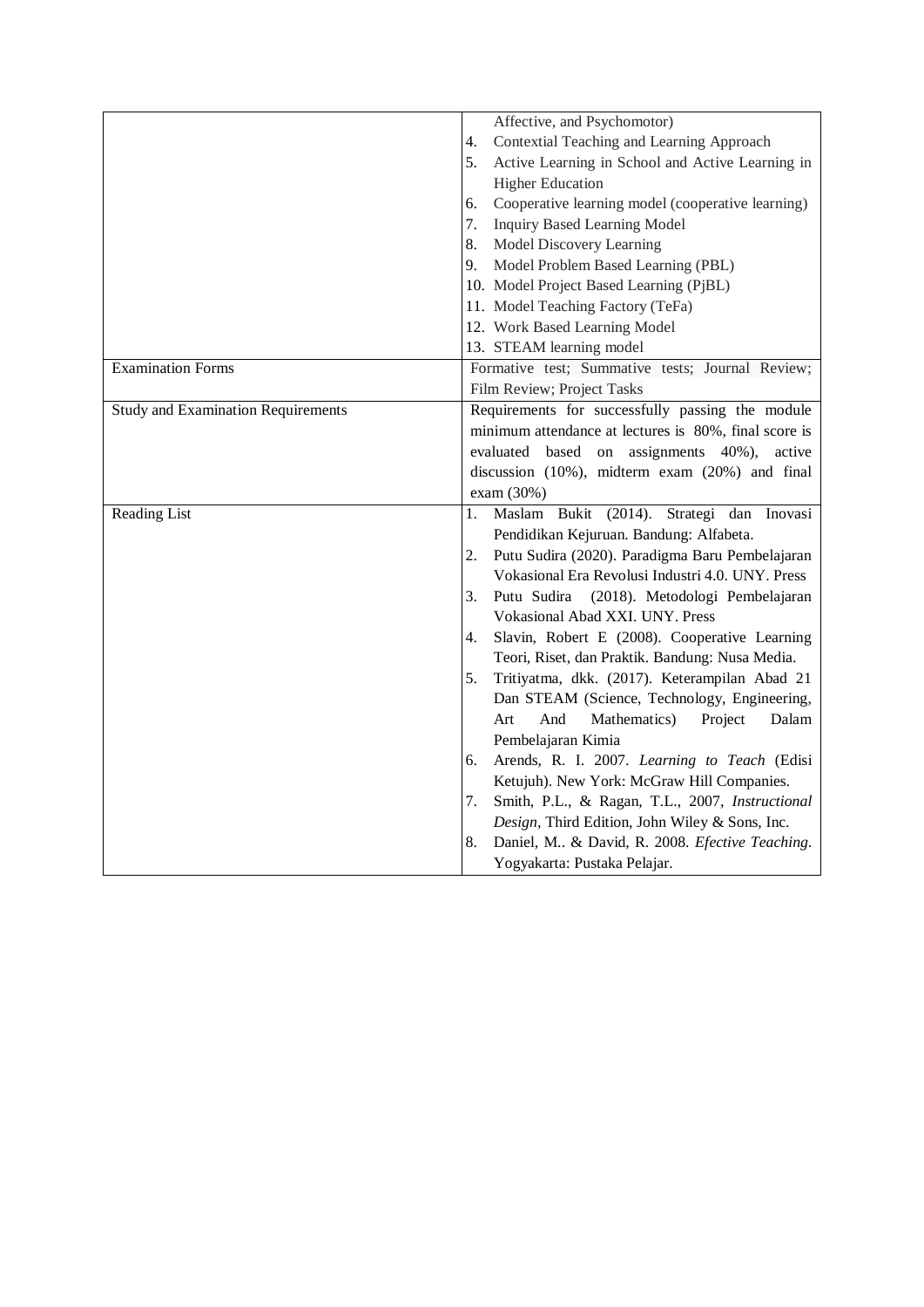| 39                                                 |                                                                                                |
|----------------------------------------------------|------------------------------------------------------------------------------------------------|
| Module designation (Code)                          | <b>Learning Evaluation</b> (18B01C502)                                                         |
| Semester (s) in which the module is taught         | 5                                                                                              |
| Person responsible for the module                  | 1.<br>Prof. Dr. Ir. H. Husain Syam, M.TP., IPU.                                                |
|                                                    | Dr. Muhammad Rais, MP., MT.<br>2.                                                              |
|                                                    | Ervi Novitasari, S.Pd., Gr., M.Pd.<br>3.                                                       |
|                                                    | Diyahwati, S.TP., M.Pd<br>4.<br>Indonesian                                                     |
| Language<br>Relation to curriculum                 |                                                                                                |
|                                                    | Compulsory<br>Lecture                                                                          |
| Teaching methods                                   |                                                                                                |
| Workload (incl. Contact hours, self-study hours)   | 90.66 hours<br>$\overline{2}$                                                                  |
| Credit ponits                                      |                                                                                                |
| Required and recommended prerequisites for joining | $\overline{a}$                                                                                 |
| the module                                         |                                                                                                |
| Module objectives/intended learning outcomes       | Students can:                                                                                  |
|                                                    | Explain the concept of measurement, assessment,<br>1.                                          |
|                                                    | and evaluation of learning outcomes                                                            |
|                                                    | Describe the purpose and function of evaluating<br>2.                                          |
|                                                    | learning outcomes<br>Explain the principles and<br>guidelines<br>3.<br>for                     |
|                                                    | assessment                                                                                     |
|                                                    | Describe the aspects of learning outcomes that<br>4.                                           |
|                                                    | must be measured                                                                               |
|                                                    | Describe the form of test and non-test assessment<br>5.                                        |
|                                                    | instruments                                                                                    |
|                                                    | Planning and developing tests and non-tests<br>6.                                              |
|                                                    | Constructs LOT and HOT test instruments<br>7.                                                  |
|                                                    | Scoring test results<br>8.                                                                     |
|                                                    | Make an analysis of the level of difficulty and<br>9.                                          |
|                                                    | differentiation                                                                                |
|                                                    | 10. Make a validity and reliability test analysis                                              |
|                                                    | 11. Understand<br>and<br>establish<br>administrative                                           |
|                                                    | procedures and reporting of measurement and                                                    |
|                                                    | assessment results                                                                             |
| Content                                            | Measurement, assessment, and evaluation of<br>1.                                               |
|                                                    | learning outcomes                                                                              |
|                                                    | The purpose and function of evaluating learning<br>2.                                          |
|                                                    | outcomes                                                                                       |
|                                                    | Assessment principles and references<br>3.                                                     |
|                                                    | The aspects of learning outcomes that must be<br>4.                                            |
|                                                    | measured                                                                                       |
|                                                    | The form of test and non-test<br>5.<br>assessment                                              |
|                                                    | instruments                                                                                    |
|                                                    | Test and non-test planning and development<br>6.<br>The skill of making LOT and HOT test<br>7. |
|                                                    | instruments                                                                                    |
|                                                    | Scoring of test results (Objective test scores, essay<br>8.                                    |
|                                                    | test scores, converting raw scores to standard                                                 |
|                                                    | scores)                                                                                        |
|                                                    | Analyze the level of difficulty and difference<br>9.                                           |
|                                                    | power                                                                                          |
|                                                    | 10. Validity test analysis                                                                     |
|                                                    | 11. Reliability test analysis                                                                  |
|                                                    |                                                                                                |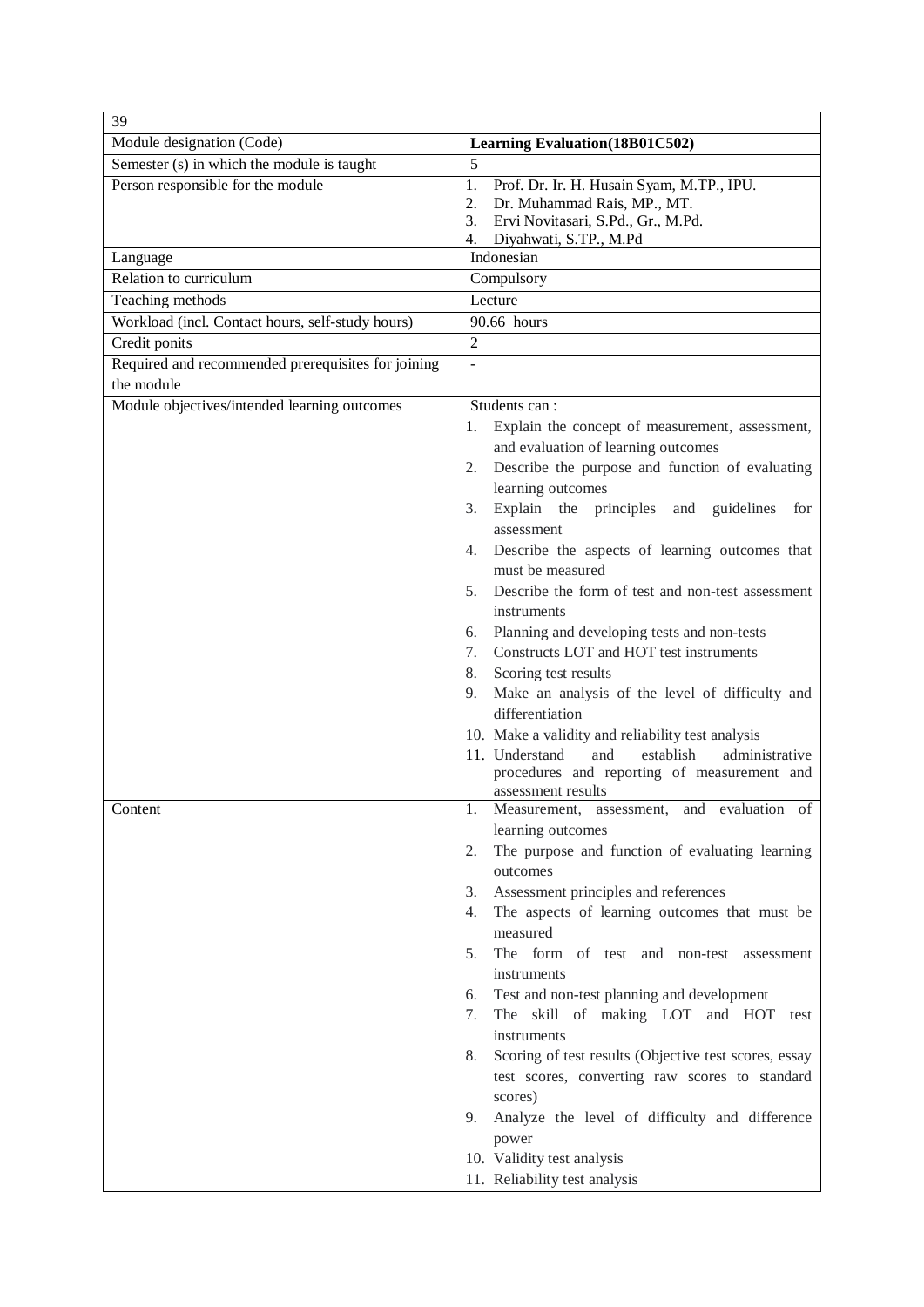|                                           | 12. Administrative procedures and<br>reporting of<br>measurement and assessment results |
|-------------------------------------------|-----------------------------------------------------------------------------------------|
| <b>Examination Forms</b>                  | Formative test, Summative Tests, structured task and                                    |
|                                           | quiz                                                                                    |
| <b>Study and Examination Requirements</b> | Requirements for successfully passing the module                                        |
|                                           | minimum attendance at lectures is 80%, final score is                                   |
|                                           | evaluated based on assignments (15%), Quiz (20%)                                        |
|                                           | structured task (15%), midterm exam (25%) and final                                     |
|                                           | exam $(25%)$                                                                            |
| Reading List                              | 1.<br>Pembinaan<br>Direktorat<br>Sekolah<br>Menengah                                    |
|                                           | Kejuruan. 2005. Penilaian, Pengadministrasian dan                                       |
|                                           | Pelaporan Hasil Belajar Peserta Didik Sekolah                                           |
|                                           | Menengah Kejuruan. Jakarta: Depdiknas.                                                  |
|                                           | Ebel, R. L. & Frisbie, D. A. 1986. Essentials of<br>2.                                  |
|                                           | Educational Measurement. Englewood Cliffs. N.                                           |
|                                           | J.:Prentice-Hall.                                                                       |
|                                           | Harun Rasyid.2009. Penilaian Hasil Belajar.<br>3.                                       |
|                                           | Bandung: CV. Wacana Prima                                                               |
|                                           | Ngalim Purwanto. 2010. Prinsip-Prinsip dan<br>4.                                        |
|                                           | Teknik Evaluasi Pengajaran. Bandung: PT Remaja<br>Rosdakarya.                           |
|                                           | Purwanto.<br>5.<br>2009. Evaluasi<br>Hasil<br>Belajar.                                  |
|                                           | Yogyakarta: Pustaka Pelajar.                                                            |
|                                           | Suharsimi Arikunto. 1992. Dasar-dasar Evaluasi<br>6.                                    |
|                                           | Pendidikan. Jakarta: PT Bumi Aksara.                                                    |
|                                           | Wildansyah. 2014. Evaluasi Hasil Belajar. Medan:<br>7.                                  |
|                                           | FIP Unimed                                                                              |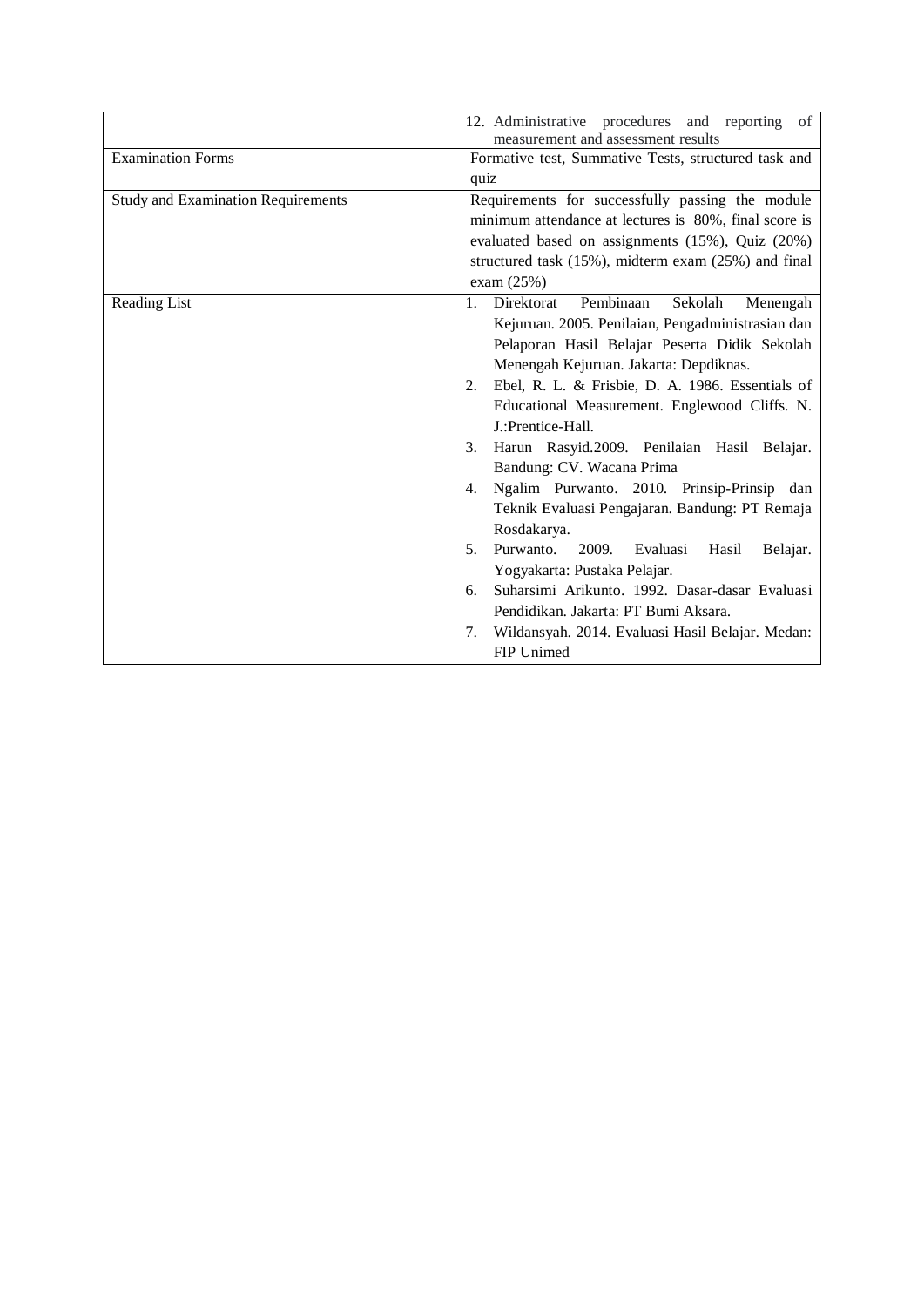| 40                                                 |                                                                                                                                                                                                                                                                                                                                                                                                                                                                                                                                                                                                             |  |  |
|----------------------------------------------------|-------------------------------------------------------------------------------------------------------------------------------------------------------------------------------------------------------------------------------------------------------------------------------------------------------------------------------------------------------------------------------------------------------------------------------------------------------------------------------------------------------------------------------------------------------------------------------------------------------------|--|--|
| Module designation (Code)                          | <b>Research Methodology and Scientific</b><br><b>Writing(18B01C503)</b>                                                                                                                                                                                                                                                                                                                                                                                                                                                                                                                                     |  |  |
| Semester (s) in which the module is taught         | 5                                                                                                                                                                                                                                                                                                                                                                                                                                                                                                                                                                                                           |  |  |
| Person responsible for the module                  | 1.<br>Prof. Dr. Lahming, MS<br>2.<br>Dr. Muhammad Rais, S.Pd., MP., MT                                                                                                                                                                                                                                                                                                                                                                                                                                                                                                                                      |  |  |
| Language                                           | Indonesian                                                                                                                                                                                                                                                                                                                                                                                                                                                                                                                                                                                                  |  |  |
| Relation to curriculum                             | Compulsory                                                                                                                                                                                                                                                                                                                                                                                                                                                                                                                                                                                                  |  |  |
| Teaching methods                                   | Lecture, practical work                                                                                                                                                                                                                                                                                                                                                                                                                                                                                                                                                                                     |  |  |
| Workload (incl. Contact hours, self-study hours)   | 136 hours                                                                                                                                                                                                                                                                                                                                                                                                                                                                                                                                                                                                   |  |  |
| Credit ponits                                      | 3                                                                                                                                                                                                                                                                                                                                                                                                                                                                                                                                                                                                           |  |  |
| Required and recommended prerequisites for joining | $\overline{a}$                                                                                                                                                                                                                                                                                                                                                                                                                                                                                                                                                                                              |  |  |
| the module                                         |                                                                                                                                                                                                                                                                                                                                                                                                                                                                                                                                                                                                             |  |  |
| Module objectives/intended learning outcomes       | Students can:                                                                                                                                                                                                                                                                                                                                                                                                                                                                                                                                                                                               |  |  |
|                                                    | Describe the nature of research (philosophy,<br>1.<br>functions, assumptions, and research objectives)<br>Explain deductive, inductive, scientific and non-<br>2.<br>scientific thinking methods<br>Describe the various types of research<br>3.                                                                                                                                                                                                                                                                                                                                                            |  |  |
|                                                    | Explain the concept of background, problem<br>4.<br>formulation, research objectives<br>Explain literature review, direct and indirect<br>5.                                                                                                                                                                                                                                                                                                                                                                                                                                                                |  |  |
|                                                    | citation techniques, and research frameworks<br>Explain the concept of research variables,<br>6.<br>operational definitions of variables, research<br>design, instruments, and research analysis<br>Explain the results and discussion, conclusions,<br>7.<br>suggestions, and bibliography in research<br>Designing initial research ideas that have the<br>8.<br>opportunity to be developed into research<br>proposals in the field of education and agricultural<br>technology                                                                                                                          |  |  |
| Content                                            | Essence of research<br>1.<br>2.<br>Know the various methods and models of thinking<br>in search of the truth,<br>Types of research in education,<br>3.<br>The concept of developing a background and<br>4.<br>problem formulation in educational research,<br>The concept of literature review and educational<br>5.<br>research hypotheses<br>Designing research methods according to the type<br>6.<br>of research used,<br>Techniques<br>for making<br>7.<br>research proposals<br>complete with research reports in education<br>Techniques for formulating results and discussion<br>8.<br>in research |  |  |
| <b>Examination Forms</b>                           | Formative test; Summative tests; Project Tasks to<br>make a research proposal                                                                                                                                                                                                                                                                                                                                                                                                                                                                                                                               |  |  |
| <b>Study and Examination Requirements</b>          | Requirements for successfully passing the module<br>minimum attendance at lectures is 80%, final score is<br>evaluated based<br>on assignments 40%),<br>active<br>discussion (10%), midterm exam (20%) and final                                                                                                                                                                                                                                                                                                                                                                                            |  |  |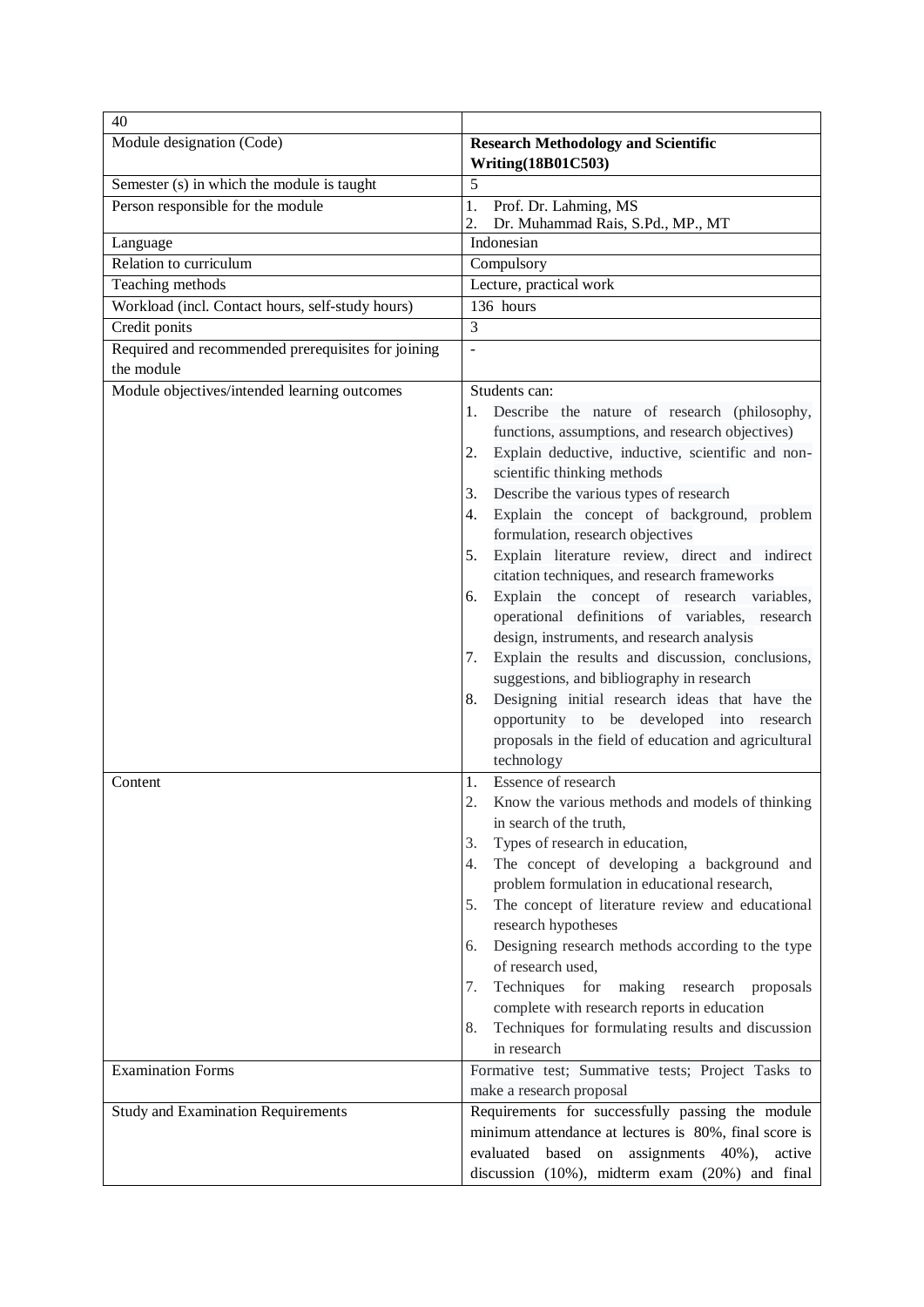|              |    | exam $(30\%)$                                        |
|--------------|----|------------------------------------------------------|
| Reading List | 1. | W.<br>Bruce.<br>$(1978)$ .<br>Tuckman.<br>Conducting |
|              |    | Educational Research. Second Edition, New York:      |
|              |    | Hartcourt- Brace Jovanovich Inc                      |
|              |    | Sugiyono, (2008). Metode Penelitian Kunatitatif      |
|              |    | Kualitatif dan R&D. Bandung. Alfabeta                |
|              | 3. | Arikunto, Suharsimi. 2016. Prosedur Penelitian:      |
|              |    | Suatu Pendekatan Praktik. Jakarta: Rineka Cipta      |
|              | 4. | Sumadi Suryabrata, B.A., M.A., Ed.S., Ph.D.          |
|              |    | (2013). Metodologi Penelitian, 2nd ed, Jakarta : PT  |
|              |    | Raya Grafindo Persada                                |
|              | 5. | Kerlinger, F. N., & Lee, H. B. (2000). Foundations   |
|              |    | <i>Behavioral Research.</i> Orlando: Harcourt<br>οf  |
|              |    | College Publishers                                   |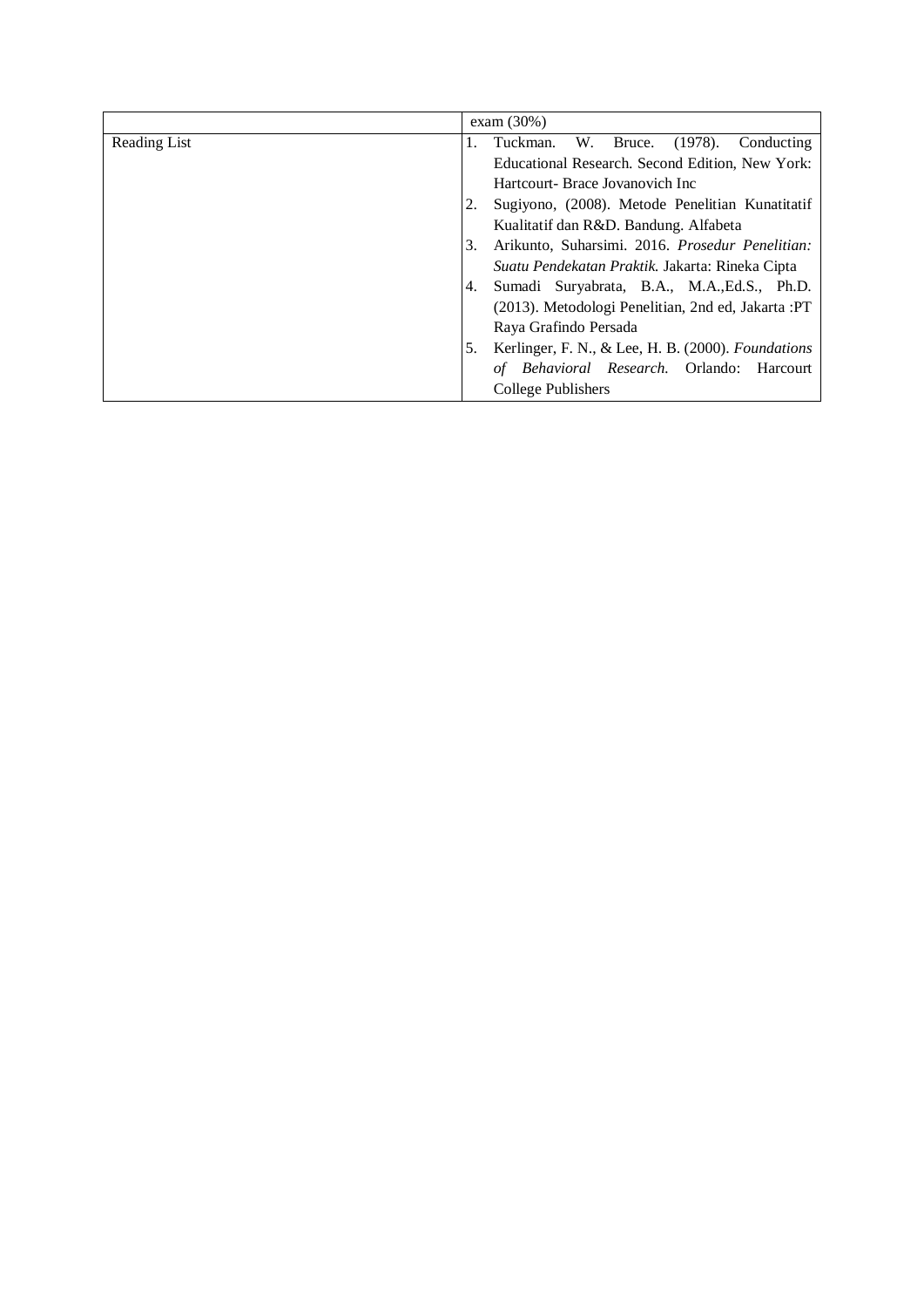| 41                                                               |                                                                                                                                                                                                                                                                                                                                                                                                                                                                                                                                                                                                                                                                                                                                                              |
|------------------------------------------------------------------|--------------------------------------------------------------------------------------------------------------------------------------------------------------------------------------------------------------------------------------------------------------------------------------------------------------------------------------------------------------------------------------------------------------------------------------------------------------------------------------------------------------------------------------------------------------------------------------------------------------------------------------------------------------------------------------------------------------------------------------------------------------|
| Module designation (Code)                                        | Statistics(18B01C504)                                                                                                                                                                                                                                                                                                                                                                                                                                                                                                                                                                                                                                                                                                                                        |
| Semester (s) in which the module is taught                       | 5                                                                                                                                                                                                                                                                                                                                                                                                                                                                                                                                                                                                                                                                                                                                                            |
| Person responsible for the module                                | 1.<br>Dr. Jamaluddin P, MP<br>2.<br>Prof. Dr. Patang, S.Pi., M.Si<br>Andi AlamsyahRivai S.TP., M.Si<br>3.                                                                                                                                                                                                                                                                                                                                                                                                                                                                                                                                                                                                                                                    |
| Language                                                         | Indonesian                                                                                                                                                                                                                                                                                                                                                                                                                                                                                                                                                                                                                                                                                                                                                   |
| Relation to curriculum                                           | Compulsory                                                                                                                                                                                                                                                                                                                                                                                                                                                                                                                                                                                                                                                                                                                                                   |
| Teaching methods                                                 | Lecture                                                                                                                                                                                                                                                                                                                                                                                                                                                                                                                                                                                                                                                                                                                                                      |
| Workload (incl. Contact hours, self-study hours)                 | 90.66 hours                                                                                                                                                                                                                                                                                                                                                                                                                                                                                                                                                                                                                                                                                                                                                  |
| Credit ponits                                                    | $\overline{2}$                                                                                                                                                                                                                                                                                                                                                                                                                                                                                                                                                                                                                                                                                                                                               |
| Required and recommended prerequisites for joining<br>the module | <b>Engineering Maths</b>                                                                                                                                                                                                                                                                                                                                                                                                                                                                                                                                                                                                                                                                                                                                     |
| Module objectives/intended learning outcomes<br>Content          | Students are able to explain general statistical<br>1.<br>concepts and identify data scales from variables<br>Students are able to practice presenting data in a<br>2.<br>textual, tabular, and graphical way<br>Students are able to select, calculate and process<br>3.<br>research data.<br>Students are able to understand procedures in<br>4.<br>research, processing and statistical data processing<br>Students are able to understand the procedure in<br>5.<br>testing a statistical data<br>Students are able to analyze the results of testing a<br>6.<br>statistical data<br><b>Statistical Data</b><br>1.<br>2. Frequency Distribution<br>3. Center Value Measure<br>Linear and multivariable regression<br>4.<br>5. Correlation and covariance |
|                                                                  | 6. Probability<br>7. Normal Distribution<br>T-student and chi-square . distribution<br>8.<br>Confidence interval<br>9.<br>10. Estimated mean and variance<br>11. Statistical test of mean and variance                                                                                                                                                                                                                                                                                                                                                                                                                                                                                                                                                       |
| <b>Examination Forms</b>                                         | Formative test, Summative Test, Structured Task,<br>Exercise, quizz                                                                                                                                                                                                                                                                                                                                                                                                                                                                                                                                                                                                                                                                                          |
| <b>Study and Examination Requirements</b>                        | Requirements for successfully passing the module<br>minimum attendance at lectures is 80%, final score is<br>evaluated based on assignments (15%), Quiz (20%)<br>structured task (15%), midterm exam (25%) and final<br>exam $(25%)$                                                                                                                                                                                                                                                                                                                                                                                                                                                                                                                         |
| Reading List                                                     | Ken Black, (2013), Business Statistics, John<br>1.<br>Willey & Sons<br>2.<br>Wijaya, Tony.<br>(2010),<br>Analisis<br>Multivariat,<br>Penerbit Cahaya Atma<br>3.<br>Hair, J.F., Black, B., Babin, B., Anderson, R, E &<br>Tatham, R. L., (2006). Multivariate data analysis,<br>6th Edition, New Jersey : Prentice<br>Hall<br>International, Inc                                                                                                                                                                                                                                                                                                                                                                                                              |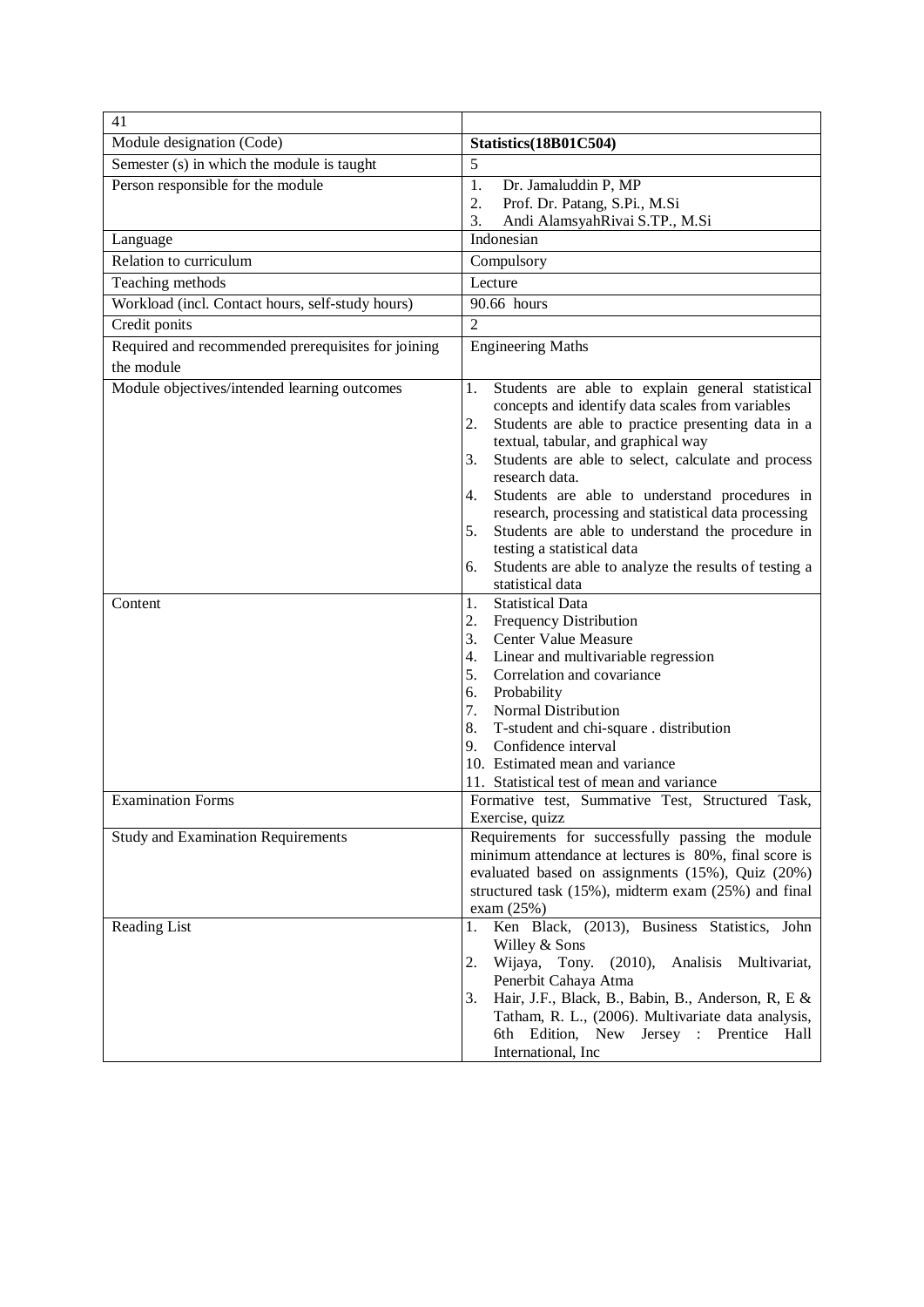| 42                                                 |                                                                                                                                                                                                                                      |  |  |
|----------------------------------------------------|--------------------------------------------------------------------------------------------------------------------------------------------------------------------------------------------------------------------------------------|--|--|
| Module designation (Code)                          | Fishing Technology (18B01C505)                                                                                                                                                                                                       |  |  |
| Semester (s) in which the module is taught         | 5                                                                                                                                                                                                                                    |  |  |
| Person responsible for the module                  | 1.<br>Prof. Dr. Patang, S.Pi., M.Si.                                                                                                                                                                                                 |  |  |
|                                                    | Andi Alamsyah Rivai, S.Pi., M.Si.<br>2.<br>3.                                                                                                                                                                                        |  |  |
| Language                                           | Marhayarti, S.Pi.M.Pd.<br>Indonesian                                                                                                                                                                                                 |  |  |
| Relation to curriculum                             | Compulsory                                                                                                                                                                                                                           |  |  |
| Teaching methods                                   | Lecture, lab and field works                                                                                                                                                                                                         |  |  |
| Workload (incl. Contact hours, self-study hours)   | 136 hours                                                                                                                                                                                                                            |  |  |
| Credit ponits                                      | 3                                                                                                                                                                                                                                    |  |  |
| Required and recommended prerequisites for joining | $\sim$                                                                                                                                                                                                                               |  |  |
| the module                                         |                                                                                                                                                                                                                                      |  |  |
| Module objectives/intended learning outcomes       | Explain the classification of fishing methods,<br>1.                                                                                                                                                                                 |  |  |
|                                                    | fishing units, and terms that are often used in the<br>field of fishing                                                                                                                                                              |  |  |
|                                                    | Explain, describe the principles of fishing methods<br>2.<br>in trap fishing gear                                                                                                                                                    |  |  |
|                                                    | Explain and describe the principles of fishing<br>3.<br>methods in ring trawl, gill net, trawling, and line<br>fishing gear                                                                                                          |  |  |
|                                                    | Explain and describe the principles of fishing<br>4.<br>methods on lift net fishing gear, and be able to<br>compare the operating methods between one lift<br>net and another lift net.                                              |  |  |
|                                                    | Explain the various uses of fishing aids (lights,<br>5.<br>FADs, acoustics, and other tools)                                                                                                                                         |  |  |
|                                                    | Explain, describe and analyze the concept of<br>6.                                                                                                                                                                                   |  |  |
|                                                    | environmentally friendly fishing as a basis for<br>implementing sustainable and responsible fishing                                                                                                                                  |  |  |
| Content                                            | Some aspects discussed in this course are :                                                                                                                                                                                          |  |  |
|                                                    | <b>Classification of Fishing Tools and Methods</b><br>1.                                                                                                                                                                             |  |  |
|                                                    | 2.<br>Fishing Units and Terms                                                                                                                                                                                                        |  |  |
|                                                    | Fishing Method with Set Net Type Trap<br>3.<br>Fishing Methods with Other Traps (Sero and<br>4.<br>Bubu)                                                                                                                             |  |  |
|                                                    | 5.<br>Fishing Method with Purse Seine and Gill Net<br>Trawl Fishing Method (Tiger Trawl)<br>6.                                                                                                                                       |  |  |
|                                                    | Method of Fishing with a Line (Line Fishing)<br>7.                                                                                                                                                                                   |  |  |
|                                                    | Fishing Methods with Bagan Fishing Equipment<br>8.<br>(Lift Net)                                                                                                                                                                     |  |  |
|                                                    | Catching Method with Other Types of Lift Net<br>9.<br>(Stick Held Dip Net)                                                                                                                                                           |  |  |
|                                                    | 10. FADs as a Fish Aggregation Device                                                                                                                                                                                                |  |  |
|                                                    | 11. Use of Light and Acoustic Technology as Fishing<br>Aids                                                                                                                                                                          |  |  |
|                                                    | 12. Eco-Friendly Fishing Concept<br>13. 13. Illegal Fishing                                                                                                                                                                          |  |  |
| <b>Examination Forms</b>                           | Formative test, Summative Test, Structured Task,<br>Exercise, Journal Review; Project Tasks, and Case<br>Study                                                                                                                       |  |  |
| <b>Study and Examination Requirements</b>          | Requirements for successfully passing the module<br>minimum attendance at lectures is 80%, final score is<br>evaluated based on assignments (15%), Quiz (20%)<br>structured task (15%), midterm exam (25%) and final<br>exam $(25%)$ |  |  |
| Reading List                                       | Gabriel, O., Lange, K., Dahm, E., & Wendt, T.<br>1.<br>(Eds.). (n.d.). Fish Catching Methods of the World                                                                                                                            |  |  |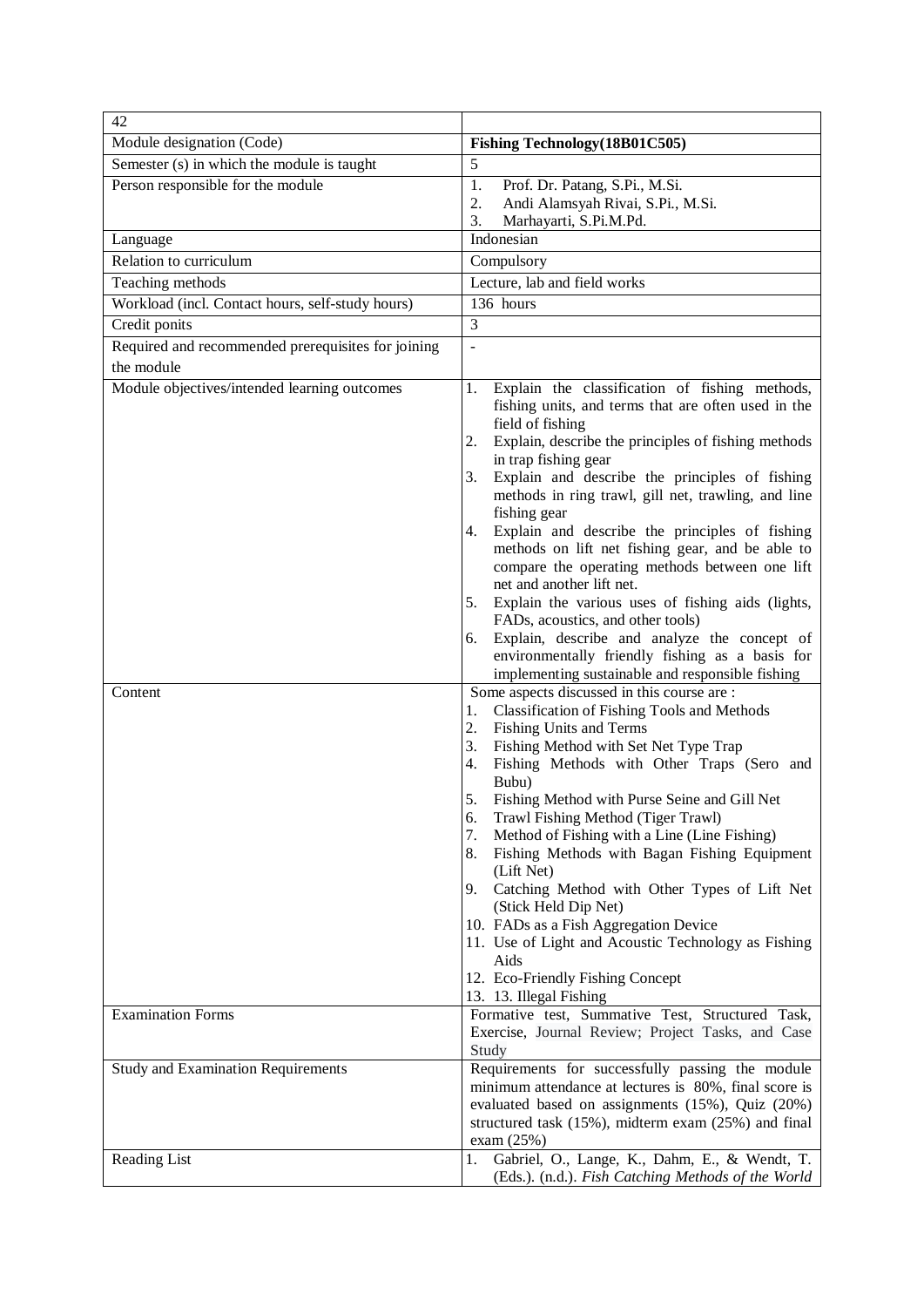|  |                                | (4th ed.). Oxford: Blackwell Publisihing.   |  |        |
|--|--------------------------------|---------------------------------------------|--|--------|
|  | Sudirman dan Mallawa, A. 2004. |                                             |  | Teknik |
|  |                                | Penangkapan Ikan. PT. Rineka Cipta. Jakarta |  |        |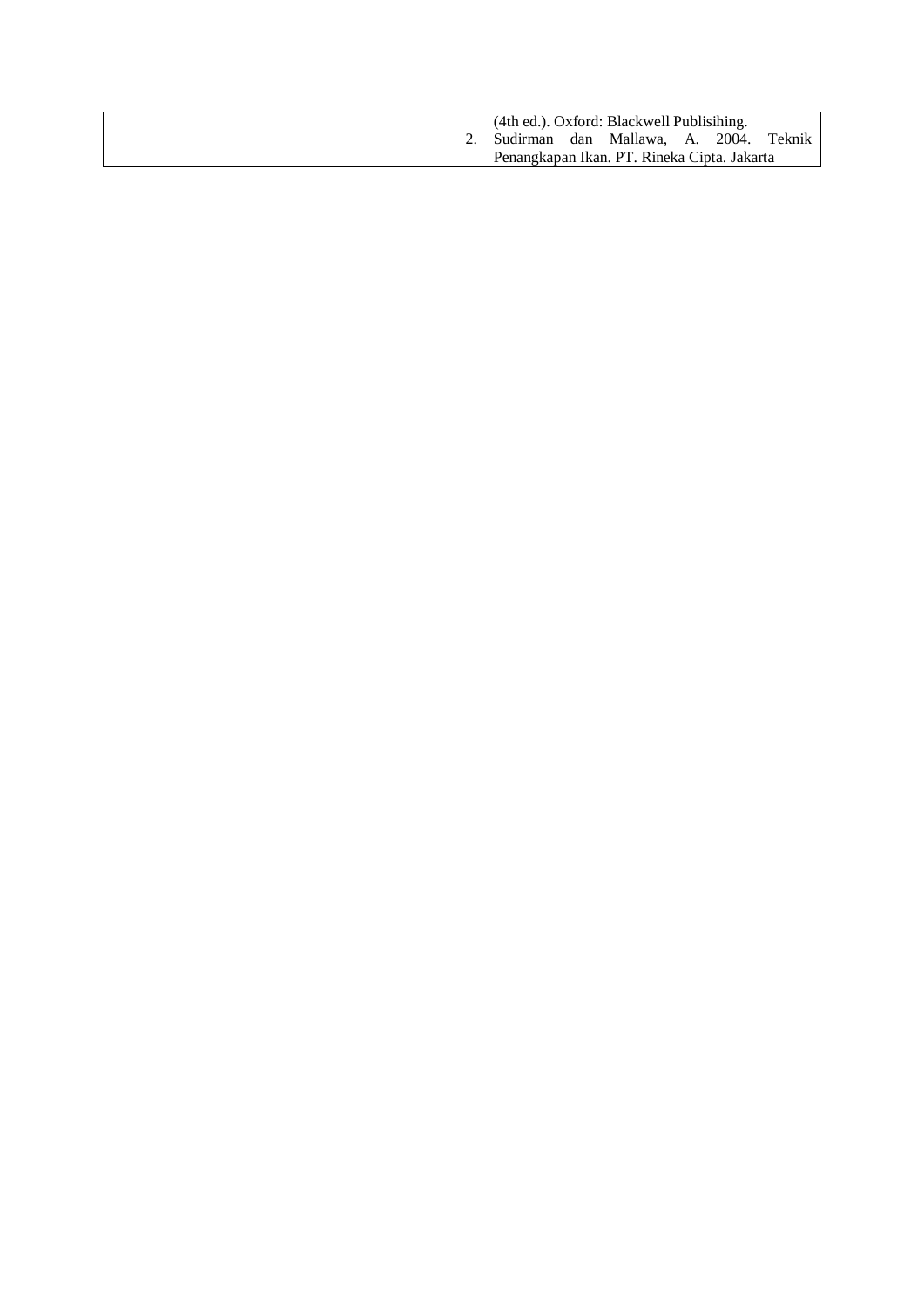| 43                                                               |                                                                                             |  |  |
|------------------------------------------------------------------|---------------------------------------------------------------------------------------------|--|--|
| Module designation (Code)                                        | <b>Agricultural Machinery and</b><br>Equipments(18B01C506)                                  |  |  |
| Semester (s) in which the module is taught                       | 5                                                                                           |  |  |
| Person responsible for the module                                | Dr. Jamaluddin P., MP<br>1.                                                                 |  |  |
|                                                                  | 2.<br>Nunik Lestari., S.T.P., M.Si                                                          |  |  |
|                                                                  | 3.<br>Muhammad Rizal, S.TP., M.Si                                                           |  |  |
| Language                                                         | Indonesian                                                                                  |  |  |
| Relation to curriculum                                           | Compulsory                                                                                  |  |  |
| Teaching methods                                                 | Lecture, practical work                                                                     |  |  |
| Workload (incl. Contact hours, self-study hours)                 | 136 hours                                                                                   |  |  |
| Credit ponits                                                    | $\overline{3}$                                                                              |  |  |
| Required and recommended prerequisites for joining<br>the module | $\frac{1}{2}$                                                                               |  |  |
| Module objectives/intended learning outcomes                     | Students are able to explain the concept of<br>1.                                           |  |  |
|                                                                  | agricultural tools and machinery (P1)                                                       |  |  |
|                                                                  | Students are able to explain and explain about the<br>2.                                    |  |  |
|                                                                  | types of pre-harvest to harvest activities (KU3)                                            |  |  |
|                                                                  | Students are able to explain the concept of post-<br>3.                                     |  |  |
|                                                                  | harvest equipment (P1)<br>Students are able to operate machines used in pre-<br>4.          |  |  |
|                                                                  | harvest to post-harvest activities (S3and KK4)                                              |  |  |
|                                                                  | Students are able to analyze and solve problems in<br>5.                                    |  |  |
|                                                                  | case studies involving agricultural tools and                                               |  |  |
|                                                                  | machines (KU3)                                                                              |  |  |
|                                                                  |                                                                                             |  |  |
| Content                                                          | Introduction<br>1.                                                                          |  |  |
|                                                                  | 2.<br>Power in agriculture                                                                  |  |  |
|                                                                  | Agricultural tractors and auxiliary equipment<br>3.<br>Tools and earthmoving machines<br>4. |  |  |
|                                                                  | Planting tools and machines<br>5.                                                           |  |  |
|                                                                  | Plant maintenance tools and machines<br>6.                                                  |  |  |
|                                                                  | 7.<br>Harvesting tools and machines                                                         |  |  |
|                                                                  | Post-harvest<br>8.<br>tools<br>machines<br>and<br>(thresher)                                |  |  |
|                                                                  | machines)                                                                                   |  |  |
|                                                                  | Material handling (conveyor) tools and machines<br>9.                                       |  |  |
|                                                                  | 10. Cleaning, sorting and griding tools and machines.                                       |  |  |
|                                                                  |                                                                                             |  |  |
| <b>Examination Forms</b>                                         | Formative test; Summative Tests; Journal Review;<br>Project Tasks, Case Study.              |  |  |
|                                                                  |                                                                                             |  |  |
| <b>Study and Examination Requirements</b>                        | Requirements for successfully passing the module                                            |  |  |
|                                                                  | minimum attendance at lectures is 80%, final score is                                       |  |  |
|                                                                  | evaluated based on assignments (15%), Quiz (20%)                                            |  |  |
|                                                                  | structured task (15%), midterm exam (25%) and final                                         |  |  |
|                                                                  | exam $(25%)$                                                                                |  |  |
| Reading List                                                     | 1.<br>Ciptohadijoyo, S. 1999. Alat dan Mesin Pertanian.                                     |  |  |
|                                                                  | Fakultas Teknologi Pertanian Universitas Gadjah                                             |  |  |
|                                                                  | Mada. Jogjakarta.                                                                           |  |  |
|                                                                  | Darun, S. Matondang, Sumono. 1983. Pengantar<br>2.                                          |  |  |
|                                                                  | Alat dan Mesin-Mesin Perkebunan. Fakultas                                                   |  |  |
|                                                                  | Pertanian Universitas Sumatera Utara. Medan.                                                |  |  |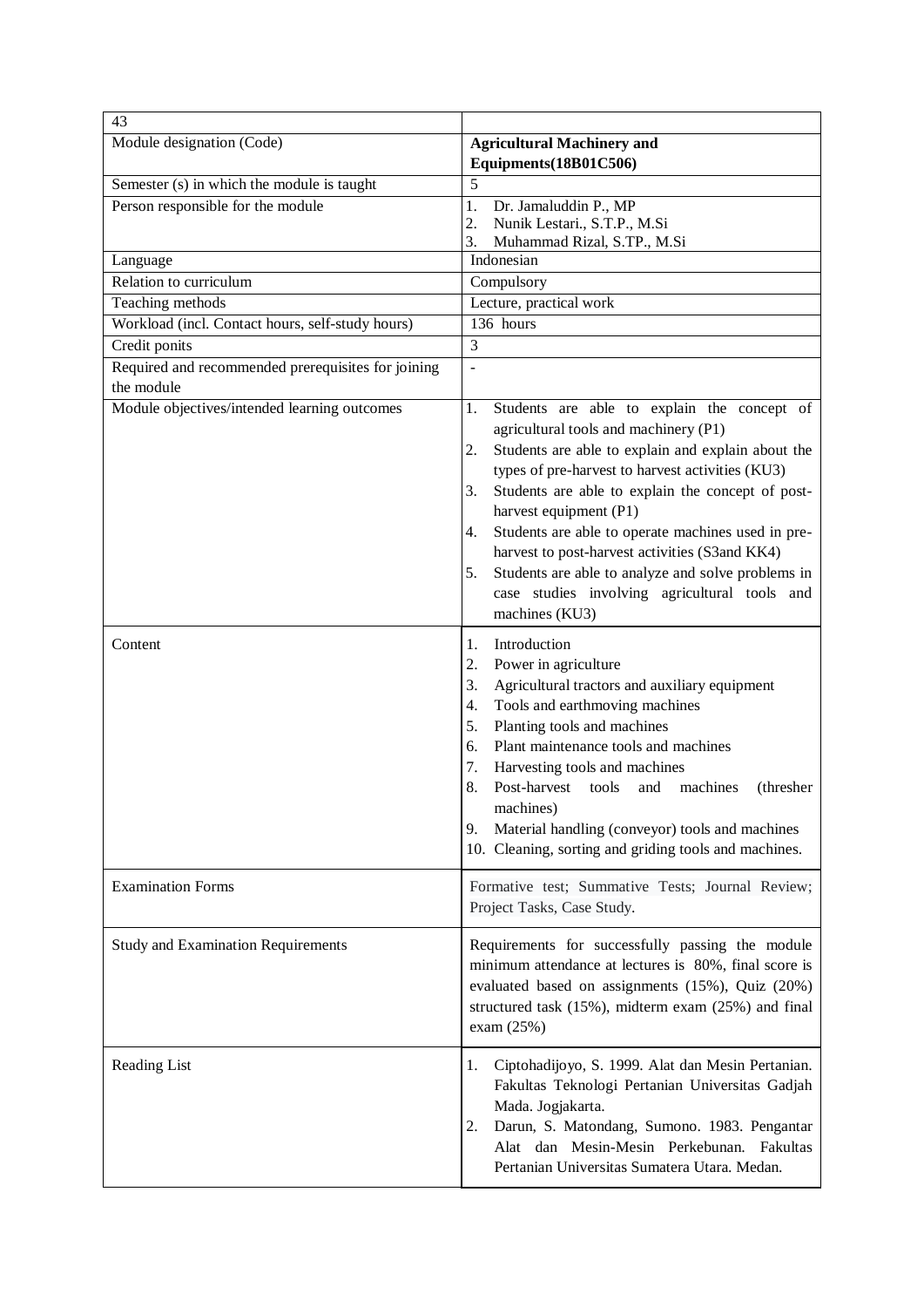| 3. | Harris Pearson Smith, A.E., Lambert Henry<br>Wilkes, M. S. 1988. Farm Machinery and |
|----|-------------------------------------------------------------------------------------|
|    | Equipment. Tata McGraw-Hill<br>Publishing                                           |
|    | Company Ltd. New Delhi.                                                             |
| 4. | Irwanto, A.K. 1983. Alat dan Mesin Budidaya                                         |
|    | Pertanian. Fakultas Teknologi Pertanian Institut                                    |
|    | Pertanian Bogor. Bogor.                                                             |
| 5. | Purwadi, T. 1999. Mesin dan Peralatan. Fakultas                                     |
|    | Teknologi Pertanian Universitas Gadjah Mada.                                        |
|    | Jogjakarta.                                                                         |
| 6. | Yasumastha, K. 1988. Farm Machinery Vol. II.                                        |
|    | Tsukuba International Agricultural Training                                         |
|    | Course, JICA, Japan.                                                                |
|    |                                                                                     |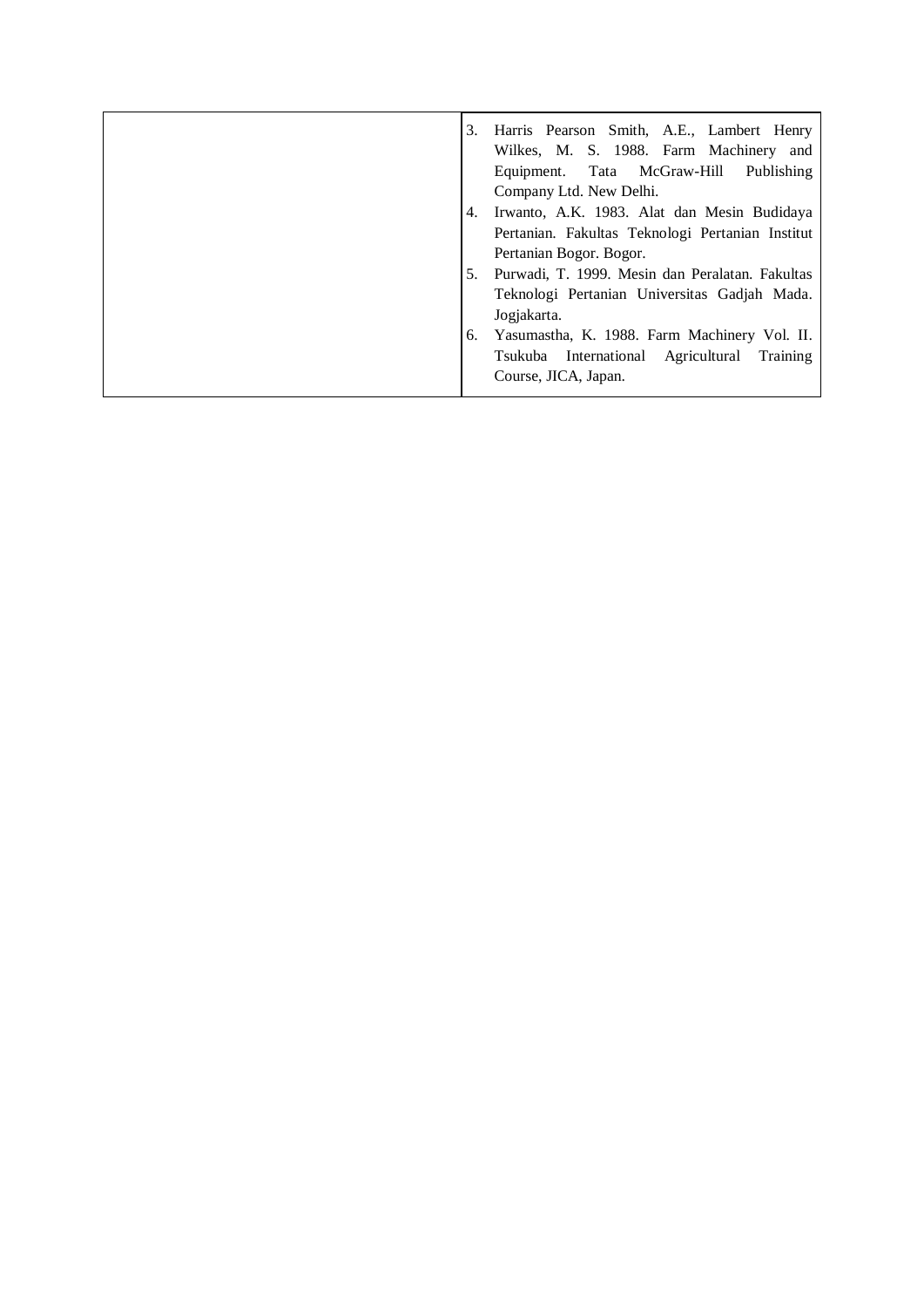| 44                                                               |                                                                                                                                                                                                                                                                                                                                                                                                                                                                                                                                                                                                                                                                                                                                                                                                                                                                                                                                                      |
|------------------------------------------------------------------|------------------------------------------------------------------------------------------------------------------------------------------------------------------------------------------------------------------------------------------------------------------------------------------------------------------------------------------------------------------------------------------------------------------------------------------------------------------------------------------------------------------------------------------------------------------------------------------------------------------------------------------------------------------------------------------------------------------------------------------------------------------------------------------------------------------------------------------------------------------------------------------------------------------------------------------------------|
| Module designation                                               | <b>Agricultural Processing and Preservation</b><br>Technology(18B01C507)                                                                                                                                                                                                                                                                                                                                                                                                                                                                                                                                                                                                                                                                                                                                                                                                                                                                             |
| Semester (s) in which the module is taught                       | 5                                                                                                                                                                                                                                                                                                                                                                                                                                                                                                                                                                                                                                                                                                                                                                                                                                                                                                                                                    |
| Person responsible for the module                                | 1.<br>Dr. Andi Sukainah, S.TP., M.Si<br>2.<br>RatnawatyFadilah, S.TP., M.Sc<br>3.<br>ReskiPraja Putra, S.TP., M.Si<br>4.<br>Amiruddin Hambali, S.TP., M.Si                                                                                                                                                                                                                                                                                                                                                                                                                                                                                                                                                                                                                                                                                                                                                                                           |
| Language                                                         | Indonesian                                                                                                                                                                                                                                                                                                                                                                                                                                                                                                                                                                                                                                                                                                                                                                                                                                                                                                                                           |
| Relation to curriculum                                           | Compulsory                                                                                                                                                                                                                                                                                                                                                                                                                                                                                                                                                                                                                                                                                                                                                                                                                                                                                                                                           |
| Teaching methods                                                 | Lecture, lab work                                                                                                                                                                                                                                                                                                                                                                                                                                                                                                                                                                                                                                                                                                                                                                                                                                                                                                                                    |
| Workload (incl. Contact hours, self-study hours)                 | 136 hours                                                                                                                                                                                                                                                                                                                                                                                                                                                                                                                                                                                                                                                                                                                                                                                                                                                                                                                                            |
| Credit ponits                                                    | 3                                                                                                                                                                                                                                                                                                                                                                                                                                                                                                                                                                                                                                                                                                                                                                                                                                                                                                                                                    |
| Required and recommended prerequisites for joining<br>the module | $\overline{\phantom{a}}$                                                                                                                                                                                                                                                                                                                                                                                                                                                                                                                                                                                                                                                                                                                                                                                                                                                                                                                             |
| Module objectives/intended learning outcomes<br>Content          | The student will be able to explain the principles<br>1.<br>methods<br>of<br>processing<br>low<br>and<br>using<br>temperature, high temperature, drying, and frying<br>The student will be able to explain the principles<br>2.<br>and methods of processing using salt, acid, sugar<br>and chemicals, as well as semi-wet food<br>The student will be able to explain the principles<br>3.<br>and methods of fermentation and enzymatic<br>processing<br>The student will be able to explain the principles<br>4.<br>and methods of processing with food irradiation,<br>roasting, microwaves and ohmic, as well as non-<br>thermal processing.<br>Introduction to Processing Technology<br>1.<br>and<br>Preservation of Agricultural Products<br>Drying Principles and Methods<br>2.<br>Frying Principles and Methods<br>3.<br>The Principle of Processing<br>4.<br>Using<br>Low<br>Temperature<br>Principles of High Temperature Processing<br>5. |
|                                                                  | Principles of Non-Thermal Preservation<br>6.<br>7.<br>Principles of Semi Wet Food Processing<br>8.<br>Principles of Processing Using Salt, Acid, Sugar,<br>and Chemicals<br>Principles of Processing by Fermentation<br>9.<br>10. Principles of Enzymatic Processing<br>11. Principles of Preservation Technology<br>with<br>Irradiation<br>12. Principles of Roasting Technology<br>13. The Principle of Microwave and Ohmic Heating<br>14. Principles of Extrusion Technology                                                                                                                                                                                                                                                                                                                                                                                                                                                                      |
| <b>Examination Forms</b>                                         | Formative test; Summative Tests; Journal Review;<br>Project Tasks, Case Study.                                                                                                                                                                                                                                                                                                                                                                                                                                                                                                                                                                                                                                                                                                                                                                                                                                                                       |
| <b>Study and Examination Requirements</b>                        | Minimum attendance at lectures is 80%.<br>Final score is evaluated based on assignments (30%),<br>midterm exam $(30\%)$ and final exam $(40\%)$ .                                                                                                                                                                                                                                                                                                                                                                                                                                                                                                                                                                                                                                                                                                                                                                                                    |
| Reading List                                                     | Ishak Elly. 2002. Food Science and Technology.<br>1.<br>Identity of the University of Indonesia.<br>Jun S, JM. Irudayaraj. 2009. Food Processing<br>2.<br>Operations Modeling Design and Analysis, 2nd.<br><b>CRC</b> Press<br>Muchtadi TR, Sugiyono. 2014. Principles of<br>3.<br>Process<br>and Technology.<br>Food<br>Bandung:<br>Alfabeta                                                                                                                                                                                                                                                                                                                                                                                                                                                                                                                                                                                                        |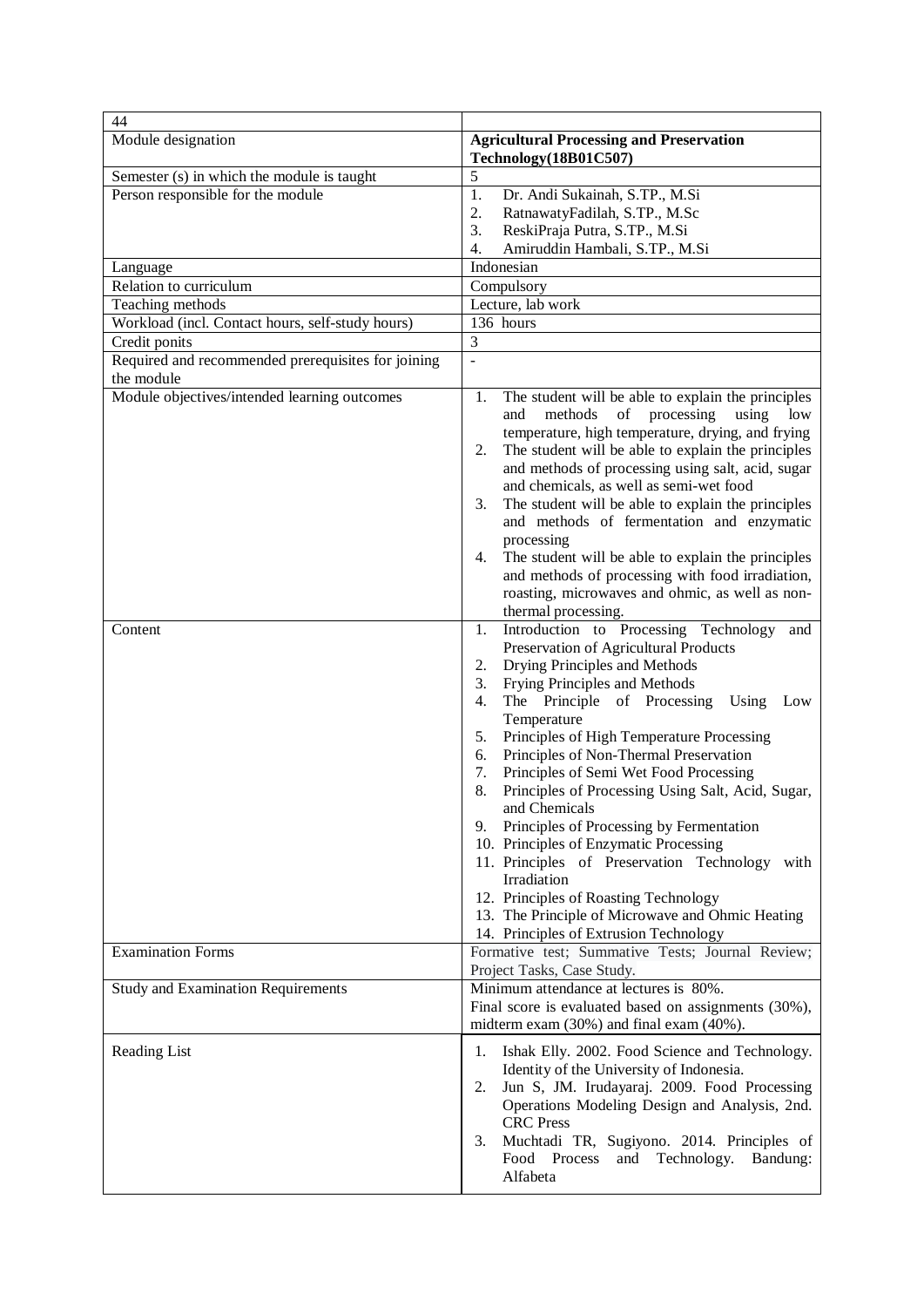| Norman W. Desrosier, Ph.D. 1998. Food<br>Preservation Technology. University<br>of<br>Indonesia.                                                                                                                                      |
|---------------------------------------------------------------------------------------------------------------------------------------------------------------------------------------------------------------------------------------|
| 5. PJ Fellows. 2000. Food Processing Technology.<br><b>CRC</b> Press<br>Leni Herliani Afrianti, Dr. Ir. MS. 2014. Food<br>6.<br>Preservation Technology. Alfabeta.<br>Rusdin Rauf, S.T.P., M.P. 2002. Food Sanitation.<br>Graha Ilmu. |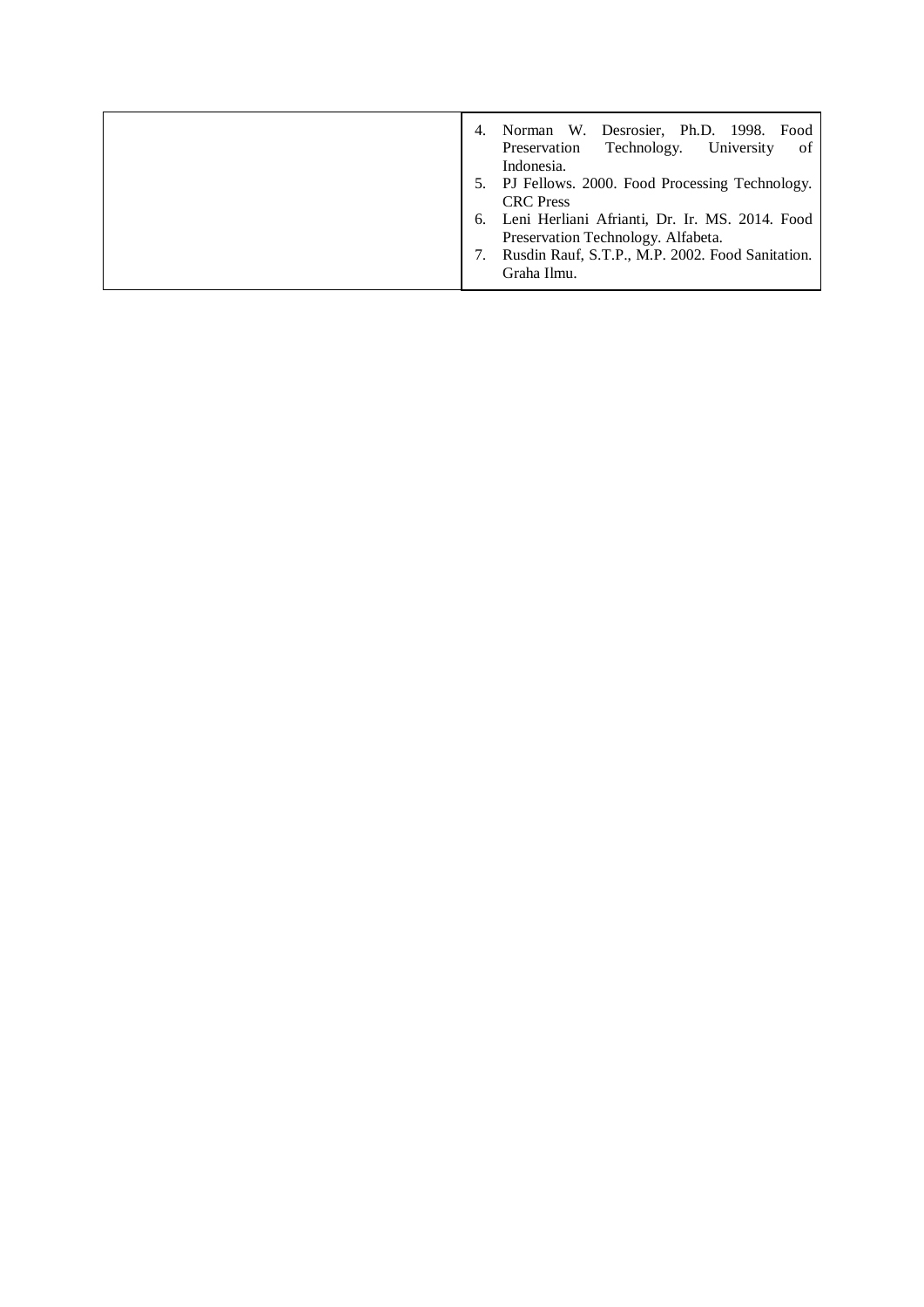| 45                                                 |                                                                                                                                                                                                                                                                                                                                                                                                                                                                                                                                                                               |
|----------------------------------------------------|-------------------------------------------------------------------------------------------------------------------------------------------------------------------------------------------------------------------------------------------------------------------------------------------------------------------------------------------------------------------------------------------------------------------------------------------------------------------------------------------------------------------------------------------------------------------------------|
| Module designation (Code)                          | Hydroponic Engineering(18B01C508)                                                                                                                                                                                                                                                                                                                                                                                                                                                                                                                                             |
| Semester (s) in which the module is taught         | 5                                                                                                                                                                                                                                                                                                                                                                                                                                                                                                                                                                             |
| Person responsible for the module                  | Ratnawaty Fadilah, S.TP., M.Sc<br>1.                                                                                                                                                                                                                                                                                                                                                                                                                                                                                                                                          |
|                                                    | Nunik Lestari, S.T.P., M.Si<br>2.                                                                                                                                                                                                                                                                                                                                                                                                                                                                                                                                             |
|                                                    | 3.<br>Andi Muhammad AkramMukhlis, ST., M.Si                                                                                                                                                                                                                                                                                                                                                                                                                                                                                                                                   |
| Language                                           | Indonesian                                                                                                                                                                                                                                                                                                                                                                                                                                                                                                                                                                    |
| Relation to curriculum                             | Elective for Agricultural Engineering Specialisation                                                                                                                                                                                                                                                                                                                                                                                                                                                                                                                          |
| Teaching methods                                   | Lecture, practical work/project                                                                                                                                                                                                                                                                                                                                                                                                                                                                                                                                               |
| Workload (incl. Contact hours, self-study hours)   | 90.66 hours                                                                                                                                                                                                                                                                                                                                                                                                                                                                                                                                                                   |
| Credit points                                      | $\overline{2}$                                                                                                                                                                                                                                                                                                                                                                                                                                                                                                                                                                |
| Required and recommended prerequisites for joining |                                                                                                                                                                                                                                                                                                                                                                                                                                                                                                                                                                               |
| the module                                         |                                                                                                                                                                                                                                                                                                                                                                                                                                                                                                                                                                               |
| Module objectives/intended learning outcomes       | Students are expected to be able to explain the<br>1.<br>concept of hydroponics, greenhouses, and plant<br>factories.<br>2.<br>Students are expected to be able to understand the<br>development of hydroponic technology<br>Students are expected to be able to explain and<br>3.<br>choose planting media for hydroponic systems and<br>prepare nutrient solutions for hydroponic plant<br>cultivation.<br>Students are expected to be able to engineer and<br>4.                                                                                                           |
| Content                                            | control the environment for hydroponic systems<br>Some aspects discussed in this course are :                                                                                                                                                                                                                                                                                                                                                                                                                                                                                 |
|                                                    | The scope of hydroponics<br>1.<br>2.<br>Conceptions of hydroponics, greenhouses, and<br>industrial plants<br>Hydroponic cultivation<br>3.<br>Hydroponic system<br>4.<br>Growing media for hydroponic systems<br>5.<br>Nutrient solution for hydroponics<br>6.<br>Microenvironment engineering<br>7.<br>Control technique for hydroponic system<br>8.<br>Greenhouse design<br>9.<br>10. Greenhouse construction<br>11. Environmental control of greenhouse plants                                                                                                              |
| <b>Examination Forms</b>                           | Oral presentation/essay/quizz/ Practical exam                                                                                                                                                                                                                                                                                                                                                                                                                                                                                                                                 |
| <b>Study and Examination Requirements</b>          | Requirements for successfully passing the module<br>Minimum attendance at lectures is 80%, final score is<br>evaluated based on assignments (10%), practical<br>$(20\%)$ , midterm exam $(30\%)$ and final exam $(40\%)$                                                                                                                                                                                                                                                                                                                                                      |
| Reading List                                       | Manodhar. (2007). Greenhouse : Technology &<br>1.<br>Management, 2nd Edition. BS Publications<br>Resh H.M. (2013). Hydroponic Food Production:<br>2.<br>A Definitive Guidebook for the Advanced Home<br>Gardener and the Commercial Hydroponic<br>Grower. CRC Press<br>Sonneveld, C., Voogt W. (2009). Plant Nutrition<br>3.<br>of Greenhouse Crops. Springer Netherlands.<br>Straten, G., Henten, E.J., Willigenburg, L.G.,<br>4.<br>Ooteghem, R.J.C. (2010) Optimal Control of<br>Greenhouse Cultivation. CRC Press<br>Zabeltitz, C. (2011). Integrated<br>Greenhouse<br>5. |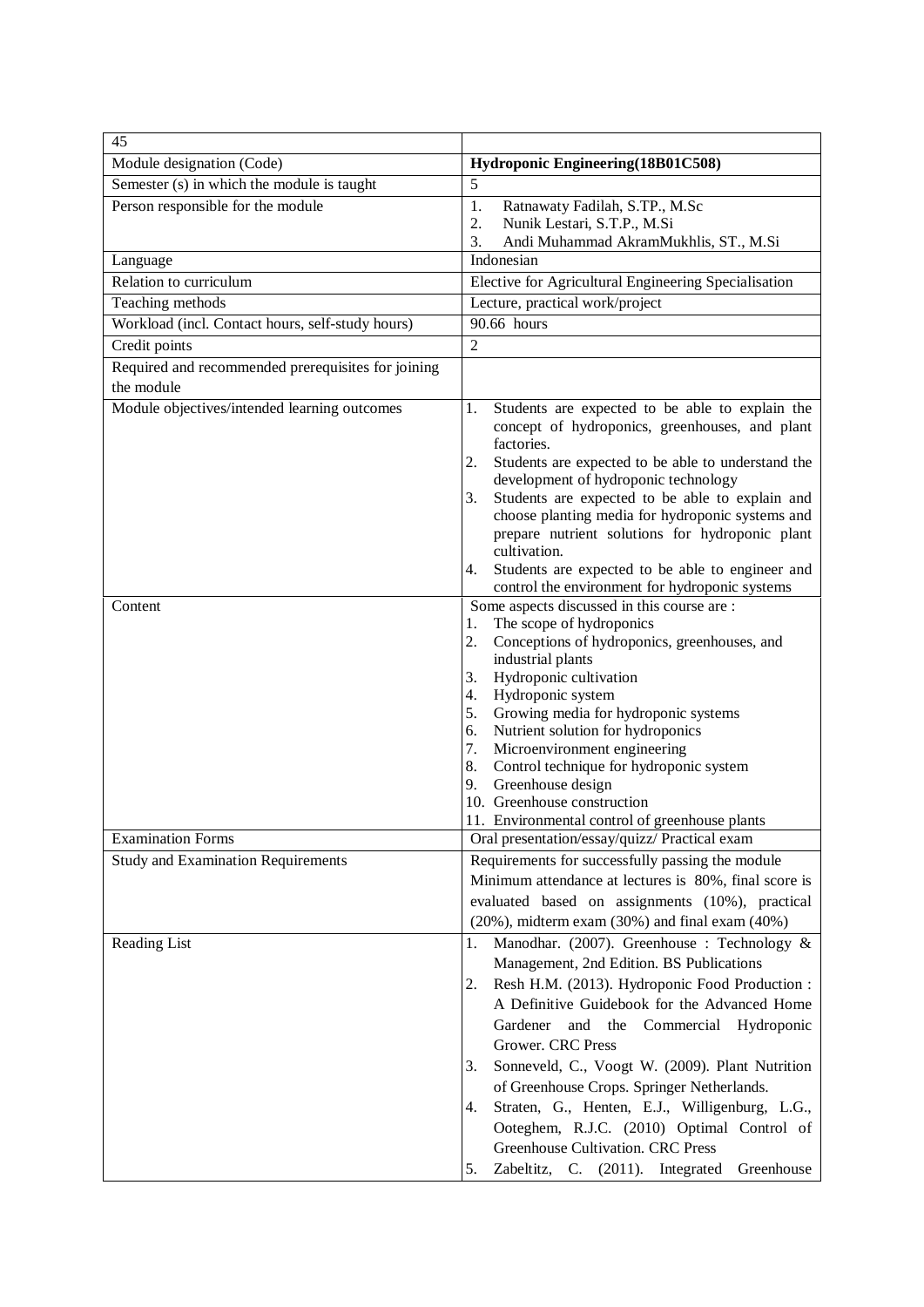| Systems for Mild Climates: Climate Conditions, |
|------------------------------------------------|
| Design, Construction, Maintenance, Climate     |
| Control. Springer-Verlag Berlin Heidelberg     |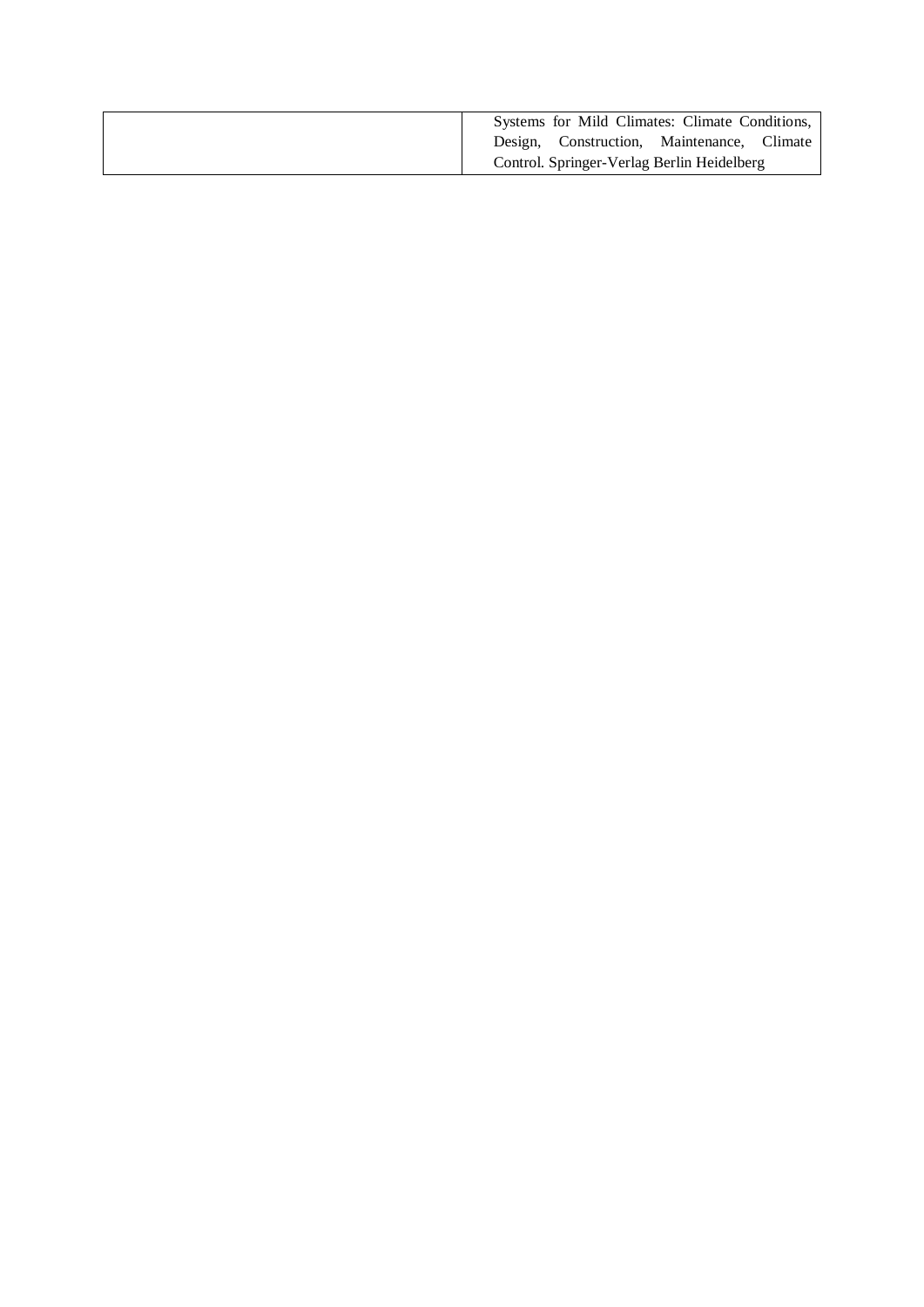| 46                                                 |                                                                                                                                                                                                                                                                                                                                                                                                                                                                                                                                                                                                                                                                        |
|----------------------------------------------------|------------------------------------------------------------------------------------------------------------------------------------------------------------------------------------------------------------------------------------------------------------------------------------------------------------------------------------------------------------------------------------------------------------------------------------------------------------------------------------------------------------------------------------------------------------------------------------------------------------------------------------------------------------------------|
| Module designation (Code)                          | <b>Agricultural Machinery Design(18B01C509)</b>                                                                                                                                                                                                                                                                                                                                                                                                                                                                                                                                                                                                                        |
| Semester (s) in which the module is taught         | 5                                                                                                                                                                                                                                                                                                                                                                                                                                                                                                                                                                                                                                                                      |
| Person responsible for the module                  | 1.<br>Nunik Lestari., S.T.P,M.Si                                                                                                                                                                                                                                                                                                                                                                                                                                                                                                                                                                                                                                       |
|                                                    | 2.<br>Andi Muhammad Akram Mukhlis, ST., M.Si                                                                                                                                                                                                                                                                                                                                                                                                                                                                                                                                                                                                                           |
|                                                    | 3.<br>Muhammad Rizal, S.TP., M.Si                                                                                                                                                                                                                                                                                                                                                                                                                                                                                                                                                                                                                                      |
| Language                                           | Indonesian                                                                                                                                                                                                                                                                                                                                                                                                                                                                                                                                                                                                                                                             |
| Relation to curriculum                             | Elective for Agricultural Engineering Specialisation                                                                                                                                                                                                                                                                                                                                                                                                                                                                                                                                                                                                                   |
| Teaching methods                                   | Lecture                                                                                                                                                                                                                                                                                                                                                                                                                                                                                                                                                                                                                                                                |
| Workload (incl. Contact hours, self-study hours)   | 90.66 hours                                                                                                                                                                                                                                                                                                                                                                                                                                                                                                                                                                                                                                                            |
| Credit ponits                                      | $\overline{2}$                                                                                                                                                                                                                                                                                                                                                                                                                                                                                                                                                                                                                                                         |
| Required and recommended prerequisites for joining | $\overline{a}$                                                                                                                                                                                                                                                                                                                                                                                                                                                                                                                                                                                                                                                         |
| the module                                         |                                                                                                                                                                                                                                                                                                                                                                                                                                                                                                                                                                                                                                                                        |
| Module objectives/intended learning outcomes       | 1.<br>Students are able to explain the basic concepts of<br>agricultural machinery / equipment design (P1)<br>Students are able to explain and explain the basic<br>2.<br>concepts of the design process of agricultural<br>equipment / machinery (P1)<br>Students are able to design and design agricultural<br>3.<br>tools and machines as a solution to increasing crop<br>production (KU3)<br>Students are able to calculate power requirements<br>4.<br>from the design or design of agricultural<br>equipment (S3 and KK4)<br>Students are able to analyze and test the<br>5.<br>performance of agricultural tools and machines<br>that have been designed (KU3) |
| Content                                            | Introduction<br>1.<br>2.<br>The design process<br>3.<br>Selection of solutions<br>Models and prototypes<br>4.<br>Functional design<br>5.<br>Anthropometry of tool design<br>6.<br>Structural design<br>7.<br>8.<br>Design philosophy<br>9.<br>Calculation of power requirements<br>10. Engine mechanism<br>11. Technical analysis in design<br>12. Engine performance testing                                                                                                                                                                                                                                                                                          |
| <b>Examination Forms</b>                           | Formative test; Summative Tests; Journal Review;<br>Project Tasks, Case Study.                                                                                                                                                                                                                                                                                                                                                                                                                                                                                                                                                                                         |
| <b>Study and Examination Requirements</b>          | Requirements for successfully passing the module<br>Minimum attendance at lectures is 80%. Final score is<br>evaluated based on assignments (10%), practical<br>$(20\%)$ , midterm exam $(30\%)$ and final exam $(40\%)$ .<br>Minimum final score is 61% ("C")                                                                                                                                                                                                                                                                                                                                                                                                         |
| <b>Reading List</b>                                | 1.<br>Budi dan Damar. 2016. Permodelan Perancangan<br>Pabrik. UPT Universitas Sriwijaya: Palembang.<br>Rusdi dan Suyuti. 2017. Perancangan Mesin-<br>2.<br>Mesin Industri. DEEPUBLISH: Yogyakarta.<br>Sularso<br>Suga,<br>K. 1997. Dasar-dasar<br>3.<br>&<br>Perencanaan Elemen Mesin. Jakarta: PT. Pradya<br>Paramita.                                                                                                                                                                                                                                                                                                                                                |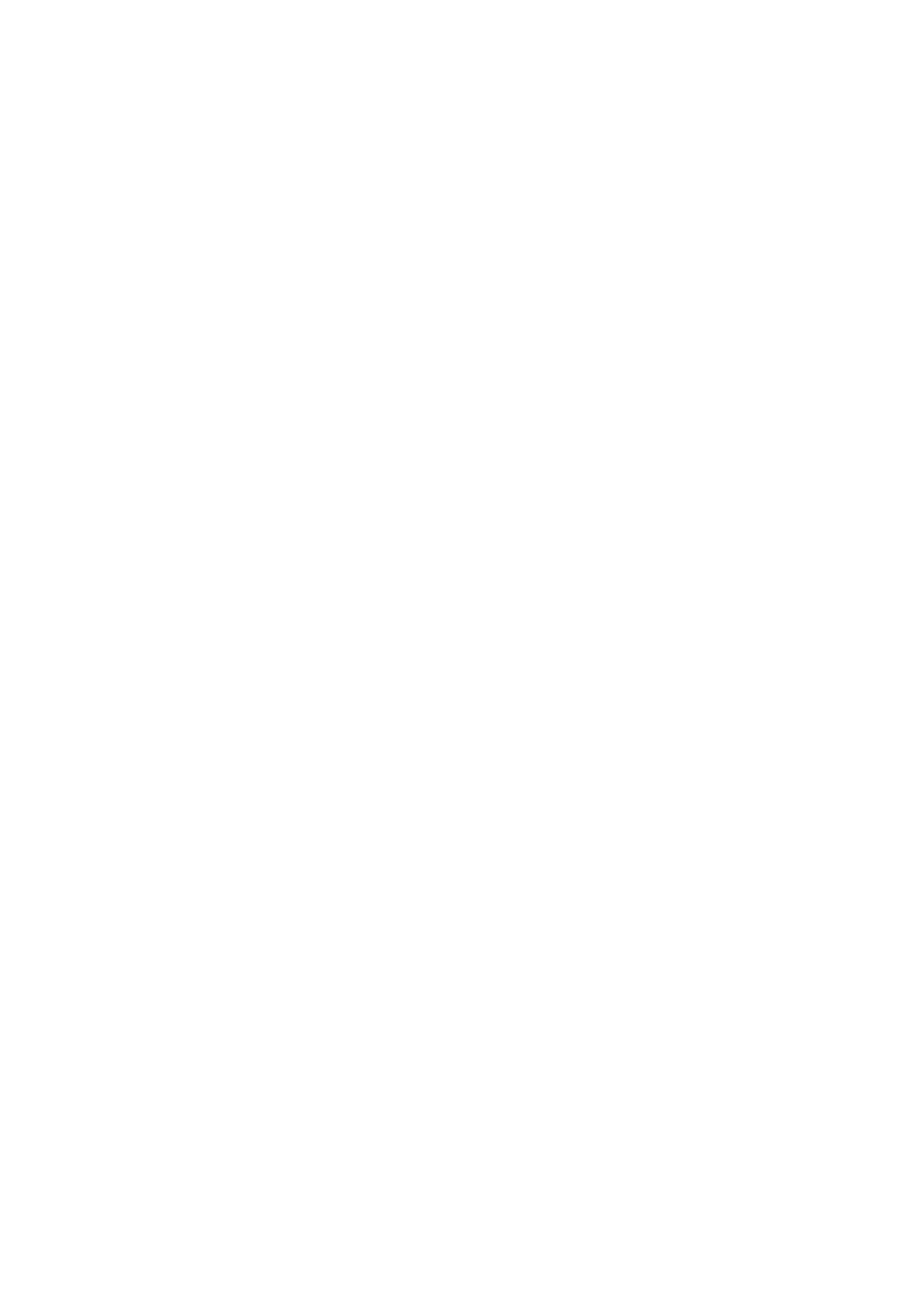| <b>Agricultural Robotics(18B01C510)</b><br>Module designation (Code)<br>Semester (s) in which the module is taught<br>5<br>Person responsible for the module<br>Dr. Jamaluddin P, MP.<br>1.<br>2.<br>Khaidir Rahman, S.Pd., M.Pd.<br>3.<br>Muhammad Rizal, S.TP., M.Si<br>Indonesian<br>Language<br>Relation to curriculum<br>Elective for Agricultural Engineering Specialisation<br>Lecture, project/lab work<br>Teaching methods<br>90.66 hours<br>Workload (incl. Contact hours, self-study hours)<br>Credit ponits<br>$\overline{2}$<br>Required and recommended prerequisites for joining<br>$\overline{\phantom{a}}$<br>the module<br>Module objectives/intended learning outcomes<br>Students are able to explain the concept of<br>1.<br>agricultural robotics<br>Students who are able to categorize the types of<br>2.<br>development-types<br>of<br>robots<br>and<br>their<br>implementation of appropriate technology in<br>agriculture<br>Students are able to distinguish between open and<br>3.<br>closed loop control systems<br>Students are able to understand the working<br>4.<br>principles of Arduino and Nodemcu<br>Students are able to analyze the types of sensors<br>5.<br>that can be used in agricultural control systems<br>Students are able to analyze the types of actuators<br>6.<br>that can be used in agricultural control systems<br>Students are able to simulate a series of circuits<br>7.<br>and coding in the proteus application<br>Students are able to develop a minimum system /<br>8.<br>control system circuit<br>Students who are able to perform error / damage<br>9.<br>analysis of the minimum system / rank control<br>system<br>10. Students are able to develop IoT systems in the<br>agricultural equipment sector<br>11. Students are able to explain the implementation of<br>flying robots in the agricultural sector<br>12. Students are able to develop flying robots that can<br>be implemented in the agricultural sector<br>The concept of agricultural robotics in general<br>1.<br>Content<br>Types of robots and their implementation in<br>2.<br>agriculture<br>Basic control system<br>3.<br>4.<br>Arduino / Nodemcu microcontroller<br>5.<br>Sensor<br>6.<br>Actuators<br>7.<br>Circuit simulation and coding with proteus<br>8.<br>Minimal system development<br>9.<br>IoT development | 47 |  |
|-----------------------------------------------------------------------------------------------------------------------------------------------------------------------------------------------------------------------------------------------------------------------------------------------------------------------------------------------------------------------------------------------------------------------------------------------------------------------------------------------------------------------------------------------------------------------------------------------------------------------------------------------------------------------------------------------------------------------------------------------------------------------------------------------------------------------------------------------------------------------------------------------------------------------------------------------------------------------------------------------------------------------------------------------------------------------------------------------------------------------------------------------------------------------------------------------------------------------------------------------------------------------------------------------------------------------------------------------------------------------------------------------------------------------------------------------------------------------------------------------------------------------------------------------------------------------------------------------------------------------------------------------------------------------------------------------------------------------------------------------------------------------------------------------------------------------------------------------------------------------------------------------------------------------------------------------------------------------------------------------------------------------------------------------------------------------------------------------------------------------------------------------------------------------------------------------------------------------------------------------------------------------------------------------------------------------------------------------------------------|----|--|
|                                                                                                                                                                                                                                                                                                                                                                                                                                                                                                                                                                                                                                                                                                                                                                                                                                                                                                                                                                                                                                                                                                                                                                                                                                                                                                                                                                                                                                                                                                                                                                                                                                                                                                                                                                                                                                                                                                                                                                                                                                                                                                                                                                                                                                                                                                                                                                 |    |  |
|                                                                                                                                                                                                                                                                                                                                                                                                                                                                                                                                                                                                                                                                                                                                                                                                                                                                                                                                                                                                                                                                                                                                                                                                                                                                                                                                                                                                                                                                                                                                                                                                                                                                                                                                                                                                                                                                                                                                                                                                                                                                                                                                                                                                                                                                                                                                                                 |    |  |
|                                                                                                                                                                                                                                                                                                                                                                                                                                                                                                                                                                                                                                                                                                                                                                                                                                                                                                                                                                                                                                                                                                                                                                                                                                                                                                                                                                                                                                                                                                                                                                                                                                                                                                                                                                                                                                                                                                                                                                                                                                                                                                                                                                                                                                                                                                                                                                 |    |  |
|                                                                                                                                                                                                                                                                                                                                                                                                                                                                                                                                                                                                                                                                                                                                                                                                                                                                                                                                                                                                                                                                                                                                                                                                                                                                                                                                                                                                                                                                                                                                                                                                                                                                                                                                                                                                                                                                                                                                                                                                                                                                                                                                                                                                                                                                                                                                                                 |    |  |
|                                                                                                                                                                                                                                                                                                                                                                                                                                                                                                                                                                                                                                                                                                                                                                                                                                                                                                                                                                                                                                                                                                                                                                                                                                                                                                                                                                                                                                                                                                                                                                                                                                                                                                                                                                                                                                                                                                                                                                                                                                                                                                                                                                                                                                                                                                                                                                 |    |  |
|                                                                                                                                                                                                                                                                                                                                                                                                                                                                                                                                                                                                                                                                                                                                                                                                                                                                                                                                                                                                                                                                                                                                                                                                                                                                                                                                                                                                                                                                                                                                                                                                                                                                                                                                                                                                                                                                                                                                                                                                                                                                                                                                                                                                                                                                                                                                                                 |    |  |
|                                                                                                                                                                                                                                                                                                                                                                                                                                                                                                                                                                                                                                                                                                                                                                                                                                                                                                                                                                                                                                                                                                                                                                                                                                                                                                                                                                                                                                                                                                                                                                                                                                                                                                                                                                                                                                                                                                                                                                                                                                                                                                                                                                                                                                                                                                                                                                 |    |  |
|                                                                                                                                                                                                                                                                                                                                                                                                                                                                                                                                                                                                                                                                                                                                                                                                                                                                                                                                                                                                                                                                                                                                                                                                                                                                                                                                                                                                                                                                                                                                                                                                                                                                                                                                                                                                                                                                                                                                                                                                                                                                                                                                                                                                                                                                                                                                                                 |    |  |
|                                                                                                                                                                                                                                                                                                                                                                                                                                                                                                                                                                                                                                                                                                                                                                                                                                                                                                                                                                                                                                                                                                                                                                                                                                                                                                                                                                                                                                                                                                                                                                                                                                                                                                                                                                                                                                                                                                                                                                                                                                                                                                                                                                                                                                                                                                                                                                 |    |  |
|                                                                                                                                                                                                                                                                                                                                                                                                                                                                                                                                                                                                                                                                                                                                                                                                                                                                                                                                                                                                                                                                                                                                                                                                                                                                                                                                                                                                                                                                                                                                                                                                                                                                                                                                                                                                                                                                                                                                                                                                                                                                                                                                                                                                                                                                                                                                                                 |    |  |
|                                                                                                                                                                                                                                                                                                                                                                                                                                                                                                                                                                                                                                                                                                                                                                                                                                                                                                                                                                                                                                                                                                                                                                                                                                                                                                                                                                                                                                                                                                                                                                                                                                                                                                                                                                                                                                                                                                                                                                                                                                                                                                                                                                                                                                                                                                                                                                 |    |  |
|                                                                                                                                                                                                                                                                                                                                                                                                                                                                                                                                                                                                                                                                                                                                                                                                                                                                                                                                                                                                                                                                                                                                                                                                                                                                                                                                                                                                                                                                                                                                                                                                                                                                                                                                                                                                                                                                                                                                                                                                                                                                                                                                                                                                                                                                                                                                                                 |    |  |
|                                                                                                                                                                                                                                                                                                                                                                                                                                                                                                                                                                                                                                                                                                                                                                                                                                                                                                                                                                                                                                                                                                                                                                                                                                                                                                                                                                                                                                                                                                                                                                                                                                                                                                                                                                                                                                                                                                                                                                                                                                                                                                                                                                                                                                                                                                                                                                 |    |  |
|                                                                                                                                                                                                                                                                                                                                                                                                                                                                                                                                                                                                                                                                                                                                                                                                                                                                                                                                                                                                                                                                                                                                                                                                                                                                                                                                                                                                                                                                                                                                                                                                                                                                                                                                                                                                                                                                                                                                                                                                                                                                                                                                                                                                                                                                                                                                                                 |    |  |
|                                                                                                                                                                                                                                                                                                                                                                                                                                                                                                                                                                                                                                                                                                                                                                                                                                                                                                                                                                                                                                                                                                                                                                                                                                                                                                                                                                                                                                                                                                                                                                                                                                                                                                                                                                                                                                                                                                                                                                                                                                                                                                                                                                                                                                                                                                                                                                 |    |  |
|                                                                                                                                                                                                                                                                                                                                                                                                                                                                                                                                                                                                                                                                                                                                                                                                                                                                                                                                                                                                                                                                                                                                                                                                                                                                                                                                                                                                                                                                                                                                                                                                                                                                                                                                                                                                                                                                                                                                                                                                                                                                                                                                                                                                                                                                                                                                                                 |    |  |
|                                                                                                                                                                                                                                                                                                                                                                                                                                                                                                                                                                                                                                                                                                                                                                                                                                                                                                                                                                                                                                                                                                                                                                                                                                                                                                                                                                                                                                                                                                                                                                                                                                                                                                                                                                                                                                                                                                                                                                                                                                                                                                                                                                                                                                                                                                                                                                 |    |  |
|                                                                                                                                                                                                                                                                                                                                                                                                                                                                                                                                                                                                                                                                                                                                                                                                                                                                                                                                                                                                                                                                                                                                                                                                                                                                                                                                                                                                                                                                                                                                                                                                                                                                                                                                                                                                                                                                                                                                                                                                                                                                                                                                                                                                                                                                                                                                                                 |    |  |
|                                                                                                                                                                                                                                                                                                                                                                                                                                                                                                                                                                                                                                                                                                                                                                                                                                                                                                                                                                                                                                                                                                                                                                                                                                                                                                                                                                                                                                                                                                                                                                                                                                                                                                                                                                                                                                                                                                                                                                                                                                                                                                                                                                                                                                                                                                                                                                 |    |  |
|                                                                                                                                                                                                                                                                                                                                                                                                                                                                                                                                                                                                                                                                                                                                                                                                                                                                                                                                                                                                                                                                                                                                                                                                                                                                                                                                                                                                                                                                                                                                                                                                                                                                                                                                                                                                                                                                                                                                                                                                                                                                                                                                                                                                                                                                                                                                                                 |    |  |
|                                                                                                                                                                                                                                                                                                                                                                                                                                                                                                                                                                                                                                                                                                                                                                                                                                                                                                                                                                                                                                                                                                                                                                                                                                                                                                                                                                                                                                                                                                                                                                                                                                                                                                                                                                                                                                                                                                                                                                                                                                                                                                                                                                                                                                                                                                                                                                 |    |  |
|                                                                                                                                                                                                                                                                                                                                                                                                                                                                                                                                                                                                                                                                                                                                                                                                                                                                                                                                                                                                                                                                                                                                                                                                                                                                                                                                                                                                                                                                                                                                                                                                                                                                                                                                                                                                                                                                                                                                                                                                                                                                                                                                                                                                                                                                                                                                                                 |    |  |
|                                                                                                                                                                                                                                                                                                                                                                                                                                                                                                                                                                                                                                                                                                                                                                                                                                                                                                                                                                                                                                                                                                                                                                                                                                                                                                                                                                                                                                                                                                                                                                                                                                                                                                                                                                                                                                                                                                                                                                                                                                                                                                                                                                                                                                                                                                                                                                 |    |  |
|                                                                                                                                                                                                                                                                                                                                                                                                                                                                                                                                                                                                                                                                                                                                                                                                                                                                                                                                                                                                                                                                                                                                                                                                                                                                                                                                                                                                                                                                                                                                                                                                                                                                                                                                                                                                                                                                                                                                                                                                                                                                                                                                                                                                                                                                                                                                                                 |    |  |
|                                                                                                                                                                                                                                                                                                                                                                                                                                                                                                                                                                                                                                                                                                                                                                                                                                                                                                                                                                                                                                                                                                                                                                                                                                                                                                                                                                                                                                                                                                                                                                                                                                                                                                                                                                                                                                                                                                                                                                                                                                                                                                                                                                                                                                                                                                                                                                 |    |  |
|                                                                                                                                                                                                                                                                                                                                                                                                                                                                                                                                                                                                                                                                                                                                                                                                                                                                                                                                                                                                                                                                                                                                                                                                                                                                                                                                                                                                                                                                                                                                                                                                                                                                                                                                                                                                                                                                                                                                                                                                                                                                                                                                                                                                                                                                                                                                                                 |    |  |
|                                                                                                                                                                                                                                                                                                                                                                                                                                                                                                                                                                                                                                                                                                                                                                                                                                                                                                                                                                                                                                                                                                                                                                                                                                                                                                                                                                                                                                                                                                                                                                                                                                                                                                                                                                                                                                                                                                                                                                                                                                                                                                                                                                                                                                                                                                                                                                 |    |  |
|                                                                                                                                                                                                                                                                                                                                                                                                                                                                                                                                                                                                                                                                                                                                                                                                                                                                                                                                                                                                                                                                                                                                                                                                                                                                                                                                                                                                                                                                                                                                                                                                                                                                                                                                                                                                                                                                                                                                                                                                                                                                                                                                                                                                                                                                                                                                                                 |    |  |
|                                                                                                                                                                                                                                                                                                                                                                                                                                                                                                                                                                                                                                                                                                                                                                                                                                                                                                                                                                                                                                                                                                                                                                                                                                                                                                                                                                                                                                                                                                                                                                                                                                                                                                                                                                                                                                                                                                                                                                                                                                                                                                                                                                                                                                                                                                                                                                 |    |  |
|                                                                                                                                                                                                                                                                                                                                                                                                                                                                                                                                                                                                                                                                                                                                                                                                                                                                                                                                                                                                                                                                                                                                                                                                                                                                                                                                                                                                                                                                                                                                                                                                                                                                                                                                                                                                                                                                                                                                                                                                                                                                                                                                                                                                                                                                                                                                                                 |    |  |
|                                                                                                                                                                                                                                                                                                                                                                                                                                                                                                                                                                                                                                                                                                                                                                                                                                                                                                                                                                                                                                                                                                                                                                                                                                                                                                                                                                                                                                                                                                                                                                                                                                                                                                                                                                                                                                                                                                                                                                                                                                                                                                                                                                                                                                                                                                                                                                 |    |  |
|                                                                                                                                                                                                                                                                                                                                                                                                                                                                                                                                                                                                                                                                                                                                                                                                                                                                                                                                                                                                                                                                                                                                                                                                                                                                                                                                                                                                                                                                                                                                                                                                                                                                                                                                                                                                                                                                                                                                                                                                                                                                                                                                                                                                                                                                                                                                                                 |    |  |
|                                                                                                                                                                                                                                                                                                                                                                                                                                                                                                                                                                                                                                                                                                                                                                                                                                                                                                                                                                                                                                                                                                                                                                                                                                                                                                                                                                                                                                                                                                                                                                                                                                                                                                                                                                                                                                                                                                                                                                                                                                                                                                                                                                                                                                                                                                                                                                 |    |  |
|                                                                                                                                                                                                                                                                                                                                                                                                                                                                                                                                                                                                                                                                                                                                                                                                                                                                                                                                                                                                                                                                                                                                                                                                                                                                                                                                                                                                                                                                                                                                                                                                                                                                                                                                                                                                                                                                                                                                                                                                                                                                                                                                                                                                                                                                                                                                                                 |    |  |
|                                                                                                                                                                                                                                                                                                                                                                                                                                                                                                                                                                                                                                                                                                                                                                                                                                                                                                                                                                                                                                                                                                                                                                                                                                                                                                                                                                                                                                                                                                                                                                                                                                                                                                                                                                                                                                                                                                                                                                                                                                                                                                                                                                                                                                                                                                                                                                 |    |  |
|                                                                                                                                                                                                                                                                                                                                                                                                                                                                                                                                                                                                                                                                                                                                                                                                                                                                                                                                                                                                                                                                                                                                                                                                                                                                                                                                                                                                                                                                                                                                                                                                                                                                                                                                                                                                                                                                                                                                                                                                                                                                                                                                                                                                                                                                                                                                                                 |    |  |
|                                                                                                                                                                                                                                                                                                                                                                                                                                                                                                                                                                                                                                                                                                                                                                                                                                                                                                                                                                                                                                                                                                                                                                                                                                                                                                                                                                                                                                                                                                                                                                                                                                                                                                                                                                                                                                                                                                                                                                                                                                                                                                                                                                                                                                                                                                                                                                 |    |  |
|                                                                                                                                                                                                                                                                                                                                                                                                                                                                                                                                                                                                                                                                                                                                                                                                                                                                                                                                                                                                                                                                                                                                                                                                                                                                                                                                                                                                                                                                                                                                                                                                                                                                                                                                                                                                                                                                                                                                                                                                                                                                                                                                                                                                                                                                                                                                                                 |    |  |
|                                                                                                                                                                                                                                                                                                                                                                                                                                                                                                                                                                                                                                                                                                                                                                                                                                                                                                                                                                                                                                                                                                                                                                                                                                                                                                                                                                                                                                                                                                                                                                                                                                                                                                                                                                                                                                                                                                                                                                                                                                                                                                                                                                                                                                                                                                                                                                 |    |  |
|                                                                                                                                                                                                                                                                                                                                                                                                                                                                                                                                                                                                                                                                                                                                                                                                                                                                                                                                                                                                                                                                                                                                                                                                                                                                                                                                                                                                                                                                                                                                                                                                                                                                                                                                                                                                                                                                                                                                                                                                                                                                                                                                                                                                                                                                                                                                                                 |    |  |
|                                                                                                                                                                                                                                                                                                                                                                                                                                                                                                                                                                                                                                                                                                                                                                                                                                                                                                                                                                                                                                                                                                                                                                                                                                                                                                                                                                                                                                                                                                                                                                                                                                                                                                                                                                                                                                                                                                                                                                                                                                                                                                                                                                                                                                                                                                                                                                 |    |  |
|                                                                                                                                                                                                                                                                                                                                                                                                                                                                                                                                                                                                                                                                                                                                                                                                                                                                                                                                                                                                                                                                                                                                                                                                                                                                                                                                                                                                                                                                                                                                                                                                                                                                                                                                                                                                                                                                                                                                                                                                                                                                                                                                                                                                                                                                                                                                                                 |    |  |
|                                                                                                                                                                                                                                                                                                                                                                                                                                                                                                                                                                                                                                                                                                                                                                                                                                                                                                                                                                                                                                                                                                                                                                                                                                                                                                                                                                                                                                                                                                                                                                                                                                                                                                                                                                                                                                                                                                                                                                                                                                                                                                                                                                                                                                                                                                                                                                 |    |  |
|                                                                                                                                                                                                                                                                                                                                                                                                                                                                                                                                                                                                                                                                                                                                                                                                                                                                                                                                                                                                                                                                                                                                                                                                                                                                                                                                                                                                                                                                                                                                                                                                                                                                                                                                                                                                                                                                                                                                                                                                                                                                                                                                                                                                                                                                                                                                                                 |    |  |
|                                                                                                                                                                                                                                                                                                                                                                                                                                                                                                                                                                                                                                                                                                                                                                                                                                                                                                                                                                                                                                                                                                                                                                                                                                                                                                                                                                                                                                                                                                                                                                                                                                                                                                                                                                                                                                                                                                                                                                                                                                                                                                                                                                                                                                                                                                                                                                 |    |  |
|                                                                                                                                                                                                                                                                                                                                                                                                                                                                                                                                                                                                                                                                                                                                                                                                                                                                                                                                                                                                                                                                                                                                                                                                                                                                                                                                                                                                                                                                                                                                                                                                                                                                                                                                                                                                                                                                                                                                                                                                                                                                                                                                                                                                                                                                                                                                                                 |    |  |
|                                                                                                                                                                                                                                                                                                                                                                                                                                                                                                                                                                                                                                                                                                                                                                                                                                                                                                                                                                                                                                                                                                                                                                                                                                                                                                                                                                                                                                                                                                                                                                                                                                                                                                                                                                                                                                                                                                                                                                                                                                                                                                                                                                                                                                                                                                                                                                 |    |  |
|                                                                                                                                                                                                                                                                                                                                                                                                                                                                                                                                                                                                                                                                                                                                                                                                                                                                                                                                                                                                                                                                                                                                                                                                                                                                                                                                                                                                                                                                                                                                                                                                                                                                                                                                                                                                                                                                                                                                                                                                                                                                                                                                                                                                                                                                                                                                                                 |    |  |
| 10. Development of flying robots                                                                                                                                                                                                                                                                                                                                                                                                                                                                                                                                                                                                                                                                                                                                                                                                                                                                                                                                                                                                                                                                                                                                                                                                                                                                                                                                                                                                                                                                                                                                                                                                                                                                                                                                                                                                                                                                                                                                                                                                                                                                                                                                                                                                                                                                                                                                |    |  |
| Formative test, summative test, product persentation,<br><b>Examination Forms</b>                                                                                                                                                                                                                                                                                                                                                                                                                                                                                                                                                                                                                                                                                                                                                                                                                                                                                                                                                                                                                                                                                                                                                                                                                                                                                                                                                                                                                                                                                                                                                                                                                                                                                                                                                                                                                                                                                                                                                                                                                                                                                                                                                                                                                                                                               |    |  |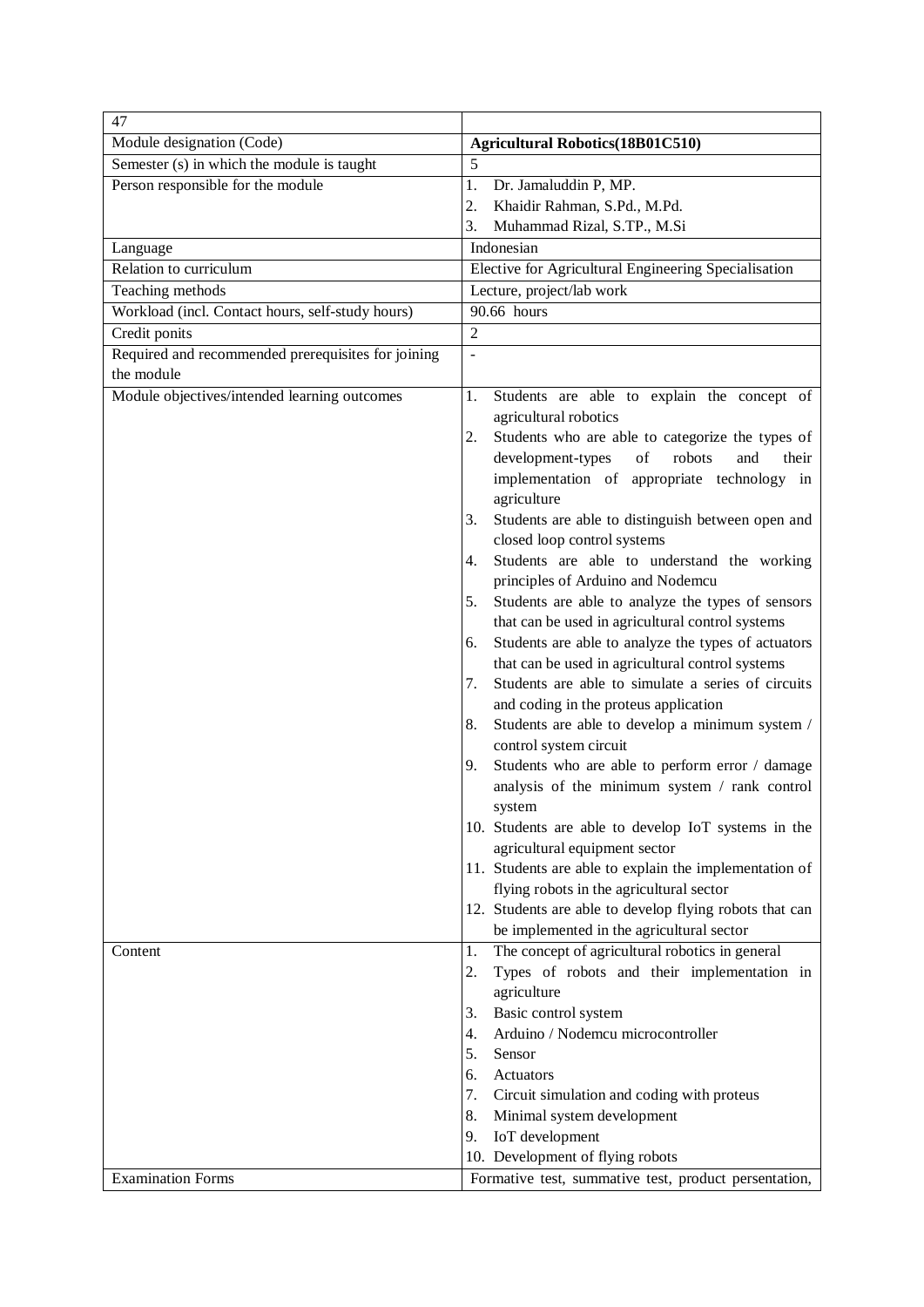|                                           | and project task.                                       |
|-------------------------------------------|---------------------------------------------------------|
| <b>Study and Examination Requirements</b> | Requirements for successfully passing the module        |
|                                           | minimum attendance at lectures is 80%, final score is   |
|                                           | evaluated based on assignments (10%), product           |
|                                           | persentation $(20\%)$ , product $(20\%)$ , midterm exam |
|                                           | $(20\%)$ and final exam $(30\%)$ .                      |
| Reading List                              | Kadir, A. 2016. Simulasi Arduino. PT. Elex Media        |
|                                           | Komputindo: Jakarta.                                    |
|                                           | Pitowarno, E. 2007. Robotika: Disain, Kontrol,<br>2.    |
|                                           | dan Kecerdasan Buatan. Andi: Yogyakarta.                |
|                                           | Sanjaya, WS. M. 2016. Panduan Praktis Membuat<br>3.     |
|                                           | Robot Cerdas Menggunakan ARDUINO &                      |
|                                           | MATLAB. Andi: Yogyakarta.                               |
|                                           | Suroso, Indreswari. 2018. Peran Drone dalam<br>4.       |
|                                           | Aspek Kehidupan.Deepublish: Yogyakarta.                 |
|                                           | Winoto, Ardi. 2010. MIkrokontroler<br>5.<br><b>AVR</b>  |
|                                           | Atmega8/32/16/8535 dan Pemrograman dengan               |
|                                           | Bahasa C pada WinAVR. Informatika : Bandung.            |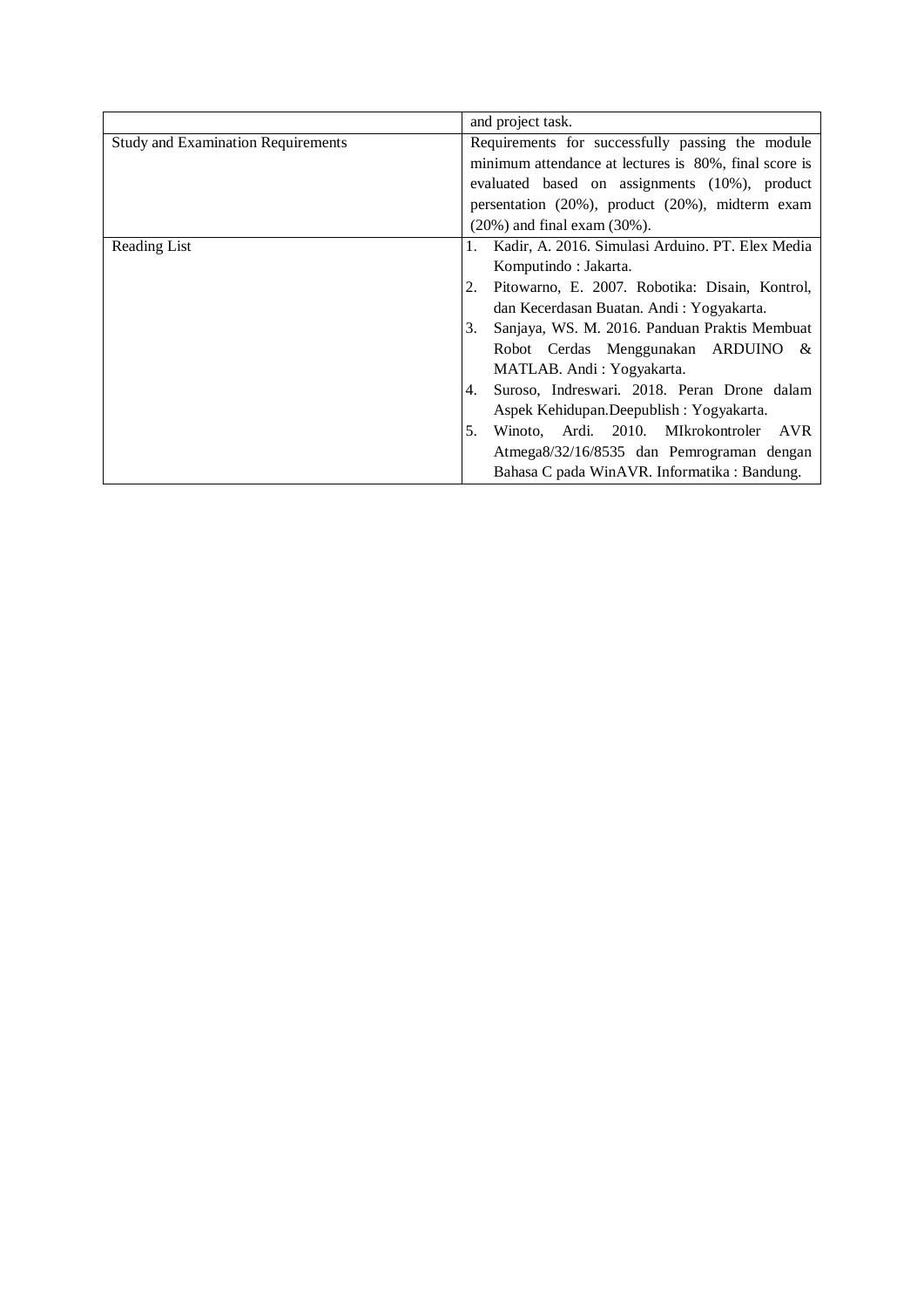| 48                                                 |                                                                                                                                                                                                                                                                                                                                                                                                                                                                                                                                                                    |
|----------------------------------------------------|--------------------------------------------------------------------------------------------------------------------------------------------------------------------------------------------------------------------------------------------------------------------------------------------------------------------------------------------------------------------------------------------------------------------------------------------------------------------------------------------------------------------------------------------------------------------|
| Module designation (Code)                          | <b>Agricultural Building Construction (18B01C511)</b>                                                                                                                                                                                                                                                                                                                                                                                                                                                                                                              |
| Semester (s) in which the module is taught         | 5                                                                                                                                                                                                                                                                                                                                                                                                                                                                                                                                                                  |
| Person responsible for the module                  | Nunik Lestari, S.T.P., M.Si<br>1.<br>2.<br>ReskiFebyanti Rauf, S.TP., M.Si<br>Andi Muhammad AkramMukhlis, ST., M.Si<br>3.                                                                                                                                                                                                                                                                                                                                                                                                                                          |
| Language                                           | Indonesian                                                                                                                                                                                                                                                                                                                                                                                                                                                                                                                                                         |
| Relation to curriculum                             | Elective for Agricultural Engineering Specialisation                                                                                                                                                                                                                                                                                                                                                                                                                                                                                                               |
| Teaching methods                                   | Lecture                                                                                                                                                                                                                                                                                                                                                                                                                                                                                                                                                            |
| Workload (incl. Contact hours, self-study hours)   | 90.66 hours                                                                                                                                                                                                                                                                                                                                                                                                                                                                                                                                                        |
| Credit points                                      | $\overline{2}$                                                                                                                                                                                                                                                                                                                                                                                                                                                                                                                                                     |
| Required and recommended prerequisites for joining | Mechanics Engineering                                                                                                                                                                                                                                                                                                                                                                                                                                                                                                                                              |
| the module                                         |                                                                                                                                                                                                                                                                                                                                                                                                                                                                                                                                                                    |
| Module objectives/intended learning outcomes       | Understand the elements that make up the building<br>1.<br>structure<br>2.<br>Understand the load acting on the building<br>structure<br>Understanding thermal equilibrium in buildings<br>3.<br>Understand the basic principles of functional<br>4.<br>planning and environmental control in several<br>agricultural buildings                                                                                                                                                                                                                                    |
| Content                                            | Definition and scope of agricultural buildings<br>1.<br><b>Building structure</b><br>2.<br>Criteria for design and planning of building<br>3.<br>structures<br>Calculation<br>building<br>of<br>construction<br>4.<br>costs<br>pengerjaan<br>Heat spread in buildings<br>5.<br>6. Functional building<br>Agricultural environmental systems and their<br>7.<br>control<br>Farmstead planning<br>8.<br>9. Cattle building<br>10. Grain storage building<br>11. Cold storage building<br>12. Frozen storage building<br>13. Agricultural equipment/workshop building |
| <b>Examination Forms</b>                           | Oral presentation/essay/quizz/ Practical exam                                                                                                                                                                                                                                                                                                                                                                                                                                                                                                                      |
| <b>Study and Examination Requirements</b>          | Requirements for successfully passing the module<br>Minimum attendance at lectures is 80%, final score is<br>evaluated based on assignments (10%), practical<br>$(20\%)$ , midterm exam $(30\%)$ and final exam $(40\%)$                                                                                                                                                                                                                                                                                                                                           |
| Reading List                                       | Barre, H. J., Sammet, L. L., Nelson, G. L (1988).<br>1.<br>Environmental and Functional Engineering of<br>Agricultural Buildings. Springer US<br>Herren, R.V. (2019). Agricultural Mechanics:<br>2.<br>Fundamentals and Applications. US : Cengange<br>Zabeltitz, C. (2011). Integrated Greenhouse<br>3.<br>Systems for Mild Climates: Climate Conditions,<br>Design, Construction,<br>Maintenance,<br>Climate<br>Control. Springer-Verlag Berlin Heidelberg                                                                                                       |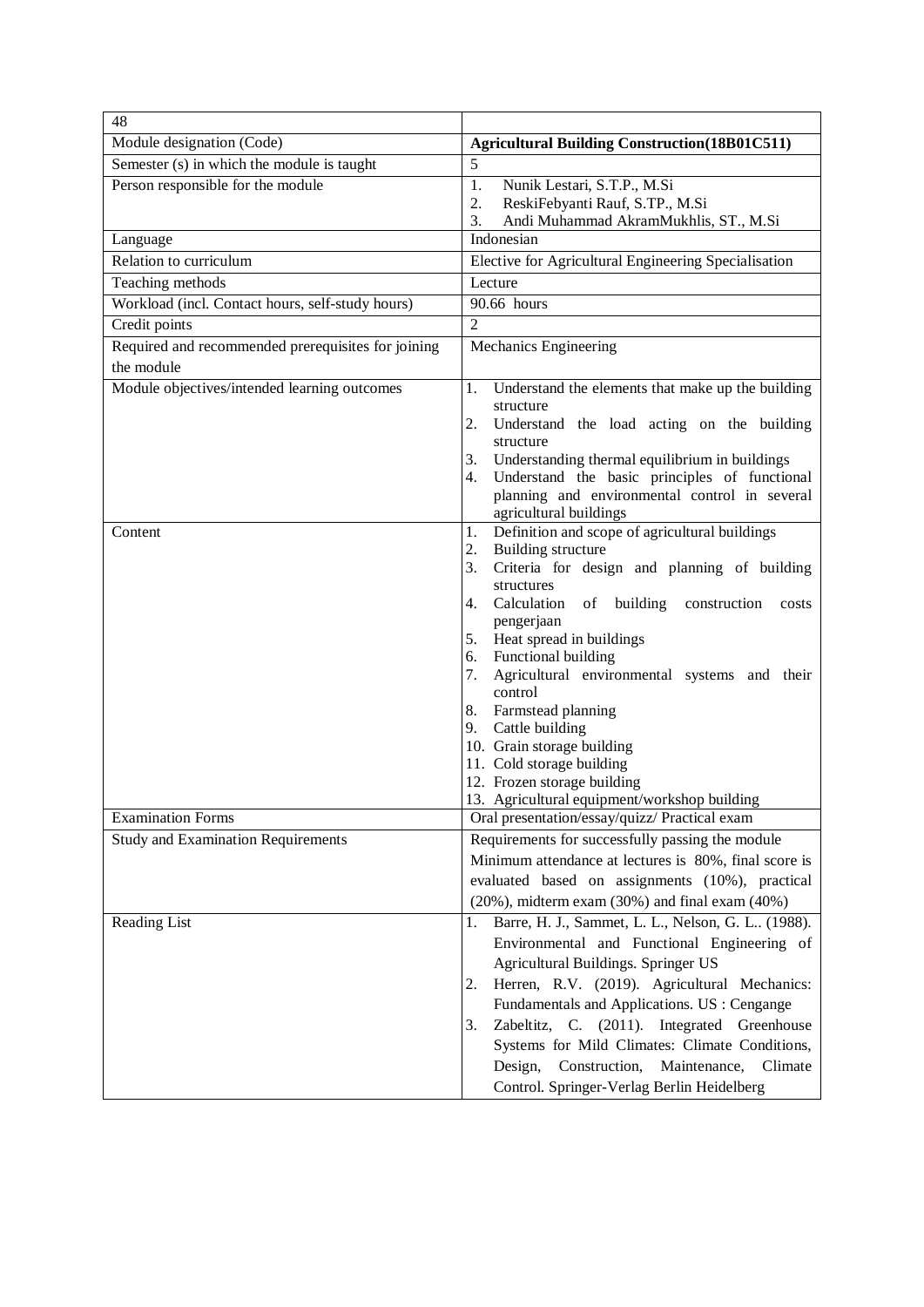| 49                                                 |                                                                                                                                                                                                                                                                                                                                                                                                                                                                                                                                                 |
|----------------------------------------------------|-------------------------------------------------------------------------------------------------------------------------------------------------------------------------------------------------------------------------------------------------------------------------------------------------------------------------------------------------------------------------------------------------------------------------------------------------------------------------------------------------------------------------------------------------|
| Module designation (Code)                          | <b>Agricultural Production Machinery (18B01C512)</b>                                                                                                                                                                                                                                                                                                                                                                                                                                                                                            |
| Semester (s) in which the module is taught         | 5                                                                                                                                                                                                                                                                                                                                                                                                                                                                                                                                               |
| Person responsible for the module                  | 1.<br>Dr. Jamaluddin P, MP<br>2.<br>Nunik Lestari, S.T.P., M.Si<br>ReskiFebyanti Rauf, S.TP., M.Si<br>3.                                                                                                                                                                                                                                                                                                                                                                                                                                        |
| Language                                           | Indonesian                                                                                                                                                                                                                                                                                                                                                                                                                                                                                                                                      |
| Relation to curriculum                             | Elective for Agricultural Engineering Specialisation                                                                                                                                                                                                                                                                                                                                                                                                                                                                                            |
| Teaching methods                                   | Lecture                                                                                                                                                                                                                                                                                                                                                                                                                                                                                                                                         |
| Workload (incl. Contact hours, self-study hours)   | 90.66 hours                                                                                                                                                                                                                                                                                                                                                                                                                                                                                                                                     |
| Credit ponits                                      | $\overline{2}$                                                                                                                                                                                                                                                                                                                                                                                                                                                                                                                                  |
| Required and recommended prerequisites for joining |                                                                                                                                                                                                                                                                                                                                                                                                                                                                                                                                                 |
| the module                                         |                                                                                                                                                                                                                                                                                                                                                                                                                                                                                                                                                 |
| Module objectives/intended learning outcomes       | Students are able to explain the theory and<br>1.<br>understanding of agricultural product processing<br>techniques<br>Students are able to explain about activities in<br>2.<br>processing agricultural products<br>Students are able to explain and operate the<br>3.<br>machines used in handling agricultural products<br>Students are able to design agricultural machines<br>4.<br>for certain agricultural products<br>Students are able to solve problems related to<br>5.<br>product handling and agricultural production<br>machines. |
| Content<br><b>Examination Forms</b>                | Material handling machines<br>1.<br>Cleaning, sorting and grading machines<br>2.<br>Size reduction and sieving machines<br>3.<br>4.<br>Drying machines<br>Refrigeration and freezing machines<br>5.<br>Cutting/slicing machine<br>6.<br>Oral presentation/essay/quizz                                                                                                                                                                                                                                                                           |
| <b>Study and Examination Requirements</b>          | Requirements for successfully passing the module<br>Minimum attendance at lectures is 80%, final score is<br>evaluated based on assignments (10%), practical<br>$(20.%)$ , midterm exam $(30%)$ and final exam $(40%)$                                                                                                                                                                                                                                                                                                                          |
| Reading List                                       | Henderson, S.M., R.L. Perry, J.H. Young. 1997.<br>1.<br>Principle of Process Engineering. ASAE. USA.<br>Heldman, Dennis R and Paul Singh, R. 1980.<br>2.<br>Food Process Engineering. The AVI Publishing.<br>Company Inc<br>James G. Brennan.<br>2006. Food Processing<br>3.<br>Handbook. WILEY-VCH Verlag GmbH & Co.<br>KGaA, Weinheim.                                                                                                                                                                                                        |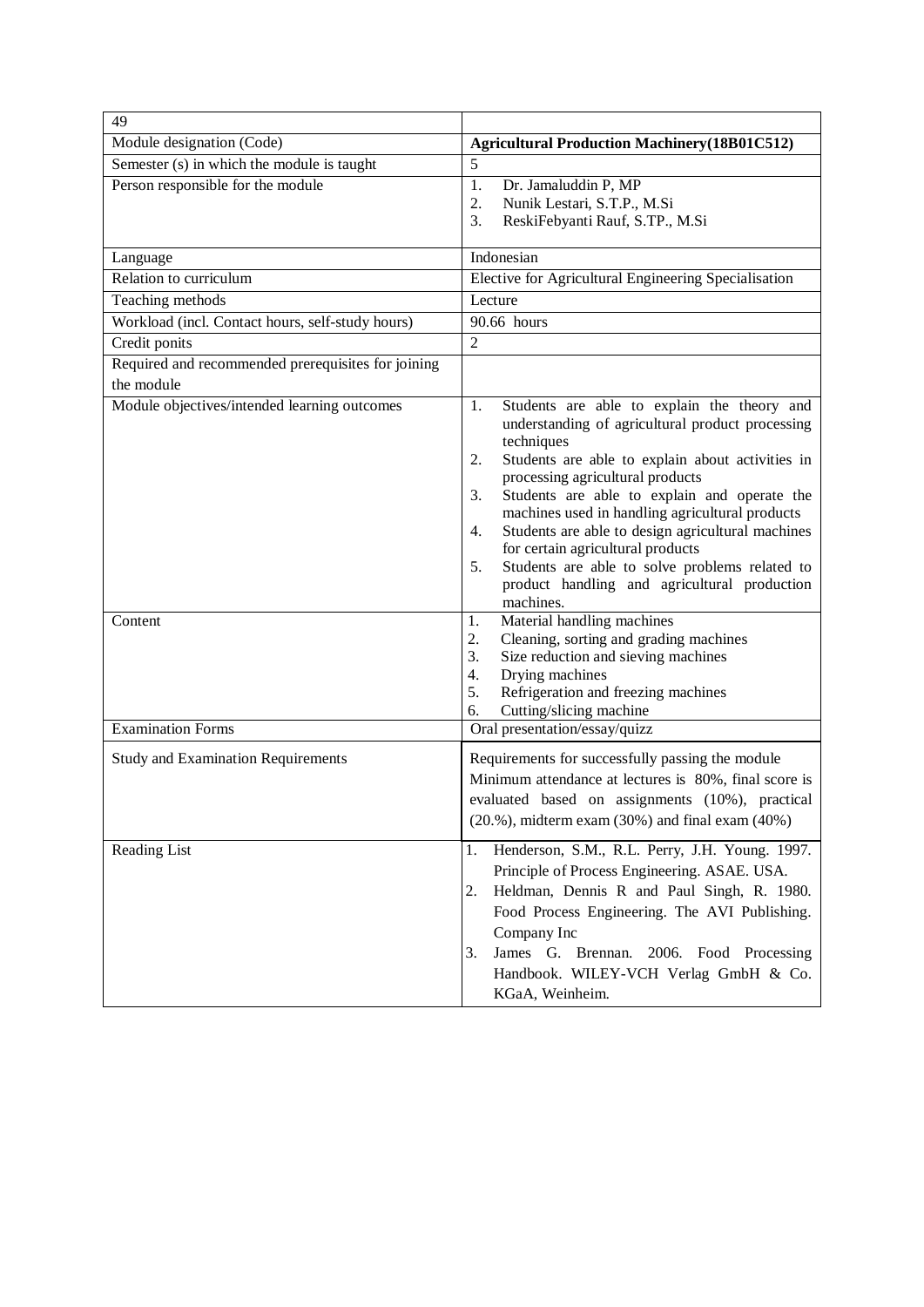| 50                                                                   |                                                                                                  |
|----------------------------------------------------------------------|--------------------------------------------------------------------------------------------------|
| Module designation (Code)                                            | Drainage and Irrigation Engineering (18B01C513)                                                  |
| Semester (s) in which the module is taught                           | 5                                                                                                |
| Person responsible for the module                                    | Reski Febyanti Rauf, S.TP., M.Si<br>1.                                                           |
|                                                                      | Andi Muhammad Akram Mukhlis, ST., M.Si<br>2.                                                     |
|                                                                      | Muhammad Rizal, S.TP., M.Si<br>3.<br>Indonesian                                                  |
| Language<br>Relation to curriculum                                   | Elective for Agricultural Engineering Specialisation                                             |
|                                                                      | Lecture                                                                                          |
| Teaching methods<br>Workload (incl. Contact hours, self-study hours) | 90.66 hours                                                                                      |
|                                                                      | $\overline{2}$                                                                                   |
| Credit points                                                        |                                                                                                  |
| Required and recommended prerequisites for joining<br>the module     | Applied Physics, Fluid Mechanics                                                                 |
|                                                                      |                                                                                                  |
| Module objectives/intended learning outcomes                         | The students will be able to understand about<br>1.                                              |
|                                                                      | irrigation systems, classification,<br>types,<br>and                                             |
|                                                                      | sources of water for agricultural irrigation<br>The student will be able to understand about the |
|                                                                      | 2.                                                                                               |
|                                                                      | drainage system, classification, types, and design<br>of agricultural drainage                   |
|                                                                      | The student will be able to master the calculation<br>3.                                         |
|                                                                      | equations in building irrigation and drainage                                                    |
|                                                                      | The student will be able to design irrigation and<br>4.                                          |
|                                                                      | agricultural drainage channels                                                                   |
| Content                                                              | Some aspects discussed in this course are :                                                      |
|                                                                      | Introduction<br>1.                                                                               |
|                                                                      | 2.<br>Concept of Soil Plant Atmosphere Continuum                                                 |
|                                                                      | (SPAC)                                                                                           |
|                                                                      | Concept of Land and Water Relations<br>3.                                                        |
|                                                                      | Concept of Water Availability for Plants<br>4.                                                   |
|                                                                      | Agricultural Irrigation Water Availability<br>5.                                                 |
|                                                                      | <b>Irrigation Efficiency</b><br>6.                                                               |
|                                                                      | <b>Bulk Irrigation Design I</b><br>7.                                                            |
|                                                                      | <b>Bulk Irrigation Design II</b><br>8.                                                           |
|                                                                      | Drainage Effect<br>9.                                                                            |
|                                                                      | 10. Drainage Modulus                                                                             |
|                                                                      | 11. Peak Discharge Equations and Methods I                                                       |
|                                                                      | 12. Peak Discharge Equations and Methods II                                                      |
|                                                                      | 13. Plan Discharge Equations and Methods                                                         |
|                                                                      | 14. Exhaust Duct Dimensions                                                                      |
| <b>Examination Forms</b>                                             | Formative test; Summative Tests; Journal Review;                                                 |
|                                                                      | Project Tasks, Case Study                                                                        |
| <b>Study and Examination Requirements</b>                            | Requirements for successfully passing the module:                                                |
|                                                                      | Minimum attendance at lectures is 80%.<br>1.                                                     |
|                                                                      | 2.<br>Final score is evaluated based on assignments                                              |
|                                                                      | $(10\%)$ , practical $(20\%)$ , midterm exam $(30\%)$ and                                        |
|                                                                      | final exam $(40\%)$ .                                                                            |
|                                                                      | Minimum final score is $61\%$ ("C")<br>3.                                                        |
| <b>Reading List</b>                                                  | Doorenbos., J and W.O. Pruitt. 1977,. Guidelines<br>1.                                           |
|                                                                      | for Predicting Crop Water Requirement. Irrigation                                                |
|                                                                      | and Drainage No 24. Rome.                                                                        |
|                                                                      | Departemen Pekerjaan Umum,. 1986,. Standar<br>2.                                                 |
|                                                                      | Perencanaan<br>Irigasi.<br>Direktorat<br>Jenderal                                                |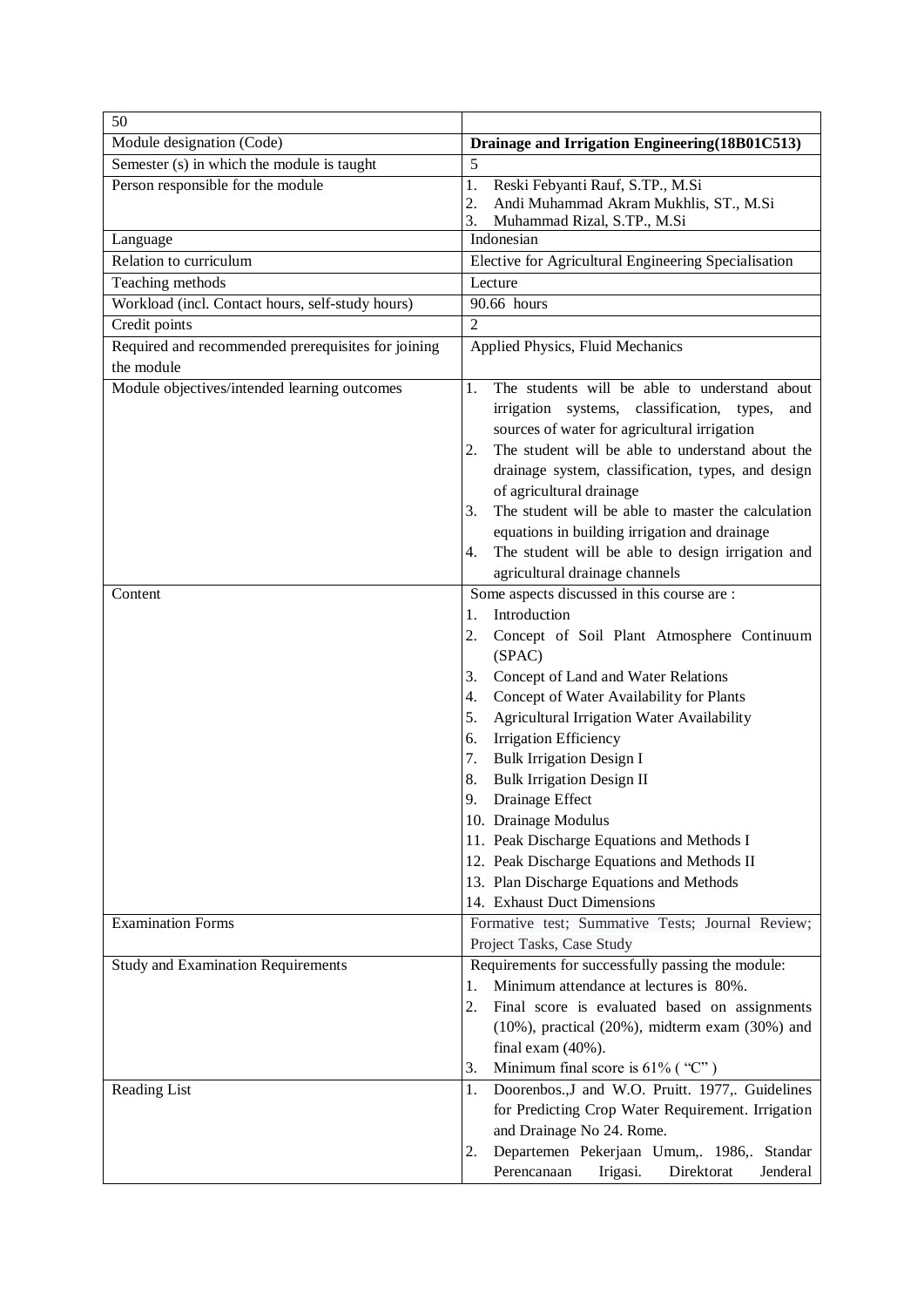|    | Pengairan. Jakarta.                                |
|----|----------------------------------------------------|
| 3. | Hansen, V.E., O.W. Israelsen and G.E Stringham.    |
|    | 1986. Dasar-dasar dan Praktek Irigasi. Terjemahan  |
|    | Endang P.T. Erlangga. Jakarta.                     |
| 4. | Kalsim, D.K. 2002. Rancangan Irigasi Gravitasi,    |
|    | Drainase dan Infrastruktur. Bagian Teknik Tanah    |
|    | dan Air. Departemen Teknik Pertanian. IPB          |
|    | Bogor.                                             |
| 5. | Kalsim, D.K. 1995. Teknik Drainase Permukaan       |
|    | (penentuan debit rancangan dan debit puncak).      |
|    | Laboratorium Teknik Tanah dan Air. Departemen      |
|    | Teknik Pertanian. IPB Bogor.                       |
| 6. | Kertasapoetra, A.G., MM<br>Sutedjo<br>dan<br>E     |
|    | Pollein., 1994. Teknologi Pengairan Pertanian      |
|    | (Irigasi). Bumi Aksara.Jakarta.                    |
| 7. | Prastowo. 2003. Materi Pelatihan Aplikasi          |
|    | Teknologi Irigasi Spinkler dan Drip. CERATA-LP     |
|    | IPB. Bogor                                         |
| 8. | Prastowo dan Liyantono., 2002. Prosedur Desain     |
|    | Irigasi tetes. Bagian Teknik Pertanian. IPB Bogor. |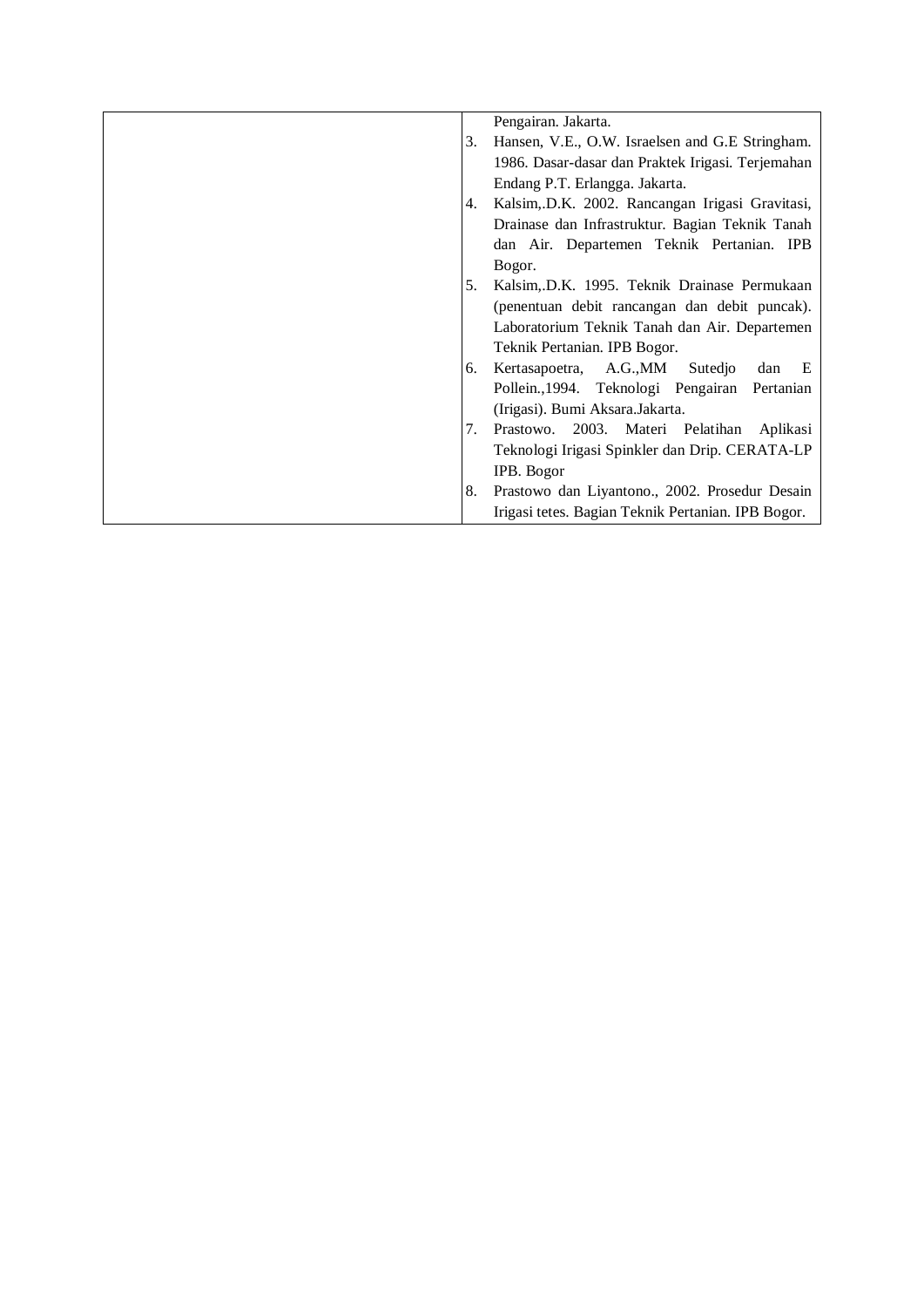| 51                                                               |                                                                                                                                                                                                                                                                                                                                                                                                                                                                                                                                                                                                                                                                                                                                                                                                                                                                                                                                                                                                                                                                                             |
|------------------------------------------------------------------|---------------------------------------------------------------------------------------------------------------------------------------------------------------------------------------------------------------------------------------------------------------------------------------------------------------------------------------------------------------------------------------------------------------------------------------------------------------------------------------------------------------------------------------------------------------------------------------------------------------------------------------------------------------------------------------------------------------------------------------------------------------------------------------------------------------------------------------------------------------------------------------------------------------------------------------------------------------------------------------------------------------------------------------------------------------------------------------------|
| Module designation (Code)                                        | <b>Evaluation of Agricultural Product Nutrition</b><br>(18B0IC514)                                                                                                                                                                                                                                                                                                                                                                                                                                                                                                                                                                                                                                                                                                                                                                                                                                                                                                                                                                                                                          |
| Semester (s) in which the module is taught                       | 5                                                                                                                                                                                                                                                                                                                                                                                                                                                                                                                                                                                                                                                                                                                                                                                                                                                                                                                                                                                                                                                                                           |
| Person responsible for the module                                | 1.<br>Dr. Andi Sukainah, S.TP., MSi<br>2.<br>Ratnawaty Fadilah, S.TP., M.Sc<br>3.<br>Reski Praja Putra, S.TP., M.Si<br>4.<br>Amiruddin Hambali, S.TP., M.Si                                                                                                                                                                                                                                                                                                                                                                                                                                                                                                                                                                                                                                                                                                                                                                                                                                                                                                                                 |
| Language                                                         | Bahasa Indonesia                                                                                                                                                                                                                                                                                                                                                                                                                                                                                                                                                                                                                                                                                                                                                                                                                                                                                                                                                                                                                                                                            |
| Relation to curriculum                                           | Elective for Food Technology Specialisation                                                                                                                                                                                                                                                                                                                                                                                                                                                                                                                                                                                                                                                                                                                                                                                                                                                                                                                                                                                                                                                 |
| Teaching methods                                                 | Lecture                                                                                                                                                                                                                                                                                                                                                                                                                                                                                                                                                                                                                                                                                                                                                                                                                                                                                                                                                                                                                                                                                     |
| Workload (incl. Contact hours, self-study hours)                 | 90.66 hours                                                                                                                                                                                                                                                                                                                                                                                                                                                                                                                                                                                                                                                                                                                                                                                                                                                                                                                                                                                                                                                                                 |
| Credit ponits                                                    | $\overline{2}$                                                                                                                                                                                                                                                                                                                                                                                                                                                                                                                                                                                                                                                                                                                                                                                                                                                                                                                                                                                                                                                                              |
| Required and recommended prerequisites for joining<br>the module | $\overline{a}$                                                                                                                                                                                                                                                                                                                                                                                                                                                                                                                                                                                                                                                                                                                                                                                                                                                                                                                                                                                                                                                                              |
| Module onjectives/intended learning outcomes<br>Content          | Able to explain nutritional value in raw food<br>1.<br>ingredients<br>Able to explain the effect of processing and storage<br>2.<br>on nutrients<br>Able to explain the method of nutrient addition<br>3.<br>formulation and nutrient metabolism<br>Able to explain the effect of food service<br>4.<br>preparation and catering services on nutrition<br>Introduction<br>1.<br>Nutritional Evaluation<br>to<br>of<br><b>Agricultural Products</b><br>Effect of Agricultural Cultivation on Food<br>2.<br>Nutrition<br>Effect of Harvesting and Handling on Food<br>3.<br>Nutrition<br>Genetic Manipulation and Effects of Purification<br>4.<br>on Food Nutrition<br>Effect of Heat Processing on Food Nutrition<br>5.<br>Effect of Preserving Frozen and Decreasing Water<br>6.<br>Content on Food Nutrition<br>Effect of Fermentation, Additives, and Ionizing<br>7.<br>Radiation on Food Nutrition<br>Nutritional Fortification and Factors Affecting<br>8.<br>Nutritional Metabolism<br>9.<br><b>Effect of Packaging on Nutrients</b><br>10. Effect of Food and Service Preparation on |
| <b>Examination Forms</b>                                         | <b>Nutrients</b><br>Minimum attendance at lectures is 80%, final score is<br>evaluated based on assignments (10%), practical                                                                                                                                                                                                                                                                                                                                                                                                                                                                                                                                                                                                                                                                                                                                                                                                                                                                                                                                                                |
|                                                                  | $(20\%)$ , midterm exam $(30\%)$ and final exam $(40\%)$ .                                                                                                                                                                                                                                                                                                                                                                                                                                                                                                                                                                                                                                                                                                                                                                                                                                                                                                                                                                                                                                  |
| <b>Study and Examination Requirements</b>                        | Requirements for successfully passing the module;<br>Minimum attendance of boths, lectures and practicum,<br>is 80%; Students are required to pass practicum, with a<br>minimum score of 85.<br>The learning outcomes assessment consists of midterm<br>exams $(35\%)$ , final exams $(35\%)$ ,<br>structured<br>assignments (10%), independent assignments (10%),<br>and participation/activeness (10%)                                                                                                                                                                                                                                                                                                                                                                                                                                                                                                                                                                                                                                                                                    |
| Reading List                                                     | Nielsen SS. 2010. Food Analysis Laboratory<br>1.<br>Manual, 2 <sup>nd</sup> . New York : Springer. (177 Halaman)<br>Weaver CM. Daniel, JR. 2005. The Food<br>2.<br>Chemistry Laboratory: a Manual for Experimental                                                                                                                                                                                                                                                                                                                                                                                                                                                                                                                                                                                                                                                                                                                                                                                                                                                                          |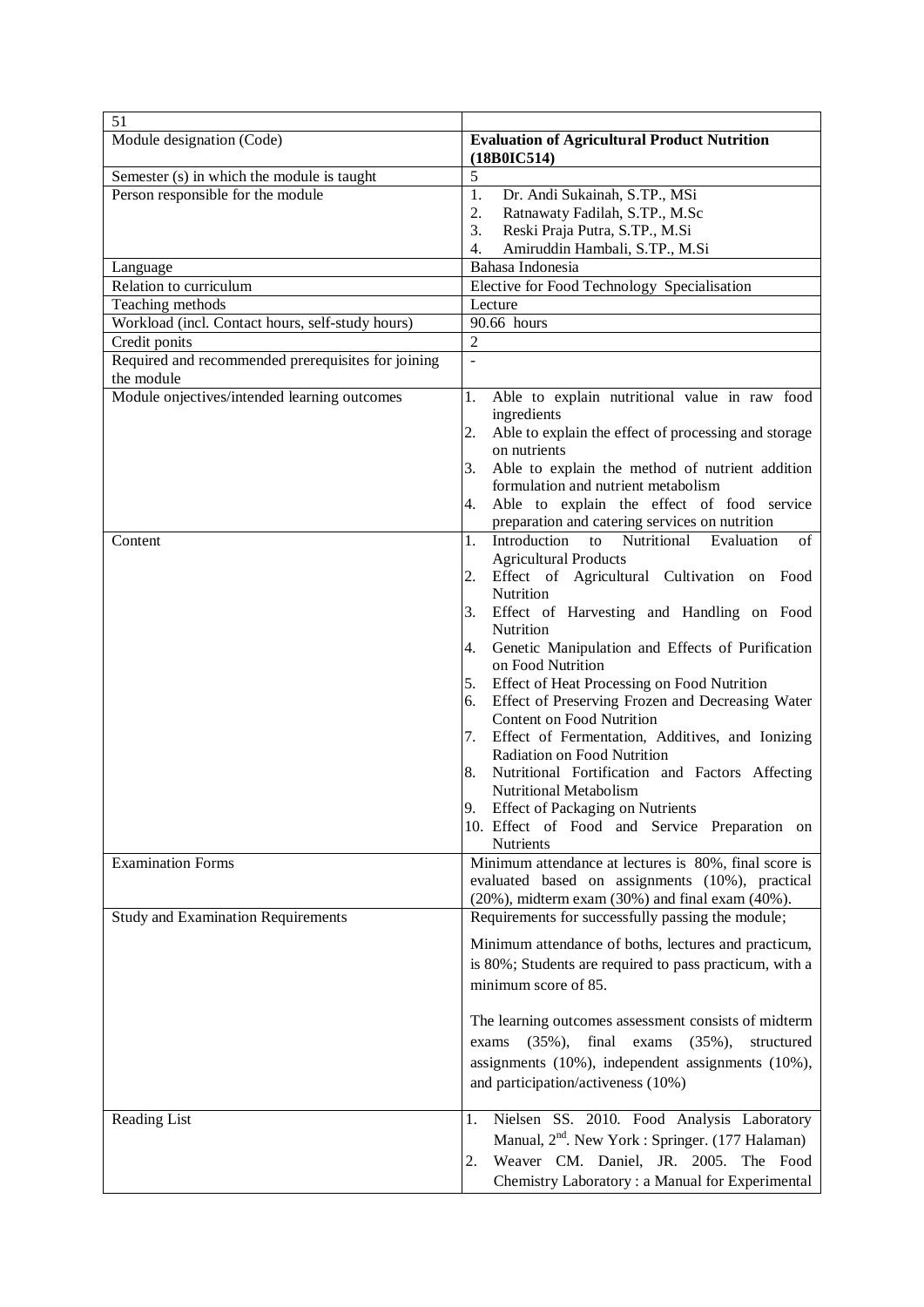|    | Foods, Dietetics, and Food Scientists, $2nd$ . New |
|----|----------------------------------------------------|
|    | York: CRC Press. (137 Halaman)                     |
| 3. | AOAC. 1995. Official Methods of Analysis of the    |
|    | Association of Official Analytical Chemist.        |
|    | Association of Official Analytical Chemists,       |
|    | Washington, DC.                                    |
| 4. | McLandsborough, LA. Food Microbiology              |
|    | Laboratory. New York: CRC Press                    |
| 5. | Otles S. 2009. Handbook of Food Analysis           |
|    | <b>Instruments. CRC Press</b>                      |
| 6. | Nielsen SS., 2010. Food Analysis. $4th$ . Springer |
|    | Science+Business Media, LLC                        |
| 7. | Otles S. 2005. Methods of Analysis of Food         |
|    | Components and additives. Taylor & Francis         |
|    | Group, LLC                                         |
| 8. | Marwaha K., 2010. Control and Analysis for Food    |
|    | and Agricultural Products. New Delhi: Gene Tech    |
|    | <b>Books</b>                                       |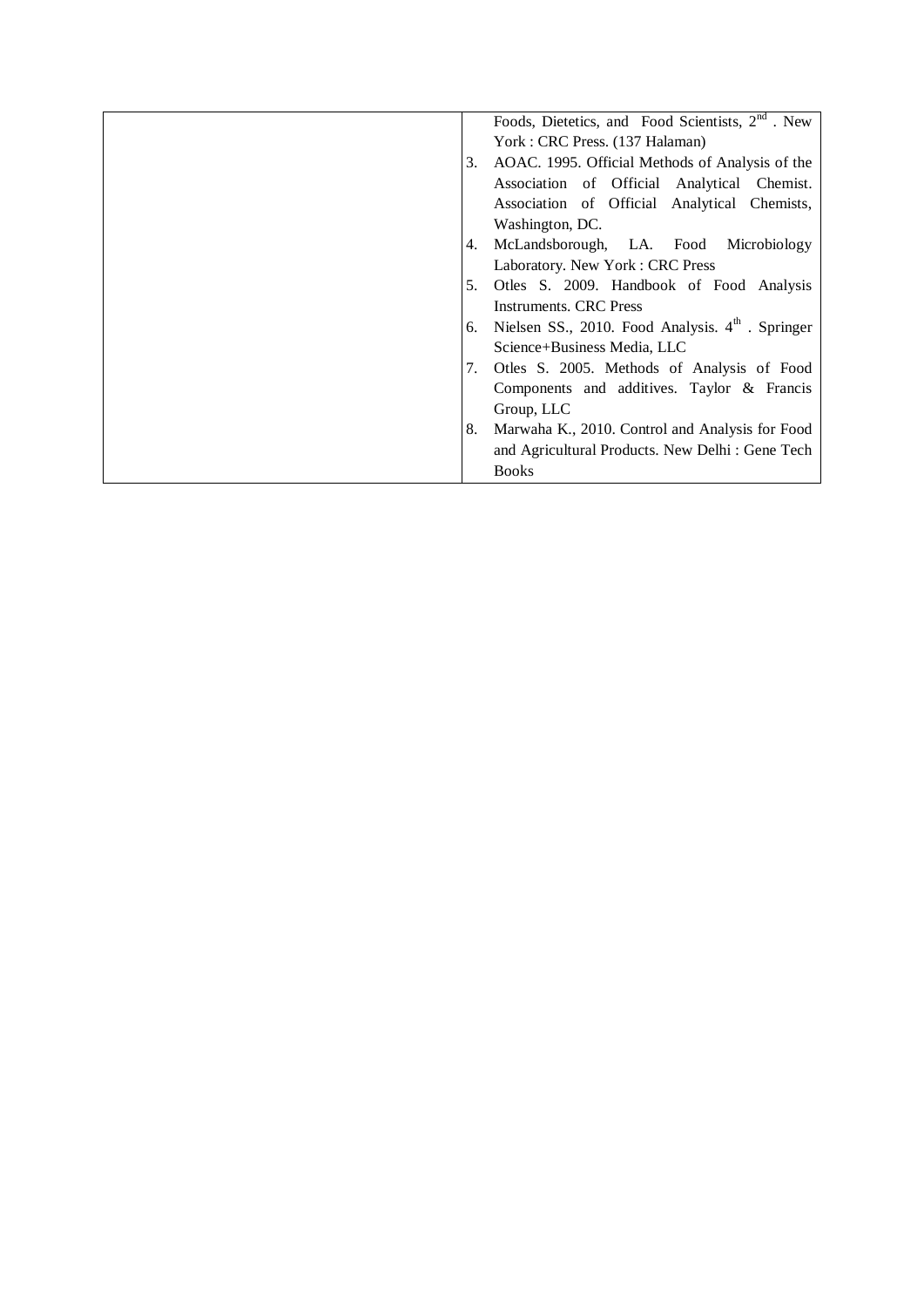| Semester (s) in which the module is taught<br>5<br>Person responsible for the module<br>1.<br>Dr. Andi Sukainah, STP., MSi<br>Ratnawaty Fadilah, S.TP., M.Sc<br>2.<br>3.<br>Reski Praja Putra, S.TP., M.Si<br>4.<br>Amiruddin Hambali, S.TP., M.Si<br>Indonesian<br>Language<br>Relation to curriculum<br>Elective for Food TechnologySpecialisation<br>Lecture, Lab work<br>Teaching methods<br>90.66 hours<br>Workload (incl. Contact hours, self-study hours)<br>$\overline{2}$<br>Credit ponits<br>Required and recommended prerequisites for joining<br>the module<br>Module onjectives/intended learning outcomes<br>College students are expected to master the<br>competency standards:<br>Able to explain microbial metabolic activity<br>1.<br>2.<br>Able to explain the isolation<br>technique,<br>fermentation medium and inoculum, as well as<br>fermentation method and kinetics<br>3.<br>Able to explain working principle of the fermenter<br>and properties of fermentation<br>Able to explain process and mechanism of<br>4.<br>fermentation in fermented food products<br>Introduction of Fermentation<br>Content<br>1.<br><b>Technology</b><br>:history development and role of fermentation<br>technology<br>2.<br><b>Microbial</b><br><b>Metabolic</b><br><b>Activity</b><br>:energy<br>for<br>microbes;<br>breakdown<br>requirements<br>οf<br>carbohydrates; regular metabolism<br><b>Microbial</b><br>Metabolic<br>3.<br><b>Activity</b><br>:metabolic<br>biosynthesis; modification of metabolism<br>Isolation and Culture Maintenance :isolate<br>4.<br>culture; maintenance of culture<br>5.<br>Fermentation Medium :physical properties,<br>component, and formulation of the medium;<br>requirement and administration of submerged<br>culture oxygen; sterilization medium<br>6.<br>Fermented Inoculum : yeast, bacterial, and mold<br>cell inoculum; inoculum in food fermentation<br>7.<br>Methods and Kinetics of Fermentation :closed<br>system fermentation; continuous fermentation;<br>fed-batch fermentation<br>Fermenter<br>(Bioreactor)<br>:achievement<br>8.<br>and<br>maintaining<br>aseptic<br>conditions;<br>fermenter<br>(bioreactor) structure and type<br>9. Process Controls and Instruments : physical and<br>chemical environment parameters; control system<br>10. Fermented<br>Vegetables,<br>Fruits,<br>Legumes,<br>Cereals, and Tubers : vegetable, fruit, and legume<br>fermented products<br>11. Fermented<br>Vegetables,<br>Fruits,<br>Legumes,<br>Cereals,<br>and<br><b>Tubers</b><br>:cereal<br>and<br>tuber<br>fermentation products<br>12. Fermented Milk, Fish and Meat Products : milk<br>fermented products<br>13. Fermented Milk, Fish and Meat Products : fish | 52                        |                                     |
|----------------------------------------------------------------------------------------------------------------------------------------------------------------------------------------------------------------------------------------------------------------------------------------------------------------------------------------------------------------------------------------------------------------------------------------------------------------------------------------------------------------------------------------------------------------------------------------------------------------------------------------------------------------------------------------------------------------------------------------------------------------------------------------------------------------------------------------------------------------------------------------------------------------------------------------------------------------------------------------------------------------------------------------------------------------------------------------------------------------------------------------------------------------------------------------------------------------------------------------------------------------------------------------------------------------------------------------------------------------------------------------------------------------------------------------------------------------------------------------------------------------------------------------------------------------------------------------------------------------------------------------------------------------------------------------------------------------------------------------------------------------------------------------------------------------------------------------------------------------------------------------------------------------------------------------------------------------------------------------------------------------------------------------------------------------------------------------------------------------------------------------------------------------------------------------------------------------------------------------------------------------------------------------------------------------------------------------------------------------------------------------------------------------------------------------------------------------------------------------------------------------------------------------------------------------------------------------------------------------------------------------------------------------------------------------------------------------------------------|---------------------------|-------------------------------------|
|                                                                                                                                                                                                                                                                                                                                                                                                                                                                                                                                                                                                                                                                                                                                                                                                                                                                                                                                                                                                                                                                                                                                                                                                                                                                                                                                                                                                                                                                                                                                                                                                                                                                                                                                                                                                                                                                                                                                                                                                                                                                                                                                                                                                                                                                                                                                                                                                                                                                                                                                                                                                                                                                                                                                  | Module designation (Code) | Fermentation Technology (18B01C515) |
|                                                                                                                                                                                                                                                                                                                                                                                                                                                                                                                                                                                                                                                                                                                                                                                                                                                                                                                                                                                                                                                                                                                                                                                                                                                                                                                                                                                                                                                                                                                                                                                                                                                                                                                                                                                                                                                                                                                                                                                                                                                                                                                                                                                                                                                                                                                                                                                                                                                                                                                                                                                                                                                                                                                                  |                           |                                     |
|                                                                                                                                                                                                                                                                                                                                                                                                                                                                                                                                                                                                                                                                                                                                                                                                                                                                                                                                                                                                                                                                                                                                                                                                                                                                                                                                                                                                                                                                                                                                                                                                                                                                                                                                                                                                                                                                                                                                                                                                                                                                                                                                                                                                                                                                                                                                                                                                                                                                                                                                                                                                                                                                                                                                  |                           |                                     |
|                                                                                                                                                                                                                                                                                                                                                                                                                                                                                                                                                                                                                                                                                                                                                                                                                                                                                                                                                                                                                                                                                                                                                                                                                                                                                                                                                                                                                                                                                                                                                                                                                                                                                                                                                                                                                                                                                                                                                                                                                                                                                                                                                                                                                                                                                                                                                                                                                                                                                                                                                                                                                                                                                                                                  |                           |                                     |
|                                                                                                                                                                                                                                                                                                                                                                                                                                                                                                                                                                                                                                                                                                                                                                                                                                                                                                                                                                                                                                                                                                                                                                                                                                                                                                                                                                                                                                                                                                                                                                                                                                                                                                                                                                                                                                                                                                                                                                                                                                                                                                                                                                                                                                                                                                                                                                                                                                                                                                                                                                                                                                                                                                                                  |                           |                                     |
|                                                                                                                                                                                                                                                                                                                                                                                                                                                                                                                                                                                                                                                                                                                                                                                                                                                                                                                                                                                                                                                                                                                                                                                                                                                                                                                                                                                                                                                                                                                                                                                                                                                                                                                                                                                                                                                                                                                                                                                                                                                                                                                                                                                                                                                                                                                                                                                                                                                                                                                                                                                                                                                                                                                                  |                           |                                     |
|                                                                                                                                                                                                                                                                                                                                                                                                                                                                                                                                                                                                                                                                                                                                                                                                                                                                                                                                                                                                                                                                                                                                                                                                                                                                                                                                                                                                                                                                                                                                                                                                                                                                                                                                                                                                                                                                                                                                                                                                                                                                                                                                                                                                                                                                                                                                                                                                                                                                                                                                                                                                                                                                                                                                  |                           |                                     |
|                                                                                                                                                                                                                                                                                                                                                                                                                                                                                                                                                                                                                                                                                                                                                                                                                                                                                                                                                                                                                                                                                                                                                                                                                                                                                                                                                                                                                                                                                                                                                                                                                                                                                                                                                                                                                                                                                                                                                                                                                                                                                                                                                                                                                                                                                                                                                                                                                                                                                                                                                                                                                                                                                                                                  |                           |                                     |
|                                                                                                                                                                                                                                                                                                                                                                                                                                                                                                                                                                                                                                                                                                                                                                                                                                                                                                                                                                                                                                                                                                                                                                                                                                                                                                                                                                                                                                                                                                                                                                                                                                                                                                                                                                                                                                                                                                                                                                                                                                                                                                                                                                                                                                                                                                                                                                                                                                                                                                                                                                                                                                                                                                                                  |                           |                                     |
|                                                                                                                                                                                                                                                                                                                                                                                                                                                                                                                                                                                                                                                                                                                                                                                                                                                                                                                                                                                                                                                                                                                                                                                                                                                                                                                                                                                                                                                                                                                                                                                                                                                                                                                                                                                                                                                                                                                                                                                                                                                                                                                                                                                                                                                                                                                                                                                                                                                                                                                                                                                                                                                                                                                                  |                           |                                     |
|                                                                                                                                                                                                                                                                                                                                                                                                                                                                                                                                                                                                                                                                                                                                                                                                                                                                                                                                                                                                                                                                                                                                                                                                                                                                                                                                                                                                                                                                                                                                                                                                                                                                                                                                                                                                                                                                                                                                                                                                                                                                                                                                                                                                                                                                                                                                                                                                                                                                                                                                                                                                                                                                                                                                  |                           |                                     |
|                                                                                                                                                                                                                                                                                                                                                                                                                                                                                                                                                                                                                                                                                                                                                                                                                                                                                                                                                                                                                                                                                                                                                                                                                                                                                                                                                                                                                                                                                                                                                                                                                                                                                                                                                                                                                                                                                                                                                                                                                                                                                                                                                                                                                                                                                                                                                                                                                                                                                                                                                                                                                                                                                                                                  |                           |                                     |
|                                                                                                                                                                                                                                                                                                                                                                                                                                                                                                                                                                                                                                                                                                                                                                                                                                                                                                                                                                                                                                                                                                                                                                                                                                                                                                                                                                                                                                                                                                                                                                                                                                                                                                                                                                                                                                                                                                                                                                                                                                                                                                                                                                                                                                                                                                                                                                                                                                                                                                                                                                                                                                                                                                                                  |                           |                                     |
|                                                                                                                                                                                                                                                                                                                                                                                                                                                                                                                                                                                                                                                                                                                                                                                                                                                                                                                                                                                                                                                                                                                                                                                                                                                                                                                                                                                                                                                                                                                                                                                                                                                                                                                                                                                                                                                                                                                                                                                                                                                                                                                                                                                                                                                                                                                                                                                                                                                                                                                                                                                                                                                                                                                                  |                           |                                     |
|                                                                                                                                                                                                                                                                                                                                                                                                                                                                                                                                                                                                                                                                                                                                                                                                                                                                                                                                                                                                                                                                                                                                                                                                                                                                                                                                                                                                                                                                                                                                                                                                                                                                                                                                                                                                                                                                                                                                                                                                                                                                                                                                                                                                                                                                                                                                                                                                                                                                                                                                                                                                                                                                                                                                  |                           |                                     |
|                                                                                                                                                                                                                                                                                                                                                                                                                                                                                                                                                                                                                                                                                                                                                                                                                                                                                                                                                                                                                                                                                                                                                                                                                                                                                                                                                                                                                                                                                                                                                                                                                                                                                                                                                                                                                                                                                                                                                                                                                                                                                                                                                                                                                                                                                                                                                                                                                                                                                                                                                                                                                                                                                                                                  |                           |                                     |
|                                                                                                                                                                                                                                                                                                                                                                                                                                                                                                                                                                                                                                                                                                                                                                                                                                                                                                                                                                                                                                                                                                                                                                                                                                                                                                                                                                                                                                                                                                                                                                                                                                                                                                                                                                                                                                                                                                                                                                                                                                                                                                                                                                                                                                                                                                                                                                                                                                                                                                                                                                                                                                                                                                                                  |                           |                                     |
|                                                                                                                                                                                                                                                                                                                                                                                                                                                                                                                                                                                                                                                                                                                                                                                                                                                                                                                                                                                                                                                                                                                                                                                                                                                                                                                                                                                                                                                                                                                                                                                                                                                                                                                                                                                                                                                                                                                                                                                                                                                                                                                                                                                                                                                                                                                                                                                                                                                                                                                                                                                                                                                                                                                                  |                           |                                     |
|                                                                                                                                                                                                                                                                                                                                                                                                                                                                                                                                                                                                                                                                                                                                                                                                                                                                                                                                                                                                                                                                                                                                                                                                                                                                                                                                                                                                                                                                                                                                                                                                                                                                                                                                                                                                                                                                                                                                                                                                                                                                                                                                                                                                                                                                                                                                                                                                                                                                                                                                                                                                                                                                                                                                  |                           |                                     |
|                                                                                                                                                                                                                                                                                                                                                                                                                                                                                                                                                                                                                                                                                                                                                                                                                                                                                                                                                                                                                                                                                                                                                                                                                                                                                                                                                                                                                                                                                                                                                                                                                                                                                                                                                                                                                                                                                                                                                                                                                                                                                                                                                                                                                                                                                                                                                                                                                                                                                                                                                                                                                                                                                                                                  |                           |                                     |
|                                                                                                                                                                                                                                                                                                                                                                                                                                                                                                                                                                                                                                                                                                                                                                                                                                                                                                                                                                                                                                                                                                                                                                                                                                                                                                                                                                                                                                                                                                                                                                                                                                                                                                                                                                                                                                                                                                                                                                                                                                                                                                                                                                                                                                                                                                                                                                                                                                                                                                                                                                                                                                                                                                                                  |                           |                                     |
|                                                                                                                                                                                                                                                                                                                                                                                                                                                                                                                                                                                                                                                                                                                                                                                                                                                                                                                                                                                                                                                                                                                                                                                                                                                                                                                                                                                                                                                                                                                                                                                                                                                                                                                                                                                                                                                                                                                                                                                                                                                                                                                                                                                                                                                                                                                                                                                                                                                                                                                                                                                                                                                                                                                                  |                           |                                     |
|                                                                                                                                                                                                                                                                                                                                                                                                                                                                                                                                                                                                                                                                                                                                                                                                                                                                                                                                                                                                                                                                                                                                                                                                                                                                                                                                                                                                                                                                                                                                                                                                                                                                                                                                                                                                                                                                                                                                                                                                                                                                                                                                                                                                                                                                                                                                                                                                                                                                                                                                                                                                                                                                                                                                  |                           |                                     |
|                                                                                                                                                                                                                                                                                                                                                                                                                                                                                                                                                                                                                                                                                                                                                                                                                                                                                                                                                                                                                                                                                                                                                                                                                                                                                                                                                                                                                                                                                                                                                                                                                                                                                                                                                                                                                                                                                                                                                                                                                                                                                                                                                                                                                                                                                                                                                                                                                                                                                                                                                                                                                                                                                                                                  |                           |                                     |
|                                                                                                                                                                                                                                                                                                                                                                                                                                                                                                                                                                                                                                                                                                                                                                                                                                                                                                                                                                                                                                                                                                                                                                                                                                                                                                                                                                                                                                                                                                                                                                                                                                                                                                                                                                                                                                                                                                                                                                                                                                                                                                                                                                                                                                                                                                                                                                                                                                                                                                                                                                                                                                                                                                                                  |                           |                                     |
|                                                                                                                                                                                                                                                                                                                                                                                                                                                                                                                                                                                                                                                                                                                                                                                                                                                                                                                                                                                                                                                                                                                                                                                                                                                                                                                                                                                                                                                                                                                                                                                                                                                                                                                                                                                                                                                                                                                                                                                                                                                                                                                                                                                                                                                                                                                                                                                                                                                                                                                                                                                                                                                                                                                                  |                           |                                     |
|                                                                                                                                                                                                                                                                                                                                                                                                                                                                                                                                                                                                                                                                                                                                                                                                                                                                                                                                                                                                                                                                                                                                                                                                                                                                                                                                                                                                                                                                                                                                                                                                                                                                                                                                                                                                                                                                                                                                                                                                                                                                                                                                                                                                                                                                                                                                                                                                                                                                                                                                                                                                                                                                                                                                  |                           |                                     |
|                                                                                                                                                                                                                                                                                                                                                                                                                                                                                                                                                                                                                                                                                                                                                                                                                                                                                                                                                                                                                                                                                                                                                                                                                                                                                                                                                                                                                                                                                                                                                                                                                                                                                                                                                                                                                                                                                                                                                                                                                                                                                                                                                                                                                                                                                                                                                                                                                                                                                                                                                                                                                                                                                                                                  |                           |                                     |
|                                                                                                                                                                                                                                                                                                                                                                                                                                                                                                                                                                                                                                                                                                                                                                                                                                                                                                                                                                                                                                                                                                                                                                                                                                                                                                                                                                                                                                                                                                                                                                                                                                                                                                                                                                                                                                                                                                                                                                                                                                                                                                                                                                                                                                                                                                                                                                                                                                                                                                                                                                                                                                                                                                                                  |                           |                                     |
|                                                                                                                                                                                                                                                                                                                                                                                                                                                                                                                                                                                                                                                                                                                                                                                                                                                                                                                                                                                                                                                                                                                                                                                                                                                                                                                                                                                                                                                                                                                                                                                                                                                                                                                                                                                                                                                                                                                                                                                                                                                                                                                                                                                                                                                                                                                                                                                                                                                                                                                                                                                                                                                                                                                                  |                           |                                     |
|                                                                                                                                                                                                                                                                                                                                                                                                                                                                                                                                                                                                                                                                                                                                                                                                                                                                                                                                                                                                                                                                                                                                                                                                                                                                                                                                                                                                                                                                                                                                                                                                                                                                                                                                                                                                                                                                                                                                                                                                                                                                                                                                                                                                                                                                                                                                                                                                                                                                                                                                                                                                                                                                                                                                  |                           |                                     |
|                                                                                                                                                                                                                                                                                                                                                                                                                                                                                                                                                                                                                                                                                                                                                                                                                                                                                                                                                                                                                                                                                                                                                                                                                                                                                                                                                                                                                                                                                                                                                                                                                                                                                                                                                                                                                                                                                                                                                                                                                                                                                                                                                                                                                                                                                                                                                                                                                                                                                                                                                                                                                                                                                                                                  |                           |                                     |
|                                                                                                                                                                                                                                                                                                                                                                                                                                                                                                                                                                                                                                                                                                                                                                                                                                                                                                                                                                                                                                                                                                                                                                                                                                                                                                                                                                                                                                                                                                                                                                                                                                                                                                                                                                                                                                                                                                                                                                                                                                                                                                                                                                                                                                                                                                                                                                                                                                                                                                                                                                                                                                                                                                                                  |                           |                                     |
|                                                                                                                                                                                                                                                                                                                                                                                                                                                                                                                                                                                                                                                                                                                                                                                                                                                                                                                                                                                                                                                                                                                                                                                                                                                                                                                                                                                                                                                                                                                                                                                                                                                                                                                                                                                                                                                                                                                                                                                                                                                                                                                                                                                                                                                                                                                                                                                                                                                                                                                                                                                                                                                                                                                                  |                           |                                     |
|                                                                                                                                                                                                                                                                                                                                                                                                                                                                                                                                                                                                                                                                                                                                                                                                                                                                                                                                                                                                                                                                                                                                                                                                                                                                                                                                                                                                                                                                                                                                                                                                                                                                                                                                                                                                                                                                                                                                                                                                                                                                                                                                                                                                                                                                                                                                                                                                                                                                                                                                                                                                                                                                                                                                  |                           |                                     |
|                                                                                                                                                                                                                                                                                                                                                                                                                                                                                                                                                                                                                                                                                                                                                                                                                                                                                                                                                                                                                                                                                                                                                                                                                                                                                                                                                                                                                                                                                                                                                                                                                                                                                                                                                                                                                                                                                                                                                                                                                                                                                                                                                                                                                                                                                                                                                                                                                                                                                                                                                                                                                                                                                                                                  |                           |                                     |
|                                                                                                                                                                                                                                                                                                                                                                                                                                                                                                                                                                                                                                                                                                                                                                                                                                                                                                                                                                                                                                                                                                                                                                                                                                                                                                                                                                                                                                                                                                                                                                                                                                                                                                                                                                                                                                                                                                                                                                                                                                                                                                                                                                                                                                                                                                                                                                                                                                                                                                                                                                                                                                                                                                                                  |                           |                                     |
|                                                                                                                                                                                                                                                                                                                                                                                                                                                                                                                                                                                                                                                                                                                                                                                                                                                                                                                                                                                                                                                                                                                                                                                                                                                                                                                                                                                                                                                                                                                                                                                                                                                                                                                                                                                                                                                                                                                                                                                                                                                                                                                                                                                                                                                                                                                                                                                                                                                                                                                                                                                                                                                                                                                                  |                           |                                     |
|                                                                                                                                                                                                                                                                                                                                                                                                                                                                                                                                                                                                                                                                                                                                                                                                                                                                                                                                                                                                                                                                                                                                                                                                                                                                                                                                                                                                                                                                                                                                                                                                                                                                                                                                                                                                                                                                                                                                                                                                                                                                                                                                                                                                                                                                                                                                                                                                                                                                                                                                                                                                                                                                                                                                  |                           |                                     |
|                                                                                                                                                                                                                                                                                                                                                                                                                                                                                                                                                                                                                                                                                                                                                                                                                                                                                                                                                                                                                                                                                                                                                                                                                                                                                                                                                                                                                                                                                                                                                                                                                                                                                                                                                                                                                                                                                                                                                                                                                                                                                                                                                                                                                                                                                                                                                                                                                                                                                                                                                                                                                                                                                                                                  |                           |                                     |
|                                                                                                                                                                                                                                                                                                                                                                                                                                                                                                                                                                                                                                                                                                                                                                                                                                                                                                                                                                                                                                                                                                                                                                                                                                                                                                                                                                                                                                                                                                                                                                                                                                                                                                                                                                                                                                                                                                                                                                                                                                                                                                                                                                                                                                                                                                                                                                                                                                                                                                                                                                                                                                                                                                                                  |                           |                                     |
|                                                                                                                                                                                                                                                                                                                                                                                                                                                                                                                                                                                                                                                                                                                                                                                                                                                                                                                                                                                                                                                                                                                                                                                                                                                                                                                                                                                                                                                                                                                                                                                                                                                                                                                                                                                                                                                                                                                                                                                                                                                                                                                                                                                                                                                                                                                                                                                                                                                                                                                                                                                                                                                                                                                                  |                           |                                     |
|                                                                                                                                                                                                                                                                                                                                                                                                                                                                                                                                                                                                                                                                                                                                                                                                                                                                                                                                                                                                                                                                                                                                                                                                                                                                                                                                                                                                                                                                                                                                                                                                                                                                                                                                                                                                                                                                                                                                                                                                                                                                                                                                                                                                                                                                                                                                                                                                                                                                                                                                                                                                                                                                                                                                  |                           |                                     |
|                                                                                                                                                                                                                                                                                                                                                                                                                                                                                                                                                                                                                                                                                                                                                                                                                                                                                                                                                                                                                                                                                                                                                                                                                                                                                                                                                                                                                                                                                                                                                                                                                                                                                                                                                                                                                                                                                                                                                                                                                                                                                                                                                                                                                                                                                                                                                                                                                                                                                                                                                                                                                                                                                                                                  |                           |                                     |
|                                                                                                                                                                                                                                                                                                                                                                                                                                                                                                                                                                                                                                                                                                                                                                                                                                                                                                                                                                                                                                                                                                                                                                                                                                                                                                                                                                                                                                                                                                                                                                                                                                                                                                                                                                                                                                                                                                                                                                                                                                                                                                                                                                                                                                                                                                                                                                                                                                                                                                                                                                                                                                                                                                                                  |                           |                                     |
|                                                                                                                                                                                                                                                                                                                                                                                                                                                                                                                                                                                                                                                                                                                                                                                                                                                                                                                                                                                                                                                                                                                                                                                                                                                                                                                                                                                                                                                                                                                                                                                                                                                                                                                                                                                                                                                                                                                                                                                                                                                                                                                                                                                                                                                                                                                                                                                                                                                                                                                                                                                                                                                                                                                                  |                           |                                     |
|                                                                                                                                                                                                                                                                                                                                                                                                                                                                                                                                                                                                                                                                                                                                                                                                                                                                                                                                                                                                                                                                                                                                                                                                                                                                                                                                                                                                                                                                                                                                                                                                                                                                                                                                                                                                                                                                                                                                                                                                                                                                                                                                                                                                                                                                                                                                                                                                                                                                                                                                                                                                                                                                                                                                  |                           |                                     |
|                                                                                                                                                                                                                                                                                                                                                                                                                                                                                                                                                                                                                                                                                                                                                                                                                                                                                                                                                                                                                                                                                                                                                                                                                                                                                                                                                                                                                                                                                                                                                                                                                                                                                                                                                                                                                                                                                                                                                                                                                                                                                                                                                                                                                                                                                                                                                                                                                                                                                                                                                                                                                                                                                                                                  |                           |                                     |
|                                                                                                                                                                                                                                                                                                                                                                                                                                                                                                                                                                                                                                                                                                                                                                                                                                                                                                                                                                                                                                                                                                                                                                                                                                                                                                                                                                                                                                                                                                                                                                                                                                                                                                                                                                                                                                                                                                                                                                                                                                                                                                                                                                                                                                                                                                                                                                                                                                                                                                                                                                                                                                                                                                                                  |                           |                                     |
|                                                                                                                                                                                                                                                                                                                                                                                                                                                                                                                                                                                                                                                                                                                                                                                                                                                                                                                                                                                                                                                                                                                                                                                                                                                                                                                                                                                                                                                                                                                                                                                                                                                                                                                                                                                                                                                                                                                                                                                                                                                                                                                                                                                                                                                                                                                                                                                                                                                                                                                                                                                                                                                                                                                                  |                           | and meat fermented products         |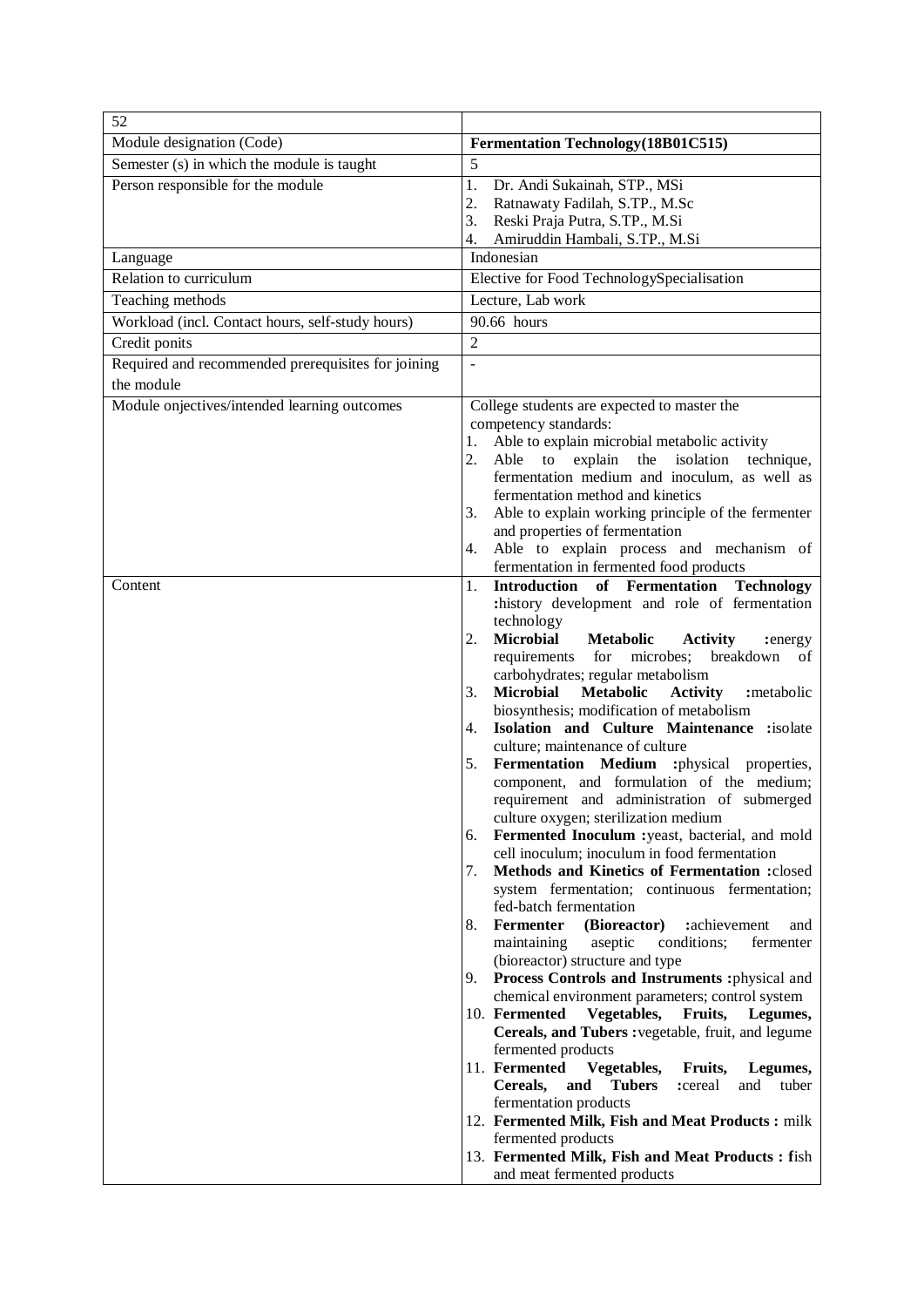|                                           | 14. Fermented Tea, Coffee and Cocoa: fermented                                                  |
|-------------------------------------------|-------------------------------------------------------------------------------------------------|
|                                           | tea; coffee and cocoa fermentation                                                              |
| <b>Examination Forms</b>                  | presentation/essay/multiple<br>Oral<br>choices/                                                 |
|                                           | quizz/practical exam                                                                            |
| <b>Study and Examination Requirements</b> | Requirements for successfully passing the module;                                               |
|                                           | Minimum attendance of boths, lectures and practicum,                                            |
|                                           | is 80%; Students are required to pass practicum, with a                                         |
|                                           | minimum score of 85.                                                                            |
|                                           | The learning outcomes assessment consists of midterm                                            |
|                                           | final exams<br>$(35\%)$ ,<br>$(35\%),$<br>structured<br>exams                                   |
|                                           | assignments (10%), independent assignments (10%),                                               |
|                                           | and participation/activeness (10%)                                                              |
| Reading List                              | Rahman, A. 1992. Teknologi Fermentasi. Jakarta:<br>1.                                           |
|                                           | Arcan                                                                                           |
|                                           | 2.<br>Rahman,<br>1992.<br>Teknologi<br>Fermentasi<br>A.                                         |
|                                           | Industrial. Jakarta: Arcan                                                                      |
|                                           | Daulay, D., A. Rahman. 1992. Teknologi<br>3.                                                    |
|                                           | Fermentasi Sayuran dan Buah-Buahan. Bogor:                                                      |
|                                           | Pendidikan<br>Departemen<br>dan<br>Kebudayaan                                                   |
|                                           | Direktorat Jenderal Pendidikan Tinggi Pusat                                                     |
|                                           | Antara Universitas Pangan dan Gizi, Institut                                                    |
|                                           | Pertanian Bogor                                                                                 |
|                                           | Riadi, L. 2013. Teknologi Fermentasi Edisi 2.<br>4.<br>Yogyakarta : Graha IlmuBamfort CW. 2005. |
|                                           | Food, Fermentation, and Micro-organisms. UK :                                                   |
|                                           | <b>Blackwell Publishing</b>                                                                     |
|                                           | Purwoko, T. 2009. Fisiologi Mikroba. Jakarta :<br>5.                                            |
|                                           | Bumi Aksara                                                                                     |
|                                           | Tamang JP, K. Kailasapathy. 2010. Fermented<br>6.                                               |
|                                           | Foods and Beverages of The World. USA : CRC                                                     |
|                                           | Press                                                                                           |
|                                           | Stanbury PF, A. Whitaker, SJ. Hall. 2003.<br>7.                                                 |
|                                           | Principles of Fermentation Technology $2nd$ .                                                   |
|                                           | Butterworth-Heinemann, Elsevier Science.                                                        |
|                                           | Hutkins RW. 2006. Microbiology and Technology<br>8.                                             |
|                                           | of Fermented Foods. UK : Blackwell Publishing                                                   |
|                                           | Katz SE. 2003. Wild Fermentation: The Flavor,<br>9.                                             |
|                                           | Nutrition, and Craft of Live-Culture Foods. United                                              |
|                                           | <b>States: Sandor Ellix Katz</b>                                                                |
|                                           | 10. Bamforth CW. 2005. Food, Fermentation and                                                   |
|                                           | Micro-organisms. Blackwell Publishing                                                           |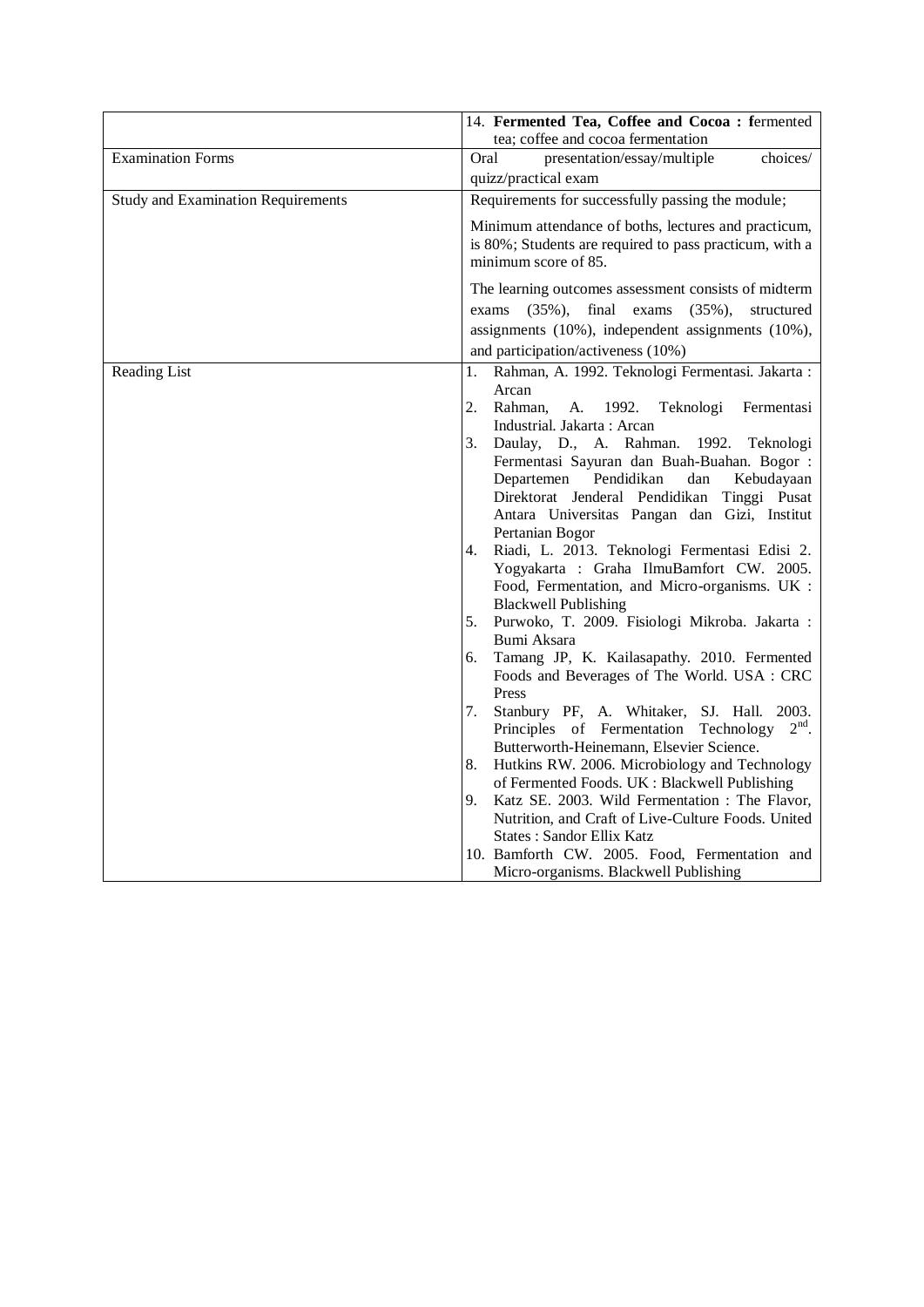| 53                                                 |                                                                                                             |
|----------------------------------------------------|-------------------------------------------------------------------------------------------------------------|
| Module designation (Code)                          | Herbal Food Processing Technology (18B01C516)                                                               |
| Semester (s) in which the module is taught         | 5                                                                                                           |
| Person responsible for the module                  | 1.<br>Dr. Andi Sukainah, STP., MSi                                                                          |
|                                                    | Ratnawaty Fadilah, S.TP., M.Sc<br>2.<br>3.<br>Reski Praja Putra, S.TP., M.Si                                |
|                                                    | 4.<br>Amiruddin Hambali, S.TP., M.Si                                                                        |
| Language                                           | Indonesian                                                                                                  |
| Relation to curriculum                             | Elective for Food Technology Specialisation                                                                 |
| Teaching methods                                   | Lecture, Lab work                                                                                           |
| Workload (incl. Contact hours, self-study hours)   | 90.66 hours                                                                                                 |
| Credit ponits                                      | $\overline{2}$                                                                                              |
| Required and recommended prerequisites for joining | $\overline{\phantom{a}}$                                                                                    |
| the module                                         |                                                                                                             |
| Module onjectives/intended learning outcomes       | College students are expected to master the<br>competency standards:                                        |
|                                                    | Able to explain classification, structure, and<br>1.                                                        |
|                                                    | benefits of herbal bioactive compounds for health                                                           |
|                                                    | Able to understand and explain about herbal<br>2.<br>bioactive compounds<br>sourced<br>from<br>fruit.       |
|                                                    | vegetables and tubers, cereals and legumes, spices                                                          |
|                                                    | and seasonings, and marine products as well as                                                              |
|                                                    | extraction process for their bioactive components.                                                          |
|                                                    | Able to understand and explain about factors that<br>3.<br>influence herbal bioactive compounds both during |
|                                                    | harvest and processing process                                                                              |
|                                                    | Able to understand and explain stabilityof herbal<br>4.                                                     |
|                                                    | bioactive compounds duringprocessing process,                                                               |
|                                                    | storage, fortification process, and formulation of                                                          |
| Content                                            | herbal food products.<br>Introduction : definition and scope of herbal food<br>1.                           |
|                                                    | processing technology                                                                                       |
|                                                    | <b>Classification, Chemical Structure, and Benefits</b><br>2.                                               |
|                                                    | of Bioactive Herbs for Health :classification,                                                              |
|                                                    | chemical structure, and benefit of herbal bioactive<br>compounds                                            |
|                                                    | 3.<br><b>Sources of Herbal Bioactive Compounds : herbal</b>                                                 |
|                                                    | bioactive compounds from fruits, vegetables,                                                                |
|                                                    | tubers, cereals and legumes                                                                                 |
|                                                    | <b>Sources of Herbal Bioactive Compounds : herbal</b><br>4.                                                 |
|                                                    | bioactive compounds from spices, seasonings, and<br>marine products                                         |
|                                                    | Extraction of Herbal Bioactive Compounds<br>5.                                                              |
|                                                    | :extraction theory and principles; conventional                                                             |
|                                                    | techniques (roots, leaves, stems, flowers, fruits)                                                          |
|                                                    | and simplicial; the newest extraction technique<br>(supercritical fluid extraction)                         |
|                                                    | <b>Factors for Handling and Management of Fresh</b><br>6.                                                   |
|                                                    | <b>Products Against Herbal Bioactive Compounds</b>                                                          |
|                                                    | :influencing factors during pre-harvest; practical                                                          |
|                                                    | management factors during harvest and post<br>harvest; prospects for the future                             |
|                                                    | <b>Minimum</b><br><b>Vegetable</b><br>Processing<br>7.<br>Factor                                            |
|                                                    | :minimal processed products; cutting and tearing;                                                           |
|                                                    | physiological changes due to injury; browning on                                                            |
|                                                    | the leaves; cold temperature storage<br>and                                                                 |
|                                                    | atmospheric modification<br><b>Process</b><br><b>Factors</b><br><b>Heating</b><br>8.<br>:blanching,<br>by   |
|                                                    |                                                                                                             |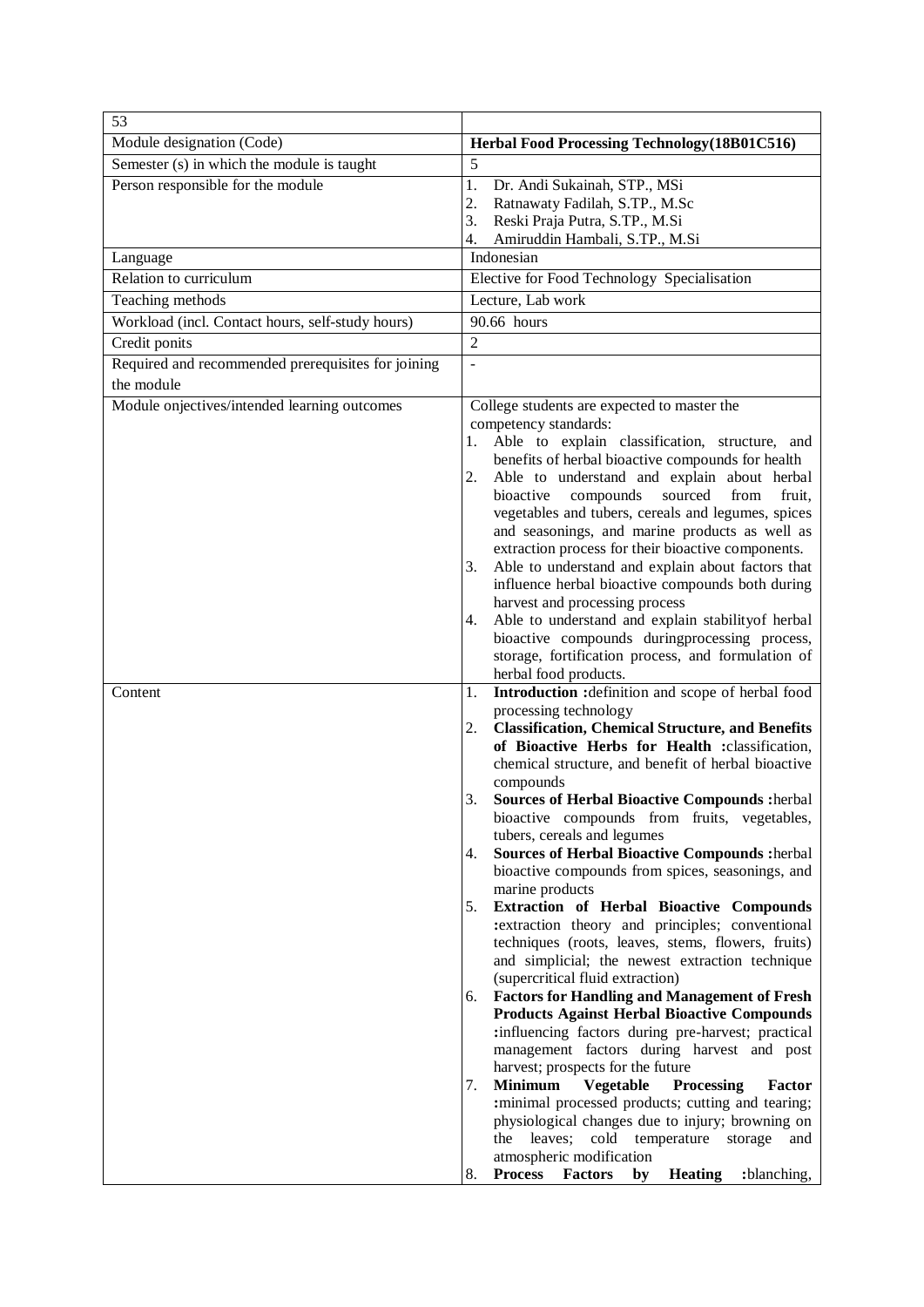|                                           | pasteurization, sterilization, fryer                                                        |
|-------------------------------------------|---------------------------------------------------------------------------------------------|
|                                           | <b>Recent Heating Processing Factors : differences</b><br>9.                                |
|                                           | in processing methods of fruit and vegetables;                                              |
|                                           | ohmic and microwave heating; radio frequency                                                |
|                                           | (electromagnetic waves)                                                                     |
|                                           | 10. Non-Heat Processing Factors :irradiation, high                                          |
|                                           | pressure, ozone, and ultrasound process; giving an                                          |
|                                           | electric field; supercritical carbon dioxide                                                |
|                                           | 11. Stability during Cereal Processing : germination,                                       |
|                                           | milling, fermentation, grill, burning, extrusion                                            |
|                                           | process, half-baked                                                                         |
|                                           | 12. Factors Affecting Stability : effect of pH and                                          |
|                                           | concentration, processing, enzymes, structure,<br>copigment, matrix, and storage conditions |
|                                           | 13. Stability of Herbal Bioactives during Product                                           |
|                                           | Storage : stability of herbal bioactive compounds                                           |
|                                           | during storage; application on food; storage edible                                         |
|                                           | packaging with modified atmosphere; bioactive                                               |
|                                           | packaging and microencapsulation                                                            |
|                                           | 14. Phytonutrients (Bioactive Herbs) Fortified                                              |
|                                           | and<br><b>Beverages</b><br>:demonstration<br>Foods<br>of                                    |
|                                           | functional effects; types of food and drinks that                                           |
|                                           | can be fortified; product stability; analytical                                             |
|                                           | methods that can be used; product quality                                                   |
|                                           | management                                                                                  |
| <b>Examination Forms</b>                  | Oral<br>presentation/essay/multiple<br>choices/                                             |
|                                           | quizz/practical exam                                                                        |
| <b>Study</b> and Examination Requirements | Requirements for successfully passing the module;                                           |
|                                           |                                                                                             |
|                                           | Minimum attendance of boths, lectures and practicum,                                        |
|                                           | is 80%; Students are required to pass practicum, with a                                     |
|                                           | minimum score of 85.                                                                        |
|                                           | The learning outcomes assessment consists of midterm                                        |
|                                           | $(35\%)$ ,<br>final<br>exams<br>$(35\%),$<br>structured<br>exams                            |
|                                           | assignments (10%), independent assignments (10%),                                           |
|                                           | and participation/activeness (10%)                                                          |
|                                           |                                                                                             |
| Reading List                              | Peter KV. 2000. Handbook of Herbs and Spices,<br>1.<br>Vol. 2. CRC Press                    |
|                                           | 2.<br>Tiwari BK, Brunton NP, Brennan CS. 2013.                                              |
|                                           | Handbook of Plant Food Phytochemicals                                                       |
|                                           | Sources, Stability and Extraction. Wiley-Blackwell                                          |
|                                           | Meireles MAA. 2009. Extracting Bioactive<br>3.                                              |
|                                           | Compounds for Food Products : Theory and                                                    |
|                                           | Applications. CRC Press                                                                     |
|                                           | Kumar DS. 2016. Herbal Bioactives and Food<br>4.                                            |
|                                           | Fortification: Extraction and Formulation. CRS                                              |
|                                           | Press                                                                                       |
|                                           | Weil's A. Consumer Guide to Herbal Medicine<br>5.                                           |
|                                           | Losso JN., F. Shahidi, D. Bagchi. 2007. Anti-<br>6.                                         |
|                                           | Angiogenic Functional and Medicinal Foods. CRC                                              |
|                                           | Press                                                                                       |
|                                           |                                                                                             |
|                                           | Gilbert<br>2008.<br>7.<br>$J_{\cdot}$ , HZ.<br>Senyuva.<br><b>B</b> ioactive                |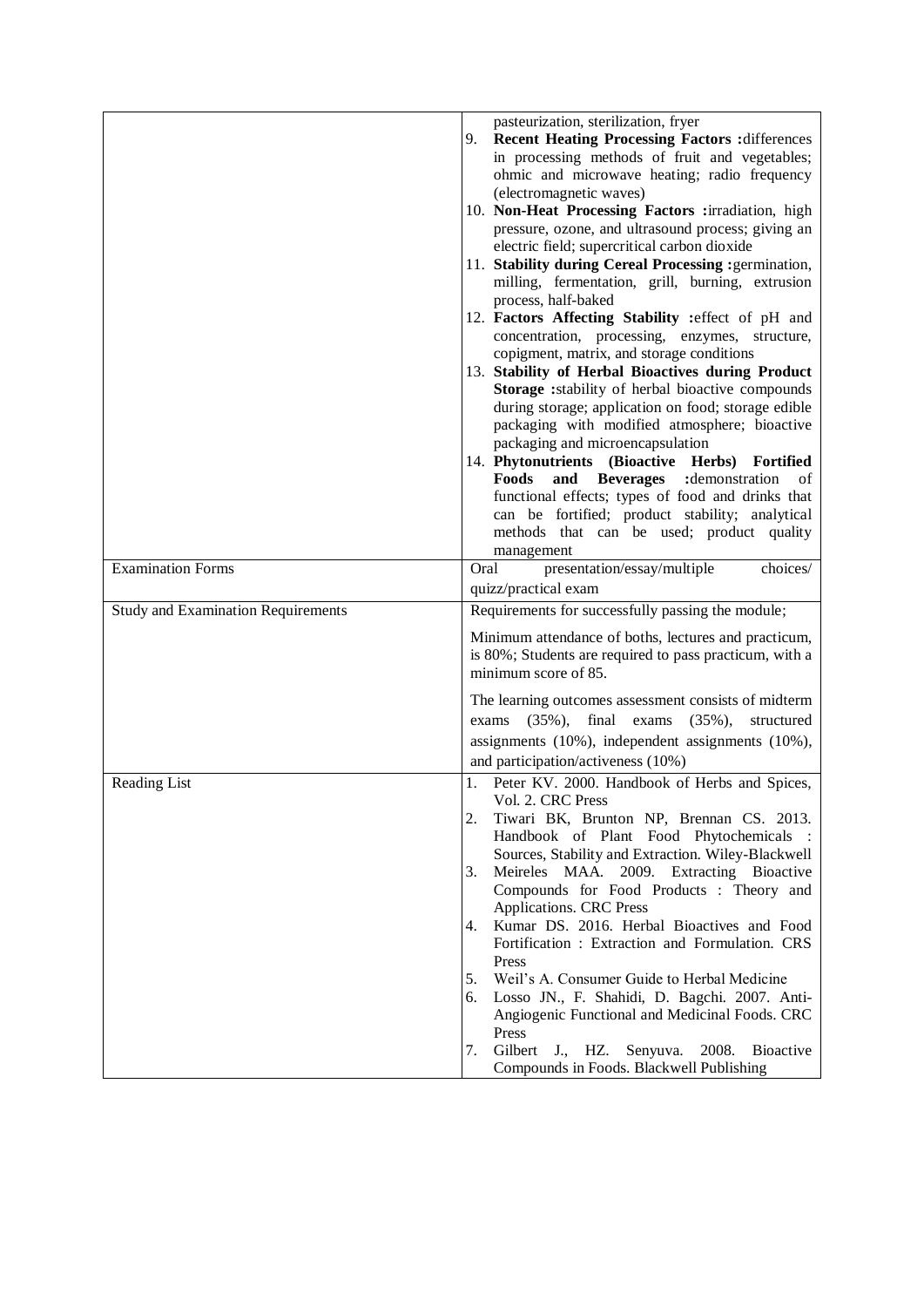| 54                                                 |                                                                                                                                                                                                                                                                                                                                                                                                                                                                                                                                                                                               |  |
|----------------------------------------------------|-----------------------------------------------------------------------------------------------------------------------------------------------------------------------------------------------------------------------------------------------------------------------------------------------------------------------------------------------------------------------------------------------------------------------------------------------------------------------------------------------------------------------------------------------------------------------------------------------|--|
| Module designation (Code)                          | <b>Quality Management and Food</b>                                                                                                                                                                                                                                                                                                                                                                                                                                                                                                                                                            |  |
|                                                    | Regulation(18B01C517)                                                                                                                                                                                                                                                                                                                                                                                                                                                                                                                                                                         |  |
| Semester (s) in which the module is taught         | 5                                                                                                                                                                                                                                                                                                                                                                                                                                                                                                                                                                                             |  |
| Person responsible for the module                  | 1.<br>Dr. Ir. Nur Rahmah, M.Si                                                                                                                                                                                                                                                                                                                                                                                                                                                                                                                                                                |  |
|                                                    | 2.<br>Ratnawaty Fadilah, S.TP., M.Sc                                                                                                                                                                                                                                                                                                                                                                                                                                                                                                                                                          |  |
|                                                    | 3.<br>Reski Praja Putra, S.TP., M.Si                                                                                                                                                                                                                                                                                                                                                                                                                                                                                                                                                          |  |
|                                                    | Amiruddin Hambali, S.TP., M.Si<br>4.                                                                                                                                                                                                                                                                                                                                                                                                                                                                                                                                                          |  |
| Language                                           | Indonesian                                                                                                                                                                                                                                                                                                                                                                                                                                                                                                                                                                                    |  |
| Relation to curriculum                             | Elective for Food Technology Specialisation                                                                                                                                                                                                                                                                                                                                                                                                                                                                                                                                                   |  |
| Teaching methods                                   | Lecture                                                                                                                                                                                                                                                                                                                                                                                                                                                                                                                                                                                       |  |
| Workload (incl. Contact hours, self-study hours)   | 90.66 hours                                                                                                                                                                                                                                                                                                                                                                                                                                                                                                                                                                                   |  |
| Credit ponits                                      | $\overline{2}$                                                                                                                                                                                                                                                                                                                                                                                                                                                                                                                                                                                |  |
| Required and recommended prerequisites for joining | $\overline{a}$                                                                                                                                                                                                                                                                                                                                                                                                                                                                                                                                                                                |  |
| the module                                         |                                                                                                                                                                                                                                                                                                                                                                                                                                                                                                                                                                                               |  |
| Module onjectives/intended learning outcomes       | Able to explain about the quality of food, damage<br>1.<br>and deterioration of food quality, food quality<br>control and quality control<br>2.<br>discuss<br>Able<br>explain<br>and<br>to<br>quality<br>standardization, as well as quality control and food<br>safety programs<br>Able to explain and discuss Hazard Analysis<br>3.<br>Critical Control Point (HACCP)<br>Able to explain about quality certification, food<br>4.                                                                                                                                                            |  |
| Content                                            | regulation and halal product assurance<br>This course discusses the quality of food, damage and                                                                                                                                                                                                                                                                                                                                                                                                                                                                                               |  |
|                                                    | degradation of food quality, food quality control and<br>quality control. This course also explains about quality<br>standardization, as well as quality control and food<br>safety programs as well as Hazard Analysis and<br>Critical Control Point (HACCP). In addition, this<br>course also provides material on quality certification,<br>food regulation and halal product assurance                                                                                                                                                                                                    |  |
| <b>Examination Forms</b>                           | Oral presentation/essay/multiple choices/                                                                                                                                                                                                                                                                                                                                                                                                                                                                                                                                                     |  |
|                                                    | quizz/practical exam                                                                                                                                                                                                                                                                                                                                                                                                                                                                                                                                                                          |  |
| <b>Study and Examination Requirements</b>          | Requirements for successfully passing the module;                                                                                                                                                                                                                                                                                                                                                                                                                                                                                                                                             |  |
|                                                    | Minimum attendance of lecturesis 80%;                                                                                                                                                                                                                                                                                                                                                                                                                                                                                                                                                         |  |
|                                                    | The learning outcomes assessment consists of midterm<br>exams (35%), final exams (35%), structured<br>assignments (10%), independent assignments (10%),<br>and participation/activeness (10%)                                                                                                                                                                                                                                                                                                                                                                                                 |  |
| Reading List                                       | Mamuaja, CF., 2016. Pengendalian mutu dan<br>1.<br>keamanan pangan. Unsrat Press<br>Mashudi. 2015. Konstruksi Hukum dan Respons<br>2.<br>Masyarakat Terhadap Sertifikasi Produk Halal :<br>Studi Socio-legal Terhadap Lembaga Pengkajian<br>Pangan, Obat-obatan, dan Kosmetika Majelis<br>Ulama Indonesia. Yogyakarta: Pustaka Pelajar<br>Redaksi Sinar Grafika. 2013. Undang-Undang<br>3.<br>Pangan 2012 (UU RI No. 18 Tahun 2012. Jakarta:<br>Sinar Grafika<br>Redaksi Sinar Grafika. 2015. Undang-Undang<br>4.<br>Jaminan Produk Halal, UU RI No. 33 Tahun 2014.<br>Jakarta: Sinar Grafika |  |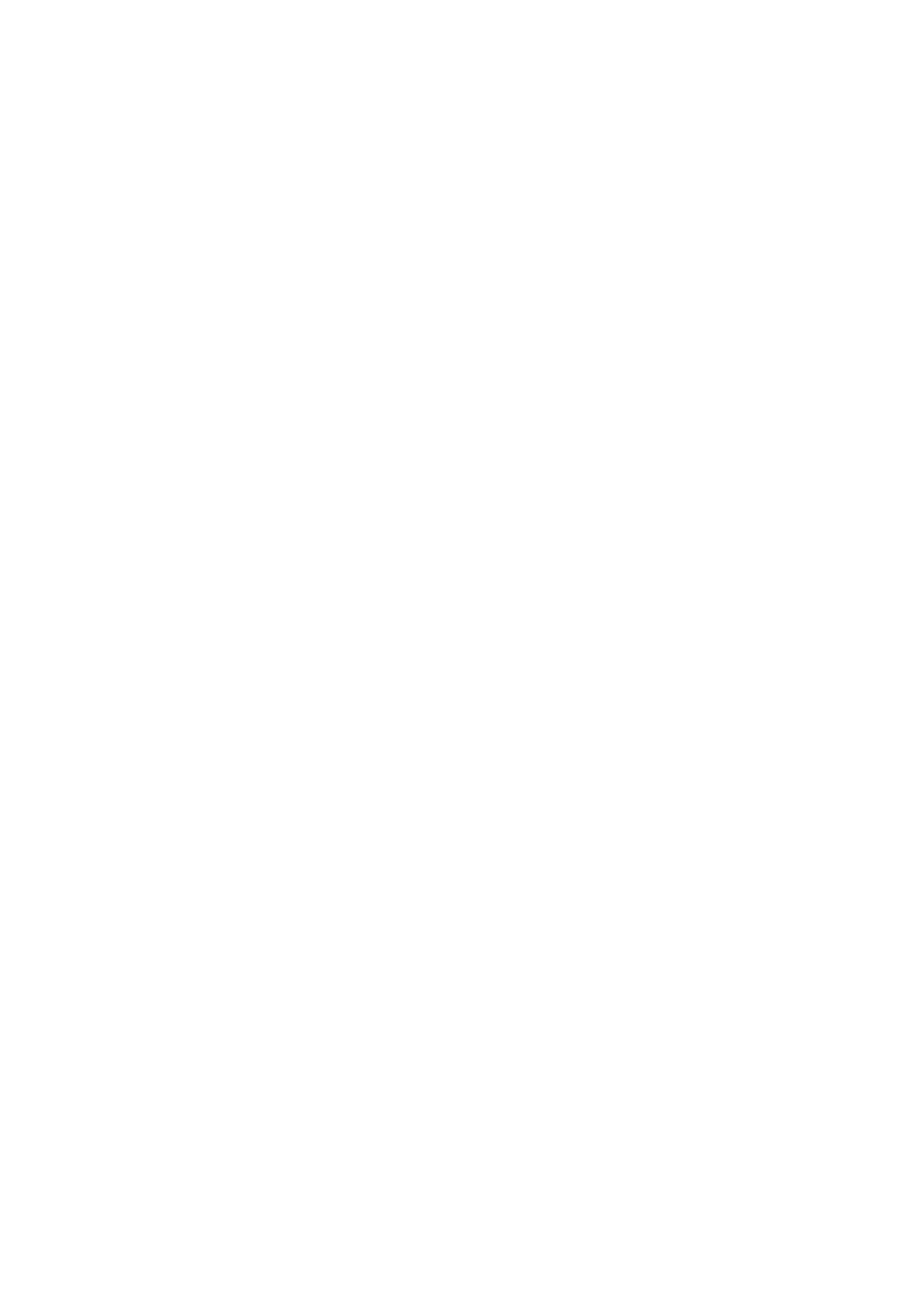| 55                                                 |                                                                                                         |
|----------------------------------------------------|---------------------------------------------------------------------------------------------------------|
| Module designation (Code)                          | Food Fortification Technology (18B01C518)                                                               |
| Semester (s) in which the module is taught         | 5                                                                                                       |
| Person responsible for the module                  | 1.<br>Dr. Andi Sukainah, S.TP., M.Si                                                                    |
|                                                    | 2.<br>Ratnawaty Fadilah, S.TP., M.Sc                                                                    |
|                                                    | 3.<br>Reski Praja Putra, S.TP., M.Si                                                                    |
|                                                    | Amiruddin Hambali, S.TP., M.Si<br>4.                                                                    |
| Language                                           | Indonesian                                                                                              |
| Relation to curriculum                             | Elective for Food Technology Specialisation                                                             |
| Teaching methods                                   | Lecture                                                                                                 |
| Workload (incl. Contact hours, self-study hours)   | 90.66 hours                                                                                             |
| Credit ponits                                      | $\overline{2}$                                                                                          |
| Required and recommended prerequisites for joining |                                                                                                         |
| the module                                         |                                                                                                         |
| Module objectives/intended learning outcomes       | College students are expected to master the                                                             |
|                                                    | competency standards:                                                                                   |
|                                                    | Able to explain about nutrient fortification<br>1.                                                      |
|                                                    | technology in agricultural products                                                                     |
|                                                    | Able to understand and explain about the<br>2.<br>technology for fortification of nutrients in food     |
|                                                    | products: food, beverages, and seasoning products                                                       |
|                                                    | 3.<br>Able to understand and explain about dietary                                                      |
|                                                    | supplement formulation                                                                                  |
|                                                    | Able<br>4.<br>to<br>understand<br>and<br>explain<br>about                                               |
|                                                    | phytochemical fortification technology in food                                                          |
|                                                    | products                                                                                                |
| Content                                            | Introduction : definition and scope of food<br>1.<br>fortification technology                           |
|                                                    | Fortified Egg :Fortified for Comprehensive<br>2.                                                        |
|                                                    | Nutritional and Health Support                                                                          |
|                                                    | Apple Pomace :Source of Dietary Fibre and<br>3.                                                         |
|                                                    | Antioxidant for Food Fortification                                                                      |
|                                                    | Fortified Food Made from Animal Products<br>4.                                                          |
|                                                    | :From Product Desigen to Nutritional Intervention<br>Dietary Lipid Sources as a Means of Changing<br>5. |
|                                                    | Fatty Acid Composition in Fish : Implications                                                           |
|                                                    | for Food Fortification                                                                                  |
|                                                    | 6.<br>Fortified Meat and Meat Products: Enriched                                                        |
|                                                    | with n-3 Fatty Acids                                                                                    |
|                                                    | <b>Cheese Fortification</b><br>7.                                                                       |
|                                                    | <b>Yogurt Fortified with Date Fiber</b><br>8.<br>Convenience Drinks Fortified with n-3 Fatty<br>9.      |
|                                                    | <b>Acids</b>                                                                                            |
|                                                    | 10. Evaporated<br>Juice<br><b>Sugarcane</b><br><b>as</b>                                                |
|                                                    | aFoodFortificant                                                                                        |
|                                                    | 11. Fortification of Fish Sauce and Soy Sauce                                                           |
|                                                    | 12. Formulation of Food Supplements                                                                     |
|                                                    | 13. Food Fortified with Phytonutrients                                                                  |
| <b>Examination Forms</b>                           | 14. Beverages Fortified with Phytonutrients<br>presentation/essay/multiple<br>choices/<br>Oral          |
|                                                    | quizz/practical exam                                                                                    |
| <b>Study and Examination Requirements</b>          | Requirements for successfully passing the module;                                                       |
|                                                    |                                                                                                         |
|                                                    | Minimum attendance of boths, lectures and practicum,                                                    |
|                                                    | is 80%; Students are required to pass practicum, with a<br>minimum score of 85.                         |
|                                                    |                                                                                                         |
|                                                    | The learning outcomes assessment consists of midterm                                                    |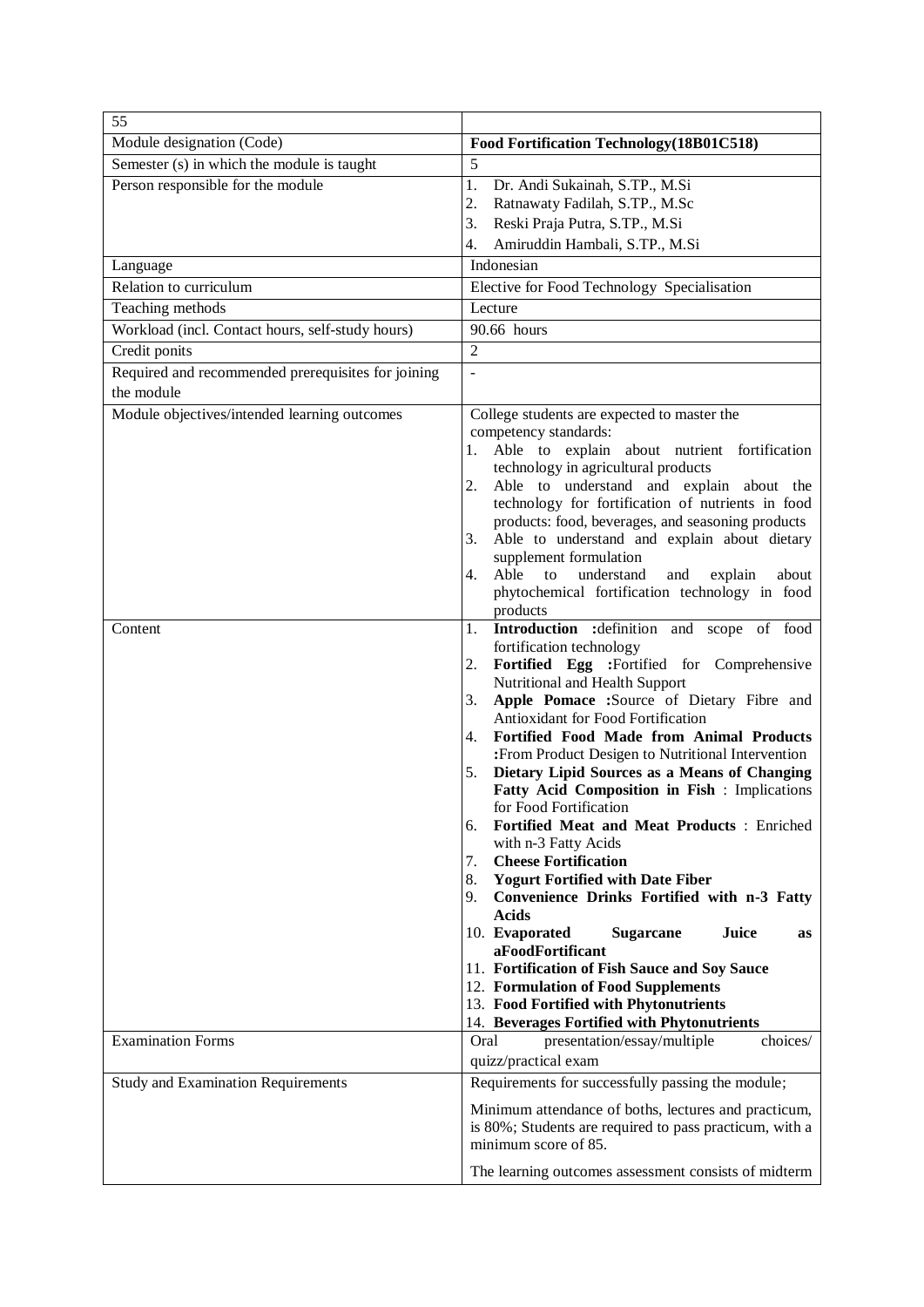|              | $(35\%)$ , final exams $(35\%)$ , structured<br>exams                                                                                                                                                                                            |  |  |
|--------------|--------------------------------------------------------------------------------------------------------------------------------------------------------------------------------------------------------------------------------------------------|--|--|
|              | assignments $(10\%)$ , independent assignments $(10\%)$ ,                                                                                                                                                                                        |  |  |
|              | and participation/activeness (10%)                                                                                                                                                                                                               |  |  |
| Reading List | Preedy VR., R. Srirajaskanthan, VB. Patel. 2013.<br>1.<br>Handbook of Food Fortification and Health: From<br>Concepts to Public Health Applications $2nd$ .<br>Humana Press                                                                      |  |  |
|              | Kumar DS. 2016. Herbal Bioactives and Food<br>2.<br>Fortification Extraction and Formulation. CRC<br>Press                                                                                                                                       |  |  |
|              | 3.<br>Ottaway PB. 2008. Food Fortification<br>and<br>Supplementation : Technological, Safety<br>and<br>regulatory Aspects. CRC Press                                                                                                             |  |  |
|              | Institute of Medicine of The National Academies.<br>4.<br>2003. Dietary Reference Intakes : Guiding<br>Princioles for Nutrition Labeling and Fortification.<br>The National Academies Press                                                      |  |  |
|              | 5.<br>Allen L, B. de Benoist, O. Dary, R. Hurrell. 2006.<br><b>Guidelines</b><br>Food<br>Fortification<br>$\alpha$<br>with<br>Micronutrients. World Health Organization and<br>Food and Agriculture Organization of the United<br><b>Nations</b> |  |  |
|              | Mannar MGV., RF. Hurrell. 2018.<br>Food<br>6.<br>Fortification in a Globalized World. Academic<br>Press                                                                                                                                          |  |  |
|              | Lawrence M. 2013. Food Fortification The<br>7.<br>Evidence, Ethics, and Politics of Adding Nutrients<br>to Food. Oxford University Press                                                                                                         |  |  |
|              | Preedy VR., RR. Watson, VB. Patel. 2011. Flour<br>8.<br>and Breads and their Fortification in Health and<br>disease Prevention                                                                                                                   |  |  |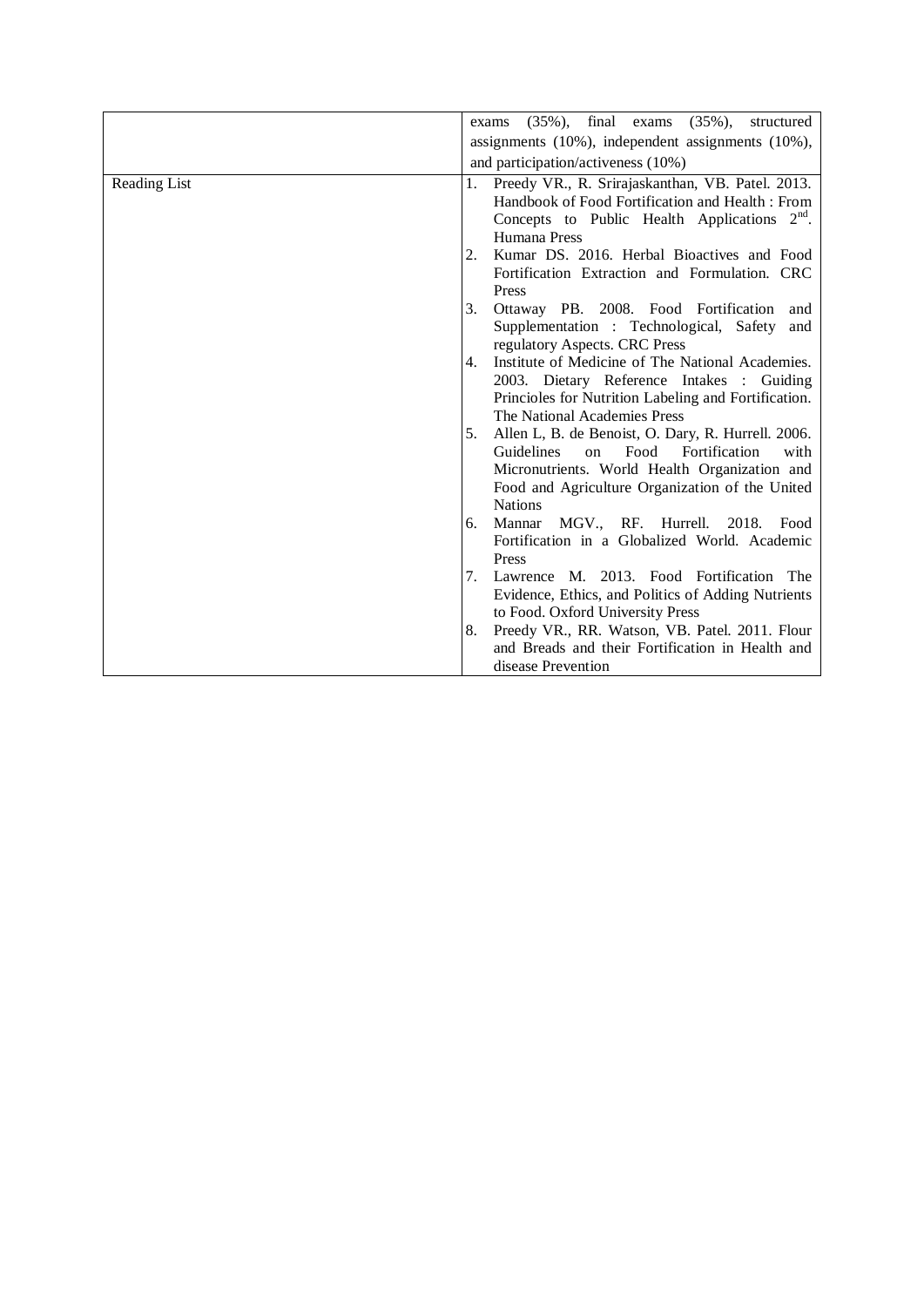| 56                                                 |                                                                                                                                                                                                                                                                                                                                                                                                                                                                                                                                                                                                                                                                                                                                                                                                                                                                                                                                                                                                |  |  |
|----------------------------------------------------|------------------------------------------------------------------------------------------------------------------------------------------------------------------------------------------------------------------------------------------------------------------------------------------------------------------------------------------------------------------------------------------------------------------------------------------------------------------------------------------------------------------------------------------------------------------------------------------------------------------------------------------------------------------------------------------------------------------------------------------------------------------------------------------------------------------------------------------------------------------------------------------------------------------------------------------------------------------------------------------------|--|--|
| Module designation (Code)                          | <b>Plantation Product Processing</b><br>Technology(18B01C519)                                                                                                                                                                                                                                                                                                                                                                                                                                                                                                                                                                                                                                                                                                                                                                                                                                                                                                                                  |  |  |
| Semester (s) in which the module is taught         | 5                                                                                                                                                                                                                                                                                                                                                                                                                                                                                                                                                                                                                                                                                                                                                                                                                                                                                                                                                                                              |  |  |
| Person responsible for the module                  | Dr. Ir. Nur Rahmah, M.Si<br>1.                                                                                                                                                                                                                                                                                                                                                                                                                                                                                                                                                                                                                                                                                                                                                                                                                                                                                                                                                                 |  |  |
|                                                    | Reski Praja Putra, S.TP., M.Si<br>2.                                                                                                                                                                                                                                                                                                                                                                                                                                                                                                                                                                                                                                                                                                                                                                                                                                                                                                                                                           |  |  |
|                                                    | Amiruddin Hambali, S.TP., M.Si<br>3.                                                                                                                                                                                                                                                                                                                                                                                                                                                                                                                                                                                                                                                                                                                                                                                                                                                                                                                                                           |  |  |
|                                                    | Diyahwati, S.TP., M.Pd<br>4.                                                                                                                                                                                                                                                                                                                                                                                                                                                                                                                                                                                                                                                                                                                                                                                                                                                                                                                                                                   |  |  |
| Language                                           | Indonesian                                                                                                                                                                                                                                                                                                                                                                                                                                                                                                                                                                                                                                                                                                                                                                                                                                                                                                                                                                                     |  |  |
| Relation to curriculum                             | Elective for Food Technology Specialisation                                                                                                                                                                                                                                                                                                                                                                                                                                                                                                                                                                                                                                                                                                                                                                                                                                                                                                                                                    |  |  |
| Teaching methods                                   | Lecture                                                                                                                                                                                                                                                                                                                                                                                                                                                                                                                                                                                                                                                                                                                                                                                                                                                                                                                                                                                        |  |  |
| Workload (incl. Contact hours, self-study hours)   | 90.66 hours                                                                                                                                                                                                                                                                                                                                                                                                                                                                                                                                                                                                                                                                                                                                                                                                                                                                                                                                                                                    |  |  |
| Credit ponits                                      | $\overline{2}$                                                                                                                                                                                                                                                                                                                                                                                                                                                                                                                                                                                                                                                                                                                                                                                                                                                                                                                                                                                 |  |  |
| Required and recommended prerequisites for joining | $\frac{1}{2}$                                                                                                                                                                                                                                                                                                                                                                                                                                                                                                                                                                                                                                                                                                                                                                                                                                                                                                                                                                                  |  |  |
| the module                                         |                                                                                                                                                                                                                                                                                                                                                                                                                                                                                                                                                                                                                                                                                                                                                                                                                                                                                                                                                                                                |  |  |
| Module objectives/intended learning outcomes       | College students are expected to master the<br>competency standards:<br>Able to understand and explain about the<br>1.<br>technology of handling and post-harvesting of<br>fruit, coffee beans and processing of coffee<br>grounds<br>Able to understand and explain about cocoa bean<br>2.<br>post-harvest handling and processing technology,<br>cocoa butter processing technology and cocoa<br>powder<br>Able to understand and explain about sugarcane<br>3.<br>processing technology into sugar<br>Able to understand and explain about the<br>4.<br>technology of handling and processing tea and tea<br>products<br>Able to understand and explain about palm oil<br>5.<br>handling and processing technology<br>Able to understand and explain about coconut<br>6.<br>handling and processing technology                                                                                                                                                                              |  |  |
| Content                                            | Introduction : definition and scope of plantation<br>1.<br>product processing technology<br><b>Coffee Fruit Post Harvest Handling Technology</b><br>: classification of coffee cherries (arabica, robusta,<br>liberika), sorting, and maturity level of coffee<br>cherries<br><b>Coffee Fruit Processing Technology into Beans:</b><br>3.<br>dry and wet processes through the fermentation<br>process<br><b>Ground Coffee Processing Technology</b><br>4.<br><b>Cocoa Fruit Post Harvest Handling Technology</b><br>5.<br>:classification of cocoa pods (Lindak and<br>Forestero), sorting, and maturity level of cocoa<br>pods<br>Cocoa Fruit Processing Technology: cocoa Fruit<br>6.<br><b>Fermentation Process</b><br>Cocoa Fat and Cocoa Powder Processing<br>7.<br><b>Technology</b><br><b>Tea Post Harvest Handling Technology:</b><br>8.<br>9.<br>Tea Processing Technology: tea leaf fermentation<br>process, green tea, black tea<br>10. Sugarcane Post Harvest Handling Technology |  |  |
|                                                    | 11. Sugarcane Processing Technology into Sugar:                                                                                                                                                                                                                                                                                                                                                                                                                                                                                                                                                                                                                                                                                                                                                                                                                                                                                                                                                |  |  |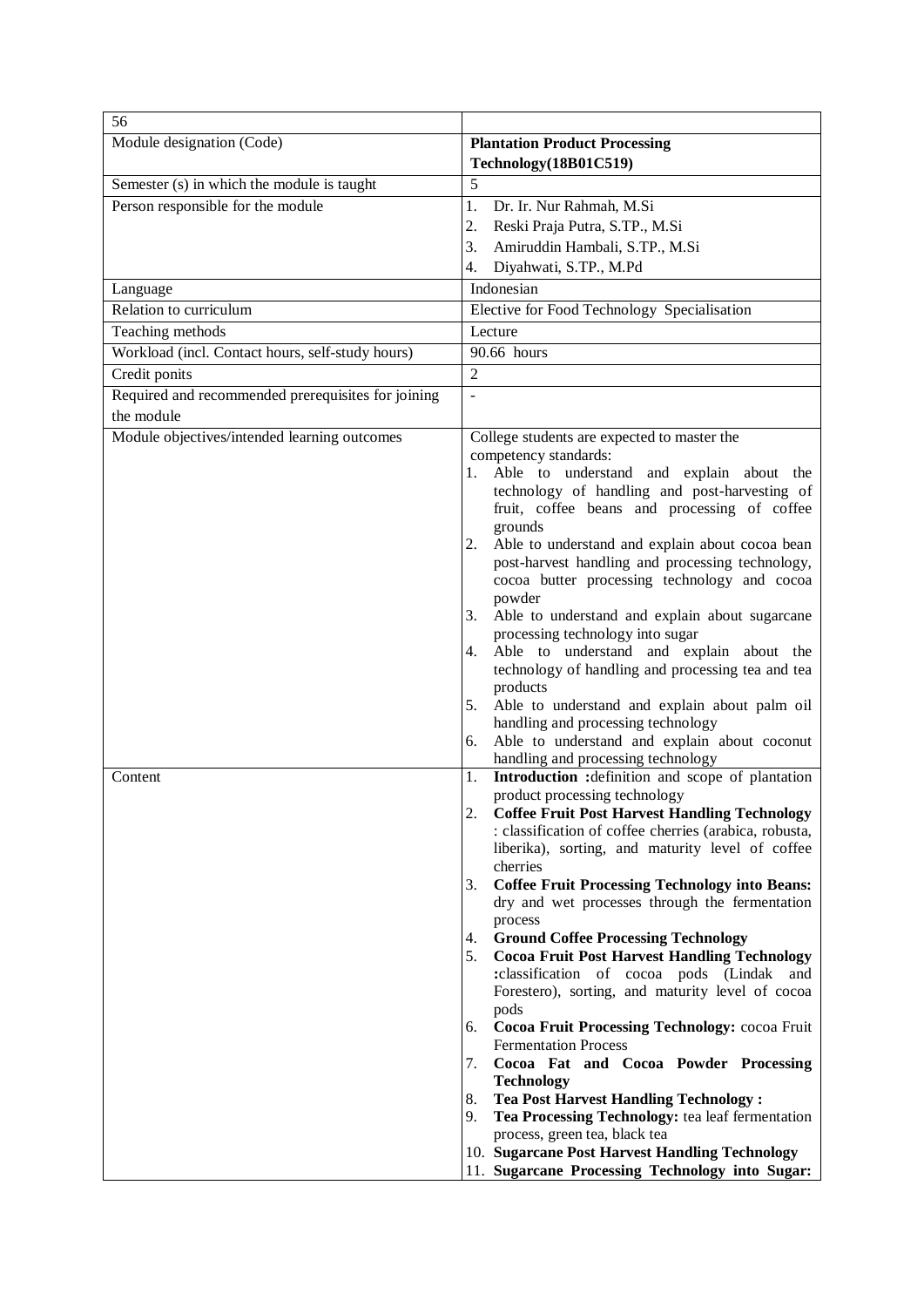|                                           | milling, refining, evaporation, cooking,<br>and                |
|-------------------------------------------|----------------------------------------------------------------|
|                                           | spinning processes                                             |
|                                           | 12. Palm Oil Post Harvest Handling Technology                  |
|                                           | 13. Palm Oil Processing Technology                             |
|                                           | 14. Coconut Product Processing Technology                      |
| <b>Examination Forms</b>                  | presentation/essay/multiple<br>choices/<br>Oral                |
|                                           | quizz/practical exam                                           |
| <b>Study and Examination Requirements</b> | Requirements for successfully passing the module;              |
|                                           | Minimum attendance of boths, lectures and practicum,           |
|                                           | is 80%; Students are required to pass practicum, with a        |
|                                           | minimum score of 85.                                           |
|                                           | The learning outcomes assessment consists of midterm           |
|                                           | exams $(35\%)$ , final exams $(35\%)$ ,<br>structured          |
|                                           | assignments (10%), independent assignments (10%),              |
|                                           | and participation/activeness (10%)                             |
| Reading List                              | Nehlig A. 2004. Coffe, Tea, Chocolate, and the<br>1.           |
|                                           | <b>Brain. CRC Press</b>                                        |
|                                           | Beckett ST. 2000. The Science of Chocolate. RSC<br>2.          |
|                                           | Paperbacks                                                     |
|                                           | Nampoothiri KUK, V. Krishnakumar,<br>PK.<br>3.                 |
|                                           | Thampan, MA. Nair. 2018. The Coconut Palm                      |
|                                           | (Cocos nucifera L.)- Research and Development                  |
|                                           | Perspectives. Springer                                         |
|                                           | Suzuki k, K.Ishii, S. Sakurai, S. Sasaki. 2006.<br>4.          |
|                                           | Plantation Technology in Tropical Forest Science.              |
|                                           | Springer                                                       |
|                                           | Ho CT, JK. Lin, F. Shahidi. 2009. Tea and Tea<br>5.            |
|                                           | Products Chemistry<br>and Helath-Promoting                     |
|                                           | Properties. CRC Press<br>6. Afoakwa E. 2010. Chocolate Science |
|                                           | and<br>Technology. Wiley-Blackwell                             |
|                                           | Corley RHV, PB. Tinker. The Oil Palm 4 <sup>th</sup> .<br>7.   |
|                                           | <b>Blackwell Science</b>                                       |
|                                           | Rein P. 2007. Cane Sugar Engineering.<br>8.                    |
|                                           | Fife B, CS. Dayrit. 2005. Coconut Cures<br>9.                  |
|                                           | Preventing<br>Treating Common<br>and<br>Helath                 |
|                                           | Problems with Coconut. Piccadilly Books, Ltd.                  |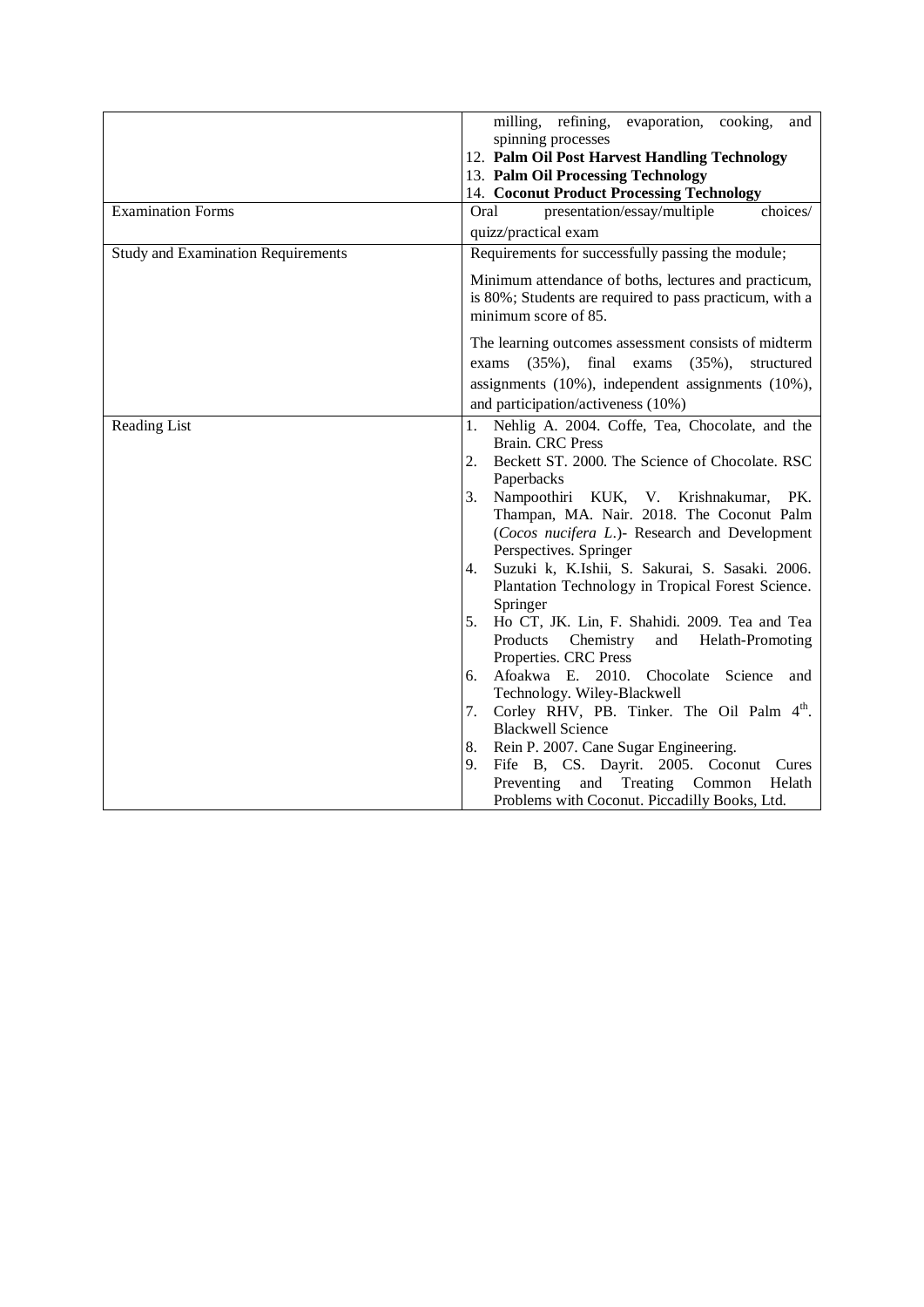| 57                                                               |                                                                                                                                                                                                                                                                                                                                                                                                                                                                                                                                                                                                                  |  |  |
|------------------------------------------------------------------|------------------------------------------------------------------------------------------------------------------------------------------------------------------------------------------------------------------------------------------------------------------------------------------------------------------------------------------------------------------------------------------------------------------------------------------------------------------------------------------------------------------------------------------------------------------------------------------------------------------|--|--|
| Module designation (Code)                                        | <b>Fish Feed</b> (18B01C520)                                                                                                                                                                                                                                                                                                                                                                                                                                                                                                                                                                                     |  |  |
| Semester (s) in which the module is taught                       | 5                                                                                                                                                                                                                                                                                                                                                                                                                                                                                                                                                                                                                |  |  |
| Person responsible for the module                                | 1.<br>Prof. Dr. Patang, S.Pi., M.Si<br>2.<br>Amirah Mustarin, S.Pi., M.Si<br>3.<br>Marhayati, S.Pi., M.Pd                                                                                                                                                                                                                                                                                                                                                                                                                                                                                                        |  |  |
| Language                                                         | Indonesian                                                                                                                                                                                                                                                                                                                                                                                                                                                                                                                                                                                                       |  |  |
| Relation to curriculum                                           | Elective for Aquatic Science Specialisation                                                                                                                                                                                                                                                                                                                                                                                                                                                                                                                                                                      |  |  |
| Teaching methods                                                 | Lecture, lab work, field work, field trip, self study,<br>discussion                                                                                                                                                                                                                                                                                                                                                                                                                                                                                                                                             |  |  |
| Workload (incl. Contact hours, self-study hours)                 | $\overline{90.66}$ hours                                                                                                                                                                                                                                                                                                                                                                                                                                                                                                                                                                                         |  |  |
| Credit ponits                                                    | $\overline{2}$                                                                                                                                                                                                                                                                                                                                                                                                                                                                                                                                                                                                   |  |  |
| Required and recommended prerequisites for joining<br>the module | Aquaculture Technology, Fish Hatchery Technology                                                                                                                                                                                                                                                                                                                                                                                                                                                                                                                                                                 |  |  |
| Module objectives/intended learning outcomes                     | Students are able to formulate, make feed and manage<br>fish feeding                                                                                                                                                                                                                                                                                                                                                                                                                                                                                                                                             |  |  |
| Content                                                          | Determination of nutrient requirements based on<br>1.<br>commodities, life cycle, and habitat<br>Determination of the fish feed quality<br>2.<br>Formulation and making quality feed with<br>3.<br>minimal cost (least cost formulation)<br>Production of various forms of feed<br>4.<br>Managing feeding properly and correctly<br>5.                                                                                                                                                                                                                                                                           |  |  |
| <b>Examination Forms</b>                                         | Oral presentation, essay, quizz, Practical exam,<br>assignments                                                                                                                                                                                                                                                                                                                                                                                                                                                                                                                                                  |  |  |
| <b>Study and Examination Requirements</b>                        | Requirements for successfully passing the module;<br>Minimum attendance of boths, lectures and practicum,<br>is 80%;<br>The learning outcomes assessment consists of midterm<br>$(30\%),$<br>final<br>exams<br>$(40\%),$<br>structured<br>exams<br>assignments (10%), practicum (20%)                                                                                                                                                                                                                                                                                                                            |  |  |
| Reading List                                                     | E. Halver and W. Hardy. 2002. Fish Nutrition.<br>1.<br>Third Edition. USA: Academic Press.<br>2.<br>Gede Ari Yudasmara, 2014, Biologi Perikanan.<br>Plantasia, Singaraja.<br>3.<br>Produksi Pakan<br>Alami,<br>2013.<br>Direktorat<br>Pembinaan SMK Kementerian Pendidikan dan<br>Kebudayaan, Jakarta.<br>Feed Formulation and Feeding Practices in Fish<br>4.<br>Culture. 2002. National Agricultural Extension<br>and Research Liaison Services, Ahmadu Bello<br>University, Zaria.<br>5.<br>Pusat pendidikan Kelautan dan perikanan,<br>Kemeterian Kelautan dan Perikanan. 2015.<br>Modul: Meramu Pakan Ikan. |  |  |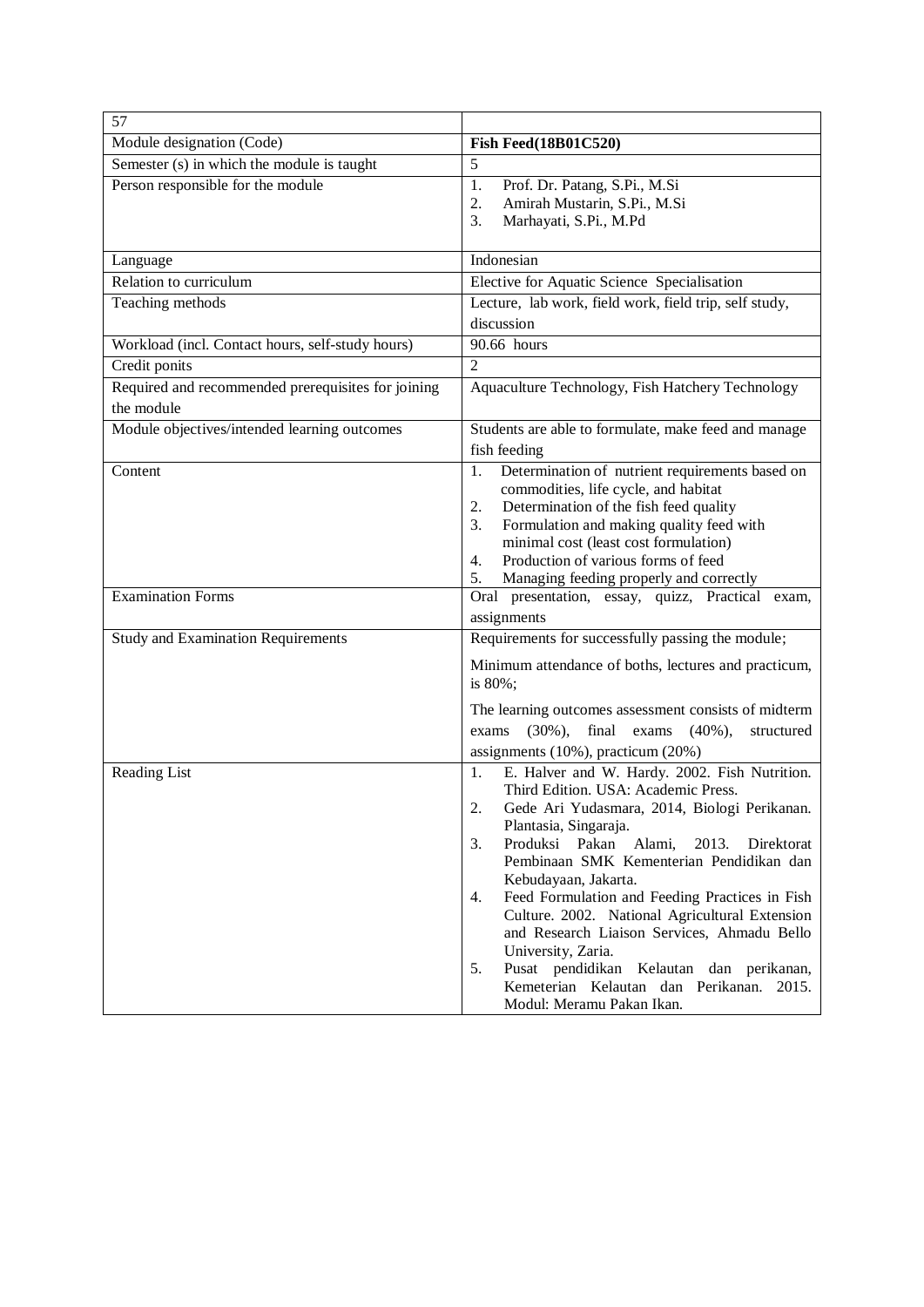| 58                                                 |                                                                                                                |
|----------------------------------------------------|----------------------------------------------------------------------------------------------------------------|
| Module designation (Code)                          | Fish Disease(18B01C521)                                                                                        |
| Semester (s) in which the module is taught         | 5                                                                                                              |
| Person responsible for the module                  | 1.<br>Prof. Dr. Patang, S.Pi., M.Si                                                                            |
|                                                    | Amirah Mustarin, S.Pi., M.Si<br>2.                                                                             |
| Language                                           | 3.<br>Marhayati, S.Pi., M.Pd<br>Indonesian                                                                     |
| Relation to curriculum                             | Elective for Aquatic Science Specialisation                                                                    |
| Teaching methods                                   | Lecture, lab work, field work, field trip, self study,                                                         |
|                                                    | discussion                                                                                                     |
| Workload (incl. Contact hours, self-study hours)   | 90.66 hours                                                                                                    |
| Credit ponits                                      | $\overline{2}$                                                                                                 |
| Required and recommended prerequisites for joining | Aquaculture Technology, Fish Hatchery Technology                                                               |
| the module                                         |                                                                                                                |
| Module objectives/intended learning outcomes       | Students are able to recognize fish diseases, know the                                                         |
|                                                    | source and types of fish diseases, know how to                                                                 |
|                                                    | diagnose fish diseases, recognize prevention and<br>treatment of fish diseases                                 |
| Content                                            | Definition and scope of fish disease<br>1.                                                                     |
|                                                    | The interaction of fish with the environment<br>2.                                                             |
|                                                    | 3.<br>causes of fish disease and the source and type of                                                        |
|                                                    | disease<br>non-infectious and infectious diseases                                                              |
|                                                    | 4.<br>fish body parts that are attacked by disease<br>5.                                                       |
|                                                    | How to diagnose fish disease<br>6.                                                                             |
|                                                    | prevention of fish diseases and handling of sick<br>7.                                                         |
|                                                    | fish                                                                                                           |
|                                                    | 8.<br>immunostimulant, probiotic, fish vaccination<br>The disease control : parasites, bacteria, viruses<br>9. |
|                                                    | and fungi                                                                                                      |
| <b>Examination Forms</b>                           | Oral presentation, essay, quizz, Practical exam,                                                               |
|                                                    | assignments                                                                                                    |
| <b>Study and Examination Requirements</b>          | Requirements for successfully passing the module;                                                              |
|                                                    | Minimum attendance of boths, lectures and practicum,<br>is 80%;                                                |
|                                                    | The learning outcomes assessment consists of midterm                                                           |
|                                                    | $(30\%)$ ,<br>final exams $(40\%)$ ,<br>exams<br>structured                                                    |
|                                                    | assignments (10%), practicum (20%)                                                                             |
| Reading List                                       | Chahaya, S. I. 2003. Fish as a Pollution<br>1.                                                                 |
|                                                    | Monitoring<br>Tool.<br>Thesis.<br>Department<br>of                                                             |
|                                                    | Environmental Health, Faculty of Public Health.<br>Universitas Sumatera Utara. SumateraUtara                   |
|                                                    | Daryanto. 1995. Pollution Problem. Tarsito.<br>2.                                                              |
|                                                    | Bandung                                                                                                        |
|                                                    | Effendie, M. I. 1997. Fisheries Biology. Yayasan<br>3.                                                         |
|                                                    | Pustaka Nusatama. Bogor.                                                                                       |
|                                                    | Effendi, H. 2003. Water quality assessment: For the<br>4.<br>management of aquatic resources and environment.  |
|                                                    | Kanisius. Yogyakarta                                                                                           |
|                                                    | Evan, Y. 2009. Endurance Test of Several Strains<br>5.                                                         |
|                                                    | Giant Prawn<br>Larvae<br>(Macrobrachium<br>of                                                                  |
|                                                    | rosenbergii de Man) Terhadap Bakteri Vibrio<br>harveyi.Thesis. Bogor: Institut Pertanian Bogor.                |
|                                                    | Halang, B. (2004). Toxicity of Detergent<br>6.                                                                 |
|                                                    | Wastewater to Carp (Cyprinus Carpio L). Unlam                                                                  |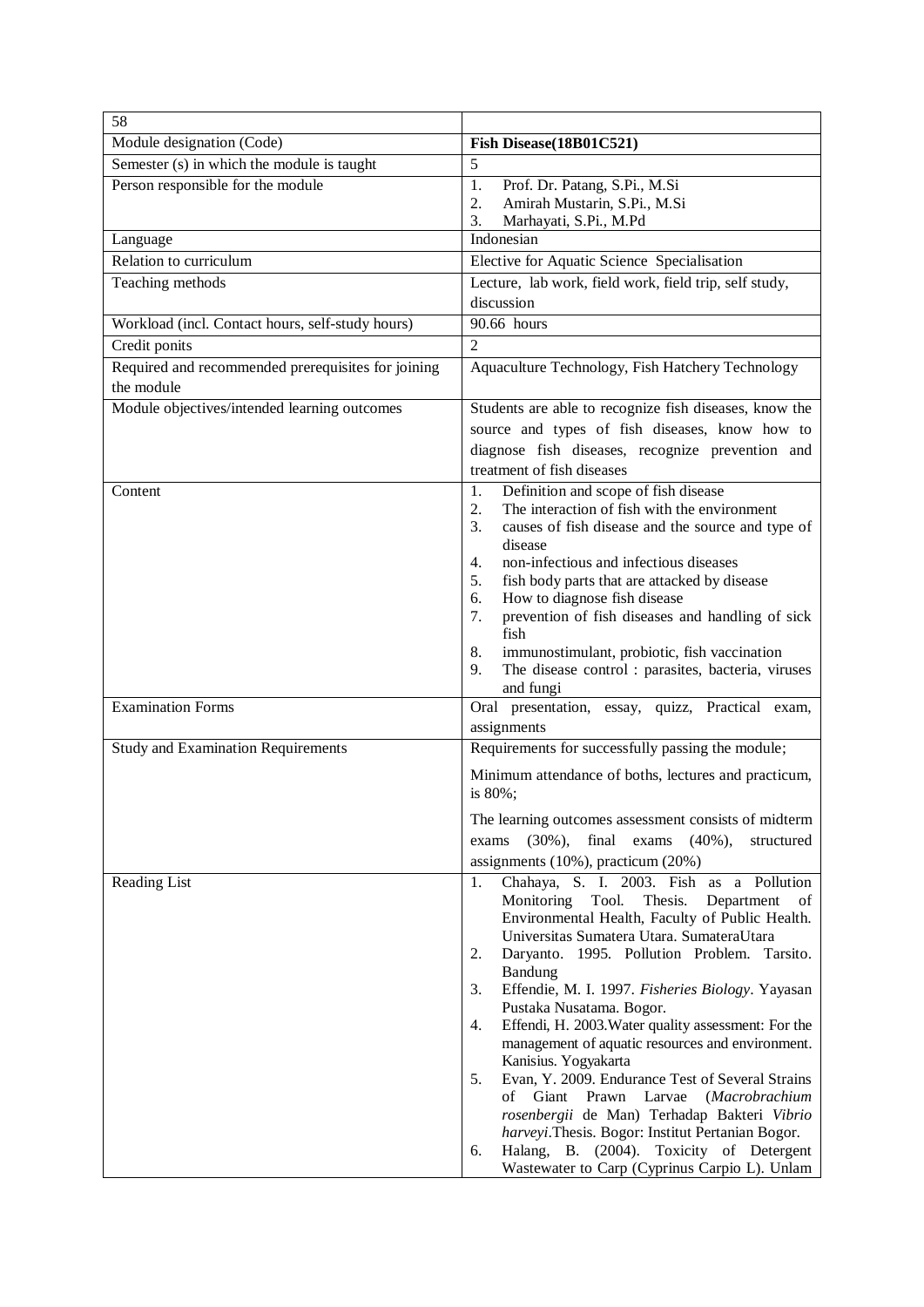| pres, Vol $1(1)$ : 39-49<br>Lu, F.C. 2006. Basic Toxicology Target Organ<br>Principles and Risk Assessment. UI-Press. |
|-----------------------------------------------------------------------------------------------------------------------|
| Mangkoedihardjo dan Samudro, G. (2009).                                                                               |
| Ekotoksikologi Teknosfer. Guna Widya.Surabaya                                                                         |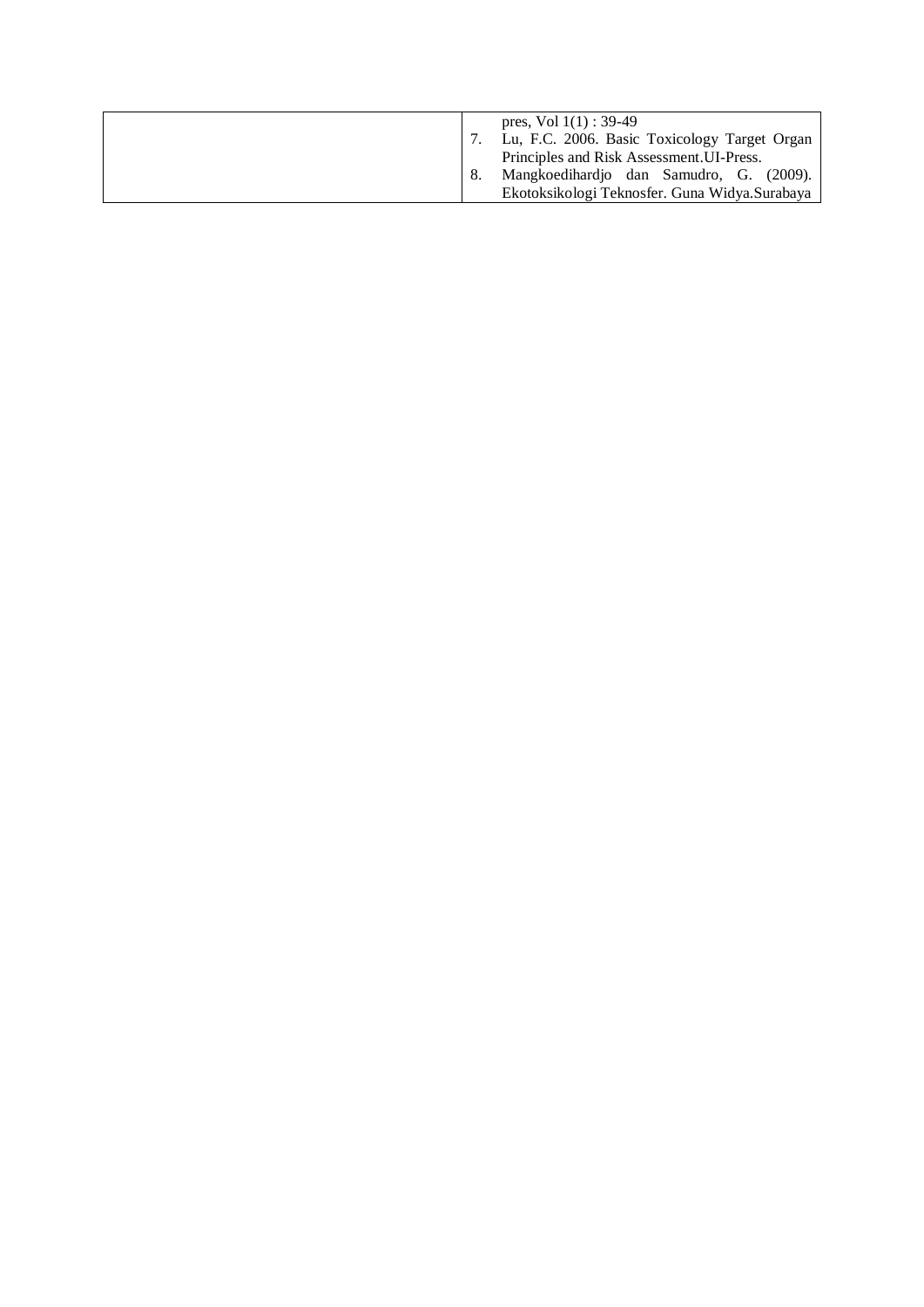| 59                                                               |                                                                                                                                                                                                                                                                                                                                                                                                                                                                                                                                                                                                                                                                                                                                                                                                                                                                                                                                                                                         |  |  |  |
|------------------------------------------------------------------|-----------------------------------------------------------------------------------------------------------------------------------------------------------------------------------------------------------------------------------------------------------------------------------------------------------------------------------------------------------------------------------------------------------------------------------------------------------------------------------------------------------------------------------------------------------------------------------------------------------------------------------------------------------------------------------------------------------------------------------------------------------------------------------------------------------------------------------------------------------------------------------------------------------------------------------------------------------------------------------------|--|--|--|
| Module designation (Code)                                        | Planktonology(18B01C522)                                                                                                                                                                                                                                                                                                                                                                                                                                                                                                                                                                                                                                                                                                                                                                                                                                                                                                                                                                |  |  |  |
| Semester (s) in which the module is taught                       | 5                                                                                                                                                                                                                                                                                                                                                                                                                                                                                                                                                                                                                                                                                                                                                                                                                                                                                                                                                                                       |  |  |  |
| Person responsible for the module                                | 1.<br>Prof. Dr. Patang, S.Pi., M.Si<br>Dr. ErnawatiSyahruddinKaseng, S.Pi., M.Si<br>2.<br>Indrayani, S.Pi, M.Biotech.Stu, Ph.D<br>3.<br>Andi AlamsyahRivai, S.Pi., M.Si<br>4.                                                                                                                                                                                                                                                                                                                                                                                                                                                                                                                                                                                                                                                                                                                                                                                                           |  |  |  |
| Language                                                         | Indonesian                                                                                                                                                                                                                                                                                                                                                                                                                                                                                                                                                                                                                                                                                                                                                                                                                                                                                                                                                                              |  |  |  |
| Relation to curriculum                                           | Elective for Aquatic Science Specialisation                                                                                                                                                                                                                                                                                                                                                                                                                                                                                                                                                                                                                                                                                                                                                                                                                                                                                                                                             |  |  |  |
| Teaching methods                                                 | Lecture, field and lab works                                                                                                                                                                                                                                                                                                                                                                                                                                                                                                                                                                                                                                                                                                                                                                                                                                                                                                                                                            |  |  |  |
| Workload (incl. Contact hours, self-study hours)                 | 90.66 hours                                                                                                                                                                                                                                                                                                                                                                                                                                                                                                                                                                                                                                                                                                                                                                                                                                                                                                                                                                             |  |  |  |
| Credit ponits                                                    | $\overline{2}$                                                                                                                                                                                                                                                                                                                                                                                                                                                                                                                                                                                                                                                                                                                                                                                                                                                                                                                                                                          |  |  |  |
| Required and recommended prerequisites for joining<br>the module | $\overline{a}$                                                                                                                                                                                                                                                                                                                                                                                                                                                                                                                                                                                                                                                                                                                                                                                                                                                                                                                                                                          |  |  |  |
| Module objectives/intended learning outcomes                     | Students know and are able to explain basic<br>1.<br>knowledge of plankton (phytoplankton<br>and<br>zooplankton), distribution, physiology and limits<br>to growth factors of phytoplankton, bioecology<br>and classification of plankton<br>Students know how to do sampling, identification<br>2.<br>and<br>determination<br>of<br>ecological<br>aspects/community structure of plankton<br>Students are able to do basic research related to<br>3.                                                                                                                                                                                                                                                                                                                                                                                                                                                                                                                                   |  |  |  |
|                                                                  | plankton                                                                                                                                                                                                                                                                                                                                                                                                                                                                                                                                                                                                                                                                                                                                                                                                                                                                                                                                                                                |  |  |  |
| Content                                                          | Some aspects discussed in this cource are :<br>Definition of planktonology,<br>1.<br>coverage<br>οf<br>planktonology, limitations of the discussion of<br>planktonology,<br>Distribution of plankton in relation to the<br>2.<br>environment<br>3.<br>Factors affecting<br>the survival and growth of<br>phytoplankton<br>Physiology of phytoplankton<br>4.<br>Diatoms (Bacillariophyceae)<br>5.<br>Phylum Dinophyta, Haptophyta and Euglenophyta,<br>6.<br>Phylum glaucophyta, cryptophyta<br>7.<br>8.<br>Phylum chlorophyta<br>9.<br>Phylum cyanophyta<br>10. Zooplankton (definition, characteristics and the<br>main classes of zooplankton)<br>11. Zooplankton group Crustacea, Protozoa, Mollusca,<br>Annelida<br>12. The position of zooplankton as the first level of<br>consumers, distribution, growth, reproduction as<br>well as the ecological and economical benefits of<br>zooplankton<br>13. The phenomenon of red tides / HABs<br>14. Phytoplankton and global warming |  |  |  |
| <b>Examination Forms</b>                                         | Practical<br>presentation/essay/quizz/<br>Oral<br>exam/assignments                                                                                                                                                                                                                                                                                                                                                                                                                                                                                                                                                                                                                                                                                                                                                                                                                                                                                                                      |  |  |  |
| <b>Study and Examination Requirements</b>                        | Requirements for successfully passing the module<br>Minimum attendance at lectures is 80%, final score is<br>evaluated based on assignments (10%), practical<br>$(20\%)$ , midterm exam $(30)$ and final exam $(40\%)$                                                                                                                                                                                                                                                                                                                                                                                                                                                                                                                                                                                                                                                                                                                                                                  |  |  |  |
| Reading List                                                     | Andersen RA. 2005. Algal culturing techniques.<br>1.<br>Elseviser Academic Press, London, p589<br>Barsanti L, Gualtieri P. 2006. Algae: Anatomy,<br>2.                                                                                                                                                                                                                                                                                                                                                                                                                                                                                                                                                                                                                                                                                                                                                                                                                                  |  |  |  |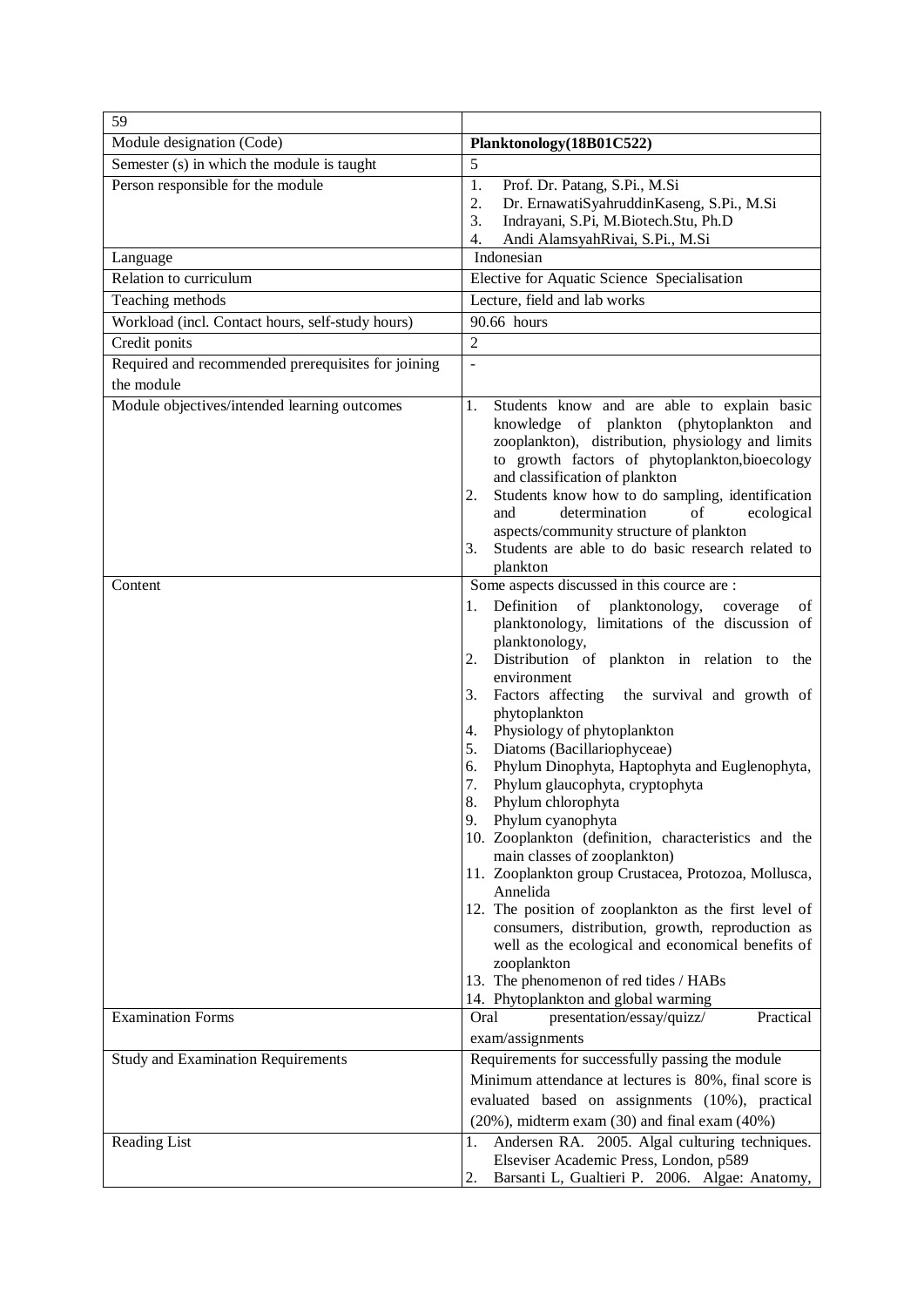|    | Biochemistry and Biotechnology. Taylor and         |
|----|----------------------------------------------------|
|    | Francis, Boca Raton, New York, p320                |
| 3. | Borowitzka MA, Beardall J, Raven JA. 2016. The     |
|    | physiology of microalgae. Springer, Dordrecht,     |
|    | p673.                                              |
| 4. | John J (2012) A beginner's guide to diatoms.       |
|    | A.R.G. Gantner, Ruggel, Liechtenstein, Germany.    |
| 5. | Richmond A, Hu Q. 2013. Handbook of                |
|    | microalgal culture: applied phycology<br>and       |
|    | biotechnology. Wiley-Blackwell, UK, p719           |
| 6. | Stoermer EF, Smol JP (2004) The diatoms:           |
|    | Applications for environmental and earth sciences. |
|    | Cambridge University Press, Cambridge.             |
| 7. | Tomas CR (1996) Identifying marine diatoms and     |
|    | dinoflafellates. Academic Press, Ink, California.  |
| 8. | Van Den Hoek C, Mann DG, Jahns HM (1995)           |
|    | Algae: An introductory to phycology. Cambridge     |
|    | University Press, Cambridge.                       |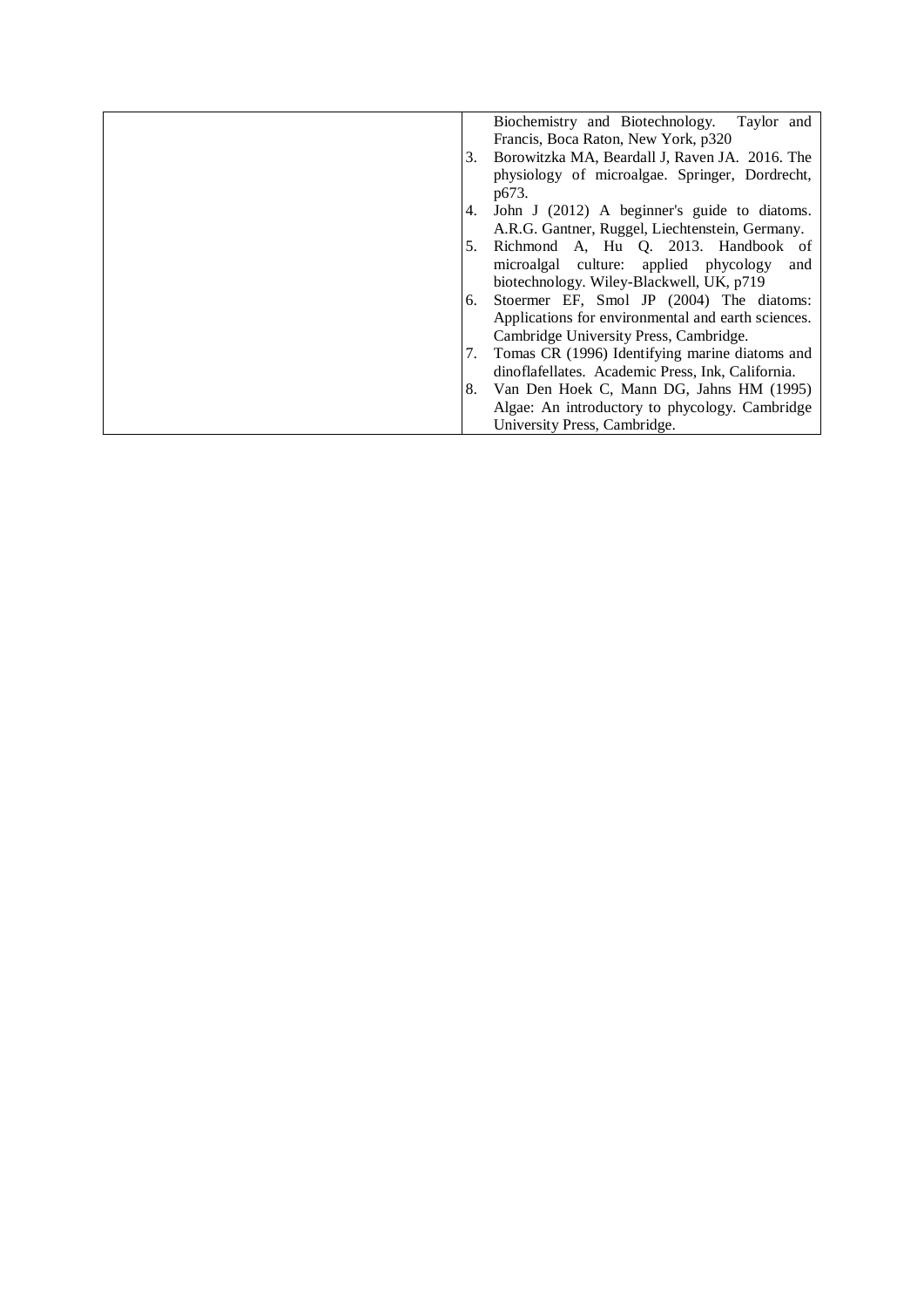| 60                                                                |                                                                                                                                                                                                                                                                                                                                                                                                                                                                                                                                                                                                                                                                                                                                                                                                                                                                                                                                                                                                                                                    |
|-------------------------------------------------------------------|----------------------------------------------------------------------------------------------------------------------------------------------------------------------------------------------------------------------------------------------------------------------------------------------------------------------------------------------------------------------------------------------------------------------------------------------------------------------------------------------------------------------------------------------------------------------------------------------------------------------------------------------------------------------------------------------------------------------------------------------------------------------------------------------------------------------------------------------------------------------------------------------------------------------------------------------------------------------------------------------------------------------------------------------------|
| Module designation (Code)                                         | Aquatic Ecology (18B01C523)                                                                                                                                                                                                                                                                                                                                                                                                                                                                                                                                                                                                                                                                                                                                                                                                                                                                                                                                                                                                                        |
| Semester (s) in which the module is taught                        | 5                                                                                                                                                                                                                                                                                                                                                                                                                                                                                                                                                                                                                                                                                                                                                                                                                                                                                                                                                                                                                                                  |
| Person responsible for the module                                 | 1.<br>Dr. Hj. Ernawati Syahruddin K. S.Pi., M.Si.<br>Amirah Mustarin, S.Pi., M.Si.<br>2.                                                                                                                                                                                                                                                                                                                                                                                                                                                                                                                                                                                                                                                                                                                                                                                                                                                                                                                                                           |
|                                                                   | A. Alamsyah Rivai, S.Pi., M.Si.<br>3.<br>Indonesian                                                                                                                                                                                                                                                                                                                                                                                                                                                                                                                                                                                                                                                                                                                                                                                                                                                                                                                                                                                                |
| Language<br>Relation to curriculum                                |                                                                                                                                                                                                                                                                                                                                                                                                                                                                                                                                                                                                                                                                                                                                                                                                                                                                                                                                                                                                                                                    |
|                                                                   | Elective for Aquatic Science Specialisation                                                                                                                                                                                                                                                                                                                                                                                                                                                                                                                                                                                                                                                                                                                                                                                                                                                                                                                                                                                                        |
| Teaching methods                                                  | Lecture<br>90.66 hours                                                                                                                                                                                                                                                                                                                                                                                                                                                                                                                                                                                                                                                                                                                                                                                                                                                                                                                                                                                                                             |
| Workload (incl. Contact hours, self-study hours)<br>Credit ponits | $\overline{2}$                                                                                                                                                                                                                                                                                                                                                                                                                                                                                                                                                                                                                                                                                                                                                                                                                                                                                                                                                                                                                                     |
| Required and recommended prerequisites for joining                |                                                                                                                                                                                                                                                                                                                                                                                                                                                                                                                                                                                                                                                                                                                                                                                                                                                                                                                                                                                                                                                    |
| the module                                                        |                                                                                                                                                                                                                                                                                                                                                                                                                                                                                                                                                                                                                                                                                                                                                                                                                                                                                                                                                                                                                                                    |
| Module objectives/intended learning outcomes                      | Students will be able to understand the concept of<br>aquatic ecology and the influencing factors and threats<br>to aquatic ecosystems and ultimately understand the<br>planning of water resources management based on the<br>nature and ecological potential of these resources.                                                                                                                                                                                                                                                                                                                                                                                                                                                                                                                                                                                                                                                                                                                                                                 |
| Content                                                           | Introduction and scope of aquatic ecosystem<br>1.<br>ecology<br>Marine environment zoning<br>2.<br>Ecological Properties of Ecosystem Type<br>3.<br>Utilization Impact of human activities<br>$\overline{4}$ .<br>on<br>ecosystem<br>Freshwater Ecology<br>5.<br>Ecological Characteristics of Ecosystem Type<br>6.<br>Role of Ecosystem<br>7.                                                                                                                                                                                                                                                                                                                                                                                                                                                                                                                                                                                                                                                                                                     |
| <b>Examination Forms</b>                                          | presentation/essay/quizz/<br>Practical<br>Oral<br>exam/assignments                                                                                                                                                                                                                                                                                                                                                                                                                                                                                                                                                                                                                                                                                                                                                                                                                                                                                                                                                                                 |
| <b>Study and Examination Requirements</b>                         | Requirements for successfully passing the module<br>Minimum attendance at lectures is 80%, final score is<br>evaluated based on assignments (10%), practical<br>$(20\%)$ , midterm exam $(30\%)$ and final exam $(40\%)$                                                                                                                                                                                                                                                                                                                                                                                                                                                                                                                                                                                                                                                                                                                                                                                                                           |
| <b>Reading List</b>                                               | Johanes, 2008. Management of marine fisheries<br>1.<br>resources, Gajah Mada University Press,<br>Yokyakarta.<br>2.<br>Press,<br>A.,<br>Bulletin,<br>W.<br>(2015).<br>&<br>S.<br>Environmental Management and Governance:<br>Advances in Coastal and Marine Resources (Vol.<br>8). Switzerland 2015: Springer.<br>Bartlett,<br>D.,<br>&<br>Celliers,<br>3.<br>L.<br>(2017).<br>Geoinformatics<br>for<br>Marine<br>Coastal<br>and<br>Management. Boca Raton: CRC Press: Taylor &<br>Francis Group.<br>Moksness, E., Dahl, E., & Støttrup, J. (2013).<br>4.<br>Global Challenges In Integrated Coastal Zone<br>Management. West Sussex: Wiley-Blackwell.<br>Ramanathan, A., Bhattacharya, P., Dittmar, T.,<br>5.<br>Prasad, M. B. K., & Neupane, B. R. (2010).<br>Management and Sustainable Development of<br>Coastal<br>Environments.<br>Zone<br>Springer<br>Netherlands.<br>Ruddle, K., & Satria, A. (2010). Managing<br>6.<br>Coastal and Inland Waters: Pre-existing Aquatic<br>Management Systems in Southeast Asia. New<br>York: Springer US. |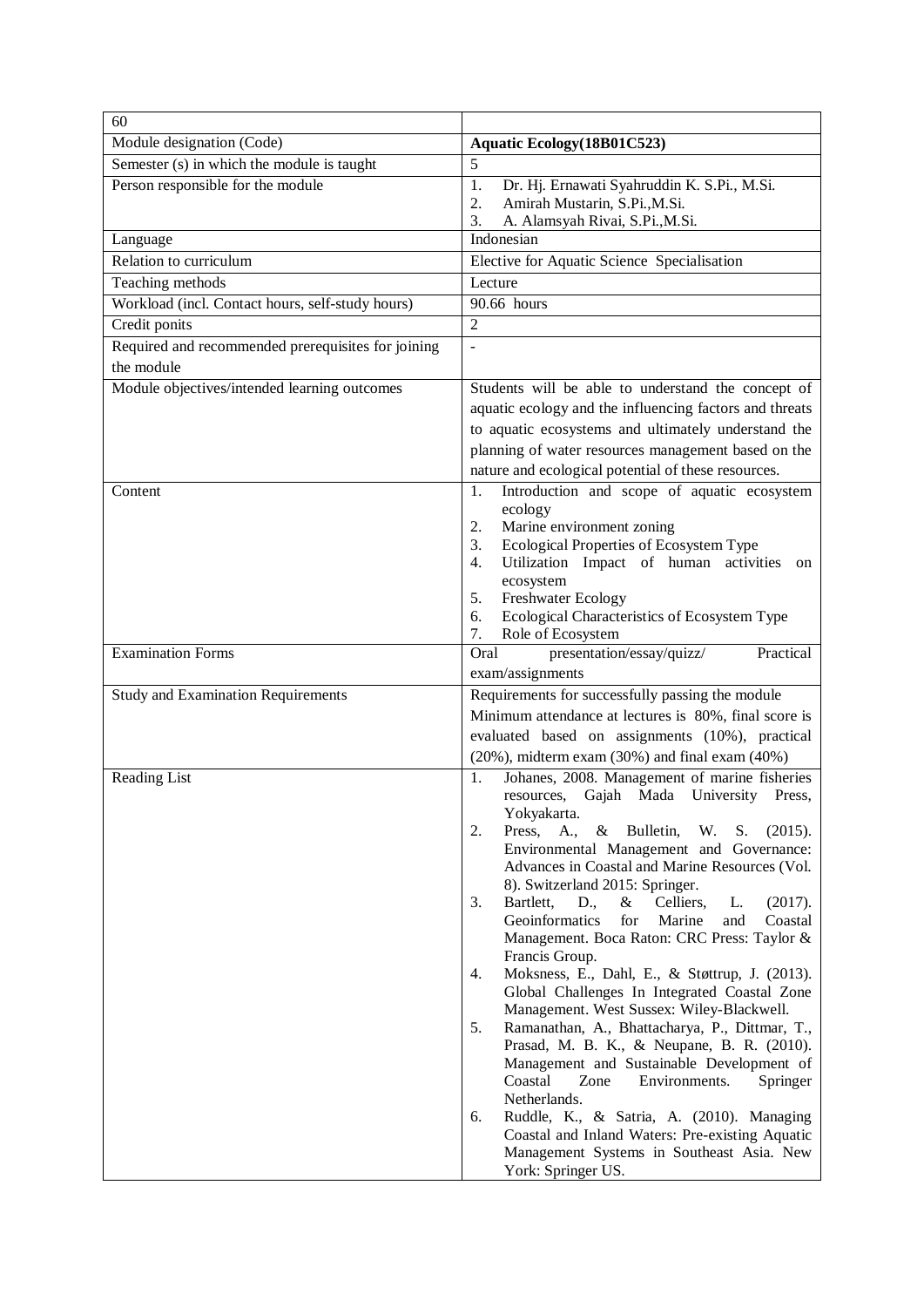|  | MacDonald, B. H., Soomai, S. S., Santo, E. M.       |
|--|-----------------------------------------------------|
|  | De, & Wells, P. G. $(2016)$ . Science, Information, |
|  | and Policy Interface for Effective Coastal and      |
|  | Ocean Management. Boca Raton: CRC Press:            |
|  | Taylor & Francis Group                              |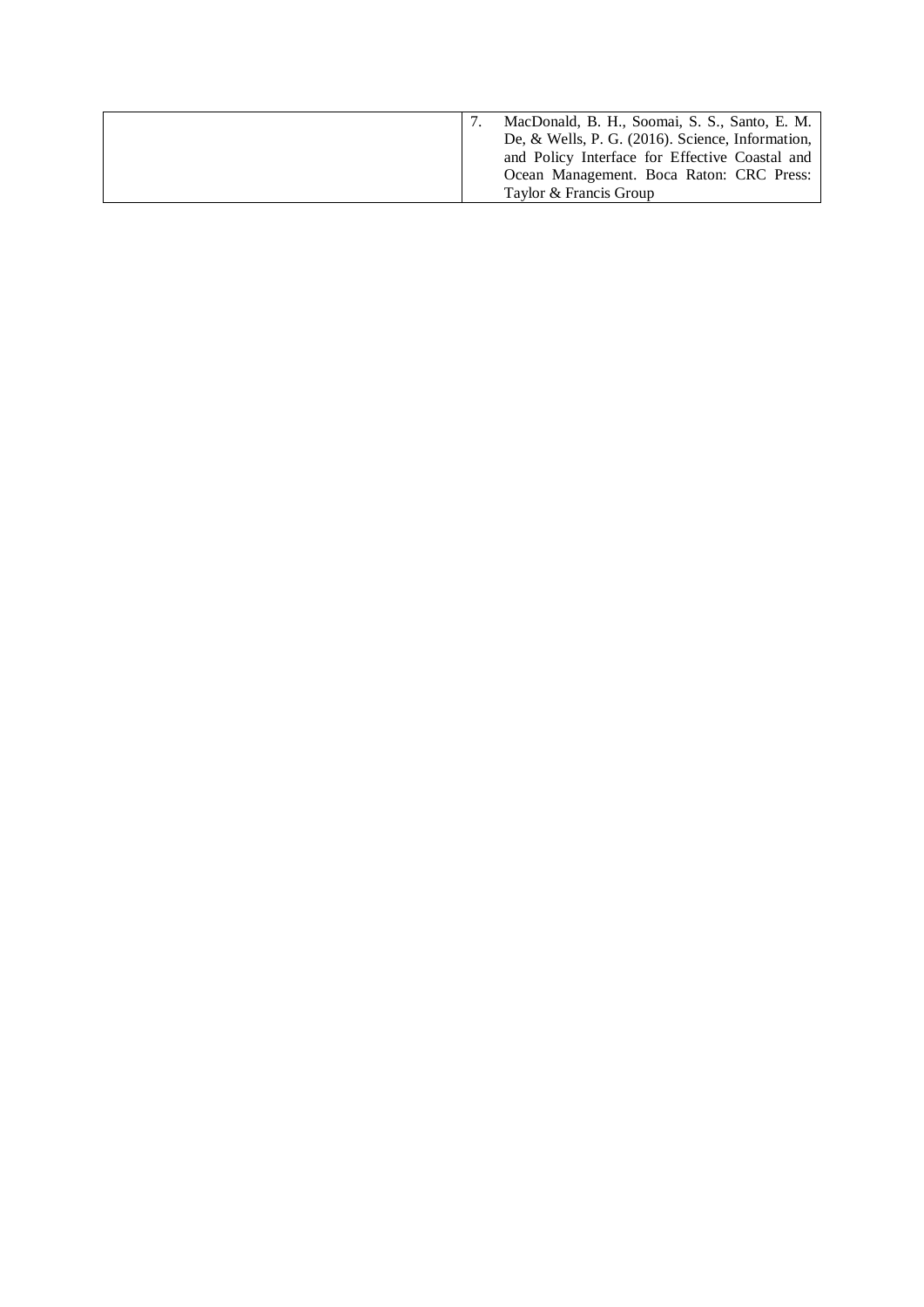| 61                                                 |                                                                                                                                                                                                                                                                                                                                                                                                                                                                                                                                                                                                                                                                                                                                                                                                                                                                                                  |
|----------------------------------------------------|--------------------------------------------------------------------------------------------------------------------------------------------------------------------------------------------------------------------------------------------------------------------------------------------------------------------------------------------------------------------------------------------------------------------------------------------------------------------------------------------------------------------------------------------------------------------------------------------------------------------------------------------------------------------------------------------------------------------------------------------------------------------------------------------------------------------------------------------------------------------------------------------------|
| Module designation (Code)                          | Marine Biology(18B01C524)                                                                                                                                                                                                                                                                                                                                                                                                                                                                                                                                                                                                                                                                                                                                                                                                                                                                        |
| Semester (s) in which the module is taught         | 5                                                                                                                                                                                                                                                                                                                                                                                                                                                                                                                                                                                                                                                                                                                                                                                                                                                                                                |
| Person responsible for the module                  | 1.<br>Dr. Hj. Ernawati Syahruddin K. S.Pi., M.Si.<br>Amirah Mustarin, S.Pi., M.Si.<br>2.                                                                                                                                                                                                                                                                                                                                                                                                                                                                                                                                                                                                                                                                                                                                                                                                         |
| Language                                           | Indonesian                                                                                                                                                                                                                                                                                                                                                                                                                                                                                                                                                                                                                                                                                                                                                                                                                                                                                       |
| Relation to curriculum                             | Elective for Aquatic Science Specialisation                                                                                                                                                                                                                                                                                                                                                                                                                                                                                                                                                                                                                                                                                                                                                                                                                                                      |
| Teaching methods                                   | Lecture                                                                                                                                                                                                                                                                                                                                                                                                                                                                                                                                                                                                                                                                                                                                                                                                                                                                                          |
| Workload (incl. Contact hours, self-study hours)   | 90.66 hours                                                                                                                                                                                                                                                                                                                                                                                                                                                                                                                                                                                                                                                                                                                                                                                                                                                                                      |
| Credit ponits                                      | $\overline{2}$                                                                                                                                                                                                                                                                                                                                                                                                                                                                                                                                                                                                                                                                                                                                                                                                                                                                                   |
| Required and recommended prerequisites for joining | ÷,                                                                                                                                                                                                                                                                                                                                                                                                                                                                                                                                                                                                                                                                                                                                                                                                                                                                                               |
| the module                                         |                                                                                                                                                                                                                                                                                                                                                                                                                                                                                                                                                                                                                                                                                                                                                                                                                                                                                                  |
| Module objectives/intended learning outcomes       | Students are able to explain biological and ecological<br>aspects of marine waters as a fishery biological<br>resource and capable of<br>discusses the world of marine life in general based on<br>the characteristics and principles<br>biology that regulates the organization and survival of<br>organisms and their associations in<br>ecological zones                                                                                                                                                                                                                                                                                                                                                                                                                                                                                                                                      |
| Content                                            | Introduction<br>1.<br>2.<br>Ecological and biological aspects of Indonesian<br>marine waters<br>Marine biota<br>3.<br>Marine plants and animals<br>4.<br>Marine biogeochemical cycle and primary<br>5.<br>productivity<br>Beach zone<br>6.<br><b>Coastal Zone</b><br>7.<br>8.<br>Marine biology research methodology                                                                                                                                                                                                                                                                                                                                                                                                                                                                                                                                                                             |
| <b>Examination Forms</b>                           | Practical<br>Oral<br>presentation/essay/quizz/<br>exam/assignments                                                                                                                                                                                                                                                                                                                                                                                                                                                                                                                                                                                                                                                                                                                                                                                                                               |
| <b>Study and Examination Requirements</b>          | Requirements for successfully passing the module<br>Minimum attendance at lectures is 80%, final score is<br>evaluated based on assignments (10%), practical<br>$(20\%)$ , midterm exam $(30\%)$ and final exam $(40\%)$                                                                                                                                                                                                                                                                                                                                                                                                                                                                                                                                                                                                                                                                         |
| <b>Reading List</b>                                | Allen, G.R. 2004. Tropical coral reef fishes of<br>1.<br>Indonesia. Periplus Editions (HK) Ltd. Singapore<br>Bengen<br>D.G.<br>1999.<br>Introduction<br>2.<br>and<br>Management of Mangrove Ecosystems. PKSPL-<br>IPB. Bogor.<br>3.<br>Fiene-Severns, P., nM. Severns and R. Dyerly.<br>2004. Tropical Seashells of Indonesia. Periplus<br>Editions (HK) Ltd.<br>Singapore<br>4.<br>Hutabarat S., and Evans. 1980. Introduction to<br>5.<br>Oceanography. UI Press. Jakarta.<br>Nybaken W. 1988. Marine<br>6.<br>Biology.<br>An<br>Ecological Approach. PT. grammar. Jakarta<br>7.<br>Odum, E. 1998. Fundamentals of Ecology. Gajah<br>Mada University Press. Yogyakarta.<br>Romimohtarto K., and Sri Juwana. 2005. Marine<br>8.<br>Biology. Marine Biology Science. Bridge.<br>Jakarta<br>9.<br>Tomascik T., A.J. Mah, A. Nontji, M.K. moosa.<br>1997. The Ecology of The Indonesian Seas I and |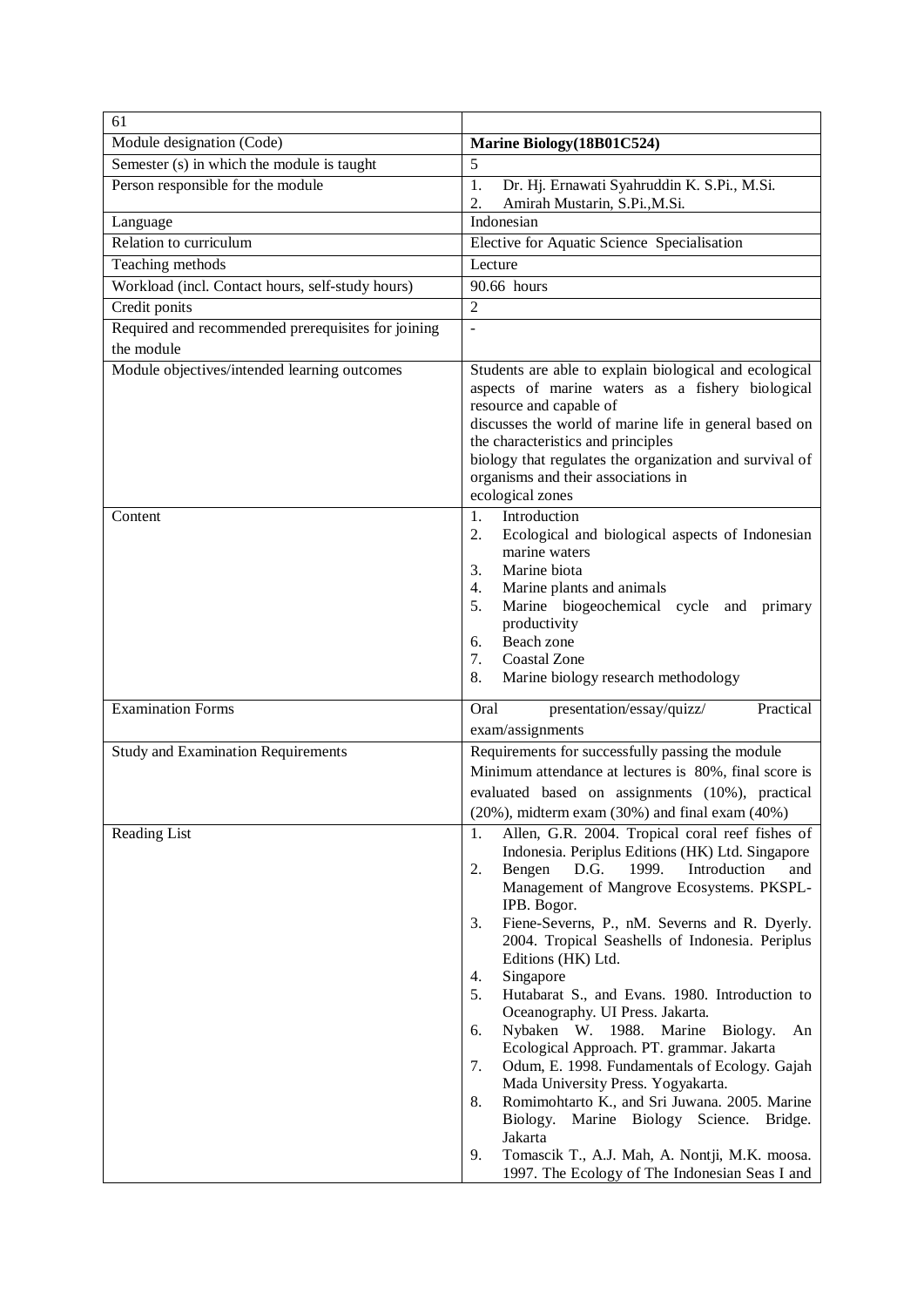II. Periplus Editions(HK) Ltd.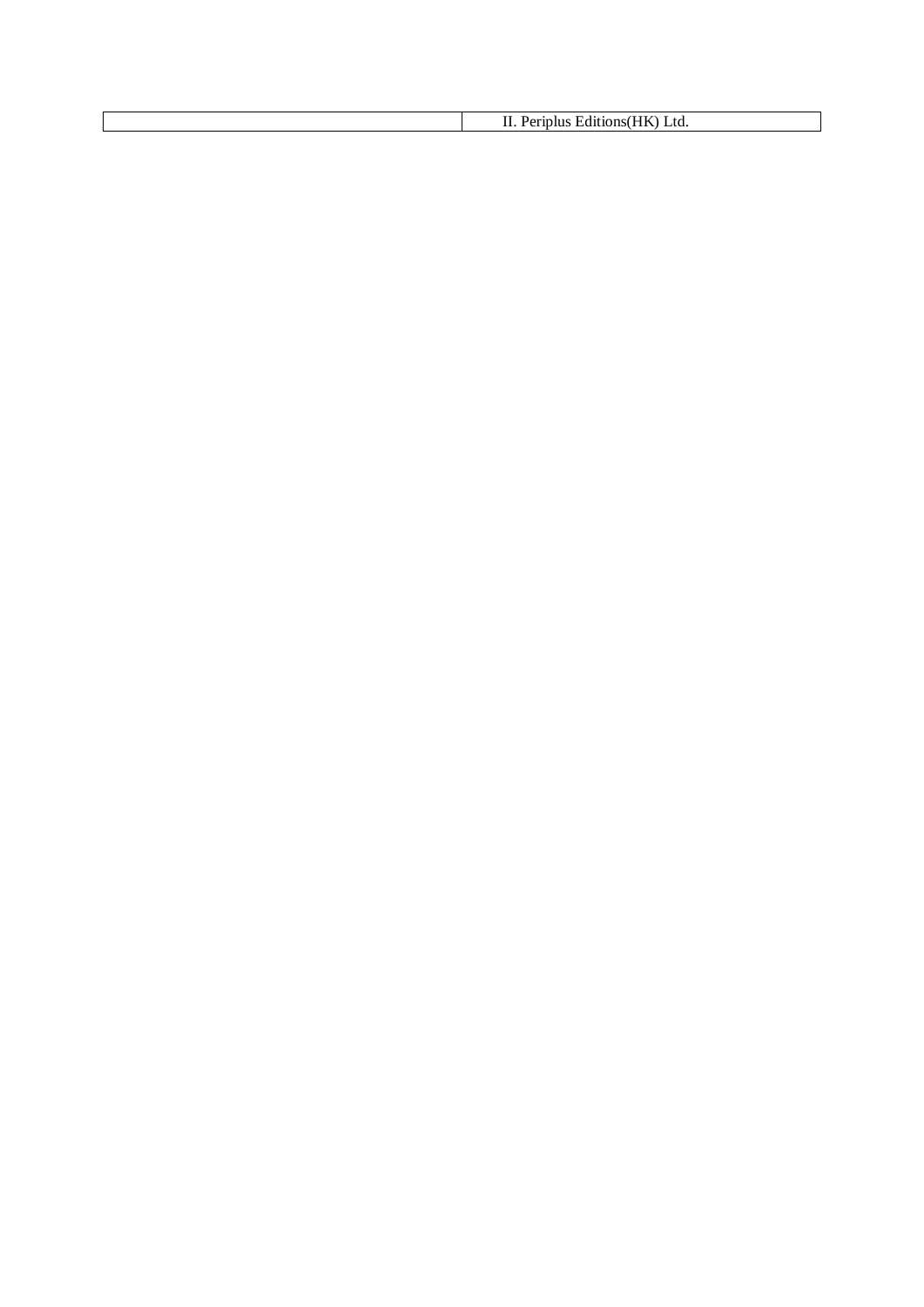| 62                                                 |                                                                                |
|----------------------------------------------------|--------------------------------------------------------------------------------|
| Module designation (Code)                          | <b>Project Evaluation and Business</b>                                         |
|                                                    | Planning(18B01C525)                                                            |
| Semester (s) in which the module is taught         | 5                                                                              |
| Person responsible for the module                  | Prof. Dr. Patang, S.Pi., M.Si<br>1.                                            |
|                                                    | 2.<br>Amirah Mustarin, S.Pi., M.Si                                             |
|                                                    | 3.<br>Marhayati, S.Pi., M.Pd                                                   |
| Language                                           | Indonesian                                                                     |
| Relation to curriculum                             | Elective for Aquatic Science Specialisation                                    |
| Teaching methods                                   | Lecture                                                                        |
| Workload (incl. Contact hours, self-study hours)   | 90.66 hours                                                                    |
| Credit ponits                                      | $\overline{2}$                                                                 |
| Required and recommended prerequisites for joining | $\frac{1}{2}$                                                                  |
| the module                                         |                                                                                |
| Module objectives/intended learning outcomes       | Students are able to explain and performe financial                            |
|                                                    | analysis and economic analysis in the field of fisheries                       |
| Content                                            | project cycle<br>1.                                                            |
|                                                    | technical aspects of the project<br>2.                                         |
|                                                    | instructional, organizational, managerial aspects<br>3.                        |
|                                                    | 4.<br>social aspects of the project<br>5.                                      |
|                                                    | commercial aspects of the project<br>financial aspects of the project<br>6.    |
|                                                    | 7.<br>economic aspects of the project                                          |
| <b>Examination Forms</b>                           | Oral<br>presentation/essay/quizz/<br>Practical                                 |
|                                                    | exam/assignments                                                               |
| <b>Study and Examination Requirements</b>          | Requirements for successfully passing the module                               |
|                                                    | Minimum attendance at lectures is 80%, final score is                          |
|                                                    | evaluated based on assignments (10%), practical                                |
|                                                    | $(20\%)$ , midterm exam $(30)$ and final exam $(40?)$                          |
| Reading List                                       | Gray Clive, Dkk. 1992. Introduction to Project<br>1.                           |
|                                                    | Evaluation. Penerbit PT Gramedia Pustaka                                       |
|                                                    | Utama. Jakarta.                                                                |
|                                                    | Kartadinata, Abas. 2001. Accounting and Cost<br>2.                             |
|                                                    | Analysis. Jakarta, Rineka Cipta                                                |
|                                                    | Hansen & Mowen. 2001. Cost Management,<br>3.                                   |
|                                                    | Indonesian Edition, Book Two, First Edition.                                   |
|                                                    | Mulyadi. 2005. Cost Accounting, Sixth Edition.<br>4.<br>Yogyakarta: STIE YKPN. |
|                                                    | Supriyono. 1999. Cost Accounting, Book One,<br>5.                              |
|                                                    | Edition two. Yogyakarta: BPFE.                                                 |
|                                                    | Gittinger, J. Price. 1986. Economic Analysis of<br>6.                          |
|                                                    | Agricultural Projects. Slamet Translator.                                      |
|                                                    | Husnan,<br>S.Muhammad,<br>S.<br>2000.<br>Project<br>7.                         |
|                                                    | Feasibility Study. Yogyakarta: UUP<br>STIM<br><b>YKPN</b>                      |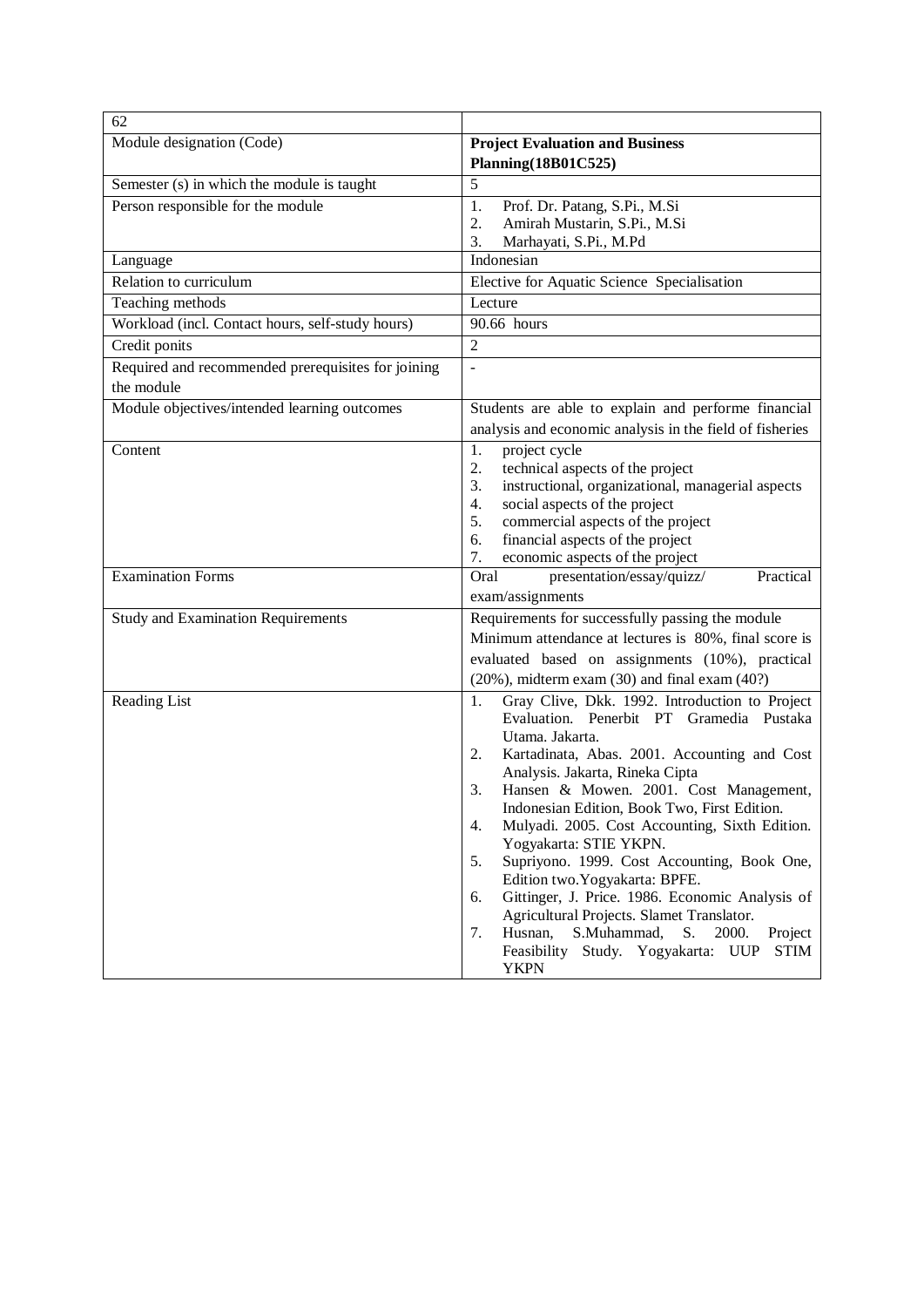| 63                                                 |                                                                |
|----------------------------------------------------|----------------------------------------------------------------|
| Module designation (Code)                          | Micro Learning(18B01C601)                                      |
| Semester (s) in which the module is taught         | 6                                                              |
| Person responsible for the module                  | 1.<br>Prof. Dr. Ir. H. Husain Syam, M.TP., IPU.                |
|                                                    | 2.<br>Dr. Muhammad Rais, MP., MT.                              |
|                                                    | 3.<br>Ervi Novitasari, S.Pd., Gr., M.Pd.                       |
|                                                    | Diyahwati, S.TP., M.Pd<br>4.                                   |
| Language                                           | Indonesian                                                     |
| Relation to curriculum                             | Compulsory                                                     |
| Teaching methods                                   | Lecture                                                        |
| Workload (incl. Contact hours, self-study hours)   |                                                                |
|                                                    | 90.66 hours                                                    |
| Credit ponits                                      | $\overline{2}$                                                 |
| Required and recommended prerequisites for joining | $\overline{a}$                                                 |
| the module                                         |                                                                |
| Module objectives/intended learning outcomes       | Student can:                                                   |
|                                                    | Understand the concept of micro learning<br>1.                 |
|                                                    | 2.<br>Understand the principles of micro learning              |
|                                                    | Understand the characteristics of micro learning<br>3.         |
|                                                    | Understand the psychology of learning in micro<br>4.           |
|                                                    | learning                                                       |
|                                                    | Understand the procedure for implementing micro<br>5.          |
|                                                    | learning<br>Understand micro learning planning<br>6.           |
|                                                    | Understand the management system and operation<br>7.           |
|                                                    | of the micro teaching laboratory                               |
|                                                    | Understand basic teaching skills<br>8.                         |
|                                                    | Practicing basic micro teaching skills<br>9.                   |
| Content                                            | Micro learning concept<br>1.                                   |
|                                                    | 2.<br>Micro learning principles                                |
|                                                    | Characteristics of micro learning<br>3.                        |
|                                                    | The concept of learning psychology in micro<br>4.              |
|                                                    | learning                                                       |
|                                                    | Procedure for implementing micro learning<br>5.                |
|                                                    | Develop a teaching implementation plan (RPP)<br>6.             |
|                                                    | Management and operation of the micro teaching<br>7.           |
|                                                    | laboratory                                                     |
|                                                    | The theory of basic micro teaching skills<br>8.                |
|                                                    | Practice basic micro teaching skills<br>9.                     |
| <b>Examination Forms</b>                           | Formative test, Summative Tests, structured task and           |
|                                                    | independent task                                               |
| <b>Study and Examination Requirements</b>          | Requirements for successfully passing the module               |
|                                                    | minimum attendance at lectures is 80%, final score is          |
|                                                    | evaluated based on assignments (20%), structured task          |
|                                                    | $(10\%)$ independent task $(10\%)$ , midterm exam $(20\%)$     |
|                                                    | and final exam (40%)                                           |
| Reading List                                       | Asril, Zaenal. 2012. Micro Teaching Disertai<br>1.             |
|                                                    | Dengan Pedoman Pengalaman Lapangan. Jakarta:<br>Rajawali Pers. |
|                                                    | Joko, Harun. 2014. Pedoman Praktik Pembelajaran<br>2.          |
|                                                    | Micro Teaching. Surakarta: FKIP-UMS.                           |
|                                                    | Suwarna. 2006. Pengajaran Mikro. Yogyakarta:<br>3.             |
|                                                    | Tiara Wacana                                                   |
|                                                    | Hartono, B. 2010. Pengajaran Mikro:Strategi<br>4.              |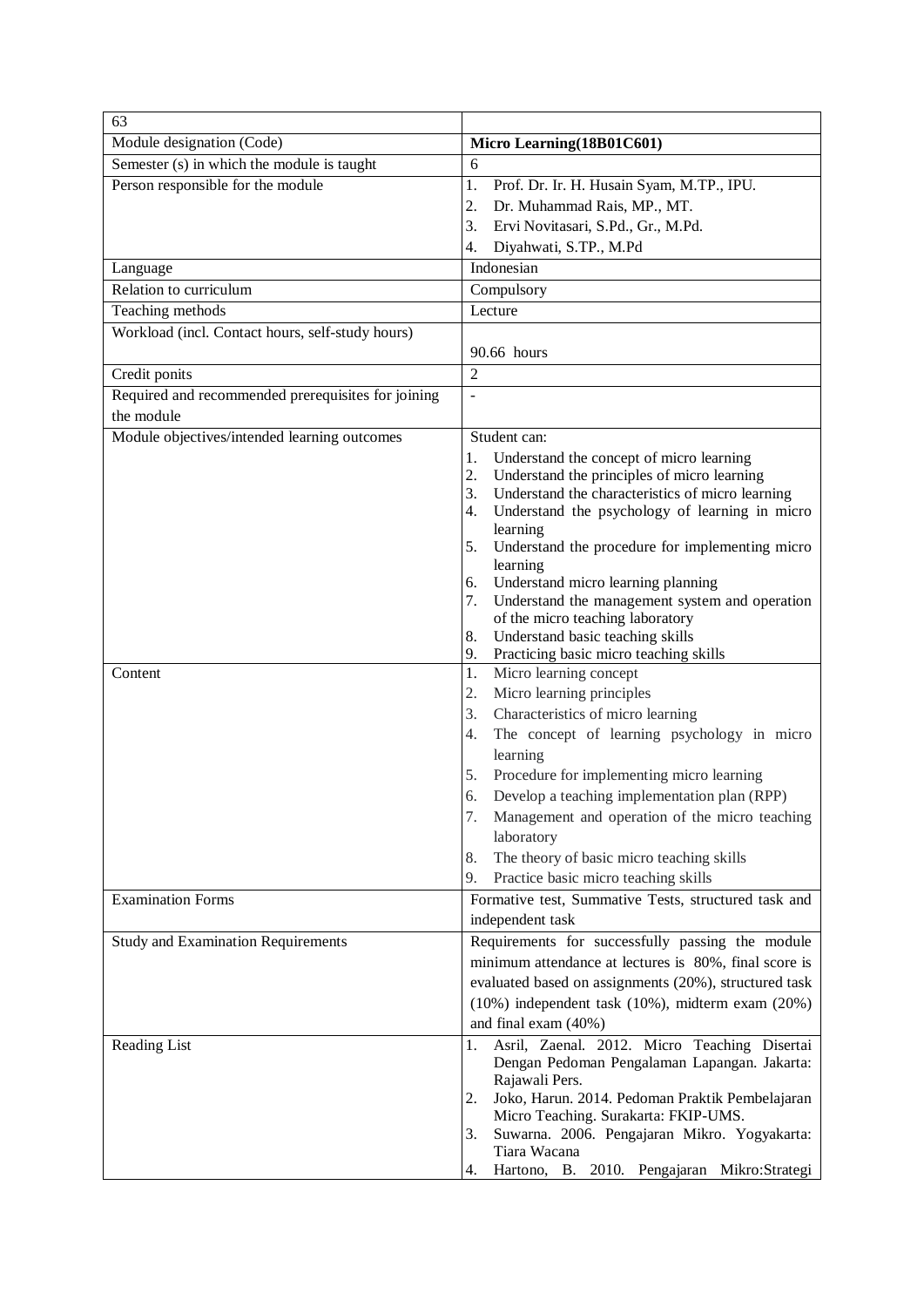|    | Pembelajaran Calon Guru-Guru<br>Menguasai      |
|----|------------------------------------------------|
|    | Keterampilan Dasar Mengajar. Semarang: Widya   |
|    | Karya.                                         |
|    | Sardiman, 2007. Interaksi dan Motivasi Belajar |
|    | Mengajar. Jakarta: PT. RajaGrafindo Persada.   |
| 6. | Slameto, 2003. Belajar dan Faktor-Faktor Yang  |
|    | Mempengaruhinya. Jakarta : Penerbit Rineka     |
|    | Cipta.                                         |
|    | Modul PPG Guru, 2017.                          |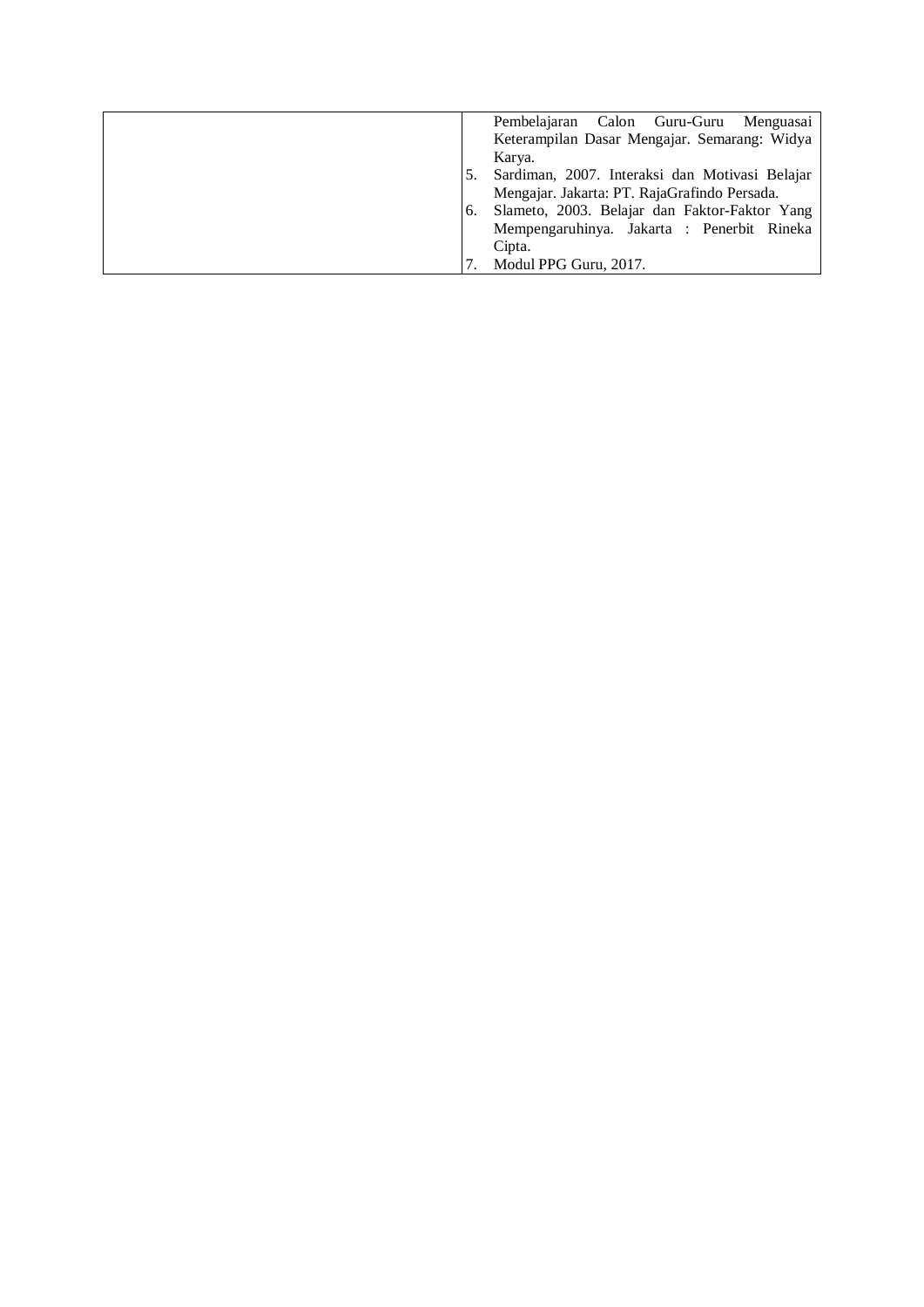| 64                                                                              |                                                                                                             |
|---------------------------------------------------------------------------------|-------------------------------------------------------------------------------------------------------------|
| Module designation (Code)                                                       | <b>Experimental Design in Engineering</b>                                                                   |
|                                                                                 | Research(18B01C602)                                                                                         |
| Semester (s) in which the module is taught<br>Person responsible for the module | 6<br>1.                                                                                                     |
|                                                                                 | Dr. Jamaluddin P, MP                                                                                        |
|                                                                                 | 2.<br>Reski Praja Putra, S.TP., M.Si<br>3.<br>Andi AlamsyahRivai, S.Pi., M.Si                               |
|                                                                                 | Indonesian                                                                                                  |
| Language<br>Relation to curriculum                                              | Compulsory                                                                                                  |
| Teaching methods                                                                | Lecture                                                                                                     |
| Workload (incl. Contact hours, self-study hours)                                | 90.66 hours                                                                                                 |
| Credit ponits                                                                   | $\overline{2}$                                                                                              |
| Required and recommended prerequisites for joining                              | ÷,                                                                                                          |
| the module                                                                      |                                                                                                             |
| Module objectives/intended learning outcomes                                    | College students are expected to master the                                                                 |
|                                                                                 | competency standards:                                                                                       |
|                                                                                 | Able to understand and know the application of<br>1.                                                        |
|                                                                                 | experimental designs, objectives and its principles                                                         |
|                                                                                 | Able to understand analysis using one-factor<br>2.                                                          |
|                                                                                 | (completely<br>randomized<br>variable<br>design,<br>randomized block design, and Latin square design)       |
|                                                                                 | and comparison of mean treatment                                                                            |
|                                                                                 | Able to understand analysis using two or more<br>3.                                                         |
|                                                                                 | factors (factorial completely randomized design,                                                            |
|                                                                                 | factorial randomized block design, separate plot                                                            |
|                                                                                 | design, separate block design)                                                                              |
|                                                                                 | Able to understand use of experimental designs<br>4.<br>with repeated observations and analysis of          |
|                                                                                 | variance                                                                                                    |
| Content                                                                         | to Experimental<br><b>Introduction</b><br>Design<br>1.<br>in                                                |
|                                                                                 | Engineering Research: general explanation scope                                                             |
|                                                                                 | of experimental design in engineering research<br>Basic Principles of Experiment Design                     |
|                                                                                 | 2.<br>definition of experimental design, purpose, and                                                       |
|                                                                                 | basic principle of experimental designs                                                                     |
|                                                                                 | Basic Principles of Experiment Design :<br>3.                                                               |
|                                                                                 | classification of experimental designs                                                                      |
|                                                                                 | <b>Completely Randomized Design (CRD):</b> shuffle<br>4.<br>and chart experiments; linear model and total   |
|                                                                                 | diversity breakdown; variety table structure;                                                               |
|                                                                                 | determination number of squares for experiments                                                             |
|                                                                                 | with equal and different replications; hypothesis                                                           |
|                                                                                 | test; SPSS application                                                                                      |
|                                                                                 | Randomized Block Design (RBD) :shuffle and<br>5.                                                            |
|                                                                                 | chart experiments; linear model and total diversity<br>breakdown; variety table structure; hypothesis test; |
|                                                                                 | relative efficiency of RBD against CRD; SPSS                                                                |
|                                                                                 | application                                                                                                 |
|                                                                                 | Comparison Middle Value :hypothesis on<br>6.                                                                |
|                                                                                 | comparison of Tuckey and LSD methods; decision                                                              |
|                                                                                 | making criteria; SPSS application<br>Comparison Middle Value :hypothesis on the<br>7.                       |
|                                                                                 | comparison of Duncan methods; decision making                                                               |
|                                                                                 | criteria; SPSS application                                                                                  |
|                                                                                 | <b>Factorial Complete Randomized Design :shuffle</b><br>8.                                                  |
|                                                                                 | and chart experiments; linear model and total                                                               |
|                                                                                 | diversity breakdown; variety table structure;                                                               |
|                                                                                 | hypothesis test; SPSS application                                                                           |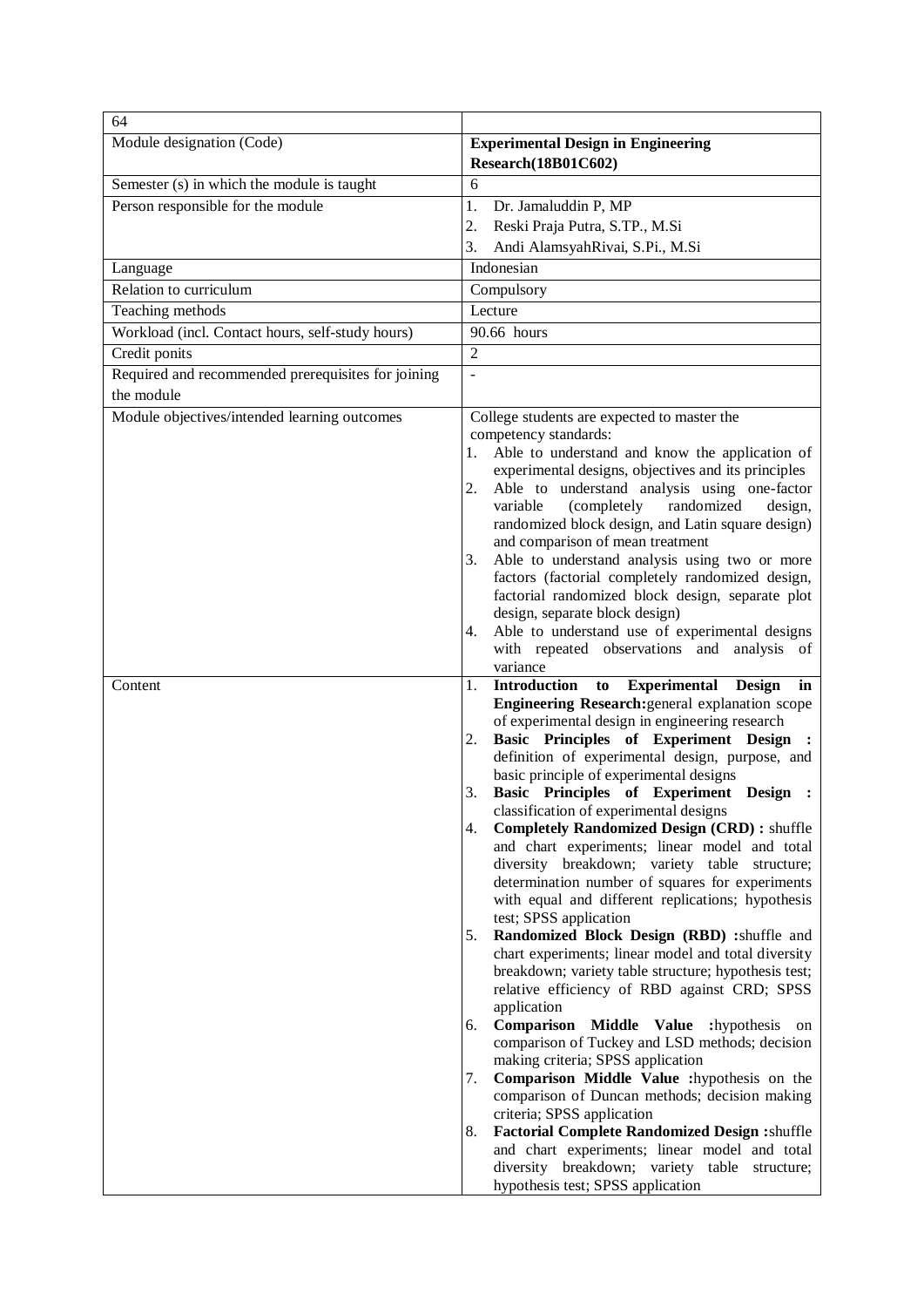|                                           | 9.<br>Factorial Randomized Block Design : shuffle and                                 |
|-------------------------------------------|---------------------------------------------------------------------------------------|
|                                           | chart experiments; linear model and total diversity                                   |
|                                           | breakdown; variety table structure; hypothesis test;                                  |
|                                           | SPSS application                                                                      |
|                                           | 10. Latin Square Design (LSD) :shuffle and chart                                      |
|                                           | experiments; linear model and total diversity                                         |
|                                           | breakdown; variety table structure; hypothesis test;                                  |
|                                           | relative efficiency of LSD to RBD; SPSS                                               |
|                                           | application                                                                           |
|                                           | 11. Split Plot Design : shuffle and chart experiments;                                |
|                                           | linear model and total diversity breakdown; variety                                   |
|                                           | table structure; hypothesis test; SPSS application                                    |
|                                           | <b>Block</b> Design<br>:shuffle<br>12. <b>Split</b><br>and<br>chart                   |
|                                           | experiments; linear model and total diversity                                         |
|                                           | breakdown; variety table structure; hypothesis test;                                  |
|                                           | SPSS application                                                                      |
|                                           | 13. Experimental<br>Design<br>with<br><b>Repetitive</b>                               |
|                                           | <b>Observation</b> : shuffle and chart experiments;                                   |
|                                           | linear model and total diversity breakdown; variety                                   |
|                                           | table structure; hypothesis test                                                      |
|                                           | 14. Analysis of Variance<br>:shuffle<br>and<br>chart                                  |
|                                           | experiments; linear model and total diversity                                         |
|                                           | breakdown; variety table structure; hypothesis test                                   |
|                                           |                                                                                       |
| <b>Examination Forms</b>                  | Essay/quizz                                                                           |
| <b>Study and Examination Requirements</b> | Requirements for successfully passing the module;                                     |
|                                           | Minimum attendance of lecturesis 80%                                                  |
|                                           | The learning outcomes assessment consists of midterm                                  |
|                                           | $(35\%)$ ,<br>final exams<br>$(35\%),$<br>exams<br>structured                         |
|                                           |                                                                                       |
|                                           | assignments (10%), independent assignments (10%),                                     |
|                                           | and participation/activeness (10%)                                                    |
| Reading List                              | Gaspersz, Vincent. 1991. Metode Perancangan<br>1.                                     |
|                                           | Percobaan untuk Ilmu-Ilmu Pertanian, Ilmu-Ilmu                                        |
|                                           | Teknik, dan Biologi. Bandung: Armico                                                  |
|                                           | Mattjik, Ahmad Ansori., Sumertajaya I Made.<br>2.                                     |
|                                           | 2002. Perancangan Percobaan dengan Aplikasi                                           |
|                                           | SAS dan Minitab, Jilid I, Edisi Kedua. Bogor :<br><b>IPB</b> Press                    |
|                                           | 3.                                                                                    |
|                                           | Sugiyono. 2013. Statistika untuk Penelitian.<br>Bandung: Alfabeta                     |
|                                           | 4.                                                                                    |
|                                           | Soejanto, I. 2009. Desain Eksperimen dengan<br>Metode Taguchi. Yogyakarta: Graha Ilmu |
|                                           | Hubbard MR. 2003. Statistical quality Control for<br>5.                               |
|                                           | the Food Industry 3 <sup>rd</sup> . Kluwer Academic/Plenum                            |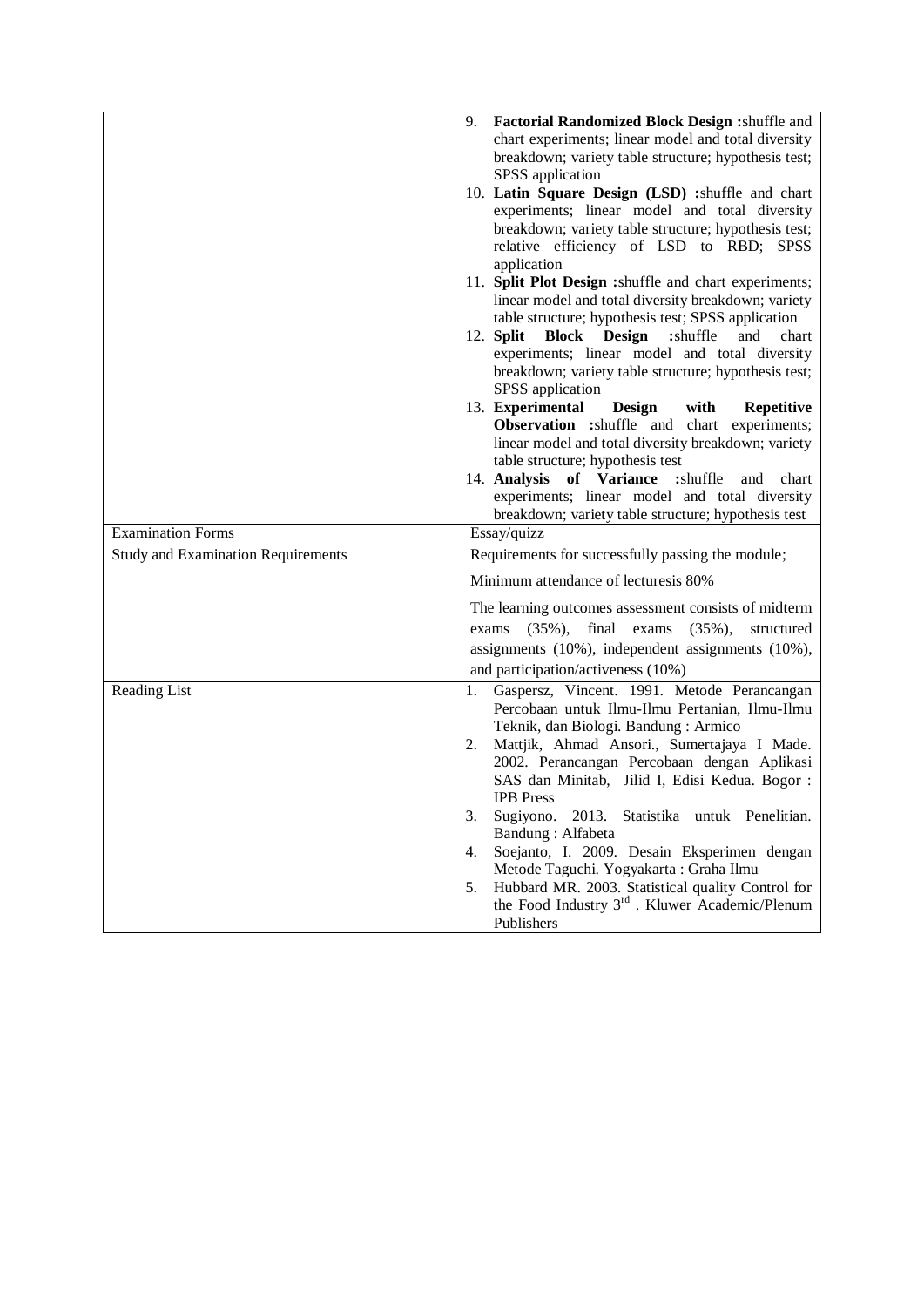| 65                                                 |                                                                                                                                                                                                                                                                                                                                  |
|----------------------------------------------------|----------------------------------------------------------------------------------------------------------------------------------------------------------------------------------------------------------------------------------------------------------------------------------------------------------------------------------|
| Module designation (Code)                          | Storage and Packaging Engineering (18B01C603)                                                                                                                                                                                                                                                                                    |
| Semester (s) in which the module is taught         | 6                                                                                                                                                                                                                                                                                                                                |
| Person responsible for the module                  | 1.<br>Dr. Ir. Nur Rahmah, M.Si                                                                                                                                                                                                                                                                                                   |
|                                                    | AmiruddinHambali, S.TP., M.Si<br>2.<br>ReskiFebyanti Rauf, S.TP., M.Si<br>3.                                                                                                                                                                                                                                                     |
| Language                                           | Indonesian                                                                                                                                                                                                                                                                                                                       |
| Relation to curriculum                             | Compulsory                                                                                                                                                                                                                                                                                                                       |
| Teaching methods                                   | Lecture                                                                                                                                                                                                                                                                                                                          |
| Workload (incl. Contact hours, self-study hours)   | 90.66 hours                                                                                                                                                                                                                                                                                                                      |
| Credit ponits                                      | 2                                                                                                                                                                                                                                                                                                                                |
| Required and recommended prerequisites for joining | $\overline{a}$                                                                                                                                                                                                                                                                                                                   |
| the module                                         |                                                                                                                                                                                                                                                                                                                                  |
| Module objectives/intended learning outcomes       | Students are able to master the basics of food<br>1.<br>product packaging and storage techniques;<br>Students are able to describe the processes that<br>2.<br>occur in food products due to packaging and<br>storage treatments.<br>Students are able to describe the distribution flow<br>3.                                   |
|                                                    | of packaging and storage of food products.<br>Students are able to design packaging and labels<br>4.<br>of a food product                                                                                                                                                                                                        |
| Content                                            | Packaging and storage engineering courses learn about<br>food packaging techniques including types of<br>packaging, shape and design, use and testing of<br>packaging, packaging rules, and labeling systems,<br>storage techniques include storage of grains, tubers,<br>and horticulture as well as self life of food products |
| <b>Examination Forms</b>                           | Oral<br>presentation/essay/multiple<br>choices/                                                                                                                                                                                                                                                                                  |
|                                                    | quizz/practical exam                                                                                                                                                                                                                                                                                                             |
| <b>Study and Examination Requirements</b>          | Requirements for successfully passing the module;                                                                                                                                                                                                                                                                                |
|                                                    | Minimum attendance of boths, lectures and practicum,<br>is 80%; Students are required to pass practicum, with a<br>minimum score of 85.                                                                                                                                                                                          |
|                                                    | The learning outcomes assessment consists of midterm                                                                                                                                                                                                                                                                             |
|                                                    | $(35\%),$ final exams $(35\%),$<br>structured<br>exams                                                                                                                                                                                                                                                                           |
|                                                    | assignments (10%), independent assignments (10%),                                                                                                                                                                                                                                                                                |
|                                                    | and participation/activeness (10%)                                                                                                                                                                                                                                                                                               |
| Reading List                                       | Julianti E., Mimi N. 2007. TeknologiPengemasan.<br>1.<br>Teknologi Pertanian Universitas Sumatera Utara<br>2.<br>HK.<br>2013.<br>Hendrasty<br>PengemasandanPenyimpananBahanPangan.<br>Graha Ilmu: Yogyakarta.<br>Syarief R., Armein S. 2016. PengemasanPangan.<br>3.<br>Penerbit Universitas Terbuka: Tangerang Selatan.         |
|                                                    | Coles R., McDowell D., Kirwan MJ. 2003.<br>4.<br>FoodPackagingTechnology. Blackwell Publishing.<br>CRC Press. USA.<br>Rangarao GCP. 2012. PlasticsinFoodPackaging.<br>5.<br>Central Food Technological Research Institute,                                                                                                       |
|                                                    | India.<br>Gross KC., Wang CY., Saltveit M. 2016. The<br>6.<br>Commercial Storage of Fruits, Vegetables, and<br>Florist and Nursery Stocks. Agriculture Handbook<br>Number 66, United States Department of                                                                                                                        |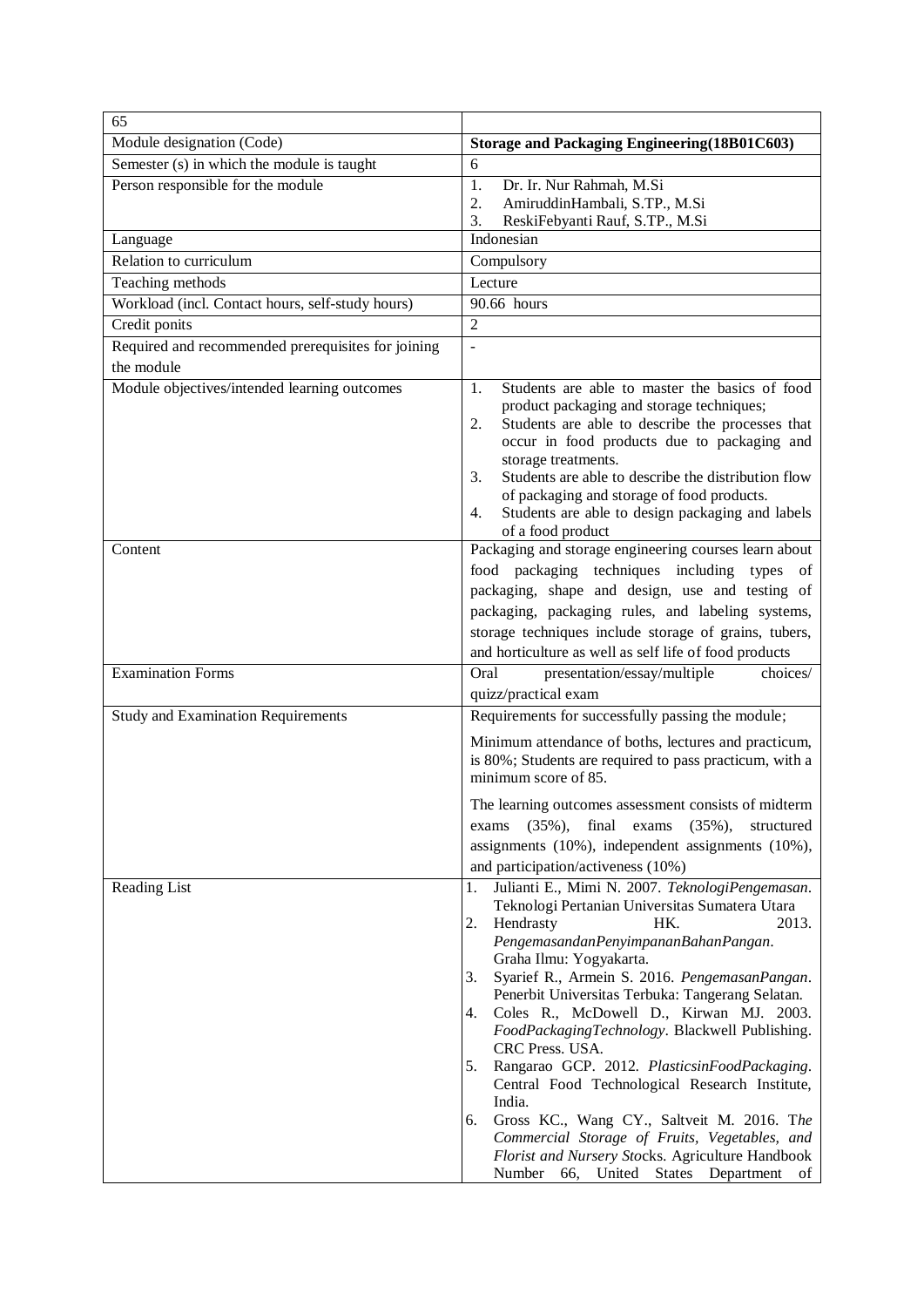|     | Agriculture, UC Davis, CA.                       |
|-----|--------------------------------------------------|
|     | Herawati H. 2008. Penentuan Umur Simpan pada     |
|     | <i>Produk Pangan</i> . Jurnal Litbang Pertanian, |
|     | $27(4):124-130.$                                 |
| 8.  | Rahman MS. 2007. Handobook of<br>Food            |
|     | Preservation Second Edition. CRC Press. USA.     |
| -9. | Manalili NM., Dorado MA., Robert van Otterdijk.  |
|     | 2014. Appropriate Food Packaging Solutions for   |
|     | Developing Countries. FAO, Rome, Italy.          |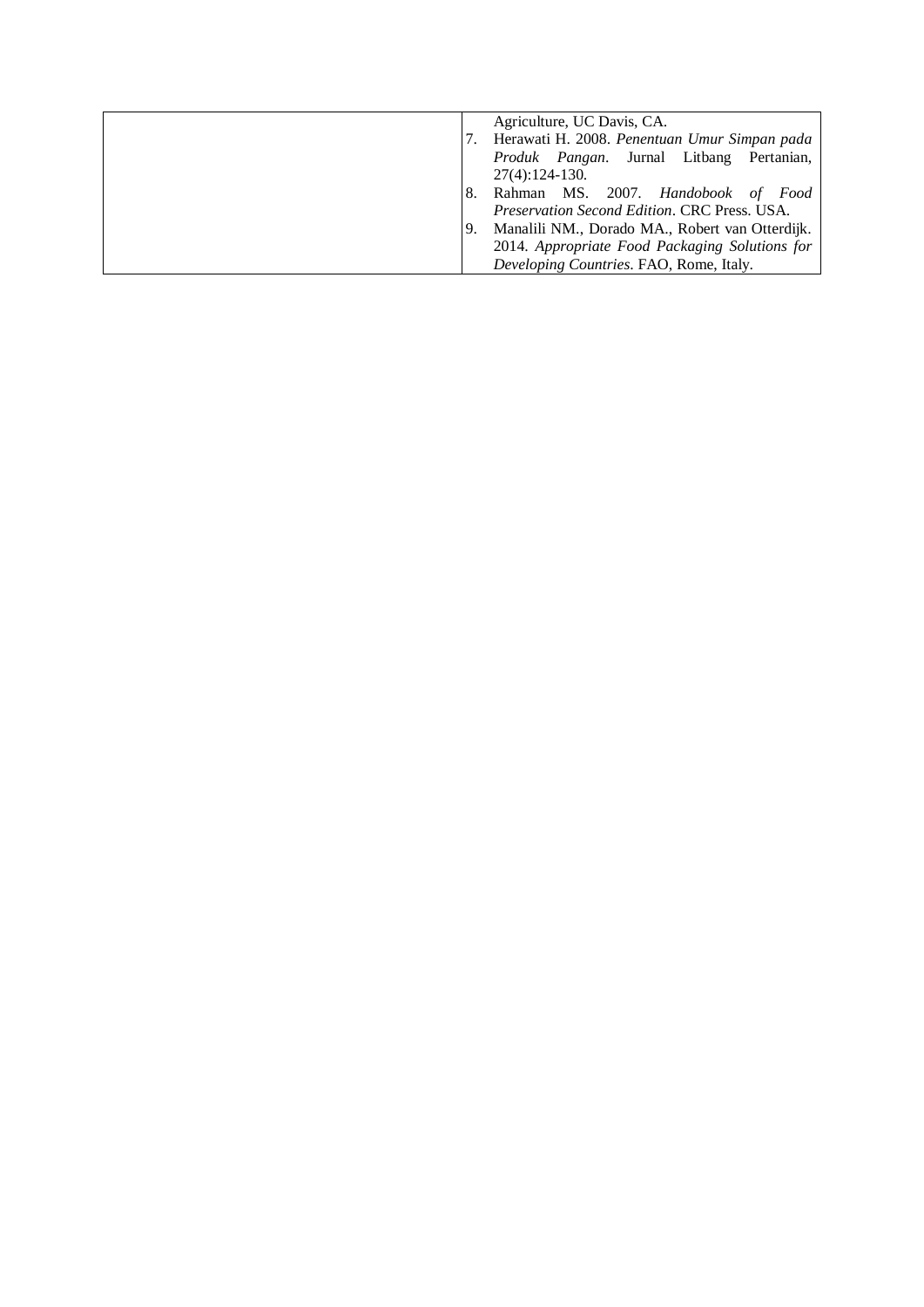| 66                                                 |                                                                                                     |
|----------------------------------------------------|-----------------------------------------------------------------------------------------------------|
| Module designation (Code)                          | Food Analysis(18B01C604)                                                                            |
| Semester (s) in which the module is taught         | 6                                                                                                   |
| Person responsible for the module                  | 1.<br>Dr. Andi Sukainah, STP., MSi                                                                  |
|                                                    | 2.<br>Ratnawaty Fadilah, S.TP., M.Sc                                                                |
|                                                    | 3.<br>Reski Praja Putra, S.TP., M.Si                                                                |
|                                                    | Amiruddin Hambali, S.TP., M.Si<br>4.                                                                |
| Language                                           | Indonesian                                                                                          |
| Relation to curriculum                             | Compulsory                                                                                          |
| Teaching methods                                   | Lecture, Lab work                                                                                   |
| Workload (incl. Contact hours, self-study hours)   | 136 hours                                                                                           |
| Credit ponits                                      | 3                                                                                                   |
| Required and recommended prerequisites for joining | $\Box$                                                                                              |
| the module                                         |                                                                                                     |
| Module objectives/intended learning outcomes       | College students are expected to master the                                                         |
|                                                    | competency standards:                                                                               |
|                                                    | Able to demonstrate, evaluate, discuss, and<br>1.                                                   |
|                                                    | conclude about principles and methods that can be                                                   |
|                                                    | used to analyze physical properties                                                                 |
|                                                    | Able to demonstrate, evaluate, discuss, and<br>2.                                                   |
|                                                    | conclude about principles and methods of testing<br>the properties and characteristics of chemicals |
|                                                    | Able to demonstrate, evaluate, discuss, and<br>3.                                                   |
|                                                    | conclude about principles and methods of                                                            |
|                                                    | microbial testing                                                                                   |
|                                                    | Able to demonstrate, evaluate, discuss, and<br>4.                                                   |
|                                                    | conclude about principles and methods of sensory                                                    |
|                                                    | analysis of food ingredients                                                                        |
| Content                                            | Introduction of Food Analysis : definition of food<br>1.                                            |
|                                                    | analysis; analysis of the physical, chemical,<br>microbiological and sensory properties of food     |
|                                                    | <b>Composition of Food Ingredients : water content</b><br>2.                                        |
|                                                    | and total solid; analysis of ash, fat, protein, and                                                 |
|                                                    | carbohydrates content                                                                               |
|                                                    | Composition of Food Ingredients : vitamin and<br>3.                                                 |
|                                                    | mineral analysis                                                                                    |
|                                                    | Food Microbiology Analysis : how to<br>preparation of samples; total plate count analysis           |
|                                                    | Food Microbiology Analysis :total anaerobic<br>5.                                                   |
|                                                    | bacteria; total microbes based on differences                                                       |
|                                                    | optimum temperature                                                                                 |
|                                                    | Food Microbiology Analysis :total microbes<br>6.                                                    |
|                                                    | based on their breakdown properties at substrate;                                                   |
|                                                    | total microbes based on properties of the Gram                                                      |
|                                                    | staining<br>Food<br><b>Microbiology</b><br><b>Analysis</b><br>7.<br>:total<br>and                   |
|                                                    | identification of coliform; sampling of pathogenic                                                  |
|                                                    | bacteria and identification                                                                         |
|                                                    | 8. Physical Properties of Food :rheological                                                         |
|                                                    | principles for food analysis; heat (thermal)                                                        |
|                                                    | analysis of food; food color analysis                                                               |
|                                                    | Food Sensory<br>9.<br><b>Analysis</b><br>:distinction<br>and                                        |
|                                                    | descriptive test<br>10. Food Sensory Analysis : acceptance and consumer                             |
|                                                    | test                                                                                                |
|                                                    | 11. Spectroscopy: basic principles of spectroscopy;                                                 |
|                                                    | ultraviolet, visible, fluorescent, and infrared                                                     |
|                                                    | spectroscopy                                                                                        |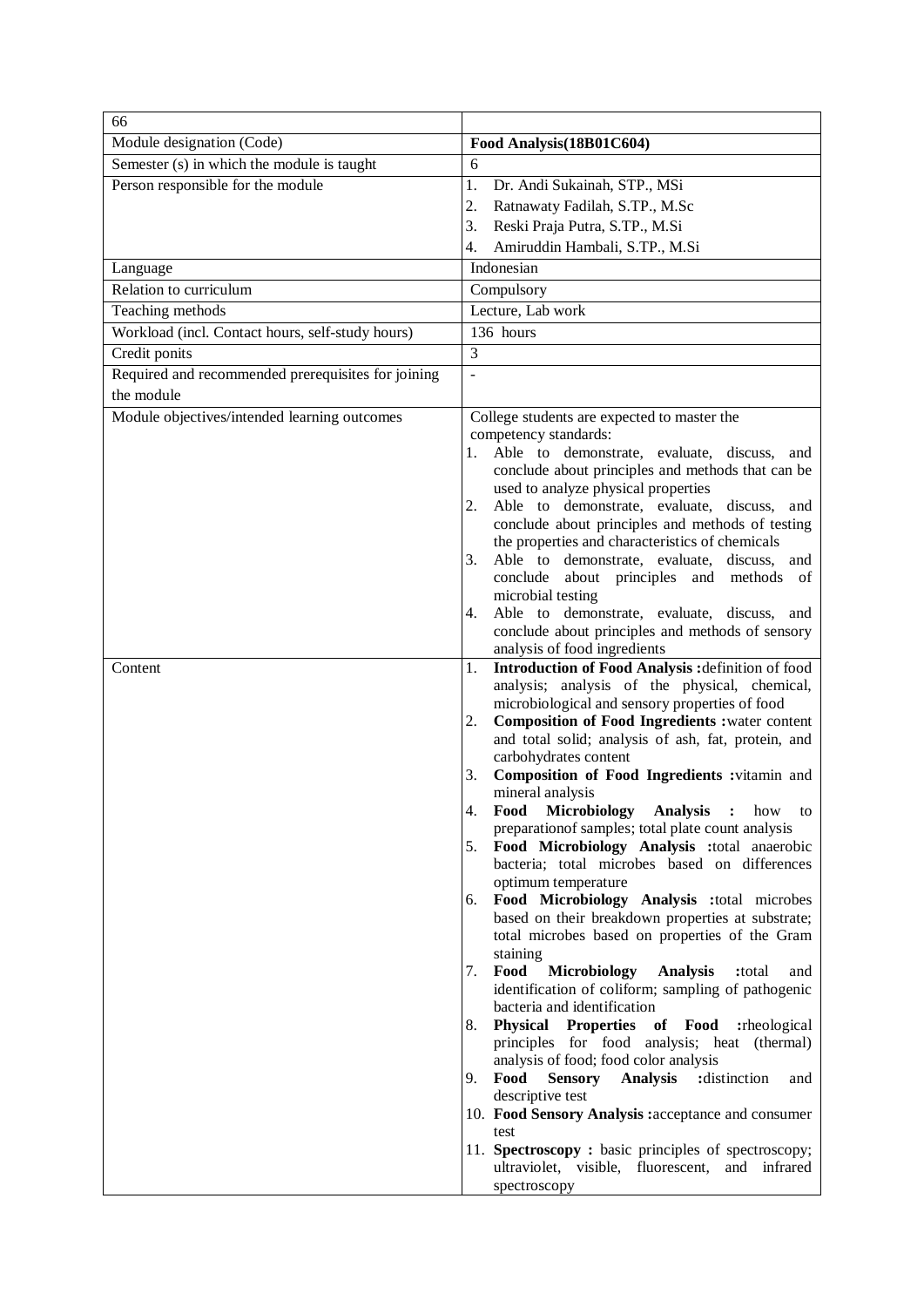| quizz/practical exam<br>Requirements for successfully passing the module;<br>Minimum attendance of boths, lectures and practicum,<br>is 80%; Students are required to pass practicum, with a<br>minimum score of 85.<br>The learning outcomes assessment consists of midterm<br>final<br>$(35\%),$<br>exams<br>$(35\%),$<br>structured<br>exams<br>assignments (10%), independent assignments (10%),<br>and participation/activeness (10%)                                                                                                                                                                                                                                                                                                                                                                                                                                                                                                                                                             |
|--------------------------------------------------------------------------------------------------------------------------------------------------------------------------------------------------------------------------------------------------------------------------------------------------------------------------------------------------------------------------------------------------------------------------------------------------------------------------------------------------------------------------------------------------------------------------------------------------------------------------------------------------------------------------------------------------------------------------------------------------------------------------------------------------------------------------------------------------------------------------------------------------------------------------------------------------------------------------------------------------------|
|                                                                                                                                                                                                                                                                                                                                                                                                                                                                                                                                                                                                                                                                                                                                                                                                                                                                                                                                                                                                        |
|                                                                                                                                                                                                                                                                                                                                                                                                                                                                                                                                                                                                                                                                                                                                                                                                                                                                                                                                                                                                        |
|                                                                                                                                                                                                                                                                                                                                                                                                                                                                                                                                                                                                                                                                                                                                                                                                                                                                                                                                                                                                        |
|                                                                                                                                                                                                                                                                                                                                                                                                                                                                                                                                                                                                                                                                                                                                                                                                                                                                                                                                                                                                        |
|                                                                                                                                                                                                                                                                                                                                                                                                                                                                                                                                                                                                                                                                                                                                                                                                                                                                                                                                                                                                        |
|                                                                                                                                                                                                                                                                                                                                                                                                                                                                                                                                                                                                                                                                                                                                                                                                                                                                                                                                                                                                        |
|                                                                                                                                                                                                                                                                                                                                                                                                                                                                                                                                                                                                                                                                                                                                                                                                                                                                                                                                                                                                        |
| Nielsen SS. 2010. Food Analysis Laboratory<br>1.<br>Manual, 2 <sup>nd</sup> . New York : Springer. (177 Halaman)<br>Weaver CM. Daniel, JR. 2005. The Food<br>2.<br>Chemistry Laboratory: a Manual for Experimental<br>Foods, Dietetics, and Food Scientists, 2 <sup>nd</sup> . New<br>York: CRC Press. (137 Halaman)<br>AOAC. 1995. Official Methods of Analysis of the<br>3.<br>Association of Official Analytical Chemist.<br>Association of Official Analytical Chemists,<br>Washington, DC.<br>4. McLandsborough, LA.<br>Food<br>Microbiology<br>Laboratory. New York: CRC Press<br>Otles S. 2009. Handbook of Food Analysis<br>5.<br><b>Instruments. CRC Press</b><br>6. Nielsen SS., 2010. Food Analysis. 4 <sup>th</sup> . Springer<br>Science+Business Media, LLC<br>Otles S. 2005. Methods of Analysis of Food<br>7.<br>Components and additives. Taylor & Francis<br>Group, LLC<br>Marwaha K., 2010. Control and Analysis for Food<br>8.<br>and Agricultural Products. New Delhi : Gene Tech |
|                                                                                                                                                                                                                                                                                                                                                                                                                                                                                                                                                                                                                                                                                                                                                                                                                                                                                                                                                                                                        |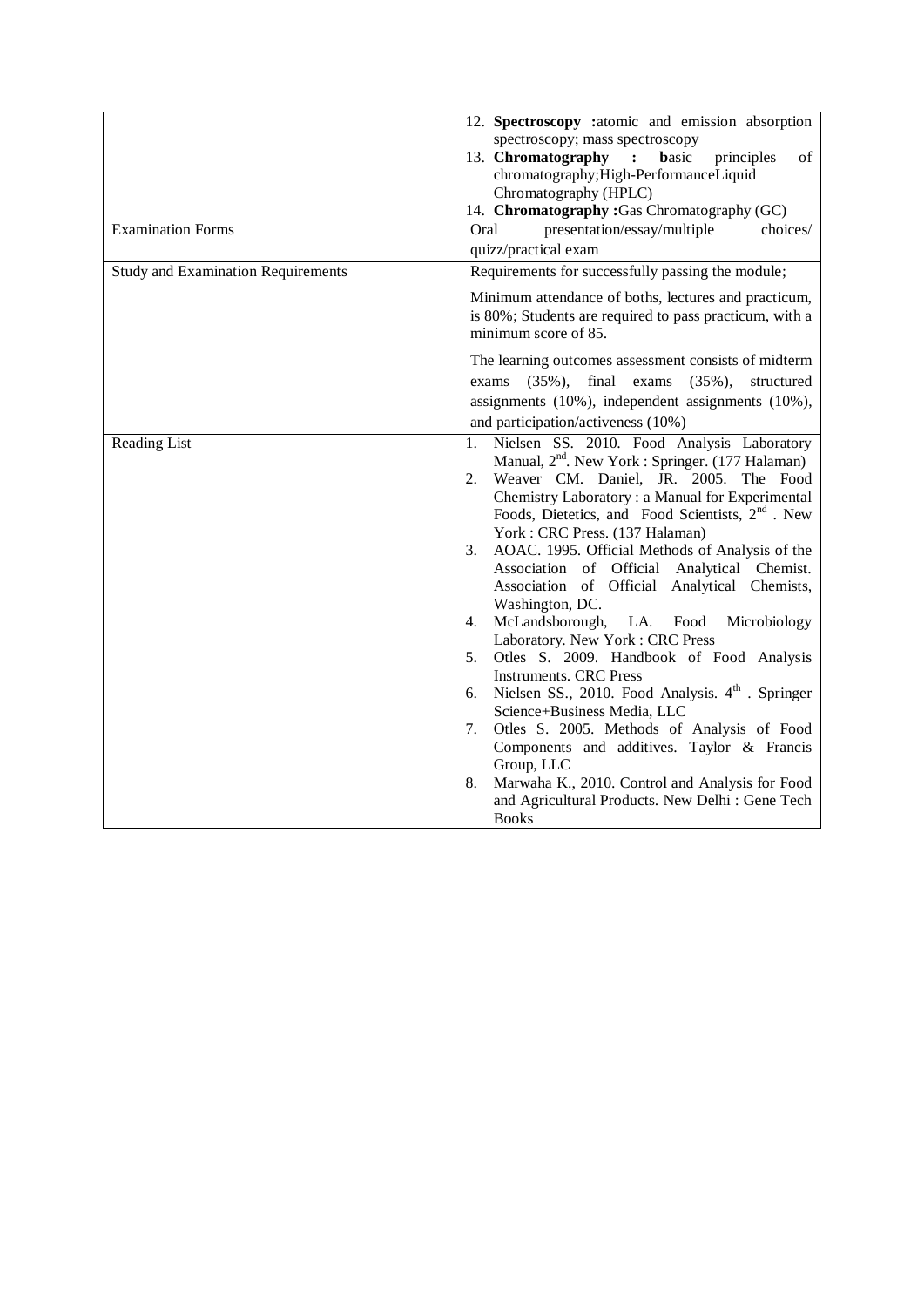| 67                                                               |                                                                                                                                                                                                                                                                                                                                                                                                                                                                                                                                                                                                                                                                                                                                                                                                                                                                                                                                                                                                                                                                                     |
|------------------------------------------------------------------|-------------------------------------------------------------------------------------------------------------------------------------------------------------------------------------------------------------------------------------------------------------------------------------------------------------------------------------------------------------------------------------------------------------------------------------------------------------------------------------------------------------------------------------------------------------------------------------------------------------------------------------------------------------------------------------------------------------------------------------------------------------------------------------------------------------------------------------------------------------------------------------------------------------------------------------------------------------------------------------------------------------------------------------------------------------------------------------|
| Module designation (Code)                                        | <b>Economics and Engineering</b><br>Management(18B01C605)                                                                                                                                                                                                                                                                                                                                                                                                                                                                                                                                                                                                                                                                                                                                                                                                                                                                                                                                                                                                                           |
| Semester (s) in which the module is taught                       | 6                                                                                                                                                                                                                                                                                                                                                                                                                                                                                                                                                                                                                                                                                                                                                                                                                                                                                                                                                                                                                                                                                   |
| Person responsible for the module                                | 1.<br>Prof. Dr. Lahming, MS<br>2.<br>Dr. Ir. Nur Rahmah, M.Si                                                                                                                                                                                                                                                                                                                                                                                                                                                                                                                                                                                                                                                                                                                                                                                                                                                                                                                                                                                                                       |
|                                                                  | 3.<br>Dr. Andi Sitti Halima, SP., MP<br>Indonesian                                                                                                                                                                                                                                                                                                                                                                                                                                                                                                                                                                                                                                                                                                                                                                                                                                                                                                                                                                                                                                  |
| Language<br>Relation to curriculum                               | Compulsory                                                                                                                                                                                                                                                                                                                                                                                                                                                                                                                                                                                                                                                                                                                                                                                                                                                                                                                                                                                                                                                                          |
|                                                                  | Lecture                                                                                                                                                                                                                                                                                                                                                                                                                                                                                                                                                                                                                                                                                                                                                                                                                                                                                                                                                                                                                                                                             |
| Teaching methods                                                 |                                                                                                                                                                                                                                                                                                                                                                                                                                                                                                                                                                                                                                                                                                                                                                                                                                                                                                                                                                                                                                                                                     |
| Workload (incl. Contact hours, self-study hours)                 | 90.66 hours                                                                                                                                                                                                                                                                                                                                                                                                                                                                                                                                                                                                                                                                                                                                                                                                                                                                                                                                                                                                                                                                         |
| Credit ponits                                                    | $\overline{2}$                                                                                                                                                                                                                                                                                                                                                                                                                                                                                                                                                                                                                                                                                                                                                                                                                                                                                                                                                                                                                                                                      |
| Required and recommended prerequisites for joining<br>the module | $\frac{1}{2}$                                                                                                                                                                                                                                                                                                                                                                                                                                                                                                                                                                                                                                                                                                                                                                                                                                                                                                                                                                                                                                                                       |
| Module objectives/intended learning outcomes                     | 1.<br>Students can explain the Scope of Economics and<br><b>Engineering Management</b><br>Students can explain the principles in engineering<br>2.<br>economics<br>3.<br>Students are able to explain changes in the value<br>of money based on different time periods<br>Students can explain the concept of cost and<br>4.<br>economic analysis in the agricultural industry<br>Students can explain risk management to reduce<br>5.<br>losses due to uncertainty<br>Students can explain methods to assess the<br>6.<br>feasibility of investment plans rencana<br>Students can use the formulas in engineering<br>7.<br>economics methods to determine the feasibility<br>of an investment plan.<br>8.<br>Students<br>explain<br>the<br>can<br>economics<br>οf<br>agricultural production<br>Students can explain the types and factors that<br>9.<br>affect farming<br>Students can apply management concepts in<br>10.<br>agribusiness economics.<br>11. Students can explain industrial management and<br>can apply the principles of agricultural industrial<br>engineering |
| Content                                                          | Concepts of Management;<br>1.<br>Principles of Engineering Economics<br>2.<br>and<br>Decision Making;<br>Risk Management;<br>3.<br>The Concept of Fees and Interests;<br>4.<br>The Concept of the Value of Money Against<br>5.<br>Time; as well as Several Economic Engineering<br>Methods;<br>Agricultural production economics<br>includes<br>6.<br>Introduction;<br>Understanding<br>of<br>Economic<br>of production<br>Principles and<br>management<br>systems includes farm management; factors that<br>influence farming and the role of farmers in farm<br>Economic<br>management;<br>Management<br>in<br>Agribusiness includes Agribusiness Economics<br>and agribusiness management                                                                                                                                                                                                                                                                                                                                                                                        |
| <b>Examination Forms</b>                                         | presentation/essay/multiple<br>Oral<br>choices/<br>quizz/practical exam                                                                                                                                                                                                                                                                                                                                                                                                                                                                                                                                                                                                                                                                                                                                                                                                                                                                                                                                                                                                             |
| <b>Study and Examination Requirements</b>                        | Requirements for successfully passing the module;                                                                                                                                                                                                                                                                                                                                                                                                                                                                                                                                                                                                                                                                                                                                                                                                                                                                                                                                                                                                                                   |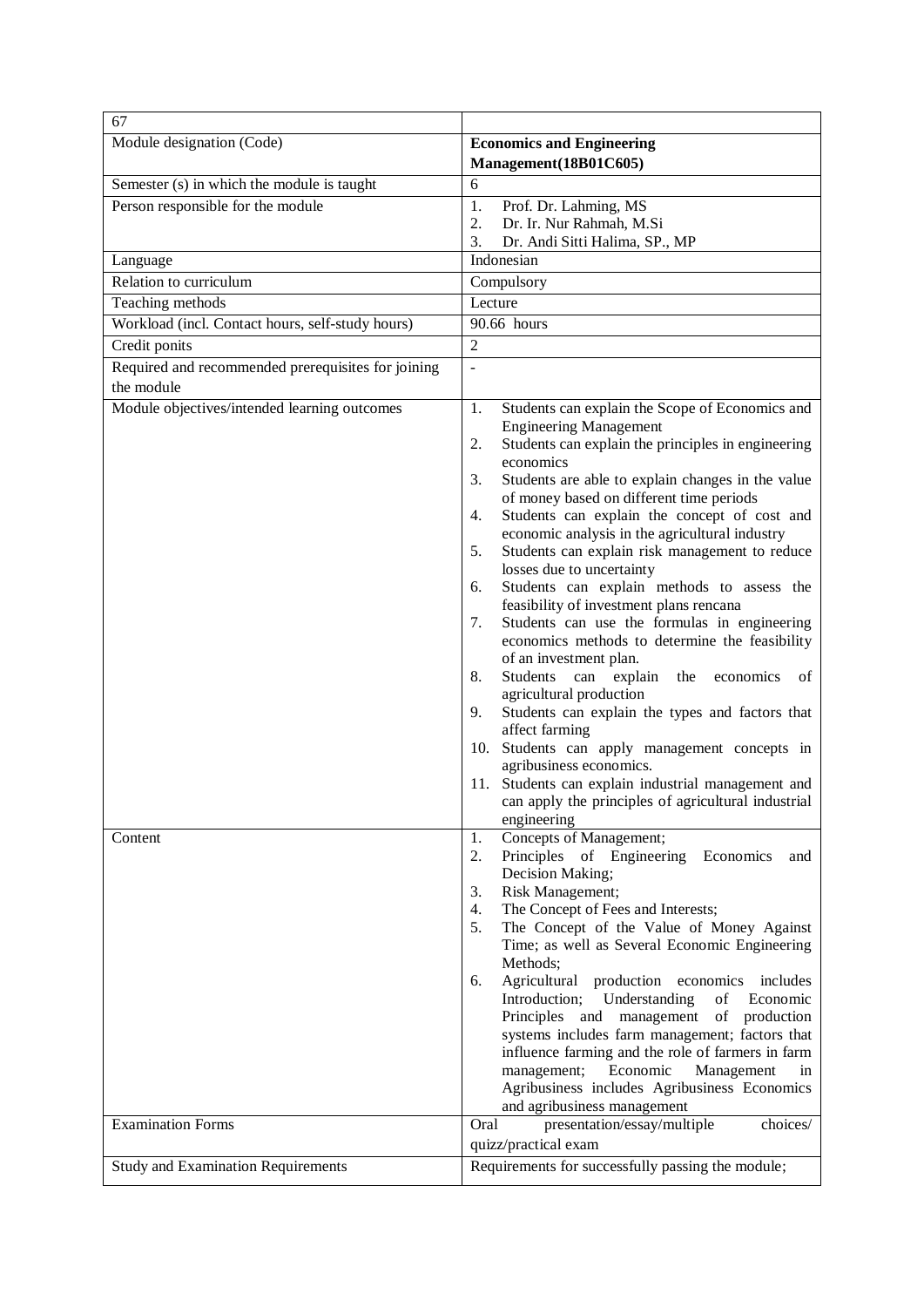|              | Minimum attendance of boths, lectures and practicum,<br>is 80%; Students are required to pass practicum, with a<br>minimum score of 85. |
|--------------|-----------------------------------------------------------------------------------------------------------------------------------------|
|              | The learning outcomes assessment consists of midterm                                                                                    |
|              | $(35\%),$<br>final<br>exams<br>$(35\%),$<br>structured<br>exams                                                                         |
|              | assignments (10%), independent assignments (10%),                                                                                       |
|              | and participation/activeness (10%)                                                                                                      |
| Reading List | Bungaran Saragih. 2018. Agribisnis: paradigma<br>1.                                                                                     |
|              | baru pembangunan Ekonomi berbasis pertanian                                                                                             |
|              | Faqih. 2009. Analisis biaya, pendapatan, titik<br>2.                                                                                    |
|              | impas (bep) dan kelayakan usahatani ubijalar                                                                                            |
|              | {ipomoea batatasl) (studi kasus di desa beringin                                                                                        |
|              | kecamatan ciwaringin kabupaten cirebon).                                                                                                |
|              | Gunawan (2019) Revolusi industri 4.0 untuk<br>3.                                                                                        |
|              | sektor pertanian, perkebunan dan peternakan.                                                                                            |
|              | Penerbit Guepedia.                                                                                                                      |
|              | Harjanto, Ferianto,. 2007. Ekonomi Teknik;<br>4.                                                                                        |
|              | Pengambilan Keputusan, Yogyakarta                                                                                                       |
|              | Ken Suratiyah. 2006. Ilmu Usahatani. Penebar<br>5.<br>Swadaya                                                                           |
|              | Muhammad Firdaus, 2007. Manajemen Agribisnis.<br>6.                                                                                     |
|              | Penerbit PT. Bumi Aksara. Jakarta                                                                                                       |
|              | Newnan, Donald G., Eschenbach, Ted G., Lavelle,<br>7.                                                                                   |
|              | Jerome P. 2004. Engineering Economic Analysis                                                                                           |
|              | Ninth Edition, New York; University Press                                                                                               |
|              | Rosyidi, Suherman. (2006). Pengantar Teori<br>8.                                                                                        |
|              | Ekonomi. Jakarta: PT. Raja Grafindo Persada                                                                                             |
|              | Sri Kumalaningsih, 2014. Pohon industri potensial<br>9.                                                                                 |
|              | pada sistem agroindustri. UB Press                                                                                                      |
|              | 10. Sujarwo. 2019. Ekonomi Produksi : teori dan                                                                                         |
|              | aplikasi. UB Press                                                                                                                      |
|              | 11. Silvana maulidah. 2012. Pengantar manajemen                                                                                         |
|              | Agribisnis. UB Press                                                                                                                    |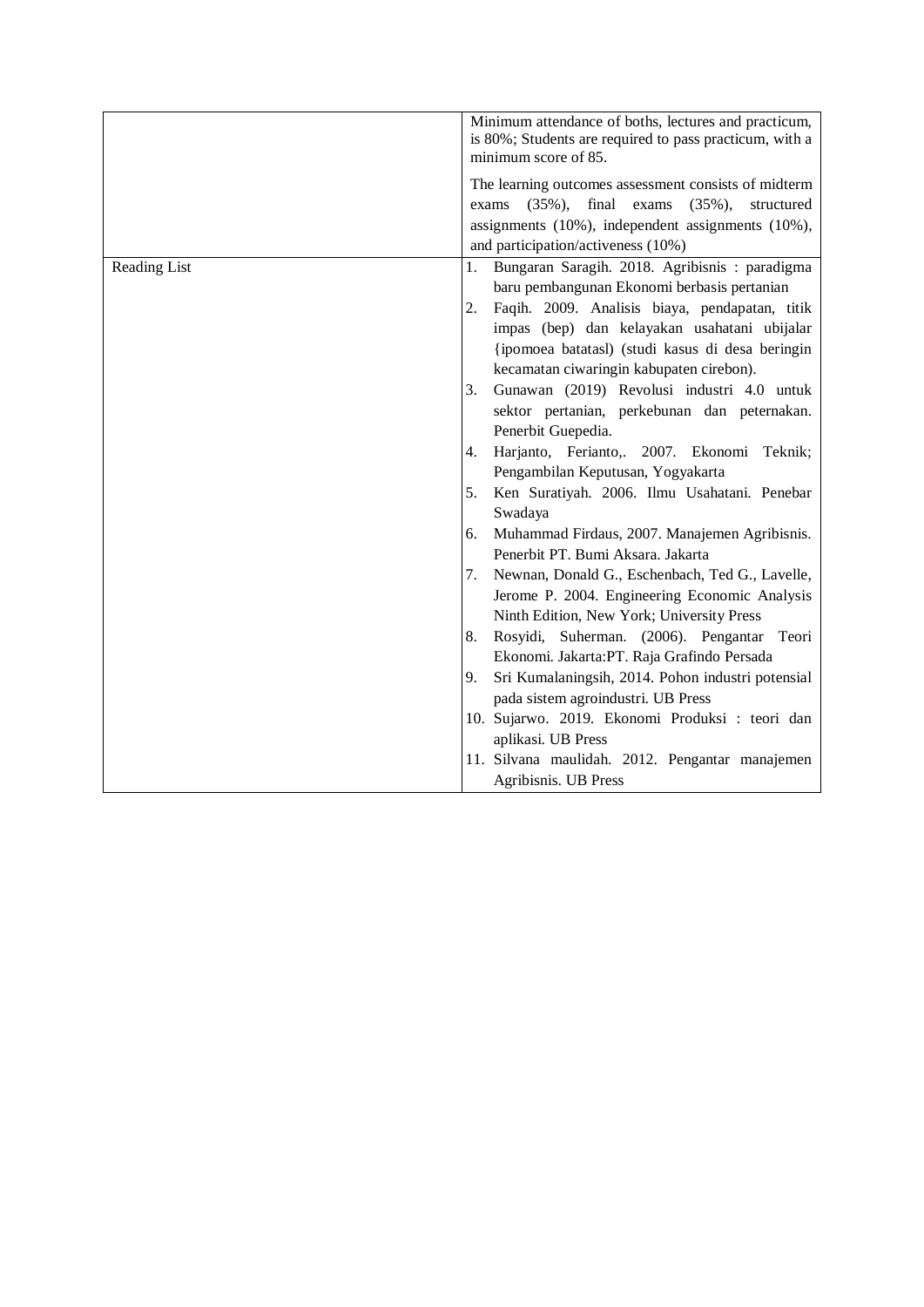| 68                                                 |                                                                                                                                           |
|----------------------------------------------------|-------------------------------------------------------------------------------------------------------------------------------------------|
| Module designation (Code)                          | Seminar(18B01C606)                                                                                                                        |
| Semester (s) in which the module is taught         | 6                                                                                                                                         |
| Person responsible for the module                  | Dr. Ir. Andi Sukainah, S.TP., M.Si<br>1.<br>Amirah Mustarin, S.Pi., M.Si<br>2.                                                            |
| Language                                           | Indonesian                                                                                                                                |
| Relation to curriculum                             | Compulsory                                                                                                                                |
| Teaching methods                                   | Lecture                                                                                                                                   |
| Workload (incl. Contact hours, self-study hours)   | 45.33 hours                                                                                                                               |
| Credit ponits                                      | 1                                                                                                                                         |
| Required and recommended prerequisites for joining | $\overline{a}$                                                                                                                            |
| the module                                         |                                                                                                                                           |
| Module objectives/intended learning outcomes       | 1.<br>Students are able to produce a thesis proposal.<br>Students are able to present a thesis proposal in<br>2.<br>the form of a seminar |
| Content                                            |                                                                                                                                           |
| <b>Examination Forms</b>                           | Seminar exam                                                                                                                              |
| <b>Study and Examination Requirements</b>          | Students are required to make a thesis proposal and                                                                                       |
|                                                    | pass the seminar exam                                                                                                                     |
| Reading List                                       |                                                                                                                                           |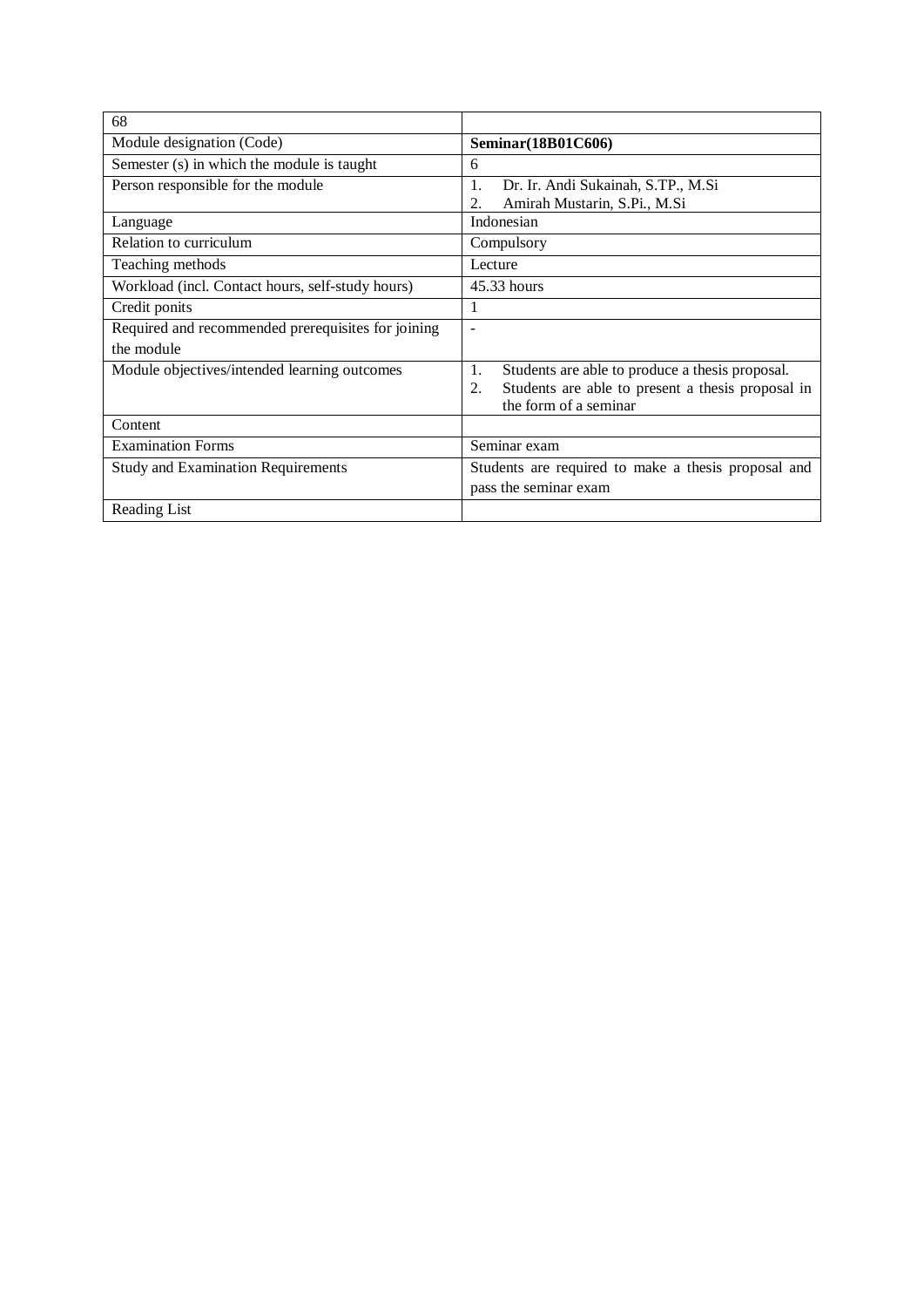| 69                                                 |                                                                                                                                                                                                                                                                                                                                                                                                                                                                                                                                                                                              |
|----------------------------------------------------|----------------------------------------------------------------------------------------------------------------------------------------------------------------------------------------------------------------------------------------------------------------------------------------------------------------------------------------------------------------------------------------------------------------------------------------------------------------------------------------------------------------------------------------------------------------------------------------------|
| Module designation (Code)                          | Pump and Compressor(18B01C607)                                                                                                                                                                                                                                                                                                                                                                                                                                                                                                                                                               |
| Semester (s) in which the module is taught         | 6                                                                                                                                                                                                                                                                                                                                                                                                                                                                                                                                                                                            |
| Person responsible for the module                  | 1.<br>Andi Muhammad AkramMukhlis, ST., M.Si<br>Nunik Lestari, S.T.P., M.Si<br>2.<br>ReskiFebyanti Rauf, S.TP., M.Si<br>3.                                                                                                                                                                                                                                                                                                                                                                                                                                                                    |
| Language                                           | Indonesian                                                                                                                                                                                                                                                                                                                                                                                                                                                                                                                                                                                   |
| Relation to curriculum                             | Elective for Agricultural Engineering Specialisation                                                                                                                                                                                                                                                                                                                                                                                                                                                                                                                                         |
| Teaching methods                                   | Lecture                                                                                                                                                                                                                                                                                                                                                                                                                                                                                                                                                                                      |
| Workload (incl. Contact hours, self-study hours)   | 90.66 hours                                                                                                                                                                                                                                                                                                                                                                                                                                                                                                                                                                                  |
| Credit ponits                                      | $\overline{2}$                                                                                                                                                                                                                                                                                                                                                                                                                                                                                                                                                                               |
| Required and recommended prerequisites for joining | <b>Fluid Mechanics</b>                                                                                                                                                                                                                                                                                                                                                                                                                                                                                                                                                                       |
| the module                                         |                                                                                                                                                                                                                                                                                                                                                                                                                                                                                                                                                                                              |
|                                                    |                                                                                                                                                                                                                                                                                                                                                                                                                                                                                                                                                                                              |
| Module objectives/intended learning outcomes       | 1.<br>Students are able to master the basic principles,<br>specifications and construction of pumps and<br>compressors in agriculture.<br>Students are able to apply the operation and<br>2.<br>maintenance of pumps and compressors in<br>agriculture                                                                                                                                                                                                                                                                                                                                       |
| Cntent                                             | The basic principle of the pump<br>1.<br>2.<br>Pump specifications<br>Pump construction<br>3.<br>Pump application<br>4.<br>5.<br>Pump operation<br>Pump installation<br>6.<br>7.<br>Pump maintenance<br>8.<br>Basic principle of compressor<br>Basics of gas compression<br>9.<br>Classification of compressor<br>10.<br>Compressor construction<br>11.<br>Application of compressor<br>12.<br>Installation and operation<br>13.<br>Inspection and maintenance<br>14.                                                                                                                        |
| <b>Examination Forms</b>                           | Essay/quizz/                                                                                                                                                                                                                                                                                                                                                                                                                                                                                                                                                                                 |
| <b>Study and Examination Requirements</b>          | Requirements for successfully passing the module                                                                                                                                                                                                                                                                                                                                                                                                                                                                                                                                             |
|                                                    | Minimum attendance at lectures is 80%, final score is                                                                                                                                                                                                                                                                                                                                                                                                                                                                                                                                        |
|                                                    | evaluated based on assignments (%), practical (%),                                                                                                                                                                                                                                                                                                                                                                                                                                                                                                                                           |
|                                                    | midterm exam $(?)$ and final exam $(?)$                                                                                                                                                                                                                                                                                                                                                                                                                                                                                                                                                      |
| <b>Reading List</b>                                | Sularso, Tahara H. 2000. Pompa dan Kompressor:<br>1.<br>Pemakaian<br>Pemilihan,<br>dan<br>Pemeliharaan,<br>Cetakan Ketujuh. Pradnya Paramita: Jakarta.<br>Sunyoto, Karnowo, Respati B. 2008. Teknik Mesin<br>2.<br>Industri. Diknas: Jakarta.<br>Kutz M. 2006. MechanicalEngineersHandbook:<br>3.<br>Energy and Power, Volume 4, Third Edition. John<br>Wiley and Sons, Inc. USA.<br>Gast. 2012. Rotary Vane Compressors and<br>4.<br>Vacuum Pumps. Gastmfg.<br>Salih, HM. 2011. Fluid Machinery Third Year -<br>5.<br>Electromechanical<br>Power<br>Engineering.<br>Engineering Department. |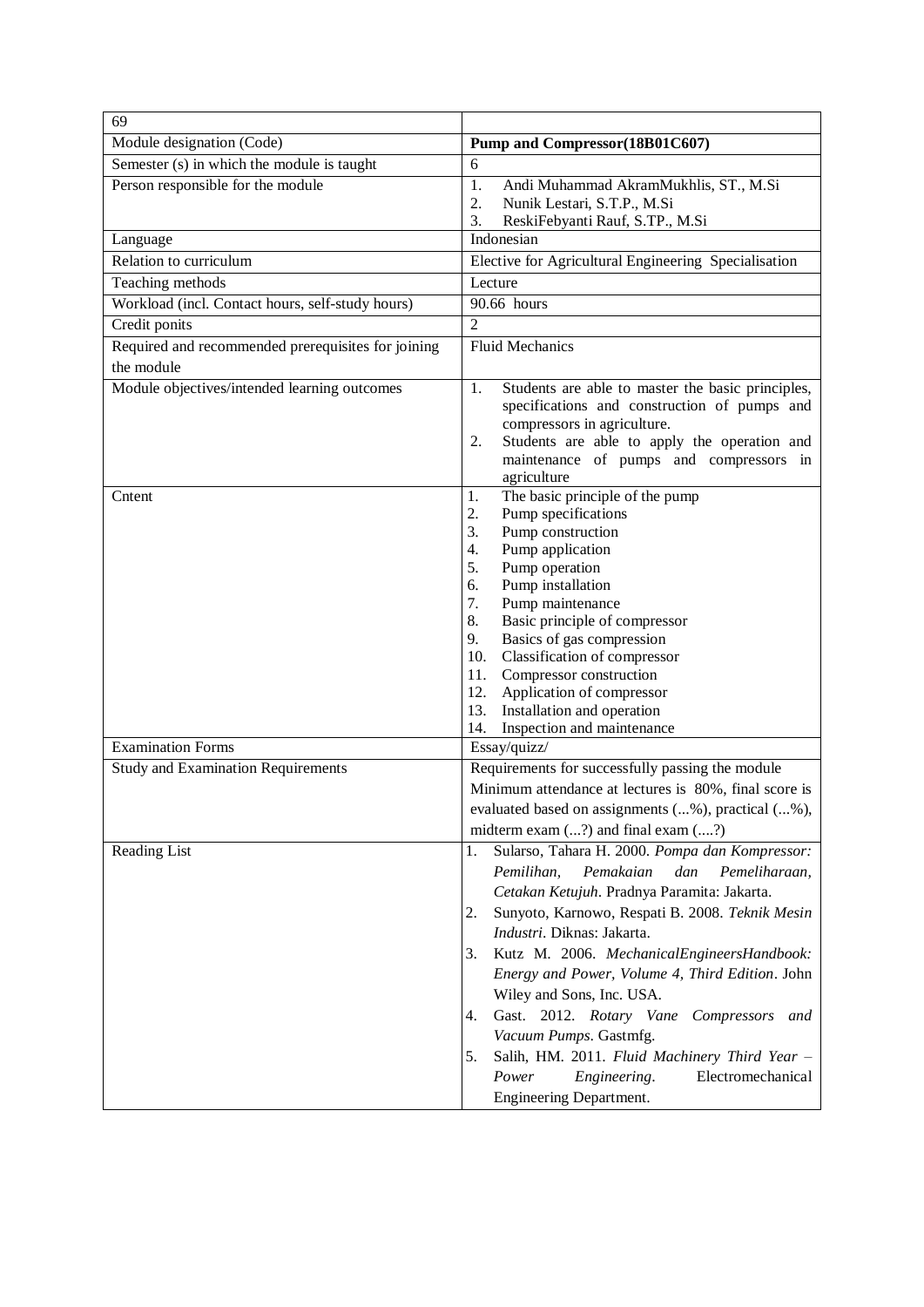| 70                                                               |                                                                                                                                                                                                                                                                                                                                                                                                                                                                                                                                                                                                            |
|------------------------------------------------------------------|------------------------------------------------------------------------------------------------------------------------------------------------------------------------------------------------------------------------------------------------------------------------------------------------------------------------------------------------------------------------------------------------------------------------------------------------------------------------------------------------------------------------------------------------------------------------------------------------------------|
| Module designation (Code)                                        | Power in Agriculture(18B01C608)                                                                                                                                                                                                                                                                                                                                                                                                                                                                                                                                                                            |
| Semester (s) in which the module is taught                       | 6                                                                                                                                                                                                                                                                                                                                                                                                                                                                                                                                                                                                          |
| Person responsible for the module                                | 1.<br>Prof. Dr. Lahming., MS<br>Nunik Lestari, S.T.P., M.Si<br>2.<br>3.<br>Andi Muhammad AkramMukhlis, ST., M.Si<br>ReskiFebyanti Rauf, S.TP., M.Si<br>4.                                                                                                                                                                                                                                                                                                                                                                                                                                                  |
| Language                                                         | Indonesian                                                                                                                                                                                                                                                                                                                                                                                                                                                                                                                                                                                                 |
| Relation to curriculum                                           | Elective for Agricultural Engineering Specialisation                                                                                                                                                                                                                                                                                                                                                                                                                                                                                                                                                       |
| Teaching methods                                                 | Lecture                                                                                                                                                                                                                                                                                                                                                                                                                                                                                                                                                                                                    |
| Workload (incl. Contact hours, self-study hours)                 | 90.66 hours                                                                                                                                                                                                                                                                                                                                                                                                                                                                                                                                                                                                |
| Credit ponits                                                    | $\overline{2}$                                                                                                                                                                                                                                                                                                                                                                                                                                                                                                                                                                                             |
| Required and recommended prerequisites for joining<br>the module | $\overline{a}$                                                                                                                                                                                                                                                                                                                                                                                                                                                                                                                                                                                             |
| Module onjectives/intended learning outcomes                     | 1.<br>Students are able to explain the concept of power<br>in agriculture<br>2.<br>Students are able to explain the types of energy<br>resources in agriculture<br>Students are able to<br>3.<br>explain about power<br>technology in agriculture<br>Students are able to explain about power in<br>4.<br>agriculture<br>Students are able to solve problems in case studies<br>5.<br>involving power in agriculture                                                                                                                                                                                       |
| Content                                                          | Introduction<br>1.<br>2.<br>The concept and understanding of power<br>Basic knowledge about motor power<br>3.<br>Relationship of motor power, speed and torque<br>4.<br>Internal combustion motor<br>5.<br>Gasoline motor<br>6.<br>7.<br>Diesel motor<br>8.<br>Gasoline motor ignition system<br>Fuel system on the internal combustion motor<br>9.<br>10. Electrical system on the internal combustion<br>motor<br>11. The lubrication system on the internal combustion<br>motor<br>12. The cooling system on the internal combustion<br>motor<br>13. Wankel motor and stirling motor<br>14. Dynamometer |
| <b>Examination Forms</b>                                         | Formative test; Summative Tests; Journal Review;<br>Project Tasks, Case Study.                                                                                                                                                                                                                                                                                                                                                                                                                                                                                                                             |
| <b>Study and Examination Requirements</b>                        | Requirements for successfully passing the module<br>Minimum attendance at lectures is 80%.<br>Final score is evaluated based on assignments (10%),<br>practical (20%), midterm exam (30%) and final exam<br>(40%). Minimum final score is $61\%$ ( "C")                                                                                                                                                                                                                                                                                                                                                    |
| Reading List                                                     | Main:<br>Hambali, E., Mujdalipah, S., Tambunan, A.H.,<br>Pattiwiri, A.W., dan Hendroko, R. 2007. Teknologi<br>Bioenergi. Agromedia. Jakarta.<br>Supporter:<br>Badan Penelitian dan Pengembangan Pertanian,<br>1.<br>Pusat Penelitian dan Pengembangan Perkebunan.<br>2009. Tanaman Perkebunan Penghasil Bahan                                                                                                                                                                                                                                                                                              |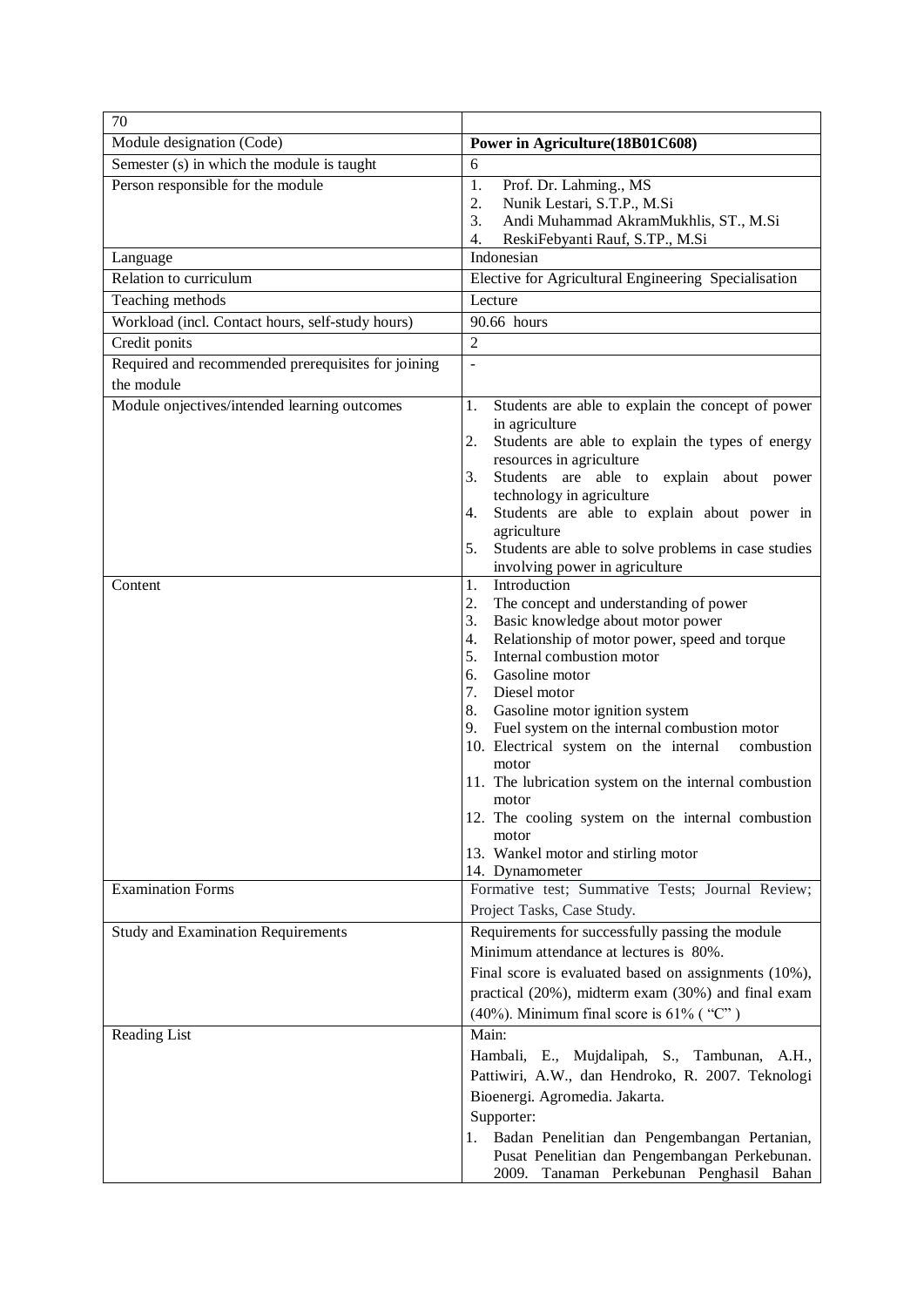|       | Bakar Nabati (BBN). IPB Press. Bogor.              |
|-------|----------------------------------------------------|
|       |                                                    |
|       | Ramdhani, M. 2008. Rangkaian Listrik. Erlangga.    |
|       | Jakarta.                                           |
| 3.    | Siregar, N., 1985. Listrik Pertanian. Bahan Kuliah |
|       | Jurusan Mekanisasi Pertanian. FATETA IPB.          |
|       | Bogor.                                             |
| $-4.$ | http://abe.fp.unila.ac.id/2013/09/12/daya-di-      |
|       | bidang-pertanian/                                  |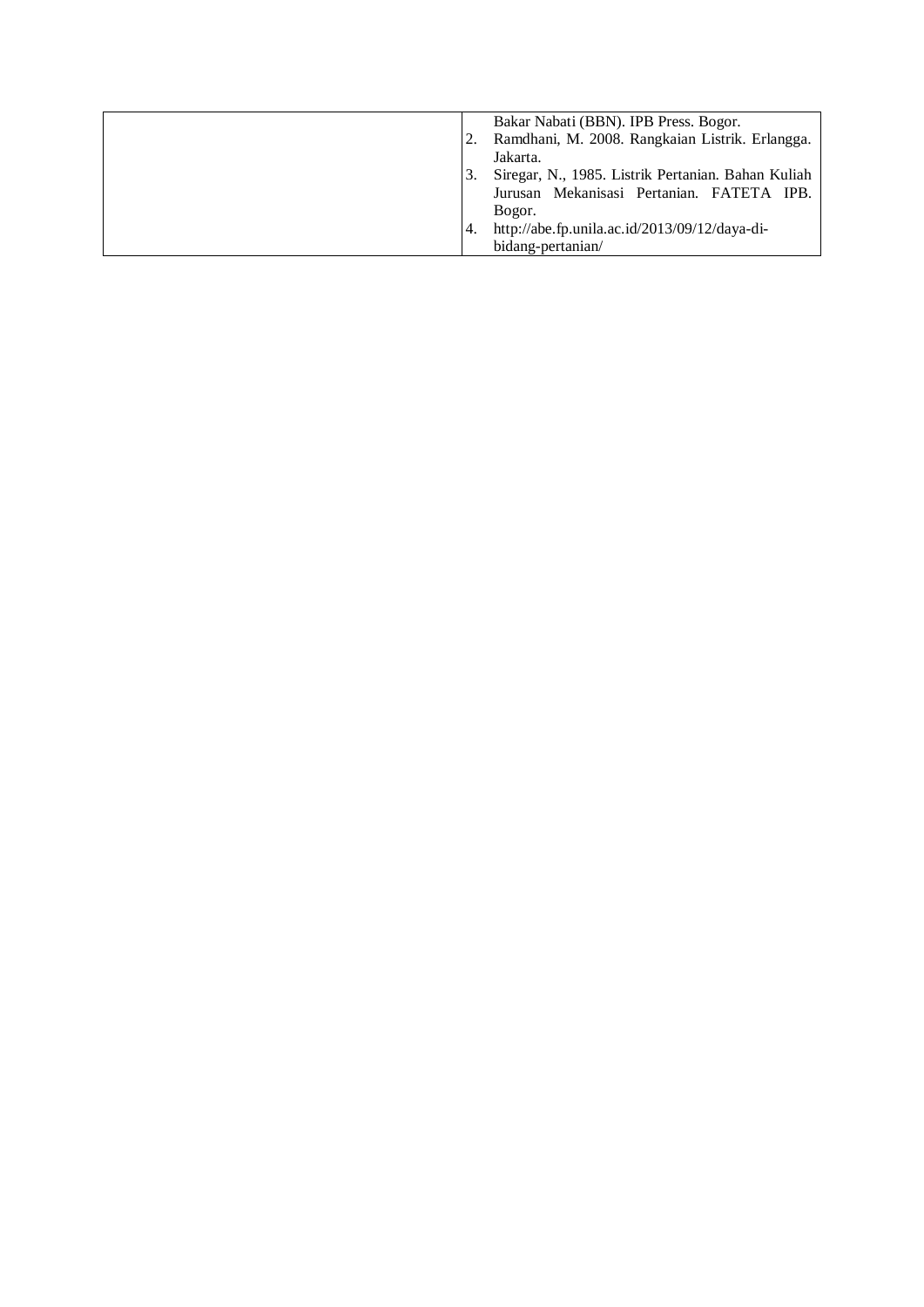| 72                                                 |                                                                                                                |
|----------------------------------------------------|----------------------------------------------------------------------------------------------------------------|
| Module designation (Code)                          | <b>Physical and Mechanical Characteristics of</b>                                                              |
|                                                    | Biological Material(18B01C610)                                                                                 |
| Semester (s) in which the module is taught         | 6                                                                                                              |
| Person responsible for the module                  | ReskiFebyanti Rauf, S.TP., M.Si<br>1.<br>2.                                                                    |
|                                                    | Nunik Lestari, S.T.P., M.Si<br>Andi Muhammad AkramMukhlis, ST., M.Si<br>3.                                     |
| Language                                           | Indonesian                                                                                                     |
| Relation to curriculum                             | Elective for Agricultural Engineering Specialisation                                                           |
| Teaching methods                                   | Lecture                                                                                                        |
| Workload (incl. Contact hours, self-study hours)   | 90.66 hours                                                                                                    |
| Credit ponits                                      | $\overline{2}$                                                                                                 |
| Required and recommended prerequisites for joining | ÷,                                                                                                             |
| the module                                         |                                                                                                                |
| Module objectives/intended learning outcomes       | Students master the principles of characteristics<br>1.                                                        |
|                                                    | of agricultural materials                                                                                      |
|                                                    | Students master<br>2.<br>the<br>mechanical<br>physical<br>characteristics of agricultural biological materials |
|                                                    | and their measurement methods                                                                                  |
|                                                    | Students apply the application of biological<br>3.                                                             |
|                                                    | mechanical physical properties of materials in                                                                 |
|                                                    | the design of agricultural processing machines<br>and processes                                                |
| Content                                            | Physical characteristics of agricultural products<br>1.                                                        |
|                                                    | The basic concepts of rheology<br>2.                                                                           |
|                                                    | Application of rheology<br>3.                                                                                  |
|                                                    | Contact voltage<br>4.                                                                                          |
|                                                    | Impact load<br>5.<br>Mechanical breakdown<br>6.                                                                |
|                                                    | 7.<br>Hydro-aerodynamic phenomena and properties                                                               |
|                                                    | 8.<br>Friction in agricultural materials                                                                       |
|                                                    | Emphasis on agricultural materials<br>9.                                                                       |
|                                                    | 10. Agricultural material cutting                                                                              |
| Examination Forms                                  | 11. Agricultural product mill<br>Essay/quizz                                                                   |
| <b>Study and Examination Requirements</b>          | Requirements for successfully passing the module                                                               |
|                                                    | Minimum attendance at lectures is 80%, final score is                                                          |
|                                                    | evaluated based on assignments (%), practical (%),                                                             |
|                                                    | midterm exam $(?)$ and final exam $(?)$                                                                        |
| Reading List                                       | Rohadi. 2009. Sifat Fisik Bahan dan Aplikasinya<br>1.                                                          |
|                                                    | dalam Industri Pangan. Semarang University                                                                     |
|                                                    | Press. Semarang.                                                                                               |
|                                                    | Cannovas B and Juliano P. 2006. Engineering<br>2.                                                              |
|                                                    | Properties of Foods, in Food Engineering, [Ed.                                                                 |
|                                                    | Gustavo V. Barbosa-Canovas], in Encyclopedia of                                                                |
|                                                    | Life Support Systems (EOLSS), Developed under                                                                  |
|                                                    | the Auspices of the UNESCO, Eolss Publishers,                                                                  |
|                                                    | Oxford, UK.                                                                                                    |
|                                                    | Sahin S and Sumnu S. G. 2002. Physical<br>3.                                                                   |
|                                                    | Properties of Foods. Springer.                                                                                 |
|                                                    | Bakker-Arkema, F.W., J. DeBaerdemaeker, P.<br>4.                                                               |
|                                                    | Amirante, M. Ruiz-Altiment, and C.J. Studman<br>Handbook<br>(1999). CIGR<br>Agricultural<br>of                 |
|                                                    | Engineering<br>Volume<br>Agro-Processing<br>IV:                                                                |
|                                                    | Engineering. ASAE                                                                                              |
|                                                    |                                                                                                                |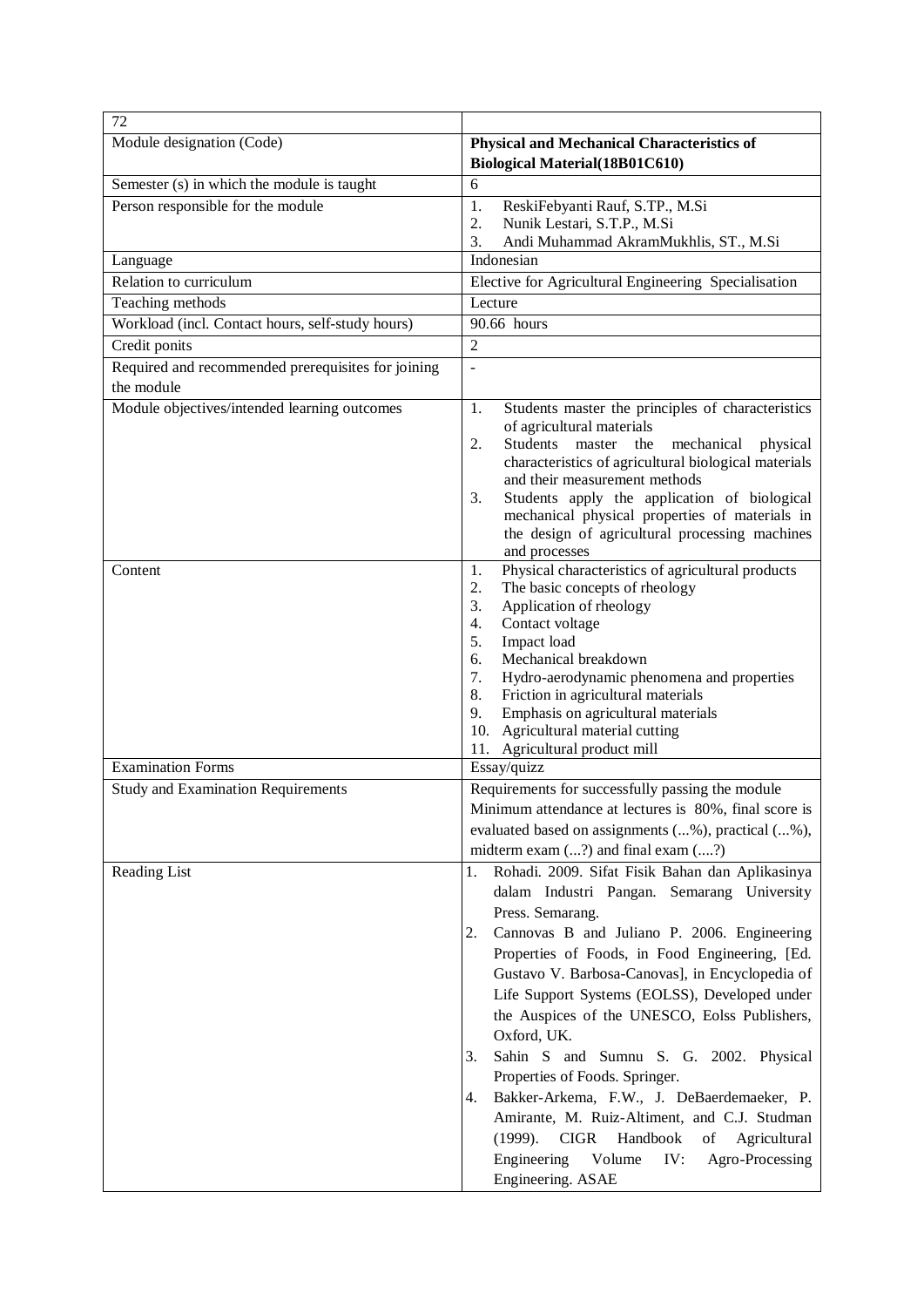| Hall, C.W. and D.C. Davis. 1979. Processing      |
|--------------------------------------------------|
| Equipment for Agricultural Products. The AVI     |
| Publishing Company, Inc.                         |
| Mohsenin, Nuri. N.1984.<br>Electromagnetic<br>6. |
| Radiation Properties of foods and Agricultural   |
| Products. Gordon and Dreach Science Publishers.  |
| New York.                                        |
| Mohsenin, Nuri. N.1970. Physical Properties of   |
| Plant and Animal Materials. Gordon<br>and Dreach |
| Science Publishers. New York.                    |
| Sitkei, G. 1986. Mechanics of Agricultural<br>8. |
| Materials. Elsevier.                             |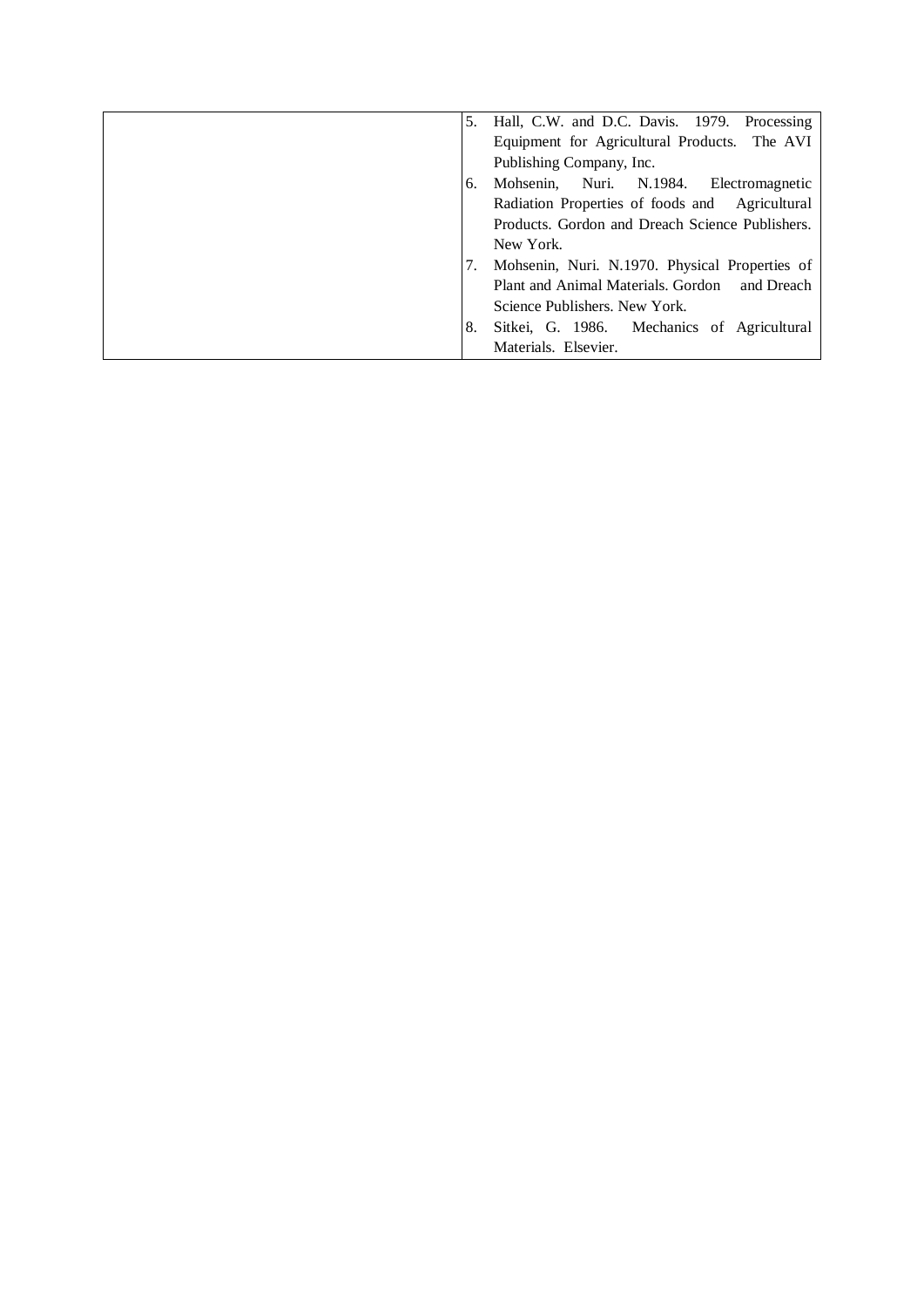| 73                                                 |                                                                                                                  |
|----------------------------------------------------|------------------------------------------------------------------------------------------------------------------|
| Module designation (Code)                          | <b>Agricultural Electricity and Energy (18B01C611)</b>                                                           |
| Semester (s) in which the module is taught         | 6                                                                                                                |
| Person responsible for the module                  | 1.<br>Nunik Lestari, S.T.P., M.Si                                                                                |
|                                                    | Andi Muhammad AkramMukhlis, ST., M.Si<br>2.                                                                      |
|                                                    | ReskiFebyanti Rauf, S.TP., M.Si<br>3.<br>Indonesian                                                              |
| Language<br>Relation to curriculum                 | Elective for Agricultural Engineering Specialisation                                                             |
| Teaching methods                                   | Lecture                                                                                                          |
| Workload (incl. Contact hours, self-study hours)   | 90.66 hours                                                                                                      |
| Credit ponits                                      | $\overline{2}$                                                                                                   |
| Required and recommended prerequisites for joining |                                                                                                                  |
| the module                                         |                                                                                                                  |
| Module objectives/intended learning outcomes       |                                                                                                                  |
|                                                    | Students are able to explain the concept of<br>1.<br>agricultural energy and electricity                         |
|                                                    | Students are able to explain the types of energy<br>2.                                                           |
|                                                    | resources in agriculture                                                                                         |
|                                                    | Students are able to explain about bioenergy<br>3.                                                               |
|                                                    | technology                                                                                                       |
|                                                    | Students are able to explain about electrical energy<br>4.<br>for agriculture                                    |
|                                                    | 5.<br>Students are able to solve problems in case studies                                                        |
|                                                    | involving agricultural energy and electricity.                                                                   |
| Content                                            | Introduction<br>1.                                                                                               |
|                                                    | Types of energy resources in agriculture<br>2.                                                                   |
|                                                    | Bioenergy technology<br>3.                                                                                       |
|                                                    | Types of bioenergy<br>4.                                                                                         |
|                                                    | Basic theory of electricity<br>5.<br>Current sources and electric machines<br>6.                                 |
|                                                    | 7.<br>Electrical circuit                                                                                         |
|                                                    | 8.<br>Electrical energy for agriculture                                                                          |
|                                                    | 9.<br>Case studies.                                                                                              |
| <b>Examination Forms</b>                           | Formative test; Summative Tests; Journal Review;                                                                 |
|                                                    | Project Tasks, Case Study.                                                                                       |
|                                                    |                                                                                                                  |
| <b>Study and Examination Requirements</b>          | Requirements for successfully passing the module                                                                 |
|                                                    | 1. Minimum attendance at lectures is 80%.                                                                        |
|                                                    | 2.<br>Final score is evaluated based on assignments<br>$(10\%)$ , practical $(20\%)$ , midterm exam $(30\%)$ and |
|                                                    | final exam $(40\%)$ .                                                                                            |
|                                                    | Minimum final score is $61\%$ ("C")<br>3.                                                                        |
| <b>Reading List</b>                                | Utama:                                                                                                           |
|                                                    | Rangkuti, P.A. 2011. Elektrifikasi Pertanian. IPB<br>1.                                                          |
|                                                    | Press. Bogor.                                                                                                    |
|                                                    | Hambali, E., Mujdalipah, S., Tambunan, A.H.,<br>2.                                                               |
|                                                    | Pattiwiri, A.W., dan Hendroko, R.<br>2007.<br>Teknologi Bioenergi. Agromedia. Jakarta.                           |
|                                                    | Pendukung:                                                                                                       |
|                                                    | Badan Penelitian dan Pengembangan Pertanian,<br>1.                                                               |
|                                                    | Pusat Penelitian dan Pengembangan Perkebunan.                                                                    |
|                                                    | 2009. Tanaman Perkebunan Penghasil Bahan                                                                         |
|                                                    | Bakar Nabati (BBN). IPB Press. Bogor.                                                                            |
|                                                    | Ramdhani, M. 2008. Rangkaian Listrik. Erlangga.<br>2.                                                            |
|                                                    | Jakarta.                                                                                                         |
|                                                    | Siregar, N., 1985. Listrik Pertanian. Bahan Kuliah<br>3.<br>Jurusan Mekanisasi Pertanian. FATETA IPB.            |
|                                                    | <b>Bogor</b>                                                                                                     |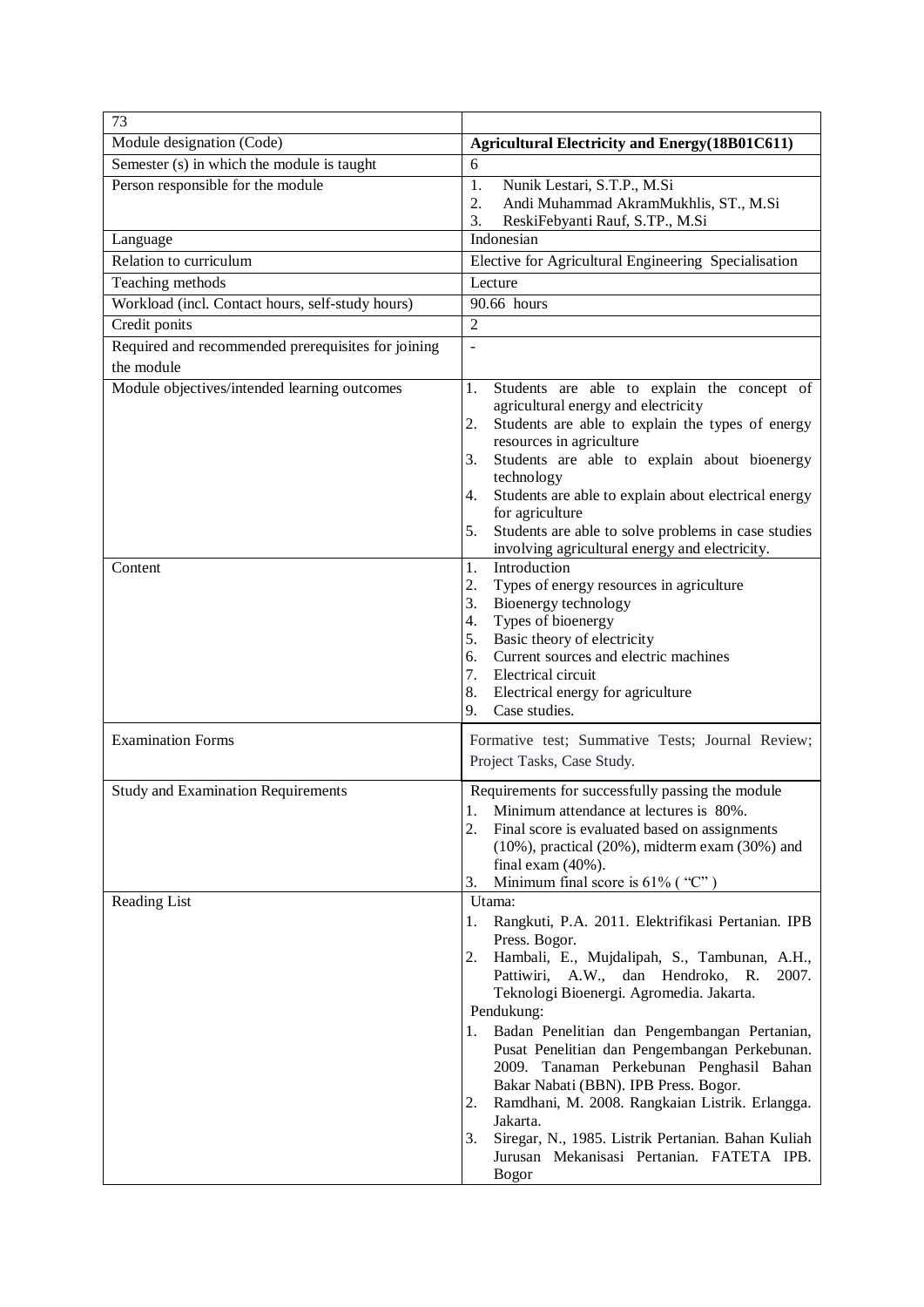| 74                                                 |                                                                           |
|----------------------------------------------------|---------------------------------------------------------------------------|
| Module designation (Code)                          | <b>Design of Agricultural Product Processing</b><br>Machinery (18B01C612) |
| Semester (s) in which the module is taught         | 6                                                                         |
| Person responsible for the module                  | 1.<br>Andi Muhammad Akram Mukhlis, ST., M.Si                              |
|                                                    | 2.<br>Nunik Lestari, S.T.P., M.Si                                         |
|                                                    | 3.<br>Reski Febyanti Rauf, S.TP., M.Si                                    |
| Language                                           | Indonesian                                                                |
| Relation to curriculum                             | Elective for Agricultural Engineering Specialisation                      |
| Teaching methods                                   | Lecture                                                                   |
| Workload (incl. Contact hours, self-study hours)   | 90.66 hours                                                               |
| Credit ponits                                      | $\overline{2}$                                                            |
| Required and recommended prerequisites for joining | ÷,                                                                        |
| the module                                         |                                                                           |
| Module objectives/intended learning outcomes       | The student will be able to master the concepts and<br>1.                 |
|                                                    | basic principles of agricultural product processing                       |
|                                                    | techniques                                                                |
|                                                    | The student will be able to describe the working<br>2.                    |
|                                                    | principles of agricultural product processing                             |
|                                                    | machines                                                                  |
|                                                    | The student will be able to design agricultural<br>3.                     |
|                                                    | product processing machines                                               |
| Content                                            | Some aspects discussed in this course are :                               |
|                                                    | Introduction<br>1.                                                        |
|                                                    | 2.<br>Basic Concept of Agricultural product processing                    |
|                                                    | techniques                                                                |
|                                                    | Types and classification of processing machines<br>3.<br>and equipment    |
|                                                    | Machinery and agricultural product processing<br>4.                       |
|                                                    | equipment                                                                 |
|                                                    | <b>Size Reduction Machine</b><br>5.                                       |
|                                                    | Cutting machine<br>6.                                                     |
|                                                    | Mixing and Forming Machine<br>7.                                          |
|                                                    | 8.<br>Separation and Concentration machines                               |
|                                                    | 9.<br>Drying machine                                                      |
|                                                    | 10. Extruder machine                                                      |
|                                                    | 11. Frying machine                                                        |
|                                                    | 12. Refrigeration machines (freezers)                                     |
|                                                    | 13. Supporting machinery for agricultural product                         |
|                                                    | processing, working concepts and principles                               |
|                                                    | 14. Designing<br>agricultural<br>product<br>processing                    |
| <b>Examination Forms</b>                           | machines<br>Formative test; Summative Tests; Journal Review;              |
|                                                    | Project Tasks, Case Study.                                                |
| <b>Study and Examination Requirements</b>          | Requirements for successfully passing the module:                         |
|                                                    | Minimum attendance at lectures is 80%.<br>1.                              |
|                                                    | 2.<br>Final score is evaluated based on assignments                       |
|                                                    | $(10\%)$ , practical $(20\%)$ , midterm exam $(30\%)$ and                 |
|                                                    | final exam $(40\%)$ .                                                     |
|                                                    | Minimum final score is 61% ("C")<br>3.                                    |
| Reading List                                       | Fellows, P. 2000. FoodProcessing Technology,<br>1.                        |
|                                                    | Principles and Practice, Second Edition. CRC                              |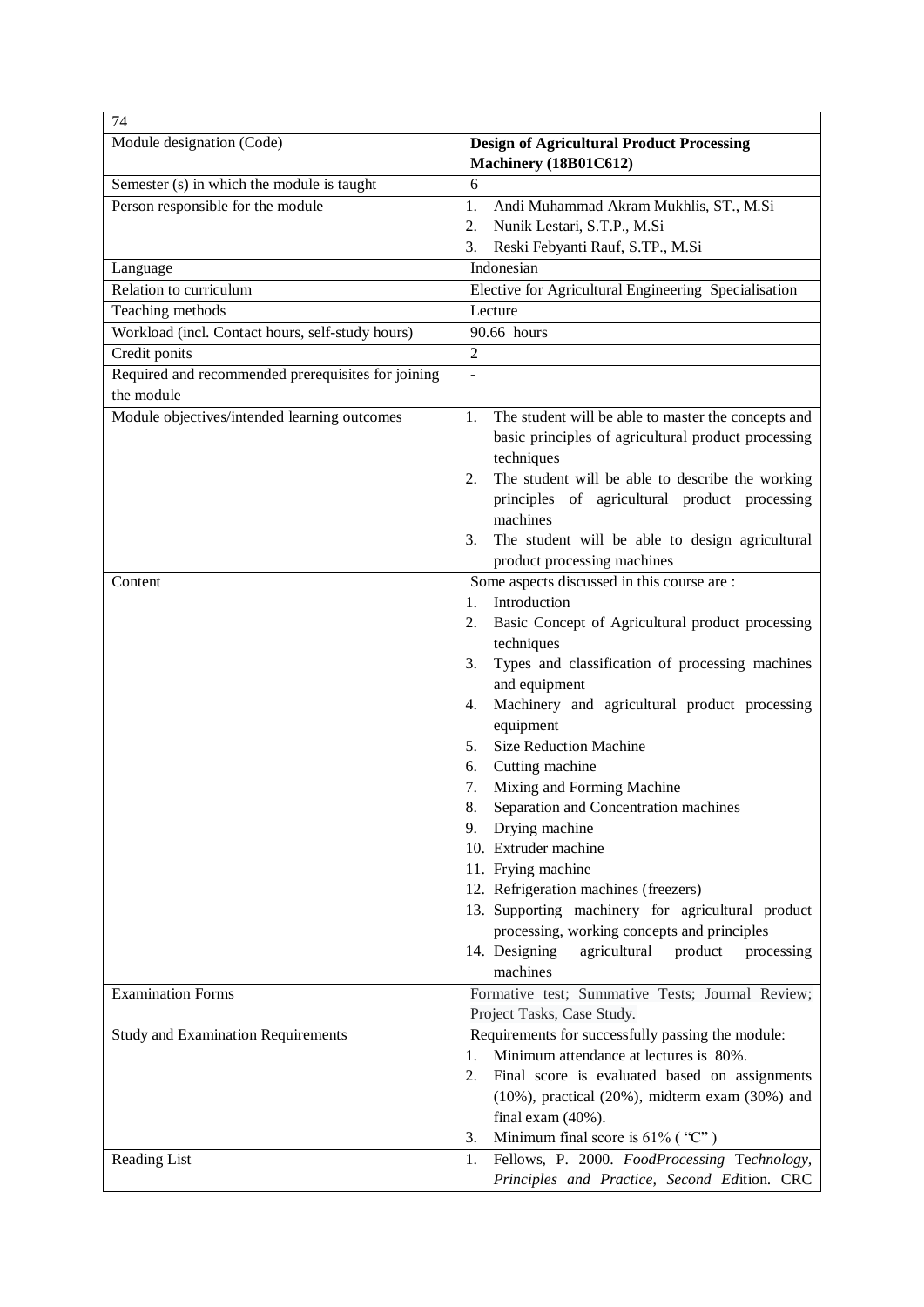|     | Press, Woodhead Publishing Limited: Cambridge,    |
|-----|---------------------------------------------------|
|     | UK.                                               |
|     | Fellows, P. 2004. Small-scale Fruit and Vegetable |
|     | Processing and Products. UNIDO Technology         |
|     | Manual: Vienna.                                   |
| 3.  | Fellows, P. 2004. Small-scale Cereal Milling and  |
|     | Bakery Products. UNIDO Technology Manual:         |
|     | Vienna.                                           |
| 4.  | Anderson, W., Martin B., Fionna C., et al. Meat   |
|     | Cutting and Processing for Food Service. BC Cook  |
|     | Articulation Committee, UK.                       |
| .5. | Barbut, Saih. 2015. The Science of Poultry and    |
|     | Meat Processing. University of Guelph: Canada.    |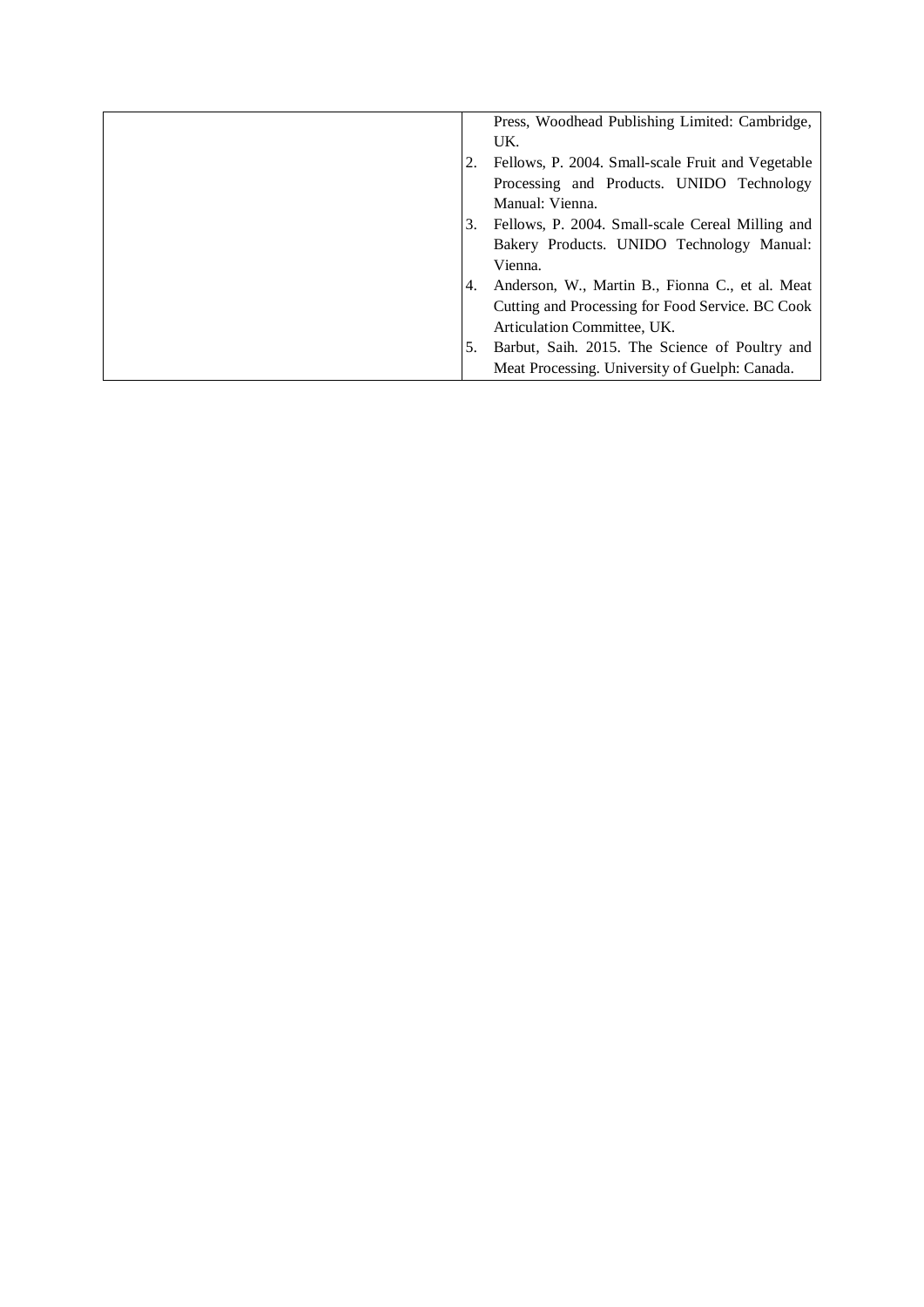| 75                                                 |                                                                                                                      |
|----------------------------------------------------|----------------------------------------------------------------------------------------------------------------------|
| Module designation (Code)                          | <b>Functional Food Development (18B01C613)</b>                                                                       |
| Semester (s) in which the module is taught         | 6                                                                                                                    |
| Person responsible for the module                  | 1.<br>Dr. Andi Sukainah, STP., Msi                                                                                   |
|                                                    | Indrayani, S.Pi., M.Biotech.Stu., Ph.D<br>2.                                                                         |
|                                                    | 3.<br>Ratnawaty Fadilah, S.TP., M.Sc                                                                                 |
|                                                    | Reski Praja Putra, S.TP., M.Si<br>4.                                                                                 |
| Language                                           | Indonesian                                                                                                           |
| Relation to curriculum                             | Elective for Food Technology Specialisation                                                                          |
| Teaching methods                                   | Lecture, Lab work                                                                                                    |
| Workload (incl. Contact hours, self-study hours)   | 90.66 hours                                                                                                          |
| Credit ponits                                      | $\overline{2}$                                                                                                       |
| Required and recommended prerequisites for joining | $\overline{a}$                                                                                                       |
| the module                                         |                                                                                                                      |
| Module objectives/intended learning outcomes       | Students are expected to master the competency                                                                       |
|                                                    | standards:                                                                                                           |
|                                                    | Able to explain sources and functional properties<br>1.<br>food,<br>products,<br>οf<br>and<br>their                  |
|                                                    | beverages,<br>implications for health                                                                                |
|                                                    | Able to explain functional properties of saturated<br>2.                                                             |
|                                                    | fatty acids, unsaturated fatty acids (single and                                                                     |
|                                                    | plural), natural trans fatty acids, and functional                                                                   |
|                                                    | properties of fat replacers.                                                                                         |
|                                                    | Able to explain the relationship of functional<br>3.                                                                 |
|                                                    | properties with the immune system (innate and<br>adaptive), as well as the role of functional                        |
|                                                    | properties of fiber, resistant starch, prebiotic,                                                                    |
|                                                    | probiotics, and synbiotics products.                                                                                 |
|                                                    | Able to explain antioxidant properties of nutrients<br>4.                                                            |
|                                                    | and non-nutrients                                                                                                    |
| Content                                            | Introduction to Functional Foods : definition of<br>1.                                                               |
|                                                    | functional food; functional food regulation; the                                                                     |
|                                                    | future of functional foods<br>Chlorophyll, Flavonoids,<br>and Carotenoids<br>2.                                      |
|                                                    | :source, biological activity, disease prevention of                                                                  |
|                                                    | chlorophyll and chlorophyllin compounds                                                                              |
|                                                    | Chlorophyll, Flavonoids, and Carotenoids                                                                             |
|                                                    | :source, biological activity, disease prevention of                                                                  |
|                                                    | flavonoid and carotenoid compounds                                                                                   |
|                                                    | <b>Functional Properties of Saturated Fatty Acids</b><br>4.<br>:source of saturated fatty acids; biological activity |
|                                                    | and disease prevention; effect of processing on                                                                      |
|                                                    | saturated fatty acids                                                                                                |
|                                                    | Functional Properties of Unsaturated and<br>5.                                                                       |
|                                                    | Polyunsaturated Fatty Acids<br>:source<br>of                                                                         |
|                                                    | unsaturated fatty acids; biological activity and                                                                     |
|                                                    | disease prevention; effect of processing on<br>unsaturated and polyunsaturated fatty acids                           |
|                                                    | Functional Properties of Trans Fatty Acids<br>6.                                                                     |
|                                                    | :source of natural trans fatty acids; biological                                                                     |
|                                                    | activity and disease prevention; effect of                                                                           |
|                                                    | processing on trans fatty acids                                                                                      |
|                                                    | <b>Functional Properties of Fat Replacer :</b> fat<br>7.                                                             |
|                                                    | substitution ingredients; artificial fat based of<br>proteins; artificial fat based on carbohydrates                 |
|                                                    | Humoral and Cellular Body Defense Systems<br>8.                                                                      |
|                                                    | :humoral and celullar immune defense system                                                                          |
|                                                    | Functional Properties of Fiber : definition and<br>9.                                                                |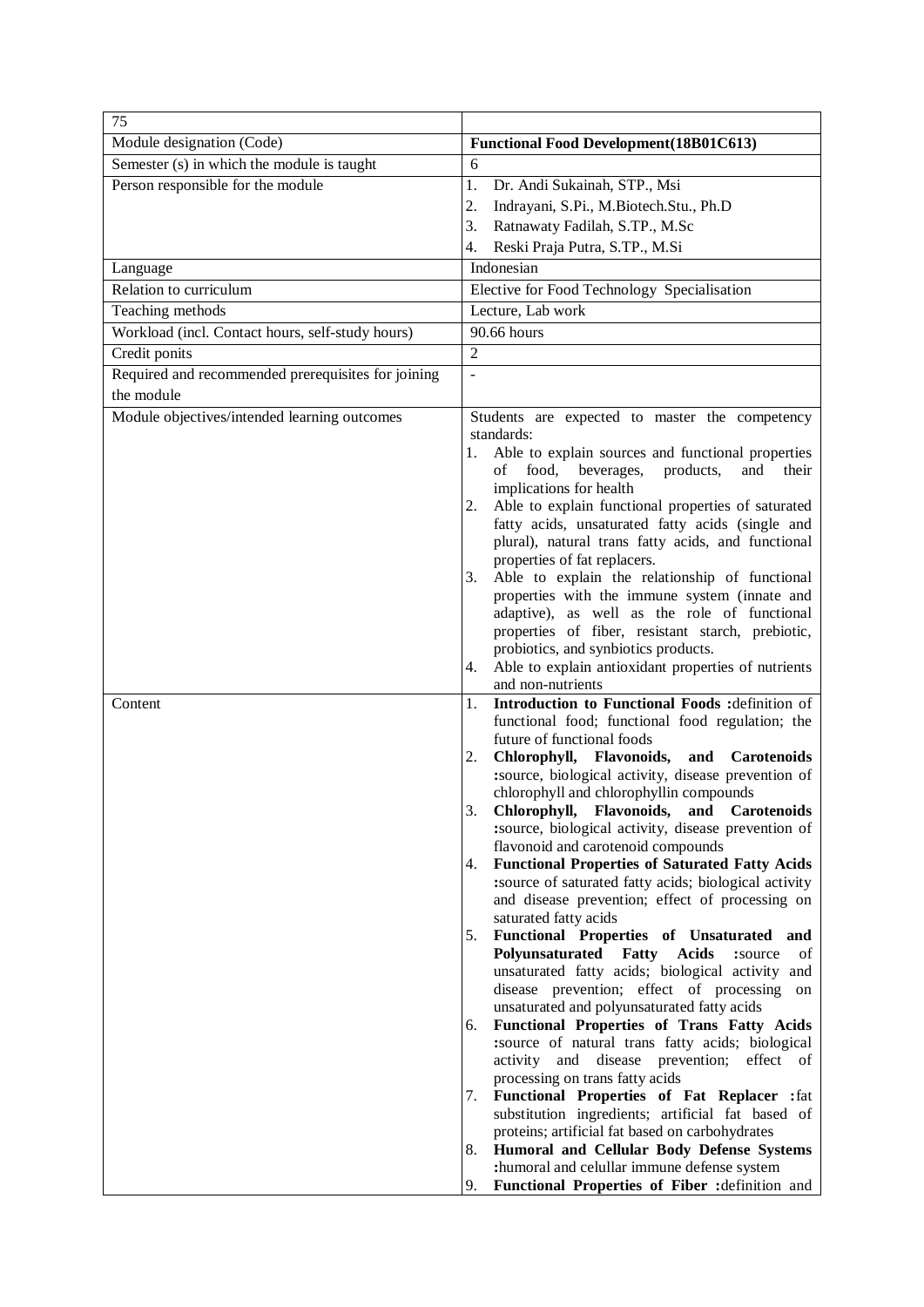|                                           | classification; influence in<br>digestive<br>tract;<br>physiological effects; implications for health<br>10. Functional Properties of Resistant Starch<br>: classification; physiological effects; short chain<br>fatty acids; glycemic index<br>11. Functional Properties of Prebiotic, Probiotic,<br>and Synbiotic : prebiotic, probiotics, synbiotics;<br>functional properties of prebiotics, probiotics and<br>synbiotics<br>12. Nutritional and Non-Nutritional Antioxidant<br>Properties : food sources and mechanism action of<br>antioxidants; antioxidant reactions; nutrient and<br>non nutrients antioxidant<br>13. Free Radical Formation and Role of The<br>Immune System : formation of free radicals in the<br>body<br>14. Free Radical Formation and Role of The                                                                                                                                                                                                                                                                                                                                                                                                              |
|-------------------------------------------|------------------------------------------------------------------------------------------------------------------------------------------------------------------------------------------------------------------------------------------------------------------------------------------------------------------------------------------------------------------------------------------------------------------------------------------------------------------------------------------------------------------------------------------------------------------------------------------------------------------------------------------------------------------------------------------------------------------------------------------------------------------------------------------------------------------------------------------------------------------------------------------------------------------------------------------------------------------------------------------------------------------------------------------------------------------------------------------------------------------------------------------------------------------------------------------------|
|                                           | Immune System : mechanism of<br>immune<br>systems against free radicals                                                                                                                                                                                                                                                                                                                                                                                                                                                                                                                                                                                                                                                                                                                                                                                                                                                                                                                                                                                                                                                                                                                        |
| <b>Examination Forms</b>                  | Oral<br>presentation/essay/multiple<br>choices/<br>quizz/practical exam                                                                                                                                                                                                                                                                                                                                                                                                                                                                                                                                                                                                                                                                                                                                                                                                                                                                                                                                                                                                                                                                                                                        |
| <b>Study and Examination Requirements</b> | Requirements for successfully passing the module;                                                                                                                                                                                                                                                                                                                                                                                                                                                                                                                                                                                                                                                                                                                                                                                                                                                                                                                                                                                                                                                                                                                                              |
|                                           | Minimum attendance of boths, lectures and practicum,<br>is 80%; Students are required to pass practicum, with a<br>minimum score of 85.<br>The learning outcomes assessment consists of midterm<br>final<br>$(35\%),$<br>$(35\%),$<br>exams<br>exams<br>structured<br>assignments $(10\%)$ , independent assignments $(10\%)$ ,<br>and participation/activeness (10%)                                                                                                                                                                                                                                                                                                                                                                                                                                                                                                                                                                                                                                                                                                                                                                                                                          |
| Reading List                              | Muchtadi, D. 2012. Pangan Fungsional dan<br>1.<br>Senyawa Bioaktif. Bandung: Alfabeta<br>Guo, M. 2009. Functional Foods: Principles and<br>2.<br>Technology. New York: CRC Press<br>Dutta PC. 2004. Phytosterols as Functional Food<br>3.<br>Components and Nutraceuticals. New York :<br>Marcel Dekker, Inc<br>Johnson I, G. Williamson. 2003. Phytochemical<br>4.<br>Functional Foods. New York: CRC Press<br>5.<br>Saarela M. 2011. Functional Food Concept to<br>Product, 2 <sup>nd</sup> . Philadelphia : Woodhead Publishing<br>Shi J, G. Mazza, M. Le Maguer. 2002. Functional<br>6.<br>Foods Biochemical and Processing Aspects,<br>Volume 2. New York: CRC Press<br>Farnworth ER. 2008. Handbook of Fermented<br>7.<br>Functional Foods, 2 <sup>nd</sup> . New York, CRC Press<br>Charalampopoulos D., RA. Rastall.<br>8.<br>2009.<br>Prebiotics and Probiotics Science and Technology.<br>Springer Science + Business Media, LLC<br>Lee YK., S. Salminen. 2009. Handbook of<br>9.<br>Probiotics and Prebiotics, $2^{nd}$ . John Wiley & Sons,<br>Inc<br>10. Gibson GR., CM. Williams. 2000. Functional<br>Foods: Concept to Product. CRC Press, Woohead<br><b>Publishing Limited</b> |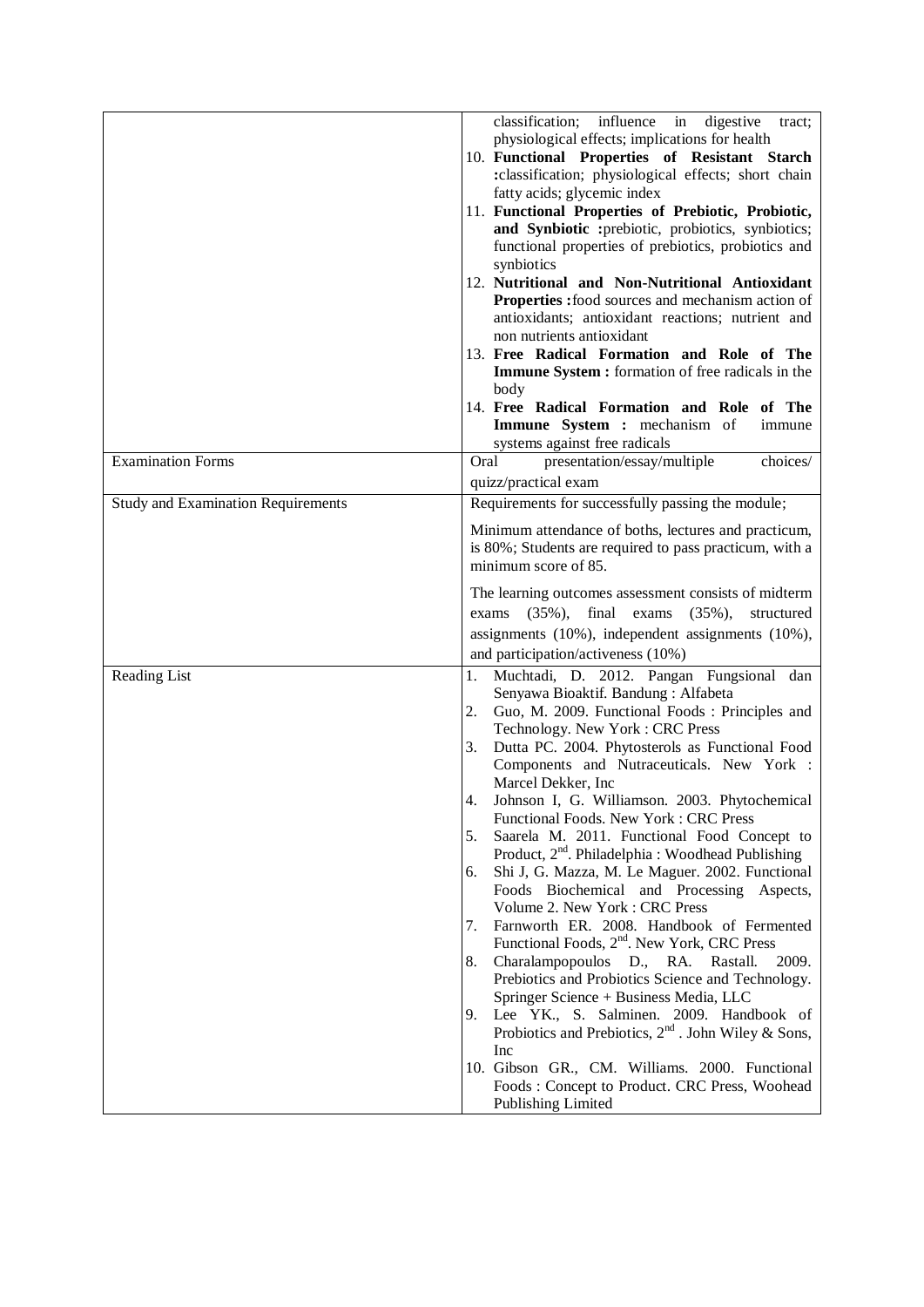| 76                                                 |                                                                                                    |
|----------------------------------------------------|----------------------------------------------------------------------------------------------------|
| Module designation (Code)                          | Enzyme Technology (18B01C614)                                                                      |
| Semester (s) in which the module is taught         | 6                                                                                                  |
| Person responsible for the module                  | 1.<br>Dr. Andi Sukainah, STP., Msi                                                                 |
|                                                    | 2.<br>Indrayani, S.Pi., M.Biotech.Stu., Ph.D                                                       |
|                                                    | Reski Praja Putra, S.TP., M.Si<br>3.                                                               |
|                                                    | AmiruddinHambali, S.TP., M.Si<br>4.                                                                |
| Language                                           | Indonesian                                                                                         |
| Relation to curriculum                             | Elective for Food Technology Specialisation                                                        |
| Teaching methods                                   | Lecture, Lab work                                                                                  |
| Workload (incl. Contact hours, self-study hours)   | 90.66 hours                                                                                        |
| Credit ponits                                      | $\overline{2}$                                                                                     |
| Required and recommended prerequisites for joining | $\overline{a}$                                                                                     |
| the module                                         |                                                                                                    |
| Module objectives/intended learning outcomes       | students are expected to master the competency                                                     |
|                                                    | standards:                                                                                         |
|                                                    | Able to explain basics of enzymology from both,<br>1.                                              |
|                                                    | biochemical and kinetics aspects; source of                                                        |
|                                                    | enzymes and their utilization                                                                      |
|                                                    | Able to explain fermentation technology in<br>2.                                                   |
|                                                    | producing microbial enzymes, technology for<br>extraction, isolation,<br>storage,<br>and<br>enzyme |
|                                                    | immobilization                                                                                     |
|                                                    | Able to explain role of enzymes from animal and<br>3.                                              |
|                                                    | vegetable sources                                                                                  |
|                                                    | Able to explain utilization of special enzymes<br>4.                                               |
|                                                    | including enzymes used in genetic engineering                                                      |
| Content                                            | Introduction to Enzyme Technology : reach of<br>1.                                                 |
|                                                    | industrial enzymes in era biotechnology<br>Nomenclature and Classification of Enzymes<br>2.        |
|                                                    | :nomenclature and classification of enzymes                                                        |
|                                                    | Biochemical Enzymes :enzymes are biocatalysts;<br>3.                                               |
|                                                    | regulation of enzyme activity in cells                                                             |
|                                                    | Sources and Role of Enzymes from Microbes<br>4.                                                    |
|                                                    | :enzymes derived from microbes; thermophile                                                        |
|                                                    | enzymes                                                                                            |
|                                                    | Fermentation Technology in<br><b>Enzyme</b><br>Production :enzyme production; nutrient needs       |
|                                                    | growth environment;<br>enzyme-producing<br>and                                                     |
|                                                    | microbes<br>improving<br>and<br>their<br>capacity;                                                 |
|                                                    | fermentation method                                                                                |
|                                                    | Enzyme Isolation, Storage, and Immobilization<br>6.                                                |
|                                                    | <b>Technology</b><br>:extraction<br>and<br>separation;                                             |
|                                                    | purification of enzymes by chromatography and                                                      |
|                                                    | electrophoresis<br>Enzyme Isolation, Storage, and Immobilization                                   |
|                                                    | 7.<br><b>Technology</b> :use of additive<br>compounds;                                             |
|                                                    | immobilization technology                                                                          |
|                                                    | Source and Role of Animal Enzymes :enzymes<br>8.                                                   |
|                                                    | from animal source                                                                                 |
|                                                    | 9.<br><b>Source</b><br>and<br>Role<br>of<br>Animal<br><b>Enzymes</b>                               |
|                                                    | :enzymesfrommarine source                                                                          |
|                                                    | 10. Source and Role of Enzymes from Vegetables<br>:enzymes from vegetable source                   |
|                                                    | 11. Enzyme Kinetics : measurement of enzyme                                                        |
|                                                    | reaction<br>parameters;<br>inhibition<br>of<br>enzyme                                              |
|                                                    | reactions; effects of temperature, pH and other                                                    |
|                                                    | environmental factors                                                                              |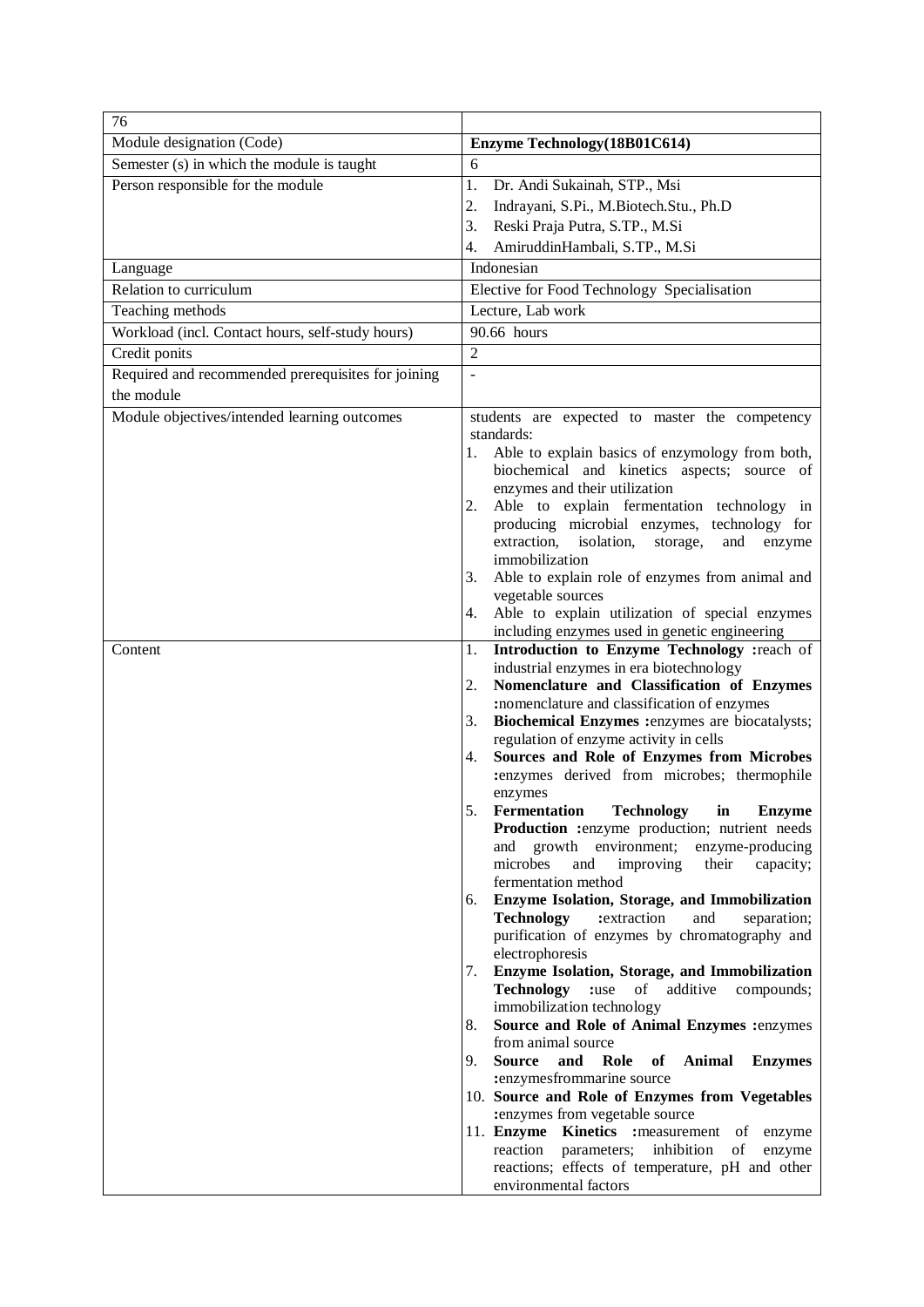|                                           | 12. Enzyme Kinetics : enzyme reactions with two                                 |
|-------------------------------------------|---------------------------------------------------------------------------------|
|                                           | substrates; kinetics of the sigmoid enzyme                                      |
|                                           | 13. Biochemistry of Specific Enzymes : microbial                                |
|                                           | protease; glucose isomerase; alpha amylase;<br>amyloglucosidase; pectinase      |
|                                           | 14. Enzymes Involved<br>in Food Engineering                                     |
|                                           | :enzymes involved in genetic engineering                                        |
| <b>Examination Forms</b>                  | presentation/essay/multiple<br>Oral<br>choices/                                 |
|                                           | quizz/practical exam                                                            |
| <b>Study and Examination Requirements</b> | Requirements for successfully passing the module;                               |
|                                           | Minimum attendance of boths, lectures and practicum,                            |
|                                           | is 80%; Students are required to pass practicum, with a<br>minimum score of 85. |
|                                           | The learning outcomes assessment consists of midterm                            |
|                                           | final<br>exams<br>$(35\%),$<br>$(35\%),$<br>exams<br>structured                 |
|                                           | assignments (10%), independent assignments (10%),                               |
|                                           | and participation/activeness (10%)                                              |
| Reading List                              | Whitehurst RJ, M. van Oort. 2010. Enzymes in<br>1.                              |
|                                           | Food Technology, 2 <sup>nd</sup> . Wiley-Blackwell                              |
|                                           | Barredo JL. 2005. Microbial Enzymes<br>2.<br>and                                |
|                                           | Biotransformations. Totowa: Humana Press                                        |
|                                           | 3. Whitehurst RJ, BA. Law. 2002. Enzymes in Food                                |
|                                           | Technology. New York: CRC Press                                                 |
|                                           | Rastall R. 2007. Novel Enzyme Technology for<br>4.                              |
|                                           | Food Applications. New York: CRC Press                                          |
|                                           | Bickerstaff GF., 1997. Immobilization of Enzymes<br>5.                          |
|                                           | and Cells. Humana Press, Inc                                                    |
|                                           | Whitaker JR., AGJ. Voragen, DWS. Wong. 2003.<br>6.                              |
|                                           | Handbook of Food Enzymology. Marcel Dekker,                                     |
|                                           | Inc                                                                             |
|                                           | Marangoni AG. 2003. Enzyme Kinetics: A<br>7.                                    |
|                                           | Modern Approach. Wiley-Interscience, A John                                     |
|                                           | Wiley & Sons, Inc.                                                              |
|                                           | Bisswnger H. 2008. Enzyme Kinetics: Principles<br>8.                            |
|                                           | and Methods $2^{nd}$ . Wiley-VCH Verlag GmbH &                                  |
|                                           | Co. KGaA.                                                                       |
|                                           | 9.<br>Bugg TDH., 2004. Introduction to Enzyme and                               |
|                                           | Coenzyme Chemistry $2^{nd}$ . Blackwell Publishing                              |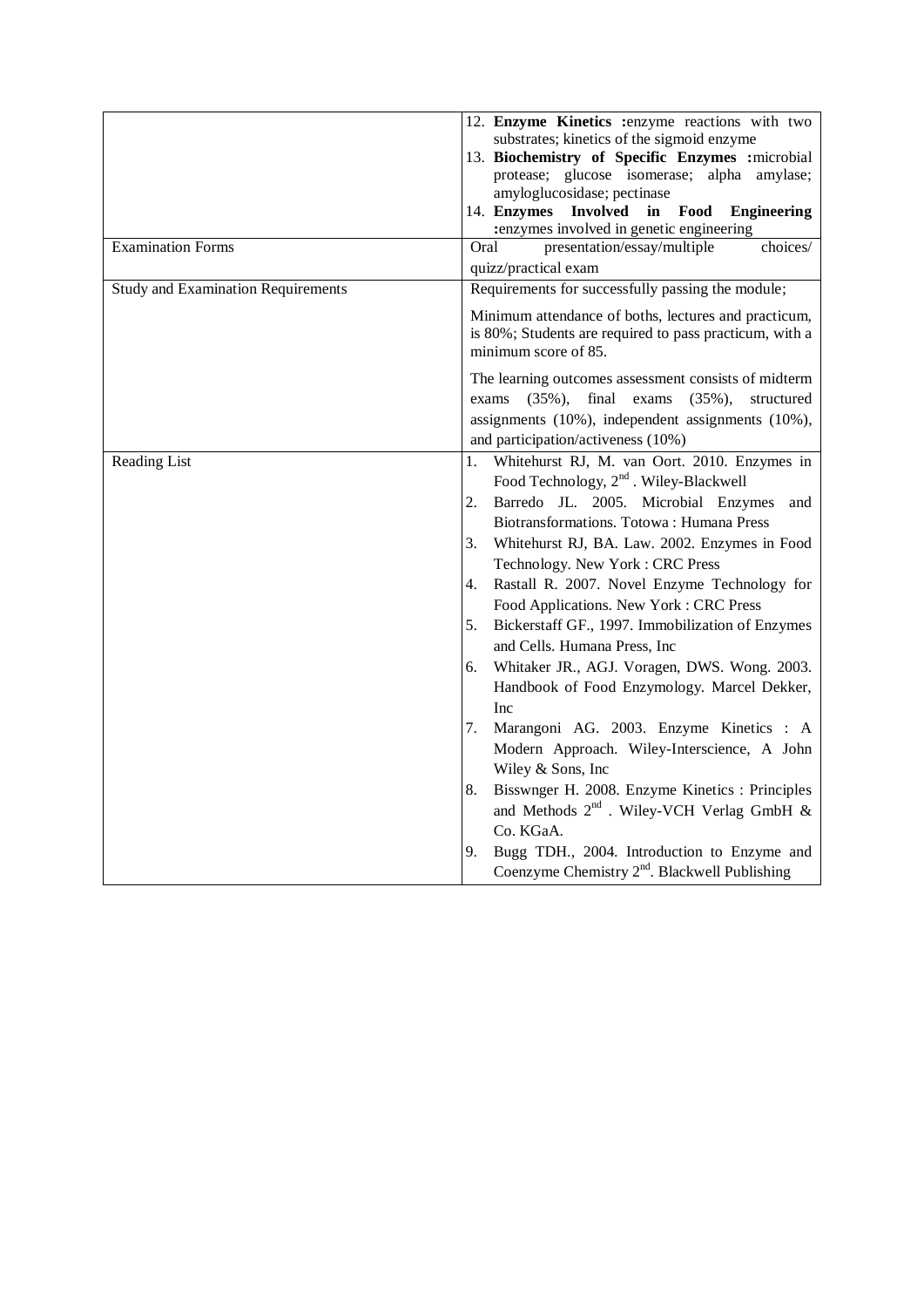| 77                                                 |                                                                                                     |
|----------------------------------------------------|-----------------------------------------------------------------------------------------------------|
| Module designation (Code)                          | <b>New Product Processing Technology (18B01C615)</b>                                                |
| Semester (s) in which the module is taught         | 6                                                                                                   |
| Person responsible for the module                  | 1.<br>Dr. Jamaluddin P, MP                                                                          |
|                                                    | Indrayani, S.Pi., M.Biotech.Stu., Ph.D<br>2.                                                        |
|                                                    | 3.<br>Reski Praja Putra, S.TP., M.Si                                                                |
|                                                    | Diyahwati, S.TP., M.Pd<br>4.                                                                        |
| Language                                           | Indonesian                                                                                          |
| Relation to curriculum                             | Elective for Food Technology Specialisation                                                         |
| Teaching methods                                   | Lecture, Lab work                                                                                   |
| Workload (incl. Contact hours, self-study hours)   | 90.66 hours                                                                                         |
| Credit ponits                                      | $\overline{2}$                                                                                      |
| Required and recommended prerequisites for joining | $\overline{a}$                                                                                      |
| the module                                         |                                                                                                     |
| Module objectives/intended learning outcomes       | students are expected to master the competency                                                      |
|                                                    | standards:                                                                                          |
|                                                    | Ableto explain, discuss, and provide arguments<br>1.                                                |
|                                                    | about product policies, relationship between<br>concepts and design of product, and market          |
|                                                    | influence in product design                                                                         |
|                                                    | Ableto explain, discuss, and provide arguments<br>2.                                                |
|                                                    | about needs or opportunity analysis, product                                                        |
|                                                    | planning process, and product architecture                                                          |
|                                                    | Ableto explain, show relationships, and provide<br>3.                                               |
|                                                    | arguments about industrial design, human element<br>in design, and design for manufacturing.        |
| Content                                            | Introduction to Product Design: effect of<br>1.                                                     |
|                                                    | changes on product design; product design                                                           |
|                                                    | problems                                                                                            |
|                                                    | Product Policy:company strategy in product<br>2.                                                    |
|                                                    | management                                                                                          |
|                                                    | Relationship between Product Concept and<br>3.                                                      |
|                                                    | Product Design: Identification of market; product<br>specifications, concept generation procedures  |
|                                                    | Market Influence in Product Design: market<br>4.                                                    |
|                                                    | factors, market segmentation, target market                                                         |
|                                                    | determination                                                                                       |
|                                                    | Market Influence in Product Design: product<br>5.                                                   |
|                                                    | positioning, consumer behavior, design influence                                                    |
|                                                    | on product<br><b>Opportunity Analysis:</b> creative techniques, gap<br>6.                           |
|                                                    | analysis, quality function deployment                                                               |
|                                                    | Opportunity Analysis: SWOT analysis, triangle<br>7.                                                 |
|                                                    | analysis                                                                                            |
|                                                    | Product Planning Process: design characteristics,<br>8.                                             |
|                                                    | product design models, product design methods<br>Product Architecture: definition of product<br>9.  |
|                                                    | architecture; comparisons of integral and modular                                                   |
|                                                    | architectures                                                                                       |
|                                                    | 10. Product Architecture: designation of product                                                    |
|                                                    | architectures, considerations of variation and                                                      |
|                                                    | supply chain                                                                                        |
|                                                    | 11. Industry Design: history of industrial design<br>protection, definition and scope of industrial |
|                                                    | design, industrial design protection system                                                         |
|                                                    | 12. Human Element in Design: designing mechanical                                                   |
|                                                    | objects by considering human elements                                                               |
|                                                    | 13. Human Element in Design: designing human                                                        |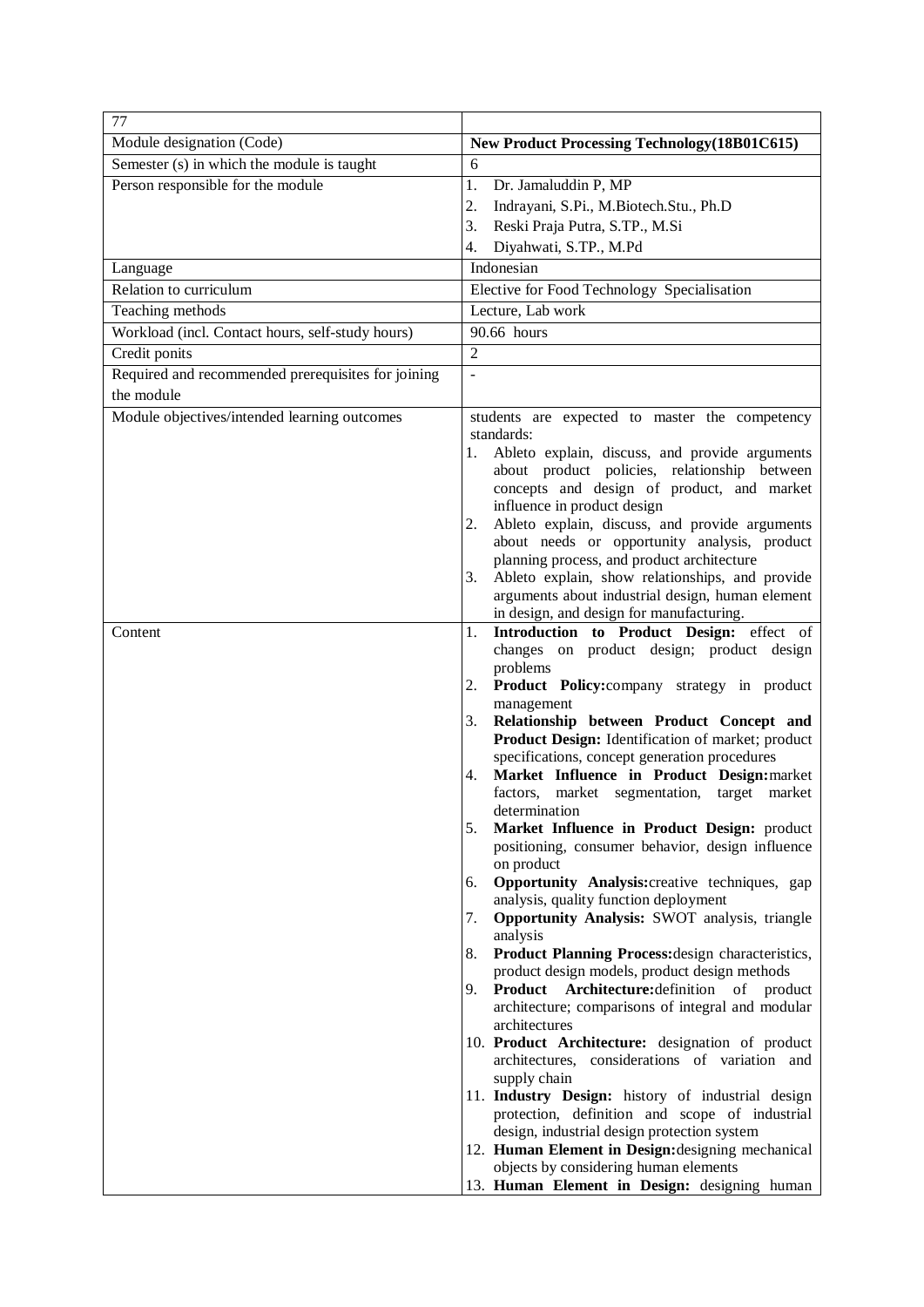|                                           | interactions with objects; cases<br>14. Design for Manufacturing<br>(DFM):<br>DFM<br>definition, reduce costs, consider the influence of<br>DFM decisions, selection of appropriate assembly<br>methods                                                                                                                                                                                                                                                                                                                                                                                                                                                                                                                                                                                                                                                                                                                                                   |
|-------------------------------------------|-----------------------------------------------------------------------------------------------------------------------------------------------------------------------------------------------------------------------------------------------------------------------------------------------------------------------------------------------------------------------------------------------------------------------------------------------------------------------------------------------------------------------------------------------------------------------------------------------------------------------------------------------------------------------------------------------------------------------------------------------------------------------------------------------------------------------------------------------------------------------------------------------------------------------------------------------------------|
| <b>Examination Forms</b>                  | Oral<br>choices/<br>presentation/essay/multiple<br>quizz/practical exam                                                                                                                                                                                                                                                                                                                                                                                                                                                                                                                                                                                                                                                                                                                                                                                                                                                                                   |
| <b>Study and Examination Requirements</b> | Requirements for successfully passing the module;                                                                                                                                                                                                                                                                                                                                                                                                                                                                                                                                                                                                                                                                                                                                                                                                                                                                                                         |
|                                           | Minimum attendance of boths, lectures and practicum,<br>is 80%; Students are required to pass practicum, with a<br>minimum score of 85.                                                                                                                                                                                                                                                                                                                                                                                                                                                                                                                                                                                                                                                                                                                                                                                                                   |
|                                           | The learning outcomes assessment consists of midterm<br>final<br>exams<br>$(35\%)$ ,<br>$(35\%)$ ,<br>structured<br>exams<br>assignments (10%), independent assignments (10%),                                                                                                                                                                                                                                                                                                                                                                                                                                                                                                                                                                                                                                                                                                                                                                            |
|                                           | and participation/activeness (10%)                                                                                                                                                                                                                                                                                                                                                                                                                                                                                                                                                                                                                                                                                                                                                                                                                                                                                                                        |
| Reading List                              | Dudung A. 2012. Merancang Produk. Bandung:<br>1.<br>PT Remaja Rosdakarya<br>Shane S. 2009. Handbook of Technology and<br>2.<br>Innovation Management. Wiley-Blackwell<br>Winger R., G. Wall. 2006. Food Product<br>3.<br>Innovation. Food and Agriculture Organization of<br>The United Nations<br>Brennan JG. 2006. Food Processing Handbook.<br>4.<br>Wiley-VCH Verlag GmbH & Co.KGaA<br>Loch C., S. Kavadias. 2008. Handbook of New<br>5.<br>Product Development Management. Elsevier Ltd.<br>Nambisan S. 2010. Information Technology and<br>6.<br>Product Development. New York: Springer<br>Moskowitz HR., S. Porreta, M. Silcher. 2005.<br>7.<br>Concept Research in Food Product Design and<br>Development. Blackwell Publishing<br>Maroulis ZB., GD. Saravacos, 2003. Food Process<br>8.<br>Design. Marcel Dekker, Inc<br>Smith J., E. Charter. 2010. Functional Food<br>9.<br>Product Development. Wiley-Blackwell, A John<br>Wiley & Sons. Ltd |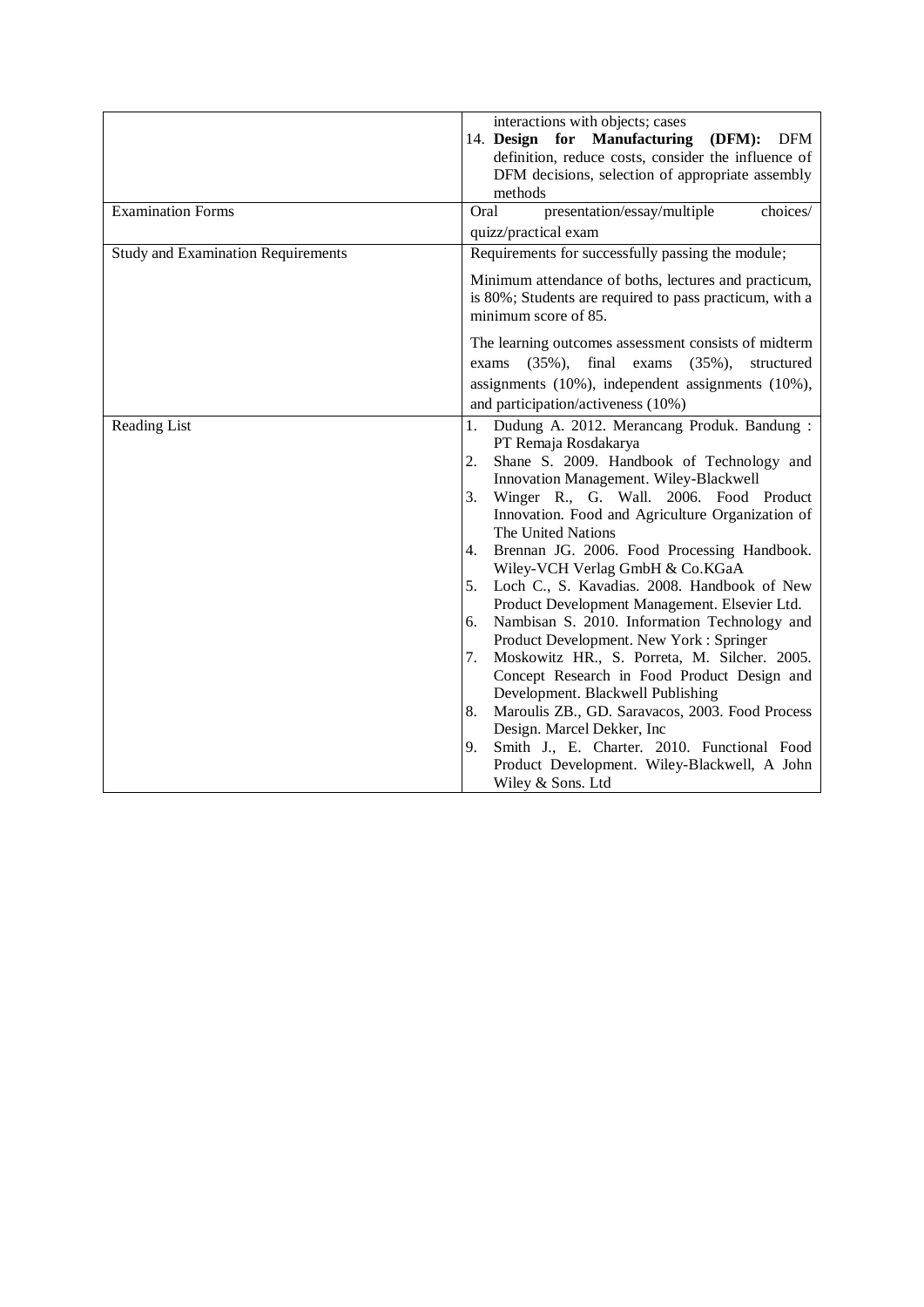| 78                                                 |                                                                                                         |
|----------------------------------------------------|---------------------------------------------------------------------------------------------------------|
| Module designation (Code)                          | Toxicology(18B01C616)                                                                                   |
| Semester (s) in which the module is taught         | 6                                                                                                       |
| Person responsible for the module                  | 1.<br>Ratnawaty Fadilah, S.TP., M.Sc                                                                    |
|                                                    | 2.<br>Indrayani, S.Pi., M.Biotech.Stu., Ph.D                                                            |
|                                                    | 3.<br>Reski Praja Putra, S.TP., M.Si                                                                    |
| Language                                           | Indonesian                                                                                              |
| Relation to curriculum                             | Elective for Food Technology Specialisation                                                             |
| Teaching methods                                   | Lecture, Lab work                                                                                       |
| Workload (incl. Contact hours, self-study hours)   | 90.66 hours                                                                                             |
| Credit ponits                                      | $\overline{2}$                                                                                          |
| Required and recommended prerequisites for joining | $\overline{a}$                                                                                          |
| the module                                         |                                                                                                         |
| Module objectives/intended learning outcomes       | students are expected to master the competency                                                          |
|                                                    | standards:                                                                                              |
|                                                    | Able to explain toxicologicalfood in terms of<br>1.                                                     |
|                                                    | nutrition, non-nutrition, as well as engineering and                                                    |
|                                                    | processing aspects of food products.                                                                    |
|                                                    | Able to explain toxin compounds in marine<br>2.                                                         |
|                                                    | products                                                                                                |
|                                                    | Able to explain the role of immune system in food<br>3.                                                 |
|                                                    | allergy and food intolerance mechanisms                                                                 |
|                                                    | Able to explain toxicological testing of additives<br>4.                                                |
|                                                    | and food contaminants as well as toxicological                                                          |
|                                                    | evaluations in assessing safety risks                                                                   |
| Content                                            | of<br><b>Nutritional</b><br><b>Introduction</b><br>Food<br>and<br>1.                                    |
|                                                    | Toxicology : definition and scope of nutrition and                                                      |
|                                                    | food toxicology                                                                                         |
|                                                    | <b>General Principles of Toxicology :toxicological</b><br>2.                                            |
|                                                    | effect phase; relationship between dose and<br>response                                                 |
|                                                    | <b>Factors</b><br><b>Affecting</b><br>:diet<br>3.<br><b>Toxicity</b><br>and                             |
|                                                    | biotransformation<br>(effects<br>of<br>changes<br>in                                                    |
|                                                    | and micronutrients);<br>macronutrients<br>age<br>and                                                    |
|                                                    | gender; species                                                                                         |
|                                                    | <b>Nutritional</b><br><b>Toxicity</b><br>4.<br>: macronutrients                                         |
|                                                    | (carbohydrates, fats and protein); micronutrients<br>(vitamins and minerals)                            |
|                                                    | Polycyclic Aromatic Hydrocarbons and Other<br>5.                                                        |
|                                                    | <b>Processing Processes</b> : benzo $(\alpha)$ pyrene and                                               |
|                                                    | polycyclic aromatic hydrocarbons; nitrate, nitrite,                                                     |
|                                                    | nitrosamine; product of the Maillard reaction                                                           |
|                                                    | Non-nutritional Antitoxicants in Food :non-<br>6.                                                       |
|                                                    | nutritional antitoxicants used in food; effect of<br>non-nutritional antitoxicants on food for the body |
|                                                    | <b>Engineered</b><br><b>Genetically</b><br><b>Product</b><br>7.<br><b>Safety</b>                        |
|                                                    | :potential for GMO crops; safety of genetically                                                         |
|                                                    | modified foods; regulations regarding genetically                                                       |
|                                                    | modified foodstuffs                                                                                     |
|                                                    | Food Products that contain Estrogens and<br>8.                                                          |
|                                                    | Antiestrogens :lignan, zearalenone, coumestan,<br>genistein, indol-3-carbinol and metabolites as        |
|                                                    | antiestrogens                                                                                           |
|                                                    | Toxins from Fishery and Marine Products<br>9.                                                           |
|                                                    | :scromboid toxin; saksitoxin (paralytic shellfish                                                       |
|                                                    | poisoning); tetrodotoxin; siguatoxin; blue algae                                                        |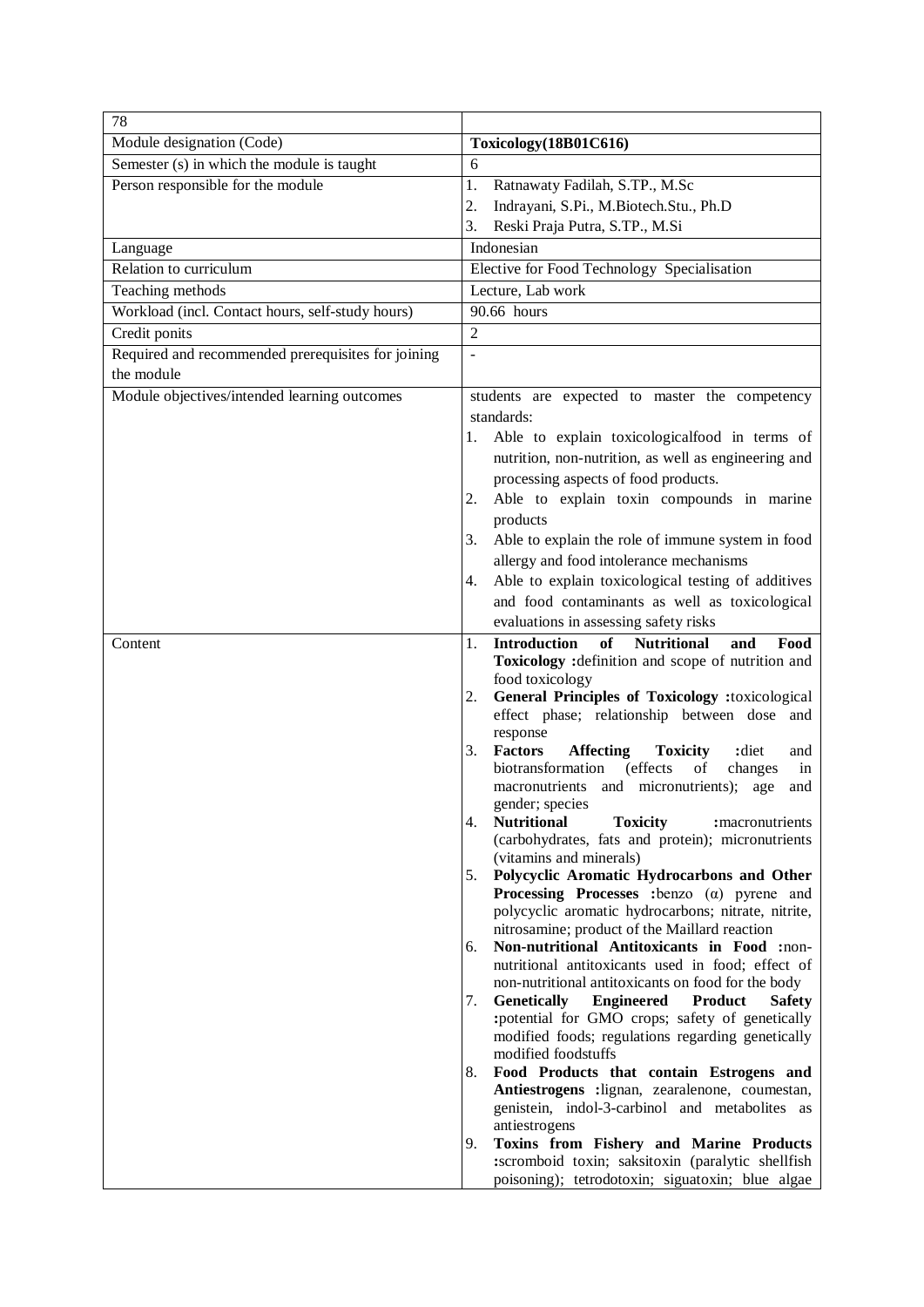|                                           | toxin (Pyropheophorbide-A)                                                                                   |
|-------------------------------------------|--------------------------------------------------------------------------------------------------------------|
|                                           | 10. Toxicology of the Immune System against Food                                                             |
|                                           | Allergies and Food Intoxication :basic immune                                                                |
|                                           | system; food allergies and intoxication                                                                      |
|                                           | 11. Allergies of Seafood, Vegetable Products,                                                                |
|                                           | <b>Animal Products and Their Problems :seafood</b>                                                           |
|                                           | allergy                                                                                                      |
|                                           | 12. Allergies of Seafood, Vegetable Products,                                                                |
|                                           | <b>Animal Products and Their Problems:</b> allergy to                                                        |
|                                           | vegetable and animal products                                                                                |
|                                           | 13. Toxicological Testing of Food Additives and                                                              |
|                                           | Contaminants : additional substance which is                                                                 |
|                                           | important from toxicological point of view;                                                                  |
|                                           | indirect additives and contaminants                                                                          |
|                                           | 14. Toxicological Evaluation :<br><b>Safety</b><br>(Risk)                                                    |
|                                           | <b>Assessment</b><br>acceptable<br>daily<br>intake;<br>$\ddot{\cdot}$<br>mathematical model                  |
| <b>Examination Forms</b>                  |                                                                                                              |
|                                           | presentation/essay/multiple<br>Oral<br>choices/                                                              |
|                                           | quizz/practical exam                                                                                         |
| <b>Study and Examination Requirements</b> | Requirements for successfully passing the module;                                                            |
|                                           | Minimum attendance of boths, lectures and practicum,                                                         |
|                                           | is 80%; Students are required to pass practicum, with a                                                      |
|                                           | minimum score of 85.                                                                                         |
|                                           |                                                                                                              |
|                                           | The learning outcomes assessment consists of midterm                                                         |
|                                           | $(35\%),$<br>final<br>$(35\%),$<br>exams<br>structured<br>exams                                              |
|                                           | assignments (10%), independent assignments (10%),                                                            |
|                                           | and participation/activeness (10%)                                                                           |
| Reading List                              | Lu FC. 2010. Toksikologi Dasar Asas, Organ                                                                   |
|                                           | Sasaran, dan Penilaian Resiko. Nurgoho E, ZN.                                                                |
|                                           | Bustami, I. Darmansjah, Penerjemah; Jakarta :                                                                |
|                                           | Universitas Indonesia Press. Terjemahan dari :                                                               |
|                                           | Basic Toxicology : Fundamentals, Target Organs,                                                              |
|                                           | and Risk Assessment                                                                                          |
|                                           | Helferich W, CK. Winter. 2001. Food Toxicology.<br>2.<br>CRC Press.                                          |
|                                           | ST.<br>2004.<br>Nutritional<br>3.<br>Omaye<br>Food<br>and                                                    |
|                                           | Toxicology. CRC Press                                                                                        |
|                                           | 4.<br>Hodgson E., 2010. A Textbook of Modern<br>Toxicology $4^{\text{th}}$ . Wiley, a John Wiley & Sons, Inc |
|                                           | Shibamoto T., LF. Bjeldanes. 2009. Introduction<br>5.                                                        |
|                                           | Food Toxicology $2nd$ . Elsevier, Inc                                                                        |
|                                           | Skypala I., C. Venter. 2009. Food Hypersensitivity<br>6.                                                     |
|                                           | : Diagnosing and Managing Food Allergies and                                                                 |
|                                           | Intolerance. Wiley-Blackwell                                                                                 |
|                                           | Jedrychowski L., HJ. Wichers. 2010. Chemical<br>7.                                                           |
|                                           | and Biological Properties of Food Allergens. CRC                                                             |
|                                           | Press                                                                                                        |
|                                           | Manahan SE. 2003. Toxicological Chemistry and<br>8.                                                          |
|                                           | Biochemistry 3 <sup>rd</sup> .CRC Press, Lewis Publishers                                                    |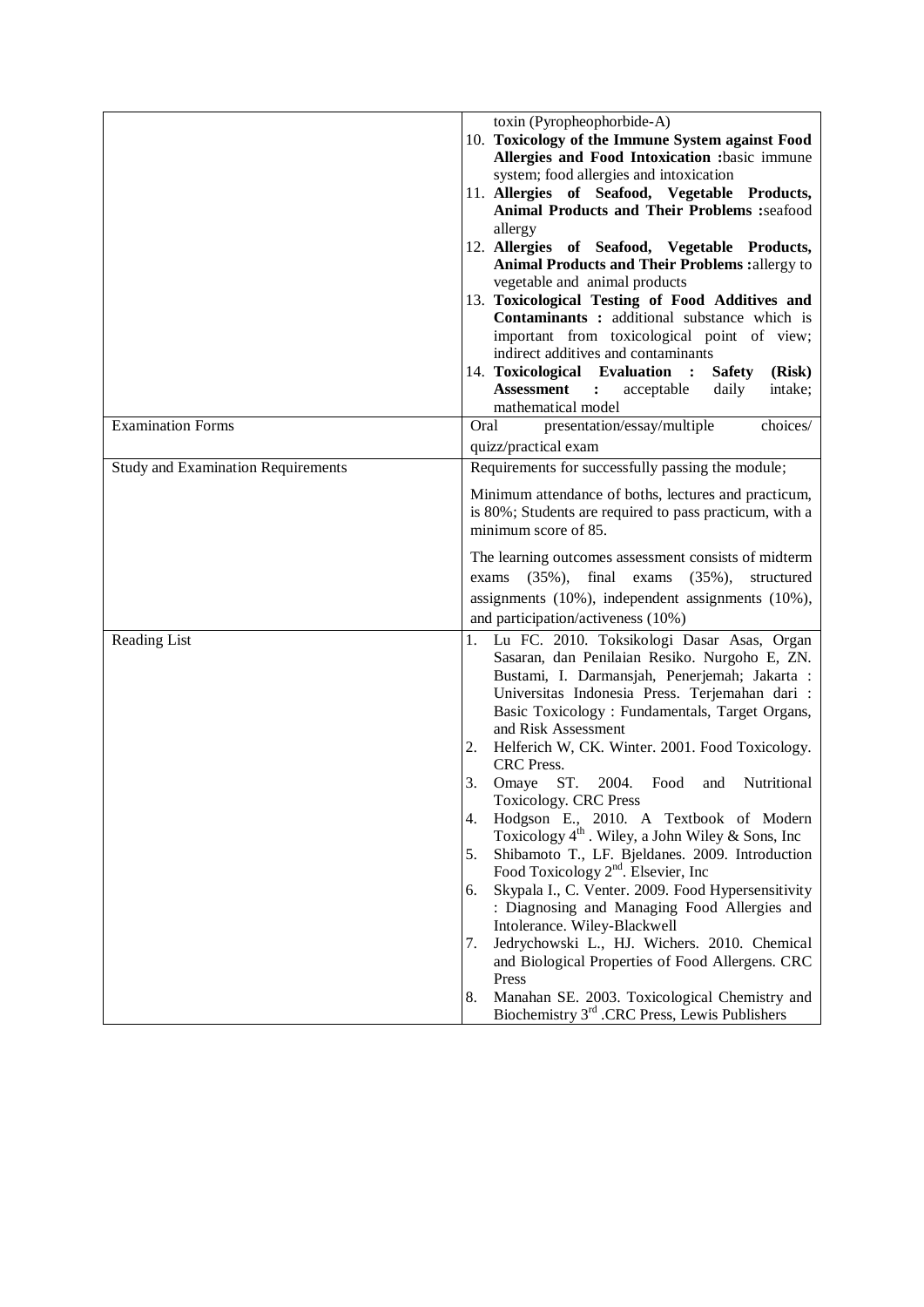| 79                                                               |                                                                                                                                                                                                                                                                                                                                                                                                                                                                                                                                                                                                                                              |
|------------------------------------------------------------------|----------------------------------------------------------------------------------------------------------------------------------------------------------------------------------------------------------------------------------------------------------------------------------------------------------------------------------------------------------------------------------------------------------------------------------------------------------------------------------------------------------------------------------------------------------------------------------------------------------------------------------------------|
| Module designation (Code)                                        | <b>Sensory Evaluation</b> (18B01C617)                                                                                                                                                                                                                                                                                                                                                                                                                                                                                                                                                                                                        |
| Semester (s) in which the module is taught                       | 6                                                                                                                                                                                                                                                                                                                                                                                                                                                                                                                                                                                                                                            |
| Person responsible for the module                                | Dr. Andi Sukainah, S.TP., M.Si<br>1.<br>2.<br>Ratnawaty Fadilah, S.TP., M.Sc<br>3.<br>Reski Praja Putra, S.TP., M.Si<br>AmiruddinHambali, S.TP., M.Si<br>4.                                                                                                                                                                                                                                                                                                                                                                                                                                                                                  |
| Language                                                         | Indonesian                                                                                                                                                                                                                                                                                                                                                                                                                                                                                                                                                                                                                                   |
| Relation to curriculum                                           | Elective for Food Technology Specialisation                                                                                                                                                                                                                                                                                                                                                                                                                                                                                                                                                                                                  |
| Teaching methods                                                 | Lecture                                                                                                                                                                                                                                                                                                                                                                                                                                                                                                                                                                                                                                      |
| Workload (incl. Contact hours, self-study hours)                 | 90.66 hours                                                                                                                                                                                                                                                                                                                                                                                                                                                                                                                                                                                                                                  |
| Credit ponits                                                    | $\overline{2}$                                                                                                                                                                                                                                                                                                                                                                                                                                                                                                                                                                                                                               |
| Required and recommended prerequisites for joining<br>the module | $\overline{a}$                                                                                                                                                                                                                                                                                                                                                                                                                                                                                                                                                                                                                               |
| Module objectives/intended learning outcomes                     | Students are able to perform sensory testing and<br>1.<br>be able to distinguish types of testing in sensory<br>evaluation<br>Students are able to work according to<br>2.<br>standardization and proper control at every stage<br>of sensory evaluation, starting from sample<br>preparation, response measurement, data analysis<br>and interpretation of results                                                                                                                                                                                                                                                                          |
| Content                                                          | This course discusses sensory testing that can be<br>applied not only in the food industry but also in the<br>non-food industry. In addition, this course also<br>explains the purpose and importance of sensory<br>sensory<br>recognition<br>analysis,<br>and<br>response<br>measurement. Preparation for sensory evaluation<br>starting from panelists, laboratory, and sample<br>preparation. Types of sensory evaluation methods that<br>are objective and subjective with case examples, data<br>analysis and interpretation and closed with standard<br>procedures and presentation of reports from sensory<br>evaluations carried out |
| <b>Examination Forms</b>                                         | presentation/essay/multiple<br>choices/<br>Oral<br>quizz/practical exam                                                                                                                                                                                                                                                                                                                                                                                                                                                                                                                                                                      |
| <b>Study and Examination Requirements</b>                        | Requirements for successfully passing the module;<br>Minimum attendance of boths, lectures and practicum,<br>is 80%; Students are required to pass practicum, with a<br>minimum score of 85.<br>The learning outcomes assessment consists of midterm<br>final<br>$(35\%),$<br>exams<br>$(35\%),$<br>structured<br>exams<br>assignments (10%), independent assignments (10%),<br>and participation/activeness (10%)                                                                                                                                                                                                                           |
| Reading List                                                     | Setyaningsih, Dwi., Anton Apriyanto., dan Maya<br>1.<br>Puspita Sari. 2010. Analisis Sensori untuk Industri<br>Pangan dan Agro. Bogor. IPB Press.<br>Kilcast D. 2010. Sensory Analysis fo Food and<br>2.<br>Beverage Quality Control a Practical Guide. New<br>York: CRC Press                                                                                                                                                                                                                                                                                                                                                               |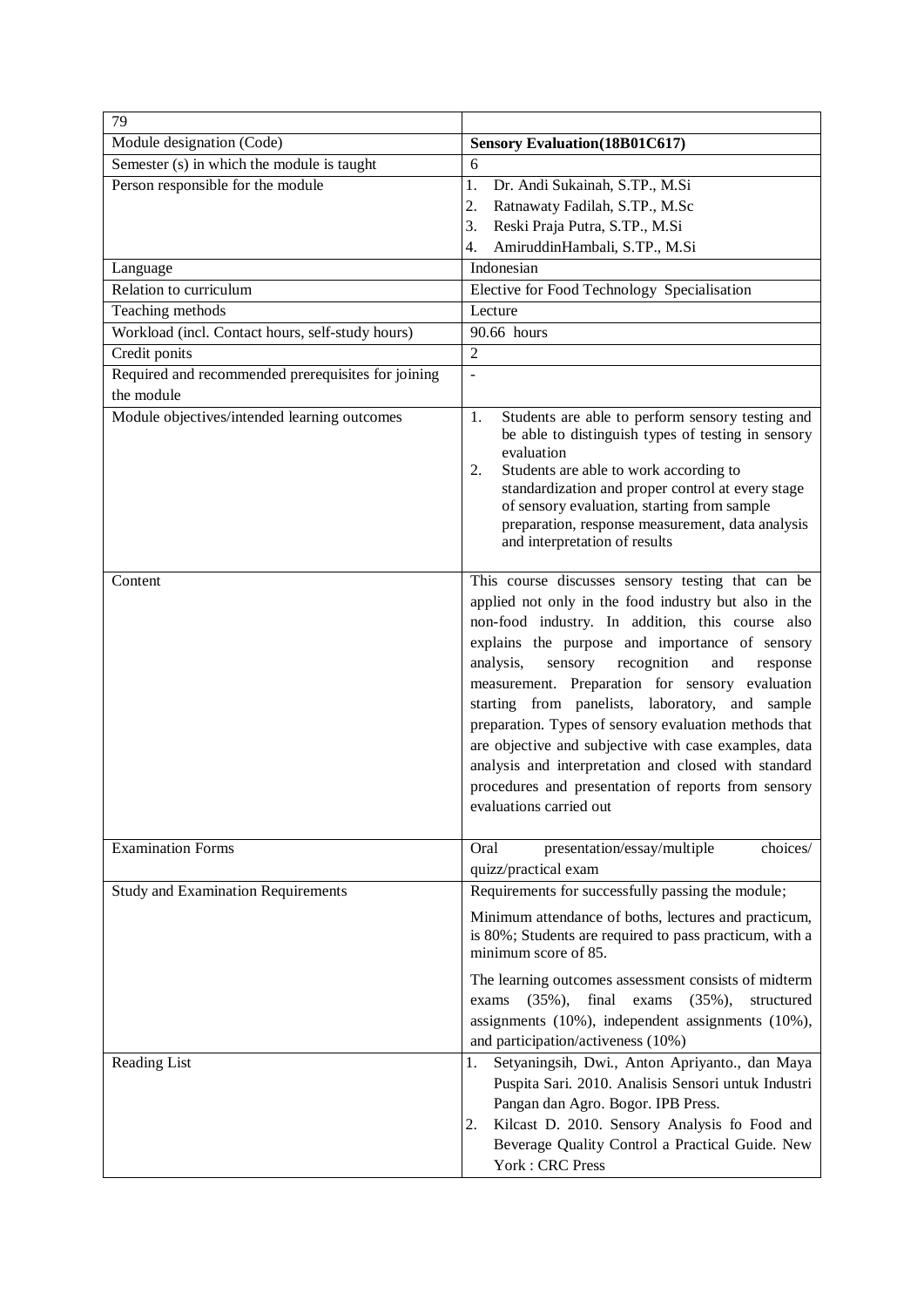|  | Yuntis JE. 1992. The Role of Sensory Analysis in     |
|--|------------------------------------------------------|
|  | Quality Control. Philadelphia: ASTM Manual<br>Series |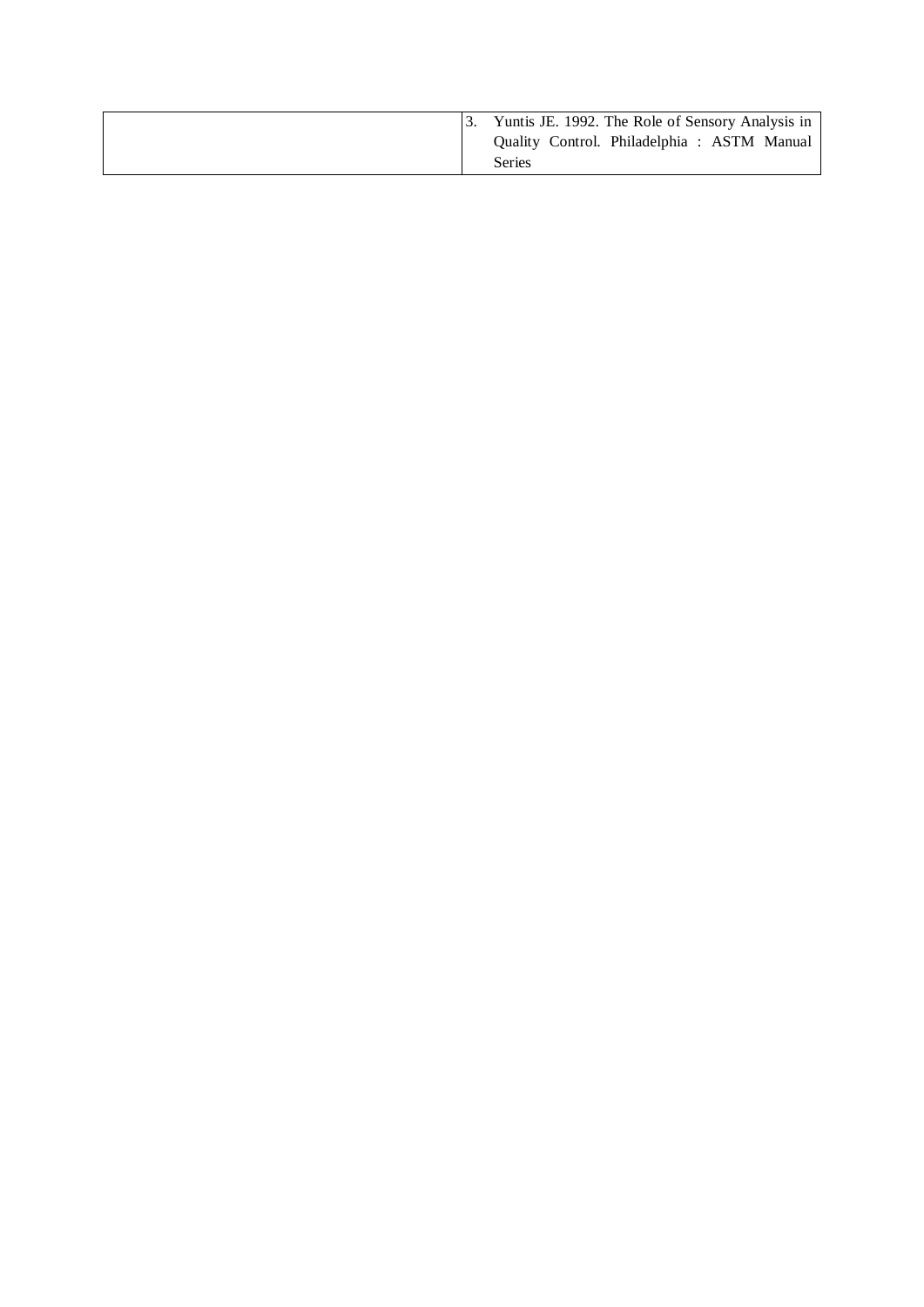| 80                                                               |                                                                                                                                                                                                                                                                                                                                                                                                                                                                                                                                                                                                                                                                                                                                                                                                                                                                                                                                                                                                                                                                                                                                                                                                                                                                                                                                                                                                                                                                                   |
|------------------------------------------------------------------|-----------------------------------------------------------------------------------------------------------------------------------------------------------------------------------------------------------------------------------------------------------------------------------------------------------------------------------------------------------------------------------------------------------------------------------------------------------------------------------------------------------------------------------------------------------------------------------------------------------------------------------------------------------------------------------------------------------------------------------------------------------------------------------------------------------------------------------------------------------------------------------------------------------------------------------------------------------------------------------------------------------------------------------------------------------------------------------------------------------------------------------------------------------------------------------------------------------------------------------------------------------------------------------------------------------------------------------------------------------------------------------------------------------------------------------------------------------------------------------|
| Module designation (Code)                                        | <b>Agricultural Waste Utilization</b><br>Technology(18B01C618)                                                                                                                                                                                                                                                                                                                                                                                                                                                                                                                                                                                                                                                                                                                                                                                                                                                                                                                                                                                                                                                                                                                                                                                                                                                                                                                                                                                                                    |
| Semester (s) in which the module is taught                       | 6                                                                                                                                                                                                                                                                                                                                                                                                                                                                                                                                                                                                                                                                                                                                                                                                                                                                                                                                                                                                                                                                                                                                                                                                                                                                                                                                                                                                                                                                                 |
| Person responsible for the module                                | 1.<br>Dr. SubariYanto, M.Si<br>2.<br>RatnawatyFadilah, S.TP., M.Sc<br>3.<br>AmiruddinHambali, S.TP., M.Si<br>4.<br>Diyahwati, S.TP., M.Pd                                                                                                                                                                                                                                                                                                                                                                                                                                                                                                                                                                                                                                                                                                                                                                                                                                                                                                                                                                                                                                                                                                                                                                                                                                                                                                                                         |
| Language                                                         | Indonesian                                                                                                                                                                                                                                                                                                                                                                                                                                                                                                                                                                                                                                                                                                                                                                                                                                                                                                                                                                                                                                                                                                                                                                                                                                                                                                                                                                                                                                                                        |
| Relation to curriculum                                           | Elective for Food Technology Specialisation                                                                                                                                                                                                                                                                                                                                                                                                                                                                                                                                                                                                                                                                                                                                                                                                                                                                                                                                                                                                                                                                                                                                                                                                                                                                                                                                                                                                                                       |
| Teaching methods                                                 | Lecture                                                                                                                                                                                                                                                                                                                                                                                                                                                                                                                                                                                                                                                                                                                                                                                                                                                                                                                                                                                                                                                                                                                                                                                                                                                                                                                                                                                                                                                                           |
| Workload (incl. Contact hours, self-study hours)                 | 90.66 hours                                                                                                                                                                                                                                                                                                                                                                                                                                                                                                                                                                                                                                                                                                                                                                                                                                                                                                                                                                                                                                                                                                                                                                                                                                                                                                                                                                                                                                                                       |
| Credit ponits                                                    | $\overline{2}$                                                                                                                                                                                                                                                                                                                                                                                                                                                                                                                                                                                                                                                                                                                                                                                                                                                                                                                                                                                                                                                                                                                                                                                                                                                                                                                                                                                                                                                                    |
| Required and recommended prerequisites for joining<br>the module | ÷,                                                                                                                                                                                                                                                                                                                                                                                                                                                                                                                                                                                                                                                                                                                                                                                                                                                                                                                                                                                                                                                                                                                                                                                                                                                                                                                                                                                                                                                                                |
| Module onjectives/intended learning outcomes<br>Content          | Students are able to explain the concept:<br>Classification and characteristics of agricultural<br>1.<br>waste<br>2.<br>types and percentage of agricultural waste<br>Composition of agricultural waste<br>3.<br>Effect of agricultural waste on the environment<br>4.<br>and health<br>5.<br>The role of microbes in the biodegradation of<br>agricultural waste<br>Composting technology, POC and vermicompost<br>6.<br>Utilization of agricultural waste as alternative<br>7.<br>energy for biogas, bioethanol, biofuel, biodiesel<br>Introduction and overview<br>1.<br>2.<br>Classification and characteristics of agricultural<br>waste<br>Kinds and types and percentage of agricultural<br>3.<br>waste<br>Composition of agricultural waste<br>4.<br>Effect of agricultural waste on environment and<br>5.<br>health<br>Effect of agricultural waste on environment and<br>6.<br>health<br>7.<br>The role of microbes in the biodegradation of<br>agricultural waste<br>Compost processing technology from agricultural<br>8.<br>waste<br>9.<br>Compost processing technology from agricultural<br>waste<br>10. POC and vermi compost<br>Utilization of agricultural waste as alternative<br>11.<br>energy for biogas<br>12. Utilization of agricultural waste as an alternative<br>energy for bioethanol<br>13. Utilization of agricultural waste as an alternative<br>energy biofuel<br>14. Utilization of agricultural waste as an alternative<br>energy for biodiesel |
| <b>Examination Forms</b>                                         | Essay/quiz                                                                                                                                                                                                                                                                                                                                                                                                                                                                                                                                                                                                                                                                                                                                                                                                                                                                                                                                                                                                                                                                                                                                                                                                                                                                                                                                                                                                                                                                        |
| <b>Study and Examination Requirements</b>                        | Requirements for successfully passing the module;                                                                                                                                                                                                                                                                                                                                                                                                                                                                                                                                                                                                                                                                                                                                                                                                                                                                                                                                                                                                                                                                                                                                                                                                                                                                                                                                                                                                                                 |
|                                                                  | Minimum attendance of boths, lectures and practicum,<br>is 80%; The learning outcomes assessment consists of                                                                                                                                                                                                                                                                                                                                                                                                                                                                                                                                                                                                                                                                                                                                                                                                                                                                                                                                                                                                                                                                                                                                                                                                                                                                                                                                                                      |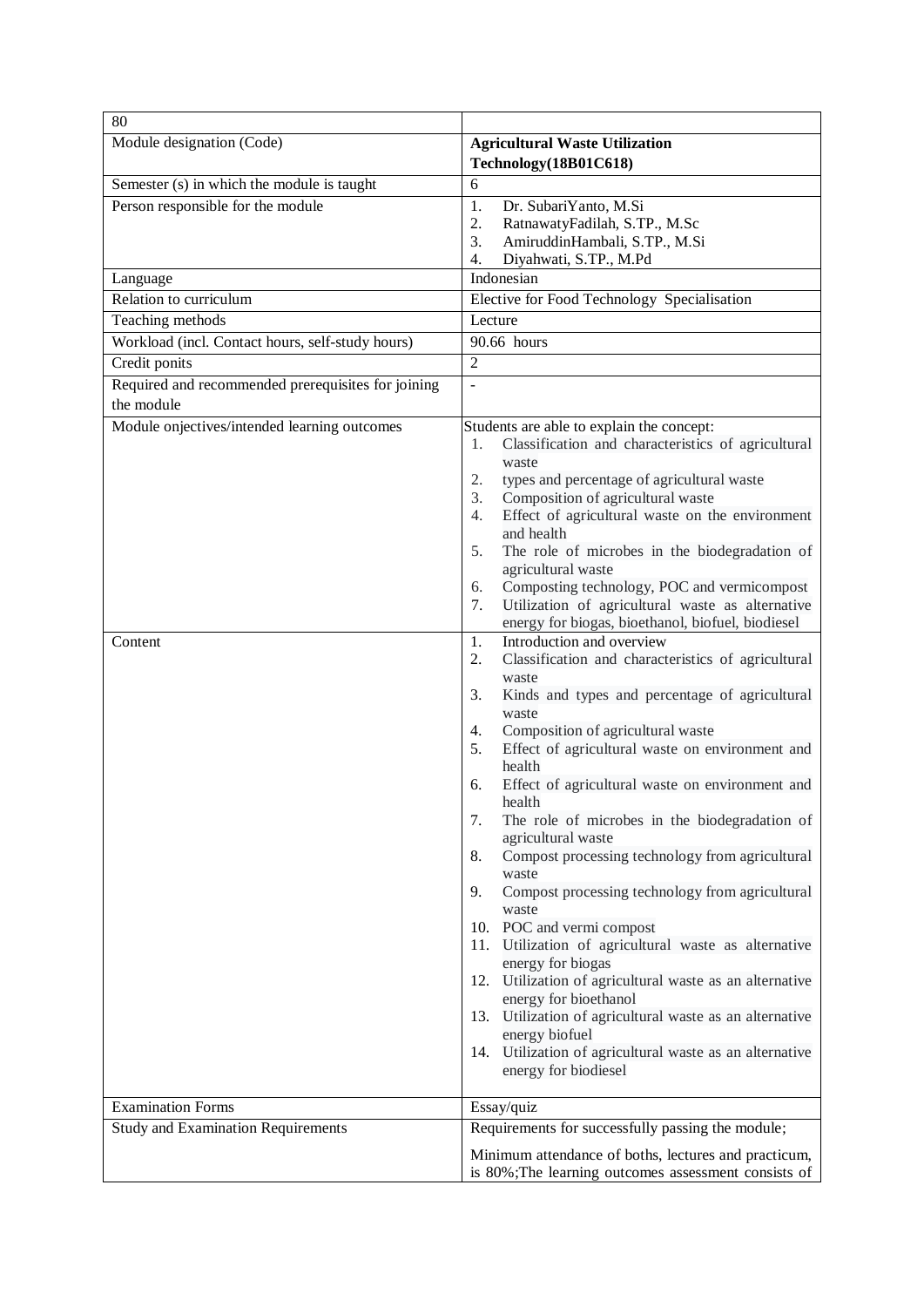|              | midterm exams $(30\%)$ , final exams $(40\%)$ , structured<br>assignments $(10\%)$ , independent assignments $(10\%)$ , |
|--------------|-------------------------------------------------------------------------------------------------------------------------|
|              | and participation/activeness (10%)                                                                                      |
| Reading List | 1. Arief Tajalli. 2015. Panduan Penilaian Potensi                                                                       |
|              | Biomassa Sebagai Sumber Energi Alternatif Di                                                                            |
|              | <i>Indonesia</i> . Penabulu Alliance                                                                                    |
|              | Camille N. Foster. 2015 Agricultural Wastes                                                                             |
|              | Characteristics, Types and Management. Nova                                                                             |
|              | Pub, New York, USA                                                                                                      |
|              | Vikas Abrol and Peeyush Sharma. 2012.<br>3.                                                                             |
|              | Resource Management For Sustainable                                                                                     |
|              | Agriculture. In Tech, Janeza Trdine 9, 51000                                                                            |
|              | Rijeka, Croatia                                                                                                         |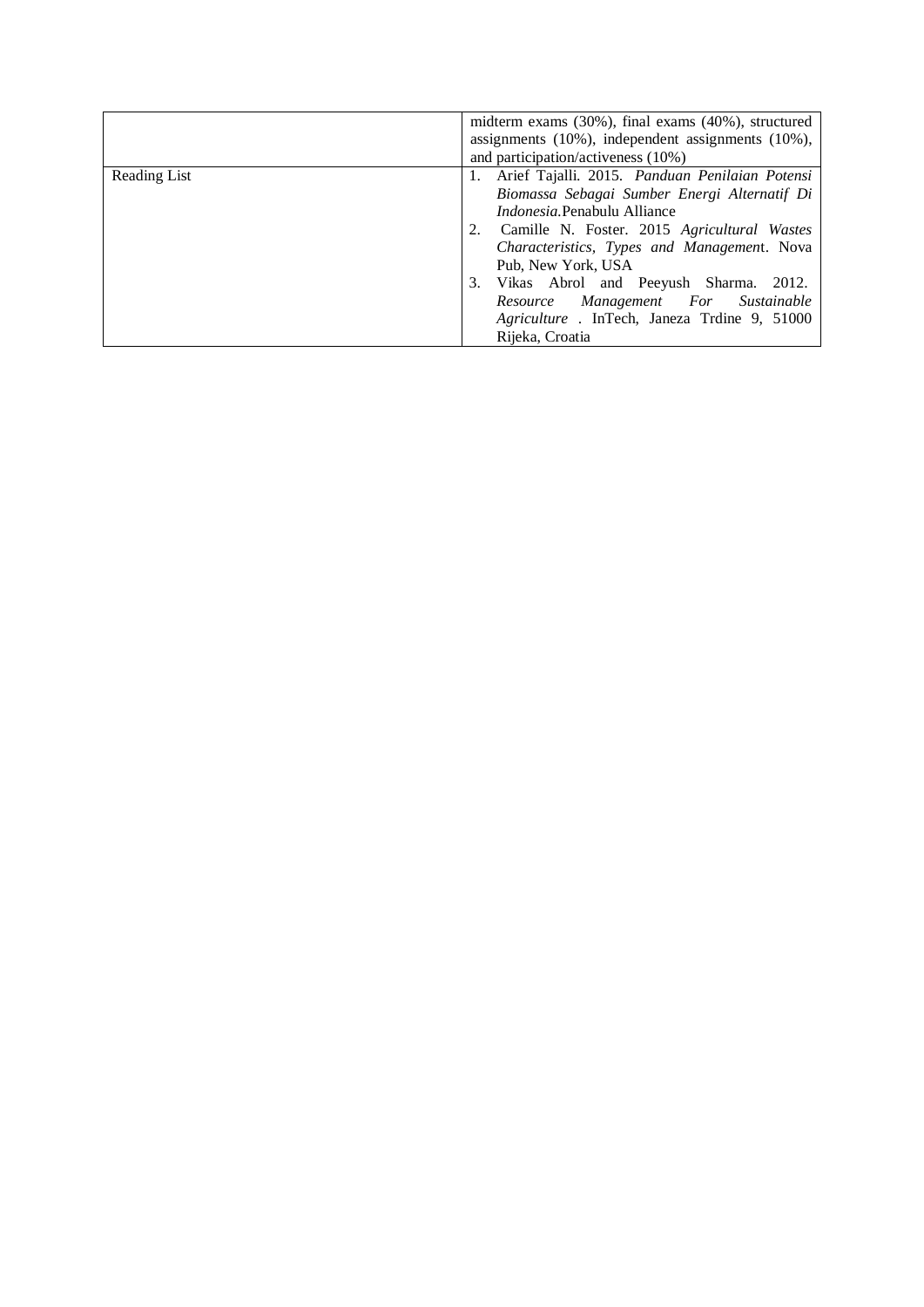| 81                                                               |                                                                                                                                                                                                                                                                                                                                                                                                                                                                                                                                                          |  |
|------------------------------------------------------------------|----------------------------------------------------------------------------------------------------------------------------------------------------------------------------------------------------------------------------------------------------------------------------------------------------------------------------------------------------------------------------------------------------------------------------------------------------------------------------------------------------------------------------------------------------------|--|
| Module designation (Code)                                        | <b>Conservation of Water Resources (18B0IC619)</b>                                                                                                                                                                                                                                                                                                                                                                                                                                                                                                       |  |
| Semester(s) in which the module is taught                        | 6                                                                                                                                                                                                                                                                                                                                                                                                                                                                                                                                                        |  |
| Person responsible for the module                                | Dr. Ernawati Syahruddin Kaseng, S.Pi. M.Si.<br>1.<br>2.<br>Andi Alamsyah Rivai, S.Pi., M.Si.<br>Amirah Mustarin, S.Pi.M.Si.<br>3.                                                                                                                                                                                                                                                                                                                                                                                                                        |  |
| Language                                                         | Bahasa                                                                                                                                                                                                                                                                                                                                                                                                                                                                                                                                                   |  |
| Relation to curriculum                                           | Compulsory                                                                                                                                                                                                                                                                                                                                                                                                                                                                                                                                               |  |
| Teaching methods                                                 | Lecture, field and lab works                                                                                                                                                                                                                                                                                                                                                                                                                                                                                                                             |  |
| Workload (incl. Contact hours, self-study hours)                 | 90.66 hours                                                                                                                                                                                                                                                                                                                                                                                                                                                                                                                                              |  |
| Credit ponits                                                    | $\overline{c}$                                                                                                                                                                                                                                                                                                                                                                                                                                                                                                                                           |  |
| Required and recommended prerequisites for joining<br>the module | ä,                                                                                                                                                                                                                                                                                                                                                                                                                                                                                                                                                       |  |
| Module objectives/intended learning outcomes                     | Students can explain the meaning and principles<br>1.<br>of water conservation.<br>Students can identify the basic laws and<br>2.<br>regulations related to water conservation.<br>Students can classify materials and impacts of<br>3.<br>water pollution.<br>Students can plan water conservation activities<br>4.<br>by utilizing various technologies.<br>5.<br>Students can identify various types of aquatic<br>resources and protected aquatic ecosystems.<br>Students can understand the various types of<br>6.<br>protected aquatic ecosystems. |  |
| Content                                                          | Some aspects discussed in this course are :<br>Introduction to Aquatic Conservation<br>1.<br>2.<br>Water Conservation Laws and Regulations<br>3.<br>Water Conservation Issues in Indonesia<br><b>Water Pollutants</b><br>4.<br>5.<br><b>Aquatic Conservation Technology</b><br>Protected Fisheries and Marine Resources<br>6.<br>7.<br>Mangrove Conservation<br>8.<br>Coral Reef Conservation<br>9.<br>GIS and Remote Sensing for Water Conservation<br>10.<br>Research in the Field of Aquatic Conservation                                             |  |
| <b>Examination Forms</b>                                         | Formative test, Summative Test, Structured Task,<br>Exercise, Journal Review; Project Tasks, and Case<br>Study                                                                                                                                                                                                                                                                                                                                                                                                                                           |  |
| <b>Study and Examination Requirements</b>                        | Requirements for successfully passing the module<br>minimum attendance at lectures is 80%, final score is<br>evaluated based on assignments (15%), Quiz (20%)<br>structured task (15%), midterm exam (25%) and final<br>exam $(25%)$                                                                                                                                                                                                                                                                                                                     |  |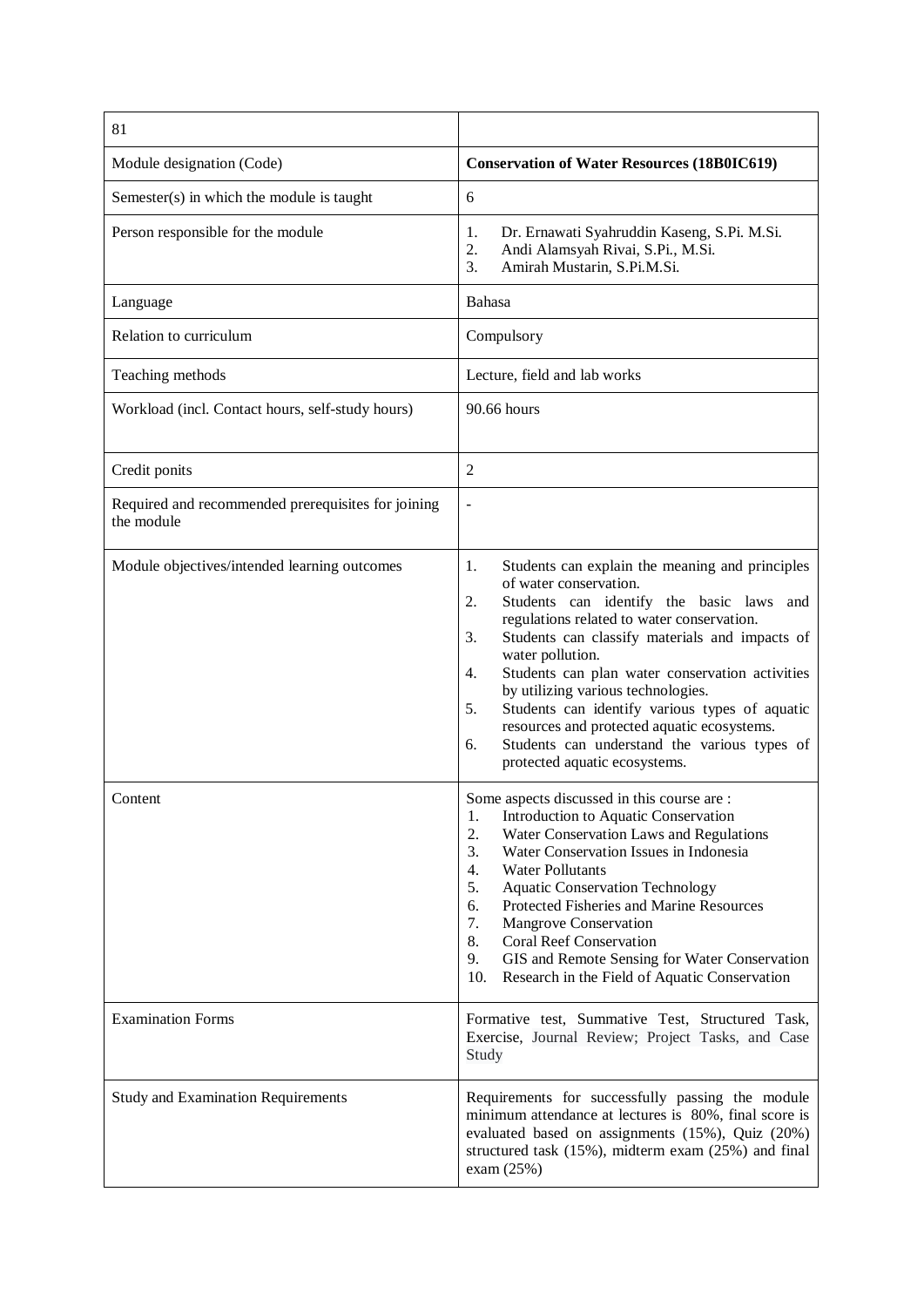| Reading List | 1. | Vannucci, M. (Ed.). (2004). Mangrove<br>management and conservation: present and<br><i>future</i> . Tokyo: United Nations University Press. |
|--------------|----|---------------------------------------------------------------------------------------------------------------------------------------------|
|              | 2. | Protecting life on earth:An Introduction to the                                                                                             |
|              |    | Science of Conservation. (2010).                                                                                                            |
|              | 3. | The Protection and Conservation of Water                                                                                                    |
|              |    | <i>Resources.</i> (2017).                                                                                                                   |
|              | 4. | Díaz-delgado, R. (2017.). The Roles of Remote                                                                                               |
|              |    | Sensing in Nature Conservation: A Practical                                                                                                 |
|              |    | Guide and Case Studies.                                                                                                                     |
|              | 5. | Finlayson, M., Arthington, A. H., & Pittock, J.                                                                                             |
|              |    | (2018). Freshwater Ecosystems in Protected                                                                                                  |
|              |    | Areas: Conservation and Management Edited.                                                                                                  |
|              | 6. | Coral Reefs: Tourism, Conservation and                                                                                                      |
|              |    | Management Coral. (2018).                                                                                                                   |
|              | 7. | Conservation Monitoring in Freshwater                                                                                                       |
|              |    | Habitats: A Practical Guide and Case Studies.                                                                                               |
|              |    | (2010).                                                                                                                                     |
|              | 8. | How Much is an ecosystem worth? Assessing the<br>economic value of conservation. (2005).                                                    |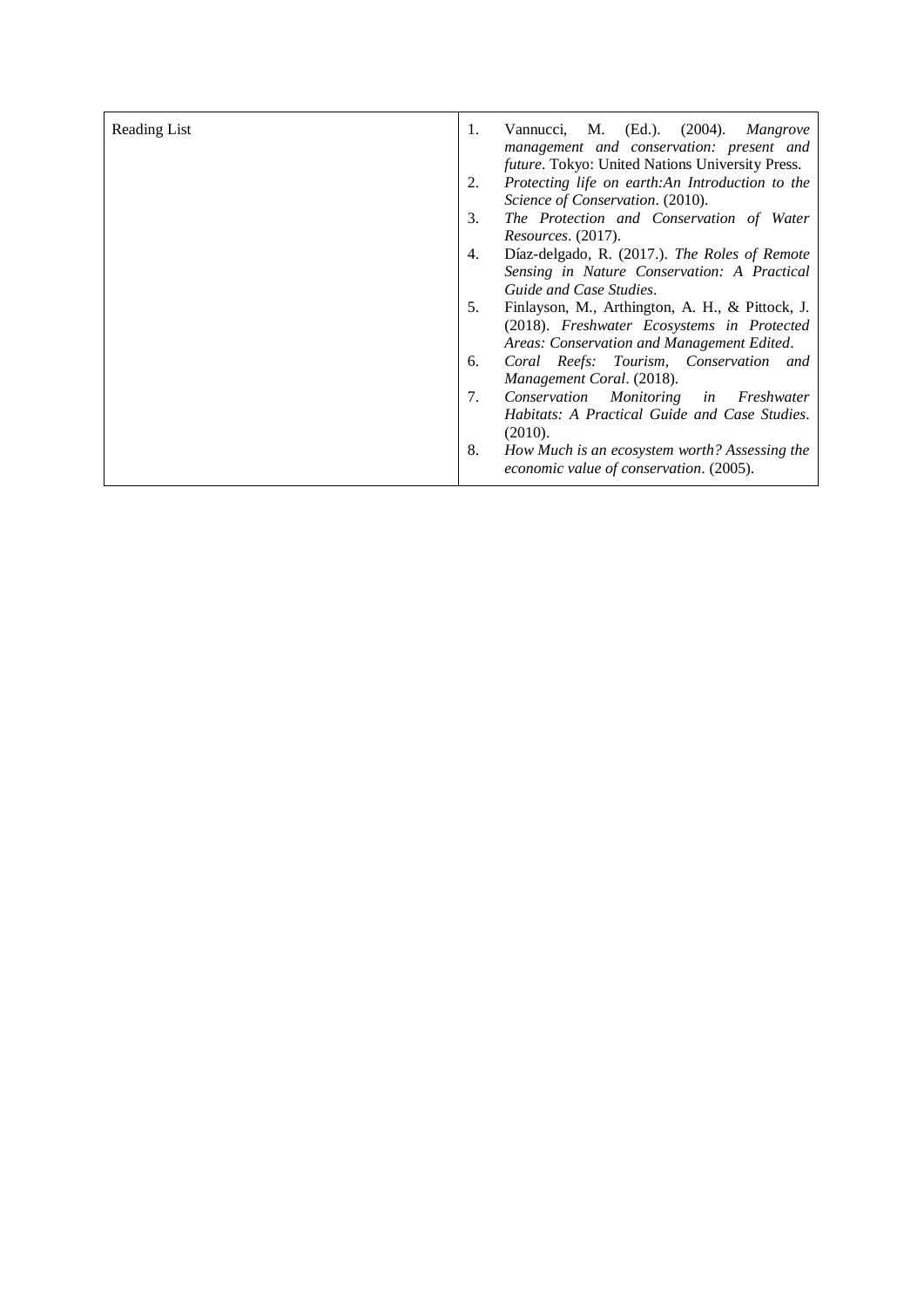| 82                                                               |                                                                                                                                                                                                                                                                                                                                                                                                                                                                                                                 |
|------------------------------------------------------------------|-----------------------------------------------------------------------------------------------------------------------------------------------------------------------------------------------------------------------------------------------------------------------------------------------------------------------------------------------------------------------------------------------------------------------------------------------------------------------------------------------------------------|
| Module designation (Code)                                        | Ichtyology(18B01C620)                                                                                                                                                                                                                                                                                                                                                                                                                                                                                           |
| Semester (s) in which the module is taught                       | 6                                                                                                                                                                                                                                                                                                                                                                                                                                                                                                               |
| Person responsible for the module                                | $\overline{1}$ .<br>Amirah Mustarin, S.Pi. M.Si.<br>2.<br>Andi Alamsyah Rivai, S.Pi., M.Si                                                                                                                                                                                                                                                                                                                                                                                                                      |
| Language                                                         | Indonesian                                                                                                                                                                                                                                                                                                                                                                                                                                                                                                      |
| Relation to curriculum                                           | Elective for Aquatic Science Specialisation                                                                                                                                                                                                                                                                                                                                                                                                                                                                     |
| Teaching methods                                                 | Lecture                                                                                                                                                                                                                                                                                                                                                                                                                                                                                                         |
| Workload (incl. Contact hours, self-study hours)                 | 90.66 hours                                                                                                                                                                                                                                                                                                                                                                                                                                                                                                     |
| Credit ponits                                                    | $\overline{2}$                                                                                                                                                                                                                                                                                                                                                                                                                                                                                                  |
| Required and recommended prerequisites for joining<br>the module |                                                                                                                                                                                                                                                                                                                                                                                                                                                                                                                 |
| Module objectives/intended learning outcomes                     | Students are able to know morphology, nomenclature<br>rules, groups of fish, physiological processes, organ<br>mechanism of action, interrelationships between organ<br>work in fish.                                                                                                                                                                                                                                                                                                                           |
| Content                                                          | The scope of this course includes: the basic concepts<br>of studying ichthyology, fish and the development of<br>their studies, the main groups of fish,<br>the<br>integumentary system, the muscular system, the<br>skeletal system, the respiratory system, the digestive<br>system, the circulatory system, the integration system,<br>the orogenital system and the reproductive system as<br>well as its importance. learn animal physiology for<br>students directly through demonstrations and practices |
| <b>Examination Forms</b>                                         | Formative test, Summative Test, Structured Task                                                                                                                                                                                                                                                                                                                                                                                                                                                                 |
| <b>Study and Examination Requirements</b>                        | Requirements for successfully passing the module<br>minimum attendance at lectures is 80%, final score is<br>evaluated based on assignments (10%), practicum<br>$(20\%)$ , midterm exam $(30\%)$ and final exam $(40\%)$                                                                                                                                                                                                                                                                                        |
| Reading List                                                     | Andi Iqbal Burhanuddin. 2002. Ichtiology (fish<br>1.<br>and all aspects of its development). CV. Main<br><b>Budi</b><br>Gede Ari Yudasmara. 2014. Fisheries Biology.<br>2.<br>Plantaxia<br>3.<br>Darwin's<br>Fishes:<br>$\sigma$ f<br>An<br>Encyclopedia<br>Ichthyology, Ecology, and Evolution. 2004<br>The Histology of Fishes. 2019<br>4.<br>5.<br>Fish of the World. 2016                                                                                                                                   |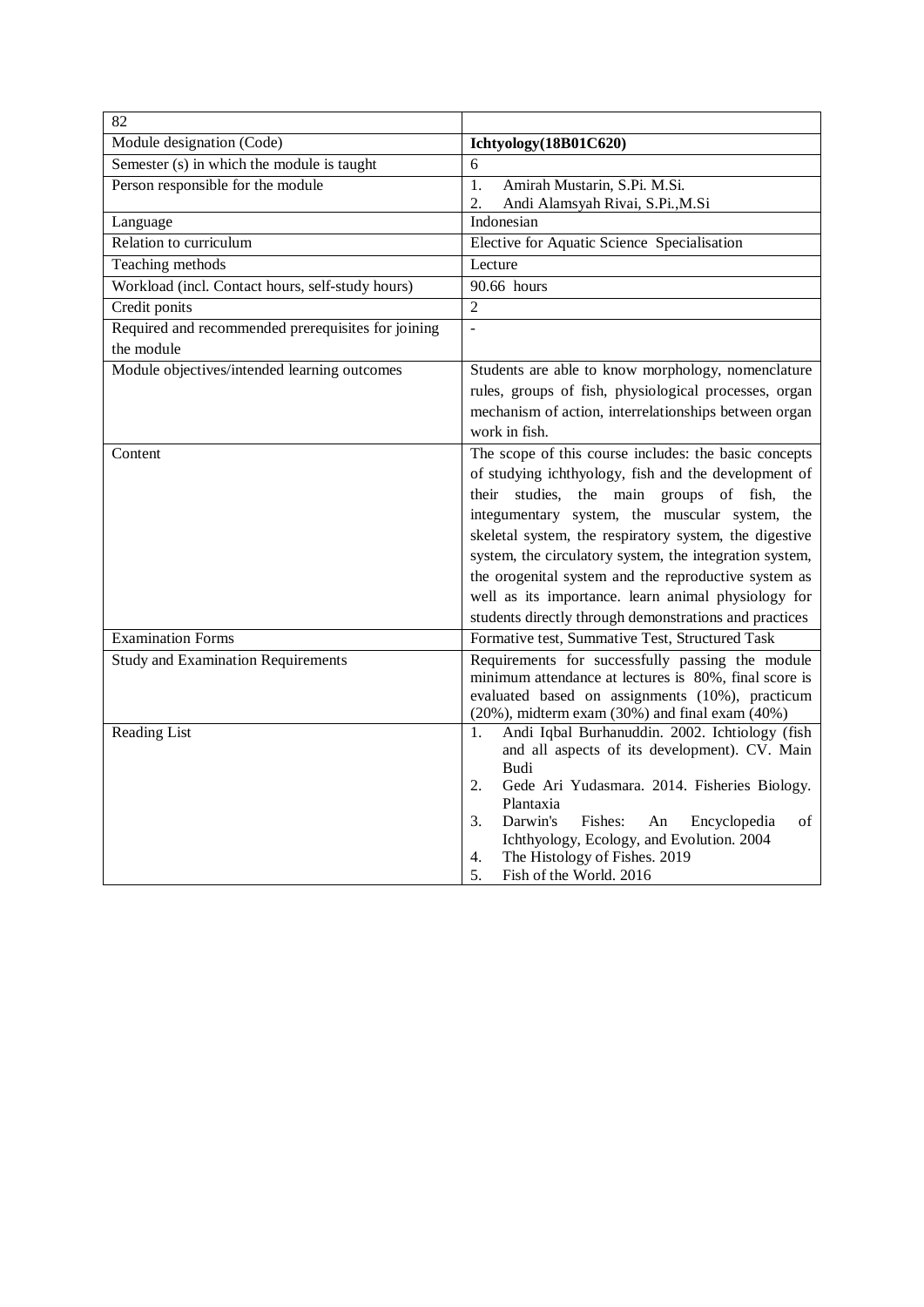| 83                                                               |                                                                                                                                                                                                                                                                                                                                                                                                                                                                                                                                                                                                                                                                              |
|------------------------------------------------------------------|------------------------------------------------------------------------------------------------------------------------------------------------------------------------------------------------------------------------------------------------------------------------------------------------------------------------------------------------------------------------------------------------------------------------------------------------------------------------------------------------------------------------------------------------------------------------------------------------------------------------------------------------------------------------------|
| Module designation (Code)                                        | Oceanography(18B01C621)                                                                                                                                                                                                                                                                                                                                                                                                                                                                                                                                                                                                                                                      |
| Semester (s) in which the module is taught                       | 6                                                                                                                                                                                                                                                                                                                                                                                                                                                                                                                                                                                                                                                                            |
| Person responsible for the module                                | 1.<br>Prof. Dr. Patang, S.Pi., M.Si.<br>Dr. Subari Yanto, M.Si.<br>2.<br>3.<br>Andi Alamsyah Rivai, S.Pi., M.Si.<br>Marhayati, S.Pi., M.Pd.<br>4.                                                                                                                                                                                                                                                                                                                                                                                                                                                                                                                            |
| Language                                                         | Indonesian                                                                                                                                                                                                                                                                                                                                                                                                                                                                                                                                                                                                                                                                   |
| Relation to curriculum                                           | Elective for Aquatic Science Specialisation                                                                                                                                                                                                                                                                                                                                                                                                                                                                                                                                                                                                                                  |
| Teaching methods                                                 | Lecture, lab and field work                                                                                                                                                                                                                                                                                                                                                                                                                                                                                                                                                                                                                                                  |
| Workload (incl. Contact hours, self-study hours)                 | 90.66 hours                                                                                                                                                                                                                                                                                                                                                                                                                                                                                                                                                                                                                                                                  |
| Credit ponits                                                    | $\overline{2}$                                                                                                                                                                                                                                                                                                                                                                                                                                                                                                                                                                                                                                                               |
| Required and recommended prerequisites for joining<br>the module |                                                                                                                                                                                                                                                                                                                                                                                                                                                                                                                                                                                                                                                                              |
| Module objectives/intended learning outcomes                     | Students are able to:<br>explain the basic concepts and scope of<br>1.<br>oceanography<br>explain the hypothesis of the occurrence of the<br>2.<br>ocean<br>explain the topography and sedimentation of the<br>3.<br>seabed<br>explain various physical parameters in the ocean<br>4.<br>explain various chemical parameters in the ocean<br>5.<br>explain various biological parameters in the<br>6.<br>ocean<br>explain the relationship between climate and<br>7.<br>oceans, and their changes                                                                                                                                                                            |
| Content                                                          | Some aspects discussed in this course are :<br>Introduction to Planet "Earth"<br>1.<br>Plate Tectonics and The Ocean Floor<br>2.<br>3.<br><b>Marine Provinces</b><br>Marine Sediments<br>4.<br>5.<br>Water and Seawater<br>Air-Sea Interaction<br>6.<br>7.<br>Ocean Circulation<br>8.<br>Waves and Water Dynamics<br>9.<br>Tides<br>Beaches, Shoreline Processes, and The Coastal<br>10.<br>Ocean<br>Marine Pollution<br>11.<br>12.<br>Marine Life and The Marine Environment<br>13.<br><b>Biological Productivity And Energy Transfer</b><br>14.<br>Animals of The Pelagic Environment<br>Animals of The Benthic Environment<br>15.<br>16.<br>The Oceans and Climate Change |
| <b>Examination Forms</b>                                         | Formative test, Summative Test, Structured Task,<br>Exercise, Journal Review; Project Tasks, and Case<br>Study                                                                                                                                                                                                                                                                                                                                                                                                                                                                                                                                                               |
| <b>Study and Examination Requirements</b>                        | Requirements for successfully passing the module<br>minimum attendance at lectures is 80%, final score is<br>evaluated based on assignments (15%), Quiz (20%)<br>structured task (15%), midterm exam (25%) and final<br>exam $(25%)$                                                                                                                                                                                                                                                                                                                                                                                                                                         |
| Reading List                                                     | Trujillo, A. P., & Thurman, H. V. (2017).<br>1.<br>Essential of Oceanography.<br>Garrison, T., & Ellis, R. (2016). Oceanography:<br>2.<br>An Invitation to Marine Science                                                                                                                                                                                                                                                                                                                                                                                                                                                                                                    |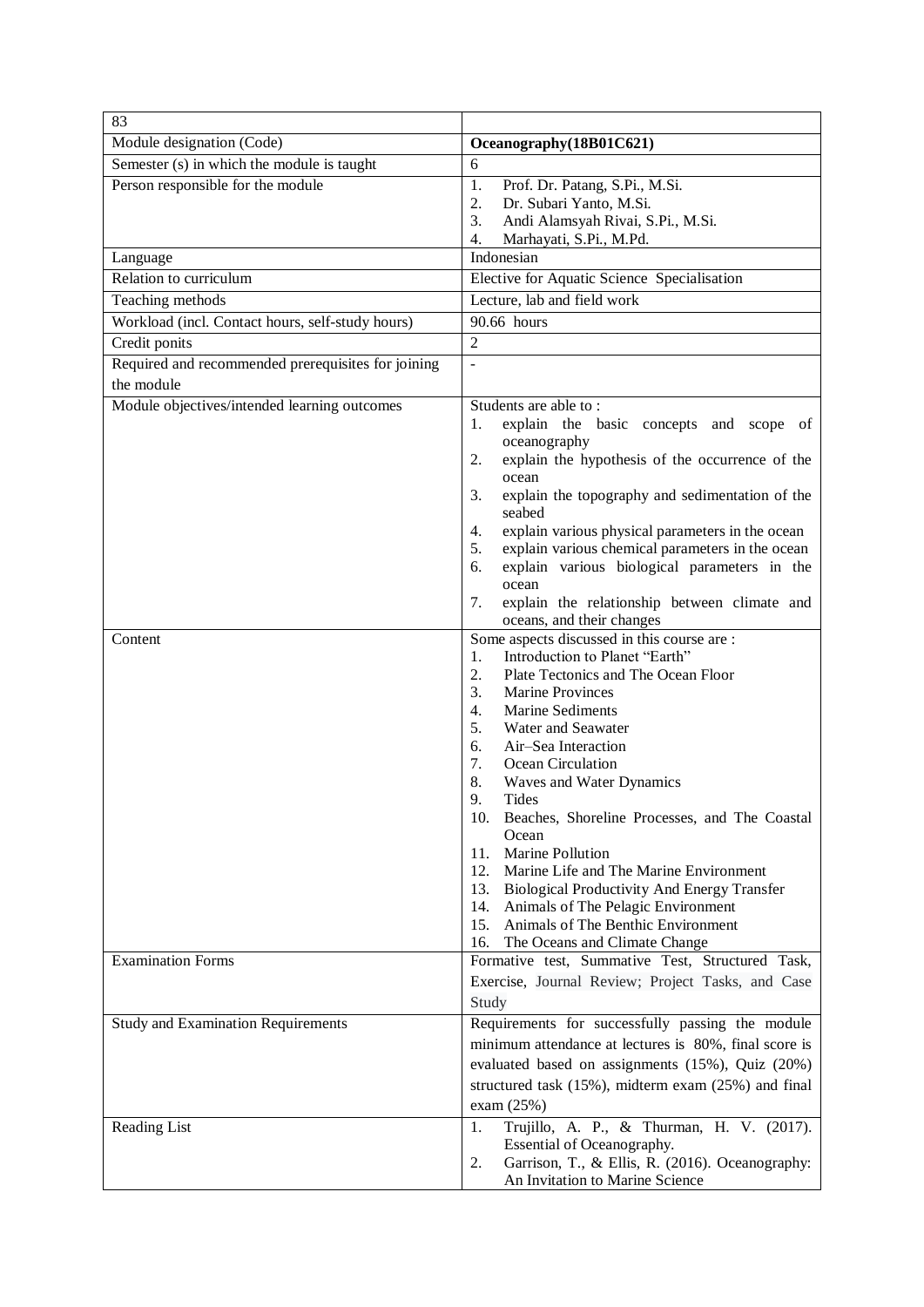| 84                                                 |                                                                                                                                                                                                                                                                                                                                                                                                                                                                                                                                                                                                                                                          |
|----------------------------------------------------|----------------------------------------------------------------------------------------------------------------------------------------------------------------------------------------------------------------------------------------------------------------------------------------------------------------------------------------------------------------------------------------------------------------------------------------------------------------------------------------------------------------------------------------------------------------------------------------------------------------------------------------------------------|
| Module designation (Code)                          | Water Quality (18B01C622)                                                                                                                                                                                                                                                                                                                                                                                                                                                                                                                                                                                                                                |
| Semester (s) in which the module is taught         | 6                                                                                                                                                                                                                                                                                                                                                                                                                                                                                                                                                                                                                                                        |
| Person responsible for the module                  | 1.<br>Prof. Dr. Patang, S.Pi., M.Si                                                                                                                                                                                                                                                                                                                                                                                                                                                                                                                                                                                                                      |
|                                                    | Indrayani, S.Pi., M.Biotech.Stu., Ph.D<br>2.                                                                                                                                                                                                                                                                                                                                                                                                                                                                                                                                                                                                             |
|                                                    | Andi AlamsyahRivai, S.Pi., M.Si<br>3.<br>Indonesian                                                                                                                                                                                                                                                                                                                                                                                                                                                                                                                                                                                                      |
| Language<br>Relation to curriculum                 |                                                                                                                                                                                                                                                                                                                                                                                                                                                                                                                                                                                                                                                          |
|                                                    | Elective for Aquatic Science Specialisation                                                                                                                                                                                                                                                                                                                                                                                                                                                                                                                                                                                                              |
| Teaching methods                                   | Lecture, field and lab work                                                                                                                                                                                                                                                                                                                                                                                                                                                                                                                                                                                                                              |
| Workload (incl. Contact hours, self-study hours)   | 90.66 hours                                                                                                                                                                                                                                                                                                                                                                                                                                                                                                                                                                                                                                              |
| Credit ponits                                      | $\overline{2}$                                                                                                                                                                                                                                                                                                                                                                                                                                                                                                                                                                                                                                           |
| Required and recommended prerequisites for joining | <b>Aquaculture Technology</b>                                                                                                                                                                                                                                                                                                                                                                                                                                                                                                                                                                                                                            |
| the module                                         |                                                                                                                                                                                                                                                                                                                                                                                                                                                                                                                                                                                                                                                          |
| Module objectives/intended learning outcomes       | Students are able to:<br>explain the meaning, objectives, criteria and<br>1.<br>planning of water quality management<br>Explain the physical parameters of water quality<br>2.<br>Understand the chemical parameters of water<br>3.<br>quality<br>Understanding the biological parameters of water<br>4.<br>quality<br>5.<br>Understand ways to improve water quality<br>Understanding<br>the<br>of<br>6.<br>management<br>the<br>aquaculture environment<br>Understanding the improvement of cultivation<br>7.<br>technology<br>8.<br>Understanding of improving the condition of the<br>pool<br>Understanding<br>9.<br>cultivation technology<br>input |
| Content                                            | management<br>Physical Properties of Water<br>1.<br>Overview of Hydrology and Water Supply<br>2.                                                                                                                                                                                                                                                                                                                                                                                                                                                                                                                                                         |
|                                                    | 3.<br>Review of Basic Chemistry, Solubility, and<br><b>Equilibrium Chemistry</b><br><b>Dissolved Solids</b><br>4.<br>5.<br>Particulate Matter, Color, Turbidity and Light<br>Dissolved Oxygen and Other Gases<br>6.<br>Redox Potential<br>7.<br>pH, Carbon Dioxide, Alkalinity, Total Hardness<br>8.<br>Microorganisms and Water Quality<br>9.<br>Nitrogen, Phosphorus, Sulfur<br>10.<br>Micro Elements and Other Residual Elements.<br>11.<br>12.<br><b>Water Pollution</b><br>13. Water Quality Regulation<br>14. Research in Water Quality                                                                                                            |
| <b>Examination Forms</b>                           | choices/<br>Oral<br>presentation/essay/multiple<br>quizz/practical exam/assignments                                                                                                                                                                                                                                                                                                                                                                                                                                                                                                                                                                      |
| <b>Study and Examination Requirements</b>          | Requirements for successfully passing the module;                                                                                                                                                                                                                                                                                                                                                                                                                                                                                                                                                                                                        |
|                                                    | Minimum attendance of boths, lectures and practicum,<br>is 80%; Students are required to pass practicum,<br>The learning outcomes assessment consists of midterm<br>exams $(30\%)$ , final exams $(40\%)$ , assignments $(10\%)$ ,<br>Practicum (20%)                                                                                                                                                                                                                                                                                                                                                                                                    |
| Reading List                                       | Boyd, C. E. (2015). Water Quality:<br>1.<br>An<br>Introduction (2nd ed.). New York: Springer.<br>Asadollahfardi, G. (2015). Water Quality<br>2.                                                                                                                                                                                                                                                                                                                                                                                                                                                                                                          |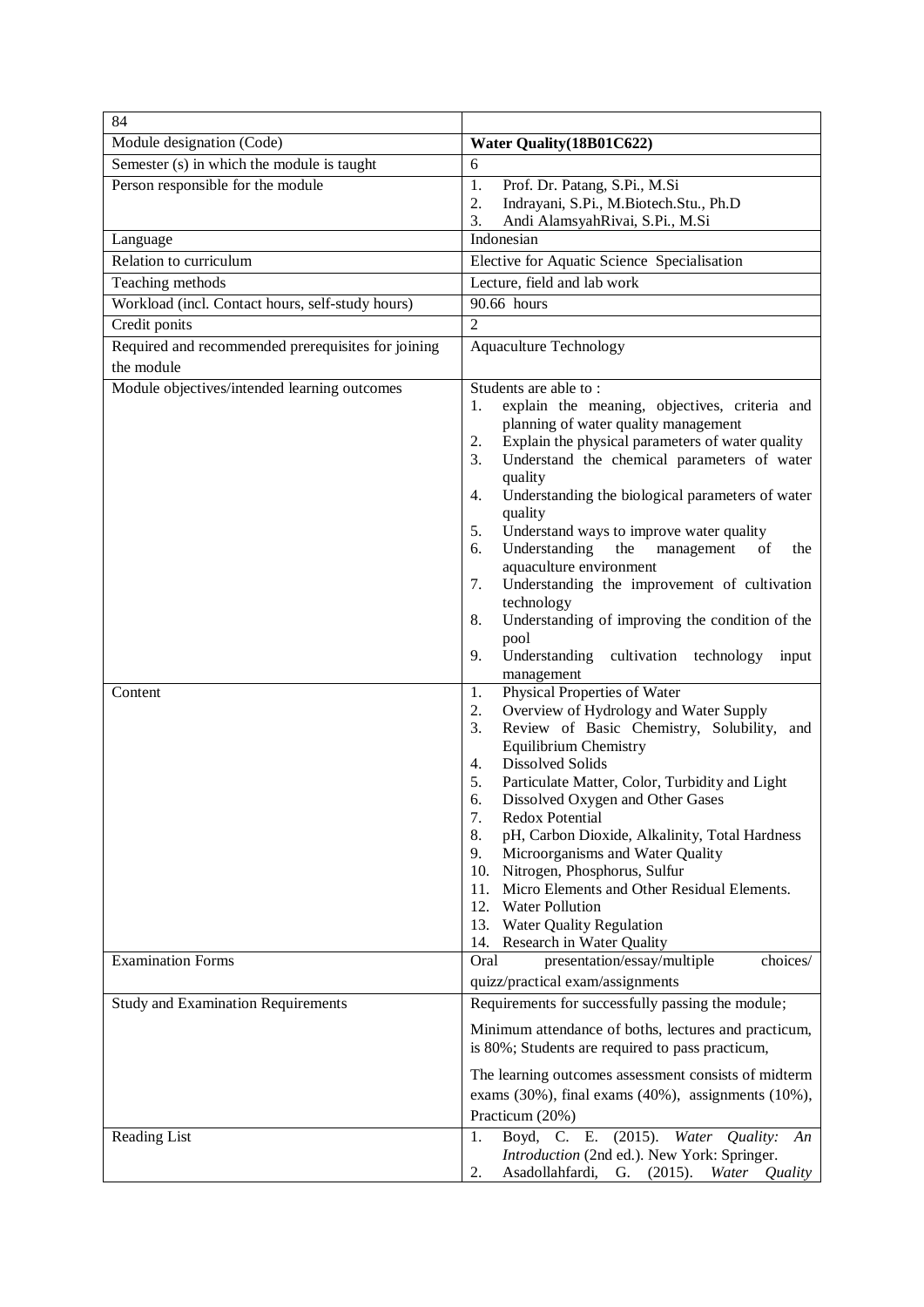| Mane                   | Assessment | and |  |
|------------------------|------------|-----|--|
| New-<br>$V$ orl $\sim$ | \nringer   |     |  |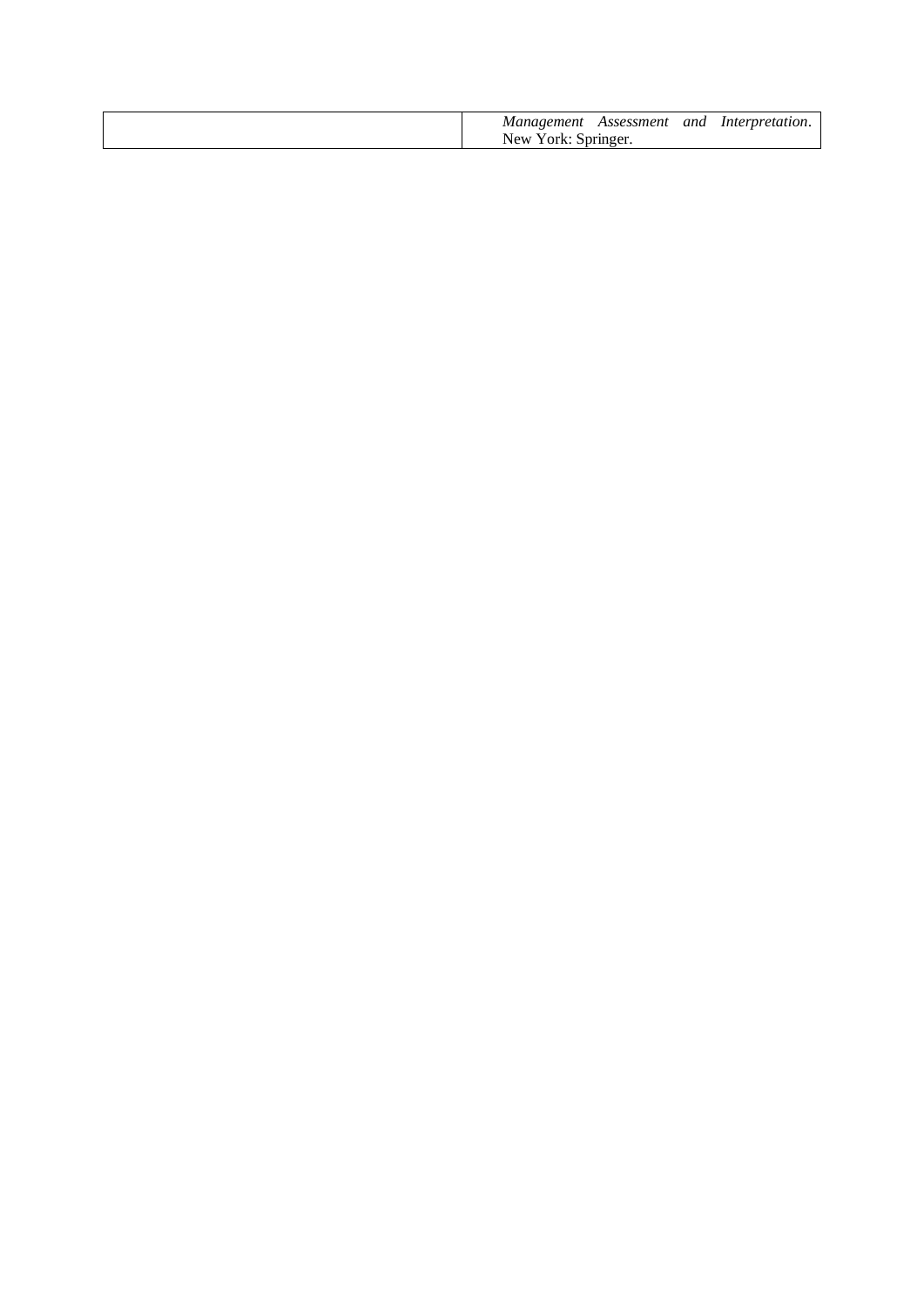| 85                                                      |                                                                                                                                                                                                                                                                                                                                                                                                                                                                                                                                                                                                                                                                                                                                                                                                                                                                                                                                                                                                                                                           |
|---------------------------------------------------------|-----------------------------------------------------------------------------------------------------------------------------------------------------------------------------------------------------------------------------------------------------------------------------------------------------------------------------------------------------------------------------------------------------------------------------------------------------------------------------------------------------------------------------------------------------------------------------------------------------------------------------------------------------------------------------------------------------------------------------------------------------------------------------------------------------------------------------------------------------------------------------------------------------------------------------------------------------------------------------------------------------------------------------------------------------------|
| Module designation (Code)                               | <b>Information System and Personnel</b>                                                                                                                                                                                                                                                                                                                                                                                                                                                                                                                                                                                                                                                                                                                                                                                                                                                                                                                                                                                                                   |
|                                                         | Management(18B01C623)                                                                                                                                                                                                                                                                                                                                                                                                                                                                                                                                                                                                                                                                                                                                                                                                                                                                                                                                                                                                                                     |
| Semester (s) in which the module is taught              | 6                                                                                                                                                                                                                                                                                                                                                                                                                                                                                                                                                                                                                                                                                                                                                                                                                                                                                                                                                                                                                                                         |
| Person responsible for the module                       | 1.<br>Prof. Dr. Patang, S.Pi., M.Si.<br>2.<br>Dr. Subari Yanto, M.Si.<br>3.<br>Andi Alamsyah Rivai, S.Pi., M.Si.<br>4.<br>Marhayati, S.Pi., M.Pd.                                                                                                                                                                                                                                                                                                                                                                                                                                                                                                                                                                                                                                                                                                                                                                                                                                                                                                         |
| Language                                                | Indonesian                                                                                                                                                                                                                                                                                                                                                                                                                                                                                                                                                                                                                                                                                                                                                                                                                                                                                                                                                                                                                                                |
| Relation to curriculum                                  | Elective for Aquatic Science Specialisation                                                                                                                                                                                                                                                                                                                                                                                                                                                                                                                                                                                                                                                                                                                                                                                                                                                                                                                                                                                                               |
| Teaching methods                                        | Lecture, lab work                                                                                                                                                                                                                                                                                                                                                                                                                                                                                                                                                                                                                                                                                                                                                                                                                                                                                                                                                                                                                                         |
| Workload (incl. Contact hours, self-study hours)        | 90.66 hours                                                                                                                                                                                                                                                                                                                                                                                                                                                                                                                                                                                                                                                                                                                                                                                                                                                                                                                                                                                                                                               |
| Credit ponits                                           | $\overline{2}$                                                                                                                                                                                                                                                                                                                                                                                                                                                                                                                                                                                                                                                                                                                                                                                                                                                                                                                                                                                                                                            |
| Required and recommended prerequisites for joining      | ÷,                                                                                                                                                                                                                                                                                                                                                                                                                                                                                                                                                                                                                                                                                                                                                                                                                                                                                                                                                                                                                                                        |
| the module                                              |                                                                                                                                                                                                                                                                                                                                                                                                                                                                                                                                                                                                                                                                                                                                                                                                                                                                                                                                                                                                                                                           |
| Module objectives/intended learning outcomes<br>Content | After taking this course, students are able to:<br>Explain<br>the<br>importance<br>of information<br>1.<br>management in the company<br>explain the role of managers in the management<br>2.<br>of information management<br>Explain the basis of problem solving and<br>3.<br>decision making, stages of problem solving using<br>a systems approach and human factors that affect<br>problem solving<br>Describe the functional organizational structure<br>4.<br>and functional information systems<br>5.<br>Explain the contribution of computers make in<br>manufacturing<br>Describe the formal procedures for collecting<br>6.<br>supplier information contributing<br>the<br>to<br>fulfillment of the manufacturing schedule and<br>achieving the desired level of quality<br>This course discusses the definition of management<br>and managers, management processes, skills and roles<br>of managers, understanding of management as a<br>science and an art, classical management theory,<br>behavioral management theory, management science |
|                                                         | theory and the factors that influence management,<br>both directly or indirectly as well as the impact of<br>environmental influences on management                                                                                                                                                                                                                                                                                                                                                                                                                                                                                                                                                                                                                                                                                                                                                                                                                                                                                                       |
| <b>Examination Forms</b>                                | Oral<br>presentation/essay/multiple<br>choices/<br>quizz/practical exam                                                                                                                                                                                                                                                                                                                                                                                                                                                                                                                                                                                                                                                                                                                                                                                                                                                                                                                                                                                   |
| <b>Study and Examination Requirements</b>               | Requirements for successfully passing the module;                                                                                                                                                                                                                                                                                                                                                                                                                                                                                                                                                                                                                                                                                                                                                                                                                                                                                                                                                                                                         |
|                                                         | Minimum attendance of boths, lectures and practicum,<br>is 80%; Students are required to pass practicum, with a<br>minimum score of 85.                                                                                                                                                                                                                                                                                                                                                                                                                                                                                                                                                                                                                                                                                                                                                                                                                                                                                                                   |
| Reading List                                            | The learning outcomes assessment consists of midterm<br>$(35\%),$<br>final exams $(35\%)$ ,<br>exams<br>structured<br>assignments (10%), independent assignments (10%),<br>and participation/activeness (10%)                                                                                                                                                                                                                                                                                                                                                                                                                                                                                                                                                                                                                                                                                                                                                                                                                                             |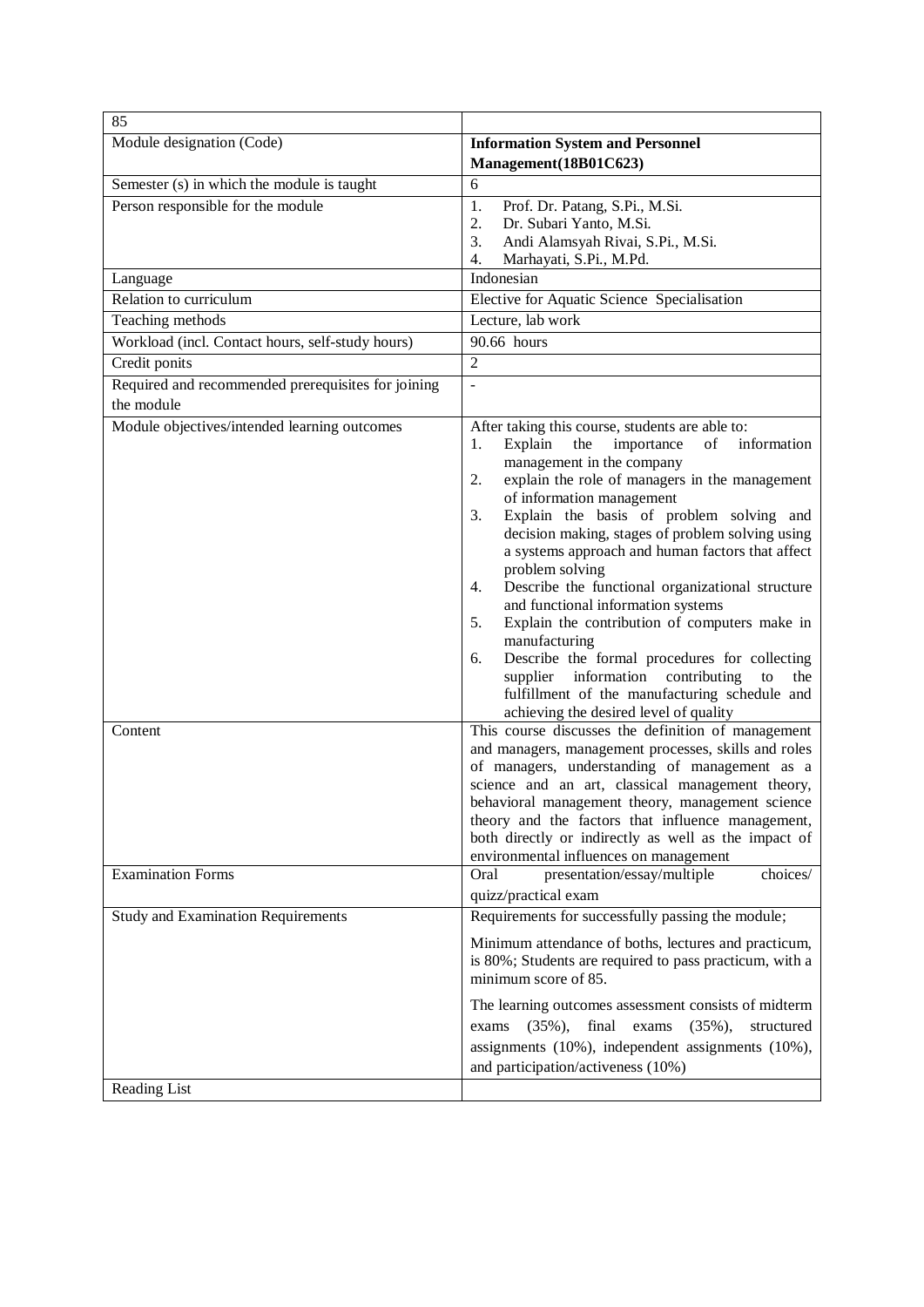| 86                                                               |                                                                                                                                                                                                                                                                                                                                                                                                                                                                                                                                                                                                                                                                                                                                                                                                                                                                      |
|------------------------------------------------------------------|----------------------------------------------------------------------------------------------------------------------------------------------------------------------------------------------------------------------------------------------------------------------------------------------------------------------------------------------------------------------------------------------------------------------------------------------------------------------------------------------------------------------------------------------------------------------------------------------------------------------------------------------------------------------------------------------------------------------------------------------------------------------------------------------------------------------------------------------------------------------|
| Module designation (Code)                                        | <b>Analysis of Potential Fishing Ground (18B0IC624)</b>                                                                                                                                                                                                                                                                                                                                                                                                                                                                                                                                                                                                                                                                                                                                                                                                              |
| Semester(s) in which the module is taught                        | 6                                                                                                                                                                                                                                                                                                                                                                                                                                                                                                                                                                                                                                                                                                                                                                                                                                                                    |
| Person responsible for the module                                | 1.<br>Prof. Dr. Patang, S.Pi., M.Si.<br>2.<br>Dr. Subari Yanto, M.Si.<br>3.<br>Andi Alamsyah Rivai, S.Pi., M.Si.<br>Marhayarti, S.Pi., M.Pd.<br>4.                                                                                                                                                                                                                                                                                                                                                                                                                                                                                                                                                                                                                                                                                                                   |
| Language                                                         | <b>Bahasa</b>                                                                                                                                                                                                                                                                                                                                                                                                                                                                                                                                                                                                                                                                                                                                                                                                                                                        |
| Relation to curriculum                                           | Compulsory                                                                                                                                                                                                                                                                                                                                                                                                                                                                                                                                                                                                                                                                                                                                                                                                                                                           |
| Teaching methods                                                 | Lecture, field and lab works                                                                                                                                                                                                                                                                                                                                                                                                                                                                                                                                                                                                                                                                                                                                                                                                                                         |
| Workload (incl. Contact hours, self-study hours)                 | 90.66 hours                                                                                                                                                                                                                                                                                                                                                                                                                                                                                                                                                                                                                                                                                                                                                                                                                                                          |
| Credit ponits                                                    | $\overline{2}$                                                                                                                                                                                                                                                                                                                                                                                                                                                                                                                                                                                                                                                                                                                                                                                                                                                       |
| Required and recommended prerequisites for joining<br>the module |                                                                                                                                                                                                                                                                                                                                                                                                                                                                                                                                                                                                                                                                                                                                                                                                                                                                      |
| Module objectives/intended learning outcomes5                    | Students are able to explain the urgency of<br>1.<br>detecting and expanding fishing grounds in<br>Indonesia<br>2.<br>Students are able to explain the formation of<br>fishing areas using light fishing and FADs<br>Students are able to explain the role and<br>3.<br>application of remote sensing technology in<br>estimating fishing grounds<br>Students are able to explain the management of<br>4.<br>fishing areas in ensuring a sustainable capture<br>fisheries business<br>5.<br>Students are able to explain remote sensing and<br>geographic information systems in small-scale<br>capture fisheries management tangkap<br>Students are able to explain conflicts over the use<br>6.<br>of resources and fishing areas<br>Students are able to explain the impact of global<br>7.<br>warming and climate change on the distribution of<br>fishing areas |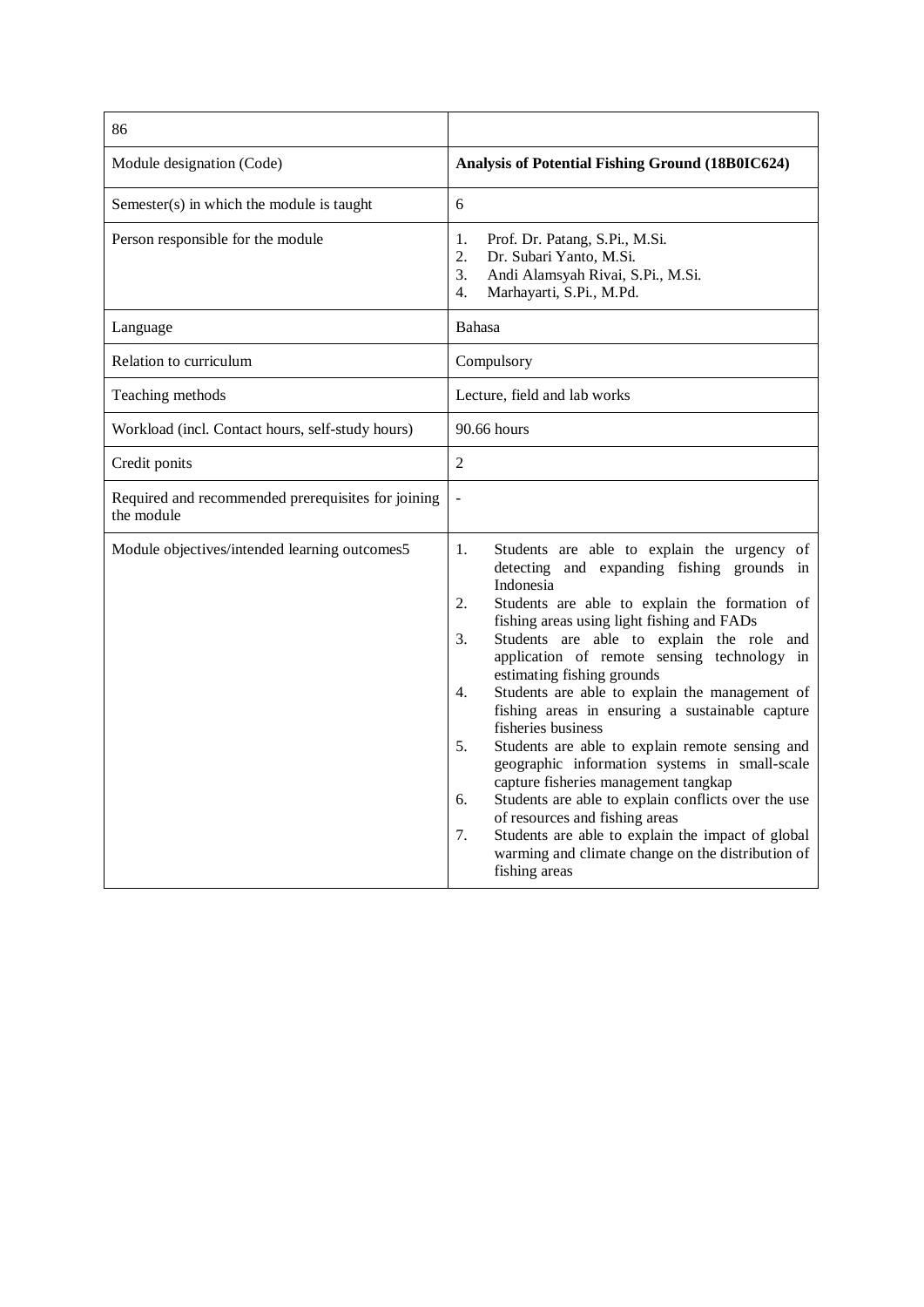| Content                                   | Some aspects discussed in this course are :<br>Urgency of Detection and Expansion of Fishing<br>1.<br>Areas<br><b>Light Fishing</b><br>2.<br>3.<br><b>FAD</b> Fishing<br>4.<br>The Role of Remote Sensing<br>Technology<br>Estimation<br>(Sensing)<br>of Fishery<br>in<br>the<br>Oceanographic Parameters<br>Application of Geographic Information System<br>5.<br>(GIS) and Remote Sensing Technology (Inderaja)<br>in Estimating Fishing Areas<br>Fishing Areas and Utilization of Fish Resources<br>6.<br>7.<br>Fishing Area Management System<br>8.<br>Sustainable Catch Productivity<br>9.<br><b>Sustainable Fisheries</b><br>10.<br>Senses and GIS in Coastal Ecosystem Research<br>11.<br>Fishing Methods and Their Impact on Fishing<br>Area Conditions<br>Condition of Indonesian Waters and Resources<br>12.<br>13.<br>Conflicts in the Use of Fishing Areas in Indonesia<br>and Control Efforts<br>Impact of Global Warming and Climate Change<br>14.<br>on the Distribution of Fishing Areas |
|-------------------------------------------|----------------------------------------------------------------------------------------------------------------------------------------------------------------------------------------------------------------------------------------------------------------------------------------------------------------------------------------------------------------------------------------------------------------------------------------------------------------------------------------------------------------------------------------------------------------------------------------------------------------------------------------------------------------------------------------------------------------------------------------------------------------------------------------------------------------------------------------------------------------------------------------------------------------------------------------------------------------------------------------------------------|
| <b>Examination Forms</b>                  | Formative test, Summative Test, Structured Task,<br>Exercise, Journal Review; Project Tasks, and Case<br>Study                                                                                                                                                                                                                                                                                                                                                                                                                                                                                                                                                                                                                                                                                                                                                                                                                                                                                           |
| <b>Study and Examination Requirements</b> | Requirements for successfully passing the module<br>minimum attendance at lectures is 80%, final score is<br>evaluated based on assignments (15%), Quiz (20%)<br>structured task (15%), midterm exam (25%) and final<br>exam $(25%)$                                                                                                                                                                                                                                                                                                                                                                                                                                                                                                                                                                                                                                                                                                                                                                     |
| Reading List                              | Kevin M. Bailey, & The. (2018). Fishing Lessons:<br>1.<br>Artisanal Fisheries and The Future of Our Oceans.<br>In The University of Chicago Press.<br>2.<br>Nakata, K., & Sugisaki, H. (2015). Impacts of the<br>Fukushima nuclear accident on fish and fishing<br>grounds. In Impacts of the Fukushima Nuclear<br>Accident on Fish and Fishing Grounds.<br>3.<br>Simbolon, D., Irnawati, R., Sitanggang, L. P.,<br>Ernaningsih, D., Tadjuddah, M., &  (2009).<br>Pembentukan Daerah Penangkapan Ikan. In Dept<br>PSP IPB.<br>Simbolon, D. (2019). Daerah Penangkapan Ikan:<br>4.<br>Perencanaan, Degradasi, dan Pengelolaan. In IPB<br>Press.                                                                                                                                                                                                                                                                                                                                                           |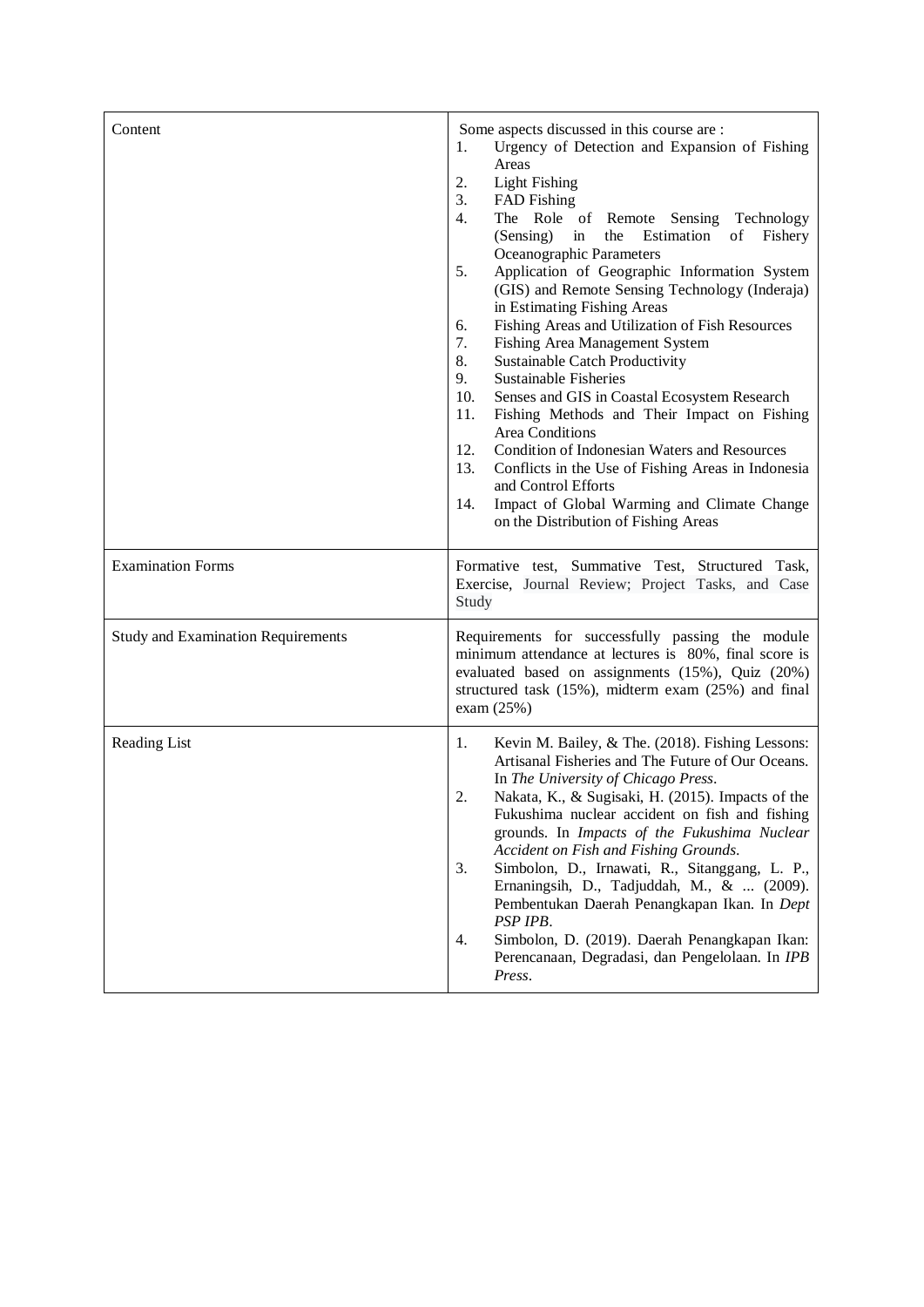| 87                                                 |                                                                                                |  |
|----------------------------------------------------|------------------------------------------------------------------------------------------------|--|
| Module designation (Code)                          | <b>Management of Fisheries Processing Industry</b>                                             |  |
|                                                    | (18B01C625)                                                                                    |  |
| Semester (s) in which the module is taught         | 6                                                                                              |  |
| Person responsible for the module                  | 1.<br>Prof. Dr. Patang, S.Pi, M.Si                                                             |  |
|                                                    | 2.<br>Dr. SubariYanto, M.Si                                                                    |  |
|                                                    | Amirah Mustarin, S.Pi. M.Si.<br>3.                                                             |  |
| Language                                           | 4.<br>Marhayati, S.Pi., M.Pd.<br>Indonesian                                                    |  |
| Relation to curriculum                             | Elective for Aquatic Science Specialisation                                                    |  |
| Teaching methods                                   | Lecture                                                                                        |  |
| Workload (incl. Contact hours, self-study hours)   | 90.66 hours                                                                                    |  |
| Credit ponits                                      | $\overline{2}$                                                                                 |  |
| Required and recommended prerequisites for joining | $\overline{\phantom{a}}$                                                                       |  |
| the module                                         |                                                                                                |  |
| Module onjectives/intended learning outcomes       | Students with a sense of responsibility, honesty and                                           |  |
|                                                    | democracy are able to explain aspects of the                                                   |  |
|                                                    | management of the fishing industry as a fishery                                                |  |
|                                                    | biological resource and are able to discuss the world of                                       |  |
|                                                    | marine life in general based on the characteristics and                                        |  |
|                                                    | principles of management of the fishing industry that                                          |  |
|                                                    | govern marine financial management.                                                            |  |
| Content                                            | 1.                                                                                             |  |
|                                                    | The scope of the fisheries industry management<br>2.<br>Fishing industry operations management |  |
|                                                    | Fundamentals of operations management<br>3.                                                    |  |
|                                                    | Service operations management<br>4.                                                            |  |
|                                                    | Productivity and quality<br>5.                                                                 |  |
|                                                    | Fishery human resource management<br>6.                                                        |  |
|                                                    | Fishery Industry marketing management<br>7.                                                    |  |
|                                                    | Techniques for handling and processing fishery<br>8.                                           |  |
|                                                    | products in industry                                                                           |  |
| <b>Examination Forms</b>                           | Oral presentation/essay/multiple choices/quizz                                                 |  |
| <b>Study</b> and Examination Requirements          | Requirements for successfully passing the module;                                              |  |
|                                                    | Minimum attendance is 80%                                                                      |  |
|                                                    | The learning outcomes assessment consists of midterm                                           |  |
|                                                    | exams (35%), final exams (35%), structured                                                     |  |
|                                                    | assignments $(10\%)$ , independent assignments $(10\%)$ ,                                      |  |
|                                                    | and participation/activeness (10%)                                                             |  |
| Reading List                                       | Putut Har Riyadi and Dian Wijayanto. 2012.                                                     |  |
|                                                    | Management of the fishing industry. CV. Creative                                               |  |
|                                                    | sustainable media. Semarang                                                                    |  |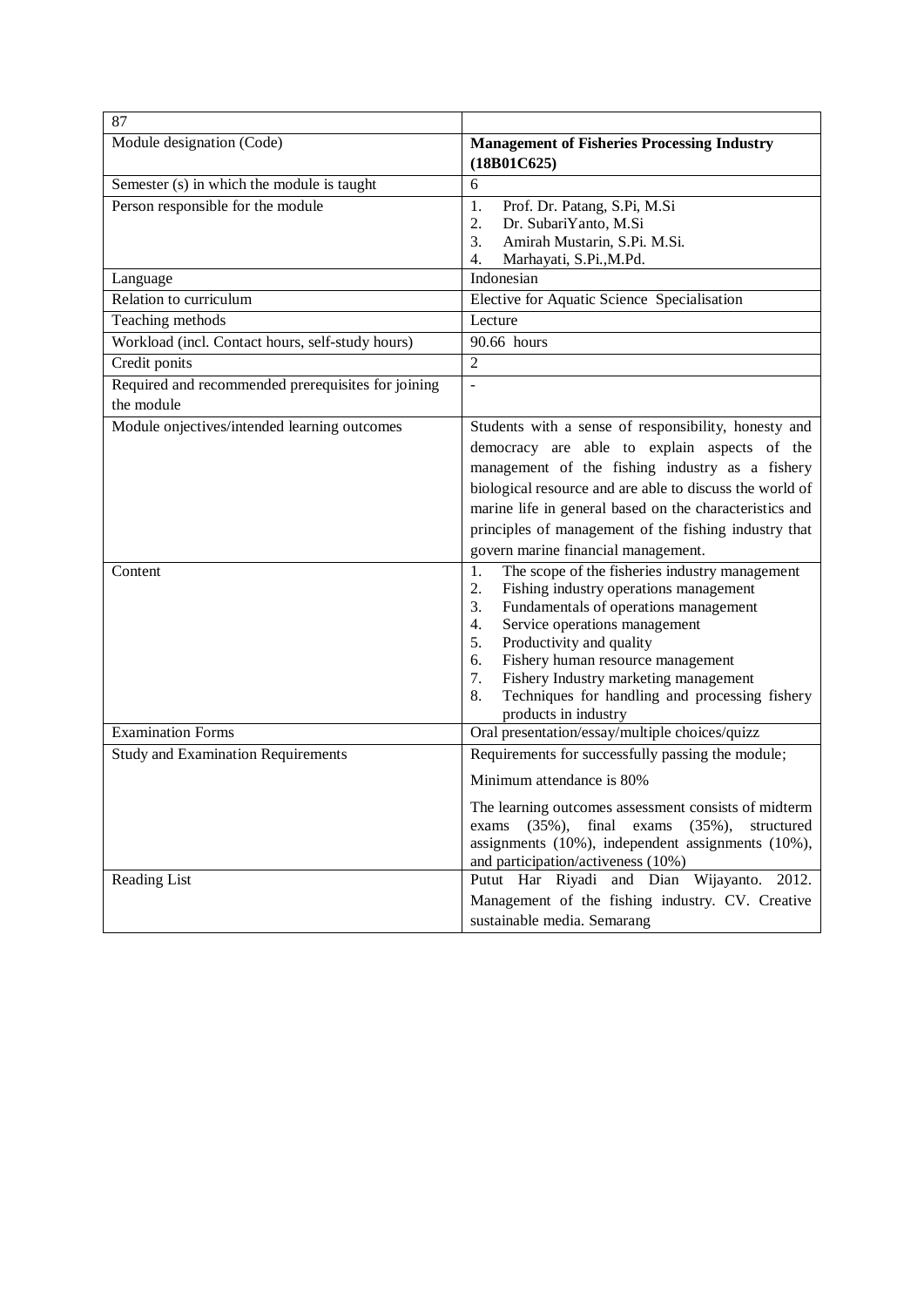| 88                                                               |                                                                                                                                      |
|------------------------------------------------------------------|--------------------------------------------------------------------------------------------------------------------------------------|
| Module designation (Code)                                        | <b>Seaweed Processing Technology (18B01C626)</b>                                                                                     |
| Semester (s) in which the module is taught                       | 6                                                                                                                                    |
| Person responsible for the module                                | Indrayani, S.Pi., M.Biotech.Stu., Ph.D<br>1.<br>2.<br>Dr. Ir. Nur Rahmah, M.Si                                                       |
|                                                                  | 3.<br>Reski Praja Putra, S.TP., M.Si                                                                                                 |
|                                                                  | Diyahwati S.TP., M.Pd<br>4.                                                                                                          |
| Language                                                         | Indonesian                                                                                                                           |
| Relation to curriculum                                           | Elective for Food Technology Specialisation                                                                                          |
| Teaching methods                                                 | Lecture, Lab work                                                                                                                    |
| Workload (incl. Contact hours, self-study hours)                 | 90.66 hours                                                                                                                          |
| Credit ponits                                                    | $\overline{2}$                                                                                                                       |
| Required and recommended prerequisites for joining<br>the module | ÷,                                                                                                                                   |
| Module onjectives/intended learning outcomes                     | Students are expected to master the competency                                                                                       |
|                                                                  | standards:                                                                                                                           |
|                                                                  | Able<br>explain<br>1.<br>seaweed<br>species<br>to<br>and                                                                             |
|                                                                  | characteristics of seaweed, as well as strategic                                                                                     |
|                                                                  | plans and implementation roles in development                                                                                        |
|                                                                  | of seaweed                                                                                                                           |
|                                                                  | Able to explain the use of seaweed in<br>2.                                                                                          |
|                                                                  | conventional to modern product processing<br>through seaweed into SCR and ATCC                                                       |
|                                                                  | Able to explain nutritional and bioactive<br>3.                                                                                      |
|                                                                  | components contained in seaweed and their role                                                                                       |
|                                                                  | for health                                                                                                                           |
|                                                                  | Able to explain role of seaweed in development<br>4.                                                                                 |
|                                                                  | of functional food products                                                                                                          |
| Content                                                          | <b>Introduction</b><br><b>Seaweed</b><br>of<br>Processing<br>1.<br>Technology : potential of seaweed in Indonesia;                   |
|                                                                  | seaweed in the world                                                                                                                 |
|                                                                  | <b>Types and Characteristics of Seaweed : types</b><br>2.<br>and characteristics of seaweed in Indonesia and                         |
|                                                                  | in the world<br>Seaweed Development Strategic<br>Plan                                                                                |
|                                                                  | :purpose and objectives of strategic plan in<br>seaweed development; strategic plans that have                                       |
|                                                                  | been applied<br>Strategy, Activities, and Implementation                                                                             |
|                                                                  | 4.<br>Role in Seaweed Development :strategies and                                                                                    |
|                                                                  | activities undertaken in seaweed development;                                                                                        |
|                                                                  | implementationrole in development of seaweed                                                                                         |
|                                                                  | <b>Processing Seaweed into Processed Products</b><br>5.<br>:utilization seaweed as an ingredient in                                  |
|                                                                  | manufacture of processed products                                                                                                    |
|                                                                  | <b>Processing Seaweed into Processed Products</b><br>6.<br>:seaweed product formulation                                              |
|                                                                  | Processing of Seaweed into SCR and ATCC<br>7.                                                                                        |
|                                                                  | :processing seaweed into SCR and ATCC<br>8.<br>Nutritional Components in Seaweed and<br>Their Functions for Health :polysaccharides; |
|                                                                  | proteins, peptides, and amino acids                                                                                                  |
|                                                                  | Nutritional Components in Seaweed and<br>9.                                                                                          |
|                                                                  | Their Functions for Health : fats and their                                                                                          |
|                                                                  | derivatives, vitamin, mineral                                                                                                        |
|                                                                  | 10. Bioactive Components in Seaweed and Their                                                                                        |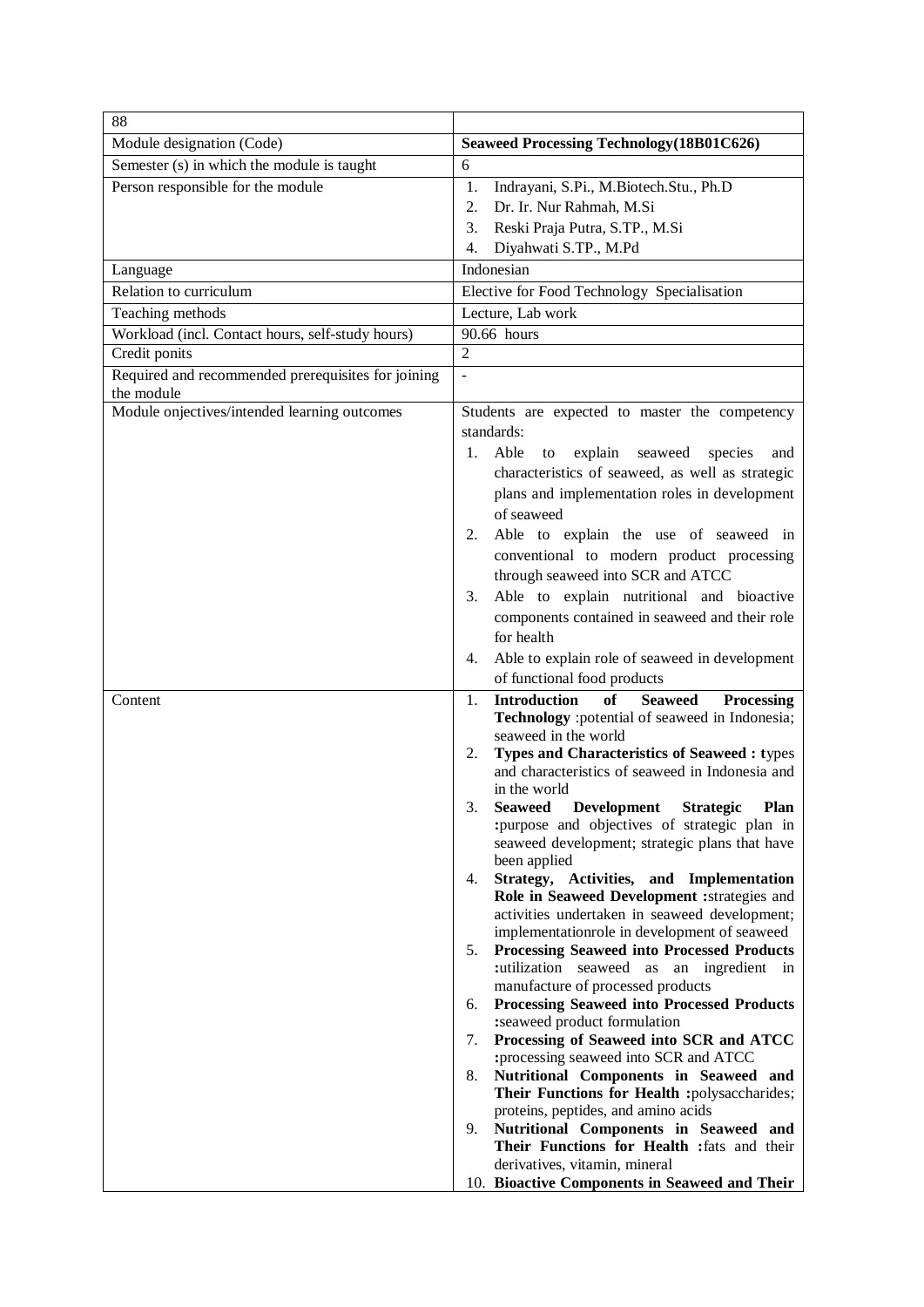|                                           | Functions for Health : pigment, iodine, phenol<br>components and tannin compounds and their<br>derivatives<br>11. Bioactive Components in Seaweed and Their<br>Functions for Health :halogenate compounds<br>and unwanted compound<br>12. Role Seaweed in Formulation of Functional<br>Food Product Development : animal and<br>vegetable based products<br>13. Role Seaweed in Formulation of Functional<br>Food Product Development :products made<br>frommixture of animal and vegetable<br>14. Potential of Seaweed as Prebiotic :role and<br>function<br>$% \left( \left( \mathcal{A},\mathcal{A}\right) \right) =\left( \mathcal{A},\mathcal{A}\right)$ of<br>polysaccharide<br>seaweed<br>components as prebiotic                                                                                                                                                                                                                                                                                                                                                                                                                                                                                                                                                                                                                                            |
|-------------------------------------------|---------------------------------------------------------------------------------------------------------------------------------------------------------------------------------------------------------------------------------------------------------------------------------------------------------------------------------------------------------------------------------------------------------------------------------------------------------------------------------------------------------------------------------------------------------------------------------------------------------------------------------------------------------------------------------------------------------------------------------------------------------------------------------------------------------------------------------------------------------------------------------------------------------------------------------------------------------------------------------------------------------------------------------------------------------------------------------------------------------------------------------------------------------------------------------------------------------------------------------------------------------------------------------------------------------------------------------------------------------------------|
| <b>Examination Forms</b>                  | Oral<br>presentation/essay/multiple<br>choices/<br>quizz/practical exam                                                                                                                                                                                                                                                                                                                                                                                                                                                                                                                                                                                                                                                                                                                                                                                                                                                                                                                                                                                                                                                                                                                                                                                                                                                                                             |
| <b>Study and Examination Requirements</b> | Requirements for successfully passing the module;<br>Minimum<br>attendance of boths, lectures<br>and<br>practicum, is 80%; Students are required to pass<br>practicum, with a minimum score of 85.<br>The learning outcomes assessment consists of                                                                                                                                                                                                                                                                                                                                                                                                                                                                                                                                                                                                                                                                                                                                                                                                                                                                                                                                                                                                                                                                                                                  |
|                                           | midterm exams (35%), final exams (35%), structured<br>assignments (10%), independent assignments (10%),<br>and participation/activeness (10%)                                                                                                                                                                                                                                                                                                                                                                                                                                                                                                                                                                                                                                                                                                                                                                                                                                                                                                                                                                                                                                                                                                                                                                                                                       |
| Reading List                              | Agus sediadi, uteri Budihardjo. 2000. Rumput<br>1.<br>laut Komoditas unggulan. Penerbit Grasindo.<br>Jakarta.<br>2.<br>Adiguna dan Agung MA., 2000, Isolasi<br>Karagenan dari Rumput Laut. Laporan<br>Penelitian, Fakultas Teknologi Industri, Institut<br>Teknologi Industri, Serpong.<br>Erliza Hambali dkk, 2006. Membuat Aneka<br>3.<br>Olahan Rumput Laut. Penebar Swadaya.Jakarta.<br>F.G. Winarno, 1990. Teknologi Pengolahan<br>4.<br>Rumput Laut. Pustaka Sinar Harapan. Jakarta.<br>Barrow C., F.<br>Shahidi.<br>5.<br>2008.<br>Marine<br>Nutraceuticals and Functional Foods. CRC<br>Press<br>Qin Y., 2018. Bioactive Seaweeds for Food<br>6.<br>Applications: Natural Ingredients for Healthy<br>Diets. Academic Press<br>Kim SK. 2015. Springer Handbook Of Marine<br>7.<br>Biotechnology. Springer<br>Tiwari BK., DJ. Troy.<br>2015.<br>8.<br>Seaweed<br>Food<br>Sustainability<br>and<br>Non-Food<br>Applications. Academic Press<br>Venkatesan J., S. Anil, SK. Kim. 2017.<br>9.<br>Polysaccharides<br>Isolation.<br>Seaweed<br>$\ddot{\cdot}$<br>Biological,<br>and Biomedical<br>Applications.<br>Elsevier Inc<br>10. Fleurence J., I. Levine. 2016. Seaweed in<br>Health and Disease Prevention. Academic Press<br>11. Kim<br>SK.,<br>2012.<br>Handbook<br>of<br>Marine<br>Maacroalgae : Biotechnology and Applied<br>Phycology. Wiley-Blackwell |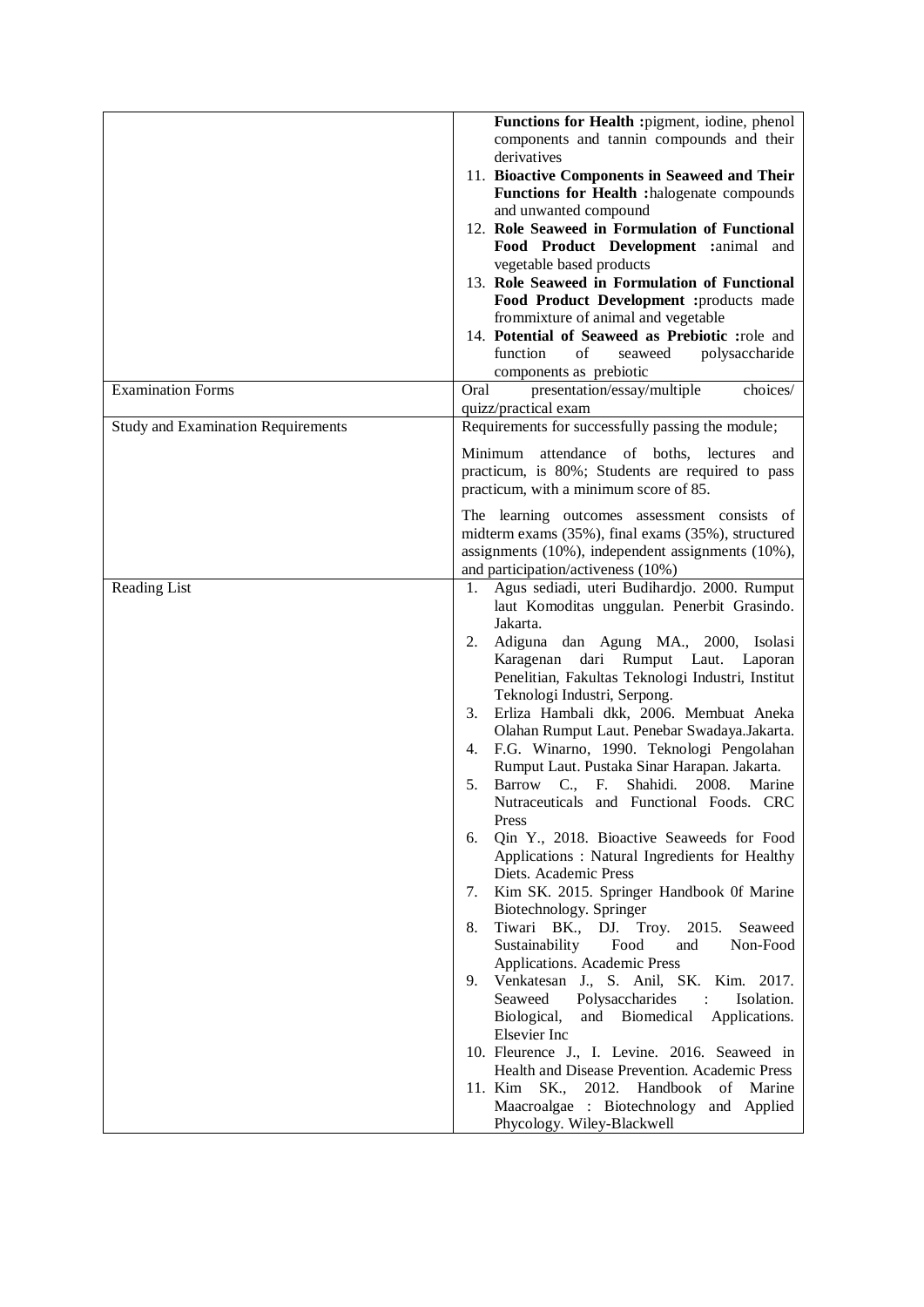| 89                                                               |                                                                                                                                                                                                                                                                                                                                                                                                                                                                                                                                                                                                                                                                                                                                                                                                                                                                                                                                                                                                                                                                                                                         |
|------------------------------------------------------------------|-------------------------------------------------------------------------------------------------------------------------------------------------------------------------------------------------------------------------------------------------------------------------------------------------------------------------------------------------------------------------------------------------------------------------------------------------------------------------------------------------------------------------------------------------------------------------------------------------------------------------------------------------------------------------------------------------------------------------------------------------------------------------------------------------------------------------------------------------------------------------------------------------------------------------------------------------------------------------------------------------------------------------------------------------------------------------------------------------------------------------|
| Module designation (Code)                                        | Field Experience Programme(18B01C701)                                                                                                                                                                                                                                                                                                                                                                                                                                                                                                                                                                                                                                                                                                                                                                                                                                                                                                                                                                                                                                                                                   |
| Semester (s) in which the module is taught                       | 7                                                                                                                                                                                                                                                                                                                                                                                                                                                                                                                                                                                                                                                                                                                                                                                                                                                                                                                                                                                                                                                                                                                       |
| Person responsible for the module                                | 1.<br>Dr. Ir. Andi Sukainah, S.TP., M.Si                                                                                                                                                                                                                                                                                                                                                                                                                                                                                                                                                                                                                                                                                                                                                                                                                                                                                                                                                                                                                                                                                |
|                                                                  | Amirah Mustarin, S.Pi., M.Si<br>2.                                                                                                                                                                                                                                                                                                                                                                                                                                                                                                                                                                                                                                                                                                                                                                                                                                                                                                                                                                                                                                                                                      |
| Language                                                         | Indonesian                                                                                                                                                                                                                                                                                                                                                                                                                                                                                                                                                                                                                                                                                                                                                                                                                                                                                                                                                                                                                                                                                                              |
| Relation to curriculum                                           | Compulsory                                                                                                                                                                                                                                                                                                                                                                                                                                                                                                                                                                                                                                                                                                                                                                                                                                                                                                                                                                                                                                                                                                              |
| Teaching methods                                                 | Teaching Practise at a School                                                                                                                                                                                                                                                                                                                                                                                                                                                                                                                                                                                                                                                                                                                                                                                                                                                                                                                                                                                                                                                                                           |
| Workload (incl. Contact hours, self-study hours)                 | 181.33 hours                                                                                                                                                                                                                                                                                                                                                                                                                                                                                                                                                                                                                                                                                                                                                                                                                                                                                                                                                                                                                                                                                                            |
| Credit ponits                                                    | $\overline{4}$                                                                                                                                                                                                                                                                                                                                                                                                                                                                                                                                                                                                                                                                                                                                                                                                                                                                                                                                                                                                                                                                                                          |
| Required and recommended prerequisites for joining<br>the module | $\overline{\phantom{a}}$                                                                                                                                                                                                                                                                                                                                                                                                                                                                                                                                                                                                                                                                                                                                                                                                                                                                                                                                                                                                                                                                                                |
| Module objectives/intended learning outcomes<br>Content          | Develop students' independence as teachers until<br>1.<br>they feel confident that they can take over<br>learning activities at school<br>class, and can prepare a sequence of learning<br>2.<br>activities.<br>3.<br>Increase students' knowledge and understanding<br>of students, and the ability to utilize knowledge<br>in the learning and management of learning<br>4.<br>activities<br>To provide PPL students with the ability to<br>5.<br>develop learning models and strategies and<br>manage learning activities to improve student<br>learning outcomes.<br>Provide PPL students with the ability to<br>6.<br>recognize and appreciate the value of students'<br>individual personalities, and be responsive to<br>differences between individuals.<br>Develop the ability to self-assess; the ability to<br>7.<br>provide meaningful reflection on classroom<br>experiences and actively seek solutions to<br>problems found in learning activities.<br>Offering PPL students insight into teacher life in<br>8.<br>schools, culture, and school organization.<br>Orientation and Field Observation<br>1. |
|                                                                  | 2.<br>Limited Teaching Skills Training<br><b>Guided Teaching Training</b><br>3.<br><b>Independent Teaching Training</b><br>4.                                                                                                                                                                                                                                                                                                                                                                                                                                                                                                                                                                                                                                                                                                                                                                                                                                                                                                                                                                                           |
| <b>Examination Forms</b>                                         | Teaching practical test                                                                                                                                                                                                                                                                                                                                                                                                                                                                                                                                                                                                                                                                                                                                                                                                                                                                                                                                                                                                                                                                                                 |
| <b>Study and Examination Requirements</b><br>Reading List        | Requirements for successfully passing the module;<br>Minimum attendance in the school is 75%; Students<br>are required to pass mikroteaching, with a minimum<br>score of $1,66$ (C).<br>$\overline{\phantom{0}}$                                                                                                                                                                                                                                                                                                                                                                                                                                                                                                                                                                                                                                                                                                                                                                                                                                                                                                        |
|                                                                  |                                                                                                                                                                                                                                                                                                                                                                                                                                                                                                                                                                                                                                                                                                                                                                                                                                                                                                                                                                                                                                                                                                                         |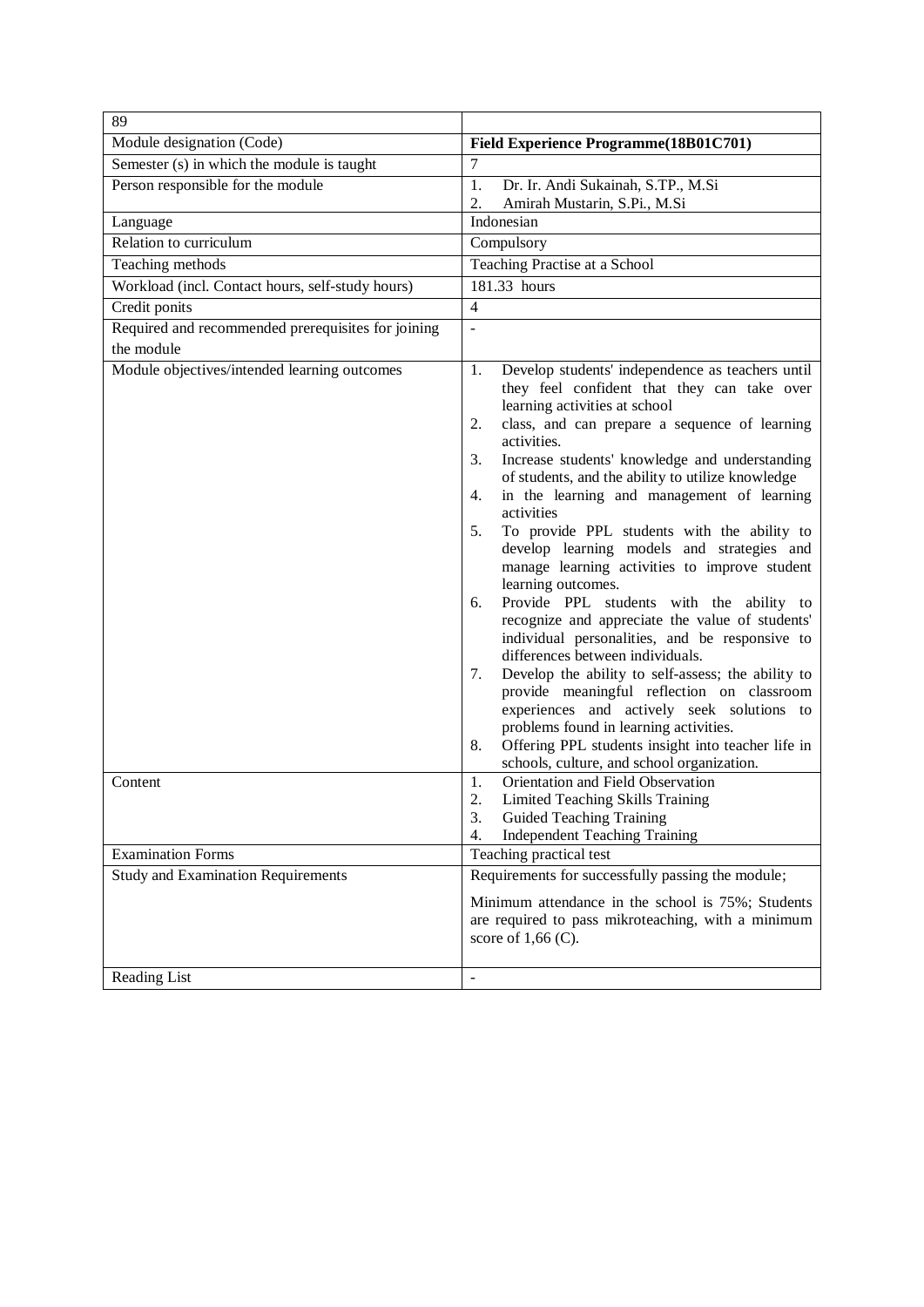| 90                                                               |                                                                                                                                                                                                                                                                                                                                                                                                                                                                                                                                                                                                                                                                                                                                                                                                                                                                                                                                                                                                                                                                                                                                          |
|------------------------------------------------------------------|------------------------------------------------------------------------------------------------------------------------------------------------------------------------------------------------------------------------------------------------------------------------------------------------------------------------------------------------------------------------------------------------------------------------------------------------------------------------------------------------------------------------------------------------------------------------------------------------------------------------------------------------------------------------------------------------------------------------------------------------------------------------------------------------------------------------------------------------------------------------------------------------------------------------------------------------------------------------------------------------------------------------------------------------------------------------------------------------------------------------------------------|
| Module designation (Code)                                        | <b>Community Service Programme (KKN)</b><br>(18B01C702)                                                                                                                                                                                                                                                                                                                                                                                                                                                                                                                                                                                                                                                                                                                                                                                                                                                                                                                                                                                                                                                                                  |
| Semester (s) in which the module is taught                       | $\tau$                                                                                                                                                                                                                                                                                                                                                                                                                                                                                                                                                                                                                                                                                                                                                                                                                                                                                                                                                                                                                                                                                                                                   |
| Person responsible for the module                                | 1.<br>Dr. Ir. Andi Sukainah, S.TP., M.Si<br>2.<br>Amirah Mustarin, S.Pi., M.Si<br>3.<br>RatnawatyFadilah, S.TP., M.Sc                                                                                                                                                                                                                                                                                                                                                                                                                                                                                                                                                                                                                                                                                                                                                                                                                                                                                                                                                                                                                    |
| Language                                                         | Indonesian                                                                                                                                                                                                                                                                                                                                                                                                                                                                                                                                                                                                                                                                                                                                                                                                                                                                                                                                                                                                                                                                                                                               |
| Relation to curriculum                                           | Compulsory                                                                                                                                                                                                                                                                                                                                                                                                                                                                                                                                                                                                                                                                                                                                                                                                                                                                                                                                                                                                                                                                                                                               |
| Teaching methods                                                 | Practical Work in a Community                                                                                                                                                                                                                                                                                                                                                                                                                                                                                                                                                                                                                                                                                                                                                                                                                                                                                                                                                                                                                                                                                                            |
| Workload (incl. Contact hours, self-study hours)                 | 136 hours                                                                                                                                                                                                                                                                                                                                                                                                                                                                                                                                                                                                                                                                                                                                                                                                                                                                                                                                                                                                                                                                                                                                |
| Credit ponits                                                    | $\overline{3}$                                                                                                                                                                                                                                                                                                                                                                                                                                                                                                                                                                                                                                                                                                                                                                                                                                                                                                                                                                                                                                                                                                                           |
| Required and recommended prerequisites for joining<br>the module | $\overline{a}$                                                                                                                                                                                                                                                                                                                                                                                                                                                                                                                                                                                                                                                                                                                                                                                                                                                                                                                                                                                                                                                                                                                           |
| Module objectives/intended learning outcomes                     | Train students' ability to apply theories and<br>1.<br>scientific information that has been obtained to<br>the public.<br>2.<br>Develop students' thoughts and insights in<br>understanding and solving problems that develop<br>in society in an interdisciplinary and cross-<br>sectoral manner.<br>Grow and mature the spirit of community service<br>3.<br>and be responsible for the development process<br>and the future of the nation, state and religion.<br>Providing learning experiences, developing<br>4.<br>communication competencies,<br>and<br>dealing<br>directly with the community.<br>Developing competence in empowering the<br>5.<br>community through the selection of programs<br>implemented to improve the quality of life based<br>on the findings of needs in the community.<br>Develop competence in planning, implementing,<br>6.<br>and evaluating the level of success of the<br>program being implemented.<br>Provide the ability to make reports on the<br>7.<br>activities<br>that<br>program<br>are<br>carried<br>out<br>comprehensively as a form of scientific<br>accountability for performance. |
| Content                                                          | students from various disciplines/departments, or<br>study programs (interdisciplinary) are placed in a<br>location or village within a certain period of time (two<br>months). The implementation of activities per day for<br>a maximum of 6 hours for 45 days is equivalent to 3<br>credits. This activity consists of :<br><b>Briefing</b><br>1.<br>Observation<br>$\overline{2}$ .<br>3.<br>Preparation of Work Program Design<br>Implementation of work programs<br>4.                                                                                                                                                                                                                                                                                                                                                                                                                                                                                                                                                                                                                                                             |
| <b>Examination Forms</b>                                         | Evaluation of KKN activities includes two things,<br>namely evaluation of the academic success or<br>achievement of KKN participants and evaluation of<br>the overall KKN program. Evaluation is carried out<br>by the supervisor by visiting the KKN location                                                                                                                                                                                                                                                                                                                                                                                                                                                                                                                                                                                                                                                                                                                                                                                                                                                                           |
| <b>Study and Examination Requirements</b>                        | Requirements for successfully passing the module;<br>Minimum attendance in the field is 288 hours;<br>Students are required to pass mikroteaching, with a<br>minimum score of $1,66$ (C).                                                                                                                                                                                                                                                                                                                                                                                                                                                                                                                                                                                                                                                                                                                                                                                                                                                                                                                                                |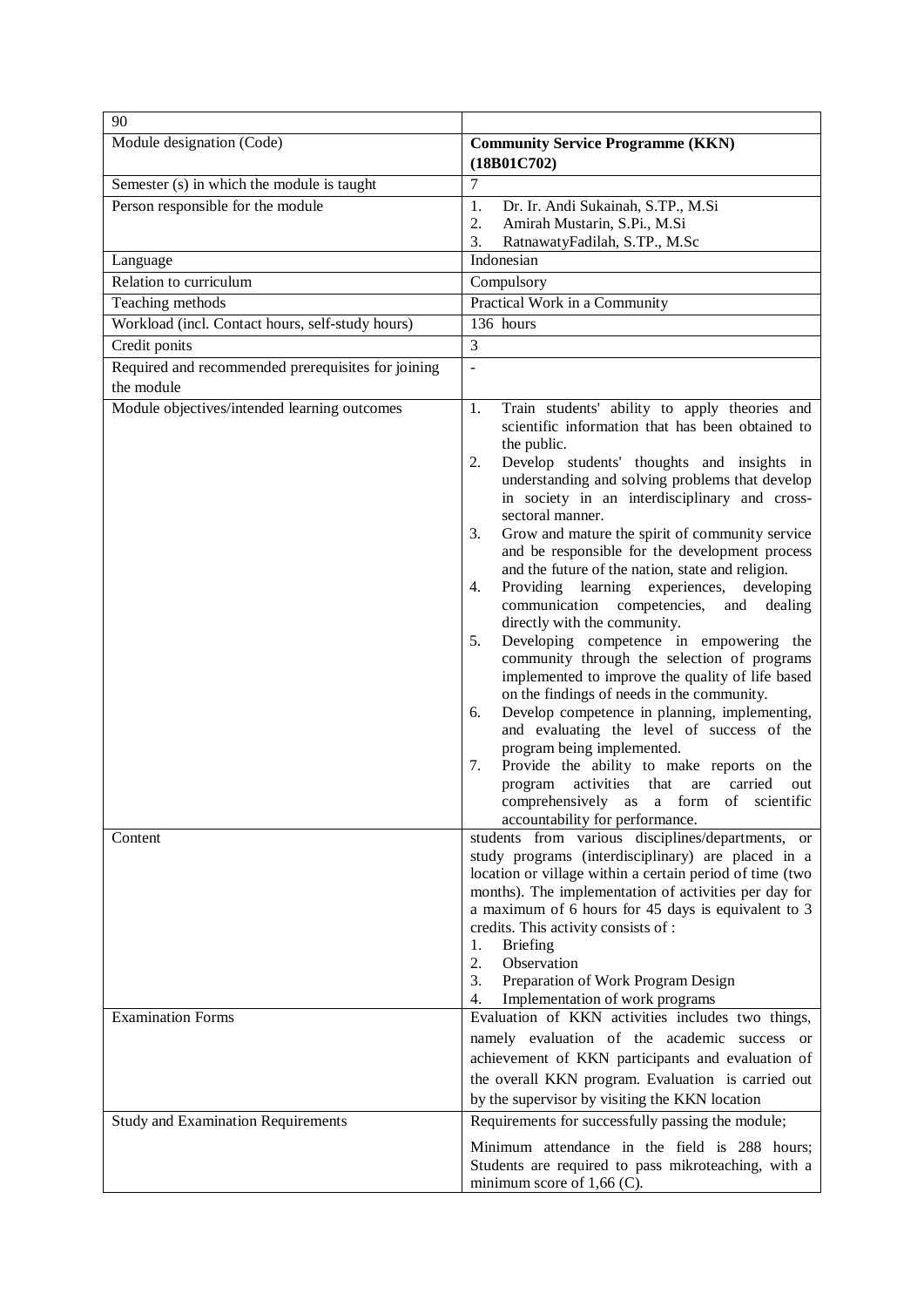| 91                                                 |                                                                                                                                                                                                                                                                                                                                                                                                                                      |
|----------------------------------------------------|--------------------------------------------------------------------------------------------------------------------------------------------------------------------------------------------------------------------------------------------------------------------------------------------------------------------------------------------------------------------------------------------------------------------------------------|
| Module designation (Code)                          | <b>Industrial Practise</b> (18B01C703)                                                                                                                                                                                                                                                                                                                                                                                               |
| Semester (s) in which the module is taught         | 7                                                                                                                                                                                                                                                                                                                                                                                                                                    |
| Person responsible for the module                  | Dr. Ir. Andi Sukainah, S.TP., M.Si<br>1.                                                                                                                                                                                                                                                                                                                                                                                             |
|                                                    | Amirah Mustarin, S.Pi., M.Si<br>2.                                                                                                                                                                                                                                                                                                                                                                                                   |
| Language                                           | Indonesian                                                                                                                                                                                                                                                                                                                                                                                                                           |
| Relation to curriculum                             | Compulsory                                                                                                                                                                                                                                                                                                                                                                                                                           |
| Teaching methods                                   | Practical Work in an Industri                                                                                                                                                                                                                                                                                                                                                                                                        |
| Workload (incl. Contact hours, self-study hours)   | 136 hours                                                                                                                                                                                                                                                                                                                                                                                                                            |
| Credit ponits                                      | 3                                                                                                                                                                                                                                                                                                                                                                                                                                    |
| Required and recommended prerequisites for joining | ÷,                                                                                                                                                                                                                                                                                                                                                                                                                                   |
| the module                                         |                                                                                                                                                                                                                                                                                                                                                                                                                                      |
| Module objectives/intended learning outcomes       | students'<br>understanding<br>of<br>1.<br>Improve<br>the<br>competence of each Department in the Faculty of<br>Engineering towards the needs of the industrial<br>world.<br>Raise awareness to students that in an<br>2.<br>environment full of uncertainty as it is today,<br>flexible and dynamic plannings are needed.<br>Provide real experience to students about the<br>3.<br>application of science and technology they have. |
| Content                                            | Carry out the work that has been assigned to the<br>agency where the industrial practice supports each<br>existing competency standard in the expertise<br>competency of the participants.                                                                                                                                                                                                                                           |
| <b>Examination Forms</b>                           | Seminar exam                                                                                                                                                                                                                                                                                                                                                                                                                         |
| <b>Study and Examination Requirements</b>          | Students are required to make a report and pass the                                                                                                                                                                                                                                                                                                                                                                                  |
|                                                    | seminar exam                                                                                                                                                                                                                                                                                                                                                                                                                         |
| Reading List                                       |                                                                                                                                                                                                                                                                                                                                                                                                                                      |